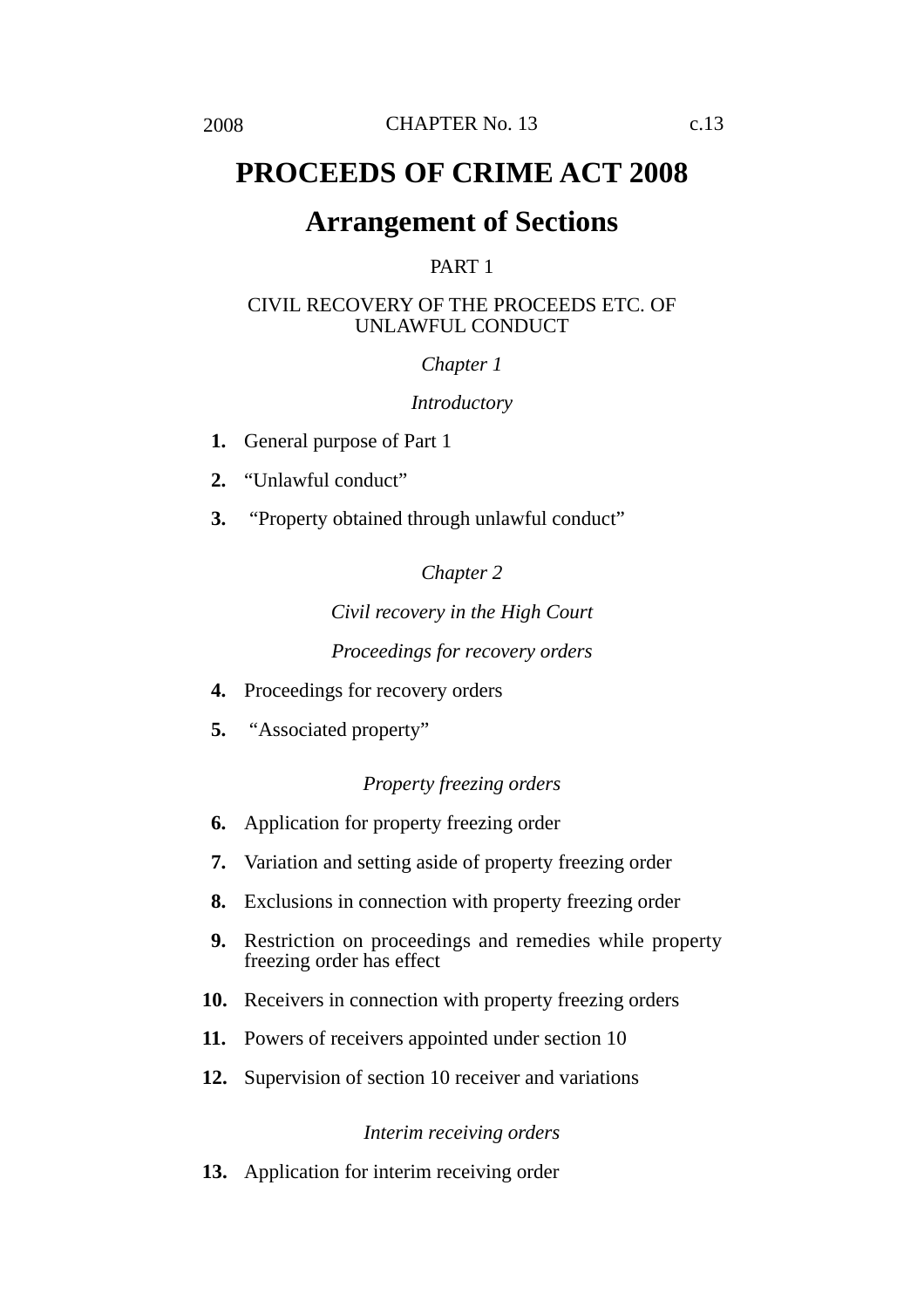**14.** Functions of interim receiver

*Property freezing orders and interim receiving orders: registered land*

**15.** Property freezing orders and interim receiving orders: registered land

*Interim receiving orders: further provisions*

- **16.** Interim receiving order: duties of respondent, etc.
- **17.** Supervision of interim receiver and variation of interim receiving order
- **18.** Interim receiving order: restrictions on dealing etc. with property
- **19.** Restriction on proceedings and remedies while interim receiving order has effect
- **20.** Interim receiving order: exclusion of property which is not recoverable, etc.
- **21.** Interim receiving order: reporting

*Vesting and realisation of recoverable property*

- **22.** Recovery orders
- **23.** Functions of the trustee for civil recovery
- **24.** Recovery order: rights of pre-emption, etc.
- **25.** Recovery orders: associated and joint property
- **26.** Recovery order: agreements about associated and joint property
- **27.** Associated and joint property: default of agreement
- **28.** Payments in respect of rights under pension schemes
- **29.** Consequential adjustment of liabilities under pension schemes
- **30.** Pension schemes: supplementary
- **31.** Consent orders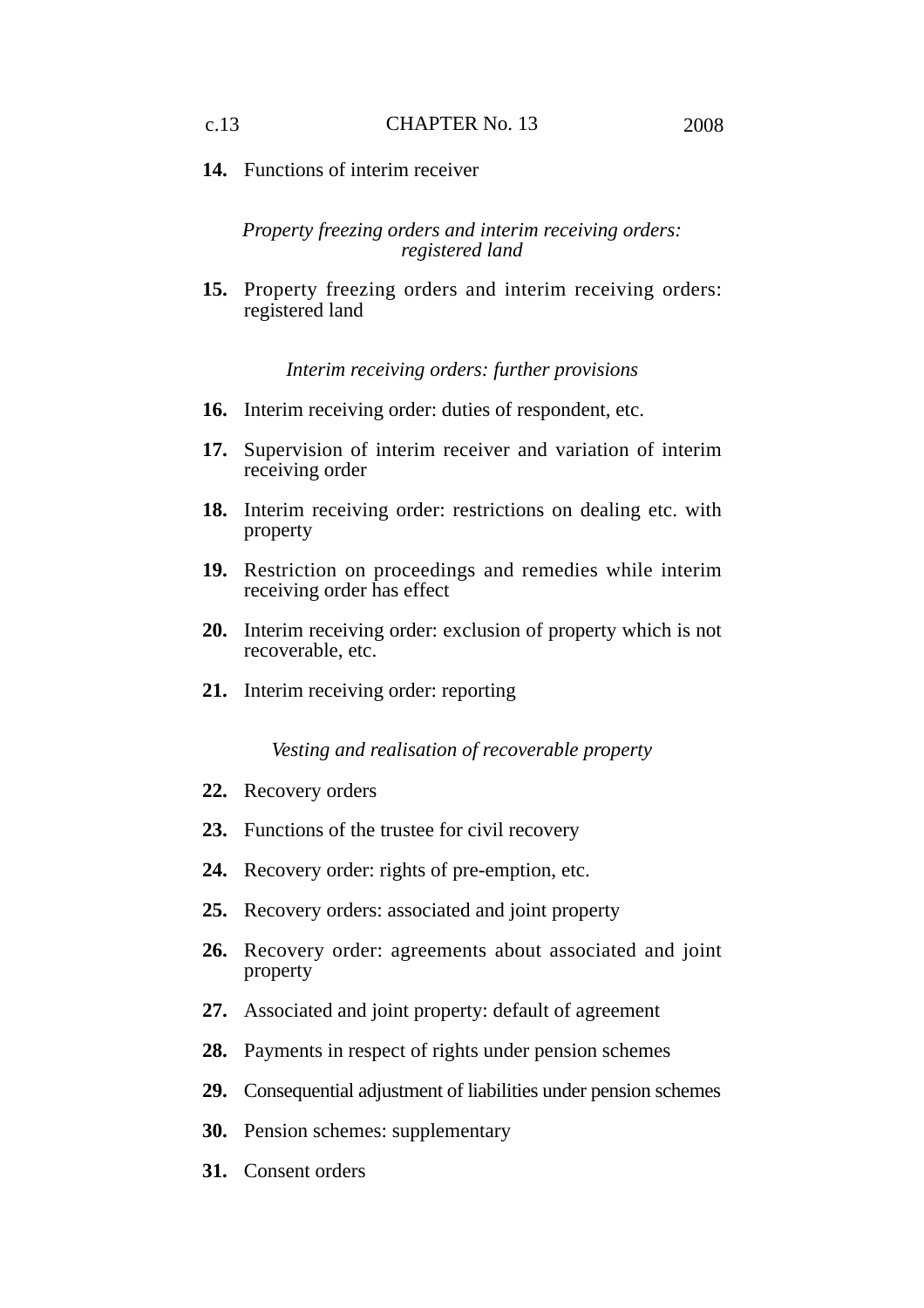- **32.** Consent orders: pensions
- **33.** Limit on recovery
- **34.** Limit on recovery: supplementary
- **35.** Applying realised proceeds

### *Exemptions, etc.*

- **36.** Recovery orders: victims of theft, etc.
- **37.** Recovery orders: other exemptions

### *Miscellaneous*

- **38.** Compensation
- **39.** Legal expenses excluded from freezing: required conditions
- **40.** Legal expenses: regulations for purposes of section 22(9) or 39(3)
- **41.** Recoverable property: financial threshold
- **42.** Limitation period for recovery

# *Chapter 3*

# *Recovery of cash in summary proceedings*

# *Searches*

- **43.** Searches
- **44.** Searches: prior approval
- **45.** Searches: code of practice

# *Seizure and detention*

- **46.** Seizure of cash
- **47.** Detention of seized cash
- **48.** Detained cash: interest
- **49.** Release of detained cash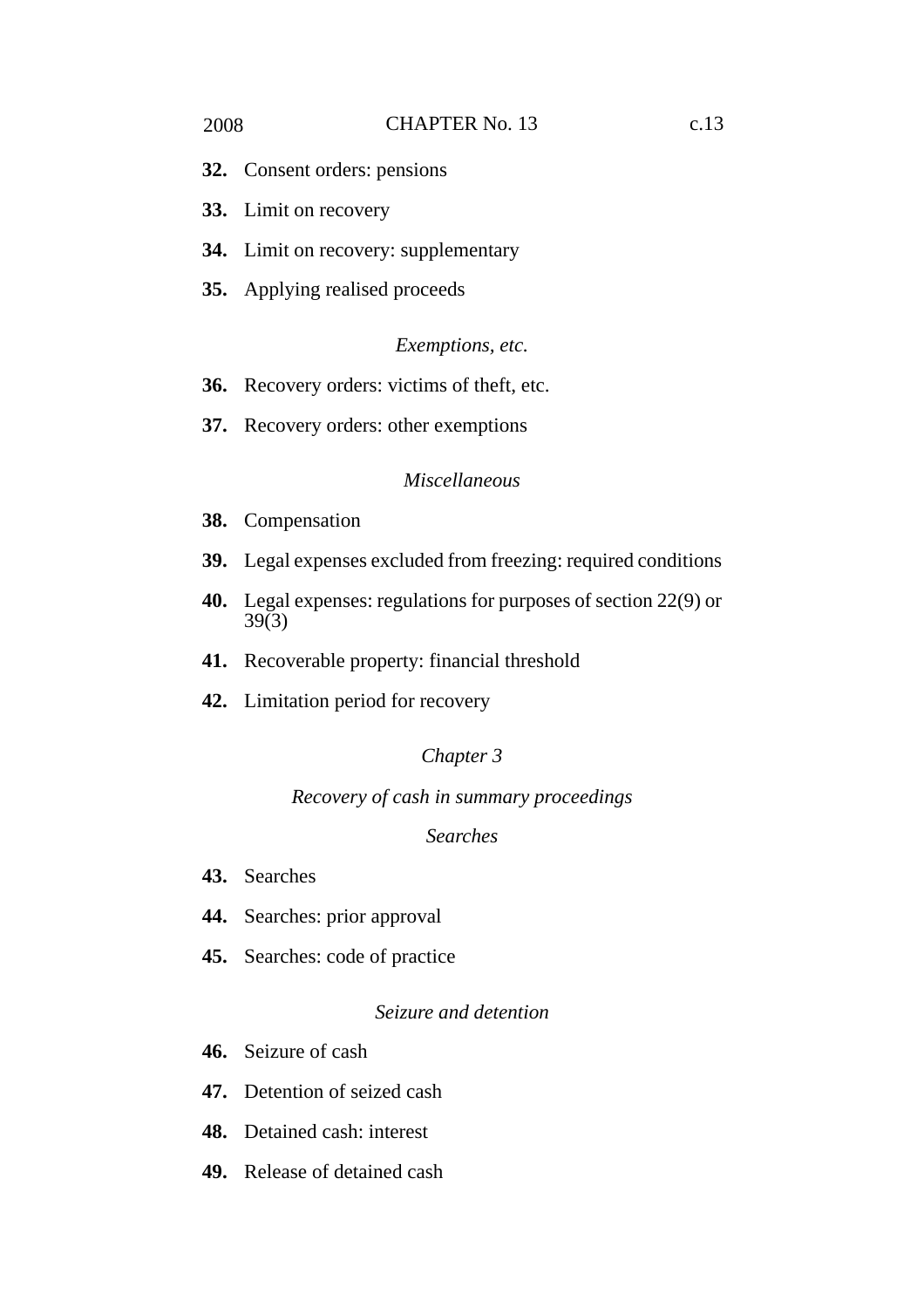- **50.** Detained cash: forfeiture
- **51.** Appeal against forfeiture
- **52.** Application of forfeited cash

### *Supplementary*

- **53.** Detained cash: victims and other owners
- **54.** Compensation where no forfeiture order made
- **55.** "The minimum amount"

# *Chapter 4*

# *General*

### *Recoverable property*

- **56.** Property obtained through unlawful conduct
- **57.** Tracing property, etc.
- **58.** Mixing property
- **59.** Recoverable property: accruing profits
- **60.** Recoverable property: general exceptions
- **61.** Recoverable property: other exemptions
- **62.** Recoverable property: granting interests
- **63.** Recoverable property: proceeds

### *Interpretation*

- **64.** Obtaining and disposing of property
- **65.** General interpretation of Part 1

# PART 2

# CONFISCATION AND RESTRAINT

#### *Confiscation orders*

**66.** Making of confiscation order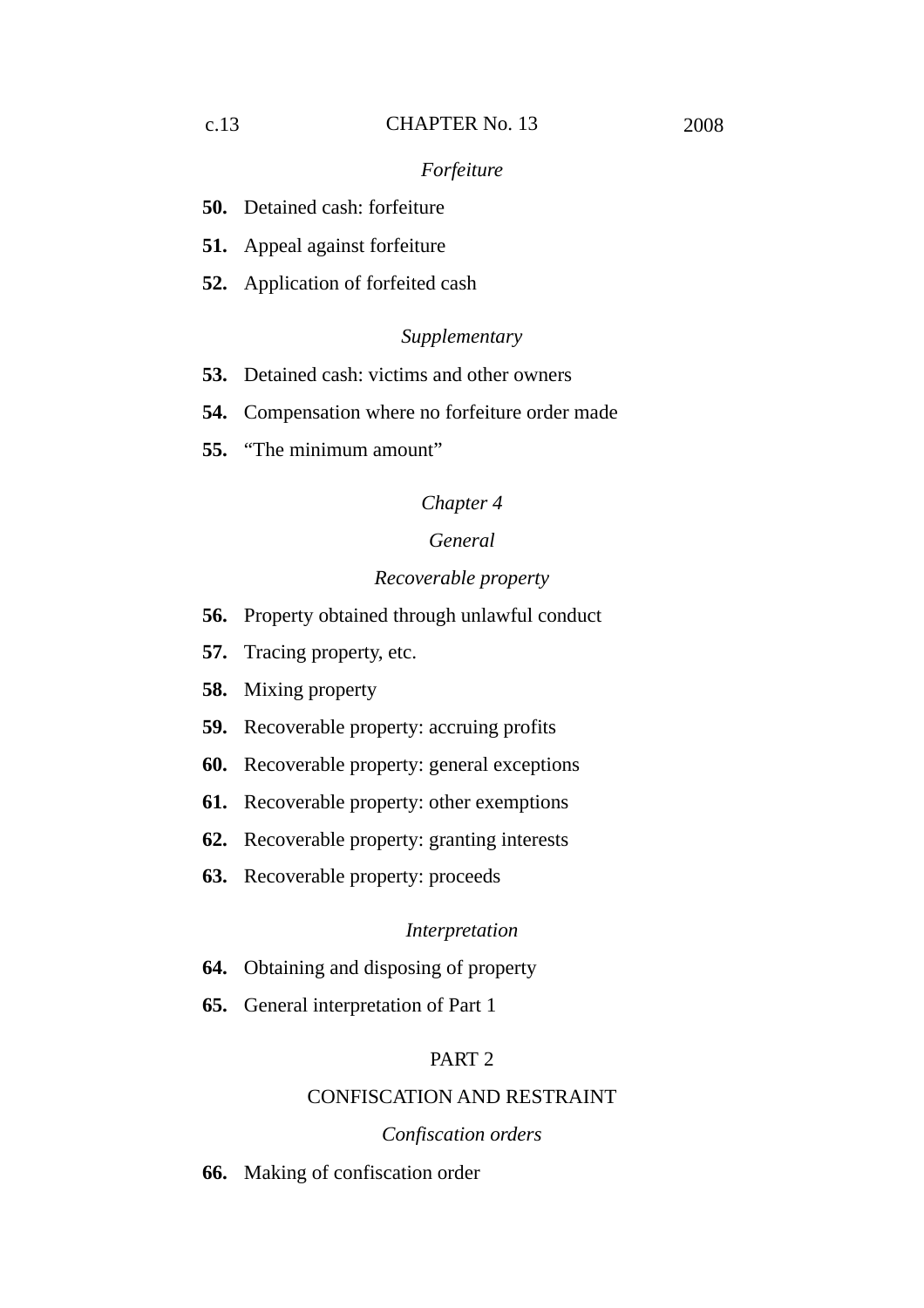#### 2008 **CHAPTER No. 13** c.13

- **67.** Confiscation orders: recoverable amount
- **68.** Confiscation orders: defendant's benefit
- **69.** Confiscation orders: available amount
- **70.** Confiscation orders: assumptions to be made in case of criminal lifestyle
- **71.** Confiscation orders: time for payment
- **72.** Confiscation orders: interest on unpaid sums
- **73.** Confiscation orders: effect of order on court's other powers

# *Procedural matters*

- **74.** Confiscation orders: postponement
- **75.** Confiscation orders: effect of postponement
- **76.** Confiscation orders: statement of information
- **77.** Defendant's response to statement of information
- **78.** Provision of information by defendant

# *Reconsideration*

- **79.** No confiscation order made: reconsideration of case
- **80.** No confiscation order made: reconsideration of benefit
- **81.** Confiscation order made: reconsideration of benefit
- **82.** Confiscation order made: reconsideration of available amount
- **83.** Inadequacy of available amount: variation of confiscation order
- **84.** Inadequacy of available amount: discharge of confiscation order
- **85.** Small amount outstanding: discharge of confiscation order
- **86.** Information

#### *Defendant absconds*

**87.** Defendant convicted or committed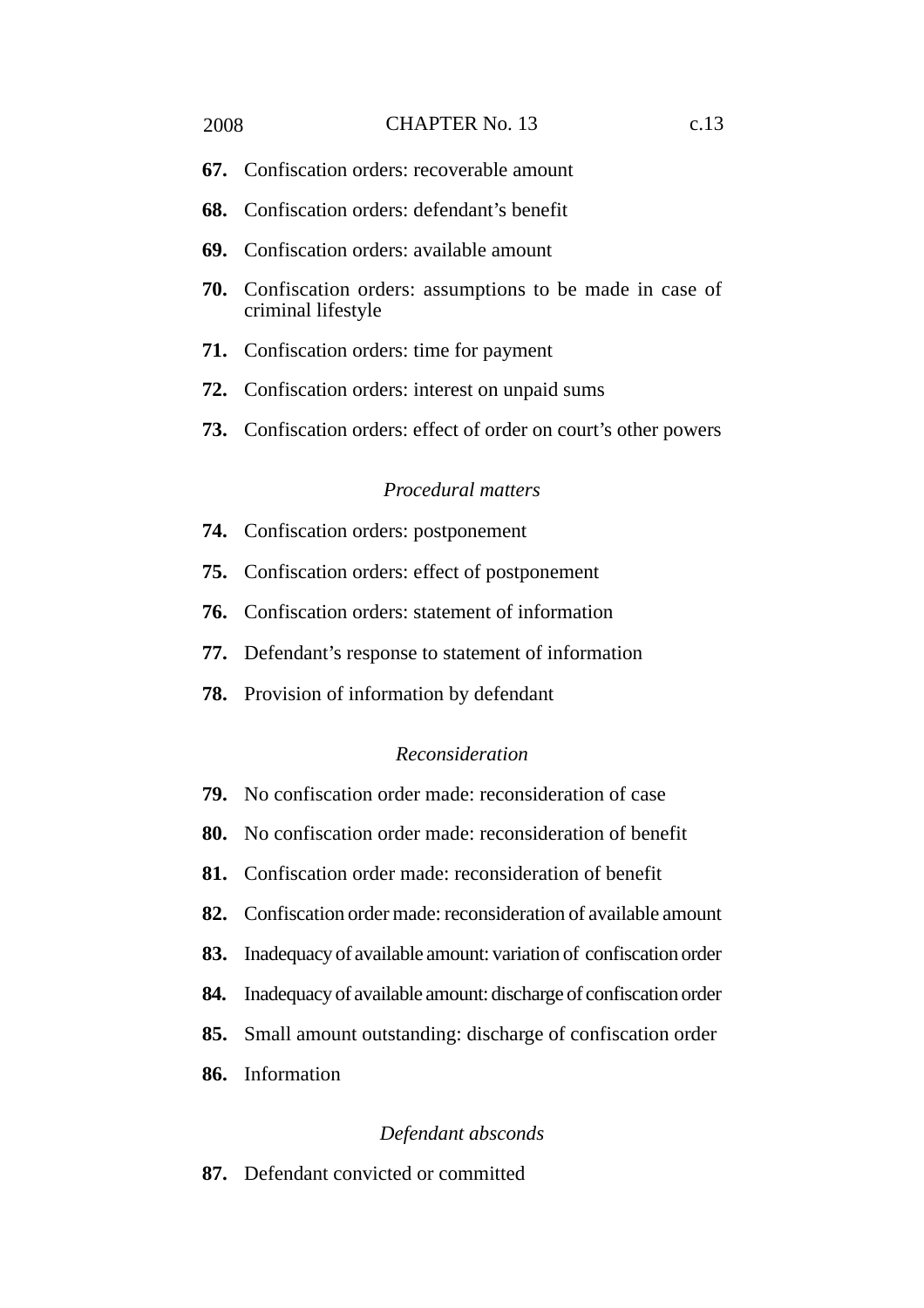#### c.13 CHAPTER No. 13 2008

- **88.** Defendant neither convicted nor acquitted
- **89.** Variation of confiscation order
- **90.** Discharge of confiscation order

# *Appeals*

- **91.** Confiscation orders: appeal by prosecutor
- **92.** Confiscation orders: court's powers on appeal

## *Enforcement as fines etc*

- **93.** Confiscation orders: enforcement provisions
- **94.** Provisions about custody
- **95.** Reconsideration etc: variation of custody

#### *Restraint orders*

- **96.** Restraint orders: conditions for exercise of powers
- **97.** Making of restraint orders
- **98.** Application, discharge and variation of restraint orders
- **99.** Restraint orders: appeal to Staff of Government Division
- **100.** Restraint orders: seizure
- **101.** Restraint proceedings: hearsay evidence
- **102.** Restraint orders: supplementary

### *Management receivers*

- **103.** Appointment of management receiver
- **104.** Powers of management receiver

# *Enforcement receivers*

**105.** Appointment of enforcement receiver

**106.** Powers of enforcement receiver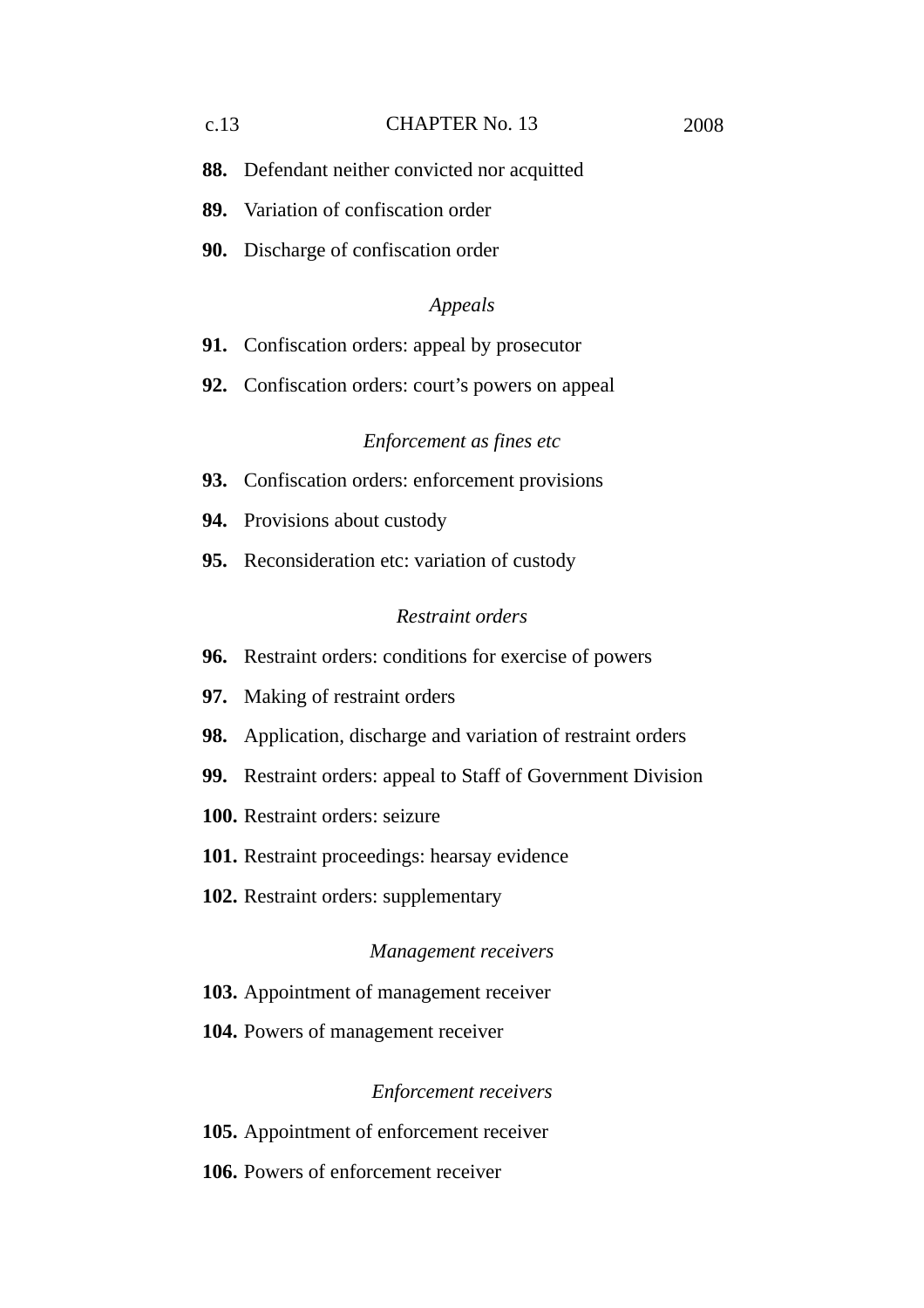#### 2008 CHAPTER No. 13 c.13

### *Application of sums*

**107.** Sums in hands of enforcement receivers

**108.** Sums received by Chief Registrar

# *Restrictions*

**109.** Restraint orders: restrictions

**110.** Enforcement receivers: restrictions

### *Receivers: further provisions*

- **111.** Protection of receivers
- **112.** Further applications
- **113.** Discharge and variation
- **114.** Management receivers: discharge
- **115.** Receivers: appeal to Staff of Government Division

#### *Seized money*

**116.** Seized money

### *Exercise of powers*

**117.** Powers of court and receiver

# *Committal*

**118.** Committal by court of summary jurisdiction

**119.** Sentencing by Court of General Gaol Delivery

# *Compensation*

**120.** Serious default

**121.** Confiscation orders varied or discharged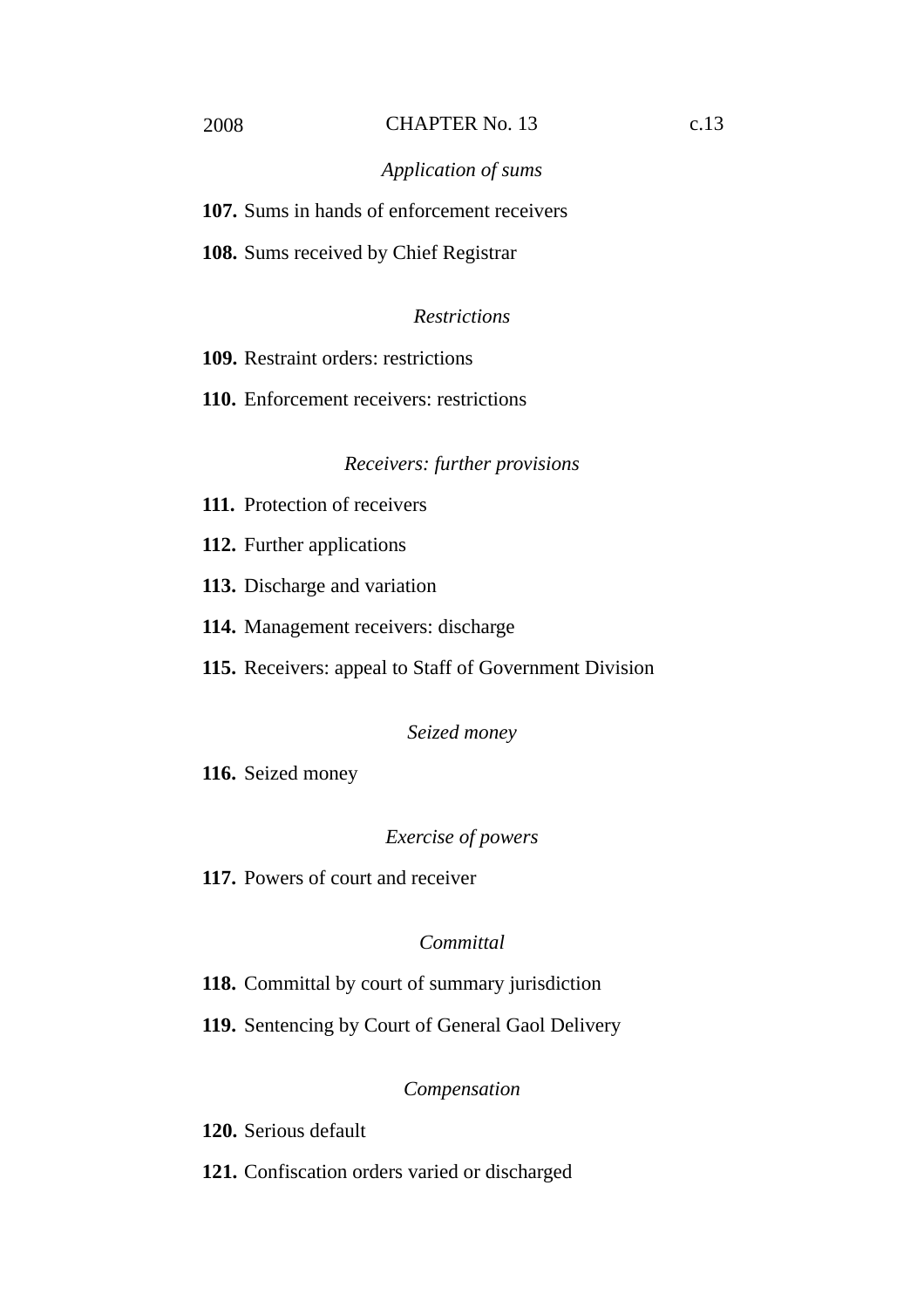**122.** Enforcement abroad

# *Interpretation*

- **123.** Criminal lifestyle
- **124.** Conduct and benefit
- **125.** Tainted gifts
- **126.** Gifts and their recipients
- **127.** Value: the basic rule
- **128.** Value of property obtained from conduct
- **129.** Value of tainted gifts
- **130.** Free property
- **131.** Realisable property
- **132.** Property: general provisions
- **133.** Proceedings
- **134.** Applications
- **135.** Confiscation orders: satisfaction and appeal
- **136.** Other interpretative provisions for Part 2

### *General*

- **137.** Procedure on appeal to the Staff of Government Division
- **138.** Rules of court for Part 2

# PART 3

# MONEY LAUNDERING

### *Offences*

**139.** Concealing, etc.

**140.** Arrangements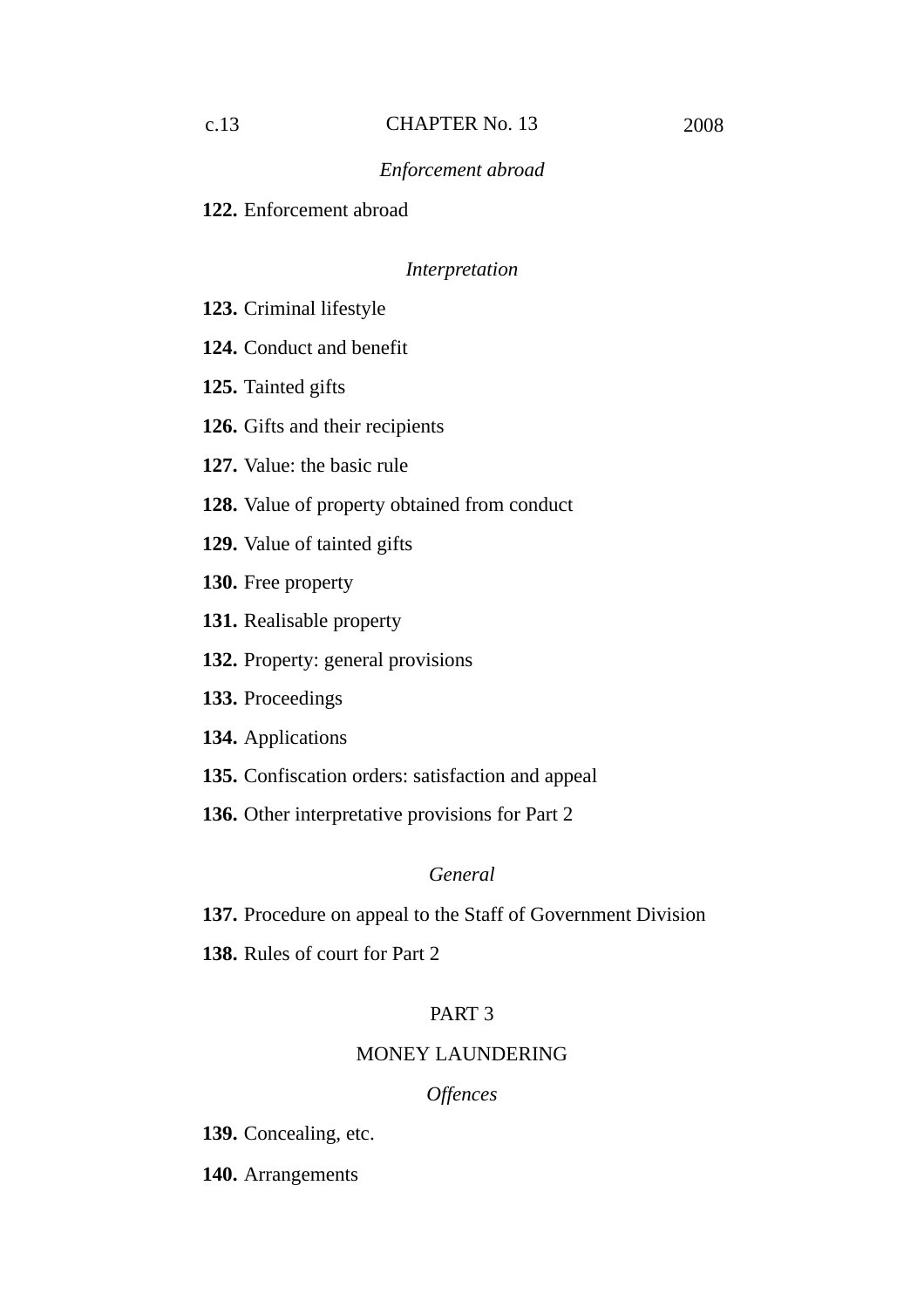- **141.** Acquisition, use and possession
- **142.** Failure to disclose: regulated sector
- **143.** Failure to disclose: nominated officers in the regulated sector
- **144.** Failure to disclose: other nominated officers
- **145.** Tipping off: regulated sector
- **146.** Disclosures within an undertaking or group, etc.
- **147.** Other permitted disclosures between institutions, etc.
- **148.** Other permitted disclosures, etc.
- **149.** Interpretation of sections 145 to 148
- **150.** Penalties for money laundering offences

#### *Consent*

- **151.** Appropriate consent
- **152.** Nominated officer: consent

# *Disclosures*

- **153.** Protected disclosures
- **154.** Authorised disclosures
- **155.** Form and manner of disclosures

# *Threshold amounts*

**156.** Threshold amounts

# *Money laundering codes*

**157.** Money laundering codes

#### *Interpretation*

**158.** Interpretation of Part 3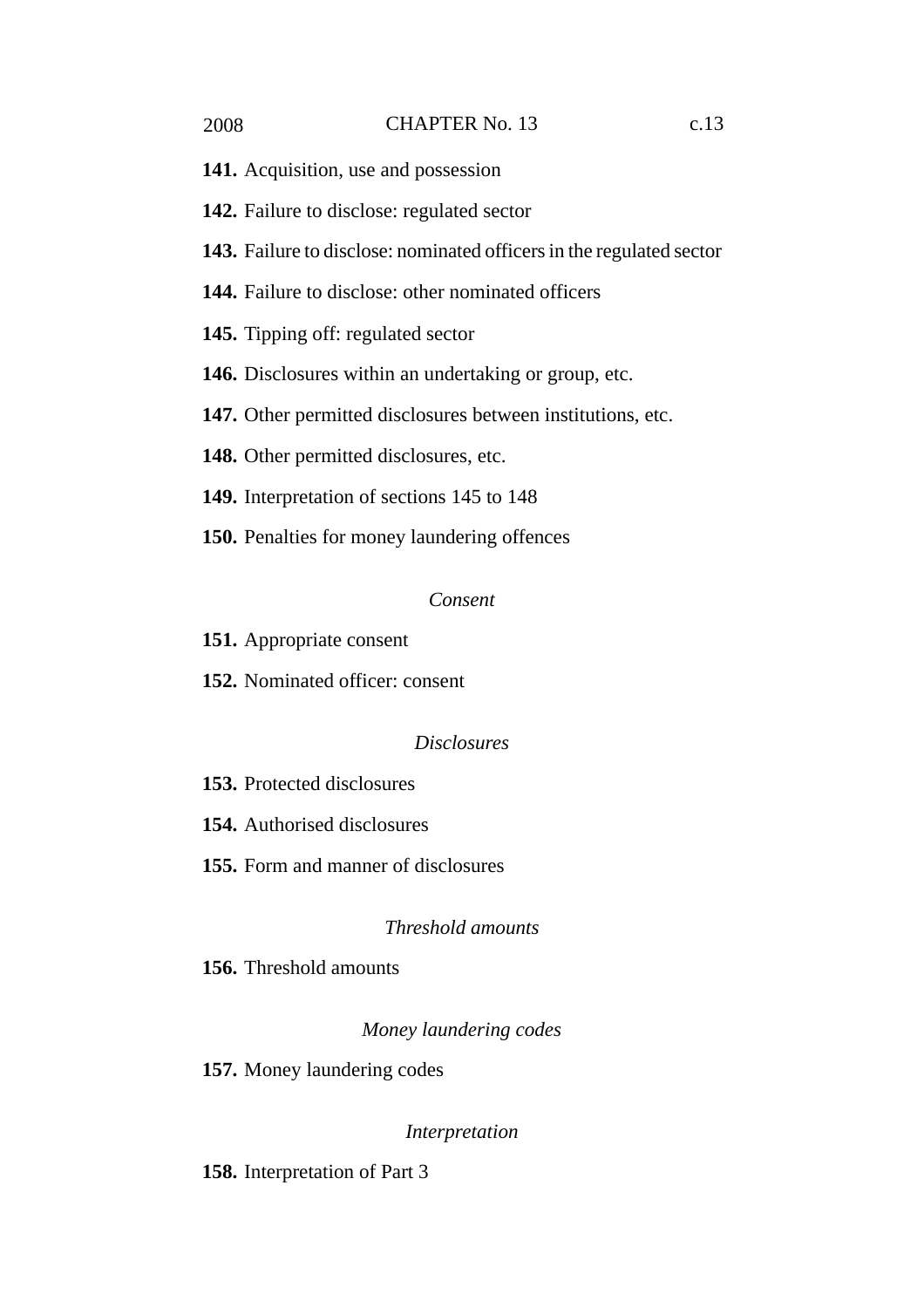# PART 4

### INVESTIGATIONS

# *Chapter 1*

#### *Introduction*

**159.** Investigations

**160.** Offences of prejudicing investigation

*Chapter 2*

#### *Investigation provisions*

### *Courts*

**161.** Courts

#### *Production orders*

**162.** Production orders

**163.** Requirements for making of production order

**164.** Production orders: order to grant entry

**165.** Production orders: further provisions

**166.** Production orders: computer information

**167.** Production orders: Government departments, etc.

**168.** Production orders: supplementary

#### *Search and seizure warrants*

**169.** Search and seizure warrants

**170.** Requirements where production order not available

**171.** Further provisions: general

**172.** Further provisions: confiscation and money laundering

**173.** Further provisions: civil recovery and detained cash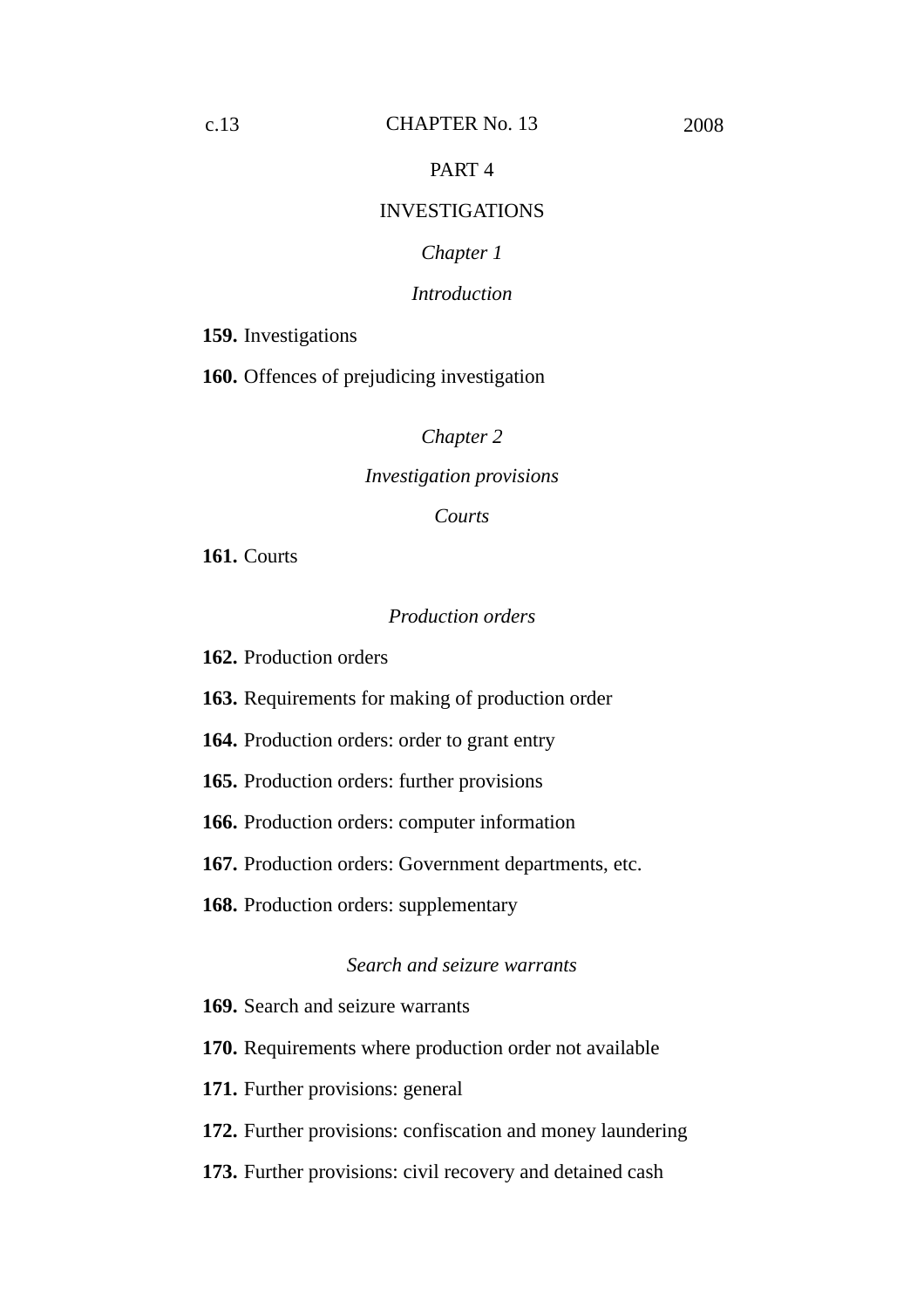#### 2008 CHAPTER No. 13 c.13

### *Disclosure orders*

**174.** Disclosure orders

**175.** Requirements for making of disclosure order

**176.** Disclosure orders: offences

**177.** Disclosure orders: statements

**178.** Disclosure orders: further provisions

**179.** Disclosure orders: supplementary

#### *Customer information orders*

**180.** Customer information orders

**181.** Meaning of customer information

**182.** Requirements for making of customer information order

**183.** Customer information orders: offences

**184.** Customer information orders: statements

**185.** Customer information orders: disclosure of information

**186.** Customer information orders: supplementary

# *Account monitoring orders*

**187.** Account monitoring orders

**188.** Requirements for making of account monitoring order

**189.** Account monitoring orders: statements

**190.** Account monitoring orders: applications

**191.** Account monitoring orders: disclosure of information

**192.** Account monitoring orders: supplementary

### *Evidence overseas*

**193.** Evidence overseas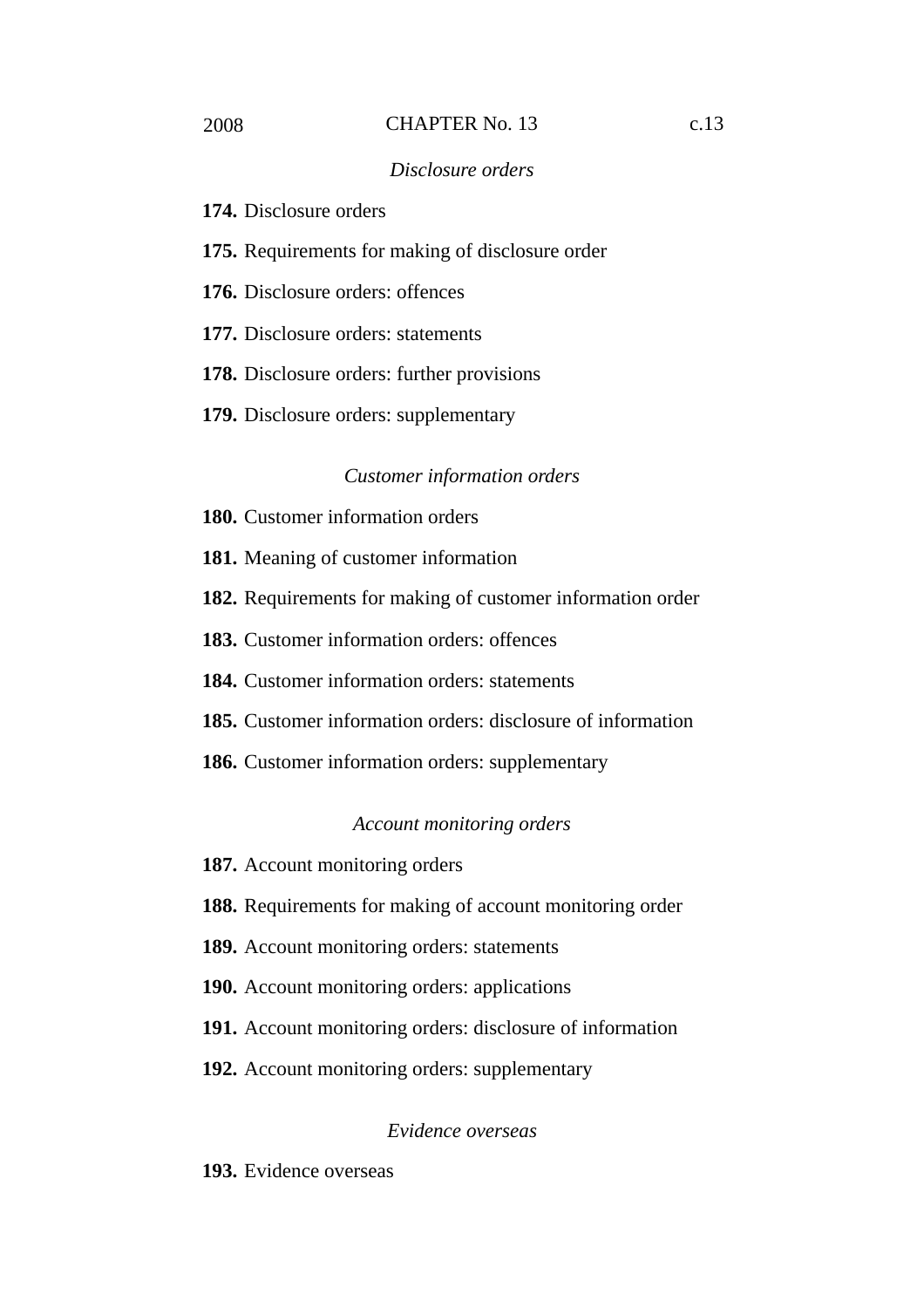# *Code of practice*

**194.** Code of practice

### *Interpretation*

**195.** "Appropriate officers"

# *Chapter 3*

# *Interpretation*

**196.** Criminal conduct

**197.** Property

**198.** Money laundering offences

**199.** Other interpretative provisions for Part 4

# PART 5

# BANKRUPTCY AND WINDING UP

#### *Recovery orders*

**200.** Recovery orders: bankruptcy or winding up

*Confiscation and restraint: bankruptcy*

- **201.** Bankruptcy: excluded property
- **202.** Bankruptcy: restriction of powers
- **203.** Bankruptcy: tainted gifts

#### *Confiscation and restraint: winding up*

**204.** Winding up: restriction of powers

**205.** Winding up: tainted gifts

**206.** Winding up: floating charges

**207.** Winding up: limited liability companies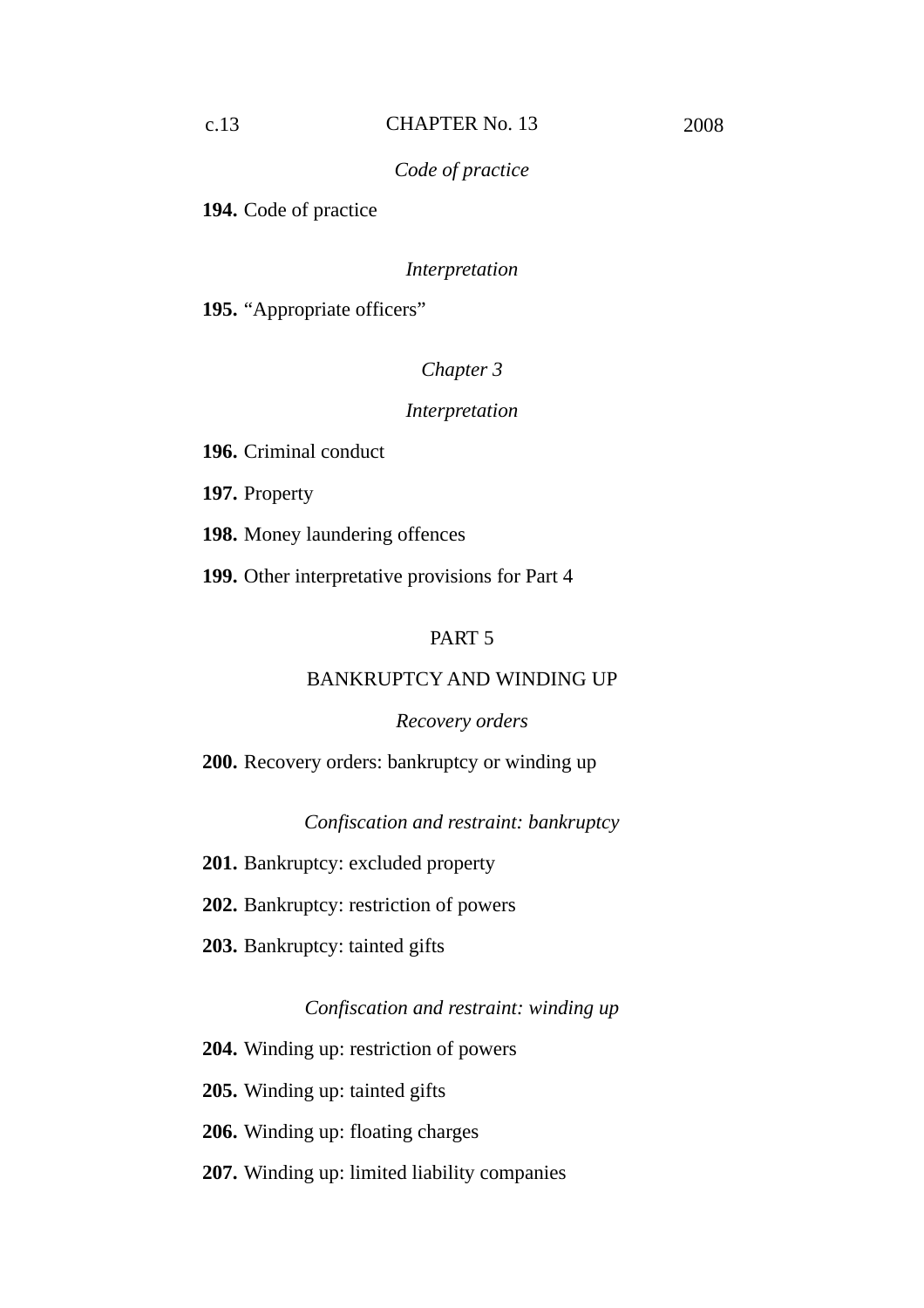**208.** Insolvency practitioners

**209.** Meaning of insolvency practitioner

# PART 6

### INFORMATION

- **210.** Use of information in connection with the exercise of functions
- **211.** Disclosure of information in connection with the exercise of functions
- **212.** Disclosures by the Assessor: further disclosure
- **213.** Onward disclosure of information

#### *Overseas purposes*

**214.** Restriction on disclosure for overseas purposes

# PART 7

# CO-OPERATION

- **215.** External requests and orders
- **216.** External investigations
- **217.** Rules of court for Part 7
- **218.** Interpretation of Part 7

# PART 8

# AMENDMENTS TO CUSTOMS AND EXCISE MANAGEMENT ACT 1986

**219.** Amendments to Customs and Excise Management Act 1986

# PART 9

# AMENDMENTS TO CRIMINAL JUSTICE LEGISLATION

**220.** Amendments to criminal justice legislation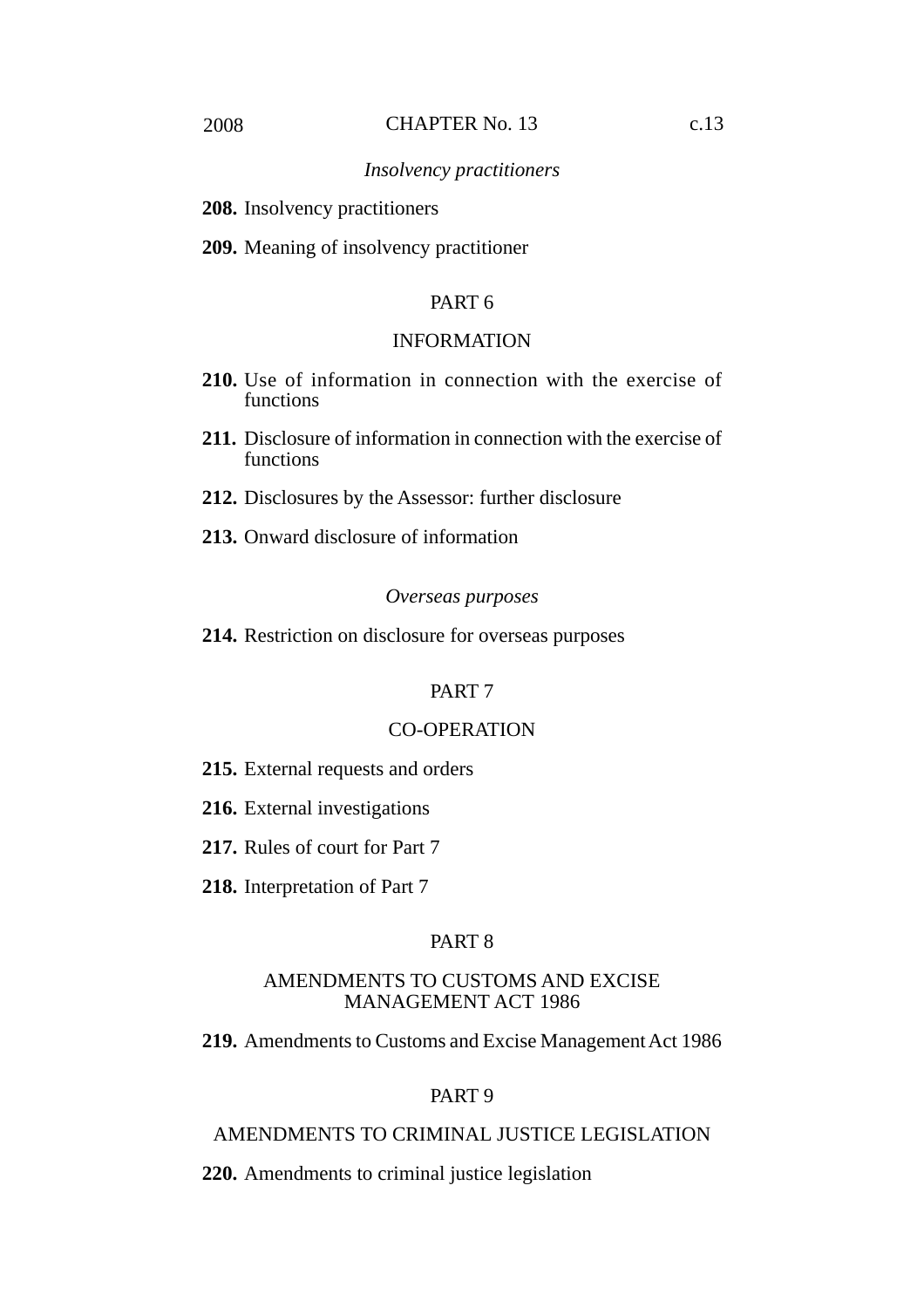# PART 10

#### MISCELLANEOUS AND GENERAL

#### *Miscellaneous*

- **221.** Offences by bodies corporate
- **222.** Financial provision
- **223.** Subordinate legislation

### *General*

- **224.** Amendments
- **225.** Repeals
- **226.** Short title and commencement

Schedules —

- SCHEDULE 1 Powers of interim receiver
- SCHEDULE 2 Powers of trustee for civil recovery
- SCHEDULE 3 Lifestyle offences
- SCHEDULE 4 Regulated sector and supervisory authorities
- SCHEDULE 5 Amendments to Customs and Excise Management Act 1986
- SCHEDULE 6 Amendments to criminal justice legislation
- SCHEDULE 7 Miscellaneous and consequential amendments
- SCHEDULE 8 Amendments to this Act consequential to the passing of other enactments
- SCHEDULE 9 Repeals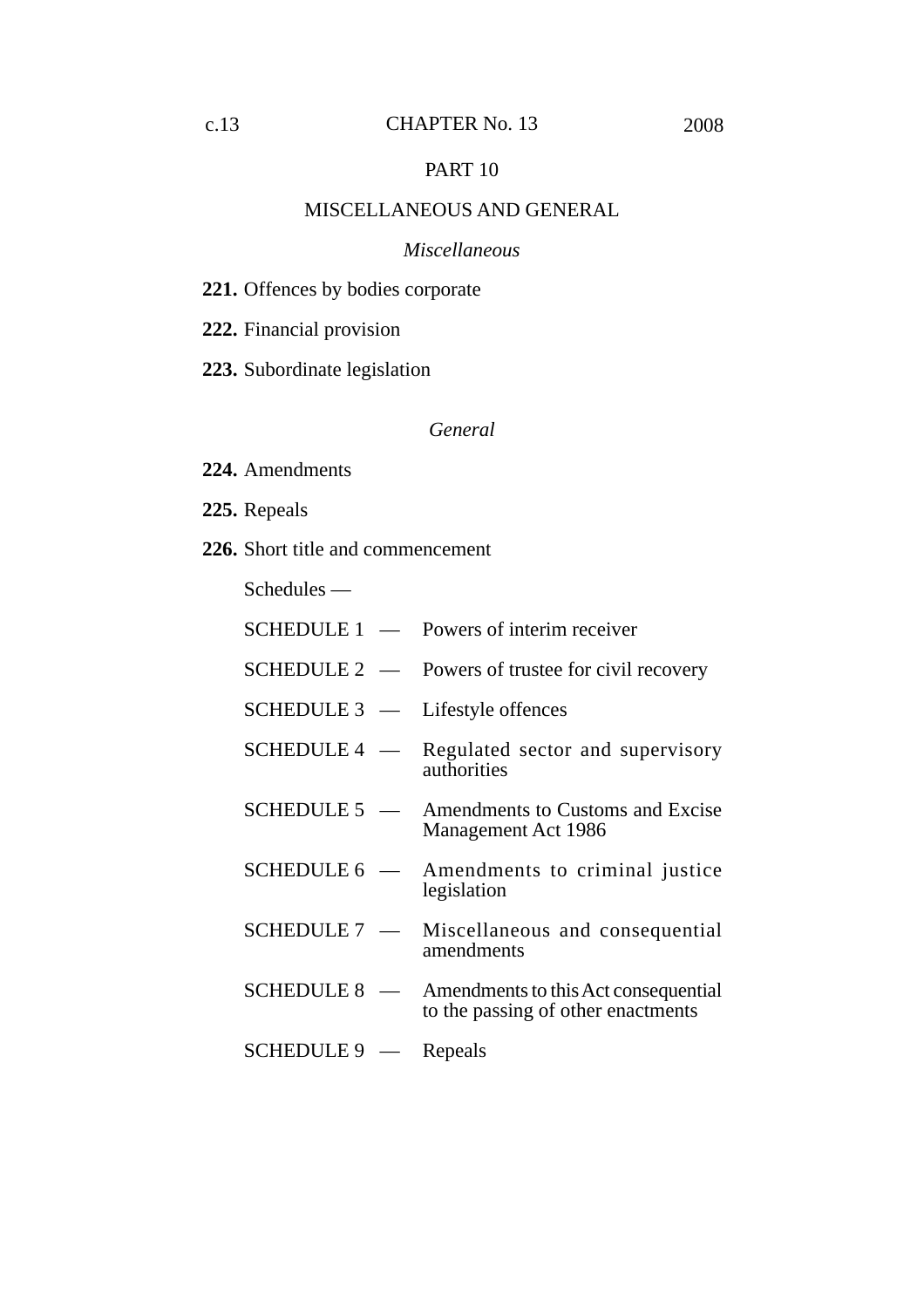

**Jule of Man)** Signed in Tynwald: 21st October 2008<br> **10 In Wit** Freceived Royal Assent: 21st October 2008 Received Royal Assent:21st October 2008 Announced to Tynwald: 21st October 2008 to Wit

# **AN ACT**

to allow the recovery of property which is or represents property obtained through unlawful conduct or which is intended to be used in unlawful conduct; to provide for confiscation orders in relation to persons who benefit from criminal conduct and for restraint orders to prohibit dealing with property; to make provision about money laundering; to make provision about investigations relating to benefit from criminal conduct or to property which is or represents property obtained through unlawful conduct or to money laundering; to make provision concerning the importation and exportation of cash; to make provision to give effect to overseas requests and orders made where property is found or believed to be obtained through criminal conduct; to make provision for hearing evidence through television or telephone links, for obtaining evidence for use outside the Island and for the transfer of prisoners to assist in investigations; to make miscellaneous modifications to certain enactments; and for connected purposes.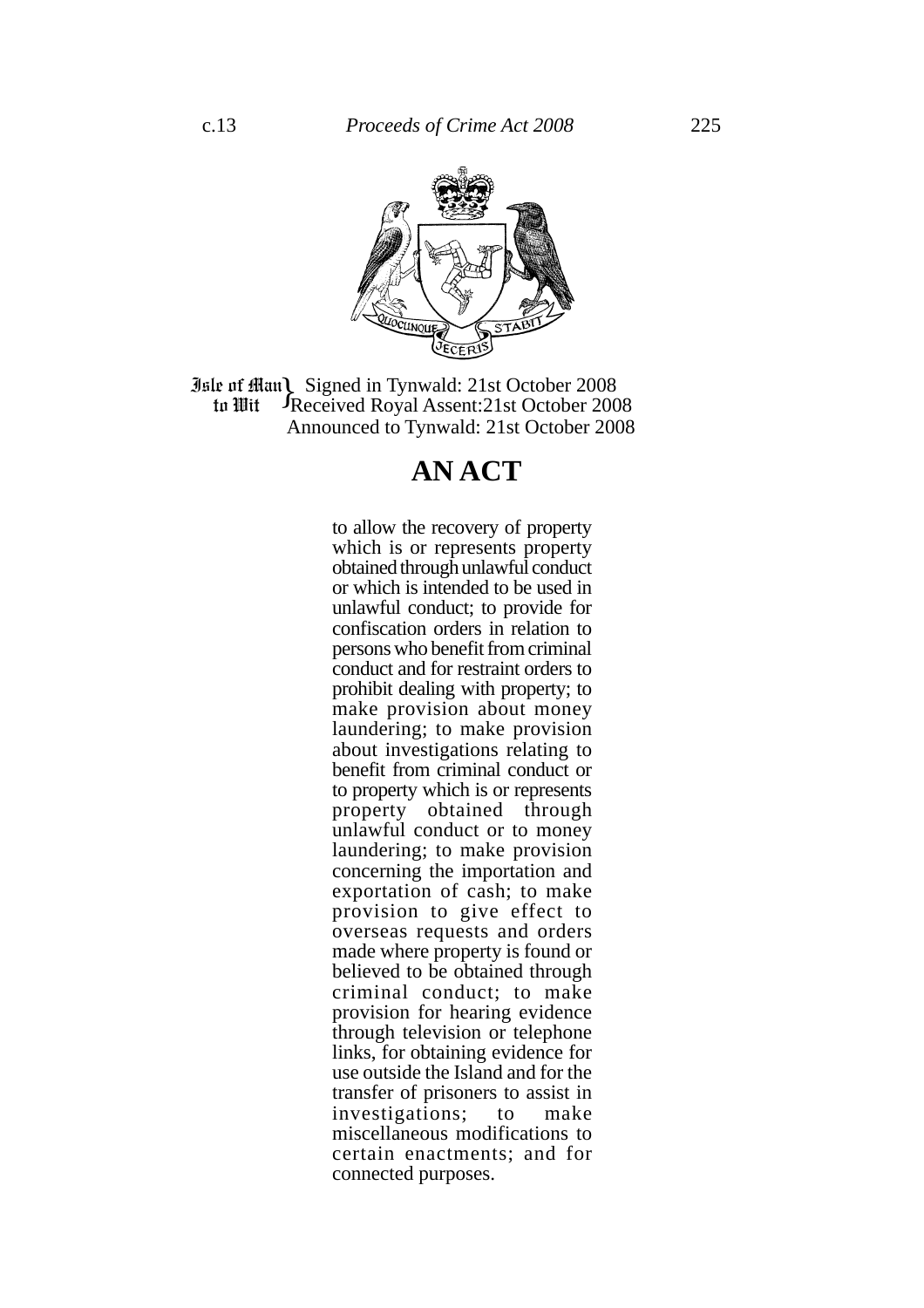**BE IT ENACTED by the Queen's Most Excellent Majesty, by** and with the advice and consent of the Council and Keys in Tynwald assembled, and by the authority of the same, as follows:—

# PART 1

#### CIVIL RECOVERY OF THE PROCEEDS ETC. OF UNLAWFUL CONDUCT

#### *Chapter 1*

#### *Introductory*

**1.** (1) This Part has effect for the purposes of —

- (a) enabling the Attorney General to recover, in civil proceedings before the High Court, property which is, or represents, property obtained through unlawful conduct;
- (b) enabling cash which is, or represents, property obtained through unlawful conduct, or which is intended to be used in unlawful conduct, to be forfeited in civil proceedings before a court of summary jurisdiction.

(2) The powers conferred by this Part are exercisable in relation to any property (including cash) whether or not any proceedings have been brought for an offence in connection with the property.

**2.** (1) Conduct occurring in the Island is unlawful conduct if it is unlawful under the criminal law. "Unlawful conduct"

- P2002/29/241
- (2) Conduct which —
- (a) occurs in a country outside the Island and is unlawful under the criminal law of that country; and
- (b) if it occurred in the Island, would be unlawful under the criminal law of the Island,

is also unlawful conduct.

(3) The court must decide on a balance of probabilities whether it is proved —

- (a) that any matters alleged to constitute unlawful conduct have occurred; or
- (b) that any person intended to use any cash in unlawful conduct.

General purpose of Part 1

P2002/29/240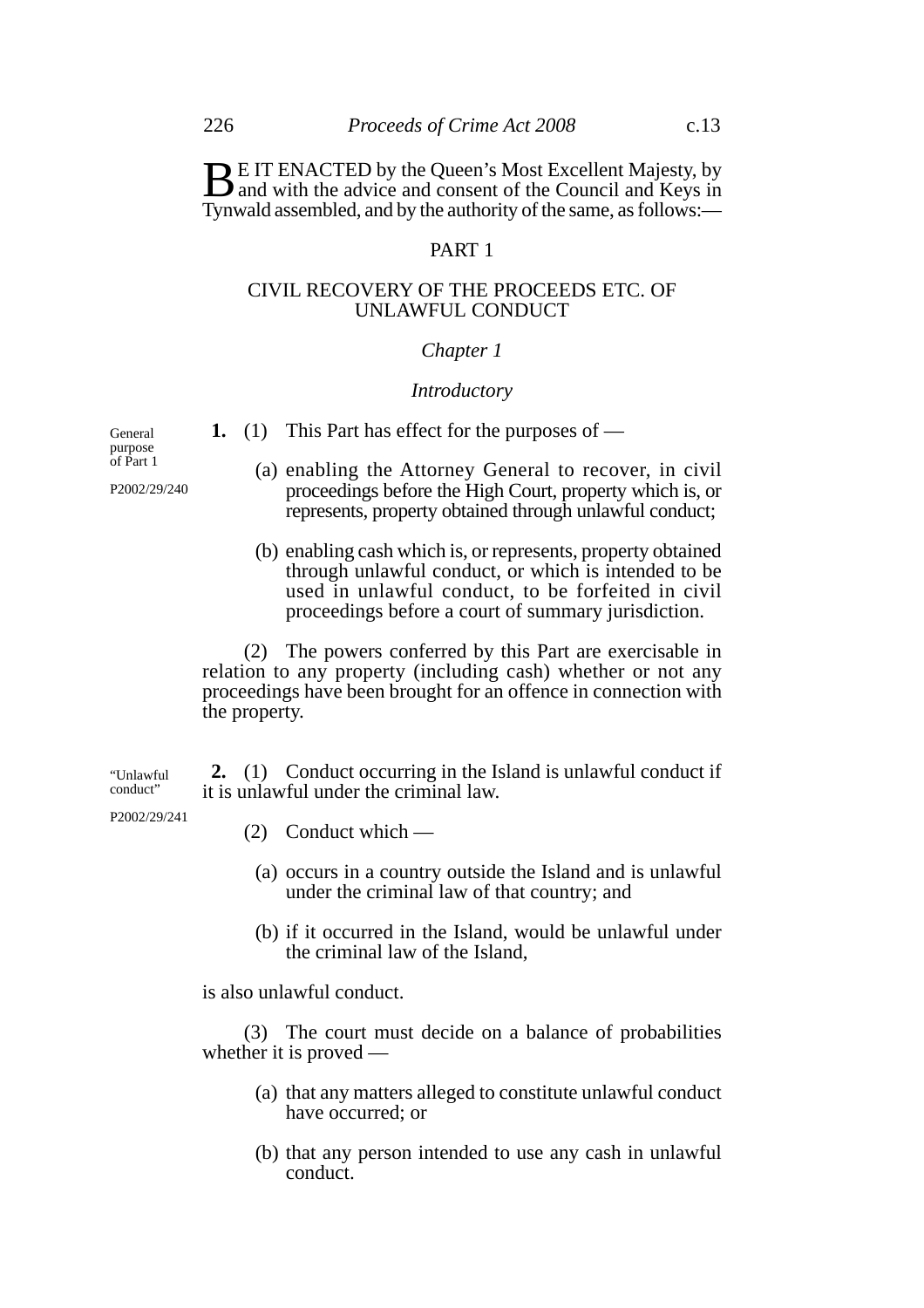**3.** (1) A person obtains property through unlawful conduct "Property (whether that person's own conduct or another's) if the property is obtained by or in return for the conduct. obtained through

unlawful conduct"

(2) In deciding whether any property was obtained through  $_{P2002/29/242}$ unlawful conduct —

- (a) it is immaterial whether or not any money, goods or services were provided in order to put the person in question in a position to carry out the conduct;
- (b) it is not necessary to show that the conduct was of a particular kind if it is shown that the property was obtained through conduct of one of a number of kinds, each of which would have been unlawful conduct.

#### *Chapter 2*

# *Civil recovery in the High Court*

### *Proceedings for recovery orders*

**4.** (1) Proceedings for a recovery order may be taken by the Proceedings for Attorney General in the High Court against any person who the recovery orders Attorney General thinks holds recoverable property. P2002/29/243

- (2) The Attorney General must serve the claim form
	- (a) on the respondent; and
	- (b) unless the court dispenses with service, on any other person who the Attorney General thinks holds any associated property which the Attorney General wishes to be subject to a recovery order,

wherever domiciled, resident or present.

(3) If any property which the Attorney General wishes to be subject to a recovery order is not specified in the application it must be described in the application in general terms; and the application must state whether it is alleged to be recoverable property or associated property.

(4) References in this section to the claim form include the particulars of claim, where they are served subsequently.

**5.** (1) "Associated property" means property of any of the "Associated following descriptions (including property held by the respondent) property" which is not itself the recoverable property — P2002/29/245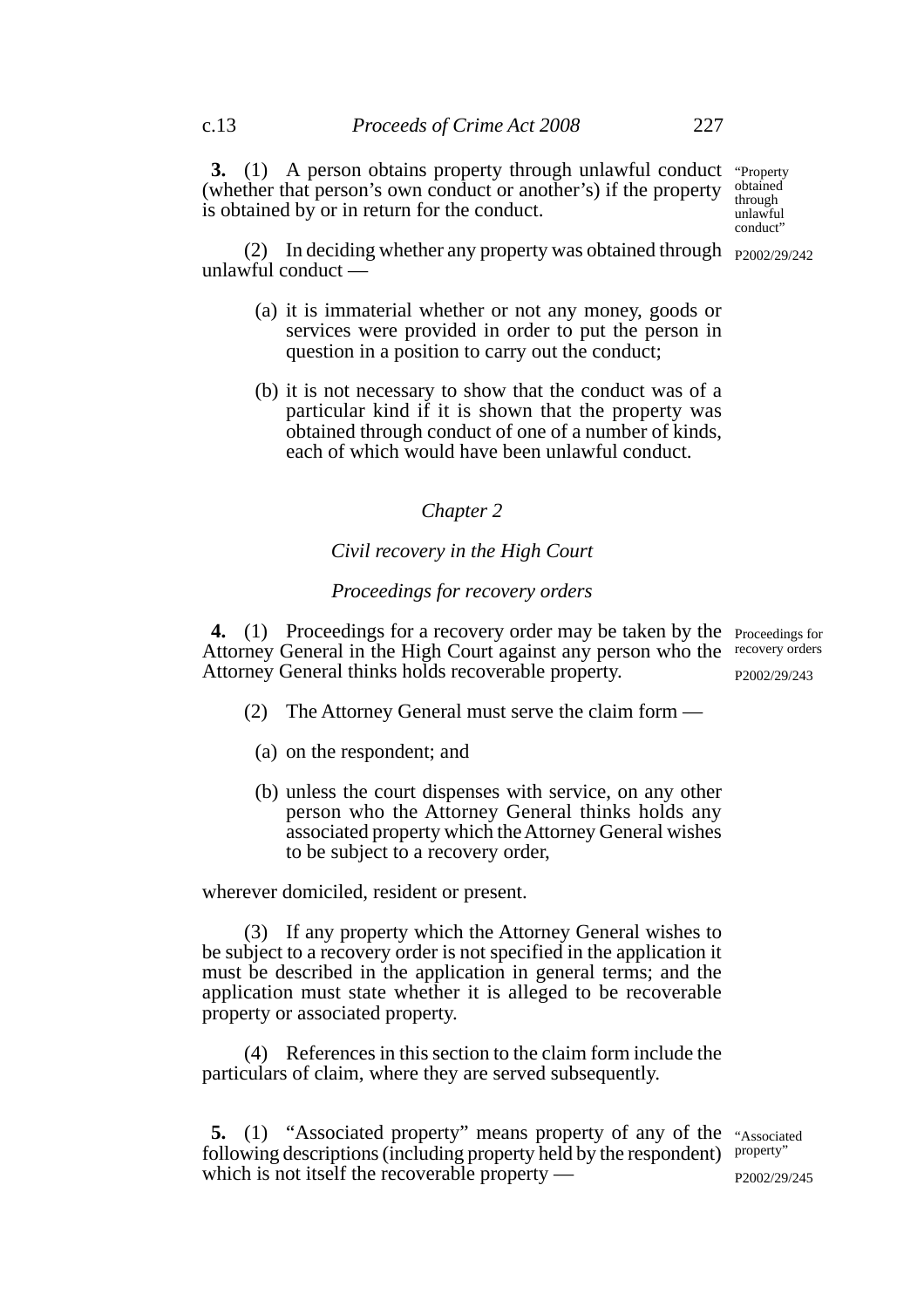- (b) any other interest in the property in which the recoverable property subsists;
- (c) if the recoverable property is a tenancy in common, the tenancy of the other tenant;
- (d) if the recoverable property is part of a larger property, but not a separate part, the remainder of that property.

(2) References to property being associated with recoverable property are to be read accordingly.

(3) No property is to be treated as associated with recoverable property consisting of rights under a pension scheme (within the meaning of sections 28 to 30).

### *Property freezing orders*

**6.** (1) Where the Attorney General may take proceedings for a recovery order in the High Court, the Attorney General may apply to the court for a property freezing order (whether before or after starting the proceedings).

(2) A property freezing order is an order that —

- (a) specifies or describes the property to which it applies; and
- (b) subject to any exclusions (see section  $8(1)(b)$  and  $(2)$ ). prohibits any person to whose property the order applies from in any way dealing with the property.

(3) An application for a property freezing order may be made without notice if the circumstances are such that notice of the application would prejudice any right of the Attorney General to obtain a recovery order in respect of any property.

(4) The court may make a property freezing order on an application if it is satisfied that the condition in subsection (5) is met and, where applicable, that the condition in subsection (6) is met.

- (5) The first condition is that there is a good arguable case
	- (a) that the property to which the application for the order relates is or includes recoverable property; and
	- (b) that, if any of it is not recoverable property, it is associated property.

Application for property freezing order

P2002/29/ 245A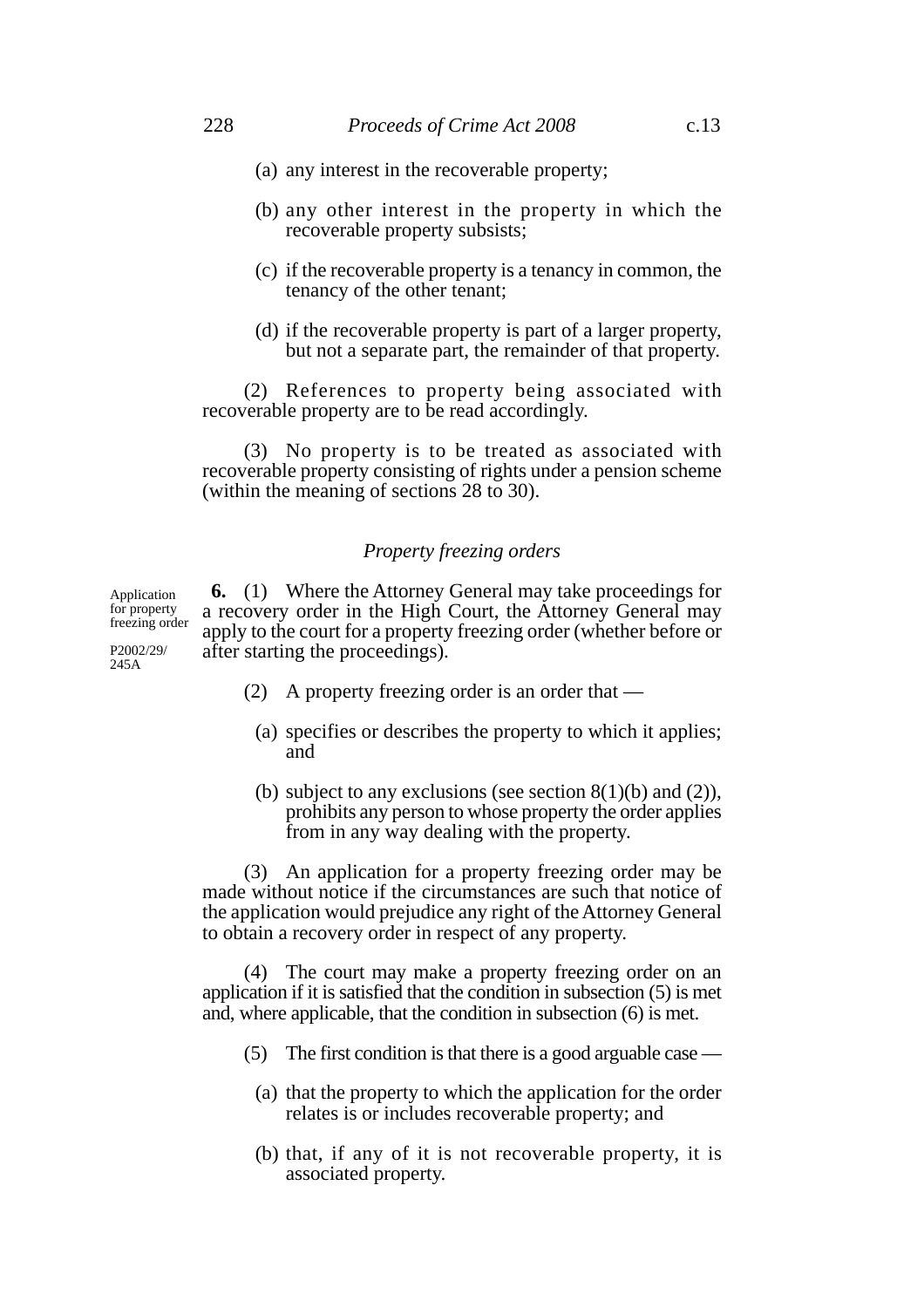- (6) The second condition is that, if  $-$ 
	- (a) the property to which the application for the order relates includes property alleged to be associated property; and
	- (b) the Attorney General has not established the identity of the person who holds it,

the Attorney General has taken all reasonable steps to do so.

**7.** (1) The court may at any time vary or set aside a property freezing order.

(2) If the court makes an interim receiving order that applies to all of the property to which a property freezing order applies, it must set aside the property freezing order.

(3) If the court makes an interim receiving order that applies to some but not all of the property to which a property freezing order applies, it must vary the property freezing order so as to exclude any property to which the interim receiving order applies.

(4) If the court decides that any property to which a property freezing order applies is neither recoverable property nor associated property, it must vary the order so as to exclude the property.

(5) Before exercising any power under this Chapter to vary or set aside a property freezing order, the court must (as well as giving the parties to the proceedings an opportunity to be heard) give such an opportunity to any person who may be affected by its decision.

(6) Subsection (5) does not apply where the court is acting as required by subsection (2) or (3).

**8.** (1) The power to vary a property freezing order includes Exclusions in (in particular) power to make exclusions as follows connection

- (a) power to exclude property from the order; and
- (b) power, otherwise than by excluding property from the order, to make exclusions from the prohibition on dealing with the property to which the order applies.

(2) Exclusions from the prohibition on dealing with the property to which the order applies (other than exclusions of property from the order) may also be made when the order is made.

with property freezing order P2002/29/245C

Variation and setting aside of property freezing order

P2002/29/245B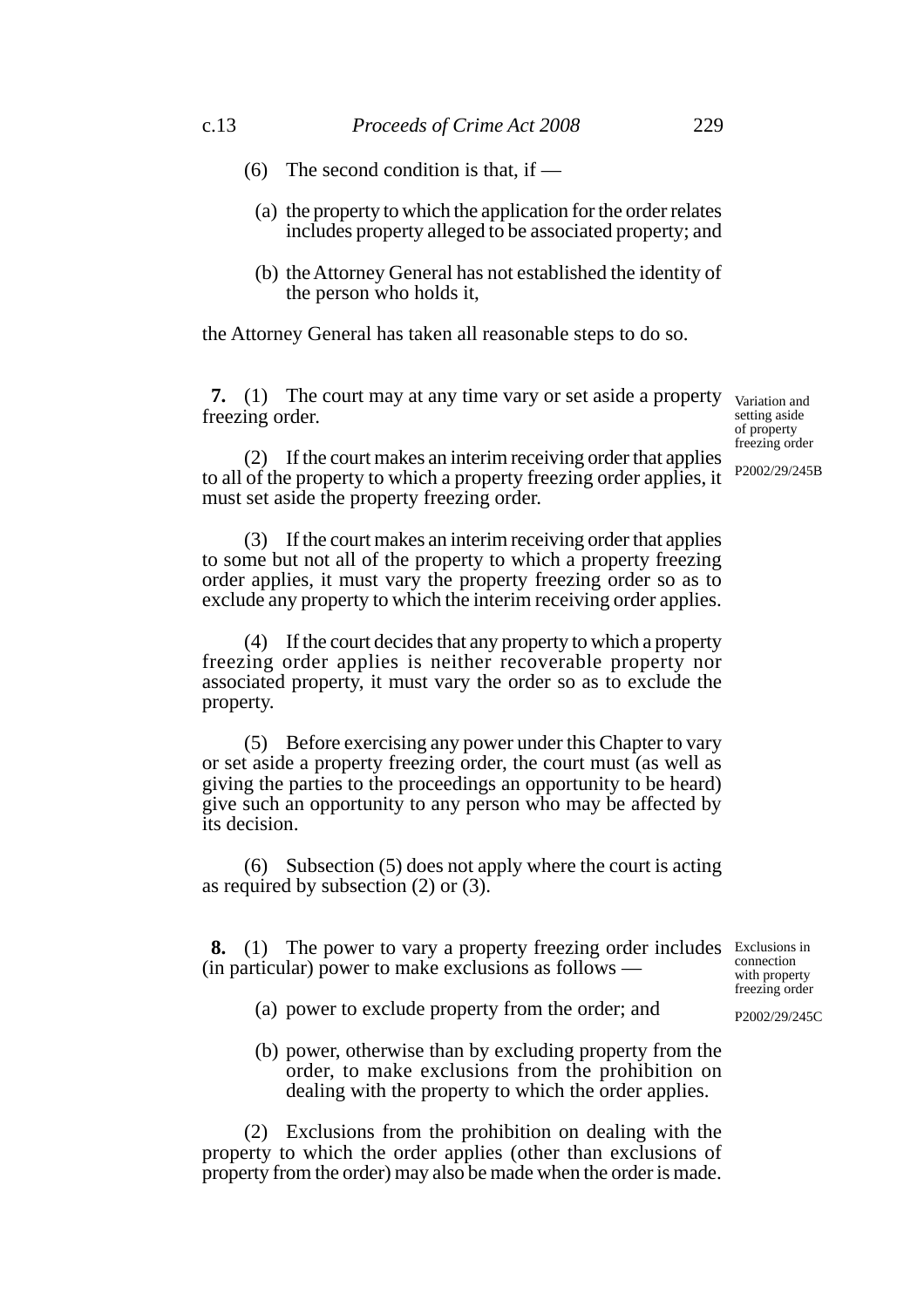- (a) to meet that person's reasonable living expenses; or
- (b) to carry on any trade, business, profession or occupation.
- (4) An exclusion may be made subject to conditions.

(5) Where the court exercises the power to make an exclusion for the purpose of enabling a person to meet legal expenses which that person has incurred, or may incur, in respect of proceedings under this Part, it must ensure that the exclusion —

- (a) is limited to reasonable legal expenses that the person has reasonably incurred or that the person reasonably incurs;
- (b) specifies the total amount that may be released for legal expenses in pursuance of the exclusion; and
- (c) is made subject to the required conditions (section 39) in addition to any conditions imposed under subsection (4).

(6) The court, in deciding whether to make an exclusion for the purpose of enabling a person to meet that person's legal expenses in respect of proceedings under this Part —

- (a) must have regard (in particular) to the desirability of the person being represented in any proceedings under this Part in which the person is a participant; and
- (b) must, where the person is the respondent, disregard the possibility that legal representation of the person in any such proceedings might, were an exclusion not made, be funded under the Legal Aid Act 1986.

(7) If the excluded property is not specified in the order it must be described in the order in general terms.

(8) The power to make exclusions must, subject to subsection (6), be exercised with a view to ensuring, so far as practicable, that the satisfaction of any right of the Attorney General to recover the property obtained through unlawful conduct is not unduly prejudiced.

(9) Subsection (8) does not apply where the court is acting as required by section 7(3) or (4).

[c.23]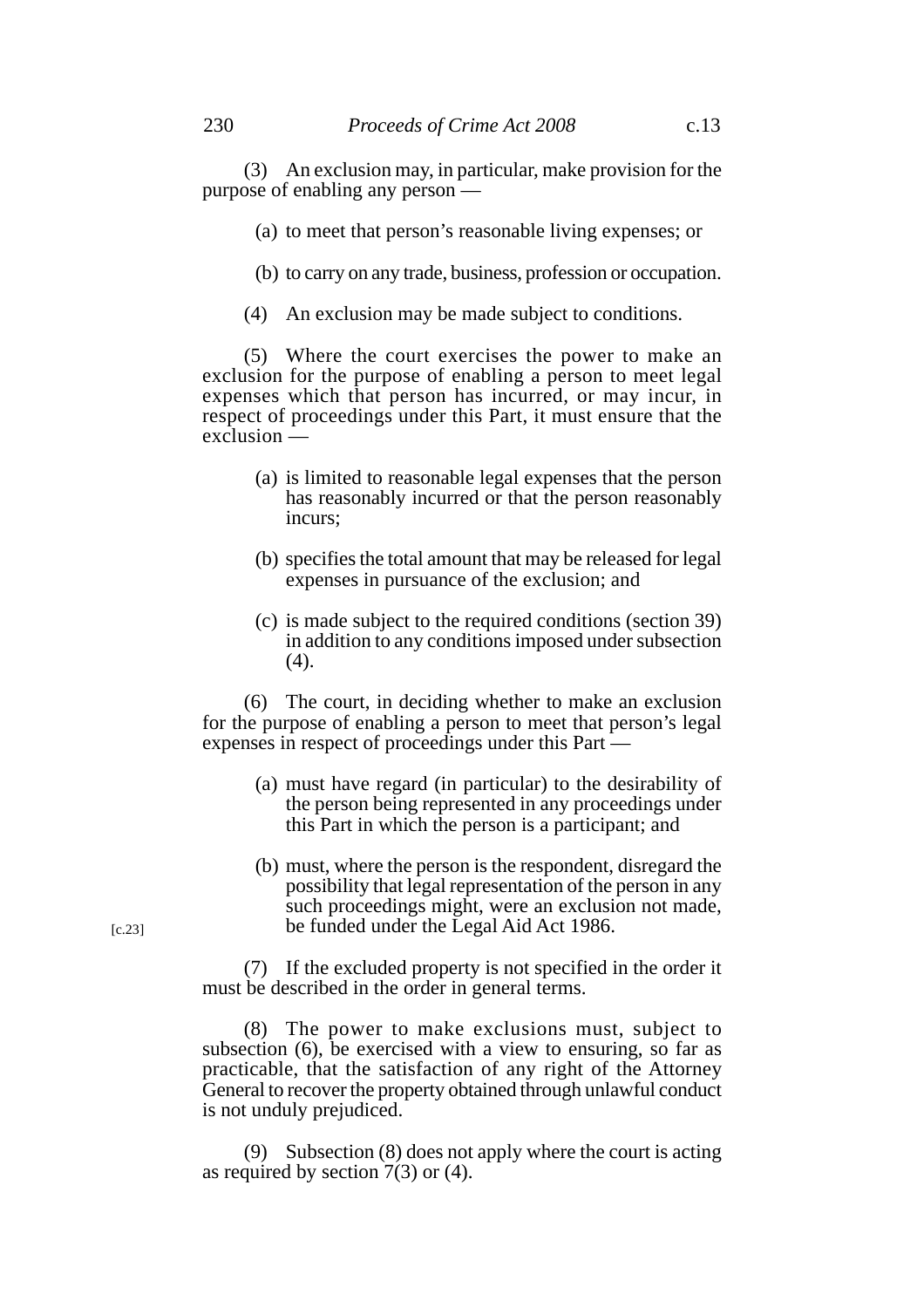- **9.** (1) While a property freezing order has effect
	- (a) the court may stay any action, execution or other legal process in respect of the property to which the order freezing order applies; and
	- (b) no distress may be levied against the property to which the order applies except with the leave of the court and subject to any terms the court may impose.

(2) If any court in which proceedings are pending in respect of any property is satisfied that a property freezing order has been applied for or made in respect of the property, it may either stay the proceedings or allow them to continue on any terms it thinks fit.

(3) If a property freezing order applies to a tenancy of any premises, no landlord or other person to whom rent is payable may exercise the right of forfeiture by peaceable re-entry in relation to the premises in respect of any failure by the tenant to comply with any term or condition of the tenancy, except with the leave of the court and subject to any terms the court may impose.

(4) Before exercising any power conferred by this section, the court must (as well as giving the parties to any of the proceedings concerned an opportunity to be heard) give such an opportunity to any person who may be affected by the court's decision.

**10.** (1) Subsection (2) applies if —

afterwards).

(a) the High Court makes a property freezing order on an  $\frac{\text{with property}}{\text{freezing order}}$ Receivers in connection<br>with property freezing orders

P2002/29/245E

(b) the Attorney General applies to the court to proceed under subsection (2) (whether as part of the application for the property freezing order or at any time

(2) The High Court may by order appoint a receiver in respect of any property to which the property freezing order applies.

application by the Attorney General; and

(3) An application for an order under this section may be made without notice if the circumstances are such that notice of the application would prejudice any right of the Attorney General to obtain a recovery order in respect of any property.

(4) In an application for an order under this section, the Attorney General must nominate a suitably qualified person for appointment as a receiver.

Restriction on proceedings and remedies while property has effect

P2002/29/245D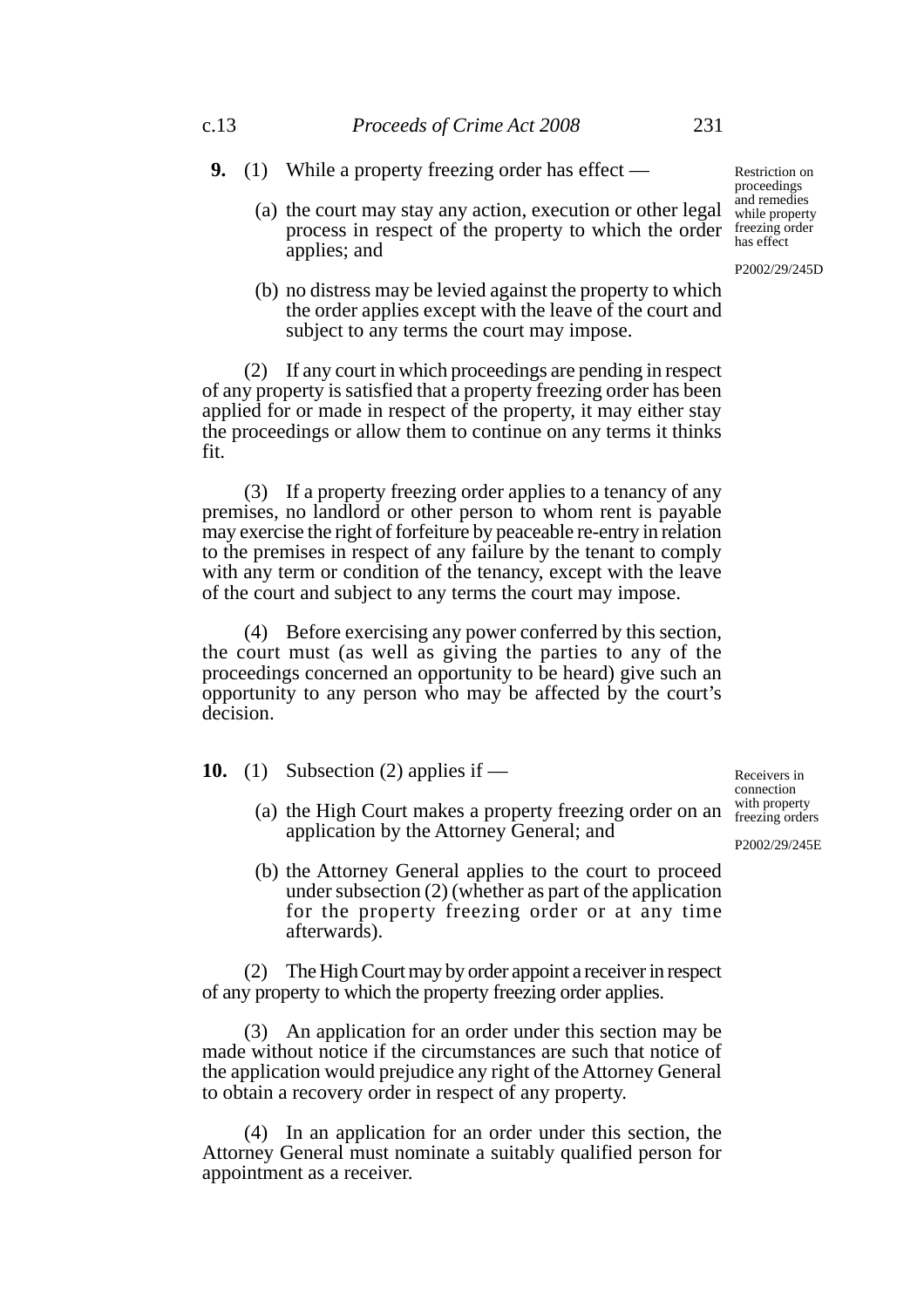(5) Such a person may be a member of staff of the Attorney General's Chambers.

(6) The Attorney General may apply a sum received under section 35(2) in making payment of the remuneration and expenses of a receiver appointed under this section.

(7) Subsection (6) does not apply in relation to the remuneration of the receiver if the receiver is a member of staff of the Attorney General's Chambers (but it does apply in relation to such remuneration if the receiver is a person providing services under arrangements made by the Attorney General).

**11.** (1) If the High Court appoints a receiver under section 10 on an application by the Attorney General, the court may act under this section on the application of the Attorney General.

section 10 P2002/29/ 245F

Powers of receivers appointed under

> (2) The court may by order authorise or require the receiver —

- (a) to exercise any of the powers mentioned in paragraph 5 of Schedule 1 (management powers) in relation to any property in respect of which the receiver is appointed;
- (b) to take any other steps the court thinks appropriate in connection with the management of any such property (including securing the detention, custody or preservation of the property in order to manage it).

(3) The court may by order require any person in respect of whose property the receiver is appointed —

- (a) to bring the property to a place (in the Island) specified by the receiver or to place it in the custody of the receiver (if, in either case, the person is able to do so);
- (b) to do anything the person is reasonably required to do by the receiver for the preservation of the property.

(4) The court may by order require any person in respect of whose property the receiver is appointed to bring any documents relating to the property which are in that person's possession or control to a place (in the Island) specified by the receiver or to place them in the custody of the receiver.

(5) In subsection (4) "document" means anything in which information of any description is recorded.

(6) Any prohibition on dealing with property imposed by a property freezing order does not prevent a person from complying with any requirements imposed by virtue of this section.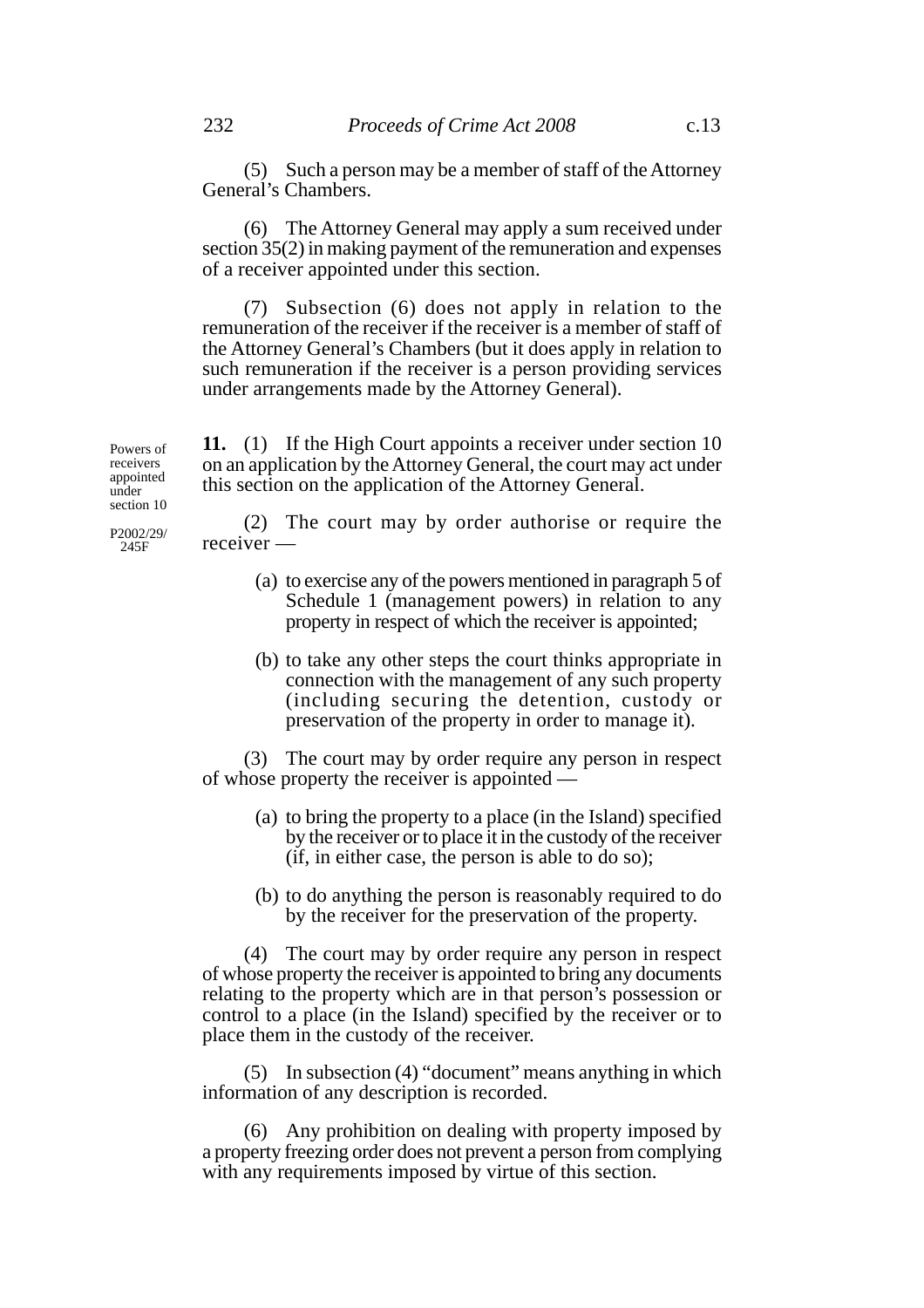- $(7)$  If
	- (a) the receiver deals with any property which is not property in respect of which the receiver is appointed under section 10; and
	- (b) at the time the receiver deals with the property the receiver believes on reasonable grounds that the receiver is entitled to do so by virtue of the receiver's appointment,

the receiver is not liable to any person in respect of any loss or damage resulting from the receiver's dealing with the property except so far as the loss or damage is caused by the receiver's negligence.

**12.** (1) Any of the following persons may at any time apply to supervision the High Court for directions as to the exercise of the functions of  $\frac{10}{2}$ a receiver appointed under section 10 —

receiver and variations

P2002/29/245G

- (a) the receiver;
- (b) any party to the proceedings for the appointment of the receiver or the property freezing order concerned;
- (c) any person affected by any action taken by the receiver;
- (d) any person who may be affected by any action proposed to be taken by the receiver.

(2) Before giving any directions under subsection (1), the court must give an opportunity to be heard to —

- (a) the receiver;
- (b) the parties to the proceedings for the appointment of the receiver and for the property freezing order concerned;
- (c) any person who may be interested in the application under subsection (1).

(3) The court may at any time vary or set aside the appointment of a receiver under section 10, any order under section 11 or any directions under this section.

(4) Before exercising any power under subsection (3), the court must give an opportunity to be heard to —

(a) the receiver;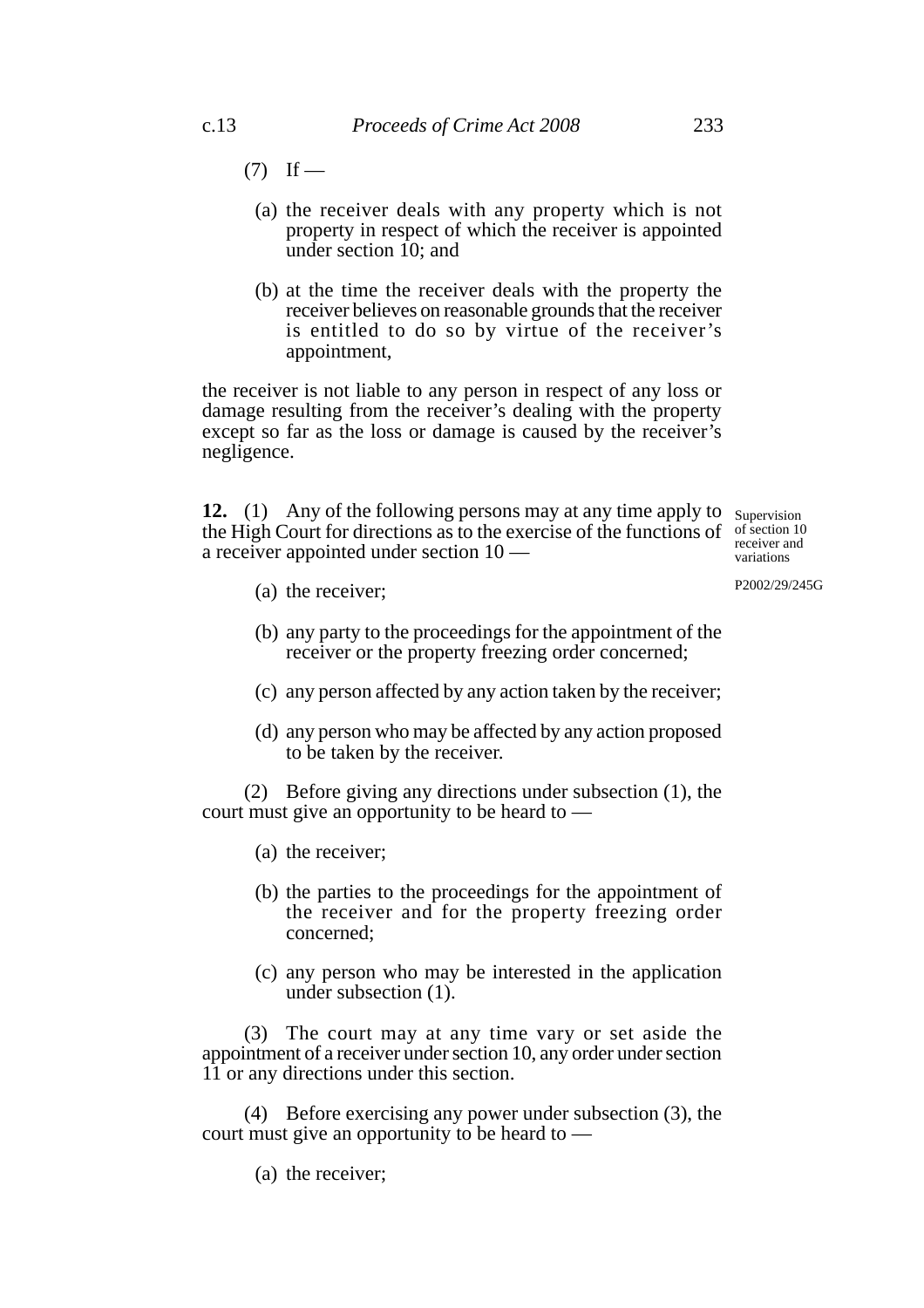- (b) the parties to the proceedings for the appointment of the receiver, for the order under section 11 or, as the case may be, for the directions under this section;
- (c) the parties to the proceedings for the property freezing order concerned;
- (d) any person who may be affected by the court's decision.

#### *Interim receiving orders*

**13.** (1) Where the Attorney General may take proceedings for a recovery order in the High Court, the Attorney General may apply to the court for an interim receiving order (whether before or after starting the proceedings). Application for interim receiving order

(2) An interim receiving order is an order for —

- (a) the detention, custody or preservation of property; and
- (b) the appointment of an interim receiver.

(3) An application for an interim receiving order may be made without notice if the circumstances are such that notice of the application would prejudice any right of the Attorney General to obtain a recovery order in respect of any property.

(4) The court may make an interim receiving order on the application if it is satisfied that the conditions in subsections (5) and, where applicable, (6) are met.

(5) The first condition is that there is a good arguable case —

- (a) that the property to which the application for the order relates is or includes recoverable property; and
- (b) that, if any of it is not recoverable property, it is associated property.
- (6) The second condition is that, if  $-$ 
	- (a) the property to which the application for the order relates includes property alleged to be associated property; and
	- (b) the Attorney General has not established the identity of the person who holds it,

the Attorney General has taken all reasonable steps to do so.

P2002/29/246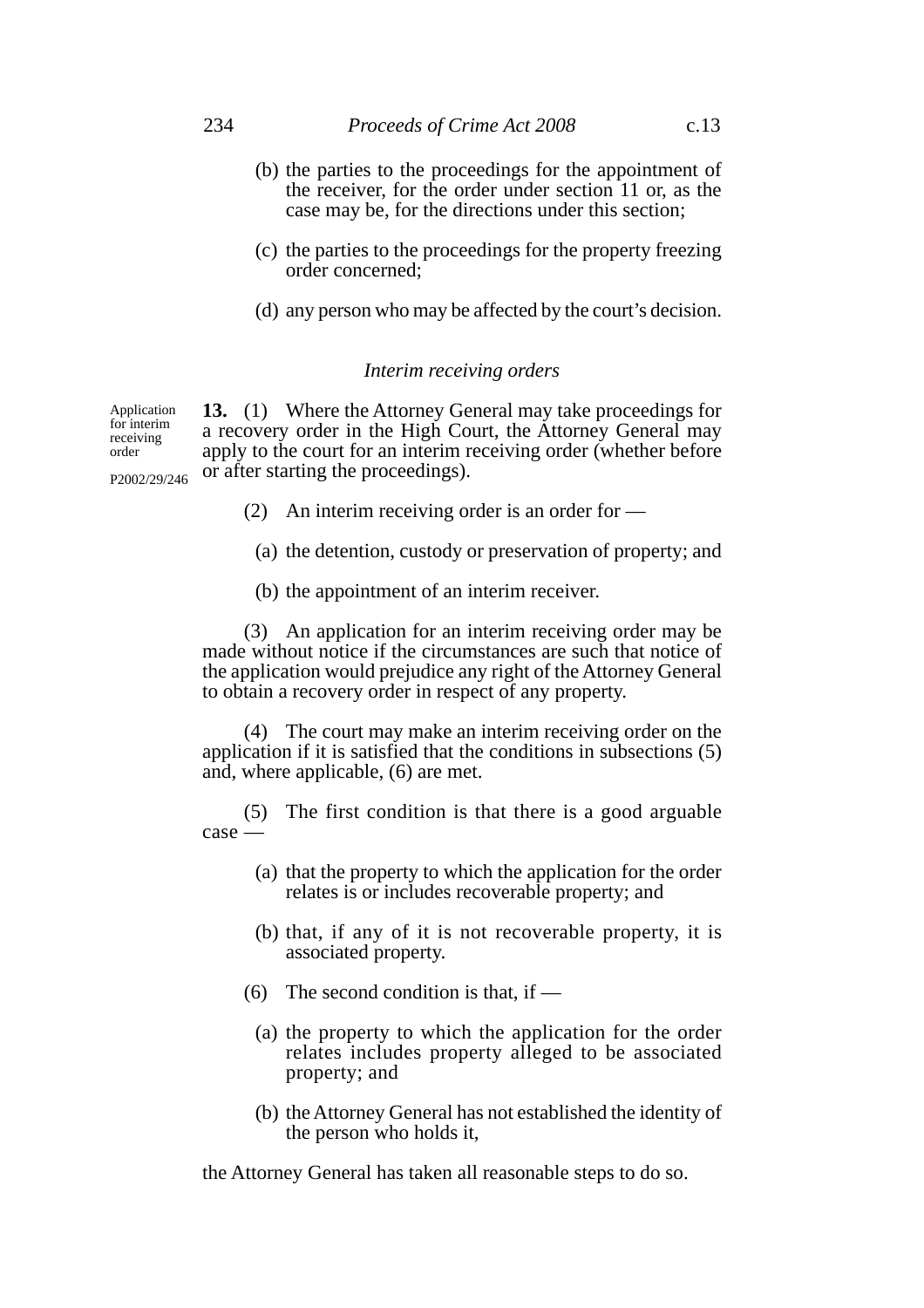(7) In an application for an interim receiving order, the Attorney General must nominate a suitably qualified person for appointment as interim receiver.

(8) The extent of the power to make an interim receiving order is not limited by sections 14 to 21.

14. (1) An interim receiving order may authorise or require Functions the interim receiver —

of interim receiver

& Sch6

(a) to exercise any of the powers mentioned in Schedule 1;  $\frac{P2002/29}{8.8 \text{ s}}$ 

(b) to take any other steps the court thinks appropriate,

for the purpose of securing the detention, custody, preservation or management of the property to which the order applies or of taking any steps under subsection (2).

(2) An interim receiving order must require the interim receiver to take any steps which the court thinks necessary to establish —

- (a) whether or not the property to which the order applies is recoverable property or associated property;
- (b) whether or not any other property is recoverable property (in relation to the same unlawful conduct) and, if it is, who holds it.
- $(3)$  If
	- (a) the interim receiver deals with any property which is not property to which the order applies; and
	- (b) at the time the property is dealt with the interim receiver believes on reasonable grounds that the receiver is entitled to do so in pursuance of the order,

the interim receiver is not liable to any person in respect of any loss or damage resulting from the receiver dealing with the property except so far as the loss or damage is caused by the negligence of the receiver.

#### *Property freezing orders and interim receiving orders: registered land*

**15.** (1) A person applying for a property freezing order or an Property receiving interim receiving order must be treated for the purposes of section orders and interim 61 of the Land Registration Act 1982 (cautions) as a person registered land interested in relation to any registered land to which —

receiving orders: P2002/29/249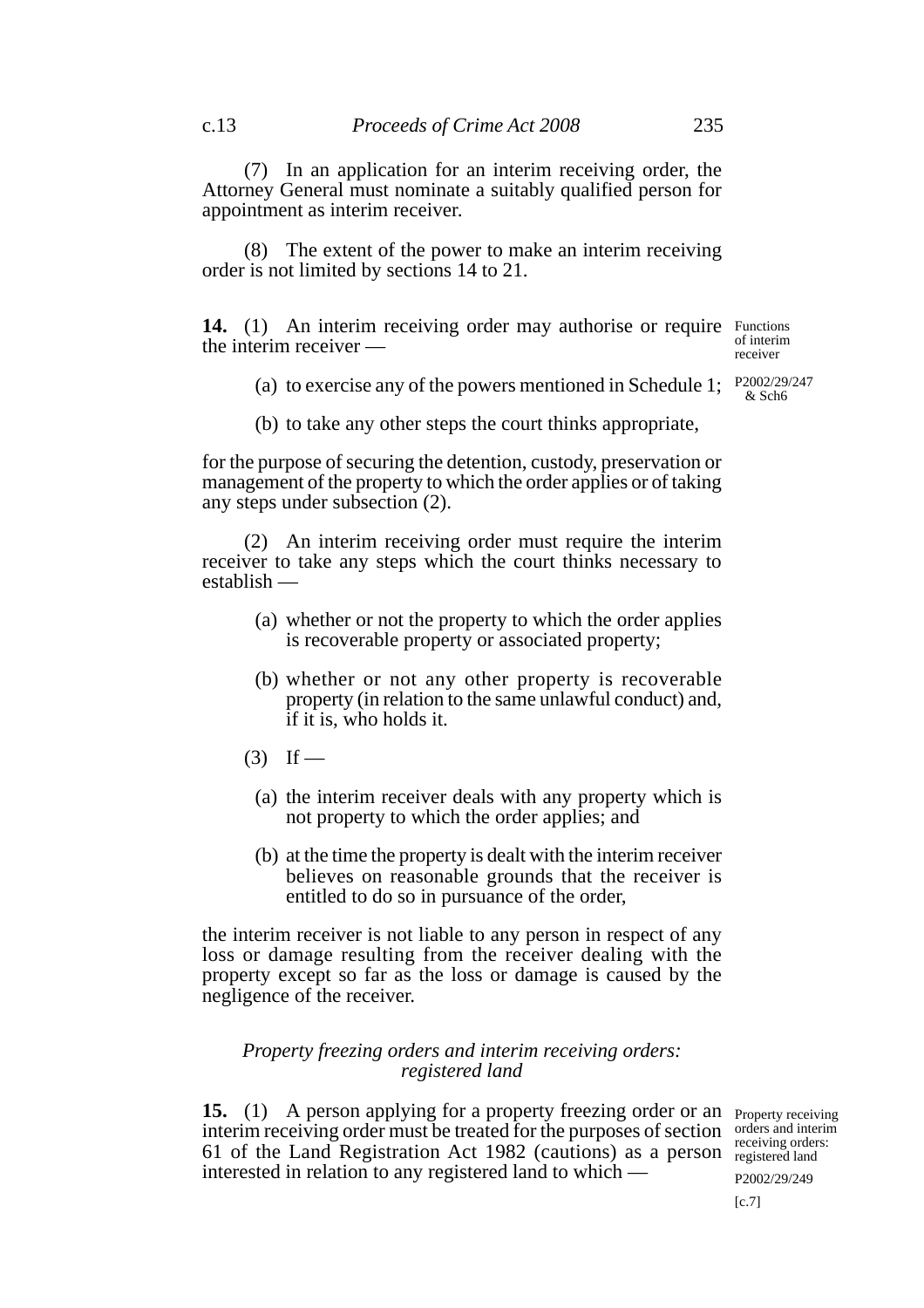- (a) the application relates; or
- (b) a property freezing order or an interim receiving order made in pursuance of the application relates.

(2) Upon being served with a copy of a property freezing order, the Chief Registrar must, in respect of any registered land to which a property freezing order or an application for a property freezing order relates, make an entry inhibiting any dealing with the land without the consent of the High Court.

(3) Upon being served with a copy of an interim receiving order, the Chief Registrar must, in respect of any registered land to which an interim receiving order or an application for an interim receiving order relates, make an entry inhibiting any dealing with the land without the consent of the High Court.

(4) Section 62(2) and (4) of the Land Registration Act 1982 (inhibitions) apply to an entry made under subsection (2) or (3) as it applies to an entry made on the application of any person interested in the registered land under subsection (1) of that section.

(5) Where a property freezing order or an interim receiving order has been protected by an entry registered under the Land Registration Act 1982 or by registration of a memorial in the Deeds Registry, an order setting aside the property freezing order or interim receiving order may require that entry to be vacated.

(6) In this section, "entry" has the same meanings as in the Land Registration Act 1982.

#### *Interim receiving orders: further provisions*

**16.** (1) An interim receiving order may require any person to whose property the order applies —

- (a) to bring the property to a place in the Island specified by the interim receiver or place it in the custody of the interim receiver (if, in either case, that person is able to do so);
- (b) to do anything that the person is reasonably required to do by the interim receiver for the preservation of the property.

(2) An interim receiving order may require any person to whose property the order applies to bring any documents relating to the property which are in that person's possession or control to a place in the Island specified by the interim receiver or to place them in the custody of the interim receiver.

Interim receiving order: duties of respondent etc.

P2002/29/250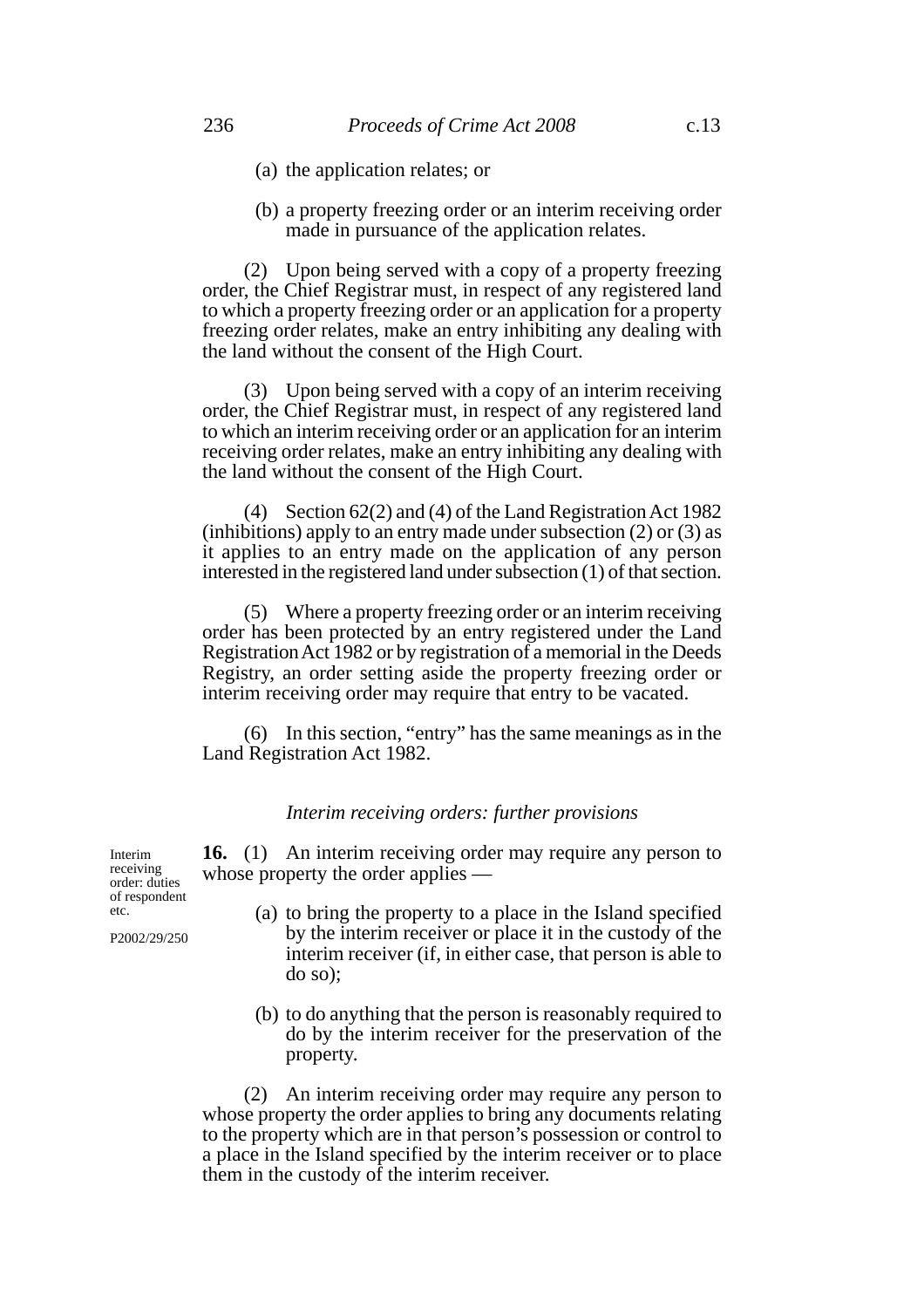(3) In subsection (2), "document" means anything in which information of any description is recorded.

**17.** (1) The interim receiver, any party to the proceedings and Supervision any person affected by any action taken by the interim receiver, or who may be affected by any action proposed to be taken by the interim receiver, may at any time apply to the court for directions as to the exercise of the interim receiver's functions. of interim receiver and variation of interim receiving order

(2) Before giving any directions under subsection (1), the court must (as well as giving the parties to the proceedings an opportunity to be heard) give such an opportunity to the interim receiver and to any person who may be interested in the application.

(3) The court may at any time vary or set aside an interim receiving order.

(4) Before exercising any power under this Chapter to vary or set aside an interim receiving order, the court must (as well as giving the parties to the proceedings an opportunity to be heard) give such an opportunity to the interim receiver and to any person who may be affected by the court's decision.

18. (1) An interim receiving order must, subject to any Interim exclusions made in accordance with this section, prohibit any person to whose property the order applies from dealing with the restrictions property.

receiving order: on dealing etc. with property

P2002/29/252

P2002/29/251

(2) Exclusions may be made when the interim receiving order is made or on an application to vary the order.

(3) An exclusion may, in particular, make provision for the purpose of enabling any person —

(a) to meet that person's reasonable living expenses; or

(b) to carry on any trade, business, profession or occupation.

(4) An exclusion may be made subject to conditions.

(5) Where the court exercises the power to make an exclusion for the purpose of enabling a person to meet legal expenses which that person has incurred, or may incur, in respect of proceedings under this Part, it must ensure that the exclusion —

> (a) is limited to reasonable legal expenses that the person has reasonably incurred or that such person reasonably incurs;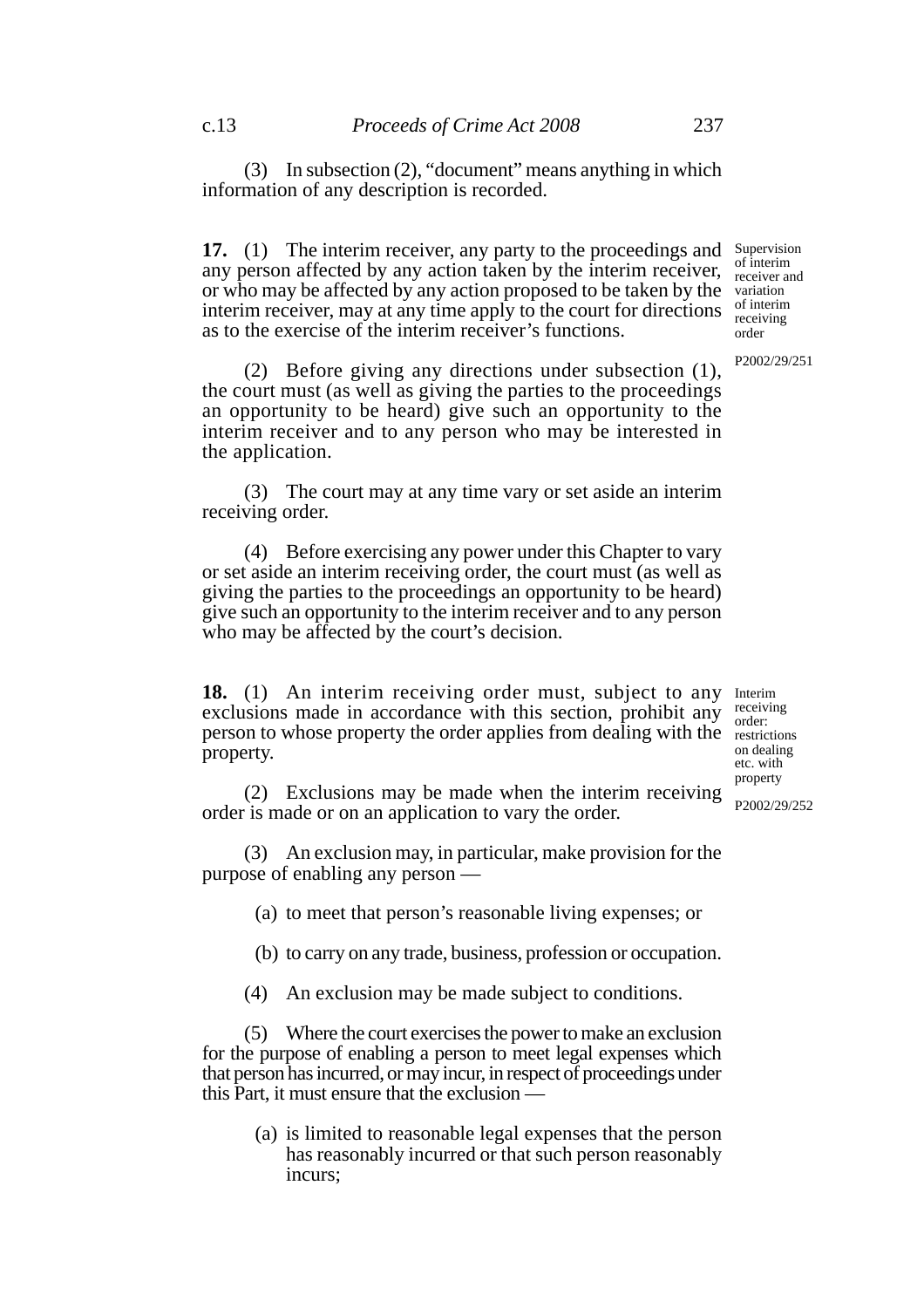- (b) specifies the total amount that may be released for legal expenses in pursuance of the exclusion; and
- (c) is made subject to the required conditions (section 39) in addition to any conditions imposed under subsection (4).

(6) The court, in deciding whether to make an exclusion for the purpose of enabling a person to meet legal expenses of that person in respect of proceedings under this Part —

- (a) must have regard (in particular) to the desirability of the person being represented in any proceedings under this Part in which that person is a participant; and
- (b) must, where the person is the respondent, disregard the possibility that legal representation of the person in any such proceedings might, were an exclusion not made, be funded under the Legal Aid Act 1986.

(7) If the excluded property is not specified in the order it must be described in the order in general terms.

(8) The power to make exclusions must, subject to subsection (6), be exercised with a view to ensuring, so far as practicable, that the satisfaction of any right of the Attorney General to recover the property obtained through unlawful conduct is not unduly prejudiced.

- Restriction on **19.** (1) While an interim receiving order has effect
	- (a) the court may stay any action, execution or other legal process in respect of the property to which the order applies;
	- (b) no distress may be levied against the property to which the order applies except with the leave of the court and subject to any terms the court may impose.

(2) If a court (whether the High Court or any other court) in which proceedings are pending in respect of any property is satisfied that an interim receiving order has been applied for or made in respect of the property, the court may either stay the proceedings or allow them to continue on any terms it thinks fit.

(3) If the interim receiving order applies to a tenancy of any premises, no landlord or other person to whom rent is payable may exercise any right of forfeiture by peaceable re-entry in relation to the premises in respect of any failure by the tenant to comply with any term or condition of the tenancy, except with the leave of the court and subject to any terms the court may impose.

proceedings and remedies while interim receiving order has effect

P2002/29/253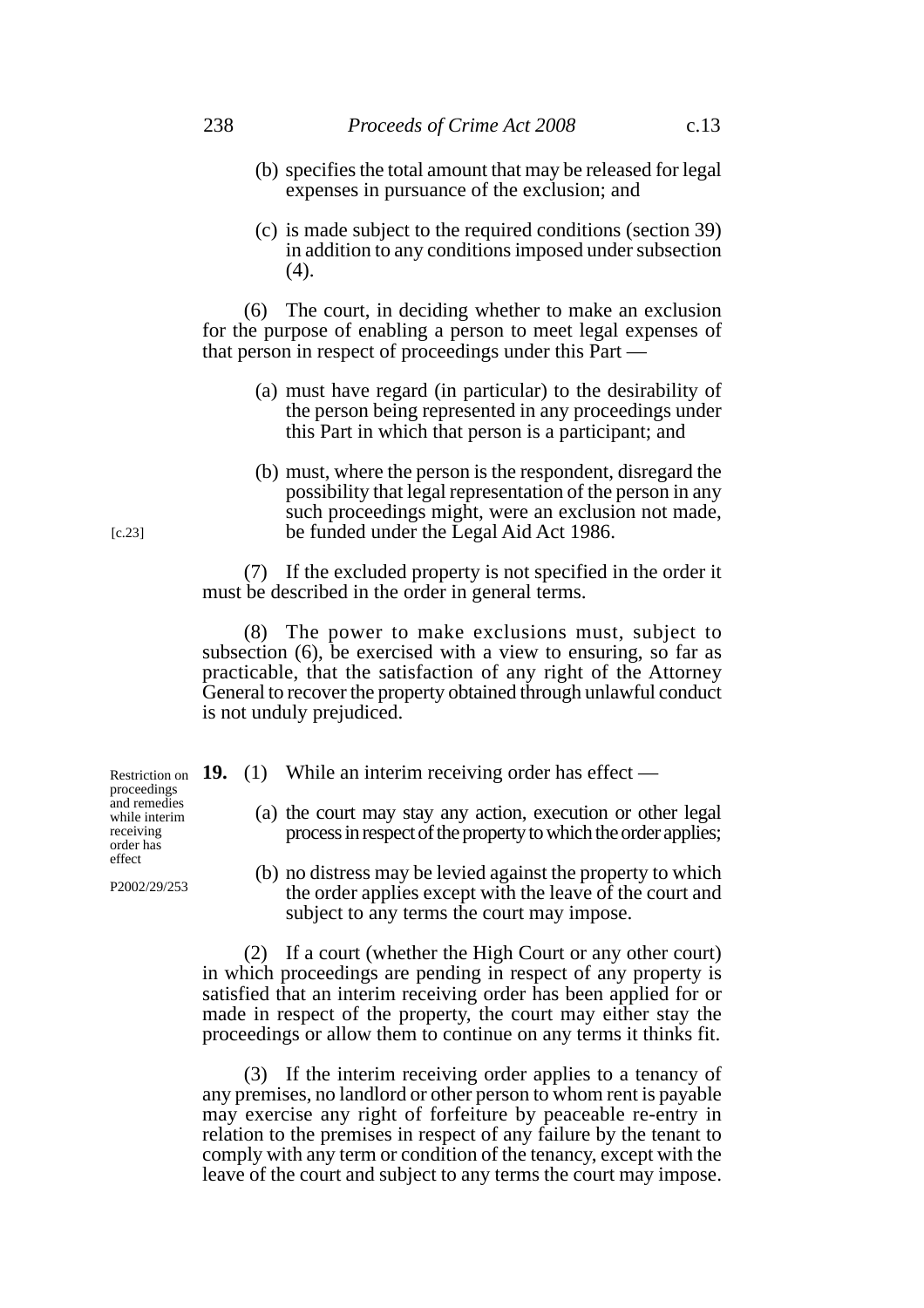(4) Before exercising any power conferred by this section, the court must (as well as giving the parties to any of the proceedings in question an opportunity to be heard) give such an opportunity to the interim receiver (if appointed) and any person who may be affected by the court's decision.

**20.** (1) If the court decides that any property to which an interim Interim receiving order applies is neither recoverable property nor associated property, it must vary the order so as to exclude it.

(2) The court may vary an interim receiving order so as to exclude from the property to which the order applies any property which is alleged to be associated property if the court thinks that the satisfaction of any right of the Attorney General to recover the property obtained through unlawful conduct will not be prejudiced.

(3) The court may exclude any property within subsection (2) on any terms or conditions, applying while the interim receiving order has effect, which the court thinks necessary or expedient.

21. (1) An interim receiving order must require the interim Interim receiver to inform the Attorney General and the court as soon as  $\frac{\text{receiving}}{\text{order}}$ reasonably practicable if the interim receiver thinks that —

- (a) any property to which the order applies by virtue of a claim that it is recoverable property is not recoverable property;
- (b) any property to which the order applies by virtue of a claim that it is associated property is not associated property;
- (c) any property to which the order does not apply is recoverable property (in relation to the same unlawful conduct) or associated property; or
- (d) any property to which the order applies is held by a person who is different from the person it is claimed holds it,

or if the interim receiver thinks that there has been any other material change of circumstances.

- (2) An interim receiving order must require
	- (a) the findings of the interim receiver to be reported to the court;
	- (b) the interim receiver to serve copies of the report on the Attorney General and on any person who holds any

order: reporting

P2002/29/255

receiving order: exclusion of property which is not recoverable, etc.

P2002/29/254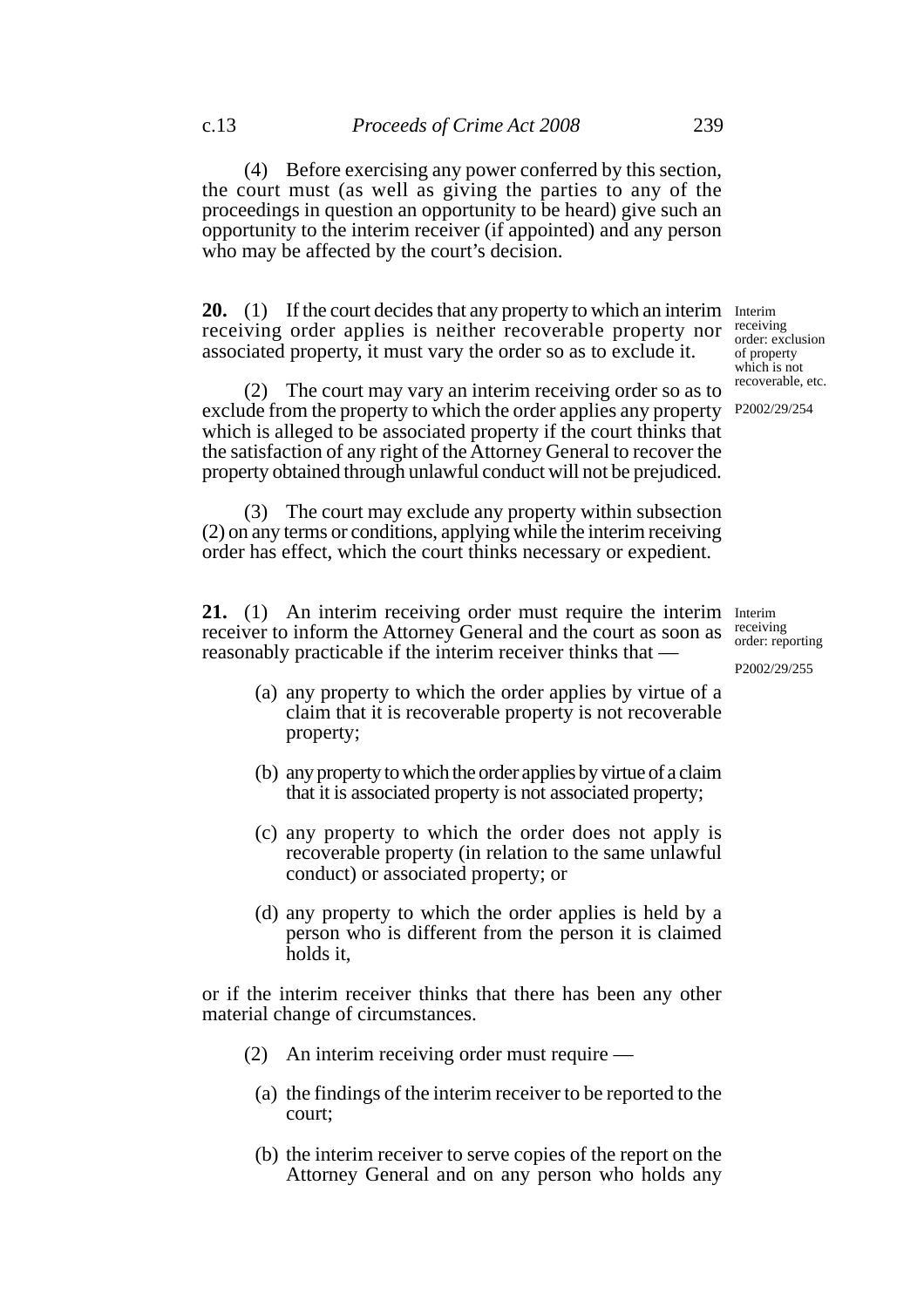property to which the order applies or who may otherwise be affected by the report.

#### *Vesting and realisation of recoverable property*

**22.** (1) If in proceedings under this Chapter the court is satisfied that any property is recoverable, the court must make a recovery order. Recovery orders P2002/29/266

> (2) The recovery order must vest the recoverable property in the trustee for civil recovery.

- (3) But the court may not make in a recovery order
	- (a) any provision in respect of any recoverable property if each of the conditions in subsection (4) is met and it would not be just and equitable to do so; or
	- (b) any provision which is incompatible with any of the Convention rights (within the meaning of the Human Rights Act 2001).
- (4) The conditions referred to in subsection  $(3)(a)$  are that
	- (a) the respondent ("A") obtained the recoverable property in good faith;
	- (b) A took steps after obtaining the property which A would not have taken if A had not obtained it or A took steps before obtaining the property which A would not have taken if A had not believed A was going to obtain it;
	- (c) when A took the steps, A had no notice that the property was recoverable;
	- (d) if a recovery order were made in respect of the property, it would, by reason of the steps, be detrimental to A.

(5) In deciding whether it would be just and equitable to make the provision in the recovery order where the conditions in subsection (4) are met, the court must have regard to —

- (a) the degree of detriment that would be suffered by the respondent if the provision were made;
- (b) the Attorney General's interest in receiving the realised proceeds of the recoverable property.
- (6) A recovery order may sever any property.

 $[c.1]$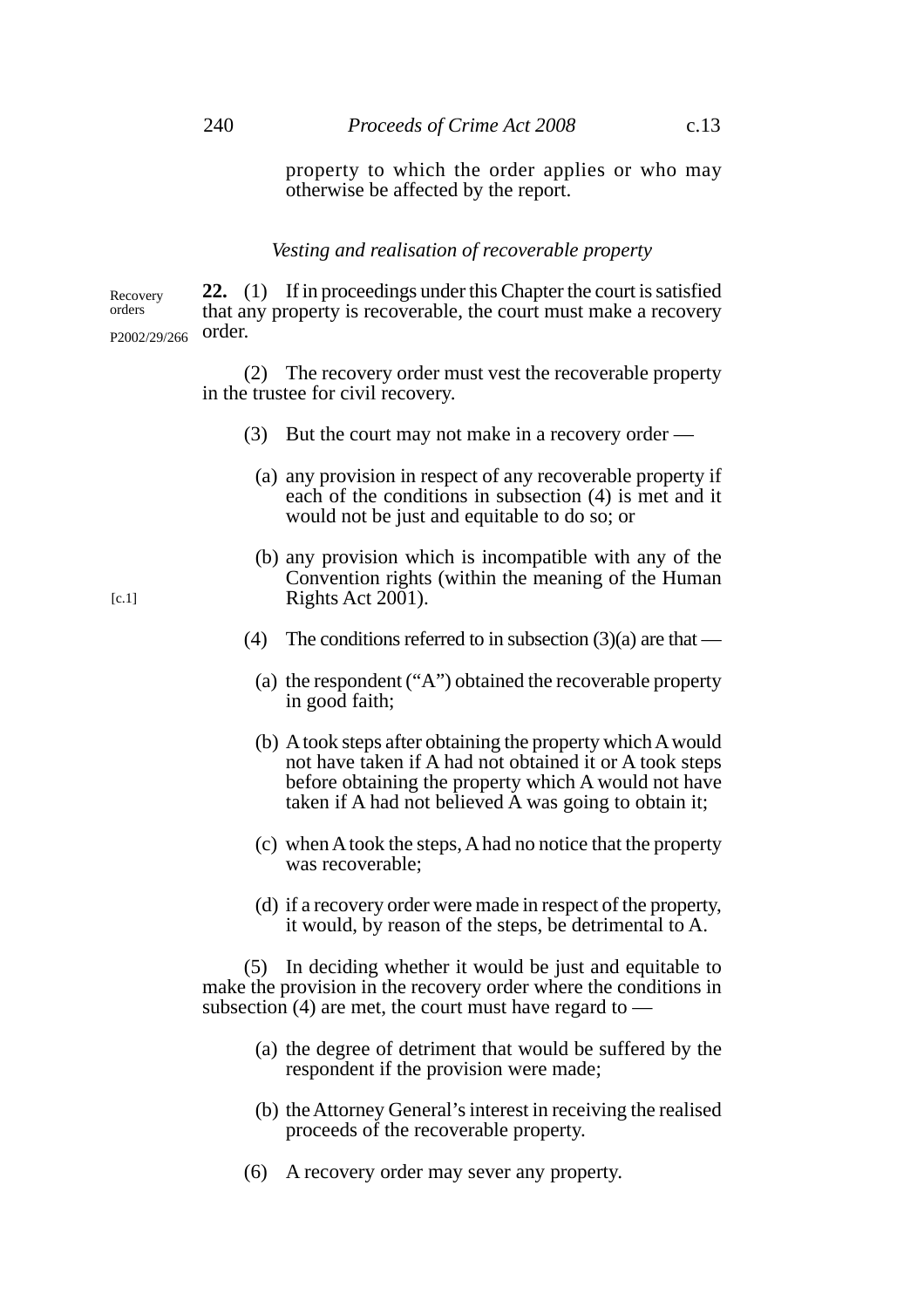(7) A recovery order may impose conditions as to the manner in which the trustee for civil recovery may deal with any property vested by the order for the purpose of realising it.

(8) A recovery order may provide for payment under section 35 of reasonable living expenses that a person has reasonably incurred, or may reasonably incur, in respect of —

- (a) the proceedings under this Part in which the order is made; or
- (b) any related proceedings under this Part.

(9) If regulations made under section 40 apply to an item of expenditure, a sum in respect of the item is not payable under section 35 in pursuance of provision under subsection (8) unless —

- (a) the Attorney General agrees to its payment; or
- (b) the court has assessed the amount allowed by the regulations in respect of that item and the sum is paid in respect of the assessed amount.
- (10) This section is subject to sections 25 to 33.

**23.** (1) The trustee for civil recovery is a person appointed by Functions the court to give effect to a recovery order.

of the trustee for civil recovery

(2) The Attorney General must nominate a suitably  $_{P2002/29/267}$ qualified person for appointment as the trustee.

 $&$  Sch $7$ 

- (3) The functions of the trustee are
	- (a) to secure the detention, custody or preservation of any property vested in the trustee by the recovery order;
	- (b) in the case of property other than money, to realise the value of the property for the benefit of the Attorney General; and
	- (c) to perform any other functions conferred on the trustee by virtue of this Chapter.

(4) In performing the functions of trustee, the trustee acts on behalf of the Attorney General and must comply with any directions given by the Attorney General.

(5) The trustee is to realise the value of property vested in the trustee by the recovery order, so far as practicable, in the manner best calculated to maximise the amount payable to the Attorney General.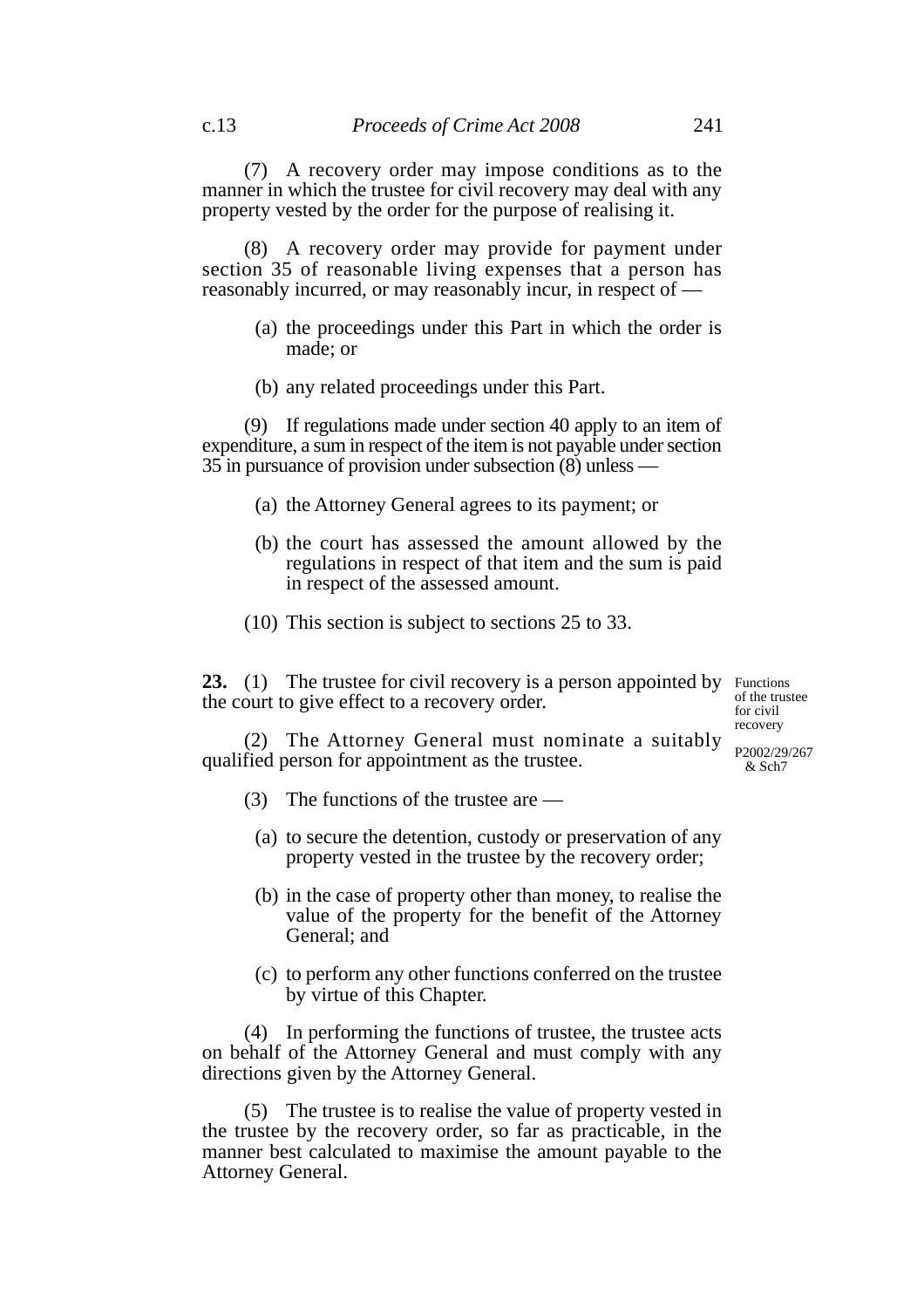(6) The trustee has the powers mentioned in Schedule 2.

(7) References in this section to a recovery order include an order under section 31 and references to property vested in the trustee by a recovery order include property vested in the trustee in pursuance of an order under section 31.

**24.** (1) A recovery order is to have effect in relation to any property despite any provision (of whatever nature) which would otherwise prevent, penalise or restrict the vesting of the property. Recovery order: rights of preemption, etc.

P2002/29/269

(2) A right of pre-emption, right of return or other similar right does not operate or become exercisable as a result of the vesting of any property under a recovery order.

(3) In subsection (2), a right of return means any right under a provision for the return or reversion of property in specified circumstances.

(4) Where property is vested under a recovery order, any such right is to have effect as if the person in whom the property is vested were the same person in law as the person who held the property and as if no transfer of the property had taken place.

(5) References to rights in subsections (2) to (4) do not include any rights in respect of which the recovery order was made.

(6) This section applies in relation to the creation of interests, or the doing of anything else, by a recovery order as it applies in relation to the vesting of property.

**25.** (1) Sections 26 and 27 apply if the court makes a recovery order in respect of any recoverable property in a case within subsection  $(2)$  or  $(3)$ . Recovery orders: associated and joint property

P2002/29/270

(2) A case is within this subsection if  $-$ 

- (a) the property to which the proceedings relate includes property which is associated with the recoverable property and is specified or described in the application; and
- (b) if the associated property is not the respondent's property, the application has been served on the person whose property it is or the court has dispensed with service.
- (3) A case is within this subsection if  $-$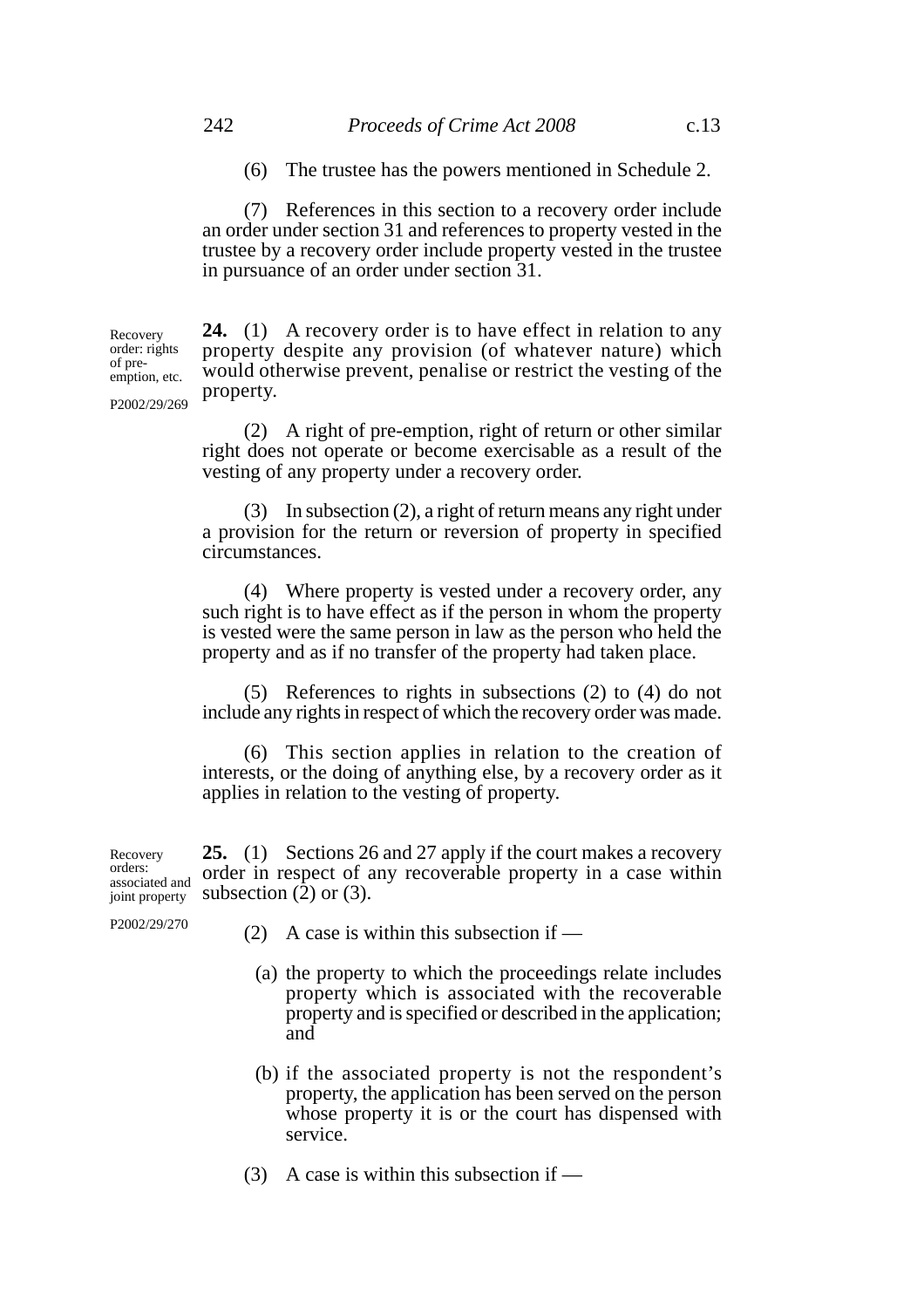- (a) the recoverable property belongs to joint tenants; and
- (b) one of the tenants is an excepted joint owner.

(4) An excepted joint owner is a person who obtained the property in circumstances in which it would not be recoverable as against that owner; and references to the excepted joint owner's share of the recoverable property are to so much of the recoverable property as would have been that owner's if the joint tenancy had been severed.

**26.** (1) Where —

(a) this section applies; and

(b) the Attorney General (on the one hand) and the person who holds the associated property or who is the excepted joint owner (on the other) agree,

the recovery order may, instead of vesting the recoverable property in the trustee for civil recovery, require the person who holds the associated property or who is the excepted joint owner to make a payment to the trustee.

(2) A recovery order which makes any requirement under subsection (1) may, so far as required for giving effect to the agreement, include provision for vesting, creating or extinguishing any interest in property.

(3) The amount of the payment is to be the amount which the Attorney General and that person agree represents —

- (a) in a case within section  $25(2)$ , the value of the recoverable property;
- (b) in a case within section 25(3), the value of the recoverable property less the value of the excepted joint owner's share.
- $(4)$  But if
	- (a) a property freezing order or an interim receiving order applied at any time to the associated property or joint tenancy; and
	- (b) the Attorney General agrees that the person has suffered loss as a result of the property freezing order or interim receiving order,

the amount of the payment may be reduced by any amount the Attorney General and that person agree is reasonable, having regard to that loss and to any other relevant circumstances.

Recovery order: agreements about associated and joint property

P2002/29/271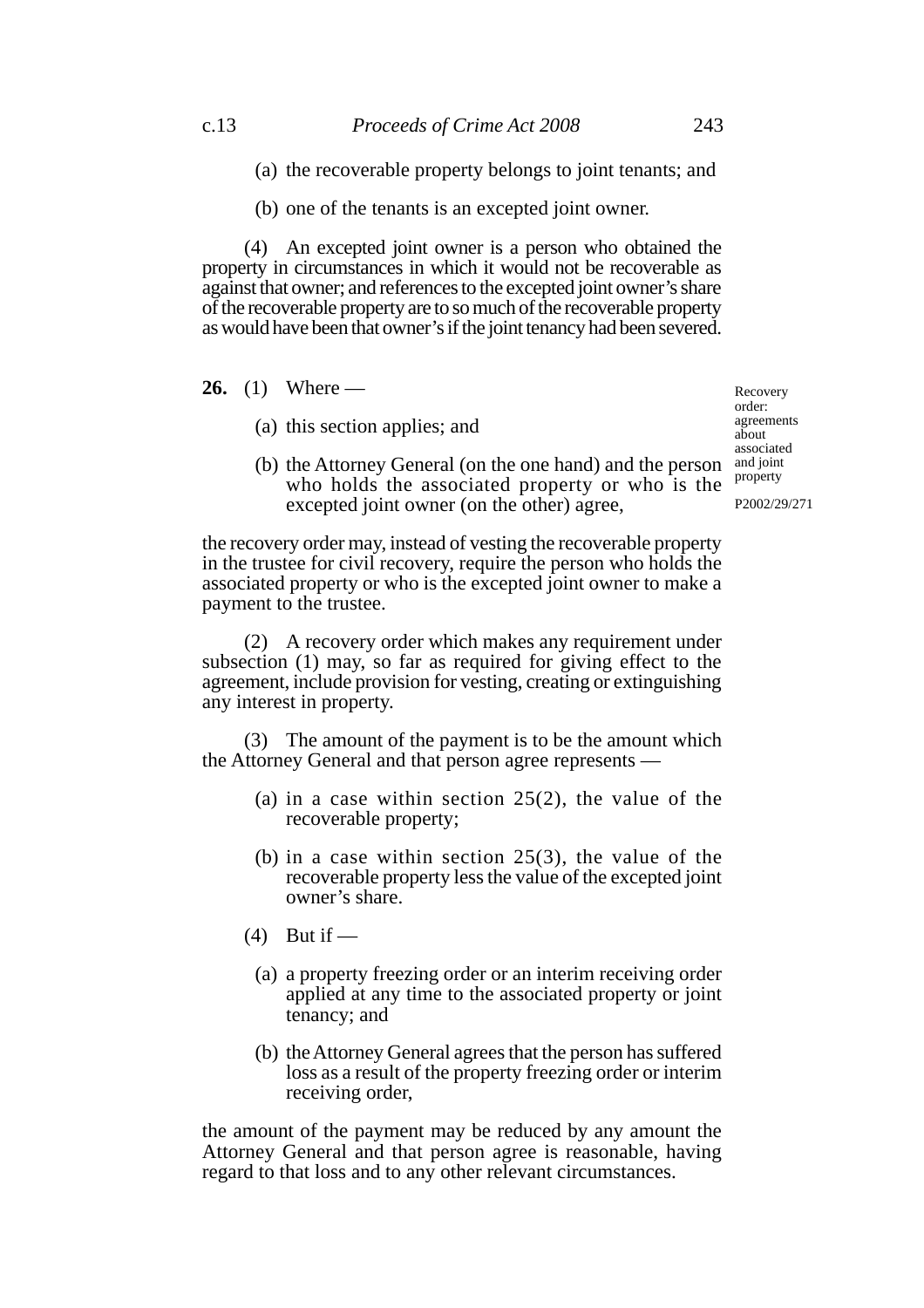(5) If there is more than one such item of associated property or excepted joint owner, the total amount to be paid to the trustee, and the part of that amount which is to be provided by each person who holds any such associated property or who is an excepted joint owner, is to be agreed between both (or all) of them and the Attorney General.

(6) A recovery order which makes any requirement under subsection (1) must make provision for any recoverable property to cease to be recoverable.

**27.** (1) Where this section applies, the court may make the following provision if — Associated and joint property:

(a) there is no agreement under section 26; and

- (b) the court thinks it just and equitable to do so.
- (2) The recovery order may provide
	- (a) for the associated property to vest in the trustee for civil recovery or (as the case may be) for the excepted joint owner's interest to be extinguished; or
	- (b) in the case of an excepted joint owner, for the severance of that joint owner's interest.

(3) A recovery order making any provision by virtue of subsection  $(2)(a)$  may provide —

- (a) for the trustee to pay an amount to the person who holds the associated property or who is an excepted joint owner; or
- (b) for the creation of interests in favour of that person, or the imposition of liabilities or conditions, in relation to the property vested in the trustee,

or for both.

(4) In making any provision in a recovery order by virtue of subsection (2) or (3), the court must have regard to —

- (a) the rights of any person who holds the associated property or who is an excepted joint owner and the value to that person of that property or, as the case may be, of that person's share (including any value which cannot be assessed in terms of money);
- (b) the Attorney General's interest in receiving the realised proceeds of the recoverable property.

agreement

default of

P2002/29/272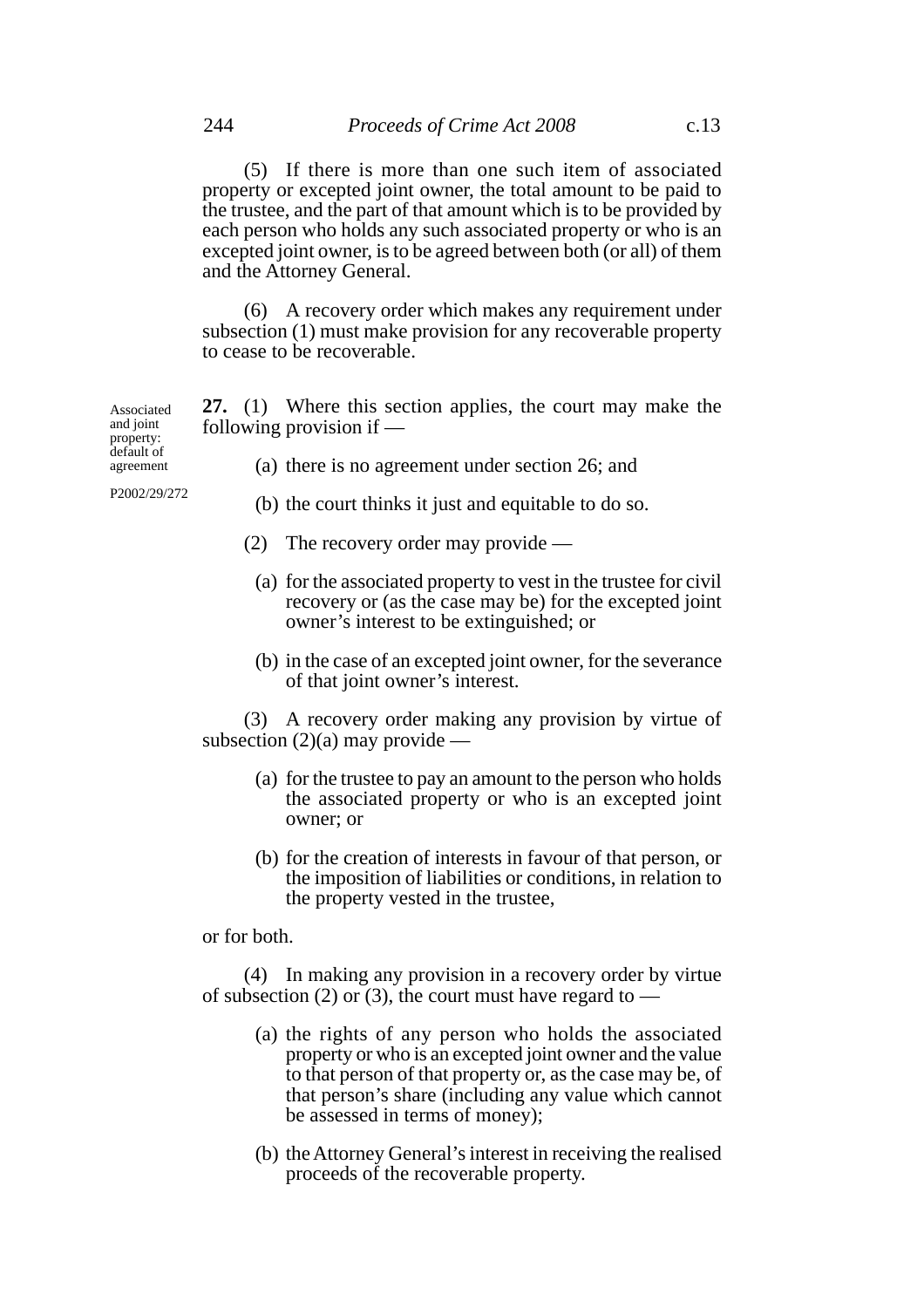- $(5)$  If
	- (a) a property freezing order or an interim receiving order applied at any time to the associated property or joint tenancy; and
	- (b) the court is satisfied that the person who holds the associated property or who is an excepted joint owner has suffered loss as a result of the order mentioned in paragraph (a),

a recovery order making any provision by virtue of subsection (2) or (3) may require the Attorney General to pay compensation to that person.

(6) The amount of compensation to be paid under subsection (5) is the amount the court thinks reasonable, having regard to the person's loss and to any other relevant circumstances.

(7) Compensation is to be a charge on and paid out of the General Revenue of the Island.

28. (1) This section applies to recoverable property consisting Payments in of rights under a pension scheme.

respect of rights under pension schemes

(2) A recovery order in respect of the property must, instead of vesting the property in the trustee for civil recovery, require <sub>P2002/29/273</sub> the trustees or managers of the pension scheme —

- (a) to pay to the trustee for civil recovery within a prescribed period the amount determined by the trustees or managers to be equal to the value of the rights; and
- (b) to give effect to any other provision made by virtue of this section and the two following sections in respect of the scheme.
- (3) Subsection (2) is subject to sections 31 to 33.

(4) A recovery order made by virtue of subsection (2) overrides the provisions of the pension scheme to the extent that they conflict with the provisions of the order.

(5) A recovery order made by virtue of subsection (2) may provide for the recovery by the trustees or managers of the scheme (whether by deduction from any amount which they are required to pay to the trustee for civil recovery or otherwise) of costs incurred by them in —

(a) complying with the recovery order; or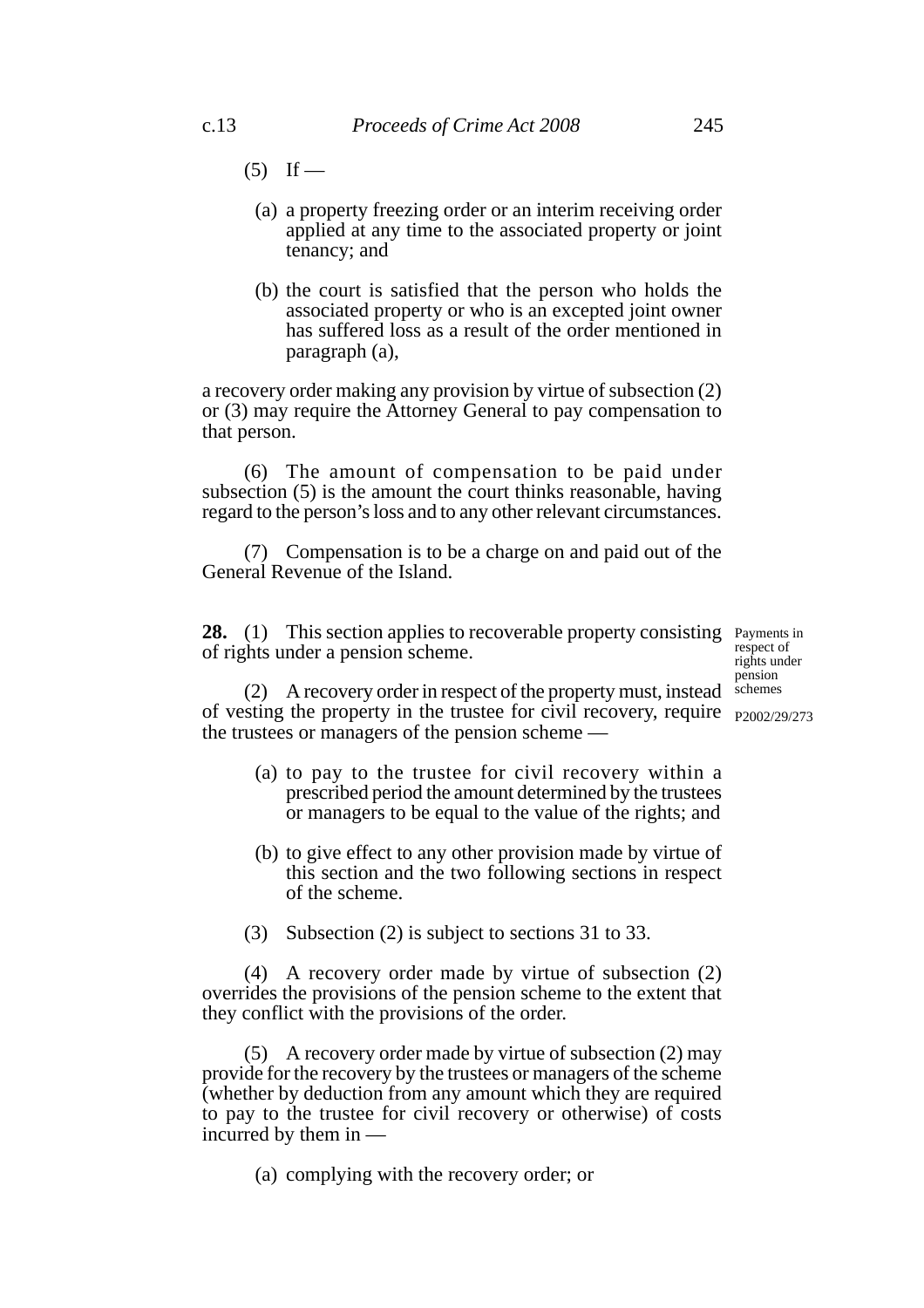(b) providing information, before the order was made, to the Attorney General, a receiver appointed under section 10 or an interim receiver.

(6) None of the following provisions applies to a court making a recovery order by virtue of subsection (2) —

- (a) any statutory provision (whenever made or passed) invalidating or preventing the assignment of or a charge on any interest or benefit in or under a pension scheme;
- (b) any provision of the pension scheme in question or any agreement corresponding to any of those provisions.

 $\alpha$ <sub>Consequential</sub> **29.** (1) A recovery order made by virtue of section 28(2) must require the trustees or managers of the pension scheme to make such reduction in the liabilities of the scheme as they think necessary in consequence of the payment made in pursuance of that subsection. adjustment of liabilities under pension

P2002/29/274

schemes

(2) Accordingly, the order must require the trustees or managers to provide for the liabilities of the pension scheme in respect of the respondent's recoverable property to which section 28 applies to cease.

(3) So far as the trustees or managers are required by the recovery order to provide for the liabilities of the pension scheme in respect of the respondent's recoverable property to which section 28 applies to cease, their powers include (in particular) power to reduce the amount of —

- (a) any benefit or future benefit to which the respondent is or may be entitled under the scheme;
- (b) any future benefit to which any other person may be entitled under the scheme in respect of that property.

**30.** (1) Regulations may make provision as to the exercise by trustees or managers of their powers under sections 28 and 29, including provision about the calculation and verification of the P2002/29/275 value at any time of rights or liabilities. Pension schemes: supplementary

> (2) The power conferred by subsection (1) includes power to provide for any values to be calculated or verified —

- (a) in a manner which, in the particular case, is approved by a prescribed person; or
- (b) in accordance with guidance from time to time prepared by a prescribed person.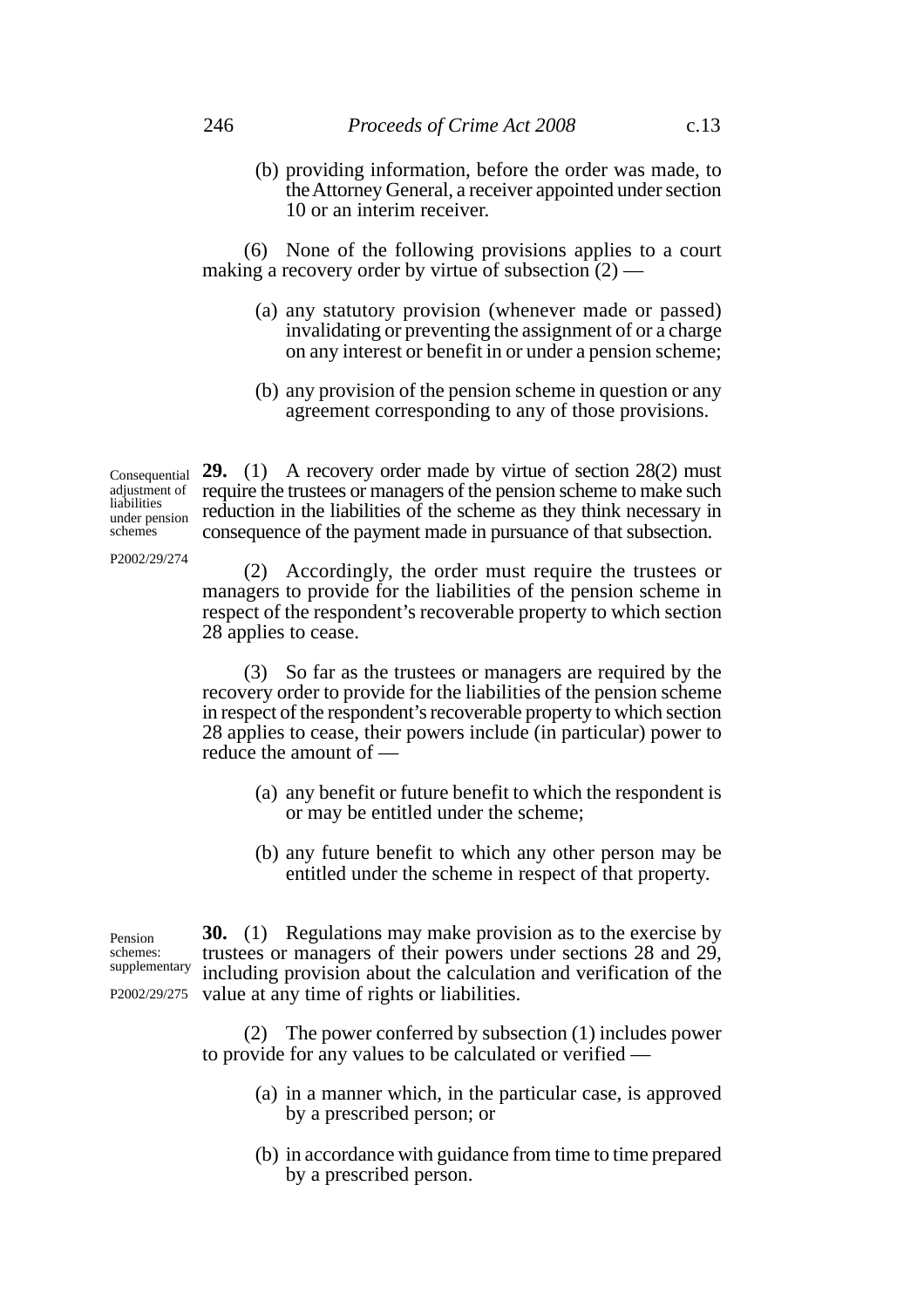(3) "Regulations" means regulations made by the Department of Home Affairs after consultation with such persons as it considers appropriate; and prescribed means prescribed by regulations.

(4) A pension scheme means an occupational pension scheme or a personal scheme; and those expressions have the same meaning as in the Retirement Benefits Schemes Act 2000.

[c.14]

(5) In relation to an occupational pension scheme or a personal scheme, the trustees or managers means —

- (a) in the case of a scheme established under a trust, the trustees;
- (b) in any other case, the managers.
- (6) References to a pension scheme include
	- (a) a retirement annuity contract;
	- (b) an annuity or insurance policy purchased, or transferred, for the purpose of giving effect to rights under an occupational pension scheme or a personal pension scheme.
- (7) References to the trustees or managers
	- (a) in relation to a retirement annuity contract or other annuity, are to the provider of the annuity;
	- (b) in relation to an insurance policy, are to the insurer.

(8) Subsections (3) to (7) have effect for the purposes of sections 28 and 29 and this section.

**31.** (1) The court may make an order staying any proceedings Consent orders for a recovery order on terms agreed by the parties for the disposal P2002/29/276of the proceedings if each person to whose property the proceedings, or the agreement, relates is a party both to the proceedings and the agreement.

(2) An order under subsection (1) may, as well as staying the proceedings on terms —

- (a) make provision for any property which may be recoverable property to cease to be recoverable;
- (b) make any further provision which the court thinks appropriate.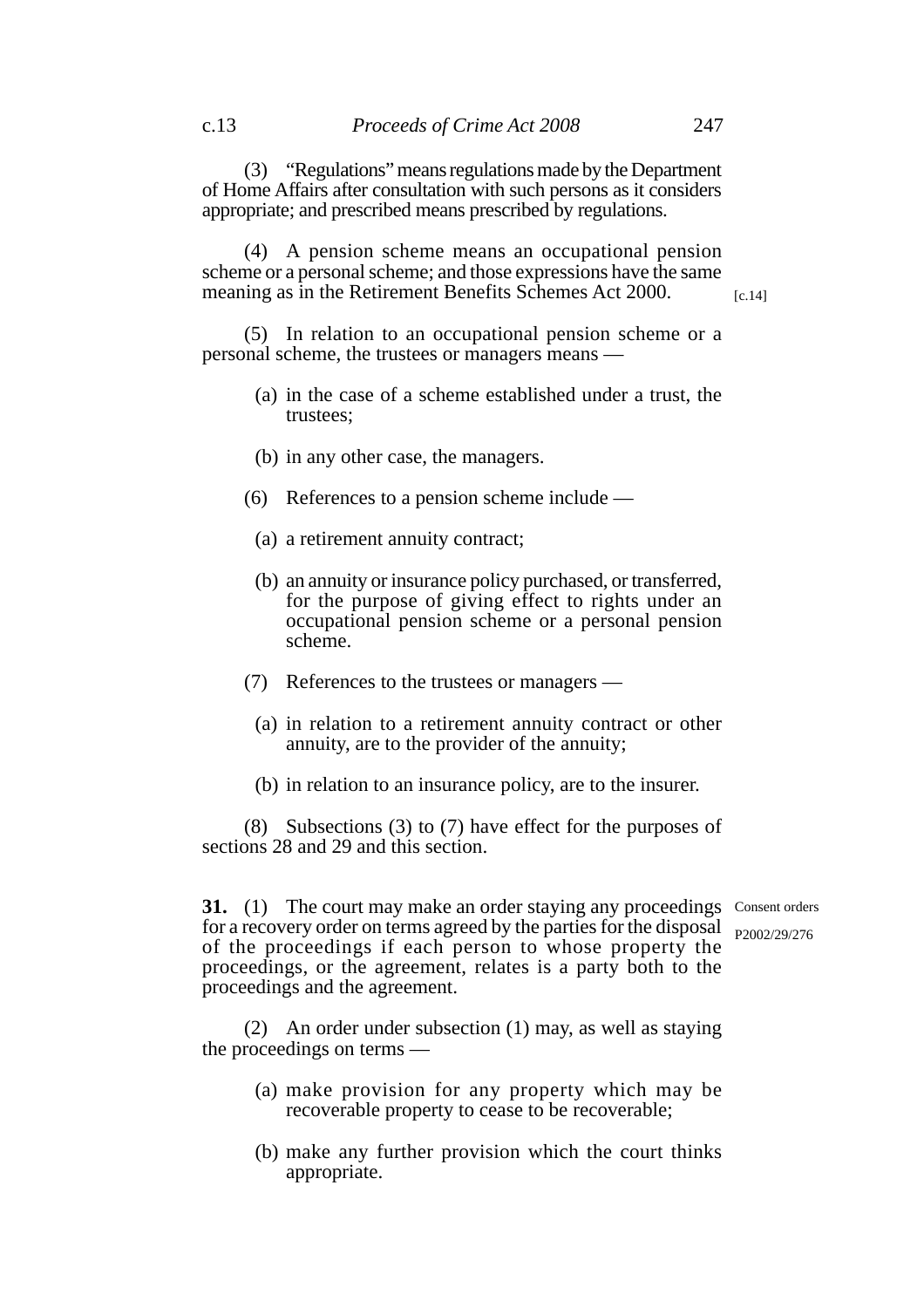(3) Section 35 applies to property vested in the trustee for civil recovery, or money paid to the trustee, in pursuance of the agreement as it applies to property vested in the trustee by a recovery order or money paid under section 26.

**32.** (1) This section applies where recoverable property to which proceedings under this Chapter relate includes rights under a pension scheme. Consent orders: pensions

P2002/29/277

- (2) An order made under section 31 —
- (a) may not stay the proceedings on terms that the rights are vested in any other person; but
- (b) may include provision imposing the requirement in subsection  $(3)$ , if the trustees or managers of the scheme are parties to the agreement by virtue of which the order is made.

(3) The requirement is that the trustees or managers of the pension scheme —

- (a) make a payment in accordance with the agreement; and
- (b) give effect to any other provision made by virtue of this section in respect of the scheme.

(4) The trustees or managers of the pension scheme have power to enter into an agreement in respect of the proceedings on any terms on which an order made under section 31 may stay the proceedings.

(5) The following provisions apply in respect of an order under section 31, so far as it includes the requirement mentioned in subsection (3).

(6) The order overrides the provisions of the pension scheme to the extent that they conflict with the requirement.

(7) The order may provide for the recovery by the trustees or managers of the scheme (whether by deduction from any amount which they are required to pay in pursuance of the agreement or otherwise) of costs incurred by them in —

- (a) complying with the order; or
- (b) providing information, before the order was made, to the Attorney General, a receiver appointed under section 10 or an interim receiver.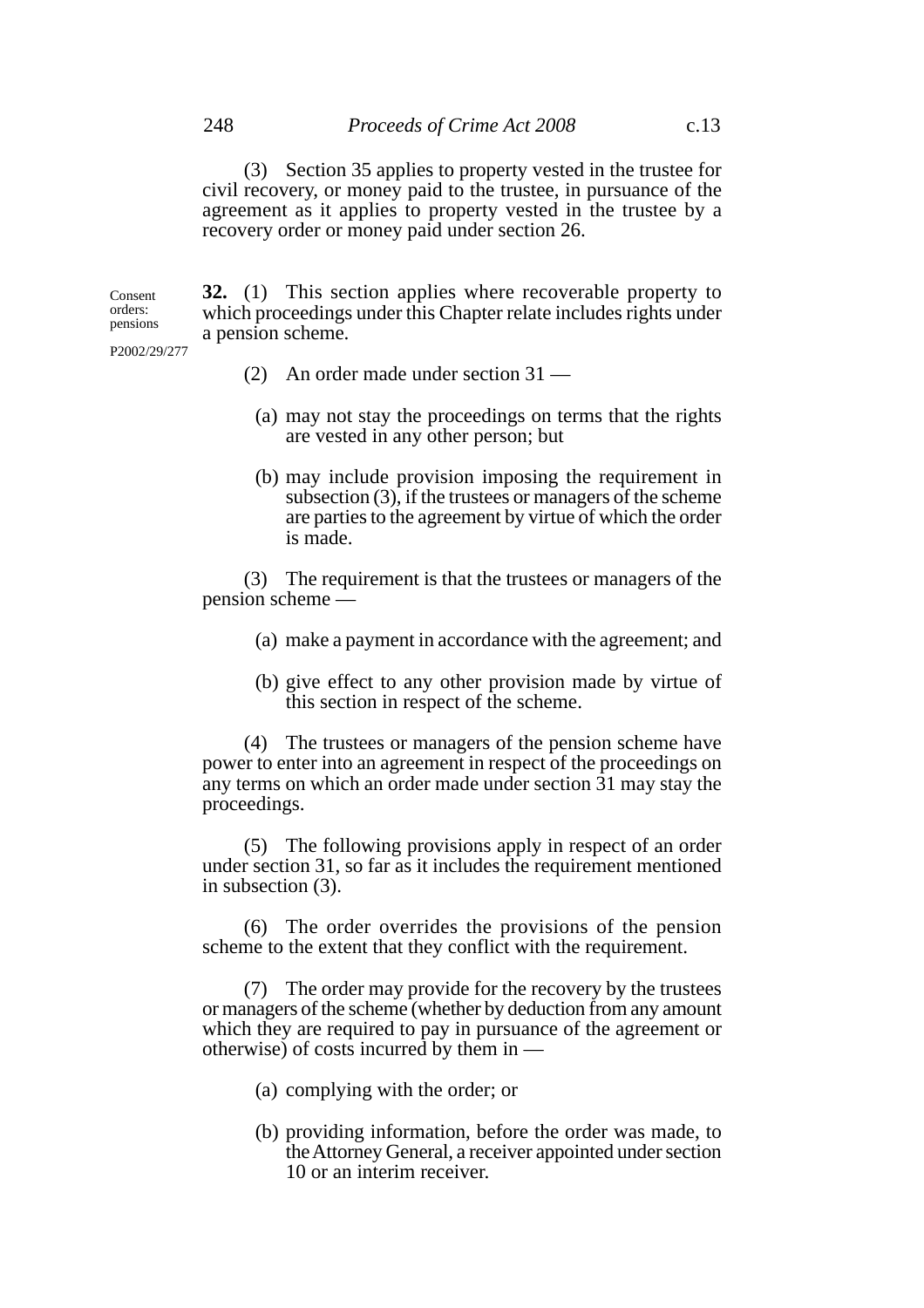(8) Sections 28(6) and 29 (read with section 30) apply as if the requirement were included in an order made by virtue of section 28(2).

(9) Section 30(4) to (7) has effect for the purposes of this section.

**33.** (1) This section applies if the Attorney General seeks a Limit on recovery order recovery

P2002/29/278

- (a) in respect of both property which is or represents property obtained through unlawful conduct and related property; or
- (b) in respect of property which is or represents property obtained through unlawful conduct where such an order, or an order under section 31, has previously been made in respect of related property.
- (2) For the purposes of this section
	- (a) the original property means the property obtained through unlawful conduct;
	- (b) the original property, and any items of property which represent the original property, are to be treated as related to each other.

(3) The court is not to make a recovery order if it thinks that the Attorney General's right to recover the original property has been satisfied by a previous recovery order or order under section 31.

(4) Subject to subsection (3), the court may act under subsection  $(5)$  if it thinks that  $-$ 

- (a) a recovery order may be made in respect of two or more related items of recoverable property; but
- (b) the making of a recovery order in respect of both or all of them is not required in order to satisfy the Attorney General's right to recover the original property.

 (5) The court may in order to satisfy that right to the extent required make a recovery order in respect of —

- (a) only some of the related items of property; or
- (b) only a part of any of the related items of property,

or both.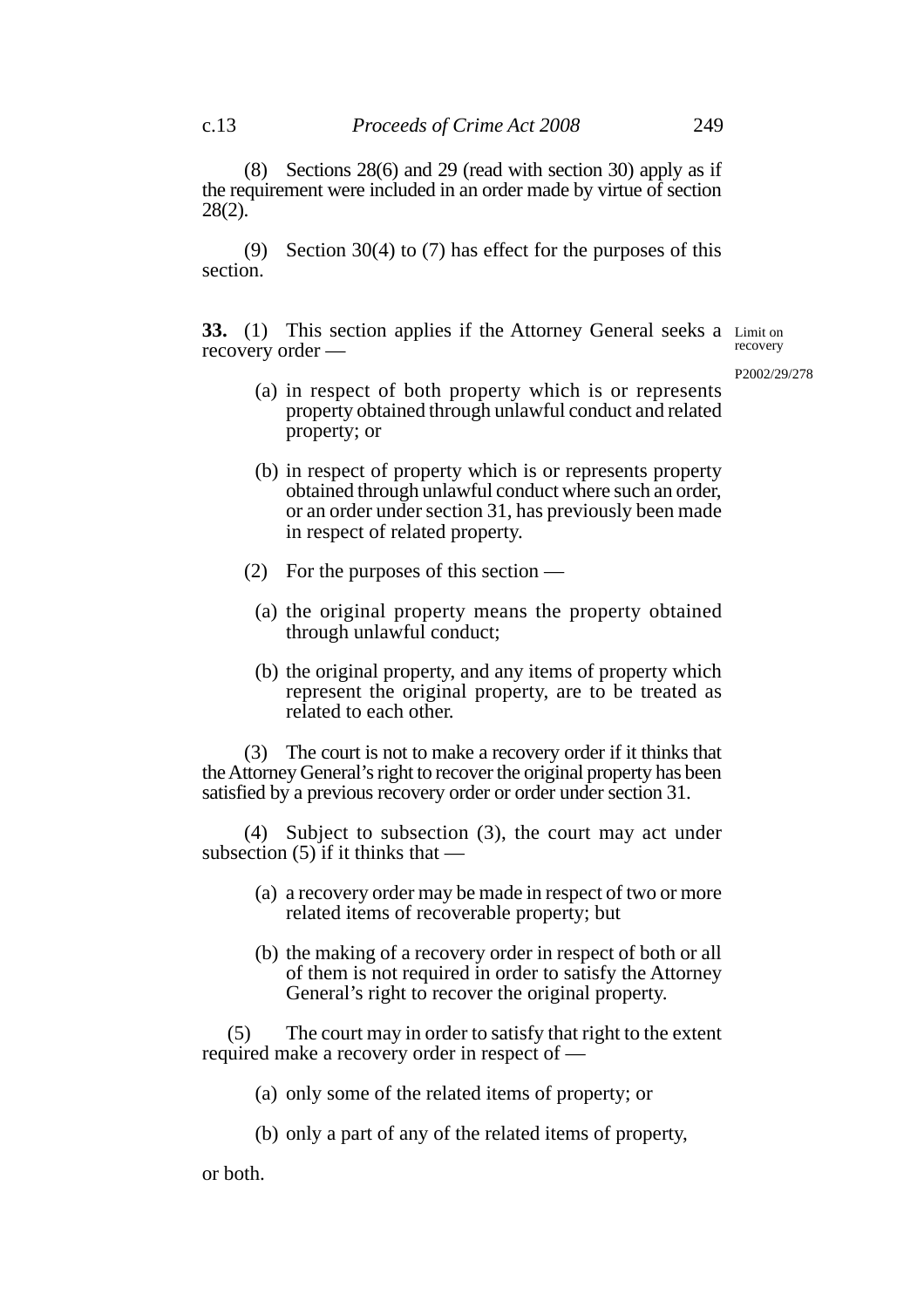(6) Where the court may make a recovery order in respect of any property, this section does not prevent the recovery of any profits which have accrued in respect of the property.

- $(7)$  If
	- (a) an order is made under section 50 for the forfeiture of recoverable property; and
	- (b) the Attorney General subsequently seeks a recovery order in respect of related property,

the order under section 50 is to be treated for the purposes of this section as if it were a recovery order obtained by the Attorney General in respect of the forfeited property.

- $(8)$  If
	- (a) in pursuance of a judgment in civil proceedings (whether in the Island or elsewhere), the claimant has obtained property from the defendant ( "the judgment property");
	- (b) the claim was based on the defendant's having obtained the judgment property or related property through unlawful conduct; and
	- (c) the Attorney General subsequently seeks a recovery order in respect of property which is related to the judgment property,

the judgment is to be treated for the purposes of this section as if it were a recovery order obtained by the Attorney General in respect of the judgment property.

- $(9)$  If
	- (a) property has been taken into account in deciding the amount of a person's benefit from criminal conduct for the purpose of making a confiscation order; and
	- (b) the Attorney General subsequently seeks a recovery order in respect of related property,

the confiscation order is to be treated for the purposes of this section as if it were a recovery order obtained by the Attorney General in respect of the property referred to in paragraph (a).

(10) In subsection (9), a confiscation order means —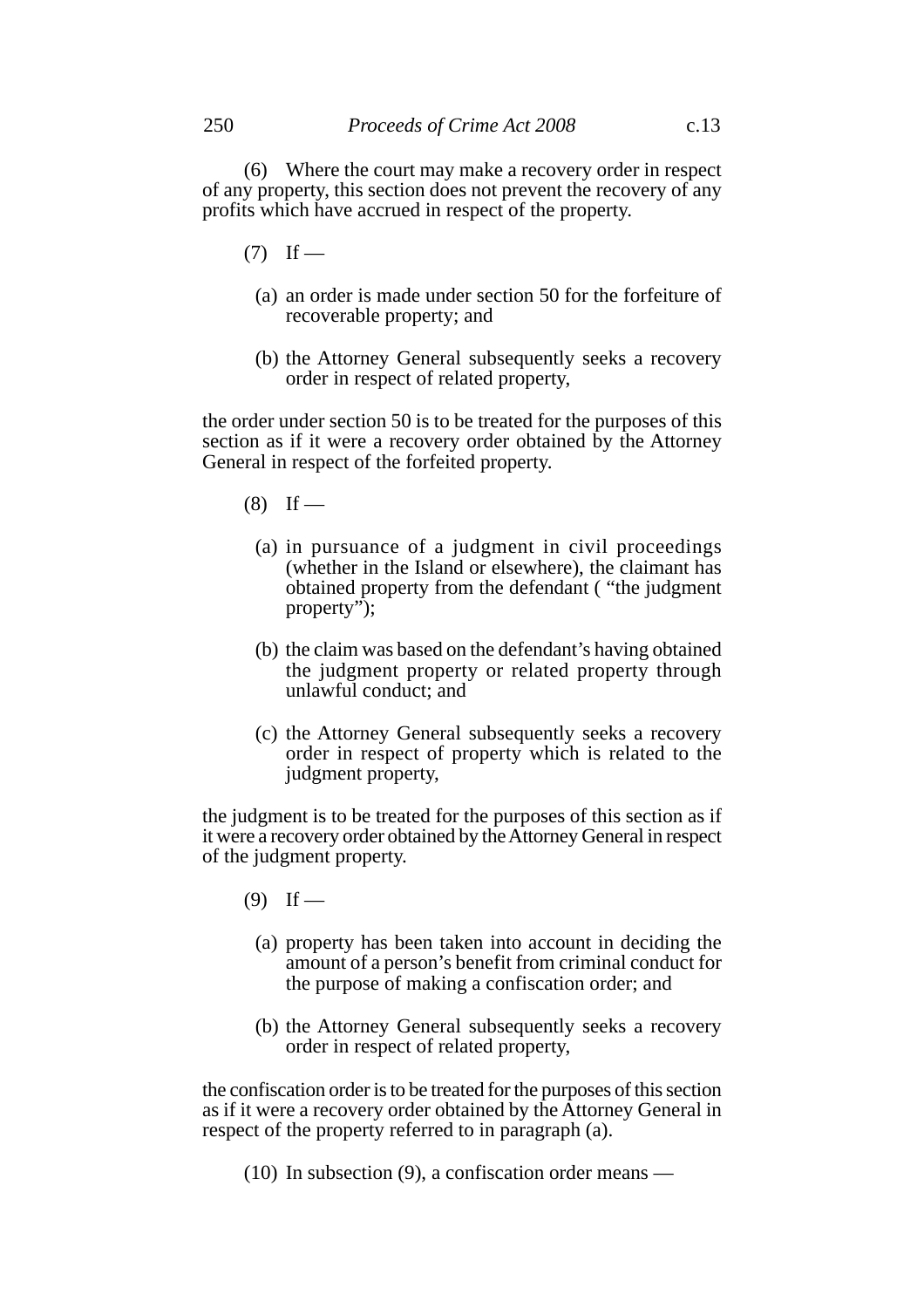- (a) a confiscation order under section 66; or
- (b) an order under any other corresponding provision of an enactment referred to in section  $68(7)(a)$  to (c),

and, in relation to an order mentioned in paragraph (b), the reference to the amount of a person's benefit from criminal conduct is to be read as a reference to the corresponding amount under the enactment in question.

**34.** (1) Subsections (2) and (3) give examples of the satisfaction Limit on of the Attorney General's right to recover the original property.

recovery: supplementary

P2002/29/279

- 
- (a) there is a disposal, other than a part disposal, of the original property; and
- (b) other property (the representative property) is obtained in its place,

the Attorney General's right to recover the original property is satisfied by the making of a recovery order in respect of either the original property or the representative property.

 $(3)$  If —

 $(2)$  If —

- (a) there is a part disposal of the original property; and
- (b) other property (the representative property) is obtained in place of the property disposed of,

the Attorney General's right to recover the original property is satisfied by the making of a recovery order in respect of the remainder of the original property together with either the representative property or the property disposed of.

- $(4)$  In this section
	- (a) a part disposal means a disposal to which section 64(1) applies;
	- (b) the original property has the same meaning as in section 33.
- **35.** (1) This section applies to (a) sums which represent the realised proceeds of property which was vested in the trustee for civil recovery by a P2002/29/280recovery order or which the trustee obtained in pursuance of a recovery order; Applying realised proceeds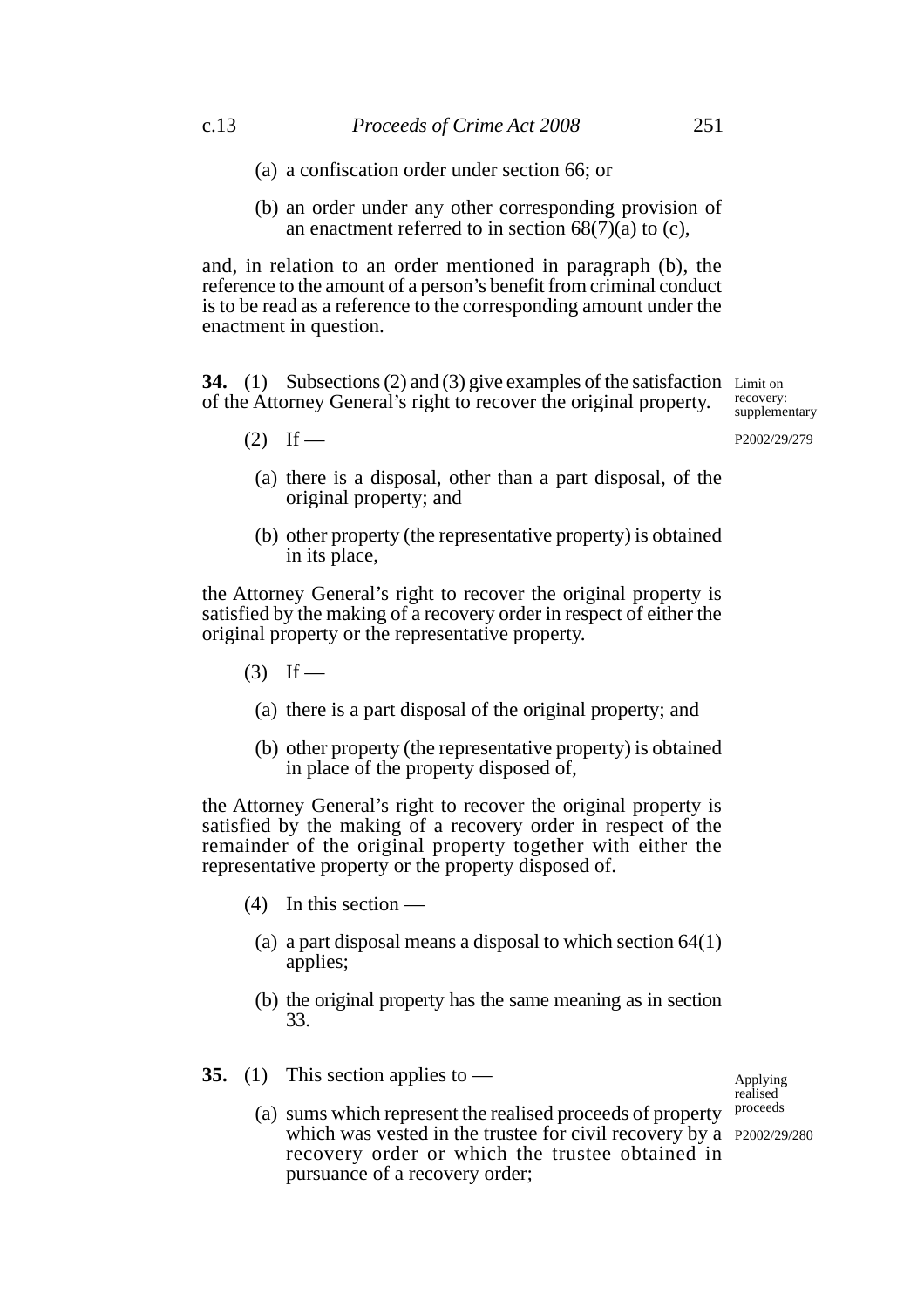- (b) sums vested in the trustee by a recovery order or obtained by the trustee in pursuance of a recovery order.
- (2) The trustee is to make out of the sums
	- (a) first, any payment required to be made by the trustee by virtue of section  $2\overline{7}$ ;
	- (b) next, any payment of legal expenses which, after giving effect to section 22(9), are payable under this subsection in pursuance of provision under section 22(8) contained in the recovery order;
	- (c) then, any payment of expenses incurred by a person acting as an insolvency practitioner which are payable under this subsection by virtue of section  $208(10)$ ,

and any sum which remains is to be paid to the Attorney General.

#### *Exemptions, etc.*

**36.** (1) In proceedings for a recovery order, a person who claims that any property alleged to be recoverable property, or any part of the property, belongs to that person may apply for a declaration under this section. Recovery orders: victims of theft, etc. P2002/29/281

> (2) If the applicant appears to the court to meet the following condition, the court may make a declaration to that effect.

- (3) The condition is that
	- (a) the person was deprived of the property which is claimed, or of property which it represents, by unlawful conduct;
	- (b) the property the person was deprived of was not recoverable property immediately before the deprivation; and
	- (c) the property claimed belongs to that person.

(4) Property to which a declaration under this section applies is not recoverable property.

**37.** (1) Proceedings for a recovery order may not be taken against any person in circumstances of a prescribed description; and the circumstances may relate to the person or to the property  $P2002/29/282$  or to any other matter. Recovery orders: other exemptions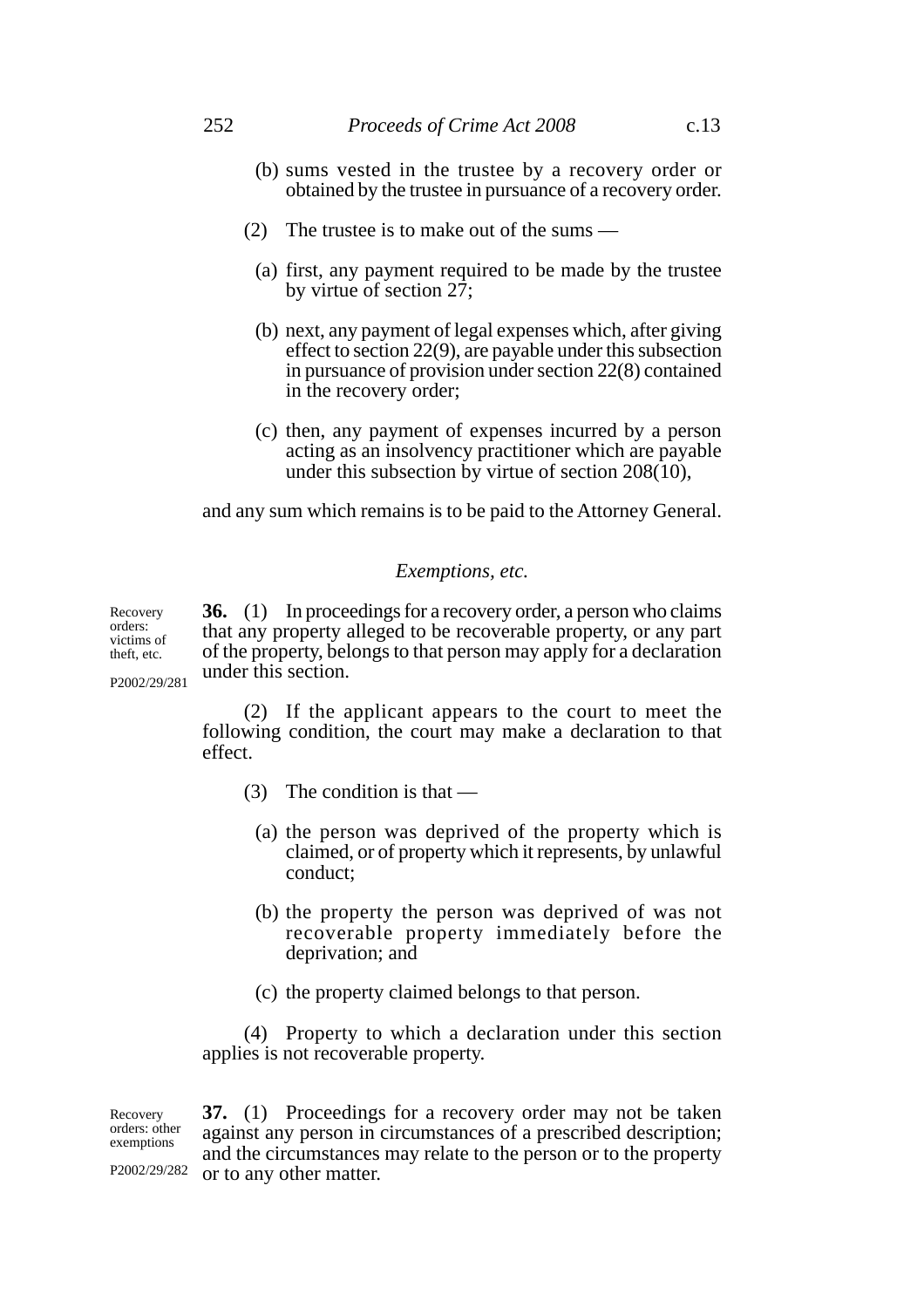(2) In subsection (1), "prescribed" means prescribed by an order made by the Department of Home Affairs after consultation with such persons as it considers appropriate.

(3) Proceedings for a recovery order may not be taken in respect of cash found at any place in the Island unless the proceedings are also taken in respect of property other than cash which is property of the same person.

(4) Proceedings for a recovery order may not be taken against any person in respect of any recoverable property which that person holds by reason of acting, or having acted, as an insolvency practitioner.

### *Miscellaneous*

**38.** (1) If, in the case of any property to which a property Compensation freezing order or an interim receiving order has at any time applied, the court does not in the course of the proceedings decide that the property is recoverable property or associated property, the person whose property it is may make an application to the court for compensation. P2002/29/283

- (2) Subsection (1) does not apply if the court
	- (a) has made a declaration in respect of the property by virtue of section 36; or
	- (b) makes an order under section 31.

(3) If the court has made a decision by reason of which no recovery order could be made in respect of the property, the application for compensation must be made within the period of 3 months beginning, in relation to a decision of the High Court, with the date of the decision or, if there is any application for appeal, with the date on which the application is withdrawn or refused or (if the application is granted) on which any proceedings on appeal are finally concluded.

(4) If the proceedings in respect of the property have been discontinued, the application for compensation must be made within the period of 3 months beginning with the discontinuance.

(5) If the court is satisfied that the applicant has suffered loss as a result of the order mentioned in subsection (1), it may require the Attorney General to pay compensation to the applicant.

(6) If, but for section 24(2), any right mentioned there would have operated in favour of, or become exercisable by, any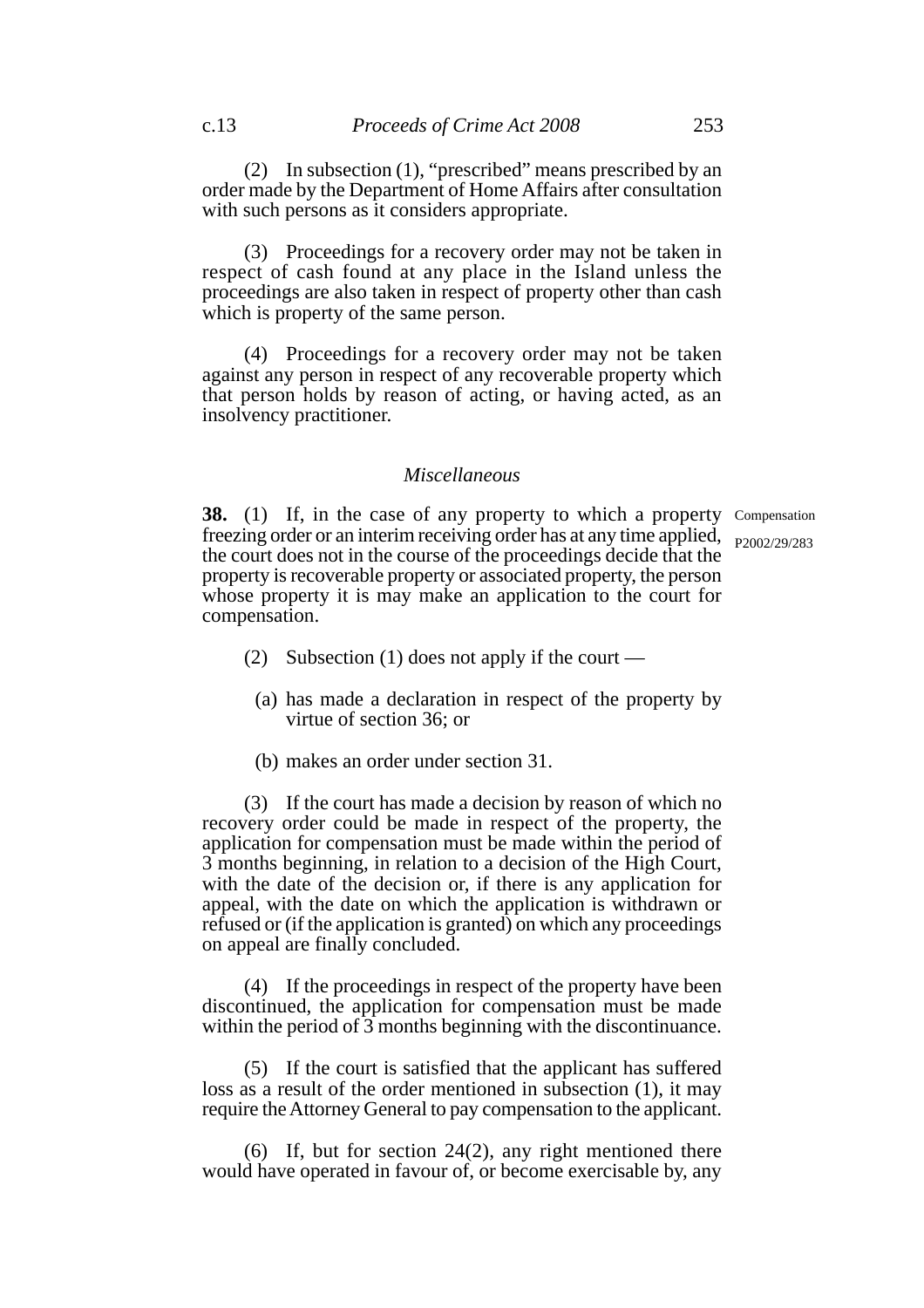person, that person may make an application to the court for compensation.

(7) The application for compensation under subsection (6) must be made within the period of 3 months beginning with the vesting referred to in section 24(2).

(8) If the court is satisfied that, in consequence of the operation of section 24, the right in question cannot subsequently operate in favour of the applicant or (as the case may be) become exercisable by the applicant, it may require the Attorney General to pay compensation to the applicant.

(9) The amount of compensation to be paid under this section is the amount the court thinks reasonable, having regard to the loss suffered and any other relevant circumstances.

(10) Compensation is to be a charge on and paid out of the General Revenue of the Island.

**39.** (1) The Department of Home Affairs may by regulations specify the required conditions for the purposes of section 8(5) or  $18(5)$ . excluded from

- (2) A required condition may (in particular)
	- (a) restrict who may receive sums released in pursuance of the exclusion (by, for example, requiring released sums to be paid to professional legal advisers); or
	- (b) be made for the purpose of controlling the amount of any sum released in pursuance of the exclusion in respect of an item of expenditure.

(3) A required condition made for the purpose mentioned in subsection  $(2)(b)$  may (for example) —

- (a) provide for sums to be released only with the agreement of the Attorney General;
- (b) provide for a sum to be released in respect of an item of expenditure only if the court has assessed the amount allowed by regulations under section 40 in respect of that item and the sum is released for payment of the assessed amount;
- (c) provide for a sum to be released in respect of an item of expenditure only if —
	- (i) the Attorney General agrees to its release; or

freezing: required conditions

Legal expenses

P2002/29/ 286A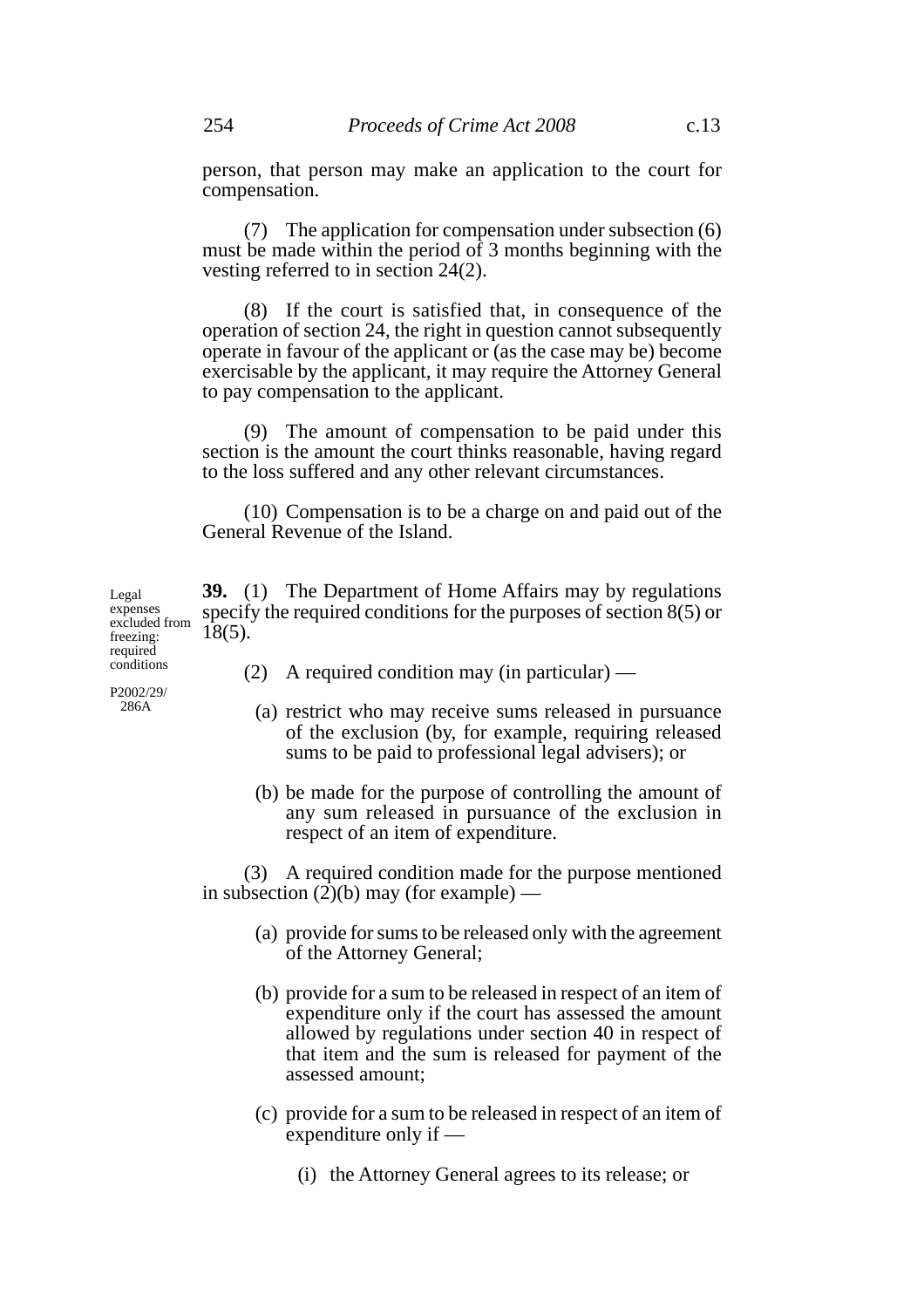(ii) the court has assessed the amount allowed by regulations under section 40 in respect of that item and the sum is released for payment of the assessed amount.

(4) Before making regulations under this section, the Department of Home Affairs must consult such persons as it considers appropriate.

- **40.** (1) The Department of Home Affairs may by regulations
	- (a) make provision for the purposes of section 22(9);
	- (b) make provision for the purposes of required conditions that make provision of the kind mentioned in section  $39(3)(b)$  or (c).
	- (2) Regulations under this section may (in particular)
		- (a) limit the amount of remuneration allowable to representatives for a unit of time worked;
		- (b) limit the total amount of remuneration allowable to representatives for work done in connection with proceedings or a step in proceedings;
		- (c) limit the amount allowable in respect of an item of expense incurred by a representative or incurred, otherwise than in respect of the remuneration of a representative, by a party to proceedings.

(3) Before making regulations under this section, the Department of Home Affairs must consult such persons as it considers appropriate.

41. (1) At any time when an order specifying an amount for Recoverable the purposes of this section has effect, the Attorney General may not start proceedings for a recovery order unless the Attorney General reasonably believes that the aggregate value of the recoverable property which he or she wishes to be subject to a recovery order is not less than the specified amount.

(2) The power to make an order under subsection (1) is exercisable by the Department of Home Affairs.

(3) If the Attorney General applies for a property freezing order or an interim receiving order before starting the proceedings, subsection (1) applies to the application instead of to the start of the proceedings.

property: financial threshold

P2002/29/287

Legal expenses: regulations for purposes of section 22(9) or 39(3)

P2002/29/286B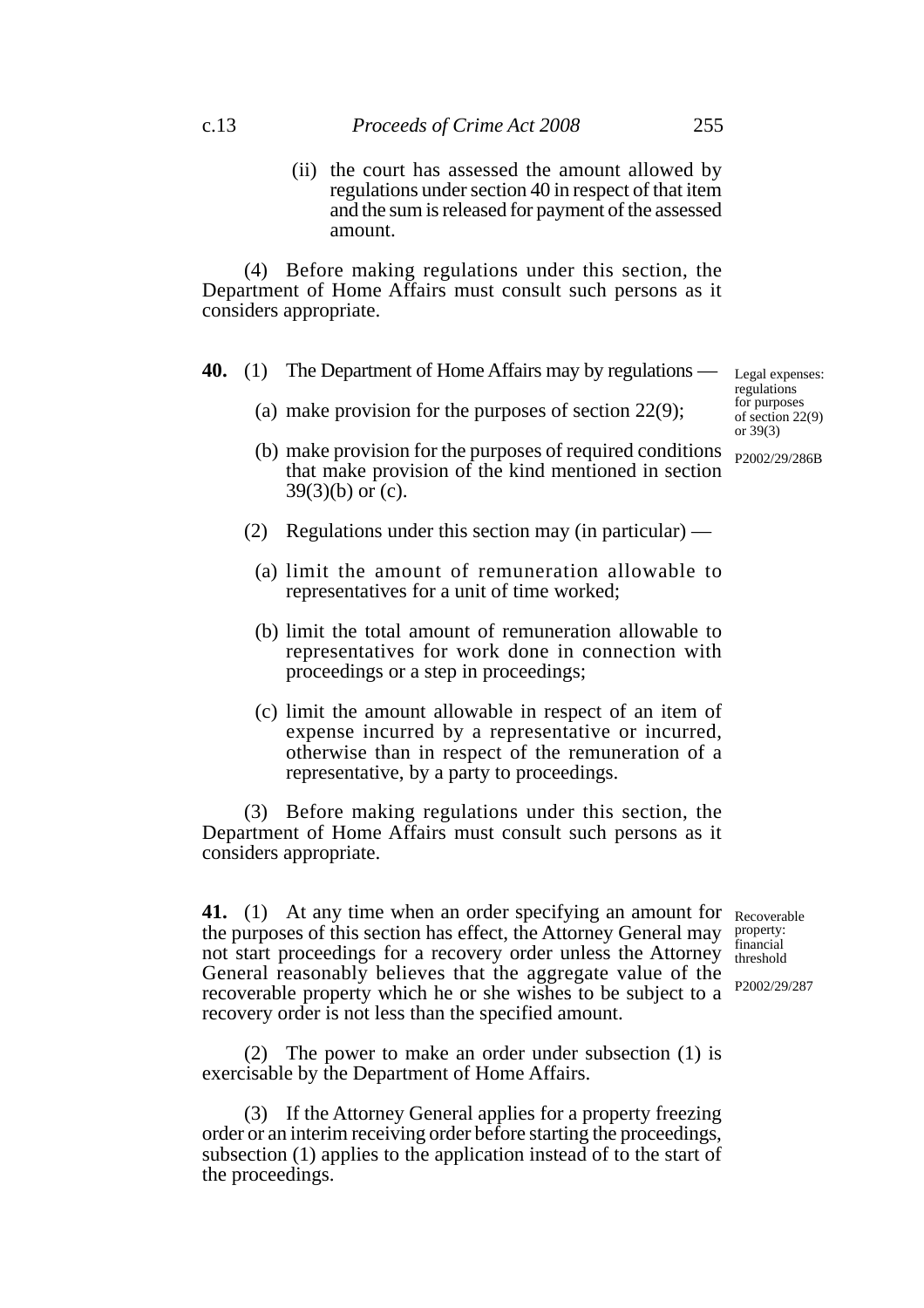(4) This section does not affect the continuation of proceedings for a recovery order which have been properly started or the making or continuing effect of a property freezing order or an interim receiving order which has been properly applied for.

**42.** After section 10 of the Limitation Act 1984 insert —

"Actions for **10A.** (1) None of the time limits given in this Act applies to any proceedings under Chapter 2 of Part 1 of the Proceeds of Crime Act 2008 (civil recovery of proceeds of unlawful conduct). unlawful

> (2) Proceedings under that Chapter for a recovery order in respect of any recoverable property shall not be brought after the expiration of the period of 12 years from the date on which the cause of action accrued.

> (3) Proceedings under that Chapter are brought when  $-$

- (a) an action is commenced; or
- (b) an application is made for an interim receiving order,

whichever is the earlier.

(4) The cause of action accrues in respect of any recoverable property —

- (a) in the case of proceedings for a recovery order in respect of property obtained through unlawful conduct, when the property is so obtained;
- (b) in the case of proceedings for a recovery order in respect of any other recoverable property, when the property obtained through unlawful conduct which it represents is so obtained.
- $(5)$  If
	- (a) a person would (but for the preceding provisions of this Act) have a cause of action in respect of the conversion of a chattel; and
	- (b) proceedings are started under that Chapter for a recovery order in respect of the chattel,

section 3(2) of this Act does not prevent that person asserting on an application under section 36 of that Act

property obtained through

conduct, etc.

recovery P2002/29/288 recovery of

Limitation period for

[c.18]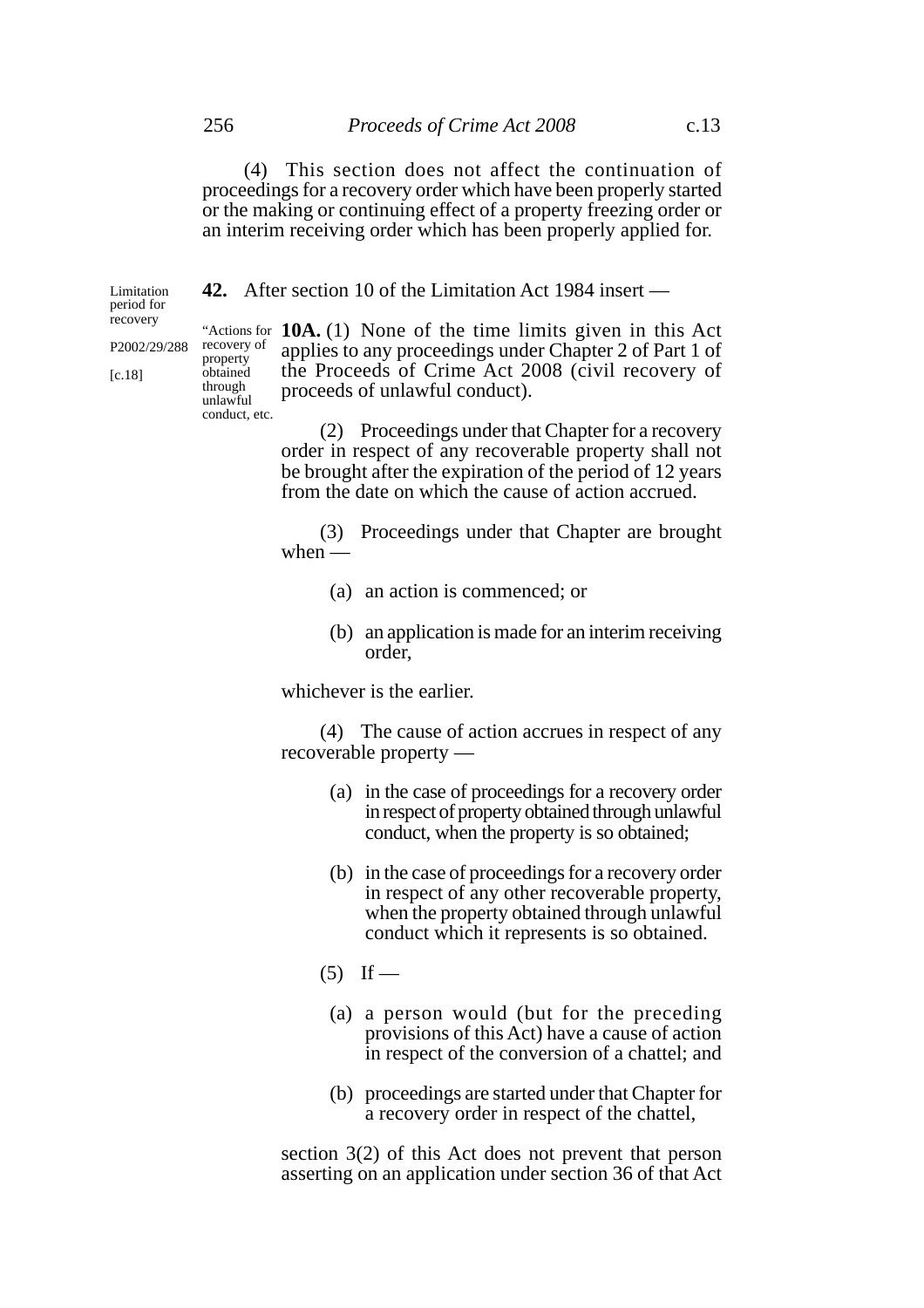that the property belongs to that person, or the court making a declaration in that person's favour under that section.

(6) If the court makes such a declaration, that person's title to the chattel is to be treated as not having been extinguished by section 3(2) of this Act.

(7) Expressions used in this section and Part 1 of the Proceeds of Crime Act 2008 have the same meaning in this section as in that Part.".

### *Chapter 3*

#### *Recovery of cash in summary proceedings*

### *Searches*

43. (1) If a customs officer or constable who is lawfully on Searches any premises has reasonable grounds for suspecting that there is <sub>P2002/29/289</sub> on the premises cash —

- (a) which is recoverable property or is intended by any person for use in unlawful conduct; and
- (b) the amount of which is not less than the minimum amount,

the customs officer or constable may search for the cash there.

(2) If a customs officer or constable has reasonable grounds for suspecting that a person (the suspect) is carrying cash —

- (a) which is recoverable property or is intended by any person for use in unlawful conduct; and
- (b) the amount of which is not less than the minimum amount,

the customs officer or constable may exercise the following powers.

(3) The officer or constable may, so far as the constable or officer thinks it necessary or expedient, require the suspect —

- (a) to permit a search of any article the suspect has with him or her;
- (b) to permit a search of the suspect's person.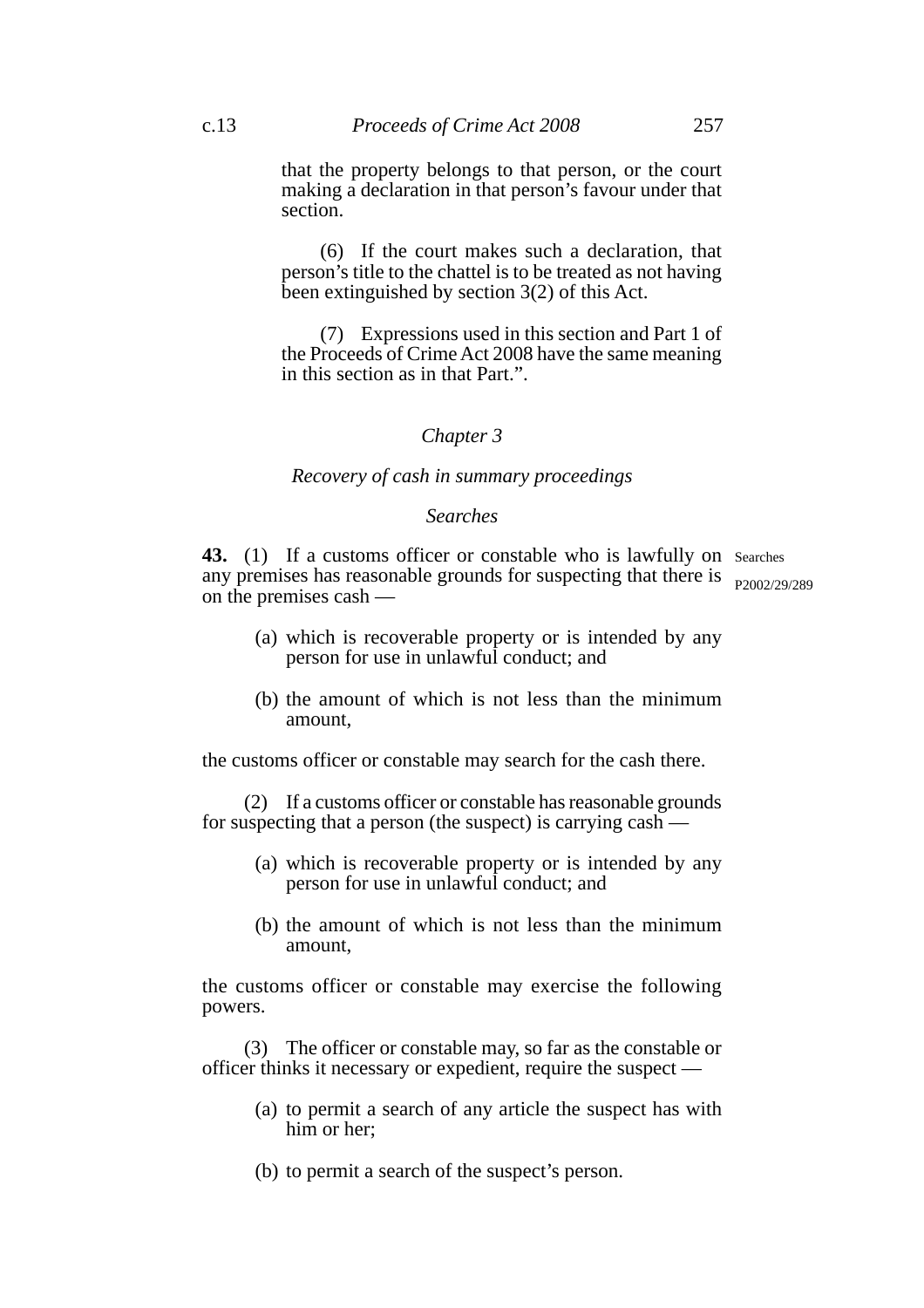(4) An officer or constable exercising powers by virtue of subsection (3)(b) may detain the suspect for so long as is necessary for their exercise.

- (5) The powers conferred by this section
	- (a) are exercisable only so far as reasonably required for the purpose of finding cash;
	- (b) are exercisable by a customs officer only if the officer has reasonable grounds for suspecting that the unlawful conduct in question relates to an assigned matter (within the meaning of the Customs and Excise Management Act 1986).
- (6) Cash means
	- (a) notes and coins in any currency;
	- (b) postal orders;
	- (c) cheques of any kind, including travellers' cheques;
	- (d) bankers' drafts;
	- (e) bearer bonds and bearer shares,

found in the Island.

(7) Cash also includes any kind of monetary instrument which is found in the Island, if the instrument is prescribed by an order of the Department of Home Affairs.

(8) This section does not require a person to submit to an intimate search or strip search (within the meaning of section 171 of the Customs and Excise Management Act 1986).

**44.** (1) The powers conferred by section 43 may be exercised only with the appropriate approval unless, in the circumstances, P2002/29/290 it is not practicable to obtain that approval before exercising the power. Searches: prior approval

- (2) The appropriate approval means the approval of  $-$ 
	- (a) the High Bailiff or a justice of the peace; or
	- (b) (if that is not practicable in any case) the approval of a senior officer.
- (3) A senior officer means —

[c.34]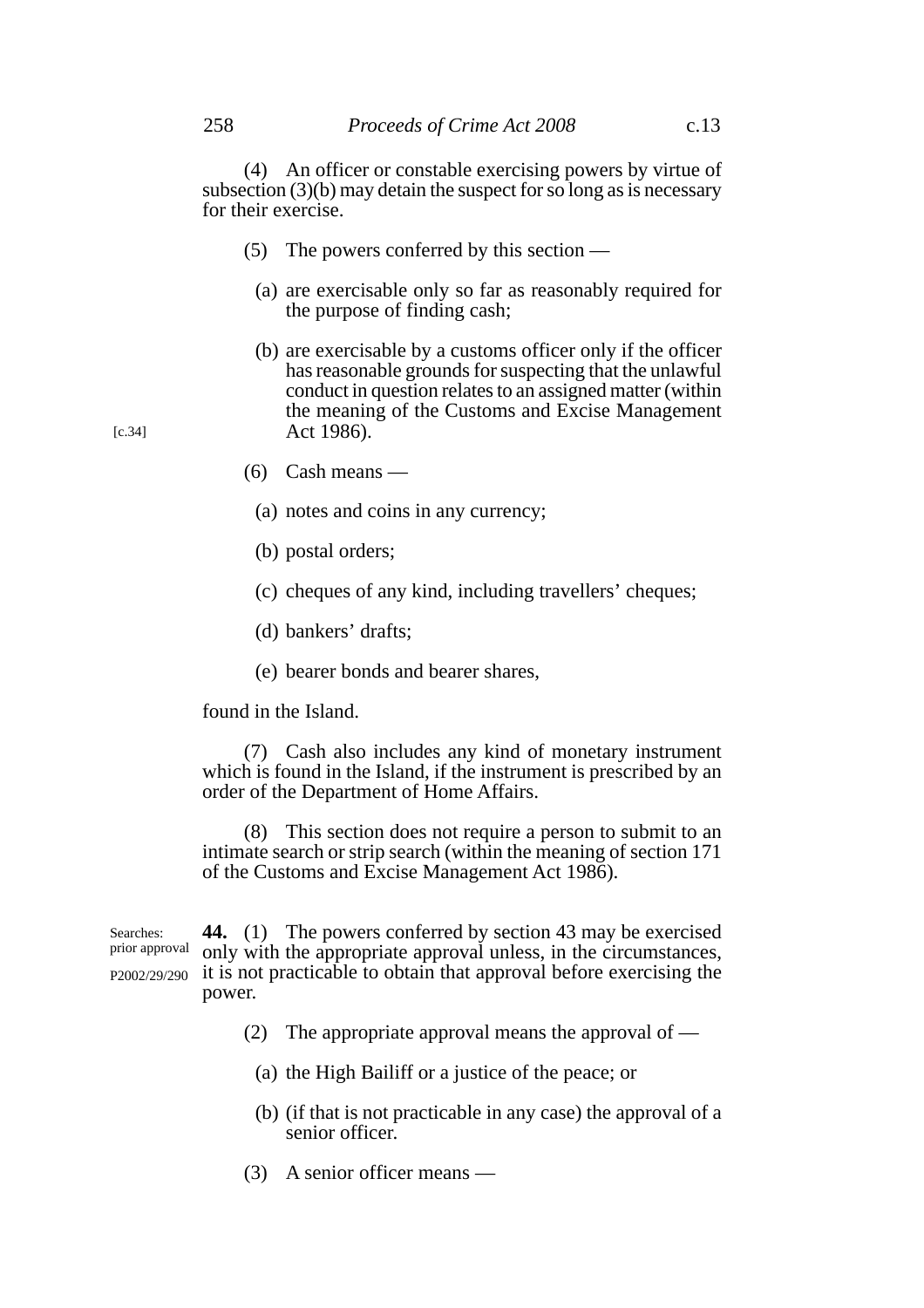- (a) in relation to the exercise of the power by a constable, a police officer of at least the rank of inspector;
- (b) in relation to the exercise of the power by a customs officer, a customs officer who is not below such grade as is designated by the Collector of Customs and Excise as equivalent to the rank of chief inspector.

(4) If the powers are exercised without the approval of the High Bailiff or a justice of the peace in a case where  $-$ 

- (a) no cash is seized under section 46; or
- (b) any cash so seized is not detained for more than 48 hours,

the constable or customs officer who exercised the powers must give a written report to the Chief Constable or, as the case may be, the Collector.

(5) The report must give particulars of the circumstances which led the constable or customs officer to believe that –

- (a) the powers were exercisable; and
- (b) it was not practicable to obtain the approval of the High Bailiff or a justice of the peace.

**45.** (1) The Department of Home Affairs must make a code of Searches: code practice in connection with the exercise of the powers conferred of practice by section 43 and bring it into operation by order. P2002/29/292

(2) It may revise the whole or any part of a code issued by it and issue the code as revised.

(3) A failure by a customs officer or constable to comply with a provision of the code does not of itself make that officer or constable liable to criminal or civil proceedings.

(4) The code is admissible in evidence in criminal or civil proceedings and is to be taken into account by a court or tribunal in any case in which it appears to the court or tribunal to be relevant.

## *Seizure and detention*

46. (1) A customs officer or constable may seize any cash if seizure of cash the officer or constable has reasonable grounds for suspecting that  $_{P2002/29/294}$ it is  $-$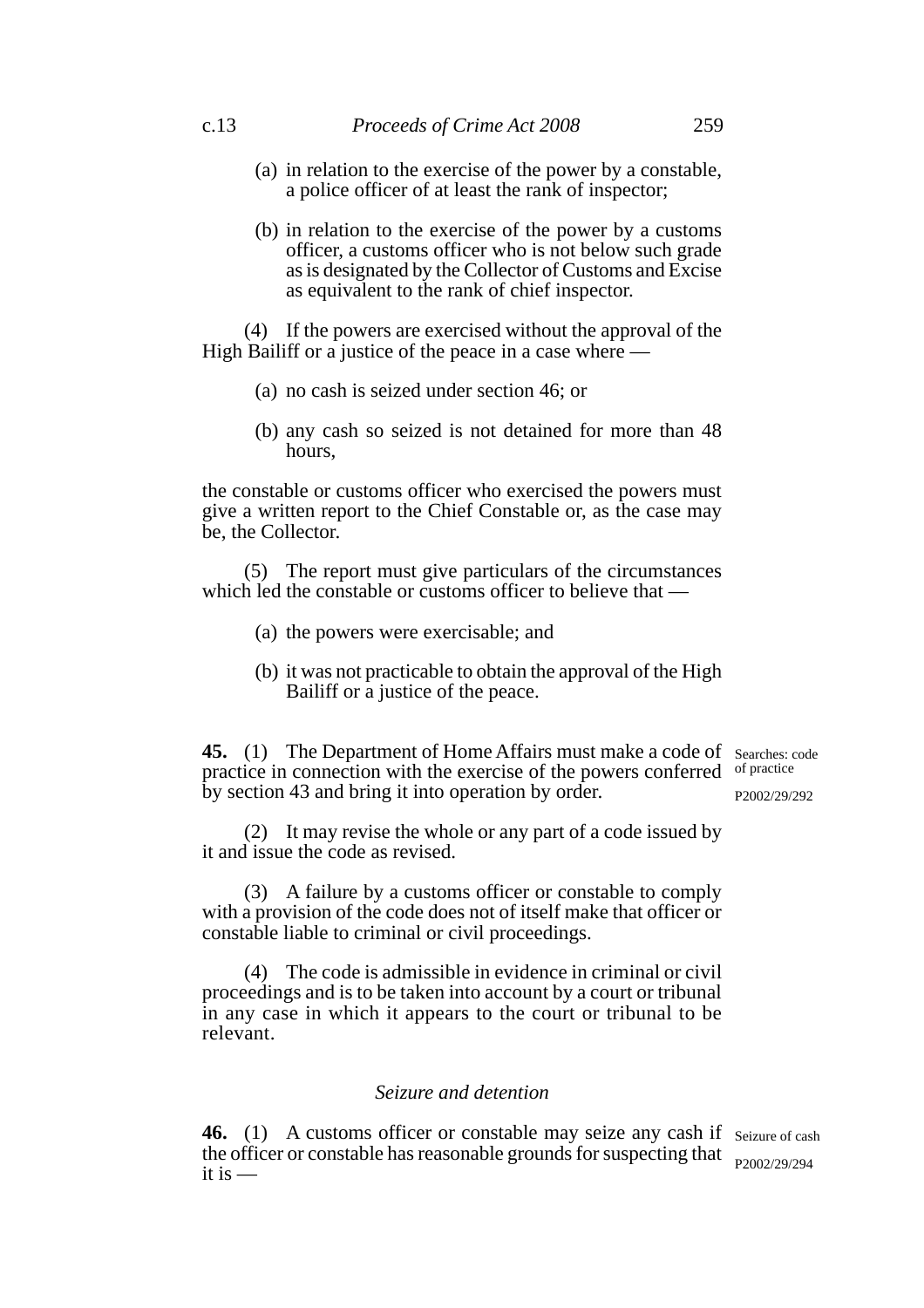(a) recoverable property; or

(b) intended by any person for use in unlawful conduct.

(2) A customs officer or constable may also seize cash part of which the officer or constable has reasonable grounds for suspecting to be —

(a) recoverable property; or

(b) intended by any person for use in unlawful conduct,

if it is not reasonably practicable to seize only that part.

(3) This section does not authorise the seizure of an amount of cash if it or, as the case may be, the part to which the suspicion relates, is less than the minimum amount.

**47.** (1) While the customs officer or constable continues to have reasonable grounds for suspicion, cash seized under section 46 P2002/29/295 may be detained initially for a period of 48 hours. Detention of seized cash

> (2) The period of 48 hours mentioned in subsection (1) is to be calculated in accordance with subsection (3).

> (3) In calculating a period of 48 hours in accordance with this subsection, no account shall be taken of —

- (a) any Saturday or Sunday;
- (b) Christmas Day;
- (c) Good Friday;
- (d) any day that is a bank holiday under the Bank Holidays Act 1989.

(4) The period for which the cash or any part of it may be detained may be extended by an order made by the High Bailiff.

(5) The order may not authorise the detention of any of the cash —

- (a) beyond the end of the period of 3 months beginning with the date of the order;
- (b) in the case of any further order under this section, beyond the end of the period of 2 years beginning with the date of the first order.

 $[c.5]$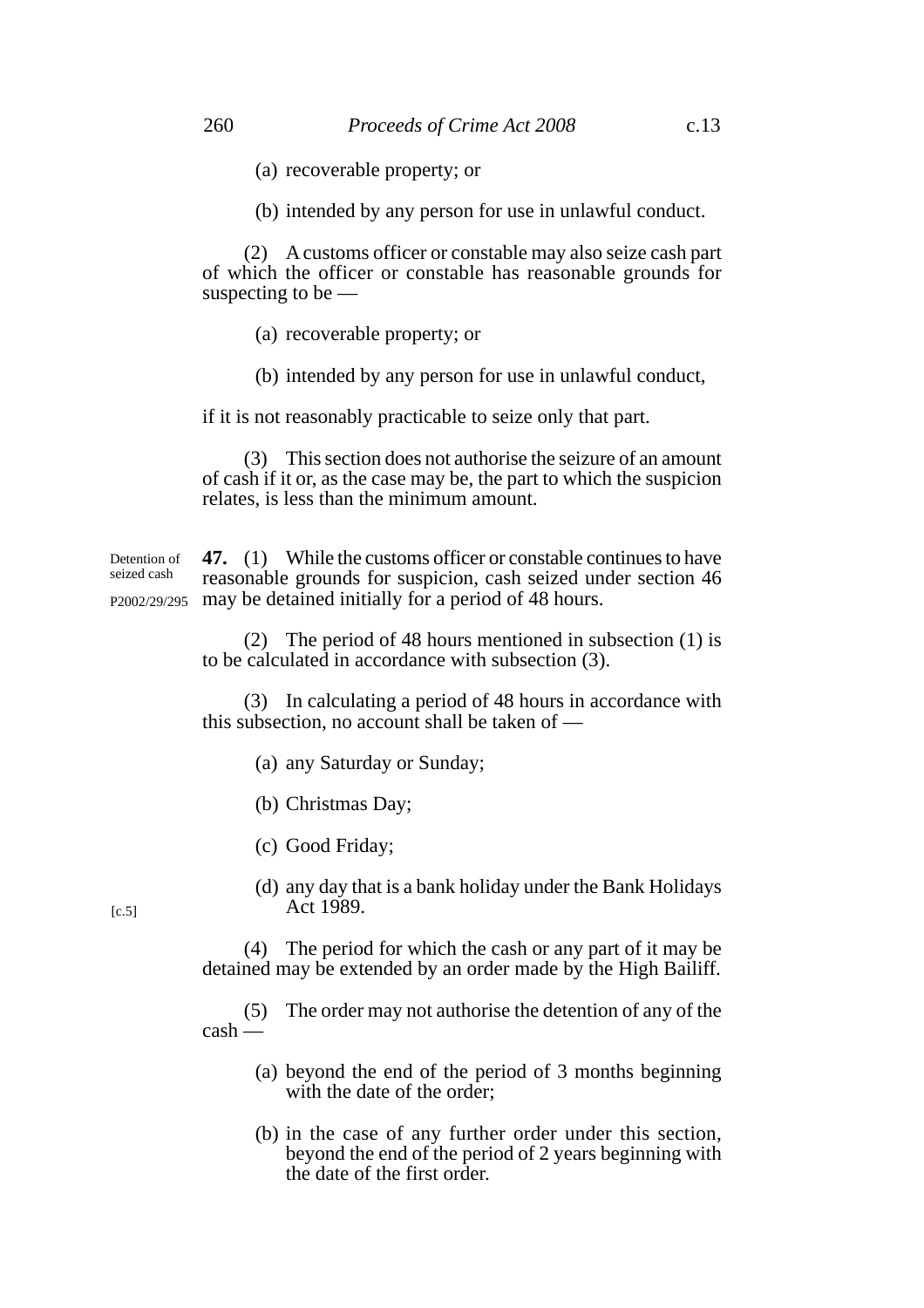(6) An application for an order under subsection (4) may be made by a customs officer or a constable.

(7) The High Bailiff may make the order if satisfied, in relation to any cash to be further detained, that either of the following conditions is met.

(8) The first condition is that there are reasonable grounds for suspecting that the cash is recoverable property and that either —

- (a) its continued detention is justified while its derivation is further investigated or consideration is given to bringing (in the Island or elsewhere) proceedings against any person for an offence with which the cash is connected; or
- (b) proceedings against any person for an offence with which the cash is connected have been started and have not been concluded.

(9) The second condition is that there are reasonable grounds for suspecting that the cash is intended to be used in unlawful conduct and that either —

- (a) its continued detention is justified while its intended use is further investigated or consideration is given to bringing (in the Island or elsewhere) proceedings against any person for an offence with which the cash is connected; or
- (b) proceedings against any person for an offence with which the cash is connected have been started and have not been concluded.

(10) An application for an order under subsection (4) may also be made in respect of any cash seized under section 46(2).

(11) The High Bailiff may make the order in respect of any cash seized under section  $46(2)$  if satisfied that —

- (a) the condition in subsection (8) or (9) is met in respect of part of the cash; and
- (b) it is not reasonably practicable to detain only that part.

(12) An order under subsection (4) must provide for notice to be given to persons affected by it.

**48.** (1) If cash is detained under section 47 for more than 48 Detained cash: hours (calculated in accordance with section  $47(3)$ ), it is at the interest

P2002/29/296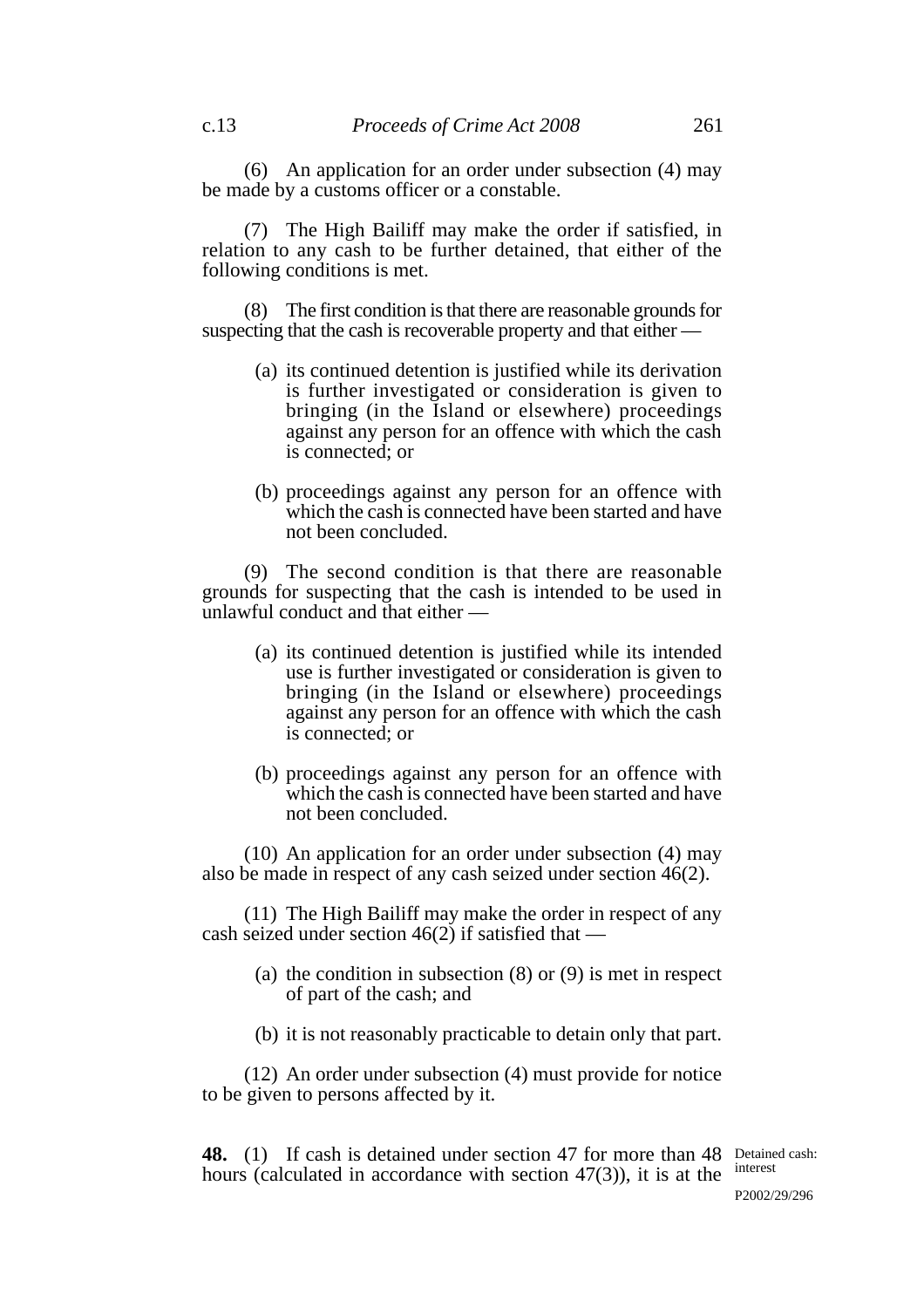first opportunity to be paid into an interest-bearing account and held there; and the interest accruing on it is to be added to it on its forfeiture or release.

(2) In the case of cash detained under section 47 which was seized under section 46(2), the customs officer or constable must, on paying it into the account, release the part of the cash to which the suspicion does not relate.

(3) Subsection (1) does not apply if the cash or, as the case may be, the part to which the suspicion relates is required as evidence of an offence or evidence in proceedings under this Chapter.

(4) Where the detained cash is required for forensic examination, an opportunity to pay that cash into an interestbearing account for the purposes of subsection (1) does not arise until the completion of that examination.

**49.** (1) This section applies while any cash is detained under section 47. Release of detained cash

P2002/29/297

(2) The High Bailiff may direct the release of the whole or any part of the cash if the following condition is met.

(3) The condition is that the High Bailiff is satisfied, on an application by the person from whom the cash was seized, that the conditions in section 47 for the detention of the cash are no longer met in relation to the cash to be released.

(4) A customs officer or constable may, after notifying the High Bailiff, release the whole or any part of it if satisfied that the detention of the cash to be released is no longer justified.

### *Forfeiture*

**50.** (1) While cash is detained under section 47, an application for the forfeiture of the whole or any part of it may be made to the High Bailiff by the Attorney General.

(2) The High Bailiff may order the forfeiture of the cash or any part of it if satisfied that the cash or part —

(a) is recoverable property; or

(b) is intended by any person for use in unlawful conduct.

(3) But in the case of recoverable property which belongs to joint tenants, one of whom is an excepted joint owner, the order

forfeiture P2002/29/298

Detained cash: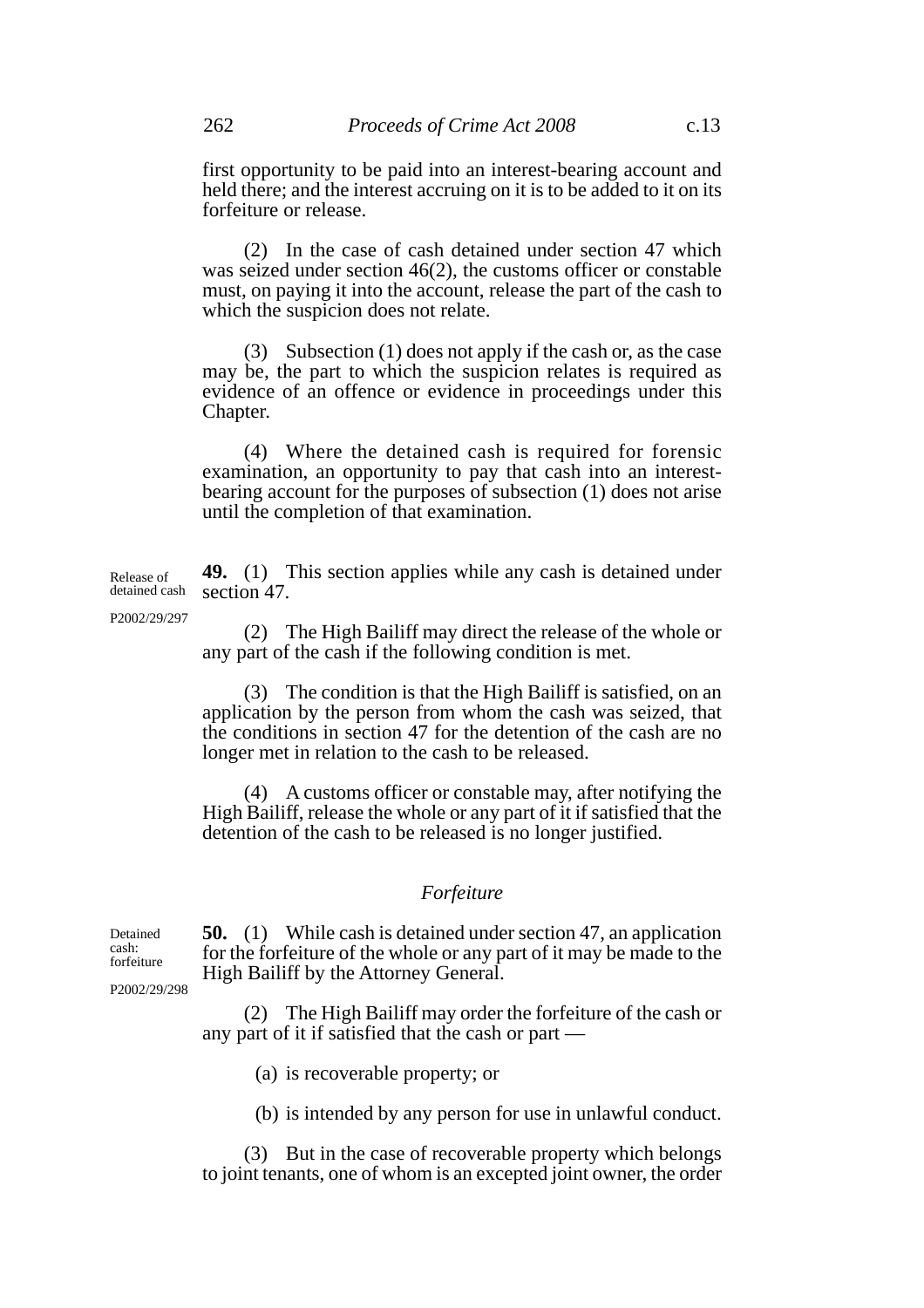may not apply to so much of it as the court thinks is attributable to the excepted joint owner's share.

(4) Where an application for the forfeiture of any cash is made under this section, the cash is to be detained (and may not be released under any power conferred by this Chapter) until any proceedings in pursuance of the application (including any proceedings on appeal) are concluded.

**51.** (1) Any party to proceedings in which an order is made Appeal against under section 50 for the forfeiture of cash who is aggrieved by the forfeiture order may appeal to the High Court. P2002/29/299

 (2) An appeal under subsection (1) must be made within the period of 30 days beginning with the date on which the order is made.

(3) The appeal is to be by way of a rehearing.

(4) The court hearing the appeal may make any order it thinks appropriate.

(5) If the court upholds the appeal, it may order the release of the cash.

**52.** (1) Cash forfeited under this Chapter, and any accrued Application interest on it is to be paid into the General Revenue of the Island. of forfeited

- (2) But it is not to be paid in  $-$ P2002/29/300
	- (a) before the end of the period within which an appeal under section 51 may be made; or
	- (b) if a person appeals under that section, before the appeal is determined or otherwise disposed of.

## *Supplementary*

**53.** (1) A person who claims that any cash detained under this Detained cash: Chapter, or any part of it, belongs to that person may apply to the High Bailiff for the cash or part to be released to that person. victims and other owners P2002/29/301

 (2) The application may be made in the course of proceedings under section 47 or 50 or at any other time.

- (3) If it appears to the High Bailiff that
	- (a) the applicant was deprived of the cash to which the application relates, or of property which it represents, by unlawful conduct;

cash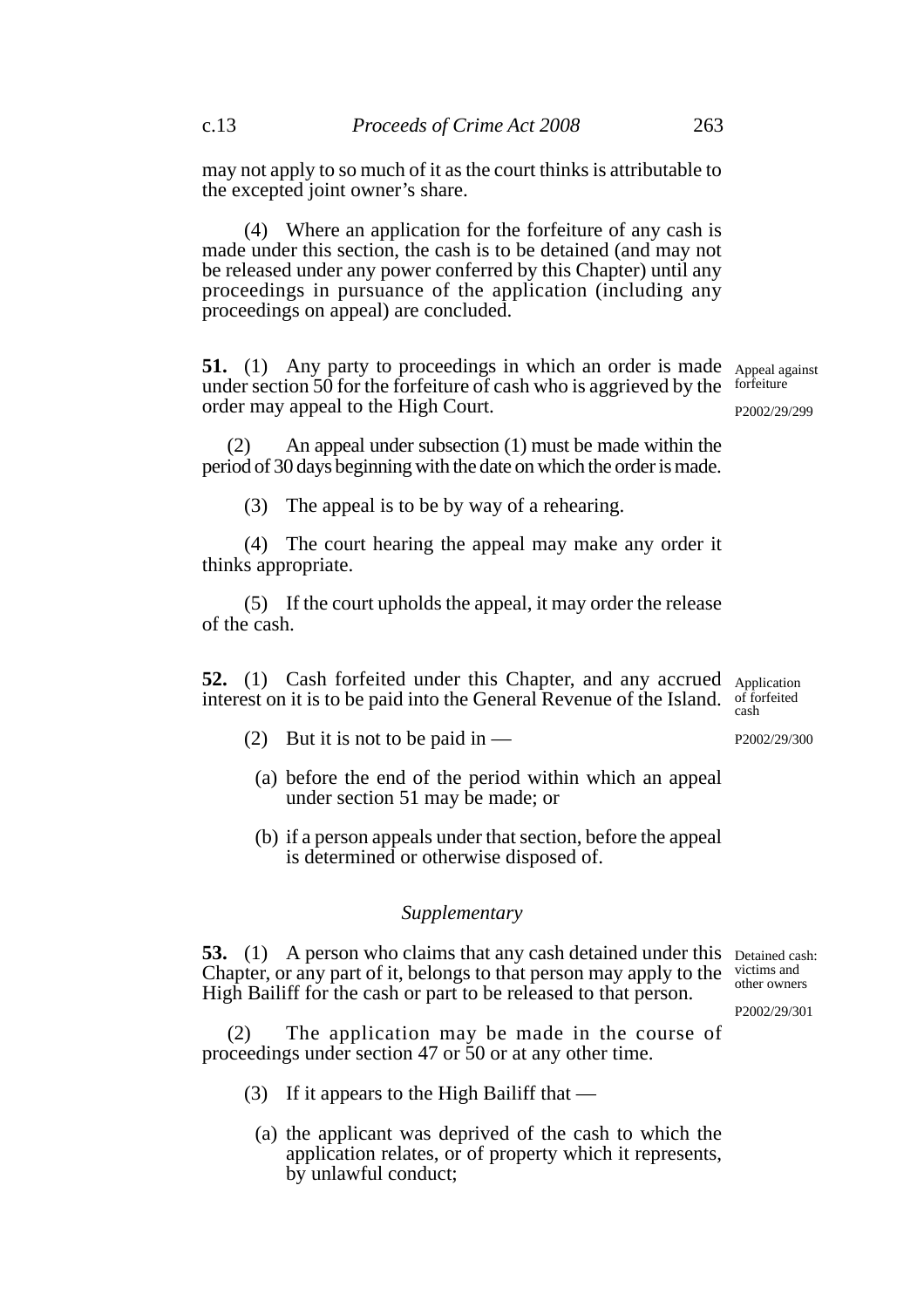- (b) the property the applicant was deprived of was not, immediately before the applicant was deprived of it, recoverable property; and
- (c) that cash belongs to that person,

the High Bailiff may order the cash to which the application relates to be released to the applicant.

- $(4)$  If
	- (a) the applicant is not the person from whom the cash to which the application relates was seized;
	- (b) it appears to the High Bailiff that the cash belongs to the applicant;
	- (c) the High Bailiff is satisfied that the conditions in section 47 for the detention of that cash are no longer met or, if an application has been made under section 50, the High Bailiff decides not to make an order under that section in relation to that cash; and
	- (d) no objection to the making of an order under this subsection has been made by the person from whom that cash was seized,

the High Bailiff may order the cash to which the application relates to be released to the applicant or to the person from whom it was seized.

Compensation 54. (1) If no forfeiture order is made in respect of any cash detained under this Chapter, the person to whom the cash belongs or from whom it was seized may make an application to the High Bailiff for compensation. where no forfeiture order made

P2002/29/302

(2) If, for any period beginning with the first opportunity to place the cash in an interest-bearing account after the initial detention of the cash for 48 hours (calculated in accordance with section 47(3)), the cash was not held in an interest-bearing account while detained, the High Bailiff may order an amount of compensation to be paid to the applicant.

(3) The amount of compensation to be paid under subsection (2) is the amount the High Bailiff thinks would have been earned in interest in the period in question if the cash had been held in an interest-bearing account.

(4) If the High Bailiff is satisfied that, taking account of any interest to be paid under section 48 or any amount to be paid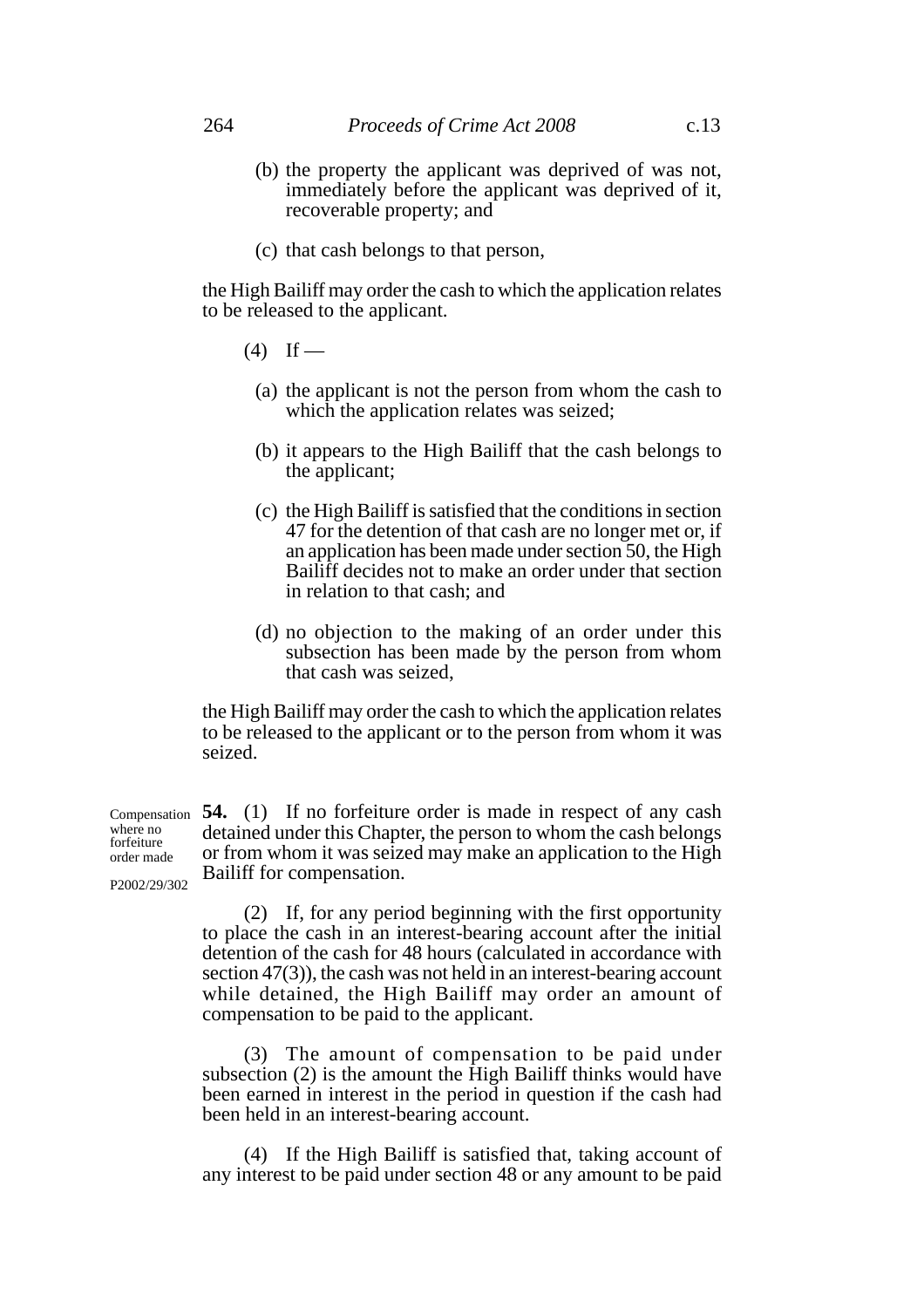under subsection (2), the applicant has suffered loss as a result of the detention of the cash and that the circumstances are exceptional, the High Bailiff may order compensation (or additional compensation) to be paid to the applicant.

(5) The amount of compensation to be paid under subsection (4) is the amount the High Bailiff thinks reasonable, having regard to the loss suffered and any other relevant circumstances.

(6) Compensation is to be a charge on and paid out of the General Revenue of the Island.

(7) If a forfeiture order is made in respect only of a part of any cash detained under this Chapter, this section has effect in relation to the other part.

**55.** (1) In this Chapter, the minimum amount is the amount in "The minimum" sterling specified in an order made by the Department of Home Affairs. amount" P2002/29/303

(2) For that purpose the amount of any cash held in a currency other than sterling must be taken to be its sterling equivalent, calculated in accordance with the prevailing rate of exchange.

# *Chapter 4*

### *General*

# *Recoverable property*

**56.** (1) Property obtained through unlawful conduct is Property recoverable property.

obtained through unlawful conduct

(2) But if property obtained through unlawful conduct has been disposed of (since it was so obtained), it is recoverable <sub>P2002/29/304</sub> property only if it is held by a person into whose hands it may be followed.

(3) Recoverable property obtained through unlawful conduct may be followed into the hands of a person obtaining it on a disposal by —

- (a) the person who through the conduct obtained the property; or
- (b) a person into whose hands it may (by virtue of this subsection) be followed.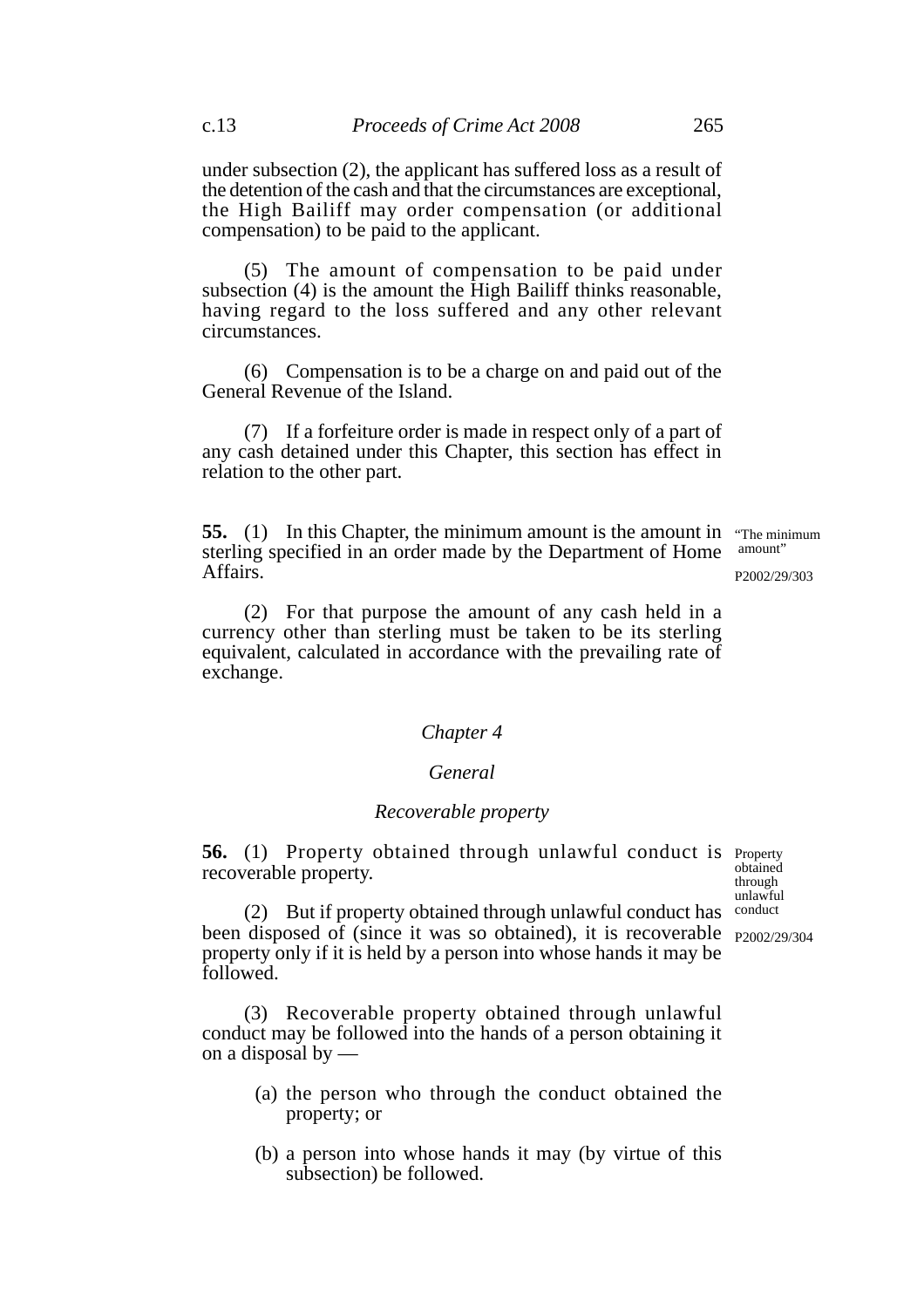**57.** (1) Where property obtained through unlawful conduct ("the original property") is or has been recoverable, property which P2002/29/305 represents the original property is also recoverable property. Tracing property, etc.

- (2) If a person enters into a transaction by which
	- (a) that person disposes of recoverable property, whether the original property or property which (by virtue of this Chapter) represents the original property; and
	- (b) that person obtains other property in place of it,

the other property represents the original property.

(3) If a person disposes of recoverable property which represents the original property, the property may be followed into the hands of the person who obtains it (and it continues to represent the original property).

**58.** (1) Subsection (2) applies if a person's recoverable property is mixed with other property (whether that person's property or P2002/29/306 another's). Mixing property

> (2) The portion of the mixed property which is attributable to the recoverable property represents the property obtained through unlawful conduct.

> (3) Recoverable property is mixed with other property if (for example) it is used —

- (a) to increase funds held in a bank account;
- (b) in part payment for the acquisition of an asset;
- (c) for the restoration or improvement of land;
- (d) by a person holding a leasehold interest in the property to acquire the freehold.

**59.** (1) This section applies where a person who has recoverable property obtains further property consisting of profits accruing in respect of the recoverable property. Recoverable property: accruing profits

P2002/29/307

(2) The further property is to be treated as representing the property obtained through unlawful conduct.

| Recoverable <b>60.</b> (1) If —<br>property:<br>general<br>exceptions |  |                                                    |
|-----------------------------------------------------------------------|--|----------------------------------------------------|
|                                                                       |  | (a) a person disposes of recoverable property; and |

P2002/29/308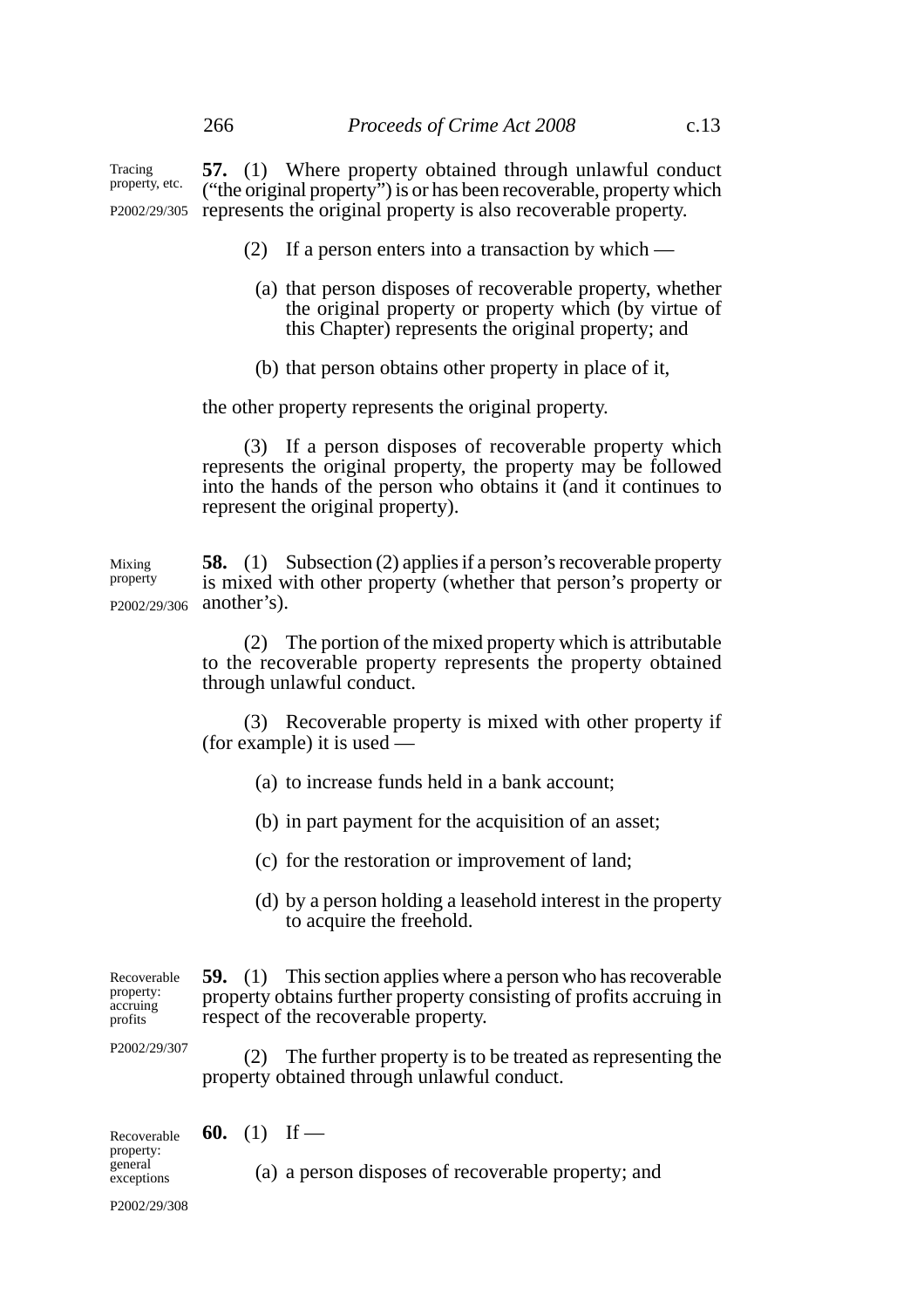(b) the person who obtains it on the disposal does so in good faith, for value and without notice that it was recoverable property,

the property may not be followed into that person's hands and, accordingly, it ceases to be recoverable.

(2) If recoverable property is vested, forfeited or otherwise disposed of in pursuance of powers conferred under this Part, it ceases to be recoverable.

- $(3)$  If
	- (a) in pursuance of a judgment in civil proceedings (whether in the Island or elsewhere), the defendant makes a payment to the claimant or the claimant otherwise obtains property from the defendant;
	- (b) the claimant's claim is based on the defendant's unlawful conduct; and
	- (c) apart from this subsection, the sum received, or the property obtained, by the claimant would be recoverable property,

the property ceases to be recoverable.

- $(4)$  If
	- (a) a payment is made to a person in pursuance of a compensation order under Schedule 6 to the Criminal Law Act 1981; and [c.20]
	- (b) apart from this subsection, the sum received would be recoverable property,

the property ceases to be recoverable.

- $(5)$  If
	- (a) a payment is made to a person in pursuance of a restitution order under section 30 of the Theft Act 1981 [c.21] or a person otherwise obtains any property in pursuance of such an order; and
	- (b) apart from this subsection, the sum received, or the property obtained, would be recoverable property,

the property ceases to be recoverable.

 $(6)$  If —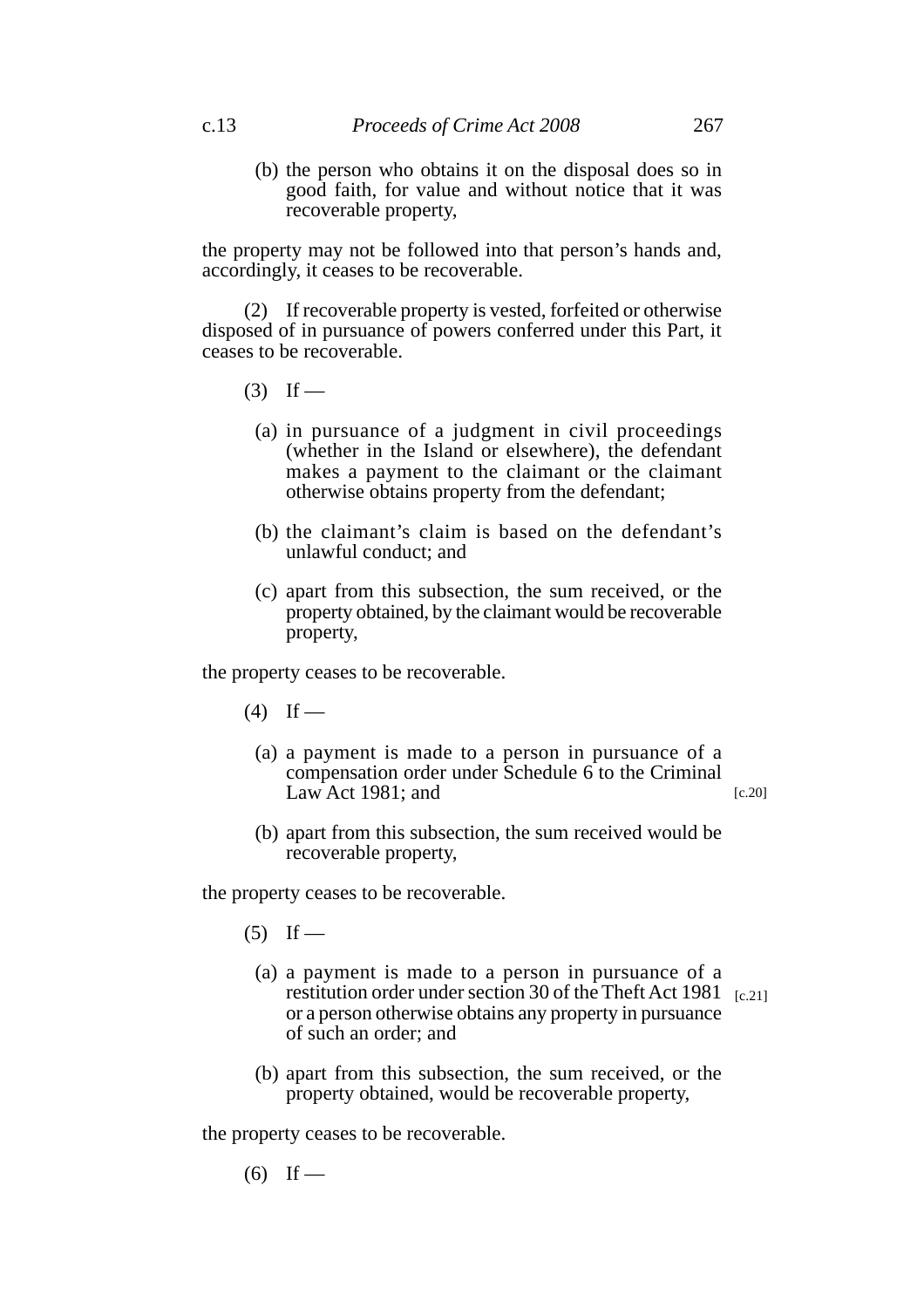- (a) in pursuance of an order made by the court under section 28B of the Insurance Act 1986 or section 13 of the Investment Business Act 1991 (restitution orders), an amount is paid to or distributed among any persons in accordance with the court's directions; and
- (b) apart from this subsection, the sum received by them would be recoverable property,

the property ceases to be recoverable.

(7) Property is not recoverable while a restraint order applies to it, that is —

- (a) an order under section 97; or
- (b) an order under any corresponding provision of an enactment mentioned in section  $68(7)(a)$  to (c).

(8) Property is not recoverable if it has been taken into account in deciding the amount of a person's benefit from criminal conduct for the purpose of making a confiscation order, that is —

- (a) an order under section 66; or
- (b) an order under a corresponding provision of an enactment mentioned in section  $68(7)(a)$  to (c),

and, in relation to an order mentioned in paragraph (b), the reference to the amount of a person's benefit from criminal conduct is to be read as a reference to the corresponding amount under the enactment in question.

- $(9)$  Where
	- (a) a person enters into a transaction to which section 57(2) applies; and
	- (b) the disposal is one to which subsection  $(1)$  or  $(2)$  applies,

this section does not affect the recoverability (by virtue of section 57(2)) of any property obtained on the transaction in place of the property disposed of.

or an enactment of a prescribed description.

| Recoverable<br>property:<br>other | <b>61.</b> (1) An order may provide that property is not recoverable<br>or (as the case may be) associated property if $-$ |  |  |  |  |  |
|-----------------------------------|----------------------------------------------------------------------------------------------------------------------------|--|--|--|--|--|
| exemptions<br>P2002/29/309        | (a) it is prescribed property; or                                                                                          |  |  |  |  |  |
|                                   | (b) it is disposed of in pursuance of a prescribed enactment                                                               |  |  |  |  |  |

[c. 24] [c. 18]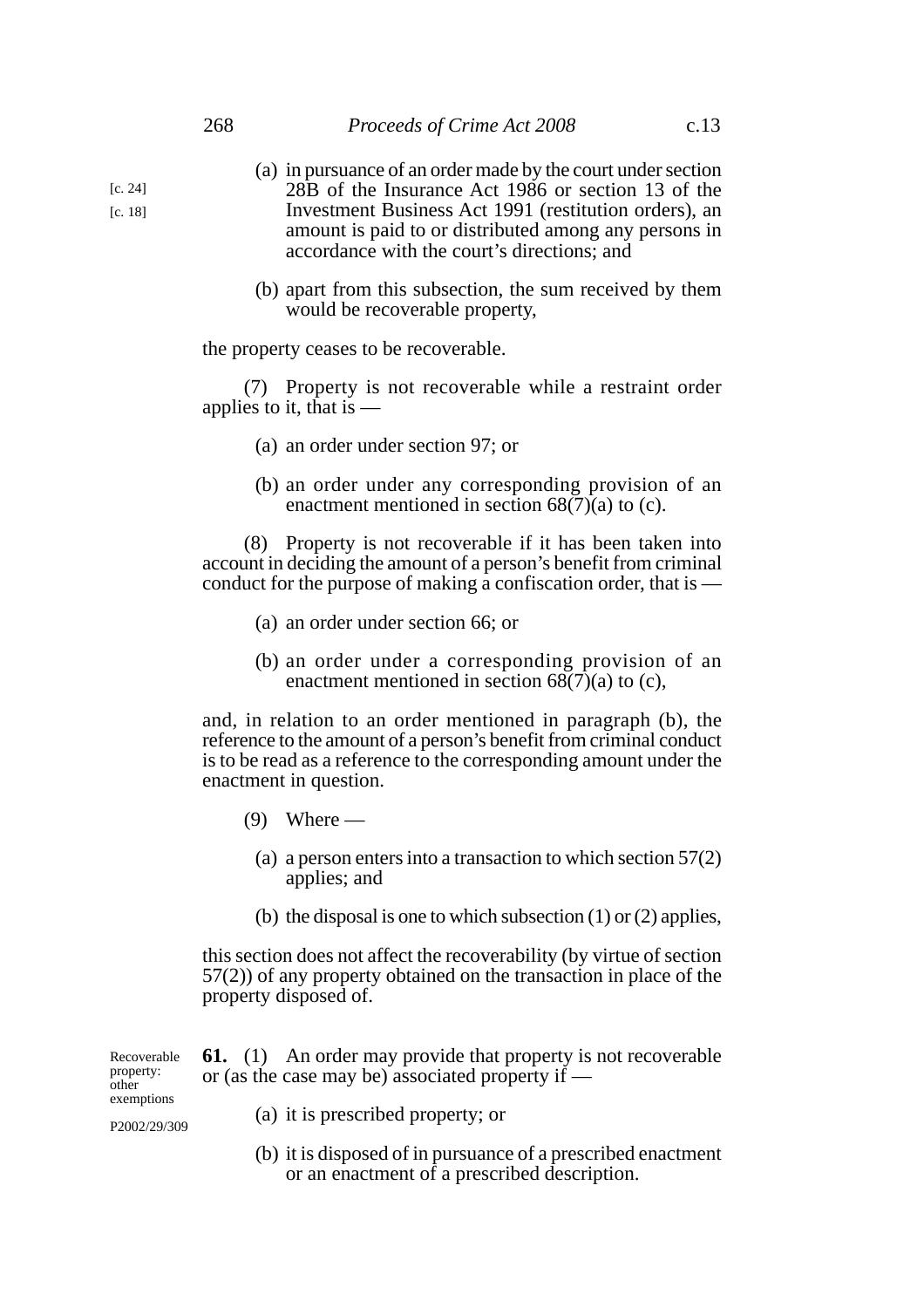(2) An order may provide that if property is disposed of in pursuance of a prescribed enactment or an enactment of a prescribed description, it is to be treated for the purposes of section 33 as if it had been disposed of in pursuance of a recovery order.

(3) An order under this section may be made so as to apply to property, or a disposal of property, only in prescribed circumstances; and the circumstances may relate to the property or disposal itself or to a person who holds or has held the property or to any other matter.

(4) In this section, an order means an order made by the Department of Home Affairs, and prescribed means prescribed by the order.

**62.** (1) If a person grants an interest in the recoverable property Recoverable of that person, the question whether the interest is also recoverable is to be determined in the same manner as it is on any other disposal of recoverable property. property: granting interests

(2) Accordingly, on that person granting an interest in the property ("the property in question") —

- (a) where the property in question is property obtained through unlawful conduct, the interest is also to be treated as obtained through that conduct;
- (b) where the property in question represents in that person's hands property obtained through unlawful conduct, the interest is also to be treated as representing in that person's hands the property so obtained.

**63.** Subject to the provisions of this Part, monies representing Recoverable any property recovered by the Attorney General under this Part property: are to be paid into the General Revenue of the Island. proceeds

### *Interpretation*

**64.** (1) References to a person disposing of that person's Obtaining and property include a reference —

- (a) to disposing of a part of it; or
- (b) to granting an interest in it,

(or to both); and references to the property disposed of are to any property obtained on the disposal.

P2002/29/310

disposing of property

P2002/29/314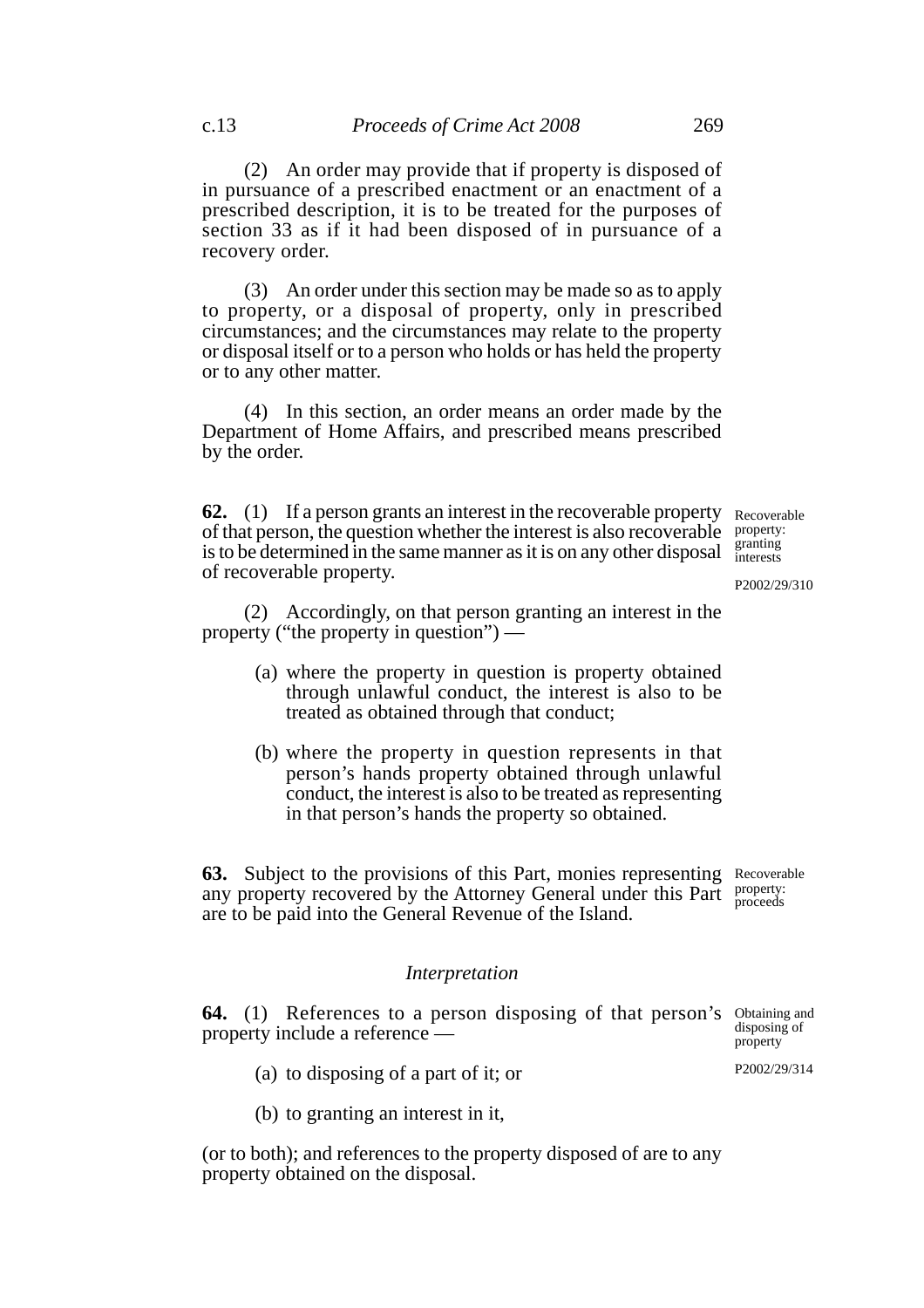(3) Where a person's property passes to another under a will or intestacy or by operation of law, it is to be treated as disposed of by that person to the other.

(4) A person is only to be treated as having obtained property for value in a case where the person gave unexecuted consideration if the consideration has become executed consideration.

**65.** (1) In this Part — "associated property" has the meaning given by section 5; "the Attorney General" includes, unless the context otherwise requires, a person who acts on behalf of, or is otherwise authorised by, the Attorney General; "cash" has the meaning given by section 43(6) or (7); "country" includes territory; "the court" (except in section 19(2) and (3) and Chapter 3) means the High Court; "dealing" with property includes disposing of it, taking possession of it or removing it from the Island; "excepted joint owner" has the meaning given by section  $25(4);$ "interest" , in relation to land in the Island, means any legal estate and any equitable interest or power; "interest", in relation to property other than land, includes any right (including a right to possession of the property); "interim receiving order" has the meaning given by section 13(2); "the minimum amount" (in Chapter 3) has the meaning given by section 55; "part", in relation to property, includes a portion; "premises" has the same meaning as in the Police Powers and Procedures Act 1998; General interpretation P2002/29/316

of Part 1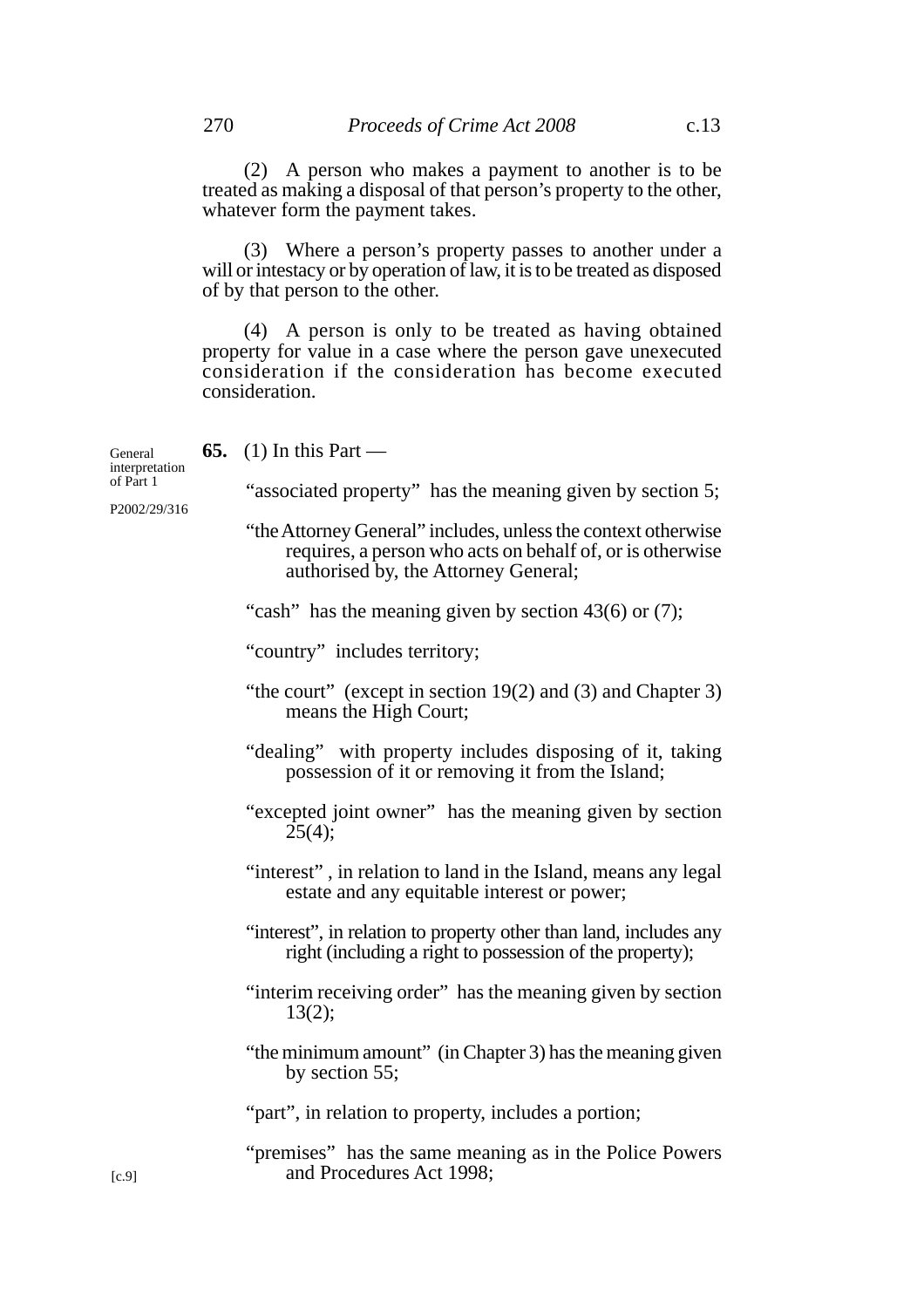- "property freezing order" has the meaning given by section  $6(2)$ :
- "property obtained through unlawful conduct" has the meaning given by section 3;
- "recoverable property" is to be read in accordance with sections  $\overline{56}$  to  $6\overline{2}$ :

"recovery order" means an order made under section 22;

"respondent" means —

- (a) where proceedings are brought by the Attorney General by virtue of Chapter 2, the person against whom the proceedings are brought;
- (b) where no such proceedings have been brought but the Attorney General has applied for a property freezing order or an interim receiving order, the person against whom the Attorney General intends to bring such proceedings;
- "share", in relation to an excepted joint owner, has the meaning given by section  $25(4)$ ;

"unlawful conduct" has the meaning given by section 2;

"value" means market value.

(2) The following provisions apply for the purposes of this Part.

(3) For the purpose of deciding whether or not property was recoverable at any time (including times before commencement), it is to be assumed that this Part was in force at that and any other relevant time.

- (4) Property is all property wherever situated and includes
	- (a) money;
	- (b) all forms of property, real or personal, heritable or moveable;
	- (c) things in action and other intangible or incorporeal property.

(5) Any reference to a person's property (whether expressed as a reference to the property that person holds or otherwise) is to be read as follows.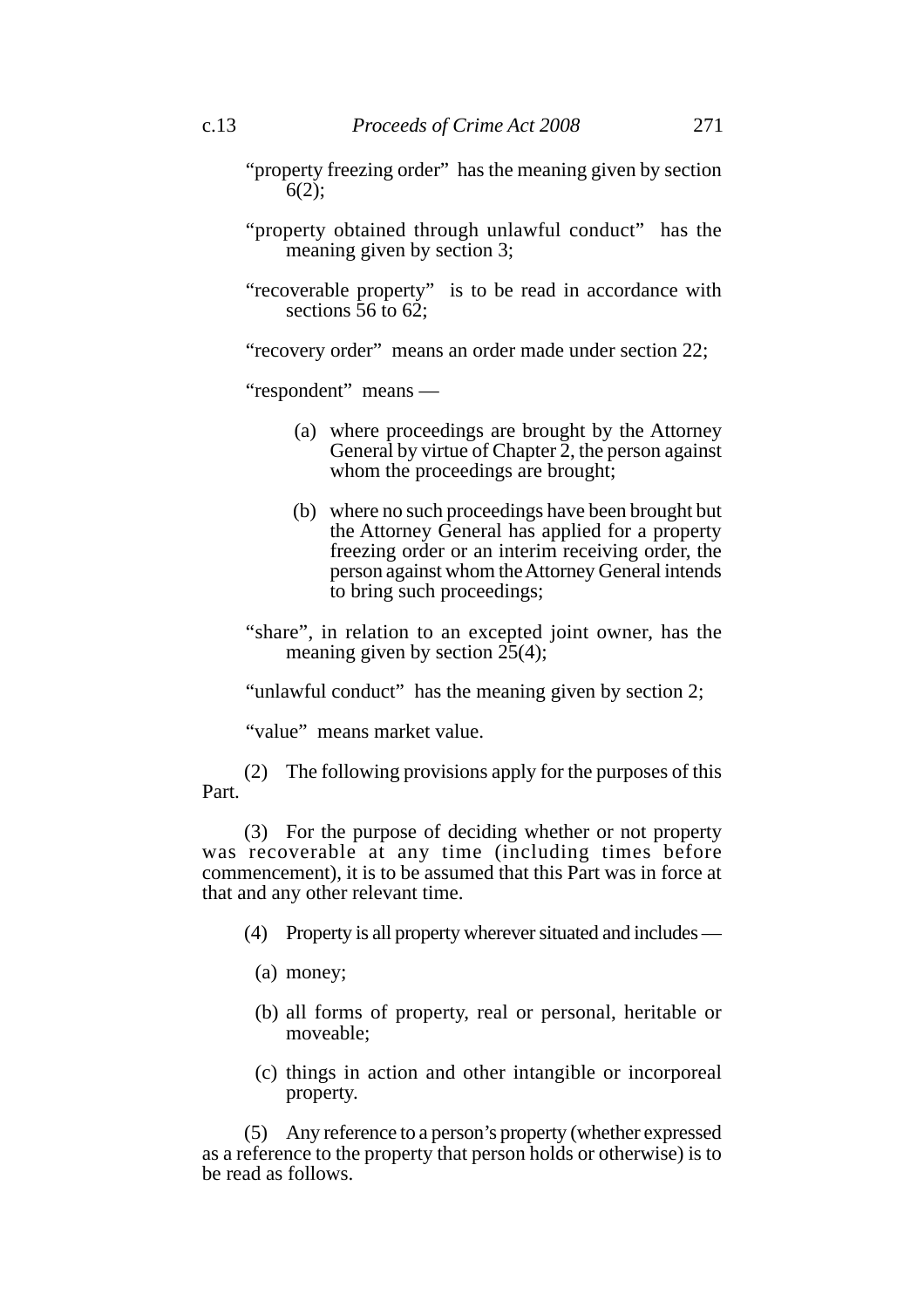(6) In relation to land, it is a reference to any interest which the person holds in the land.

- (7) In relation to property other than land, it is a reference
	- (a) to the property (if it belongs to that person); or
	- (b) to any other interest which that person holds in the property.

(8) References to the satisfaction of the Attorney General's right to recover property obtained through unlawful conduct are to be read in accordance with section 34.

(9) Proceedings against any person for an offence are concluded when —

- (a) the person is convicted or acquitted;
- (b) the prosecution is discontinued; or
- (c) the jury is discharged without a finding.

# PART 2

## CONFISCATION AND RESTRAINT

### *Confiscation orders*

| Making of<br>confiscation<br>order |                                                                                                 | <b>66.</b> (1) The Court of General Gaol Delivery must proceed under<br>this section if the following two conditions are satisfied.                                                                             |  |  |
|------------------------------------|-------------------------------------------------------------------------------------------------|-----------------------------------------------------------------------------------------------------------------------------------------------------------------------------------------------------------------|--|--|
| P2002/29/6                         | (2) The first condition is that a defendant falls within any<br>of the following paragraphs $-$ |                                                                                                                                                                                                                 |  |  |
|                                    |                                                                                                 | (a) the defendant is convicted of an offence or offences in<br>proceedings before the Court of General Gaol Delivery;                                                                                           |  |  |
| [c.15]                             |                                                                                                 | (b) the defendant is committed to the Court of General Gaol<br>Delivery for sentence in respect of an offence or<br>offences under section 17 of the Summary Jurisdiction<br>Act 1989 (committal for sentence); |  |  |
|                                    |                                                                                                 | (c) the defendant is committed to the Court of General Gaol<br>Delivery in respect of an offence or offences under<br>section 118 (committal with a view to a confiscation<br>order being considered).          |  |  |
|                                    | (3)                                                                                             | The second condition is that $-$                                                                                                                                                                                |  |  |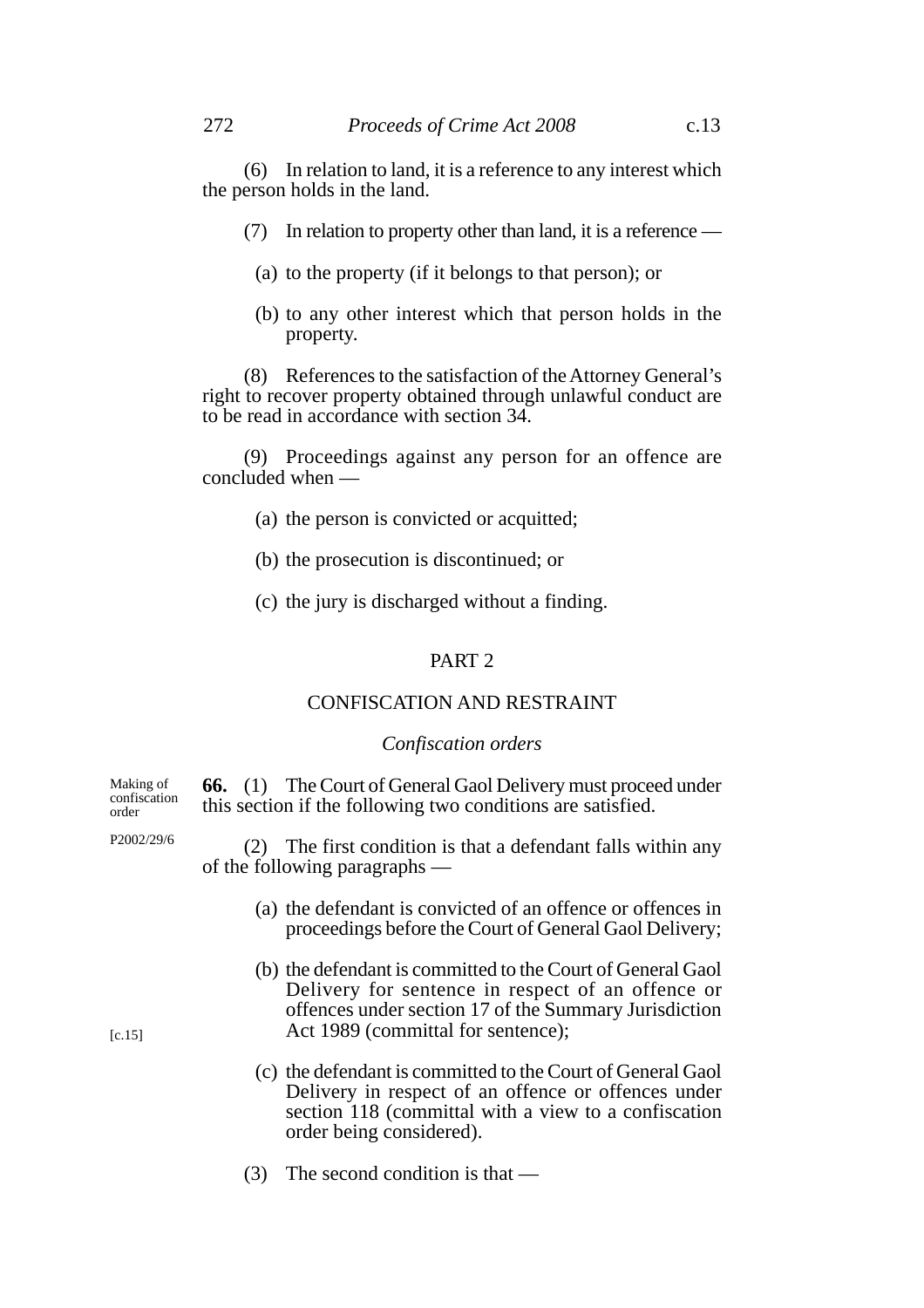- (a) the prosecutor asks the court to proceed under this section; or
- (b) the court believes it is appropriate for it to do so.
- (4) The court must proceed as follows
	- (a) it must decide whether the defendant has a criminal lifestyle;
	- (b) if it decides that the defendant has a criminal lifestyle it must decide whether the defendant has benefited from his or her general criminal conduct;
	- (c) if it decides that the defendant does not have a criminal lifestyle it must decide whether the defendant has benefited from his or her particular criminal conduct.

(5) If the court decides under subsection (4)(b) or (c) that the defendant has benefited from the conduct referred to it must —

- (a) decide the recoverable amount; and
- (b) make an order (a confiscation order) requiring the defendant to pay that amount.

(6) But the court must treat the duty in subsection (5) as a power if it believes that any victim of the conduct has at any time started or intends to start proceedings against the defendant in respect of loss, injury or damage sustained in connection with the conduct.

(7) The court must decide any question arising under subsection (4) or (5) on a balance of probabilities.

(8) The first condition is not satisfied if the defendant absconds (but section 87 may apply).

(9) References in this Part to the offence (or offences) concerned are to the offence (or offences) mentioned in subsection (2).

**67.** (1) The recoverable amount for the purposes of section 66 Confiscation is an amount equal to the defendant's benefit from the conduct orders: concerned.

recoverable amount

P2002/29/7

(2) But if the defendant shows that the available amount is less than that benefit the recoverable amount is —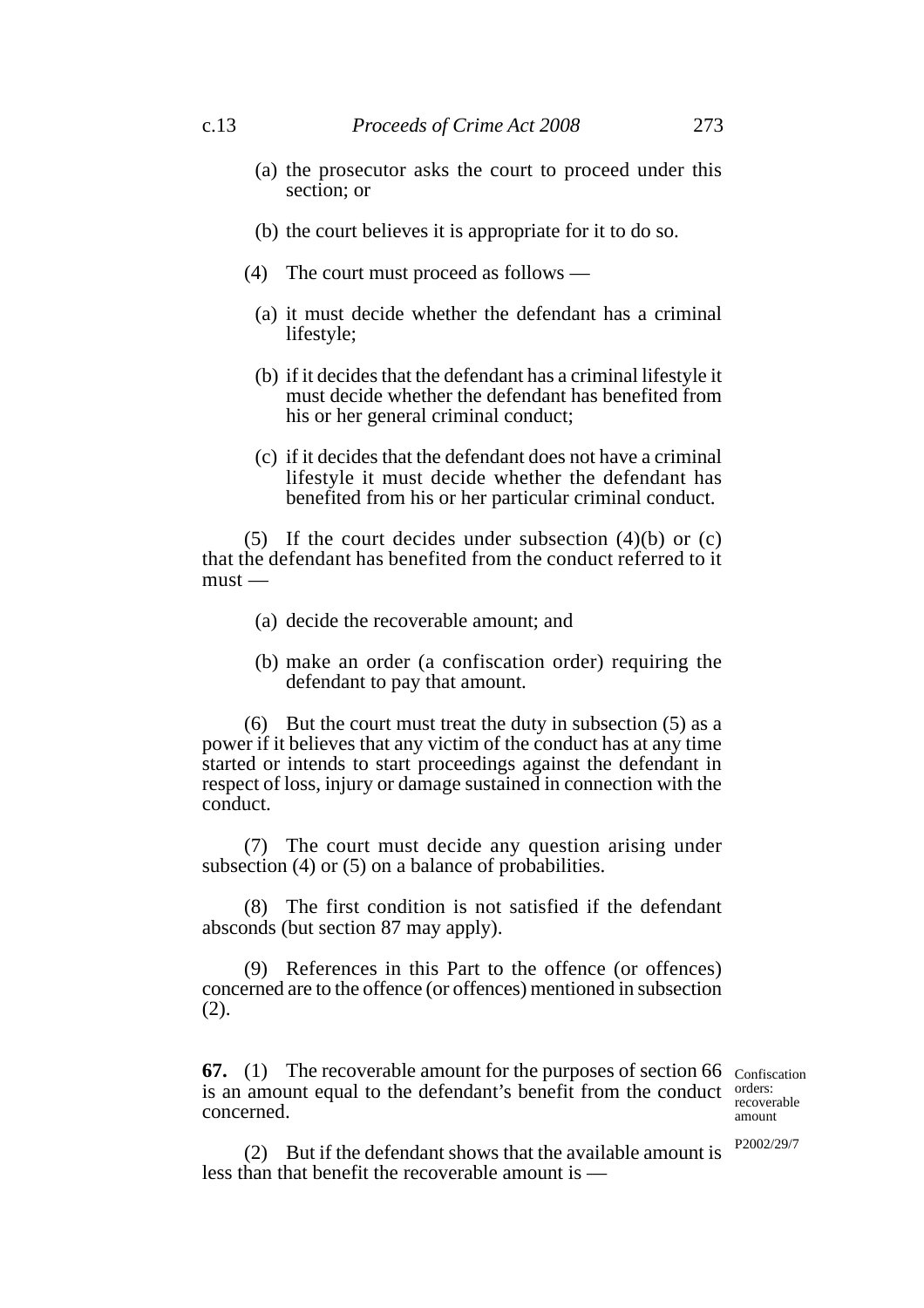- (a) the available amount; or
- (b) a nominal amount, if the available amount is nil.

(3) But if section 66(6) applies the recoverable amount is such amount as —

- (a) the court believes is just; but
- (b) does not exceed the amount found under subsection (1) or (2) (as the case may be).

(4) In calculating the defendant's benefit from the conduct concerned for the purposes of subsection (1), any property in respect of which —

(a) a recovery order is in force under section 22; or

(b) a forfeiture order is in force under section 50(2),

must be ignored.

(5) If the court decides the available amount, it must include in the confiscation order a statement of its findings as to the matters relevant for deciding that amount.

Confiscation orders: defendant's benefit

P2002/29/8

**68.** (1) If the court is proceeding under section 66 this section applies for the purpose of —

- (a) deciding whether the defendant has benefited from conduct; and
- (b) deciding the defendant's benefit from the conduct.
- (2) The court must
	- (a) take account of conduct occurring up to the time it makes its decision;
	- (b) take account of property obtained up to that time.
- (3) Subsection (4) applies if
	- (a) the conduct concerned is general criminal conduct;
	- (b) a confiscation order mentioned in subsection (5) has at an earlier time been made against the defendant; and
	- (c) the defendant's benefit for the purposes of that order was benefit from the defendant's general criminal conduct.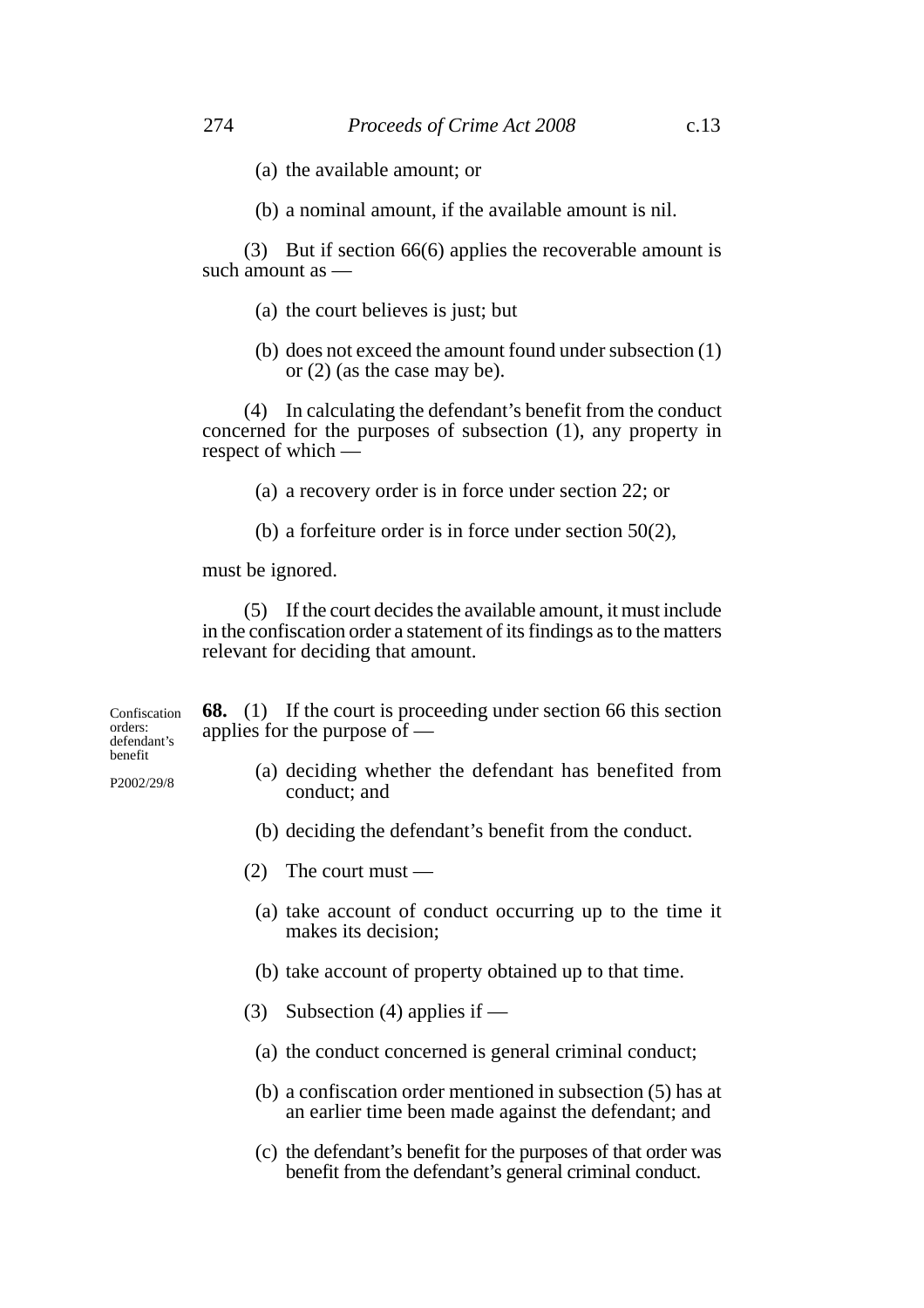(5) If the conduct concerned is general criminal conduct the court must deduct the aggregate of the following amounts —

- (a) the amount ordered to be paid under each confiscation order previously made against the defendant;
- (b) the amount ordered to be paid under each confiscation order previously made against the defendant under any of the provisions listed in subsection (7).

(6) But subsection (5) does not apply to an amount which has been taken into account for the purposes of a deduction under that subsection on any earlier occasion.

- (7) These are the provisions
	- (a) the Drug Trafficking Offences Act 1987;  $[c.2]$
	- (b) Part 1 of the Criminal Justice Act 1990;  $[c.1]$
	- (c) Part I of the Drug Trafficking Act 1996.  $[c.3]$

(8) The reference to general criminal conduct in the case of a confiscation order made under any of the provisions listed in subsection (7) is a reference to conduct in respect of which a court is required or entitled to make one or more assumptions for the purpose of assessing a person's benefit from the conduct.

**69.** (1) For the purposes of deciding the recoverable amount, Confiscation the available amount is the aggregate of —

orders: available amount

- (a) the total of the values (at the time the confiscation order is made) of all the free property then held by the defendant minus the total amount payable in pursuance of obligations which then have priority; and P2002/29/9
- (b) the total of the values (at that time) of all tainted gifts.

(2) An obligation has priority if it is an obligation of the defendant —

> (a) to pay an amount due in respect of a fine or other order of a court which was imposed or made on conviction of an offence and at any time before the time the confiscation order is made; or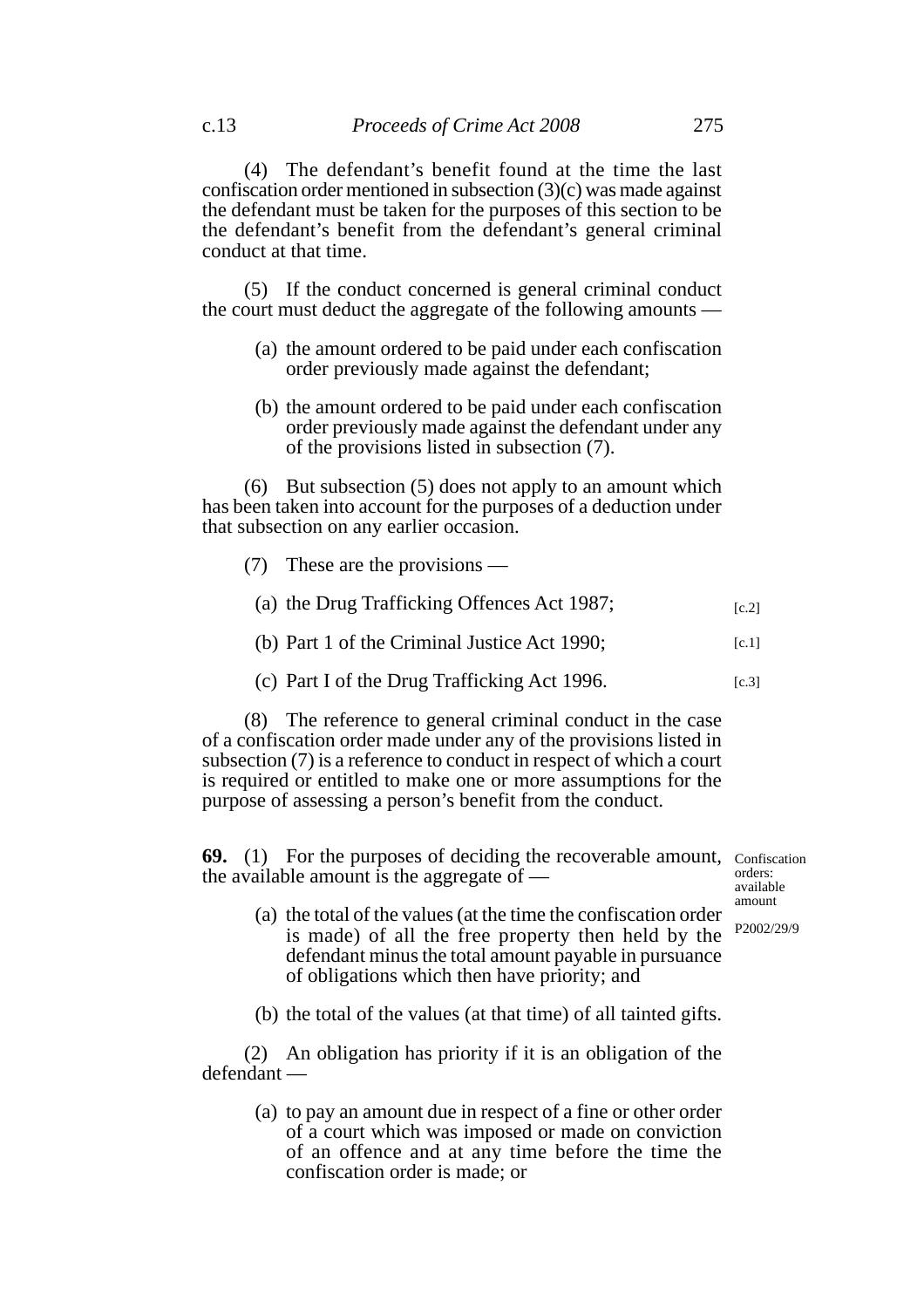(b) to pay a sum which would be included among the preferential debts if the defendant's bankruptcy had commenced on the date of the confiscation order or the defendant's winding up had been ordered on that date.

(3) "Preferential debts" means the debts specified in the Preferential Payments Act 1908. [VIII p.143]

> **70.** (1) If the court decides under section 66 that the defendant has a criminal lifestyle it must make the following four assumptions for the purpose of —

- (a) deciding whether the defendant has benefited from the defendant's general criminal conduct; and
- (b) deciding the defendant's benefit from the conduct.

(2) The first assumption is that any property transferred to the defendant at any time after the relevant day was obtained by the defendant —

- (a) as a result of the defendant's general criminal conduct; and
- (b) at the earliest time the defendant appears to have held it.

(3) The second assumption is that any property held by the defendant at any time after the date of conviction was obtained by the defendant —

- (a) as a result of the defendant's general criminal conduct; and
- (b) at the earliest time the defendant appears to have held it.

(4) The third assumption is that any expenditure incurred by the defendant at any time after the relevant day was met from property obtained by the defendant as a result of the defendant's general criminal conduct.

(5) The fourth assumption is that, for the purpose of valuing any property obtained (or assumed to have been obtained) by the defendant, the defendant obtained it free of any other interests in it.

(6) But the court must not make a required assumption in relation to particular property or expenditure if —

(a) the assumption is shown to be incorrect; or

Confiscation orders: assumptions to be made in case of criminal lifestyle

P2002/29/10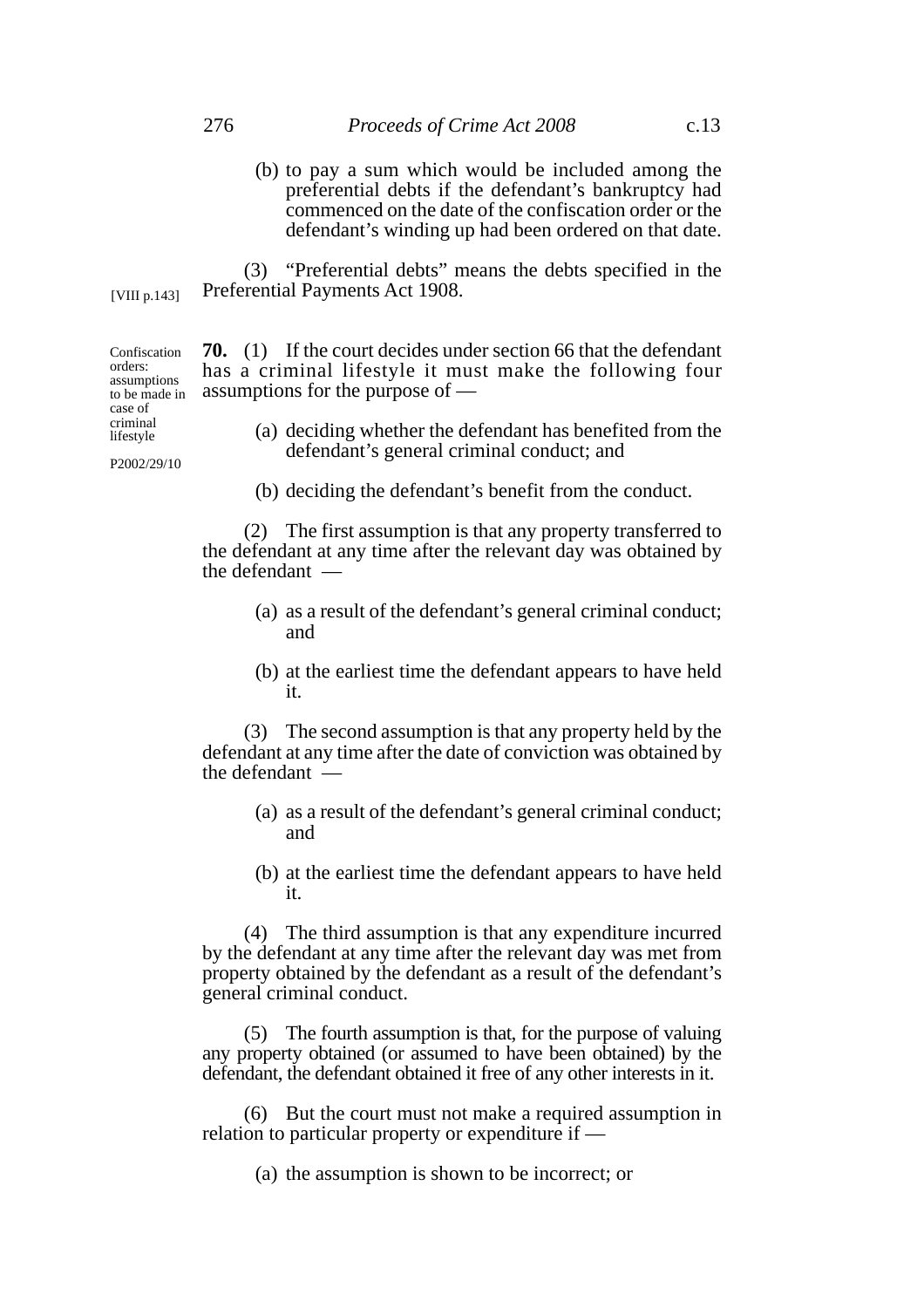(b) there would be a serious risk of injustice if the assumption were made.

(7) If the court does not make one or more of the required assumptions it must state its reasons.

(8) The relevant day is the first day of the period of 6 years ending with —

- (a) the day when proceedings for the offence concerned were started against the defendant; or
- (b) if there are two or more offences and proceedings for them were started on different days, the earliest of those days.

(9) But if a confiscation order mentioned in section  $68(3)(c)$ has been made against the defendant at any time during the period mentioned in subsection (8) —

- (a) the relevant day is the day when the defendant's benefit was calculated for the purposes of the last such confiscation order;
- (b) the second assumption does not apply to any property which was held by the defendant on or before the relevant day.
- (10) The date of conviction is
	- (a) the date on which the defendant was convicted of the offence concerned, or
	- (b) if there are two or more offences and the convictions were on different dates, the date of the latest.

**71.** (1) The amount ordered to be paid under a confiscation Confiscation order must be paid on the making of the order; but this is subject  $\frac{\text{orders: time}}{\text{for payment}}$ to the following provisions of this section.

for payment

P2002/29/11

(2) If the defendant shows that the defendant needs time to pay the amount ordered to be paid, the court making the confiscation order may make an order allowing payment to be made in a specified period.

- (3) The specified period
	- (a) must start with the day on which the confiscation order is made; and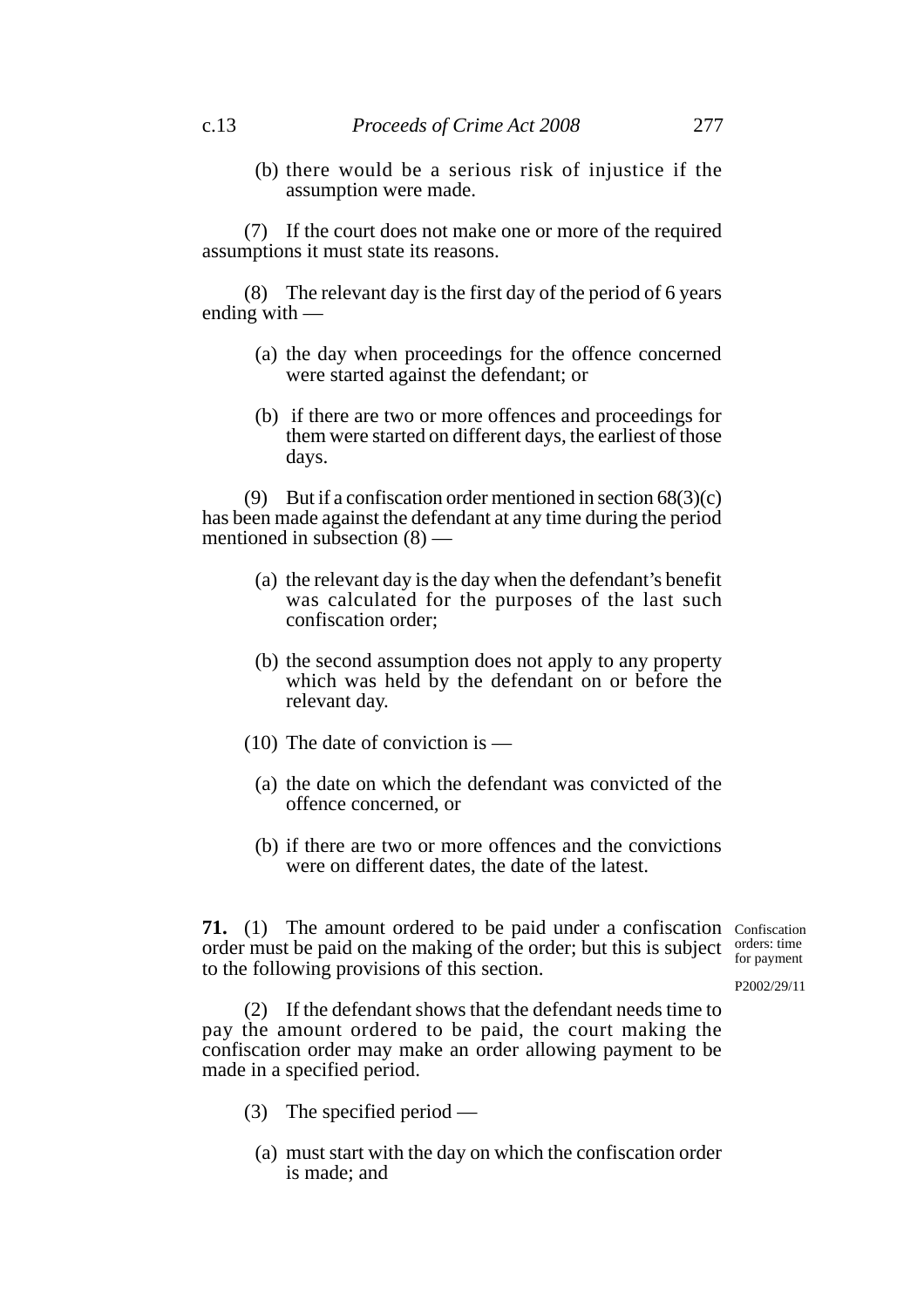(b) must not exceed 6 months.

(4) If within the specified period the defendant applies to the Court of General Gaol Delivery for the period to be extended and the court believes there are exceptional circumstances, it may make an order extending the period.

- (5) The extended period
	- (a) must start with the day on which the confiscation order is made; and
	- (b) must not exceed 12 months.
- (6) An order under subsection  $(4)$ 
	- (a) may be made after the end of the specified period; but
	- (b) must not be made after the end of the period of 12 months starting with the day on which the confiscation order is made.

(7) The court must not make an order under subsection (2) or (4) unless it gives the prosecutor an opportunity to make representations.

**72.** (1) If the amount required to be paid by a person under a confiscation order is not paid when it is required to be paid, the person must pay interest on the amount for the period for which it remains unpaid. Confiscation orders: interest on unpaid sums P2002/29/12

> (2) The rate of interest is the same rate as that for the time being specified in section 9 of the Administration of Justice Act 1981 (interest on judgment debts).

(3) For the purposes of this section no amount is required to be paid under a confiscation order if —

- (a) an application has been made under section 71(4);
- (b) the application has not been determined by the court; and
- (c) the period of 12 months starting with the day on which the confiscation order was made has not ended.

(4) In applying this Part the amount of the interest must be treated as part of the amount to be paid under the confiscation order.

[c.8]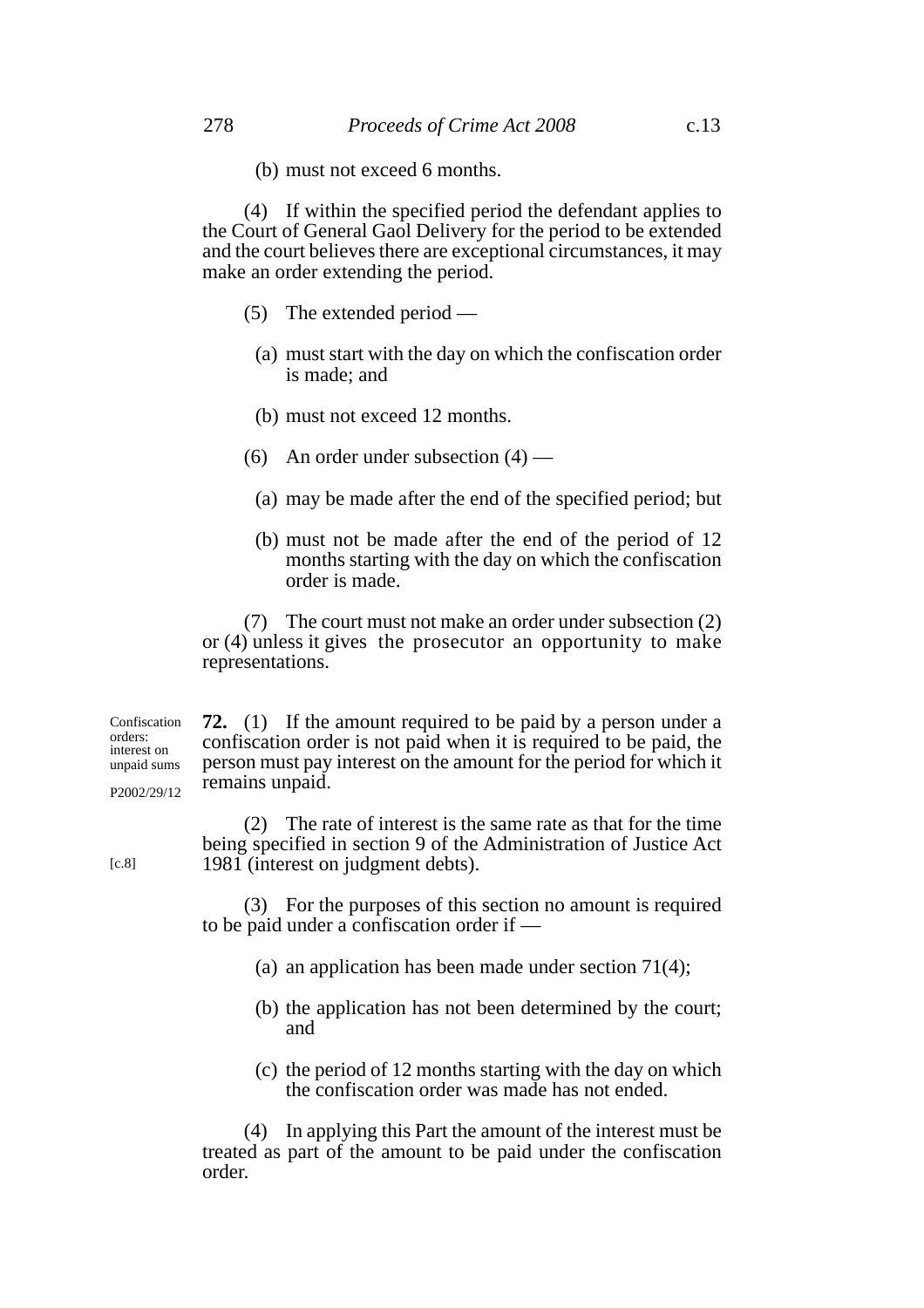**73.** (1) If the court makes a confiscation order it must proceed Confiscation as mentioned in subsections (2) and (4) in respect of the offence  $\frac{\text{orders: effect}}{\text{of order on}}$ or offences concerned.

(2) The court must take account of the confiscation order  $_{P2002/29/13}$ before —

- (a) it imposes a fine on the defendant; or
- (b) it makes an order falling within subsection (3).
- (3) These orders fall within this subsection
	- (a) an order involving payment by the defendant, other than an order under Schedule 6 to the Criminal Law Act 1981 (compensation orders); [c.20]
	- (b) an order under section 27 of the Misuse of Drugs Act 1976 (forfeiture orders); [c.21]
	- (c) an order under section 16 of the Criminal Law Act 1981 (deprivation orders);
	- (d) an order under section 16 of the Anti-Terrorism and Crime Act 2003 (forfeiture orders). [c.6]

(4) Subject to subsection (2), the court must leave the confiscation order out of account in deciding the appropriate sentence for the defendant.

- (5) Subsection (6) applies if  $-$ 
	- (a) the Court of General Gaol Delivery makes both a confiscation order and an order for the payment of compensation under Schedule 6 to the Criminal Law Act 1981 against the same person in the same proceedings; and
	- (b) the court believes the person will not have sufficient means to satisfy both the orders in full.

(6) In such a case the court must direct that so much of the compensation as it specifies is to be paid out of any sums recovered under the confiscation order; and the amount it specifies must be the amount it believes will not be recoverable because of the insufficiency of the person's means.

#### *Procedural matters*

**74.** (1) The court may —

of order on court's other powers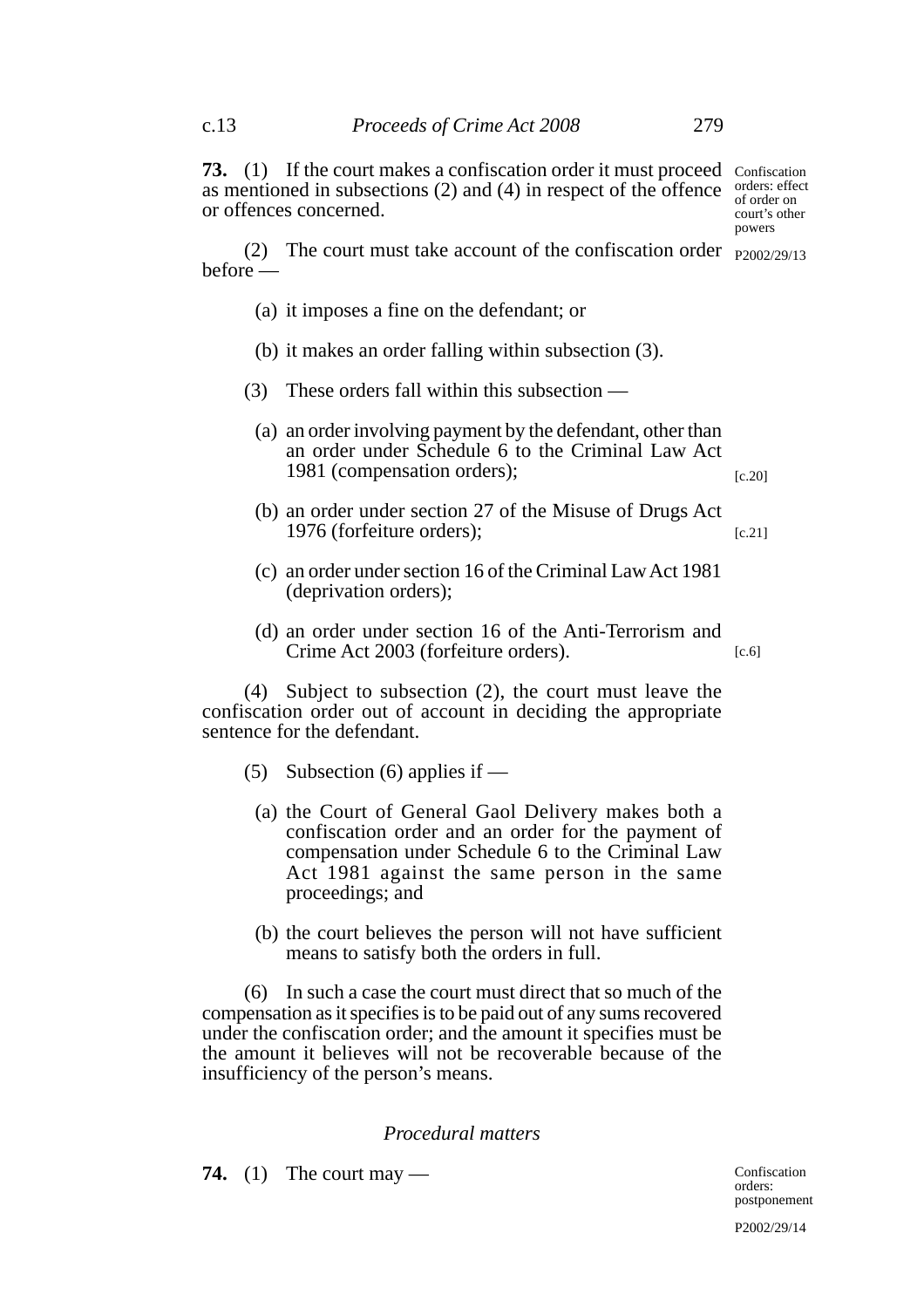- (a) proceed under section 66 before it sentences the defendant for the offence (or any of the offences) concerned; or
- (b) postpone proceedings under section 66 for a specified period.
- (2) A period of postponement may be extended.

(3) A period of postponement (including one as extended) must not end after the permitted period ends.

(4) But subsection (3) does not apply if there are exceptional circumstances.

(5) The permitted period is the period of 2 years starting with the date of conviction.

- $(6)$  But if —
- (a) the defendant appeals against conviction for the offence (or any of the offences) concerned; and
- (b) the period of 3 months (starting with the day when the appeal is determined or otherwise disposed of) ends after the period found under subsection (5),

the permitted period is that period of 3 months.

- (7) A postponement or extension may be made
	- (a) on application by the defendant;
	- (b) on application by the prosecutor;
	- (c) by the court of its own motion.
- $(8)$  If
	- (a) proceedings are postponed for a period; and
	- (b) an application to extend the period is made before it ends,

the application may be granted even after the period ends.

- (9) The date of conviction is
	- (a) the date on which the defendant was convicted of the offence concerned; or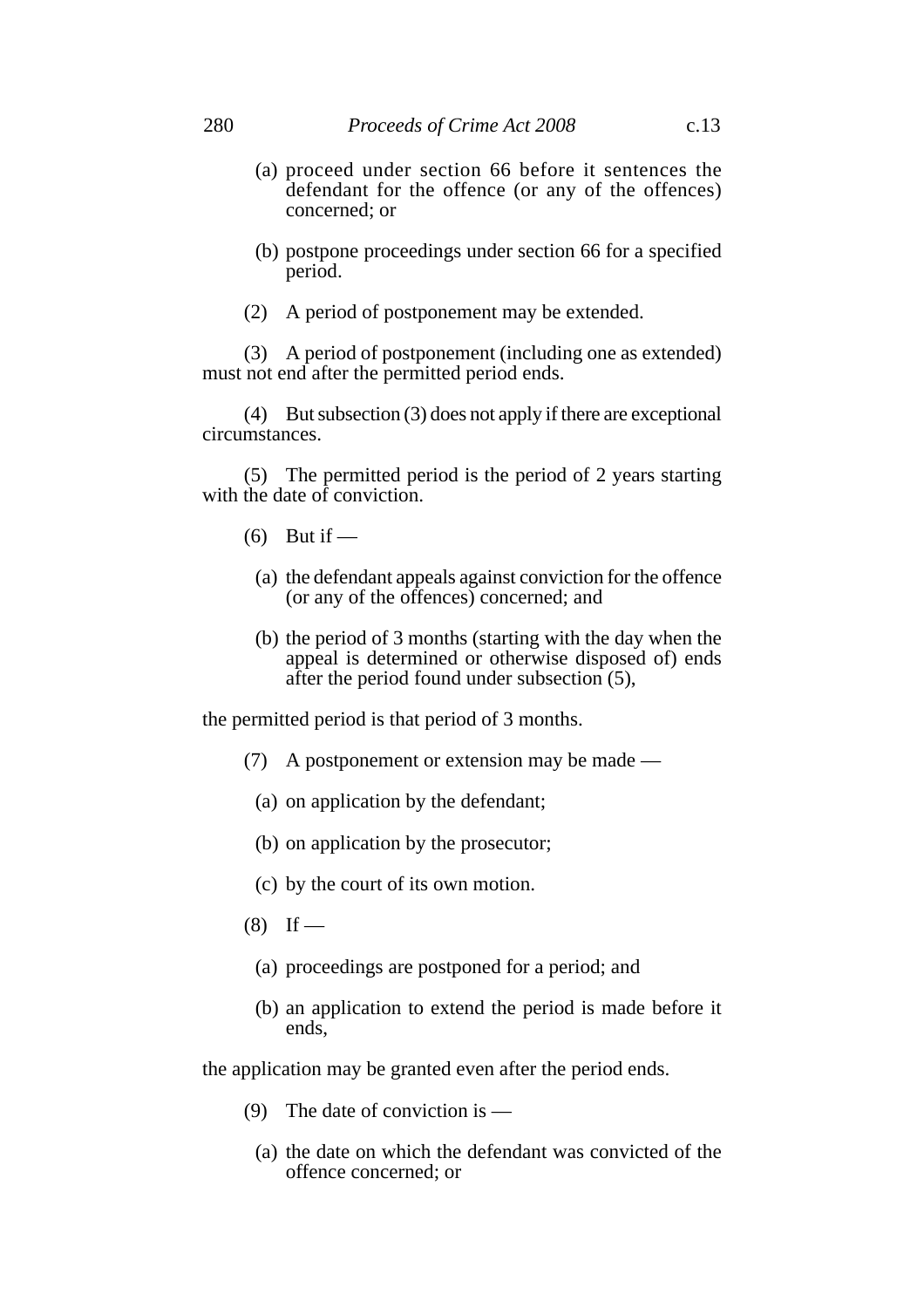(b) if there are two or more offences and the convictions were on different dates, the date of the latest.

(10) References to appealing include references to applying under section 109 of the Summary Jurisdiction Act 1989 [c.15] (statement of case).

(11) A confiscation order must not be quashed only on the ground that there was a defect or omission in the procedure connected with the application for or the granting of a postponement.

(12) But subsection (11) does not apply if before it made the confiscation order the court —

- (a) imposed a fine on the defendant;
- (b) made an order falling within section 73(3);
- (c) made an order under Schedule 6 to the Criminal Law Act 1981 (compensation orders).  $[c.20]$

**75.** (1) If the court postpones proceedings under section 66 it Confiscation may proceed to sentence the defendant for the offence (or any of  $\frac{\text{orders: effect}}{\text{of postponer}}$ the offences) concerned.

of postponement

P2002/29/15

(2) In sentencing the defendant for the offence (or any of the offences) concerned in the postponement period the court must  $not -$ 

- (a) impose a fine on the defendant;
- (b) make an order falling within section 73(3); or
- (c) make an order for the payment of compensation under Schedule 6 to the Criminal Law Act 1981. [c.20]

(3) If the court sentences the defendant for the offence (or any of the offences) concerned in the postponement period, after that period ends it may vary the sentence  $\bar{b}y$  —

- (a) imposing a fine on the defendant;
- (b) making an order falling within section 73(3); or
- (c) making an order for the payment of compensation under Schedule 6 to the Criminal Law Act 1981.

(4) But the court may proceed under subsection (3) only within the period of 28 days which starts with the last day of the postponement period.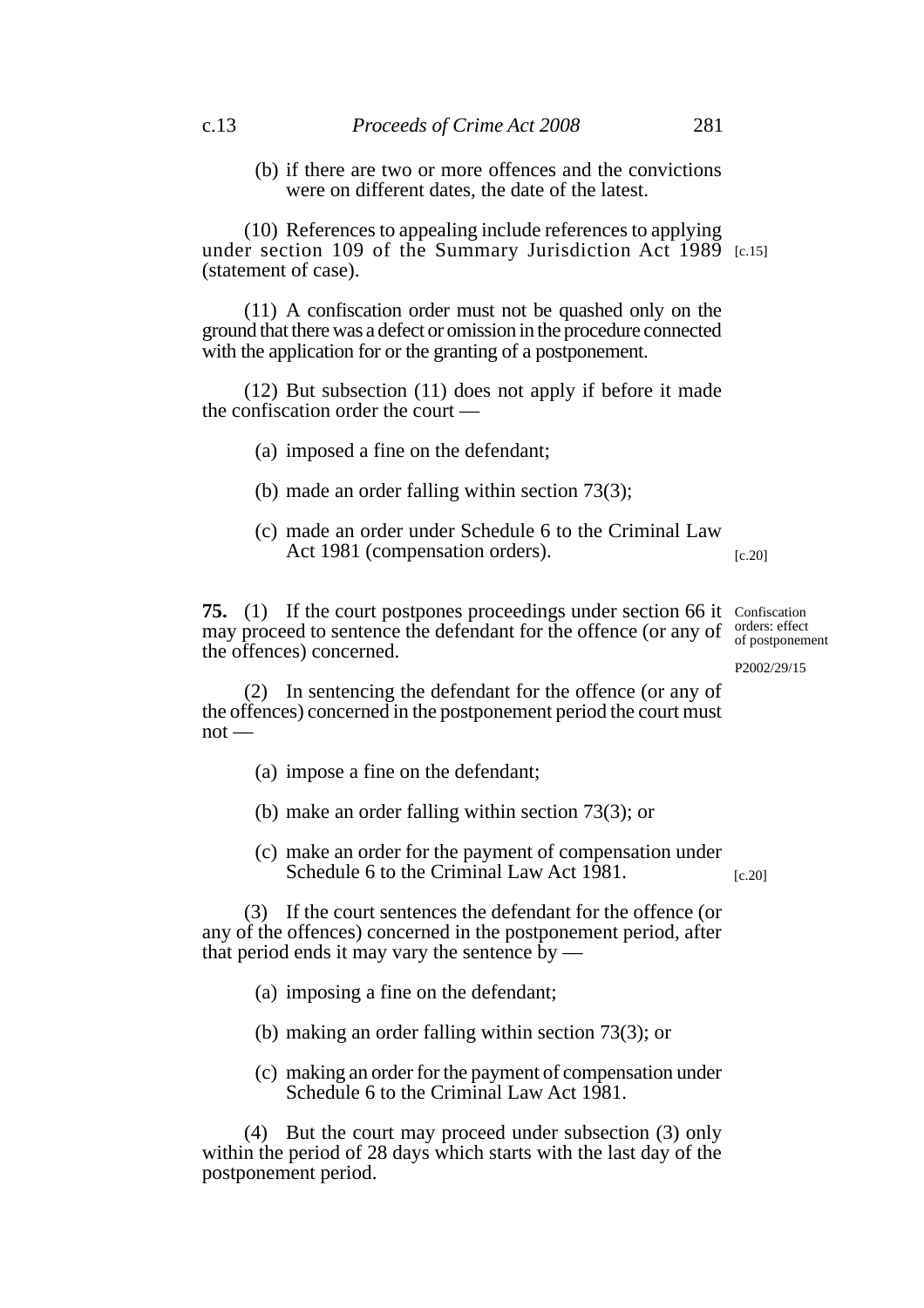(5) For the purposes of section 31 of the Criminal Jurisdiction Act 1993 (time limit for notice of appeal or of application for leave to appeal), the sentence must be regarded as imposed or made on the day on which it is varied under subsection (3).

(6) If the court proceeds to sentence the defendant under subsection (1), section 66 has effect as if the defendant's particular criminal conduct included conduct which constitutes offences which the court has taken into consideration in deciding the defendant's sentence for the offence or offences concerned.

(7) The postponement period is the period for which proceedings under section 66 are postponed.

Confiscation orders: statement of information

[c.9]

**76.** (1) If the court is proceeding under section 66 in a case where section  $66(3)(a)$  applies, the prosecutor must give the court a statement of information within the period the court orders.

P2002/29/16

(2) If the court is proceeding under section 66 in a case where section 66(3)(b) applies and it orders the prosecutor to give it a statement of information, the prosecutor must give it such a statement within the period the court orders.

(3) If the prosecutor believes the defendant has a criminal lifestyle the statement of information is a statement of matters the prosecutor believes are relevant in connection with deciding these issues —

- (a) whether the defendant has a criminal lifestyle;
- (b) whether the defendant has benefited from the defendant's general criminal conduct;
- (c) the defendant's benefit from the conduct.

(4) A statement under subsection (3) must include information the prosecutor believes is relevant —

- (a) in connection with the making by the court of a required assumption under section 70;
- (b) for the purpose of enabling the court to decide if the circumstances are such that it must not make such an assumption.

(5) If the prosecutor does not believe the defendant has a criminal lifestyle the statement of information is a statement of matters the prosecutor believes are relevant in connection with deciding these issues —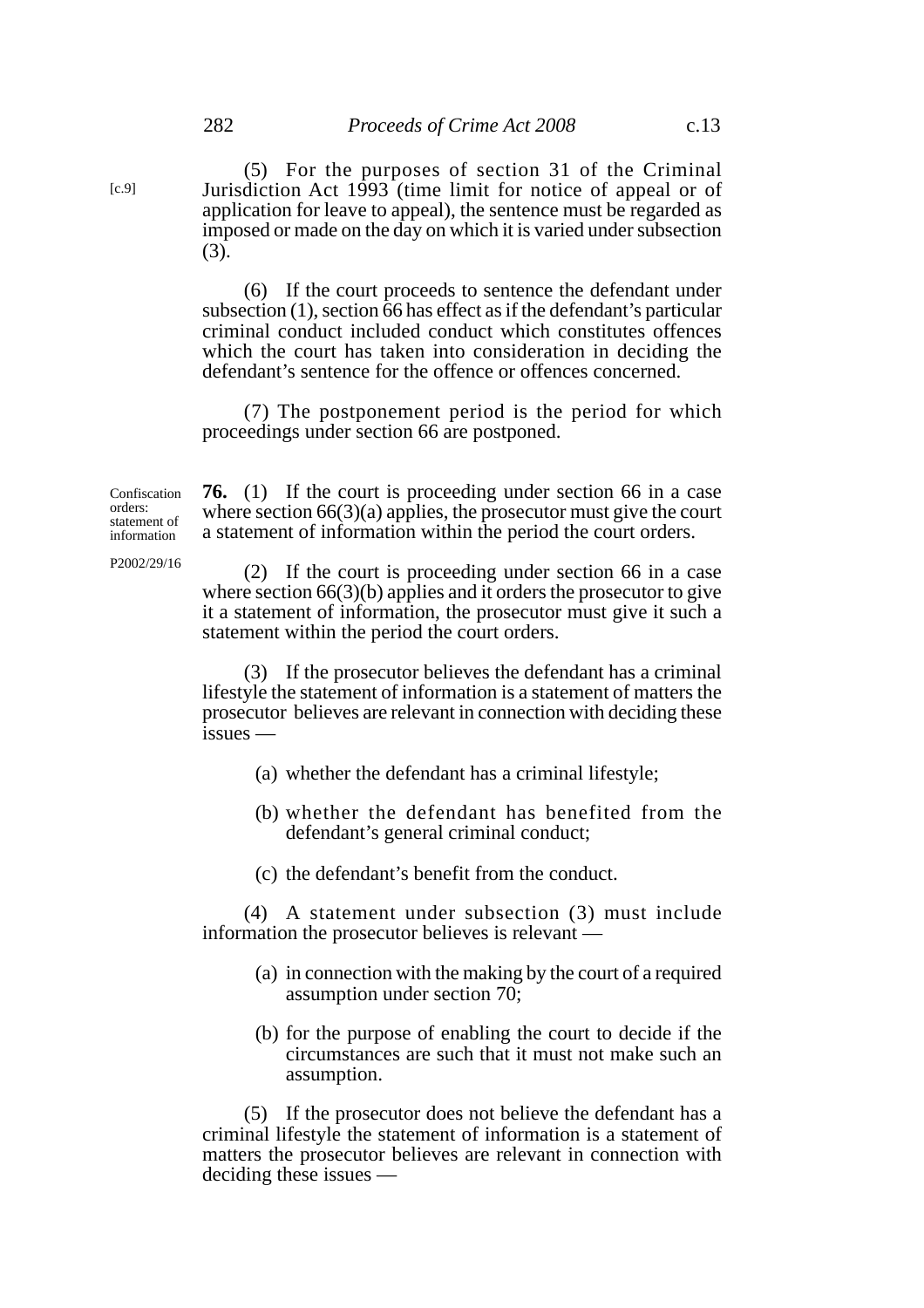- (a) whether the defendant has benefited from the defendant's particular criminal conduct;
- (b) the defendant's benefit from the conduct.

(6) If the prosecutor gives the court a statement of information —

- (a) the prosecutor may at any time give the court a further statement of information;
- (b) the prosecutor must give the court a further statement of information if it orders the prosecutor to do so, and the prosecutor must give it within the period the court orders.

(7) If the court makes an order under this section it may at any time vary it by making another one.

**77.** (1) If the prosecutor gives the court a statement of Defendant's information and a copy is served on the defendant, the court may order the defendant —

response to statement of information

P2002/29/17

- (a) to indicate (within the period it orders) the extent to which the defendant accepts each allegation in the statement; and
- (b) so far as the defendant does not accept such an allegation, to give particulars of any matters the defendant proposes to rely on.

(2) If the defendant accepts to any extent an allegation in a statement of information the court may treat the defendant's acceptance as conclusive of the matters to which it relates for the purpose of deciding the issues referred to in section 76(3) or (5) (as the case may be).

(3) If the defendant fails in any respect to comply with an order under subsection (1) the defendant may be treated for the purposes of subsection (2) as accepting every allegation in the statement of information apart from —

- (a) any allegation in respect of which the defendant has complied with the requirement;
- (b) any allegation that the defendant has benefited from the defendant's general or particular criminal conduct.

(4) For the purposes of this section an allegation may be accepted or particulars may be given in a manner ordered by the court.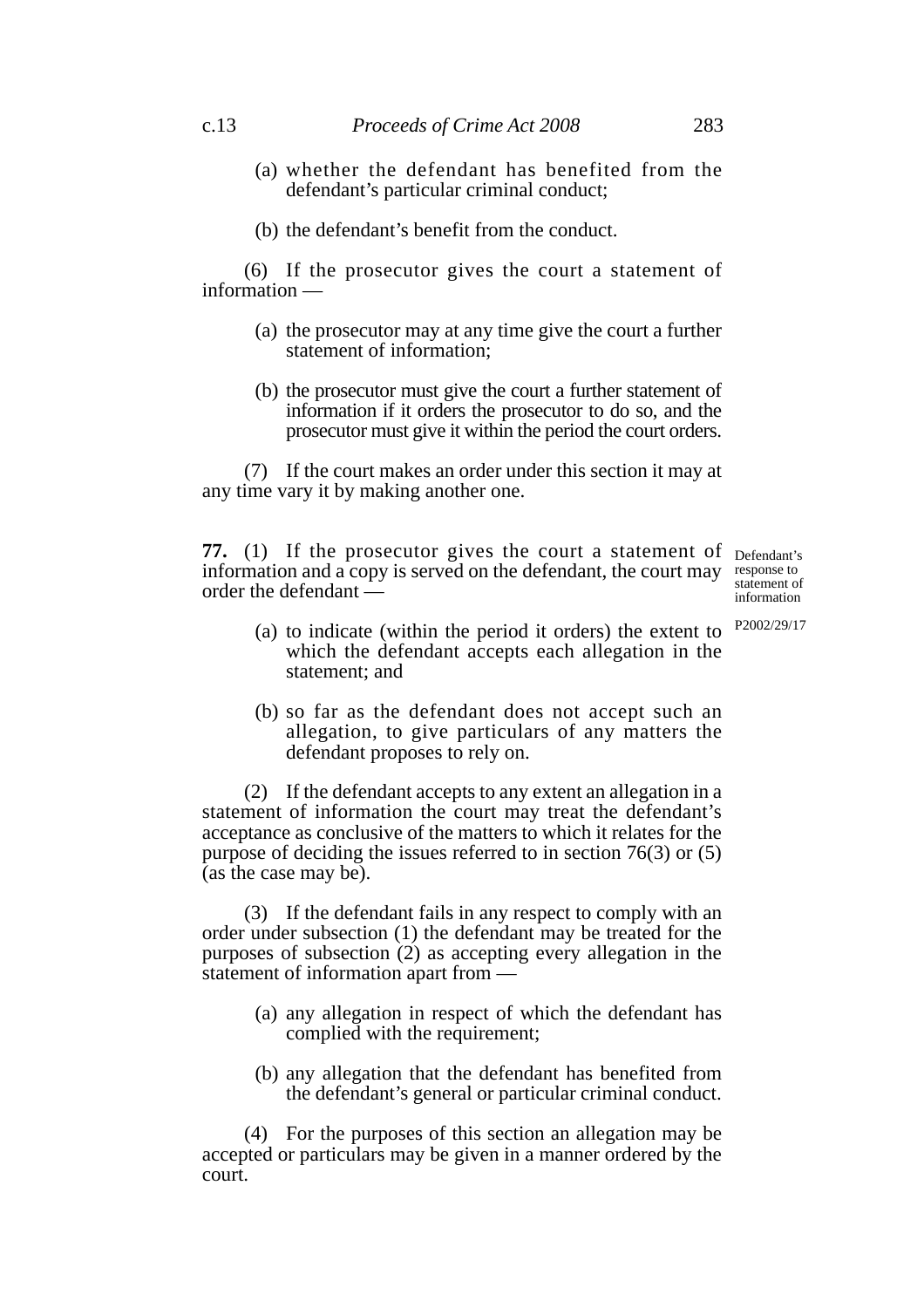(6) No acceptance under this section that the defendant has benefited from conduct is admissible in evidence in proceedings for an offence.

**78.** (1) This section applies if —

Provision of information by defendant

P2002/29/18

- (a) the court is proceeding under section 66 in a case where section  $66(\overline{3})(a)$  applies; or
- (b) it is proceeding under section 66 in a case where section 66(3)(b) applies or it is considering whether to proceed.

(2) For the purpose of obtaining information to help it in carrying out its functions the court may at any time order the defendant to give it information specified in the order.

(3) An order under this section may require all or a specified part of the information to be given in a specified manner and before a specified date.

(4) If the defendant fails without reasonable excuse to comply with an order under this section the court may draw such inference as it believes is appropriate.

(5) Subsection (4) does not affect any power of the court to deal with the defendant in respect of a failure to comply with an order under this section.

(6) If the prosecutor accepts to any extent an allegation made by the defendant —

- (a) in giving information required by an order under this section; or
- (b) in any other statement given to the court in relation to any matter relevant to deciding the available amount under section 69,

the court may treat the acceptance as conclusive of the matters to which it relates.

(7) For the purposes of this section an allegation may be accepted in a manner ordered by the court.

(8) If the court makes an order under this section it may at any time vary it by making another one.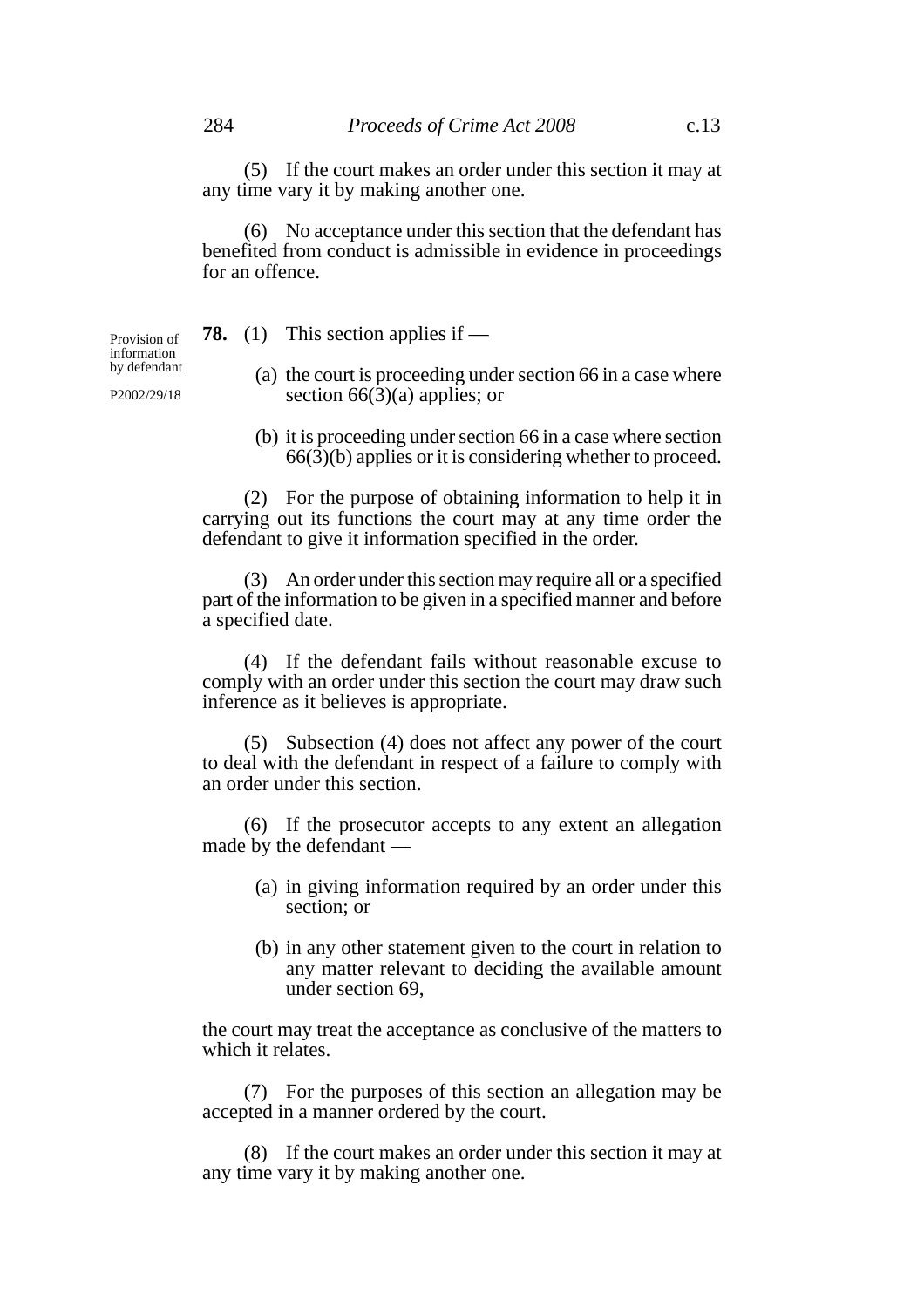(9) No information given under this section which amounts to an admission by the defendant that the defendant has benefited from criminal conduct is admissible in evidence in proceedings for an offence.

#### *Reconsideration*

**79.** (1) This section applies if —

(a) the first condition in section 66 is satisfied but no court of case has proceeded under that section;

No confiscation order made: reconsideration

P2002/29/19

- (b) there is evidence which was not available to the prosecutor on the relevant date;
- (c) before the end of the period of 6 years starting with the date of conviction the prosecutor applies to the Court of General Gaol Delivery to consider the evidence; and
- (d) after considering the evidence the court believes it is appropriate for it to proceed under section 66.

(2) If this section applies the court must proceed under section 66, and when it does so subsections (3) to  $(8)$  apply.

(3) If the court has already sentenced the defendant for the offence (or any of the offences) concerned, section 66 has effect as if the defendant's particular criminal conduct included conduct which constitutes offences which the court has taken into consideration in deciding the defendant's sentence for the offence or offences concerned.

(4) Section 68(2) does not apply, and the rules applying instead are that the court must —

- (a) take account of conduct occurring before the relevant date;
- (b) take account of property obtained before that date;
- (c) take account of property obtained on or after that date if it was obtained as a result of or in connection with conduct occurring before that date.
- (5) In section  $70 -$ 
	- (a) the first and second assumptions do not apply with regard to property first held by the defendant on or after the relevant date;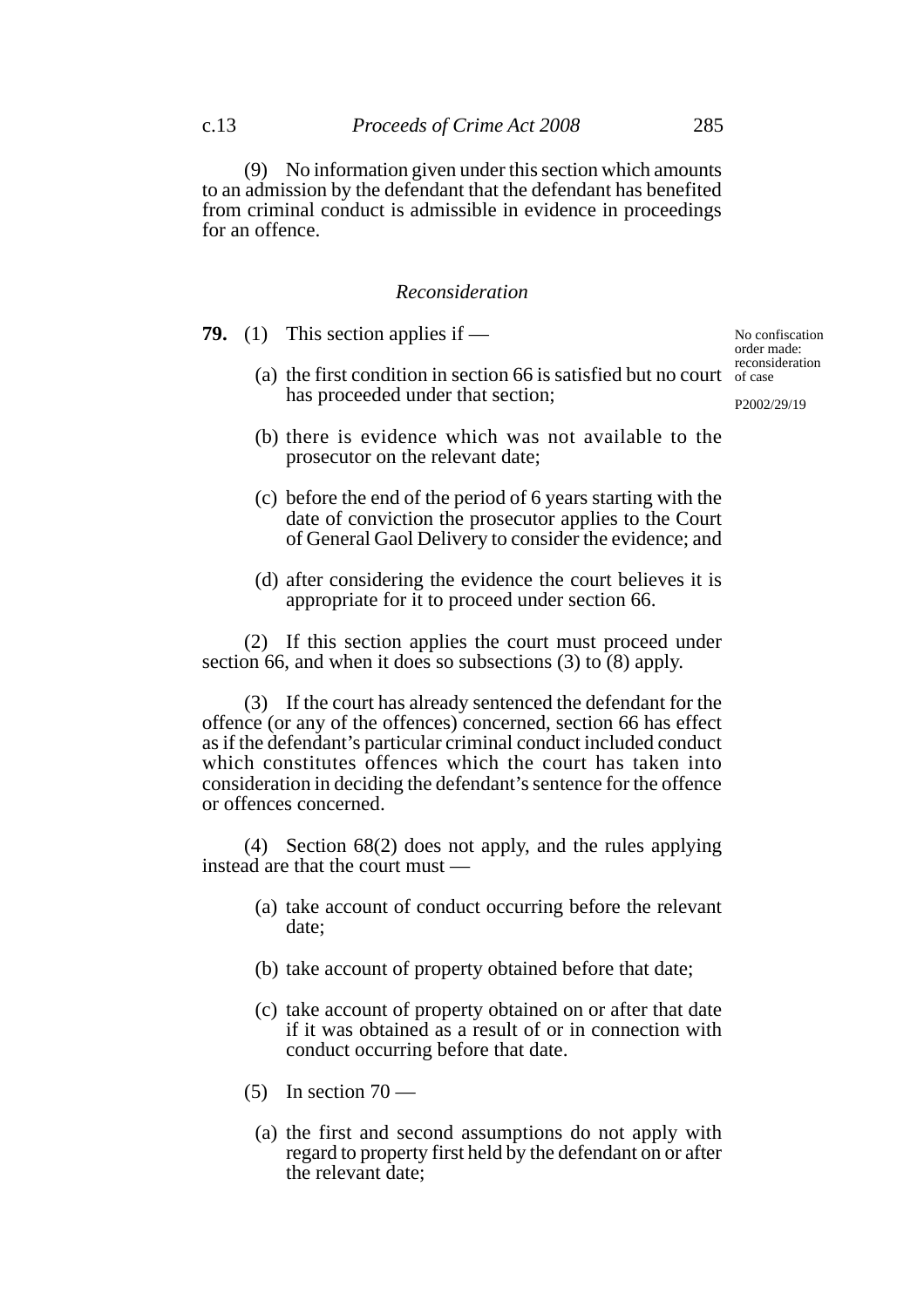- (b) the third assumption does not apply with regard to expenditure incurred by the defendant on or after that date;
- (c) the fourth assumption does not apply with regard to property obtained (or assumed to have been obtained) by the defendant on or after that date.

(6) The recoverable amount for the purposes of section 66 is such amount as —

- (a) the court believes is just; but
- (b) does not exceed the amount found under section 67.

(7) In arriving at the just amount the court must have regard in particular to —

- (a) the amount found under section 67;
- (b) any fine imposed on the defendant in respect of the offence (or any of the offences) concerned;
- (c) any order which falls within section 73(3) and has been made against the defendant in respect of the offence (or any of the offences) concerned and has not already been taken into account by the court in deciding what is the free property held by the defendant for the purposes of section 69;
- (d) any order which has been made against the defendant in respect of the offence (or any of the offences) concerned under Schedule 6 to the Criminal Law Act 1981 (compensation orders).

(8) If an order for the payment of compensation under Schedule 6 to the Criminal Law Act 1981 has been made against the defendant in respect of the offence or offences concerned, section 73(5) and  $(6)$  do not apply.

- (9) The relevant date is
	- (a) if the court made a decision not to proceed under section 66, the date of the decision;
	- (b) if the court did not make such a decision, the date of conviction.
- (10) The date of conviction is
	- (a) the date on which the defendant was convicted of the offence concerned; or

[c.20]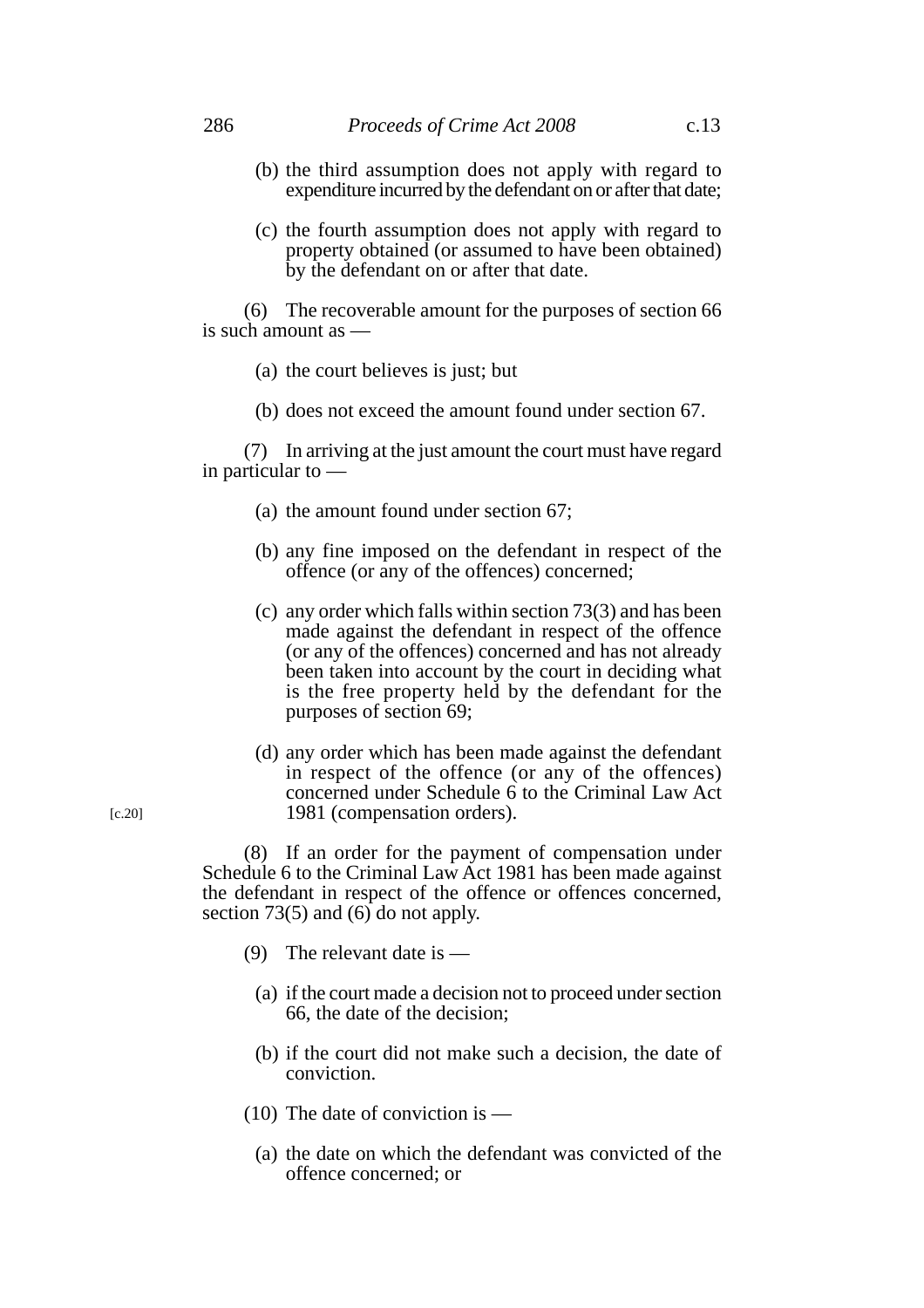(b) if there are two or more offences and the convictions were on different dates, the date of the latest.

**80.** (1) This section applies if the following two conditions are No confiscation satisfied.

order made: reconsideration of benefit

P2002/29/20

(2) The first condition is that in proceeding under section 66 the court has decided that —

- (a) the defendant has a criminal lifestyle but has not benefited from the defendant's general criminal conduct; or
- (b) the defendant does not have a criminal lifestyle and has not benefited from the defendant's particular criminal conduct.

(3) If the court proceeded under section 66 because the prosecutor asked it to, or because it believed it was appropriate for it to do so, the second condition is that —

- (a) there is evidence which was not available to the prosecutor when the court decided that the defendant had not benefited from the defendant's general or particular criminal conduct;
- (b) before the end of the period of 6 years starting with the date of conviction the prosecutor applies to the Court of General Gaol Delivery to consider the evidence; and
- (c) after considering the evidence the court concludes that it would have decided that the defendant had benefited from the defendant's general or particular criminal conduct (as the case may be) if the evidence had been available to it.
- (4) If this section applies the court
	- (a) must make a fresh decision under section 66(4)(b) or (c) whether the defendant has benefited from the defendant's general or particular criminal conduct (as the case may be);
	- (b) may make a confiscation order under that section.

(5) Subsections (6) to (11) apply if the court proceeds under section 66 in pursuance of this section.

(6) If the court has already sentenced the defendant for the offence (or any of the offences) concerned, section 66 has effect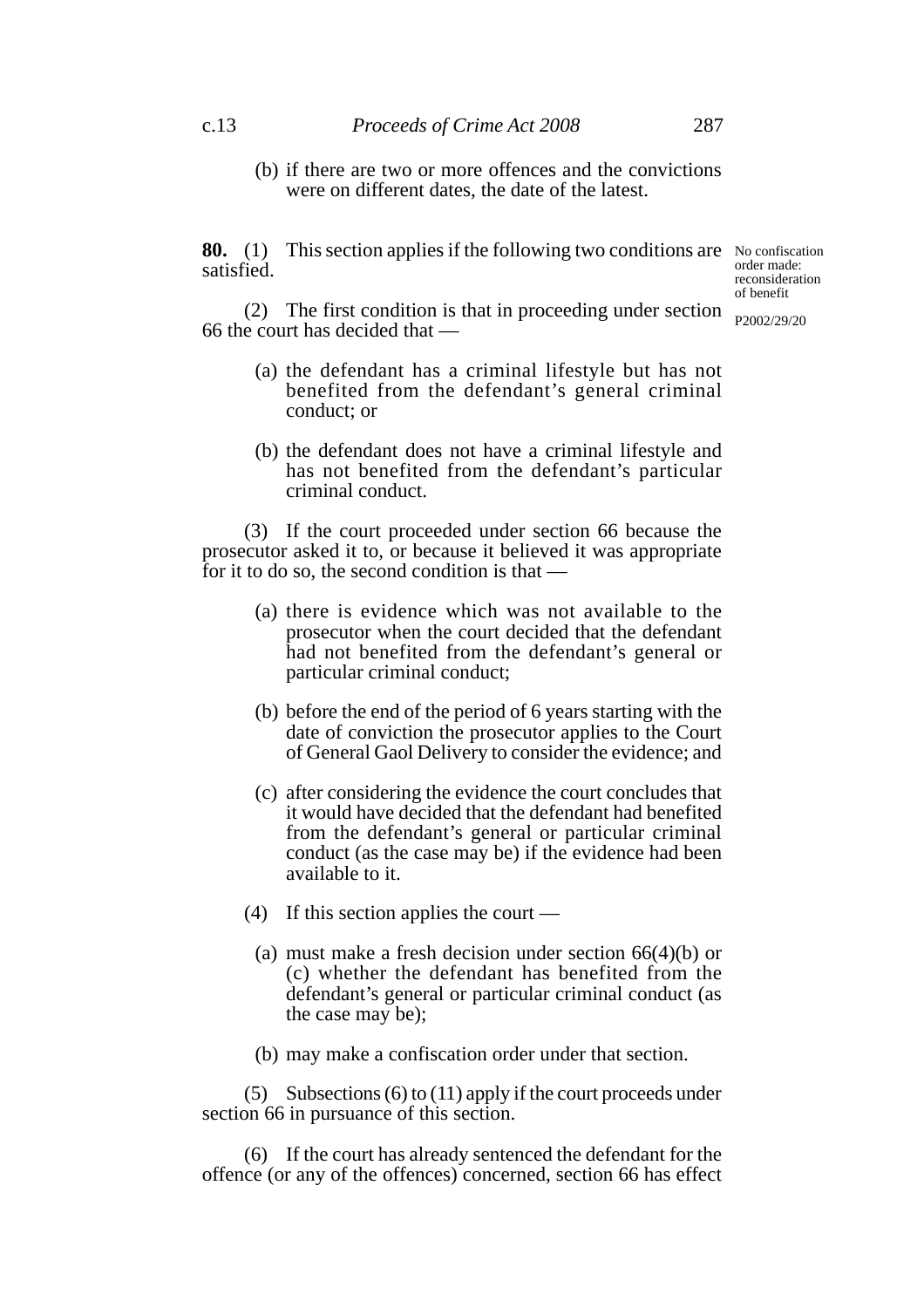as if the defendant's particular criminal conduct included conduct which constitutes offences which the court has taken into consideration in deciding the defendant's sentence for the offence or offences concerned.

(7) Section 68(2) does not apply, and the rules applying instead are that the court must —

- (a) take account of conduct occurring before the date of the original decision that the defendant had not benefited from the defendant's general or particular criminal conduct;
- (b) take account of property obtained before that date;
- (c) take account of property obtained on or after that date if it was obtained as a result of or in connection with conduct occurring before that date.
- (8) In section  $70 -$ 
	- (a) the first and second assumptions do not apply with regard to property first held by the defendant on or after the date of the original decision that the defendant had not benefited from the defendant's general or particular criminal conduct;
	- (b) the third assumption does not apply with regard to expenditure incurred by the defendant on or after that date;
	- (c) the fourth assumption does not apply with regard to property obtained (or assumed to have been obtained) by the defendant on or after that date.

(9) The recoverable amount for the purposes of section 66 is such amount as —

- (a) the court believes is just; but
- (b) does not exceed the amount found under section 67.

(10) In arriving at the just amount the court must have regard in particular to —

- (a) the amount found under section 67;
- (b) any fine imposed on the defendant in respect of the offence (or any of the offences) concerned;
- (c) any order which falls within section 73(3) and has been made against the defendant in respect of the offence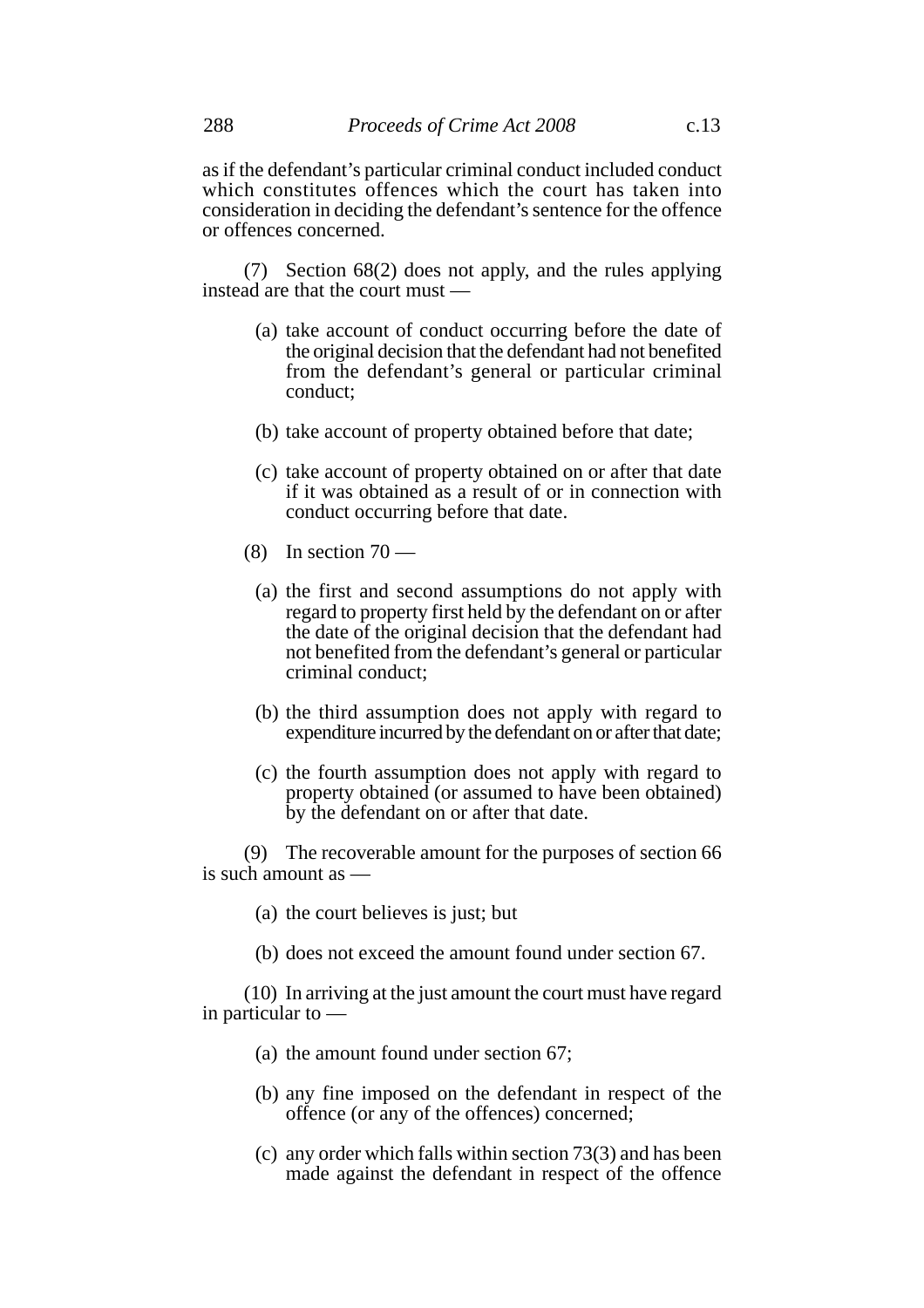(or any of the offences) concerned and has not already been taken into account by the court in deciding what is the free property held by the defendant for the purposes of section 69;

(d) any order which has been made against the defendant in respect of the offence (or any of the offences) concerned under Schedule 6 to the Criminal Law Act 1981 (compensation orders).

(11) If an order for the payment of compensation under Schedule 6 to the Criminal Law Act 1981 has been made against the defendant in respect of the offence or offences concerned, section 73(5) and (6) do not apply.

(12) The date of conviction is the date found by applying section 79(10).

- **81.** (1) This section applies if
	- (a) a court has made a confiscation order;

(b) there is evidence which was not available to the prosecutor at the relevant time;

- (c) the prosecutor believes that if the court were to find the amount of the defendant's benefit in pursuance of this section it would exceed the relevant amount;
- (d) before the end of the period of 6 years starting with the date of conviction the prosecutor applies to the Court of General Gaol Delivery to consider the evidence; and
- (e) after considering the evidence the court believes it is appropriate for it to proceed under this section.

(2) The court must make a new calculation of the defendant's benefit from the conduct concerned, and when it does so subsections (3) to (6) apply.

(3) If a court has already sentenced the defendant for the offence (or any of the offences) concerned section 66 has effect as if the defendant's particular criminal conduct included conduct which constitutes offences which the court has taken into consideration in deciding the defendant's sentence for the offence or offences concerned.

(4) Section 68(2) does not apply, and the rules applying instead are that the court must —

Confiscation order made: reconsideration of benefit

P2002/29/21

[c.20]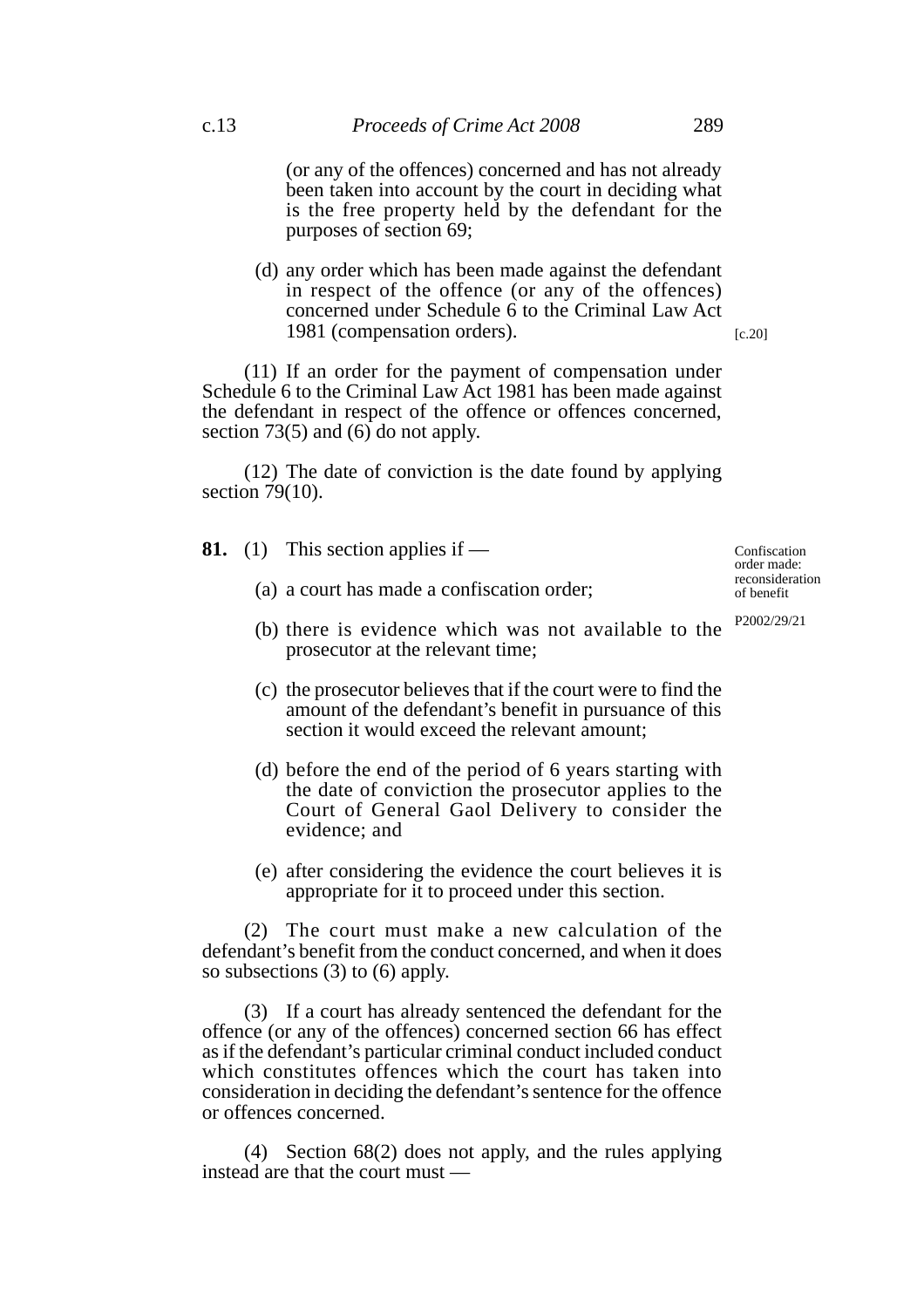- (a) take account of conduct occurring up to the time it decided the defendant's benefit for the purposes of the confiscation order;
- (b) take account of property obtained up to that time;
- (c) take account of property obtained after that time if it was obtained as a result of or in connection with conduct occurring before that time.

(5) In applying section 68(5) the confiscation order must be ignored.

- $(6)$  In section  $70$ 
	- (a) the first and second assumptions do not apply with regard to property first held by the defendant after the time the court decided the defendant's benefit for the purposes of the confiscation order;
	- (b) the third assumption does not apply with regard to expenditure incurred by the defendant after that time;
	- (c) the fourth assumption does not apply with regard to property obtained (or assumed to have been obtained) by the defendant after that time.

(7) If the amount found under the new calculation of the defendant's benefit exceeds the relevant amount the court —

- (a) must make a new calculation of the recoverable amount for the purposes of section 66; and
- (b) if it exceeds the amount required to be paid under the confiscation order, may vary the order by substituting for the amount required to be paid such amount as it believes is just.
- (8) In applying subsection  $(7)(a)$  the court must
	- (a) take the new calculation of the defendant's benefit;
	- (b) apply section 69 as if references to the time the confiscation order is made were to the time of the new calculation of the recoverable amount and as if references to the date of the confiscation order were to the date of that new calculation.

(9) In applying subsection (7)(b) the court must have regard in particular to —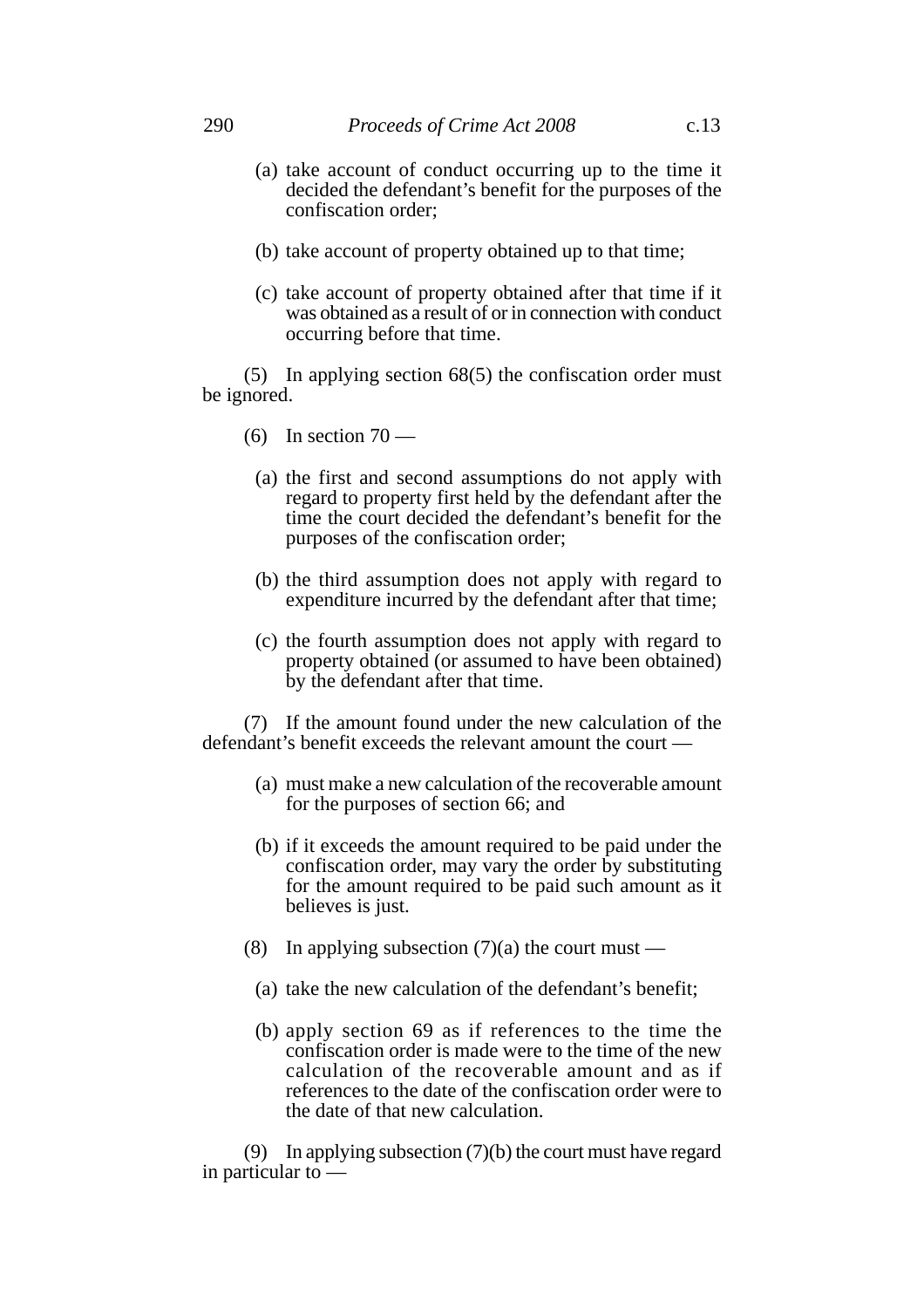- (a) any fine imposed on the defendant for the offence (or any of the offences) concerned;
- (b) any order which falls within section 73(3) and has been made against the defendant in respect of the offence (or any of the offences) concerned and has not already been taken into account by the court in deciding what is the free property held by the defendant for the purposes of section 69:
- (c) any order which has been made against the defendant in respect of the offence (or any of the offences) concerned under Schedule 6 to the Criminal Law Act 1981 (compensation orders).

(10) But in applying subsection (7)(b) the court must not have regard to an order falling within subsection (9)(c) if a court has made a direction under section 73(6).

(11) In deciding under this section whether one amount exceeds another, the court must take account of any change in the value of money.

(12) The relevant time is —

- (a) when the court calculated the defendant's benefit for the purposes of the confiscation order, if this section has not applied previously;
- (b) when the court last calculated the defendant's benefit in pursuance of this section, if this section has applied previously.
- (13) The relevant amount is
	- (a) the amount found as the defendant's benefit for the purposes of the confiscation order, if this section has not applied previously;
	- (b) the amount last found as the defendant's benefit in pursuance of this section, if this section has applied previously.

(14) The date of conviction is the date found by applying section 79(10).

**82.** (1) This section applies if —

(a) a court has made a confiscation order;

Confiscation order made: reconsideration of available amount

P2002/29/22

[c.20]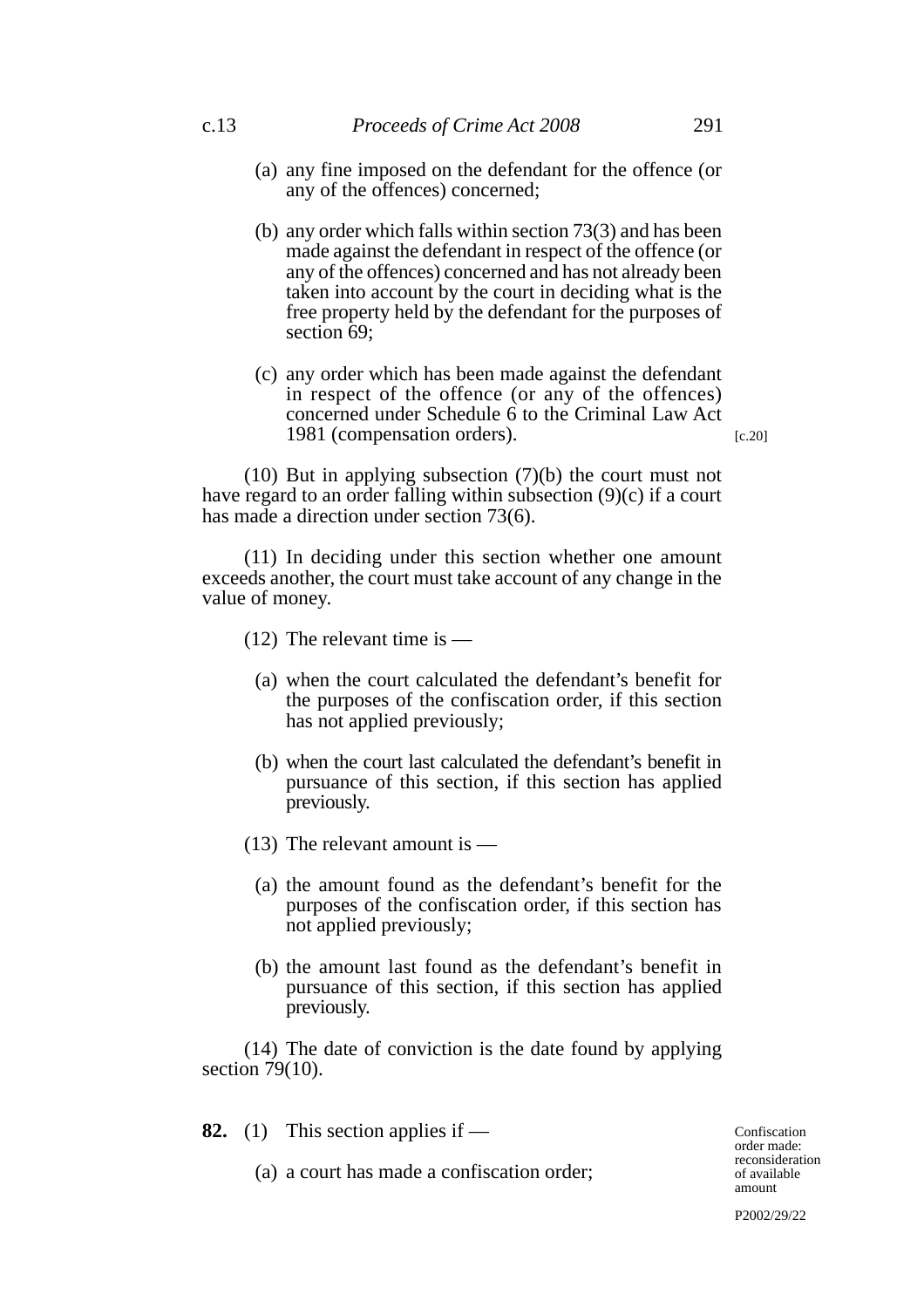- (b) the amount required to be paid was the amount found under section  $\overline{67(2)}$ ; and
- (c) an applicant falling within subsection (2) applies to the Court of General Gaol Delivery to make a new calculation of the available amount.
- (2) These applicants fall within this subsection
	- (a) the prosecutor;
	- (b) a receiver appointed under section 105.

(3) In a case where this section applies the court must make the new calculation, and in doing, so it must apply section 69 as if references to the time the confiscation order is made were to the time of the new calculation and as if references to the date of the confiscation order were to the date of the new calculation.

(4) If the amount found under the new calculation exceeds the relevant amount the court may vary the order by substituting for the amount required to be paid such amount as —

- (a) it believes is just; but
- (b) does not exceed the amount found as the defendant's benefit from the conduct concerned.

(5) In deciding what is just the court must have regard in particular to —

- (a) any fine imposed on the defendant for the offence (or any of the offences) concerned;
- (b) any order which falls within section 73(3) and has been made against the defendant in respect of the offence (or any of the offences) concerned and has not already been taken into account by the court in deciding what is the free property held by the defendant for the purposes of section 69;
- (c) any order which has been made against the defendant in respect of the offence (or any of the offences) concerned under Schedule 6 to the Criminal Law Act 1981 (compensation orders).

(6) But in deciding what is just the court must not have regard to an order falling within subsection (5)(c) if a court has made a direction under section 73(6).

[c.20]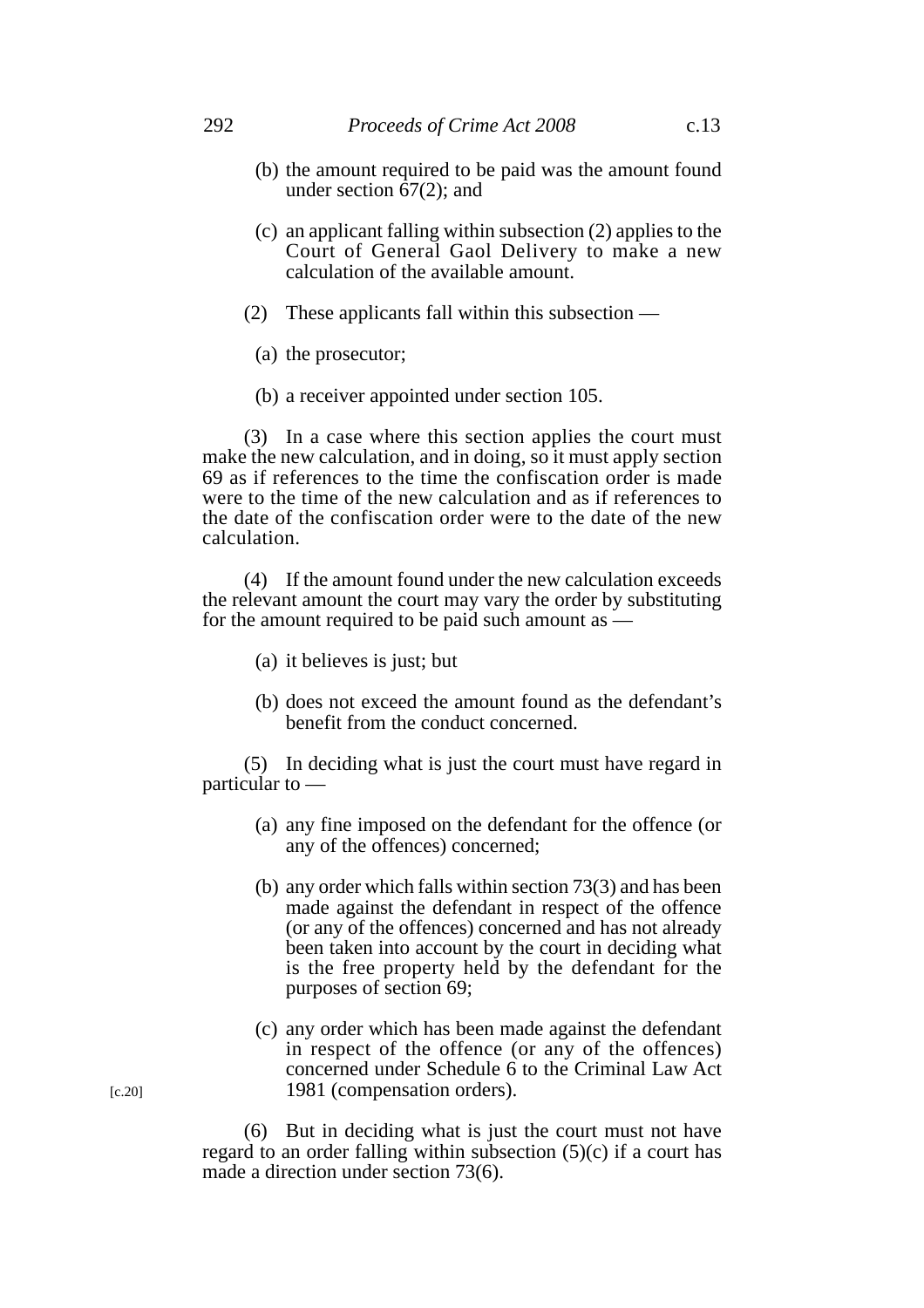(7) In deciding under this section whether one amount exceeds another the court must take account of any change in the value of money.

- (8) The relevant amount is
	- (a) the amount found as the available amount for the purposes of the confiscation order, if this section has not applied previously;
	- (b) the amount last found as the available amount in pursuance of this section, if this section has applied previously.

(9) The amount found as the defendant's benefit from the conduct concerned is —

- (a) the amount so found when the confiscation order was made, or
- (b) if one or more new calculations of the defendant's benefit have been made under section 81 the amount found on the occasion of the last such calculation.

|  | <b>83.</b> (1) This section applies if —       |
|--|------------------------------------------------|
|  | (a) a court has made a confiscation order, and |

Inadequacy of available amount: variation of confiscation

(b) the defendant, or a receiver appointed under section order 105, applies to the Court of General Gaol Delivery to P2002/29/23vary the order under this section.

(2) In such a case the court must calculate the available amount, and in doing so it must apply section 69 as if references to the time the confiscation order is made were to the time of the calculation and as if references to the date of the confiscation order were to the date of the calculation.

(3) If the court finds that the available amount (as so calculated) is inadequate for the payment of any amount remaining to be paid under the confiscation order it may vary the order by substituting for the amount required to be paid such smaller amount as the court believes is just.

(4) If a person has been adjudged bankrupt or the person's estate has been sequestrated, or if an order for the winding up of a company has been made, the court must take into account the extent to which realisable property held by that person or that company may be distributed among creditors.

(5) The court may disregard any inadequacy which it believes is attributable (wholly or partly) to anything done by the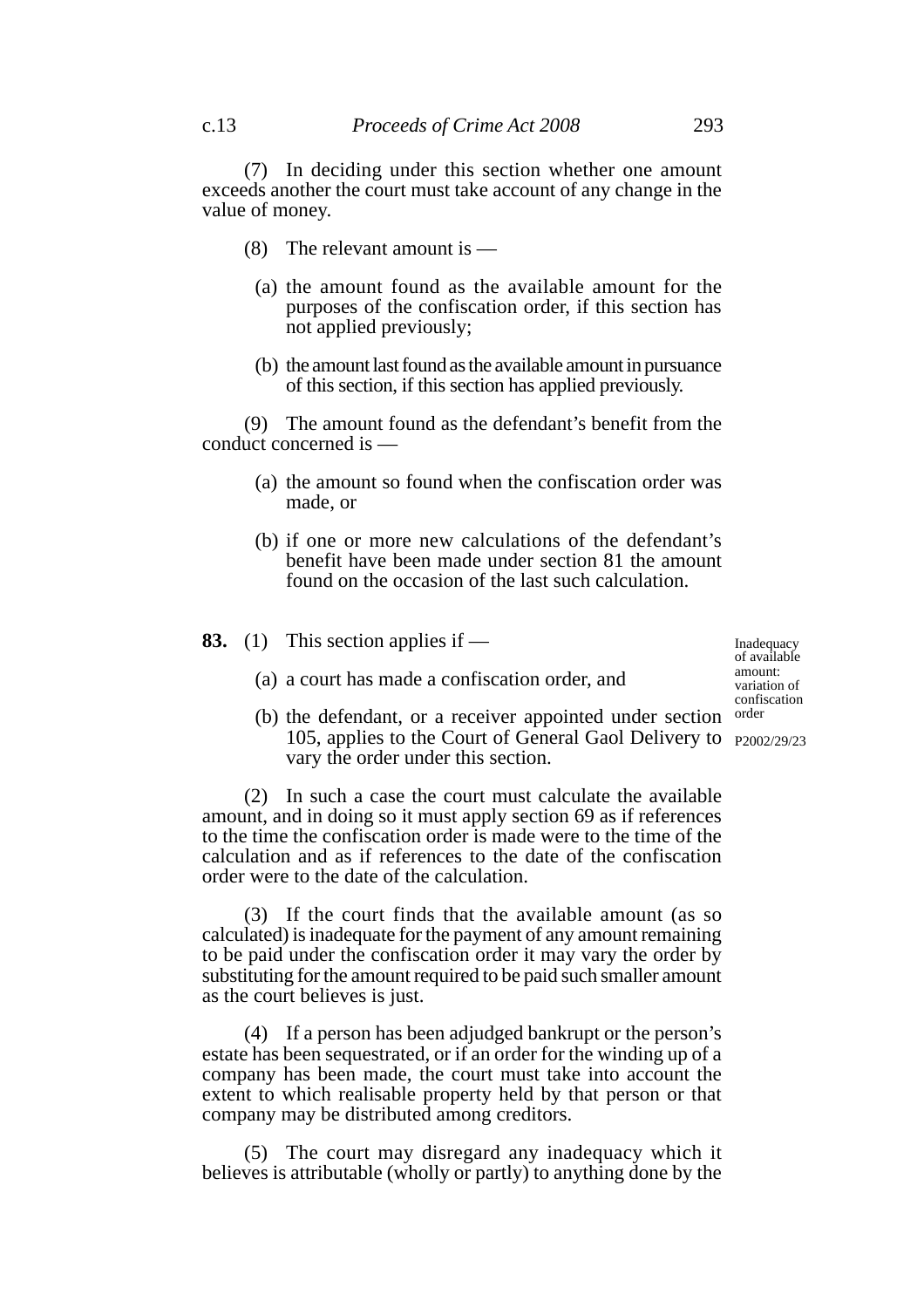defendant for the purpose of preserving property held by the recipient of a tainted gift from any risk of realisation under this Part.

(6) In subsection (4) "company" means any company which may be wound up under —

| Inadequacy   | <b>84.</b> (1) This section applies if $-$       |
|--------------|--------------------------------------------------|
| [c.13]       | (c) the Companies Act 2006.                      |
| [c.19]       | (b) the Limited Liability Companies Act 1996; or |
| [XIII p.235] | (a) the Companies Act 1931;                      |

of available amount: discharge of confiscation order

P2002/29/24

- (a) a court has made a confiscation order;
- (b) the Chief Registrar applies to the Court of General Gaol Delivery for the discharge of the order; and
- (c) the amount remaining to be paid under the order is less than £1,000.

(2) In such a case the court must calculate the available amount, and in doing so it must apply section 69 as if references to the time the confiscation order is made were to the time of the calculation and as if references to the date of the confiscation order were to the date of the calculation.

- $(3)$  If the court
	- (a) finds that the available amount (as so calculated) is inadequate to meet the amount remaining to be paid; and
	- (b) is satisfied that the inadequacy is due wholly to a specified reason or a combination of specified reasons,

it may discharge the confiscation order.

- (4) The specified reasons are
	- (a) in a case where any of the realisable property consists of money in a currency other than sterling, that fluctuations in currency exchange rates have occurred;
	- (b) any reason specified by the Department of Home Affairs by order.

(5) The Department of Home Affairs may by order vary the amount for the time being specified in subsection  $(1)(c)$ .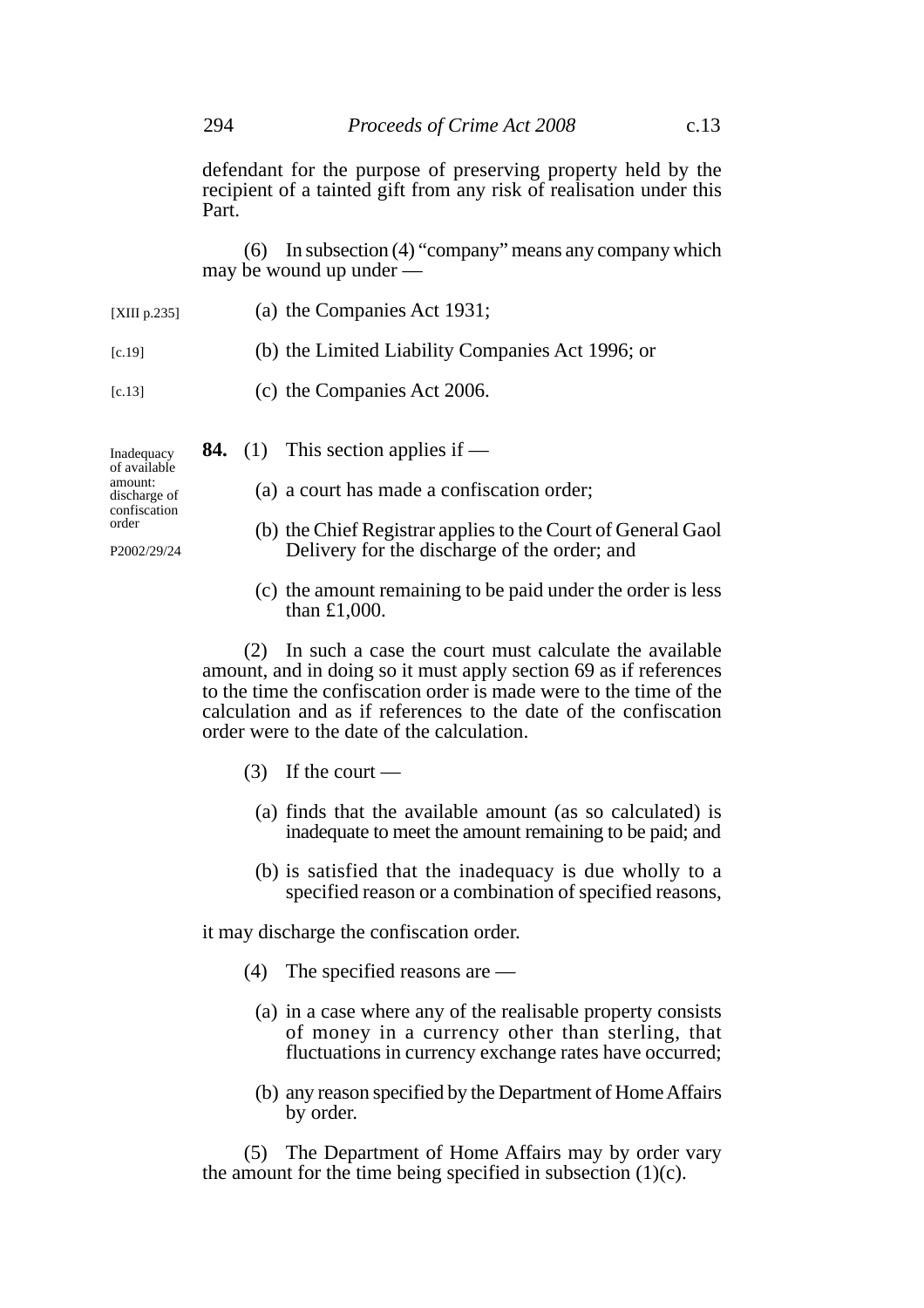| c.13 |                              | Proceeds of Crime Act 2008                                                                                                    | 295 |                                        |
|------|------------------------------|-------------------------------------------------------------------------------------------------------------------------------|-----|----------------------------------------|
|      |                              | <b>85.</b> (1) This section applies if —                                                                                      |     | Small amount<br>outstanding:           |
|      |                              | (a) a court has made a confiscation order;                                                                                    |     | discharge of<br>confiscation<br>order  |
|      |                              | (b) the Chief Registrar applies to the Court of General Gaol $_{P2002/29/25}$<br>Delivery for the discharge of the order; and |     |                                        |
|      |                              | (c) the amount remaining to be paid under the order is $£50$<br>or less.                                                      |     |                                        |
|      |                              | (2) In such a case the court may discharge the order.                                                                         |     |                                        |
|      |                              | (3) The Department of Home Affairs may by order vary<br>the amount for the time being specified in subsection $(1)(c)$ .      |     |                                        |
|      |                              | <b>86.</b> (1) This section applies if —                                                                                      |     | Information                            |
|      |                              | (a) the court proceeds under section 66 in pursuance of<br>section 79 or 80; or                                               |     | P2002/29/26                            |
|      |                              | (b) the prosecutor applies under section 81.                                                                                  |     |                                        |
|      |                              | $(2)$ In such a case —                                                                                                        |     |                                        |
|      |                              | (a) the prosecutor must give the court a statement of<br>information within the period the court orders;                      |     |                                        |
|      |                              | (b) section 76 applies accordingly (with appropriate<br>modifications where the prosecutor applies under<br>section $81$ ;    |     |                                        |
|      |                              | (c) section 77 applies accordingly;                                                                                           |     |                                        |
|      |                              | (d) section 78 applies as it applies in the circumstances<br>mentioned in section $78(1)$ .                                   |     |                                        |
|      |                              | Defendant absconds                                                                                                            |     |                                        |
|      | <b>87.</b> (1)<br>satisfied. | This section applies if the following two conditions are                                                                      |     | Defendant<br>convicted or<br>committed |
|      | (2)                          | The first condition is that a defendant absconds after —                                                                      |     | P <sub>2002</sub> /29/27               |
|      |                              | (a) being convicted of an offence or offences in proceedings<br>before the Court of General Gaol Delivery;                    |     |                                        |
|      |                              | $\lambda$ to the Count of Consul                                                                                              |     |                                        |

(b) being committed to the Court of General Gaol Delivery for sentence in respect of an offence or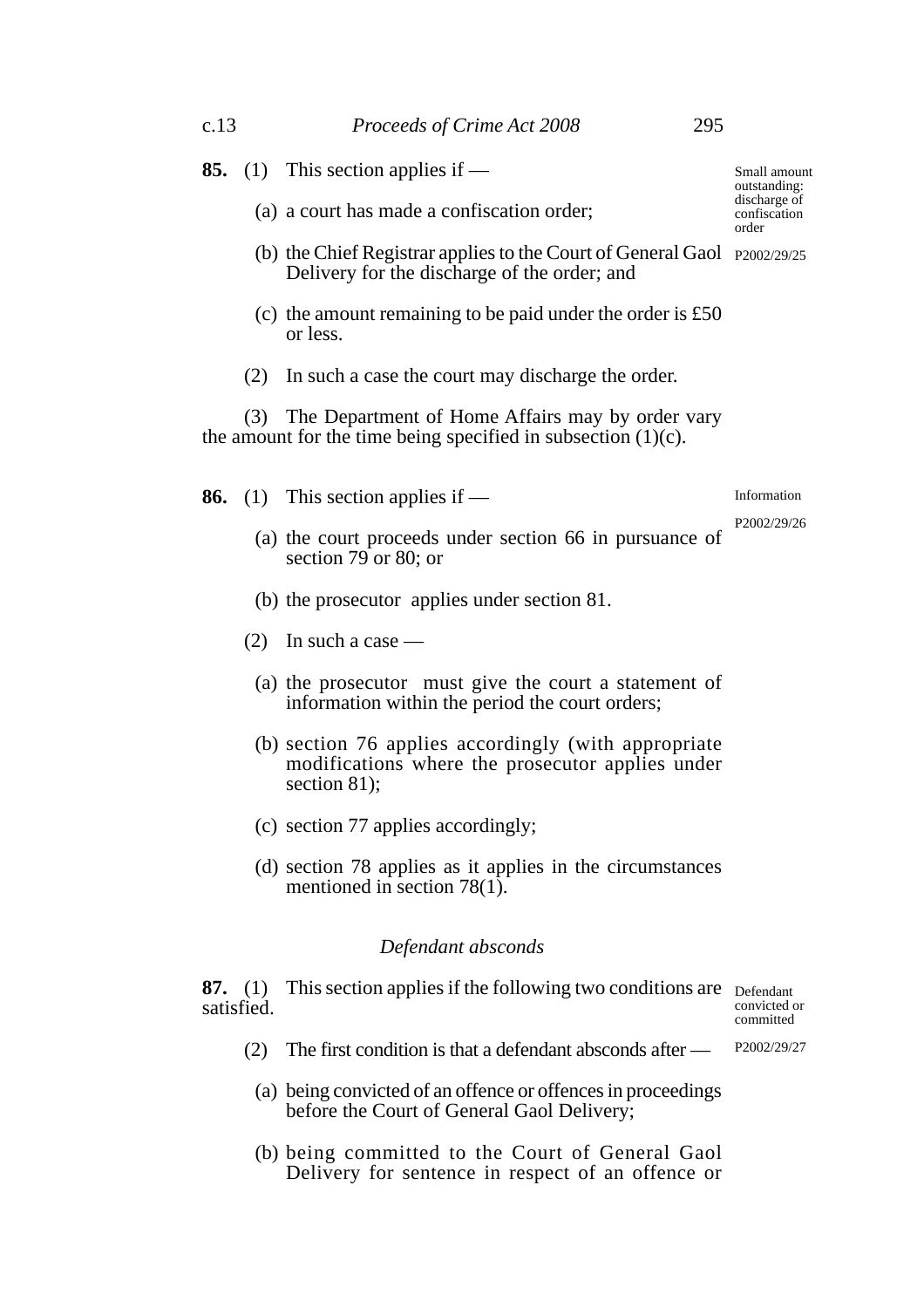- (c) being committed to the Court of General Gaol Delivery in respect of an offence or offences under section 118 (committal with a view to a confiscation order being considered).
- (3) The second condition is that
	- (a) the prosecutor applies to the Court of General Gaol Delivery to proceed under this section; and
	- (b) the court believes it is appropriate for it to do so.

(4) If this section applies the court must proceed under section 66 in the same way as it must proceed if the two conditions there mentioned are satisfied; but this is subject to subsection (5).

(5) If the court proceeds under section 66 as applied by this section, this Part has effect with these modifications —

- (a) any person the court believes is likely to be affected by an order under section 66 is entitled to appear before the court and make representations;
- (b) the court must not make an order under section 66 unless the prosecutor has taken reasonable steps to contact the defendant;
- (c) section 66(9) applies as if the reference to subsection (2) were to subsection (2) of this section;
- (d) sections 70, 76(4), 77 and 78 must be ignored;
- (e) sections 79, 80 and 81 must be ignored while the defendant is still an absconder.

(6) Once the defendant ceases to be an absconder section 79 has effect as if subsection  $(1)(a)$  read —

> "(a) at a time when the first condition in section 87 was satisfied the court did not proceed under section 66,".

(7) If the court does not believe it is appropriate for it to proceed under this section, once the defendant ceases to be an absconder section 79 has effect as if subsection (1)(b) read —

> "(b) there is evidence which was not available to the prosecutor on the relevant date,".

[c.15]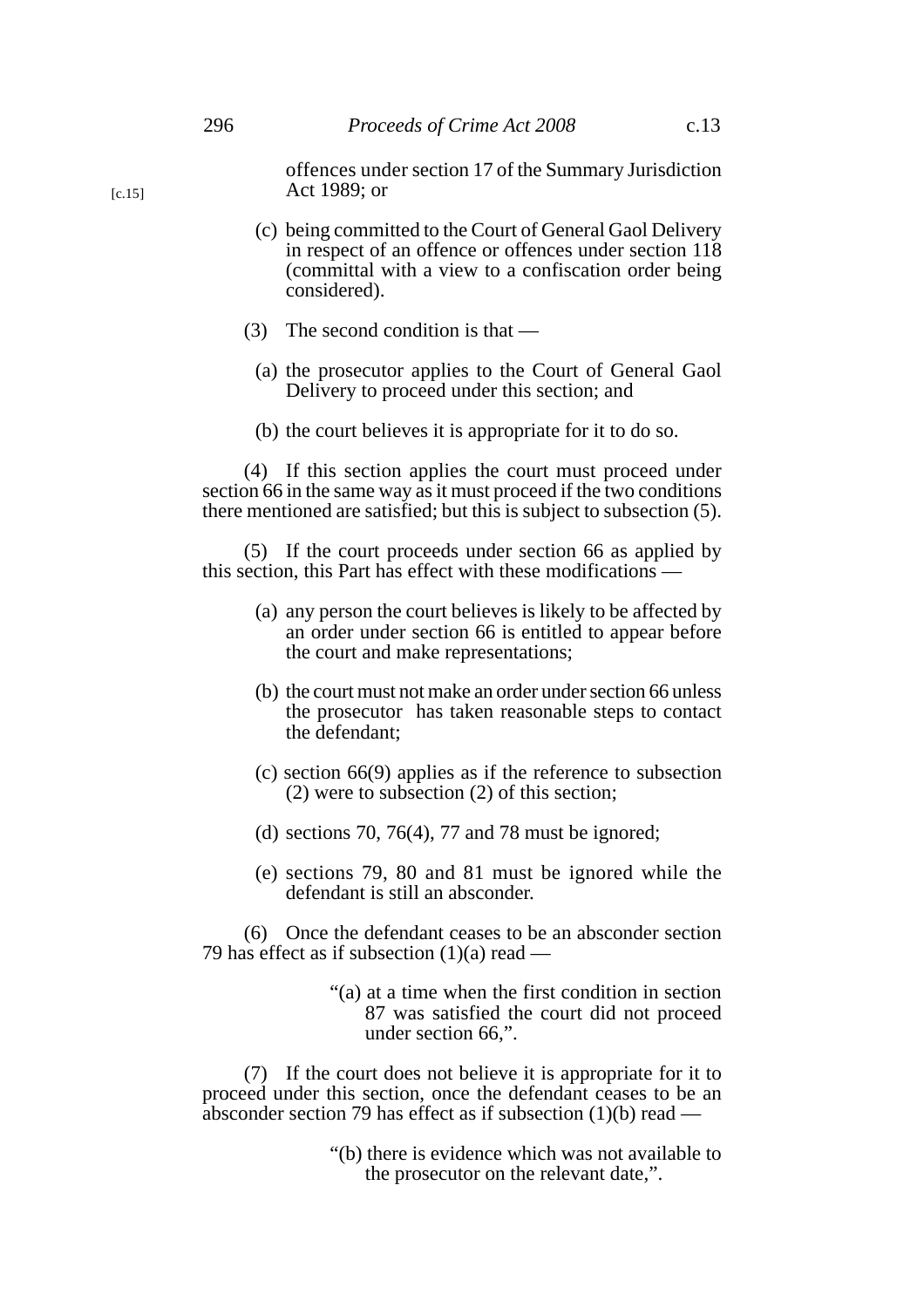**88.** (1) This section applies if the following two conditions are Defendant satisfied.

(2) The first condition is that —

acquitted P2002/29/28

neither convicted nor

- (a) proceedings for an offence or offences are started against a defendant but are not concluded;
- (b) the defendant absconds; and
- (c) the period of 2 years (starting with the day the court believes the defendant absconded) has ended.
- (3) The second condition is that
	- (a) the prosecutor applies to the Court of General Gaol Delivery to proceed under this section; and
	- (b) the court believes it is appropriate for it to do so.

(4) If this section applies the court must proceed under section 66 in the same way as it must proceed if the two conditions there mentioned are satisfied; but this is subject to subsection (5).

(5) If the court proceeds under section 66 as applied by this section, this Part has effect with these modifications —

- (a) any person the court believes is likely to be affected by an order under section 6 is entitled to appear before the court and make representations;
- (b) the court must not make an order under section 66 unless the prosecutor has taken reasonable steps to contact the defendant;
- (c) section 66(9) applies as if the reference to subsection (2) were to subsection (2) of this section;
- (d) sections 70, 76(4) and 77 to 80 must be ignored;
- (e) section 81 must be ignored while the defendant is still an absconder.

(6) Once the defendant has ceased to be an absconder section 81 has effect as if references to the date of conviction were to —

- (a) the day when proceedings for the offence concerned were started against the defendant; or
- (b) if there are two or more offences and proceedings for them were started on different days, the earliest of those days.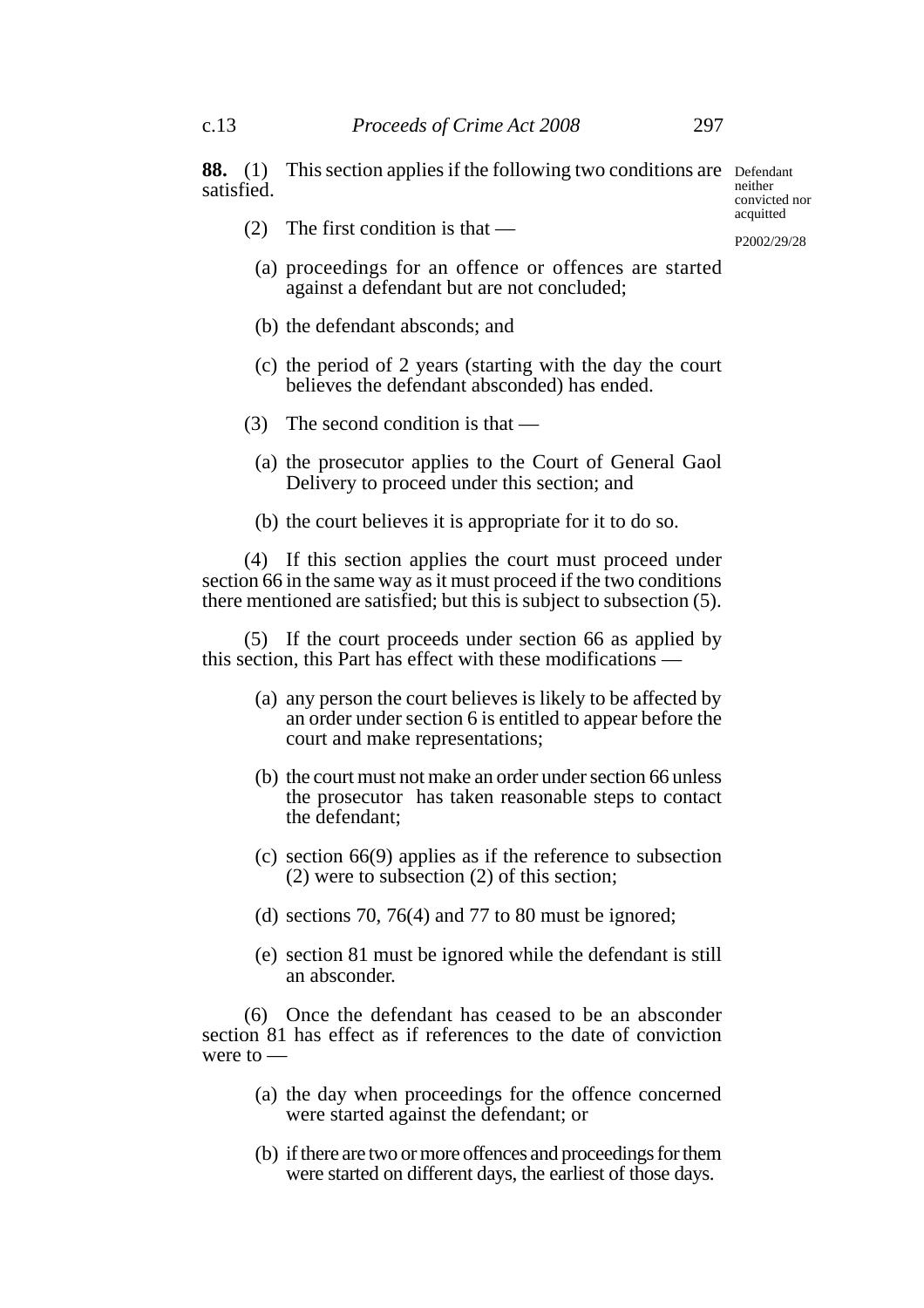- $(7)$  If
	- (a) the court makes an order under section 66 as applied by this section; and
	- (b) the defendant is later convicted in proceedings before the Court of General Gaol Delivery of the offence (or any of the offences) concerned,

section 66 does not apply so far as that conviction is concerned.

Variation of confiscation order

P2002/29/29

- **89.** (1) This section applies if
	- (a) the court makes a confiscation order under section 66 as applied by section 88;
	- (b) the defendant ceases to be an absconder;
	- (c) the defendant is convicted of an offence (or any of the offences) mentioned in section 88(2)(a);
	- (d) the defendant believes that the amount required to be paid was too large (taking the circumstances prevailing when the amount was found for the purposes of the order); and
	- (e) before the end of the relevant period the defendant applies to the Court of General Gaol Delivery to consider the evidence on which the defendant's belief is based.

(2) If (after considering the evidence) the court concludes that the defendant's belief is well founded —

- (a) it must find the amount which should have been the amount required to be paid (taking the circumstances prevailing when the amount was found for the purposes of the order); and
- (b) it may vary the order by substituting for the amount required to be paid such amount as it believes is just.

(3) The relevant period is the period of 28 days starting with —

- (a) the date on which the defendant was convicted of the offence mentioned in section 88(2)(a); or
- (b) if there are two or more offences and the convictions were on different dates, the date of the latest.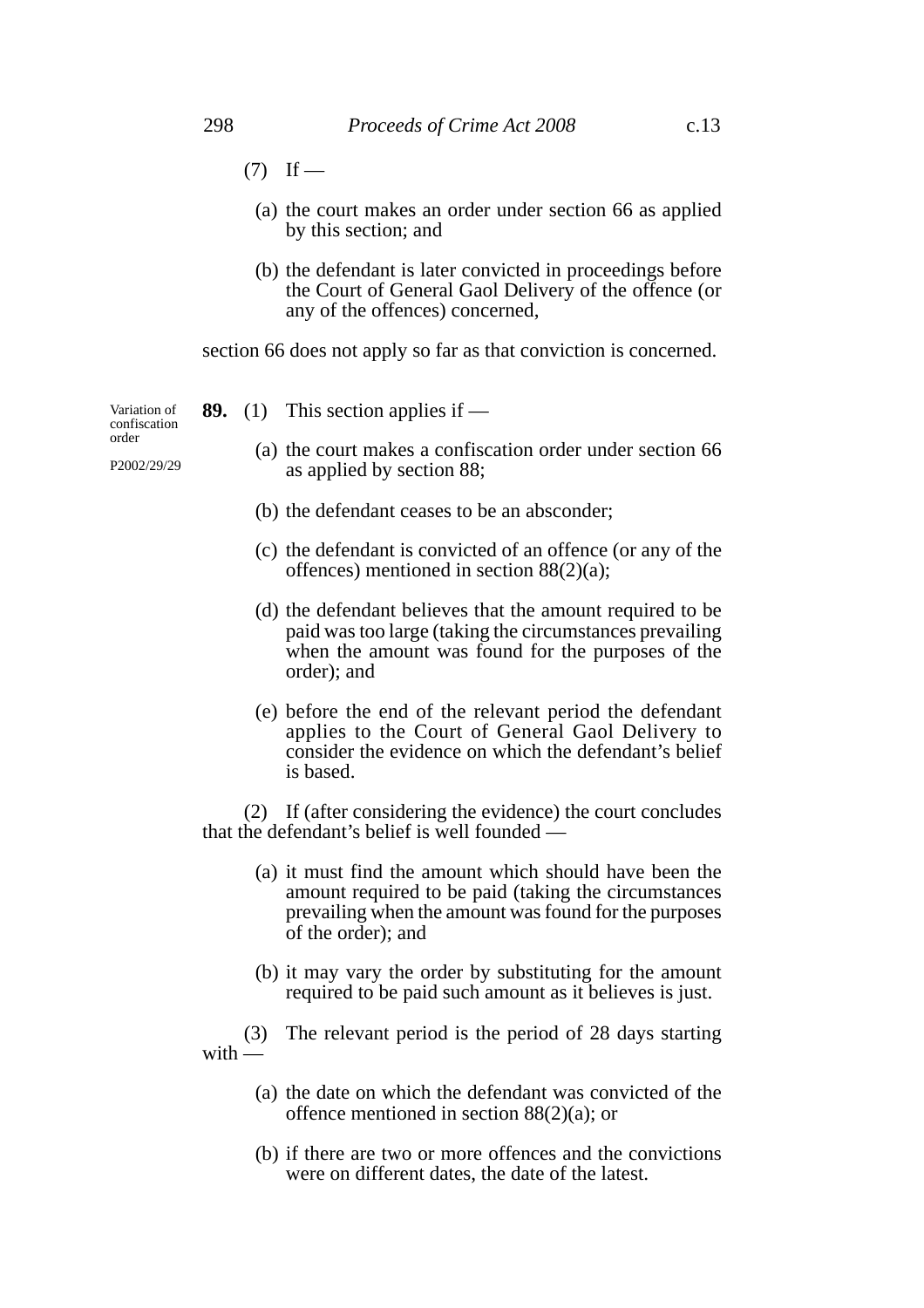(4) But in a case where section  $88(2)(a)$  applies to more than one offence the court must not make an order under this section unless it is satisfied that there is no possibility of any further proceedings being taken or continued in relation to any such offence in respect of which the defendant has not been convicted.

**90.** (1) Subsection (2) applies if —

Discharge of confiscation order

- P2002/29/30
- (a) the court makes a confiscation order under section 66 as applied by section 88;
- (b) the defendant is later tried for the offence or offences concerned and acquitted on all counts; and
- (c) the defendant applies to the Court of General Gaol Delivery to discharge the order.
- (2) In such a case the court must discharge the order.
- (3) Subsection (4) applies if
	- (a) the court makes a confiscation order under section 66 as applied by section 88;
	- (b) the defendant ceases to be an absconder;
	- (c) subsection (1)(b) does not apply; and
	- (d) the defendant applies to the Court of General Gaol Delivery to discharge the order.

(4) In such a case the court may discharge the order if it finds that —

- (a) there has been undue delay in continuing the proceedings mentioned in section 88(2); or
- (b) the prosecutor does not intend to proceed with the prosecution.

(5) If the court discharges a confiscation order under this section it may make such a consequential or incidental order as it believes is appropriate.

## *Appeals*

**91.** (1) If the Court of General Gaol Delivery makes a Confiscation confiscation order the prosecutor may appeal to the Staff of  $\frac{1}{N}$  by prosecutor Government Division in respect of the order. by prosecutor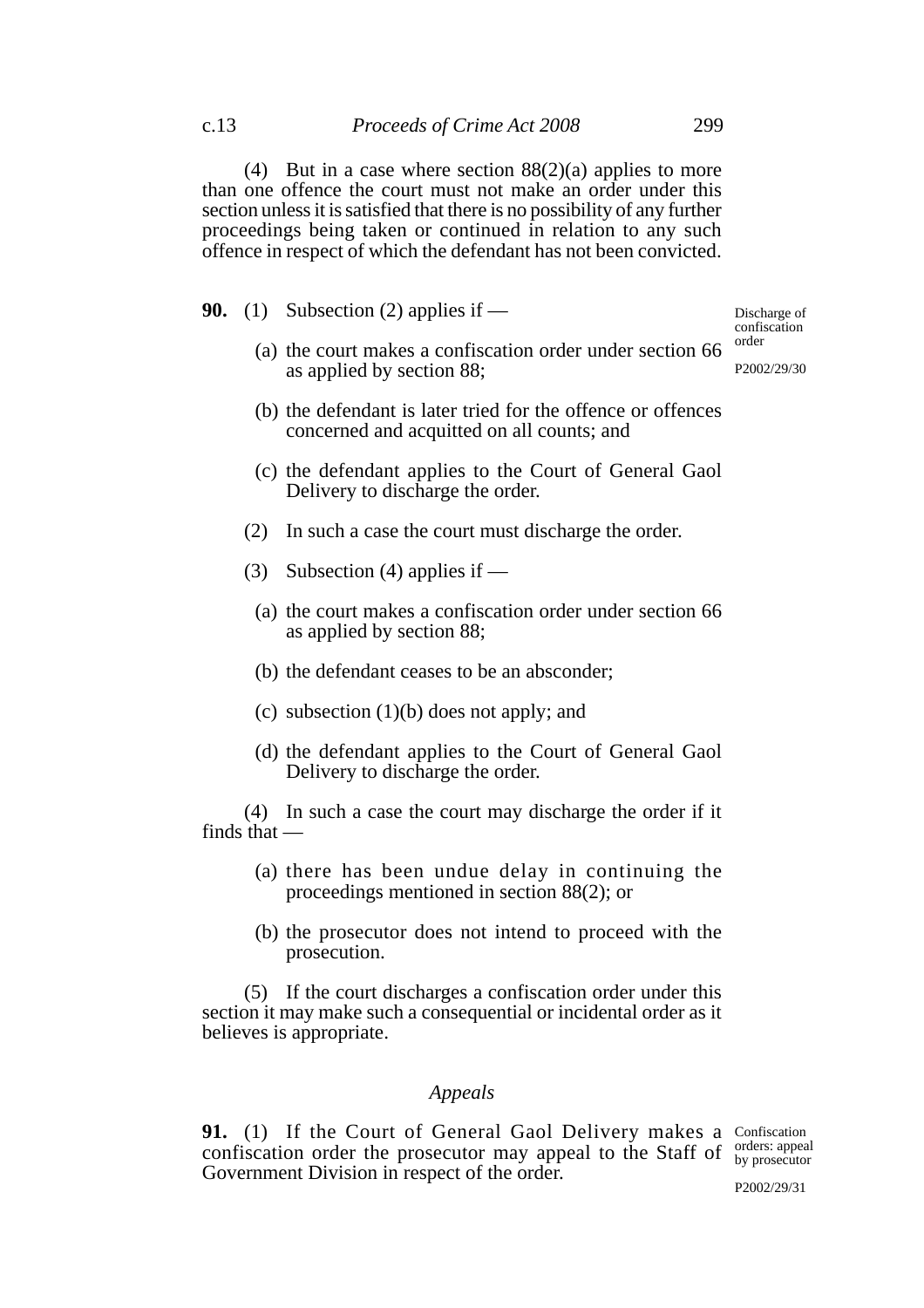(2) If the Court of General Gaol Delivery decides not to make a confiscation order the prosecutor may appeal to the Staff of Government Division against the decision.

(3) Subsections (1) and (2) do not apply to an order or decision made by virtue of section 79, 80, 87 or 88.

**92.** (1) On an appeal under section 91(1) the Staff of Government Division may confirm, quash or vary the confiscation order. Confiscation orders: court's powers on appeal

P2002/29/32

(2) On an appeal under section 91(2) the Staff of Government Division may confirm the decision, or if it believes the decision was wrong it may —

- (a) itself proceed under section 66 (ignoring subsections (1) to (3)); or
- (b) direct the Court of General Gaol Delivery to proceed afresh under section 66.

(3) In proceeding afresh in pursuance of this section the Court of General Gaol Delivery must comply with any directions the Staff of Government Division may make.

(4) If a court makes or varies a confiscation order under this section or in pursuance of a direction under this section it must —

- (a) have regard to any fine imposed on the defendant in respect of the offence (or any of the offences) concerned;
- (b) have regard to any order which falls within section 73(3) and has been made against the defendant in respect of the offence (or any of the offences) concerned, unless the order has already been taken into account by a court in deciding what is the free property held by the defendant for the purposes of section 69.

(5) If the Staff of Government Division proceeds under section 66 or the Court of General Gaol Delivery proceeds afresh under that section in pursuance of a direction under this section subsections (6) to (10) apply.

(6) If a court has already sentenced the defendant for the offence (or any of the offences) concerned, section 66 has effect as if the defendant's particular criminal conduct included conduct which constitutes offences which the court has taken into consideration in deciding the defendant's sentence for the offence or offences concerned.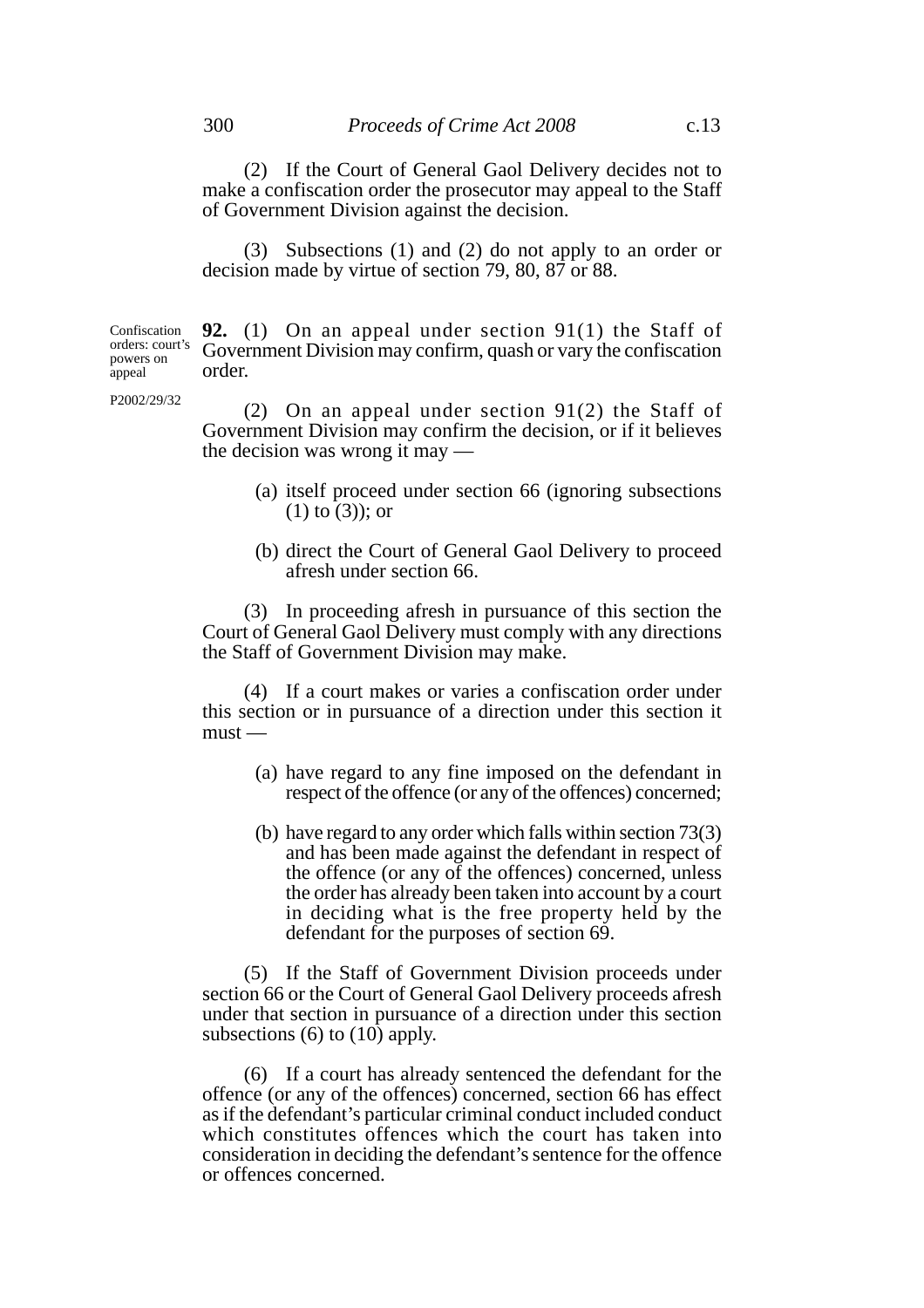(7) If an order has been made against the defendant in respect of the offence (or any of the offences) concerned under Schedule 6 to the Criminal Law Act 1981 (compensation orders) — [c.20]

- (a) the court must have regard to it; and
- (b) section  $73(5)$  and  $(6)$  do not apply.

(8) Section 68(2) does not apply, and the rules applying instead are that the court must —

- (a) take account of conduct occurring before the relevant date;
- (b) take account of property obtained before that date;
- (c) take account of property obtained on or after that date if it was obtained as a result of or in connection with conduct occurring before that date.
- (9) In section  $70 -$ 
	- (a) the first and second assumptions do not apply with regard to property first held by the defendant on or after the relevant date;
	- (b) the third assumption does not apply with regard to expenditure incurred by the defendant on or after that date;
	- (c) the fourth assumption does not apply with regard to property obtained (or assumed to have been obtained) by the defendant on or after that date.

(10) Section 86 applies as it applies in the circumstances mentioned in subsection (1) of that section.

(11) The relevant date is the date on which the Court of General Gaol Delivery decided not to make a confiscation order.

## *Enforcement as fines etc*

**93.** (1) This section applies if a court makes a confiscation Confiscation order.

orders: enforcement provisions

(2) Sections 27 and 28 of the Criminal Jurisdiction Act 1993 (custody for non-payment of fine etc) and the provisions of the Collection of Fines etc. Act 1985 apply as if the amount ordered to be paid were a fine imposed on the defendant by the court making the confiscation order. [c.9]  $[c.7]$ 

P2002/29/35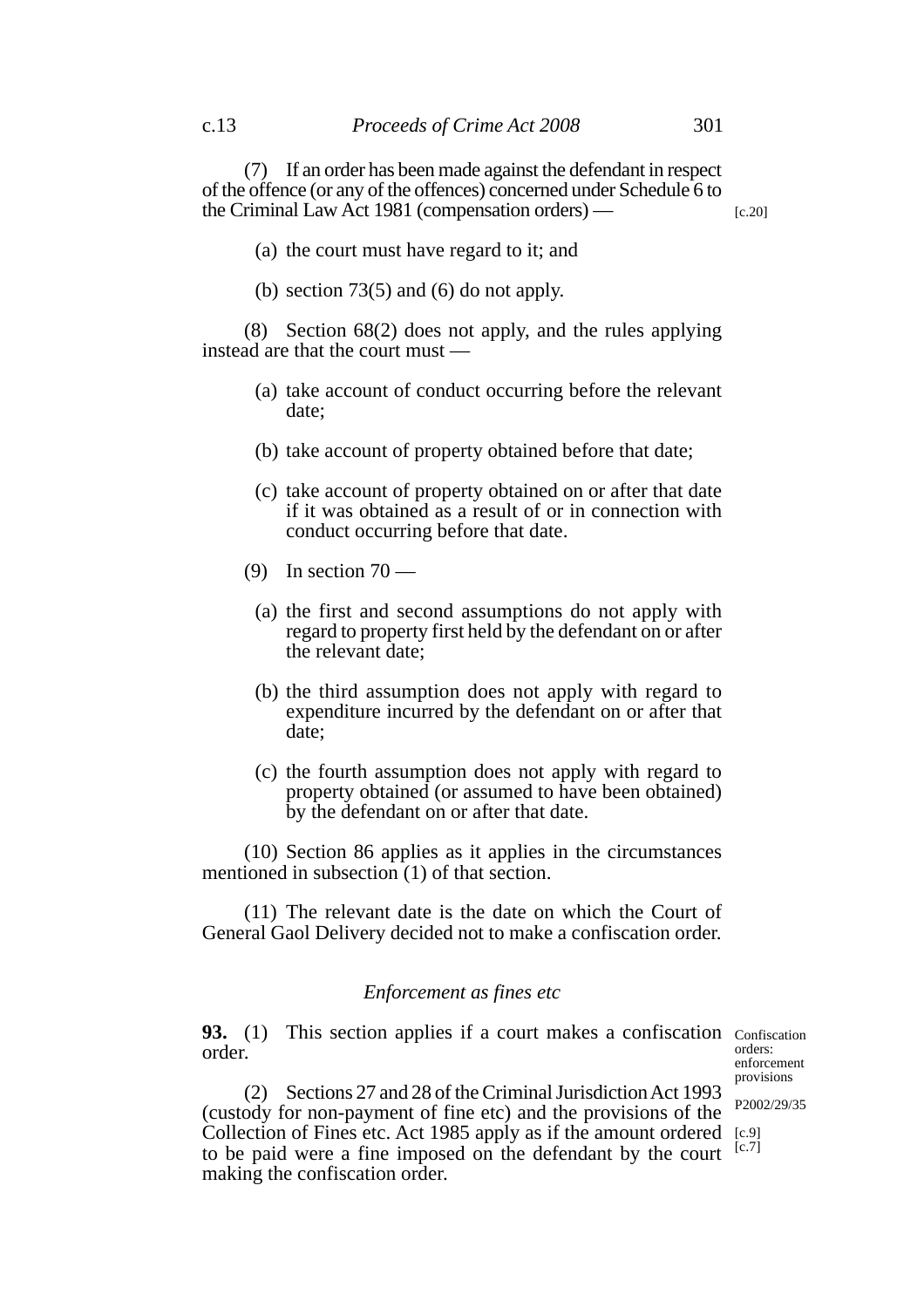- (a) ignore section 92 of that Act (power to dispense with immediate payment);
- (b) such an amount is not a sum adjudged to be a fine for the purposes of section 100 (remission of fines) of that Act.

(4) The court may grant execution in favour of the Department of Home Affairs for the amount of any sum payable under a confiscation order.

(5) Any sum in the hands of a coroner in pursuance of an execution under subsection (4), after deduction of the coroner's charges and costs, must be applied by the coroner towards the satisfaction of the confiscation order.

**94.** (1) Subsection (2) applies if —

- (a) a warrant committing the defendant to custody is issued for a default in payment of an amount ordered to be paid under a confiscation order in respect of an offence or offences; and
	- (b) at the time the warrant is issued the defendant is liable to serve a term of custody in respect of the offence (or any of the offences).

(2) In such a case the term of custody to be served in default of payment of the amount does not begin to run until after the term mentioned in subsection (1)(b).

(3) The reference in subsection  $(1)(b)$  to the term of custody the defendant is liable to serve in respect of the offence (or any of the offences) is a reference to the term of custody, which the defendant is liable to serve in respect of the offence (or any of the offences).

(4) For the purposes of subsection (3) consecutive terms and terms which are wholly or partly concurrent must be treated as a single term and the following must be ignored —

| (a) any sentence suspended under Part I of Schedule 1 to |
|----------------------------------------------------------|
| the Criminal Law Act 1981 or Schedule 1 to the Custody   |
| Act 1995 which has not taken effect at the time the      |
| warrant is issued:                                       |

Provisions about custody

P2002/29/38

 $[c.1]$ [c.20]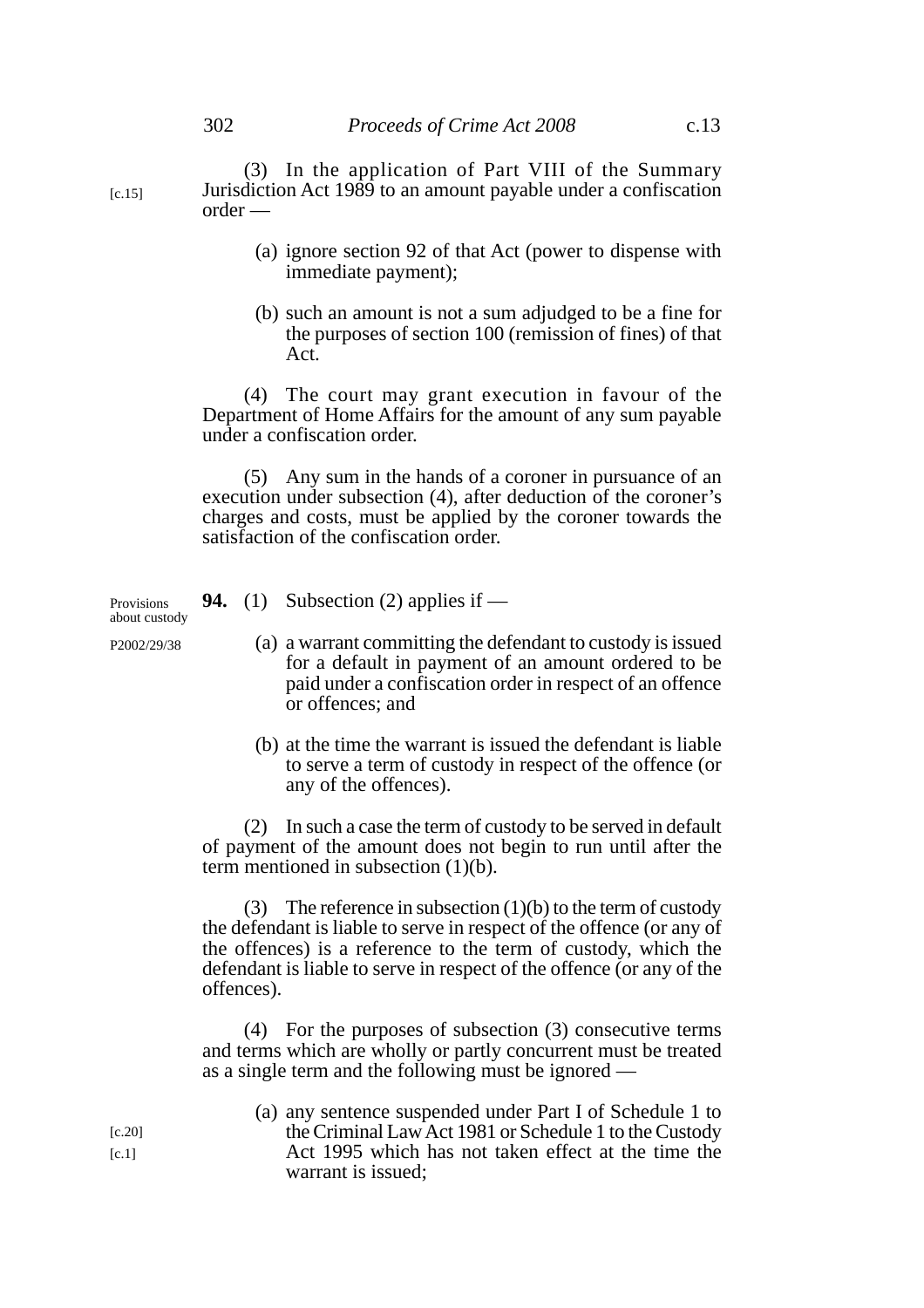- (b) in the case of a sentence of imprisonment passed with an order under paragraph 36 of Schedule 1 to the Criminal Law Act 1981 (sentences of imprisonment partly served and partly suspended) any part of the sentence which the defendant has not at that time been required to serve in prison;
- (c) any term of custody fixed under section 27 of the Criminal Jurisdiction Act 1993 (custody for non-[c.9] payment of fine etc.) for which a warrant committing the defendant to custody has not been issued at that time.

(5) If the defendant serves a term of custody in default of paying any amount due under a confiscation order, the defendant's serving that term does not prevent the confiscation order from continuing to have effect so far as any other method of enforcement is concerned.

**95.** (1) Subsection (2) applies if —

Reconsideration etc: variation of custody

P2002/29/39

- (a) a court varies a confiscation order under section 81, 82, 83, 89 or 92;
- (b) the effect of the variation is to vary the maximum period applicable in relation to the order under Schedule 1 to the Criminal Jurisdiction Act 1993; and [c.9]
- (c) the result is that that maximum period is less than the term of custody fixed in respect of the order under section 27(1) of the Criminal Jurisdiction Act 1993.

(2) In such a case the court must fix a reduced term of custody in respect of the confiscation order under section 27(1) of the Criminal Jurisdiction Act 1993 in place of the term previously fixed.

(3) Subsection (4) applies if paragraphs (a) and (b) of subsection (1) apply but paragraph (c) does not.

(4) In such a case the court may amend the term of custody fixed in respect of the confiscation order under section 27(1) of the Criminal Jurisdiction Act 1993.

(5) If the effect of section 72 is to increase the maximum period applicable in relation to a confiscation order under Schedule 1 to the Criminal Jurisdiction Act 1993, on the application of the prosecutor the Court of General Gaol Delivery may amend the term of custody fixed in respect of the order under section 27(1) of that Act.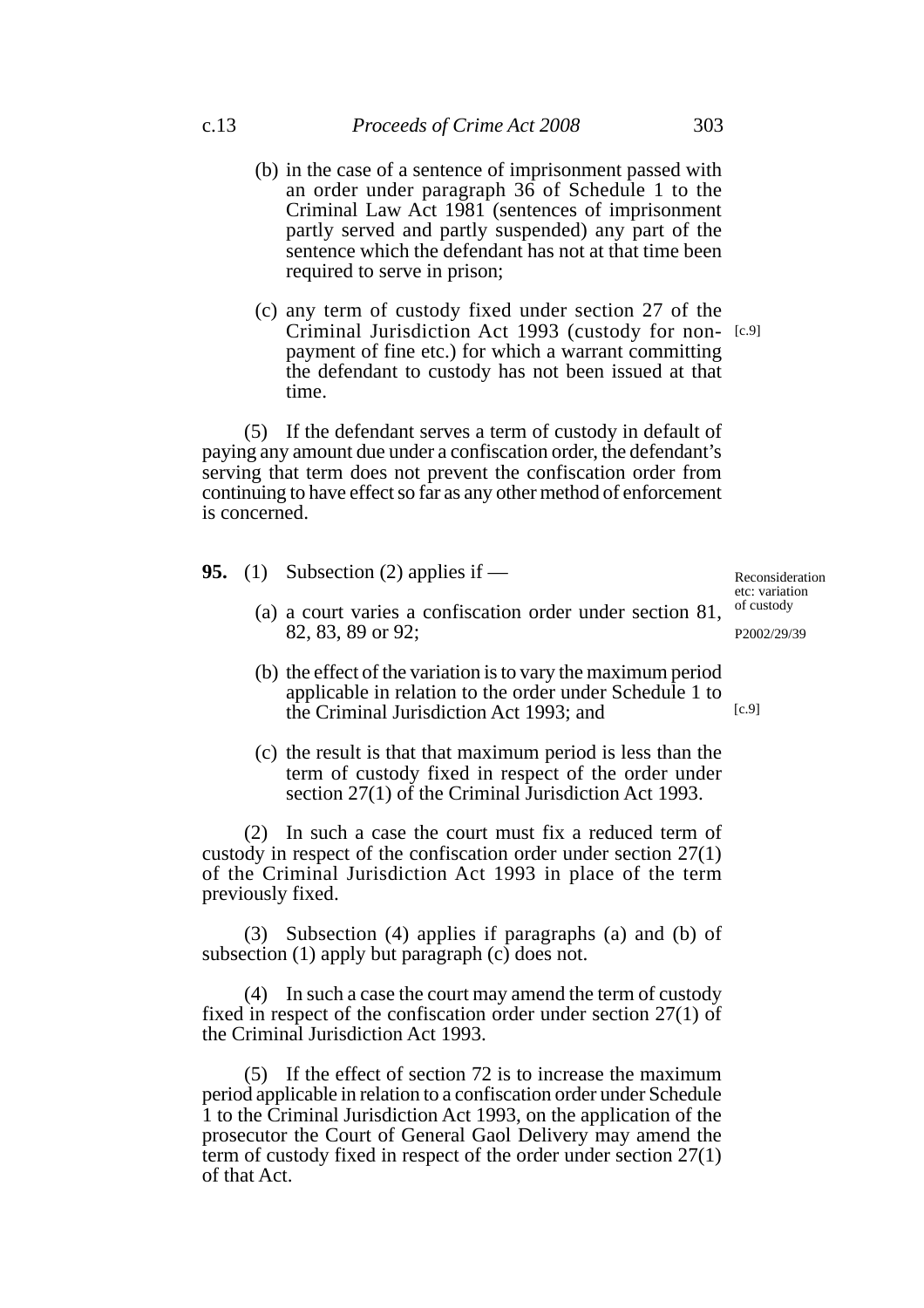**96.** (1) The Court of General Gaol Delivery may exercise the powers conferred by section 97 if any of the following conditions is satisfied. Restraint conditions for exercise of

P2002/29/40

orders:

powers

- (2) The first condition is that
	- (a) a criminal investigation has been started in the Island with regard to an offence; and
	- (b) there is reasonable cause to believe that the alleged offender has benefited from the alleged offender's criminal conduct.
- (3) The second condition is that
	- (a) proceedings for an offence have been started in the Island and not concluded; and
	- (b) there is reasonable cause to believe that the defendant has benefited from the defendant's criminal conduct.
- (4) The third condition is that
	- (a) an application by the prosecutor has been made under section 79, 80, 87 or 88 and not concluded, or the court believes that such an application is to be made; and
	- (b) there is reasonable cause to believe that the defendant has benefited from the defendant's criminal conduct.
- (5) The fourth condition is that
	- (a) an application by the prosecutor has been made under section 81 and not concluded, or the court believes that such an application is to be made; and
	- (b) there is reasonable cause to believe that the court will decide under that section that the amount found under the new calculation of the defendant's benefit exceeds the relevant amount (as defined in that section).
- (6) The fifth condition is that
	- (a) an application by the prosecutor has been made under section 82 and not concluded, or the court believes that such an application is to be made; and
	- (b) there is reasonable cause to believe that the court will decide under that section that the amount found under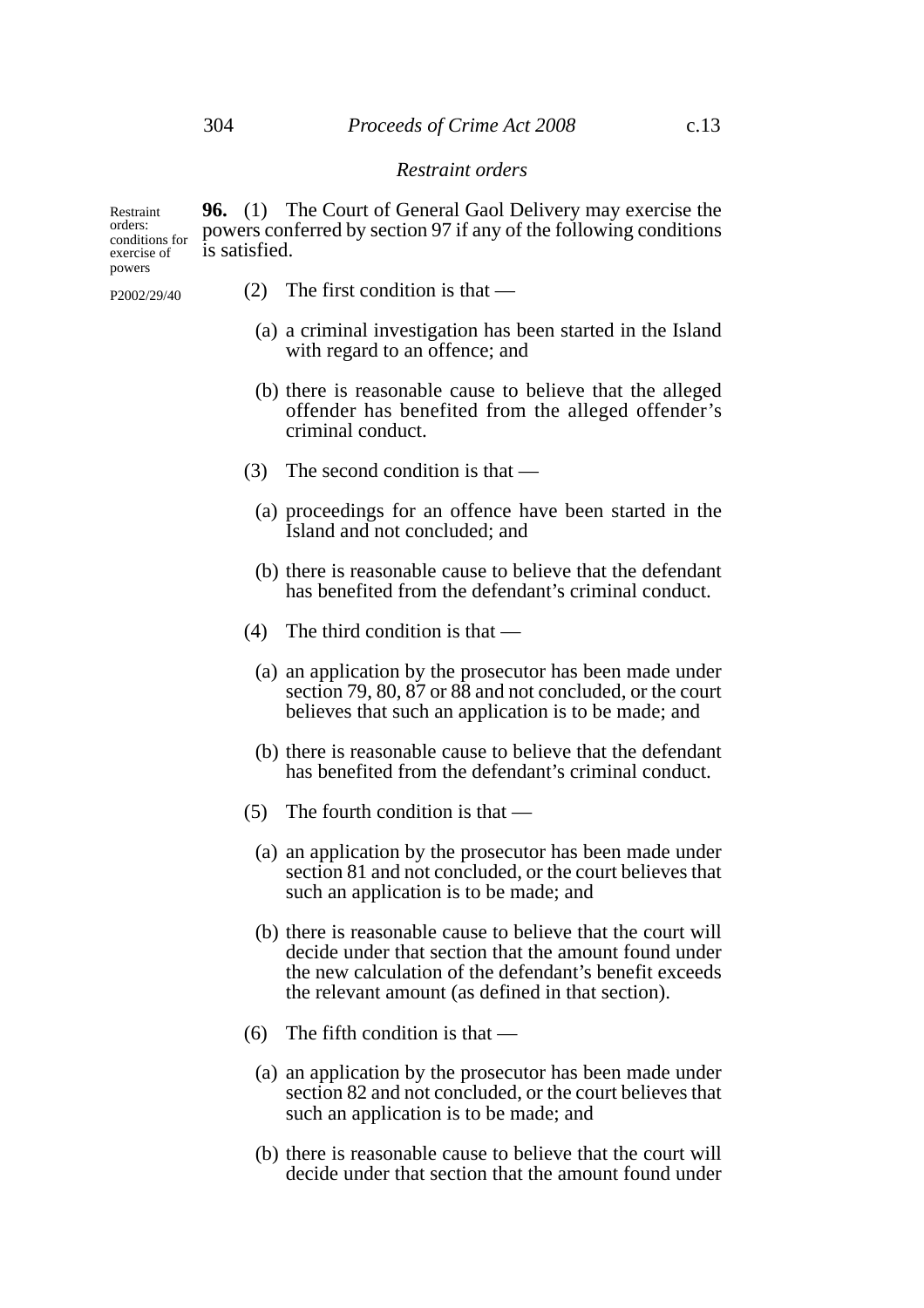the new calculation of the available amount exceeds the relevant amount (as defined in that section).

(7) The second condition is not satisfied if the court believes that —

- (a) there has been undue delay in continuing the proceedings; or
- (b) the prosecutor does not intend to proceed.

(8) If an application mentioned in the third, fourth or fifth condition has been made the condition is not satisfied if the court believes that —

- (a) there has been undue delay in continuing the application; or
- (b) the prosecutor does not intend to proceed.
- (9) If the first condition is satisfied
	- (a) references in this Part to the defendant are to the alleged offender;
	- (b) references in this Part to the prosecutor are to the person the court believes is to have conduct of any proceedings for the offence;
	- (c) section 125(9) has effect as if proceedings for the offence had been started against the defendant when the investigation was started.

**97.** (1) If any condition set out in section 96 is satisfied the Making of Court of General Gaol Delivery may make an order (a restraint restraint orders order) prohibiting any specified person from dealing with any P2002/29/41realisable property held by that person.

- (2) A restraint order may provide that it applies
	- (a) to all realisable property held by the specified person whether or not the property is described in the order;
	- (b) to realisable property transferred to the specified person after the order is made.

(3) A restraint order may be made subject to exceptions, and an exception may in particular —

(a) make provision for reasonable living expenses and reasonable legal expenses;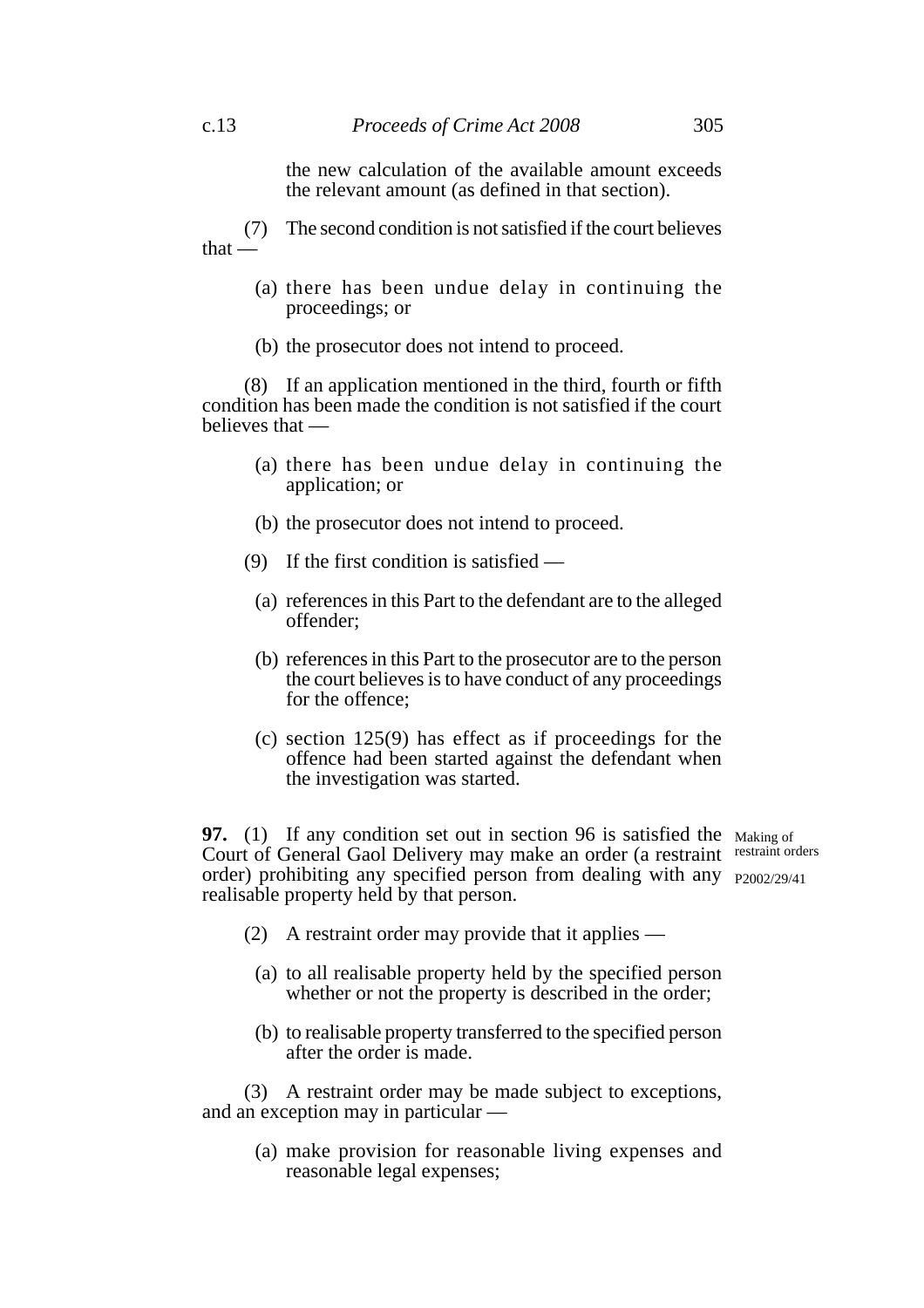- (b) make provision for the purpose of enabling any person to carry on any trade, business, profession or occupation;
- (c) be made subject to conditions.

(4) But an exception to a restraint order must not make provision for any legal expenses which —

- (a) relate to an offence which falls within subsection (5); and
- (b) are incurred by the defendant or by a recipient of a tainted gift.
- (5) These offences fall within this subsection
	- (a) the offence mentioned in section  $96(2)$  or (3), if the first or second condition (as the case may be) is satisfied;
	- (b) the offence (or any of the offences) concerned, if the third, fourth or fifth condition is satisfied.
- (6) Subsection (7) applies if
	- (a) a court makes a restraint order; and
	- (b) the applicant for the order applies to the court to proceed under subsection (7) (whether as part of the application for the restraint order or at any time afterwards).

(7) The court may make such order as it believes is appropriate for the purpose of ensuring that the restraint order is effective.

(8) A restraint order does not affect property for the time being subject to a charge under any of these provisions —

| [c.2]                               |  |     | (a) section 9 of the Drug Trafficking Offences Act 1987;                        |
|-------------------------------------|--|-----|---------------------------------------------------------------------------------|
| [c.1]                               |  |     | (b) section 8 of the Criminal Justice Act 1990;                                 |
| [c.3]                               |  |     | (c) section 27 of the Drug Trafficking Act 1996.                                |
|                                     |  | (9) | Dealing with property includes removing it from the Island.                     |
| Application,<br>discharge and       |  |     | <b>98.</b> (1) A restraint order —                                              |
| variation of<br>restraint<br>orders |  |     | (a) may be made only on an application by a prosecutor;                         |
| P2002/29/42                         |  |     | (b) may be made on an <i>ex parte</i> application to a Deemster<br>in chambers. |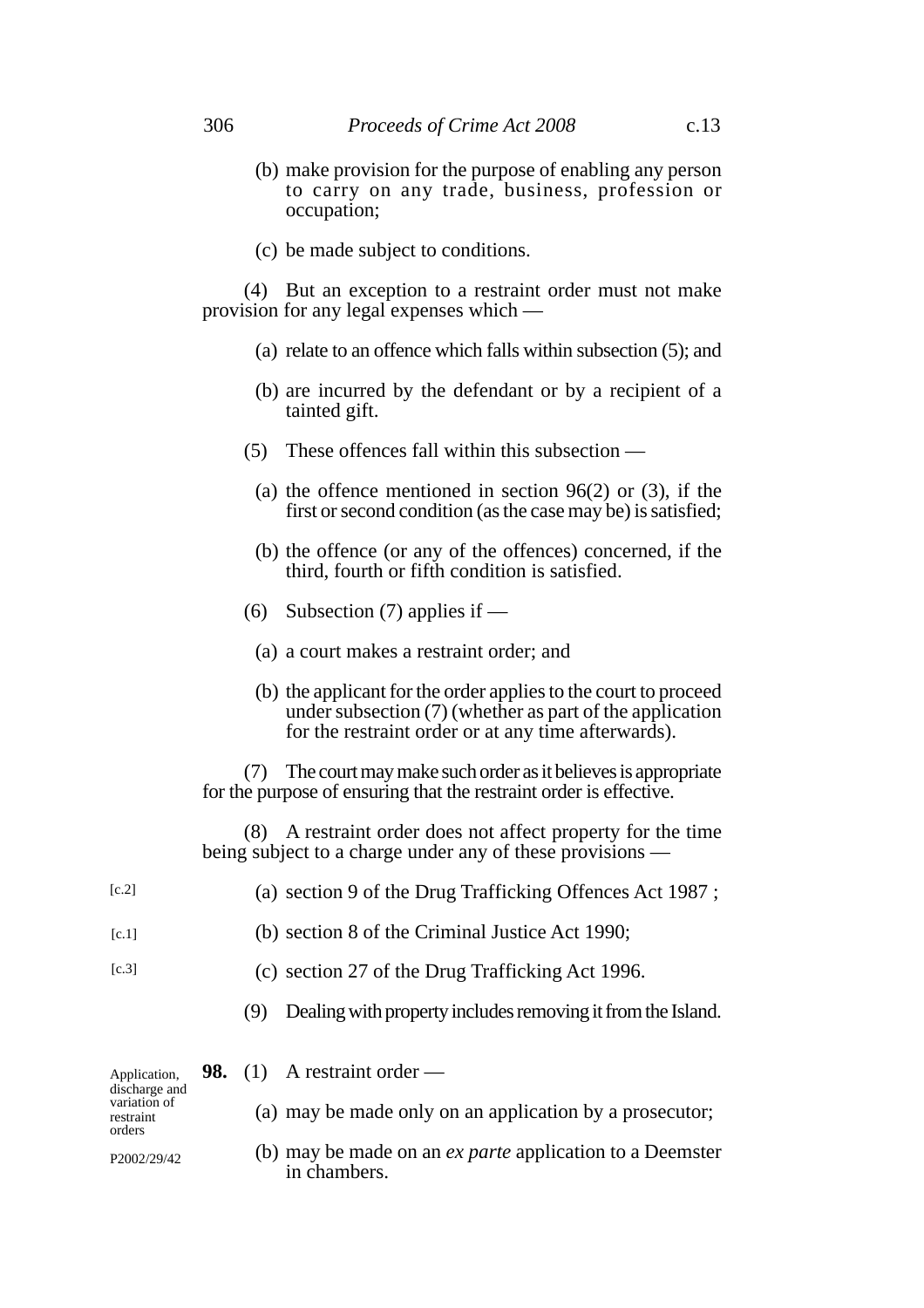(2) An application to discharge or vary a restraint order or an order under section 97(7) may be made to the Court of General Gaol Delivery by —

(a) the person who applied for the order;

(b) any person affected by the order.

(3) Subsections (4) to (6) apply to an application under subsection (2).

 $(4)$  The court —

(a) may discharge the order;

(b) may vary the order.

(5) If the condition in section 96 which was satisfied was that proceedings were started or an application was made, the court must discharge the order on the conclusion of the proceedings or of the application (as the case may be).

(6) If the condition in section 96 which was satisfied was that an investigation was started or an application was to be made, the court must discharge the order if within a reasonable time proceedings for the offence are not started or the application is not made (as the case may be).

**99.** (1) If on an application for a restraint order the court decides Restraint not to make one, the person who applied for the order may appeal to the Staff of Government Division against the decision.

orders: appeal to Staff of Government Division

(2) If an application is made under section 98(2) in  $_{P2002/29/43}$ relation to a restraint order or an order under section 97(7) the following persons may appeal to the Staff of Government Division in respect of the Court of General Gaol Delivery's decision on the application —

(a) the person who applied for the order;

(b) any person affected by the order.

(3) On an appeal under subsection (1) or (2) the Staff of Government Division may —

(a) confirm the decision; or

(b) make such order as it believes is appropriate.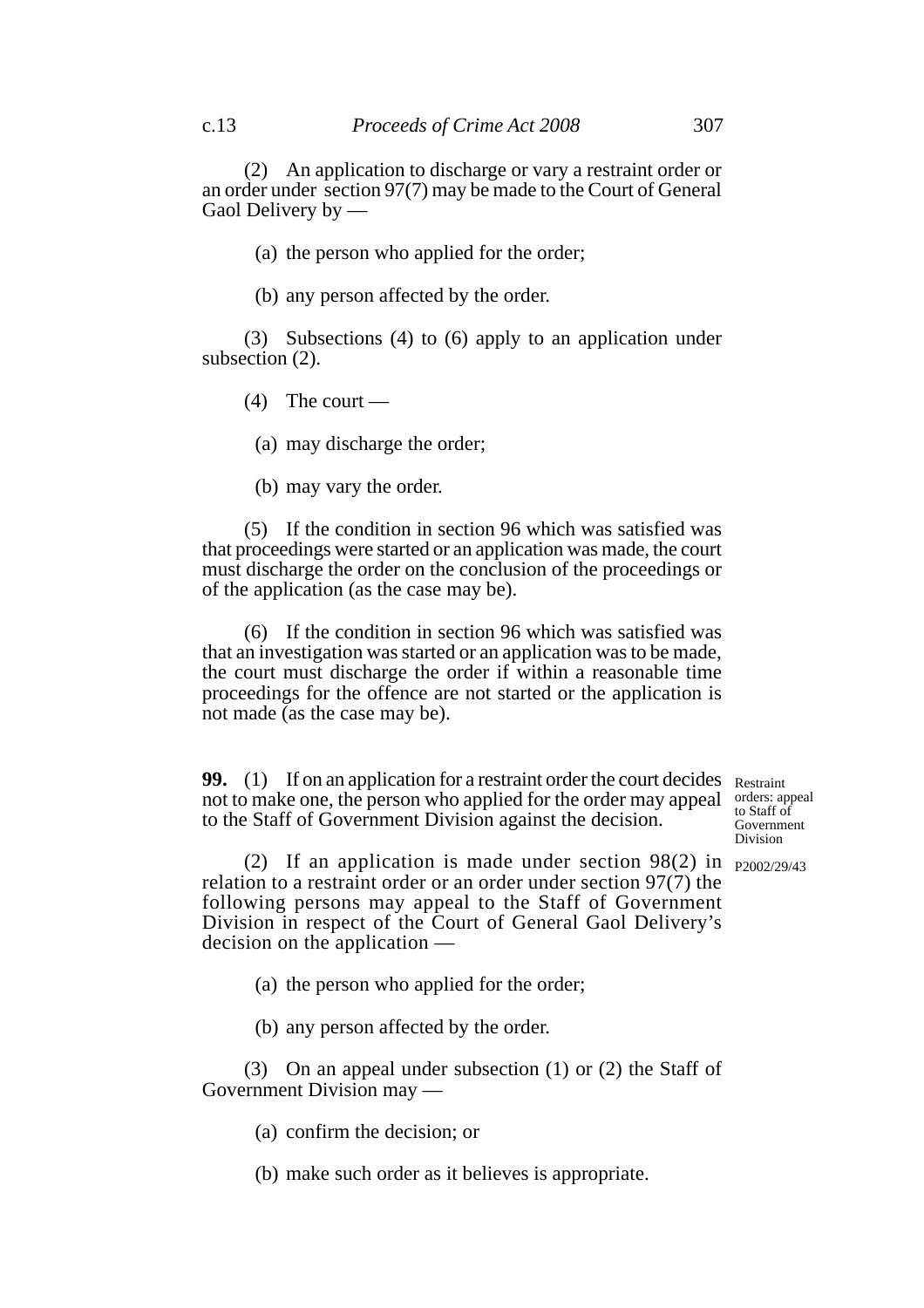**100.** (1) If a restraint order is in force a constable or a customs officer may seize any realisable property to which it applies to prevent its removal from the Island.

P2002/29/45

Restraint orders: seizure

> (2) Property seized under subsection (1) must be dealt with in accordance with the directions of the court which made the order.

**101.** (1) Evidence must not be excluded in restraint proceedings on the ground that it is hearsay (of whatever degree). proceedings:

hearsay evidence P2002/29/46

Restraint

(2) Restraint proceedings are proceedings —

- (a) for a restraint order;
- (b) for the discharge or variation of a restraint order;
- (c) on an appeal under section 99.

(3) Hearsay is a statement which is made otherwise than by a person while giving oral evidence in the proceedings and which is tendered as evidence of the matters stated.

(4) Nothing in this section affects the admissibility of evidence which is admissible apart from this section.

| Restraint<br>orders:<br>supplementary |     | 102. (1) The registration Acts —                                                                                                                                                            |  |
|---------------------------------------|-----|---------------------------------------------------------------------------------------------------------------------------------------------------------------------------------------------|--|
| P2002/29/47                           |     | (a) apply in relation to restraint orders as they apply in<br>relation to orders which affect land and are made by<br>the court for the purpose of enforcing judgments or<br>recognisances; |  |
|                                       |     | (b) apply in relation to applications for restraint orders as<br>they apply in relation to other pending land actions.                                                                      |  |
|                                       | (2) | The registration Acts are $-$                                                                                                                                                               |  |

(a) the Registration of Deeds Act 1961; [XIX p.273]

[c.7]

(b) the Land Registration Act 1982.

(3) But no notice may be entered in the register of title under the Land Registration Act 1982 in respect of a restraint order.

(4) The person applying for a restraint order must be treated for the purposes of section 62 of the Land Registration Act 1982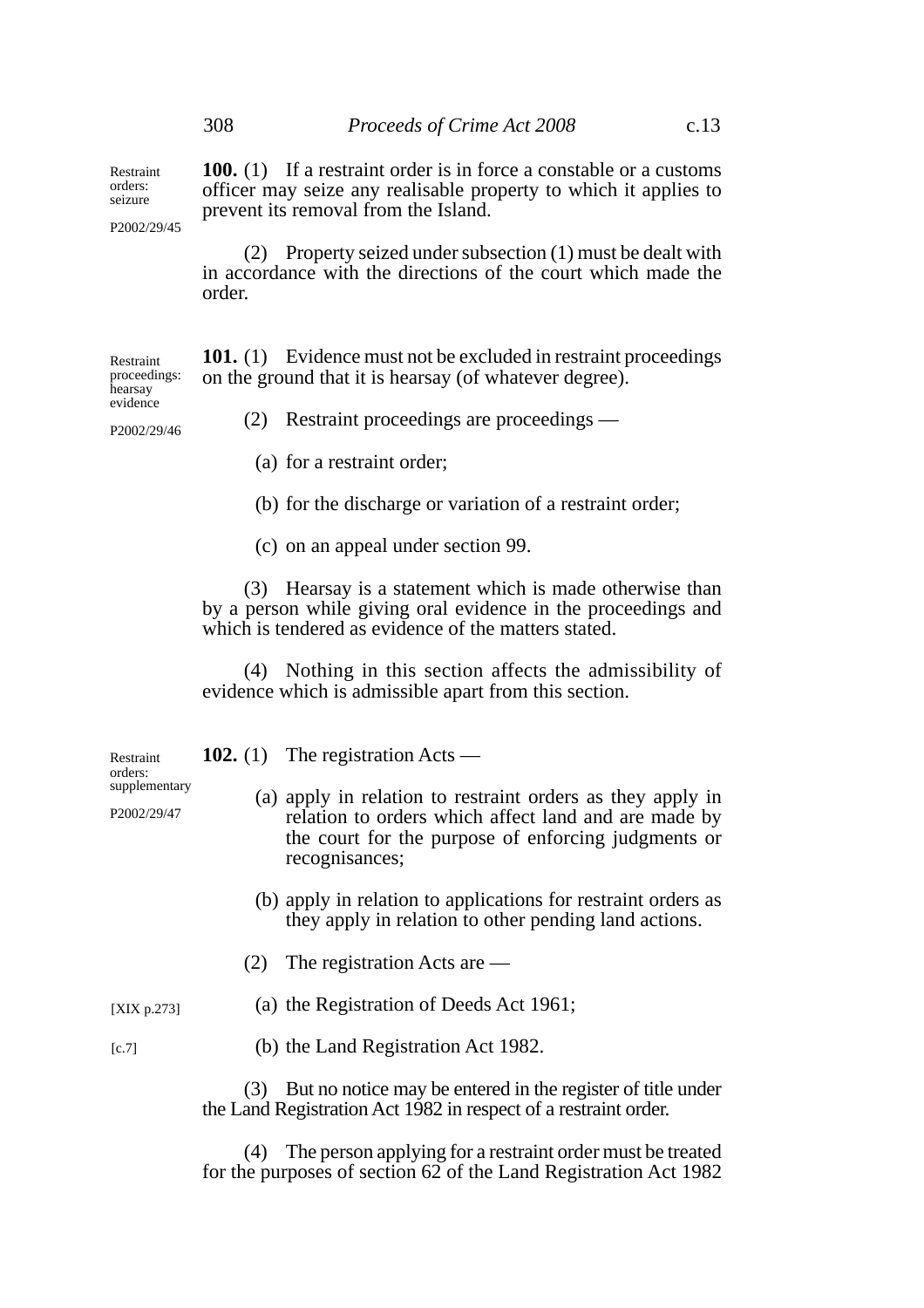(inhibitions) as a person interested in relation to any registered land to which -

- (a) the application relates; or
- (b) a restraint order made in pursuance of the application relates.

### *Management receivers*

**103.** (1) Subsection (2) applies if —

Appointment of management receiver

P2002/29/48

- (a) the Court of General Gaol Delivery makes a restraint order; and
- (b) the applicant for the restraint order applies to the court to proceed under subsection (2) (whether as part of the application for the restraint order or at any time afterwards).

(2) The Court of General Gaol Delivery may by order appoint a receiver in respect of any realisable property to which the restraint order applies.

**104.** (1) If the court appoints a receiver under section 103 it may Powers of act under this section on the application of the person who applied  $\frac{\text{management}}{\text{recoiver}}$ for the restraint order. receiver

P2002/29/49

(2) The court may by order confer on the receiver the following powers in relation to any realisable property to which the restraint order applies —

- (a) power to take possession of the property;
- (b) power to manage or otherwise deal with the property;
- (c) power to start, carry on or defend any legal proceedings in respect of the property;
- (d) power to realise so much of the property as is necessary to meet the receiver's remuneration and expenses.

(3) The court may by order confer on the receiver power to enter any premises in the Island and to do any of the following —

- (a) search for or inspect anything authorised by the court;
- (b) make or obtain a copy, photograph or other record of anything so authorised;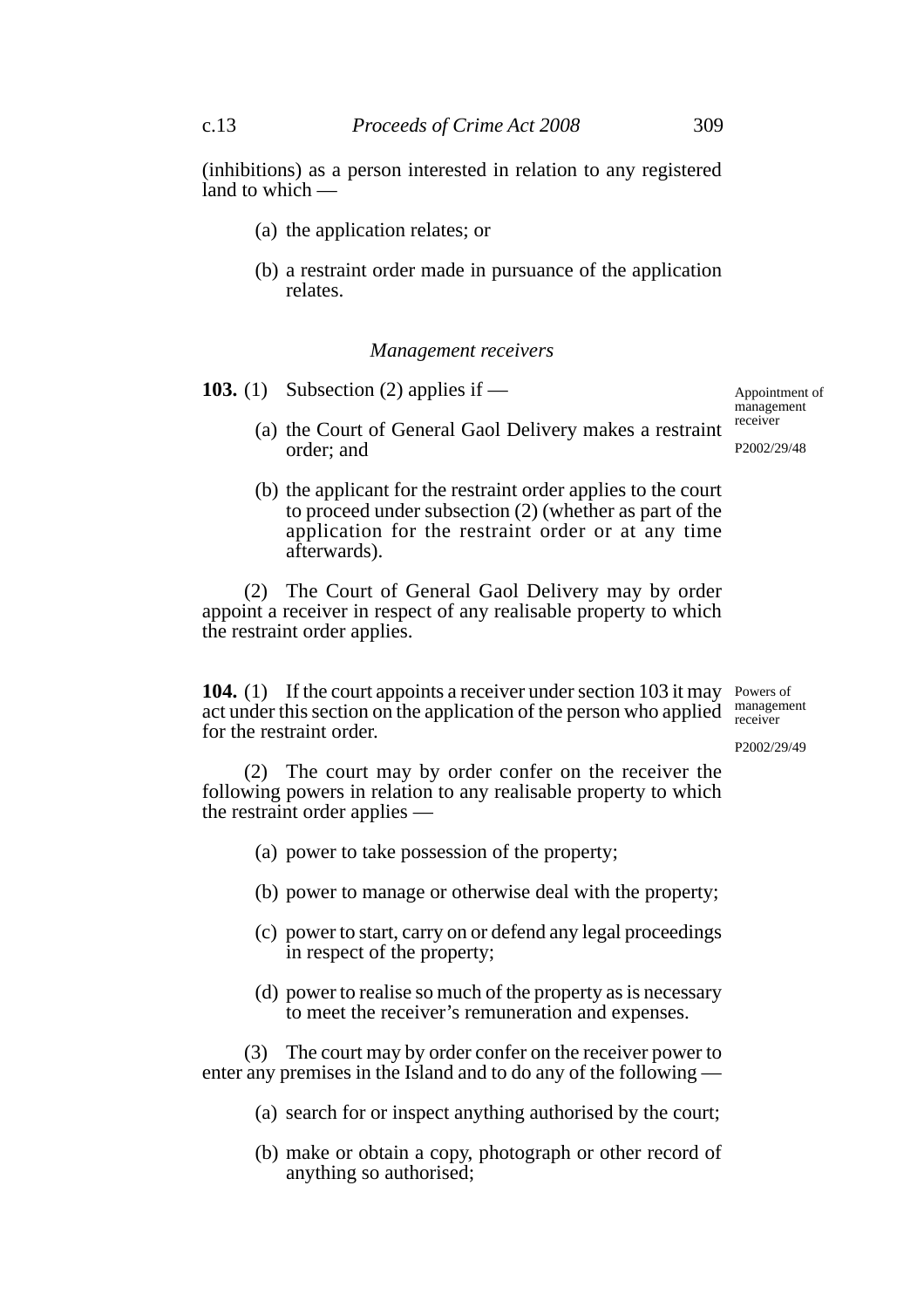(c) remove anything which the receiver is required or authorised to take possession of in pursuance of an order of the court.

(4) The court may by order authorise the receiver to do any of the following for the purpose of the exercise of the receiver's functions —

- (a) hold property;
- (b) enter into contracts;
- (c) sue and be sued;
- (d) employ agents;
- (e) execute powers of attorney, deeds or other instruments;
- (f) take any other steps the court thinks appropriate.

(5) The court may order any person who has possession of realisable property to which the restraint order applies to give possession of it to the receiver.

- $(6)$  The court
	- (a) may order a person holding an interest in realisable property to which the restraint order applies to make to the receiver such payment as the court specifies in respect of a beneficial interest held by the defendant or the recipient of a tainted gift;
	- (b) may (on the payment being made) by order transfer, grant or extinguish any interest in the property.

(7) Subsections (2), (5) and (6) do not apply to property for the time being subject to a charge under any of these provisions —

- (a) section 9 of the Drug Trafficking Offences Act 1987 ; [c.2]
- (b) section 8 of the Criminal Justice Act 1990;  $[c.1]$
- (c) section 27 of the Drug Trafficking Act 1996.  $[c.3]$ 
	- (8) The court must not
		- (a) confer the power mentioned in subsection  $(2)(b)$  or  $(d)$ in respect of property; or
		- (b) exercise the power conferred on it by subsection (6) in respect of property,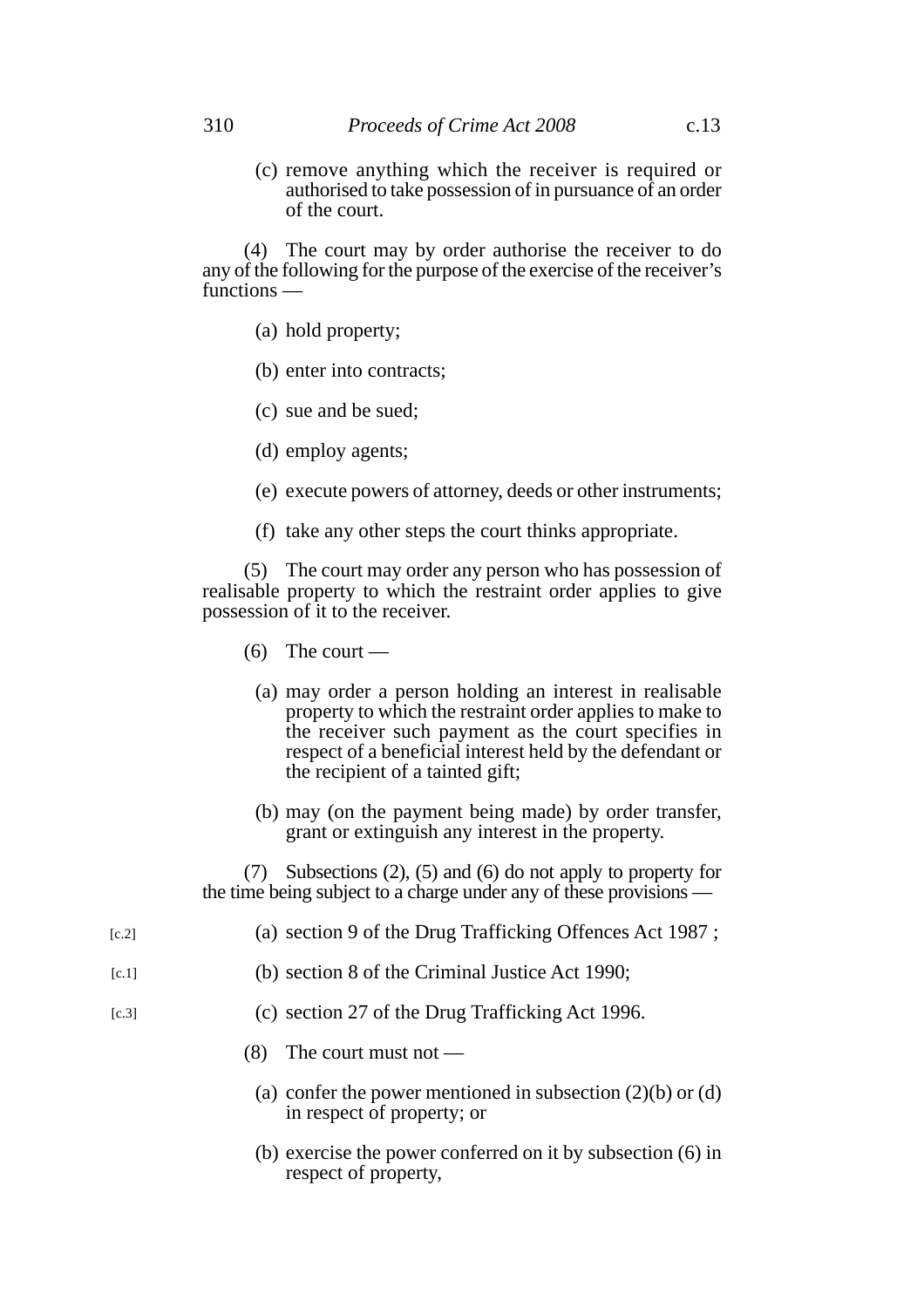unless it gives persons holding interests in the property a reasonable opportunity to make representations to it.

(9) Subsection (8), so far as relating to a power in subsection  $(2)(b)$ , does not apply to property which —

- (a) is perishable; or
- (b) ought to be disposed of before its value diminishes.

(10) The court may order that a power conferred by an order under this section is subject to such conditions and exceptions as it specifies.

- (11) Managing or otherwise dealing with property includes
	- (a) selling the property or any part of it or interest in it;
	- (b) carrying on or arranging for another person to carry on any trade or business the assets of which are or are part of the property;
	- (c) incurring capital expenditure in respect of the property.

#### *Enforcement receivers*

| <b>105.</b> (1) This section applies if — | of  |  |
|-------------------------------------------|-----|--|
| (a) a confiscation order is made;         | rec |  |
|                                           | P2  |  |
|                                           |     |  |

- (b) it is not satisfied; and
- (c) it is not subject to appeal.

(2) On the application of the prosecutor the Court of General Gaol Delivery may by order appoint a receiver in respect of realisable property.

**106.** (1) If the court appoints a receiver under section 105 it may Powers of act under this section on the application of the prosecutor.

enforcement receiver

(2) The court may by order confer on the receiver the P2002/29/51 following powers in relation to the realisable property —

- (a) power to take possession of the property;
- (b) power to manage or otherwise deal with the property;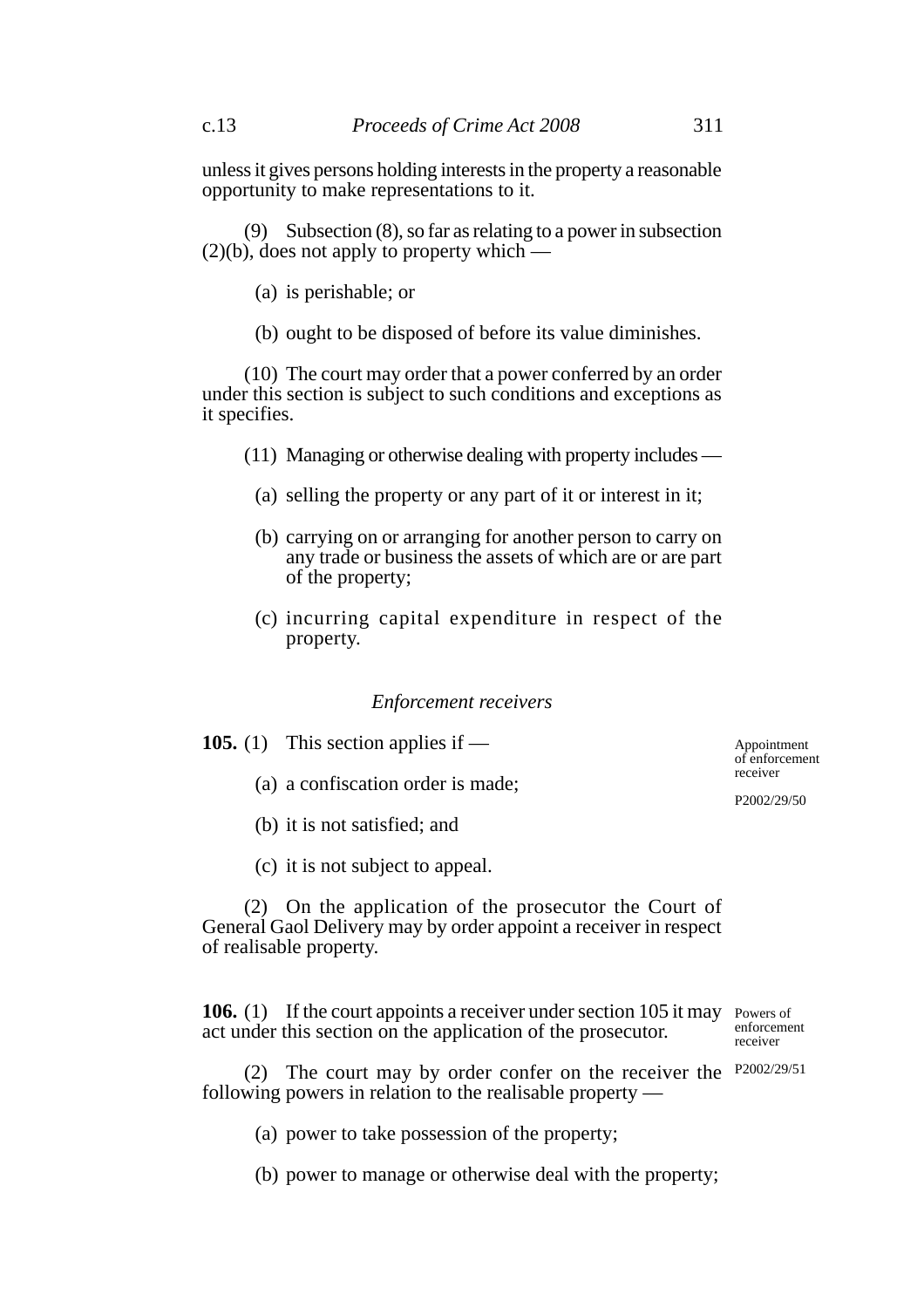- (c) power to realise the property, in such manner as the court may specify;
- (d) power to start, carry on or defend any legal proceedings in respect of the property.

(3) The court may by order confer on the receiver power to enter any premises in the Island and to do any of the following —

- (a) search for or inspect anything authorised by the court;
- (b) make or obtain a copy, photograph or other record of anything so authorised;
- (c) remove anything which the receiver is required or authorised to take possession of in pursuance of an order of the court.

(4) The court may by order authorise the receiver to do any of the following for the purpose of the exercise of the receiver's functions —

- (a) hold property;
- (b) enter into contracts;
- (c) sue and be sued;
- (d) employ agents;
- (e) execute powers of attorney, deeds or other instruments;
- (f) take any other steps the court thinks appropriate.

(5) The court may order any person who has possession of realisable property to give possession of it to the receiver.

- $(6)$  The court
	- (a) may order a person holding an interest in realisable property to make to the receiver such payment as the court specifies in respect of a beneficial interest held by the defendant or the recipient of a tainted gift;
	- (b) may (on the payment being made) by order transfer, grant or extinguish any interest in the property.

(7) Subsections (2), (5) and (6) do not apply to property for the time being subject to a charge under any of these provisions —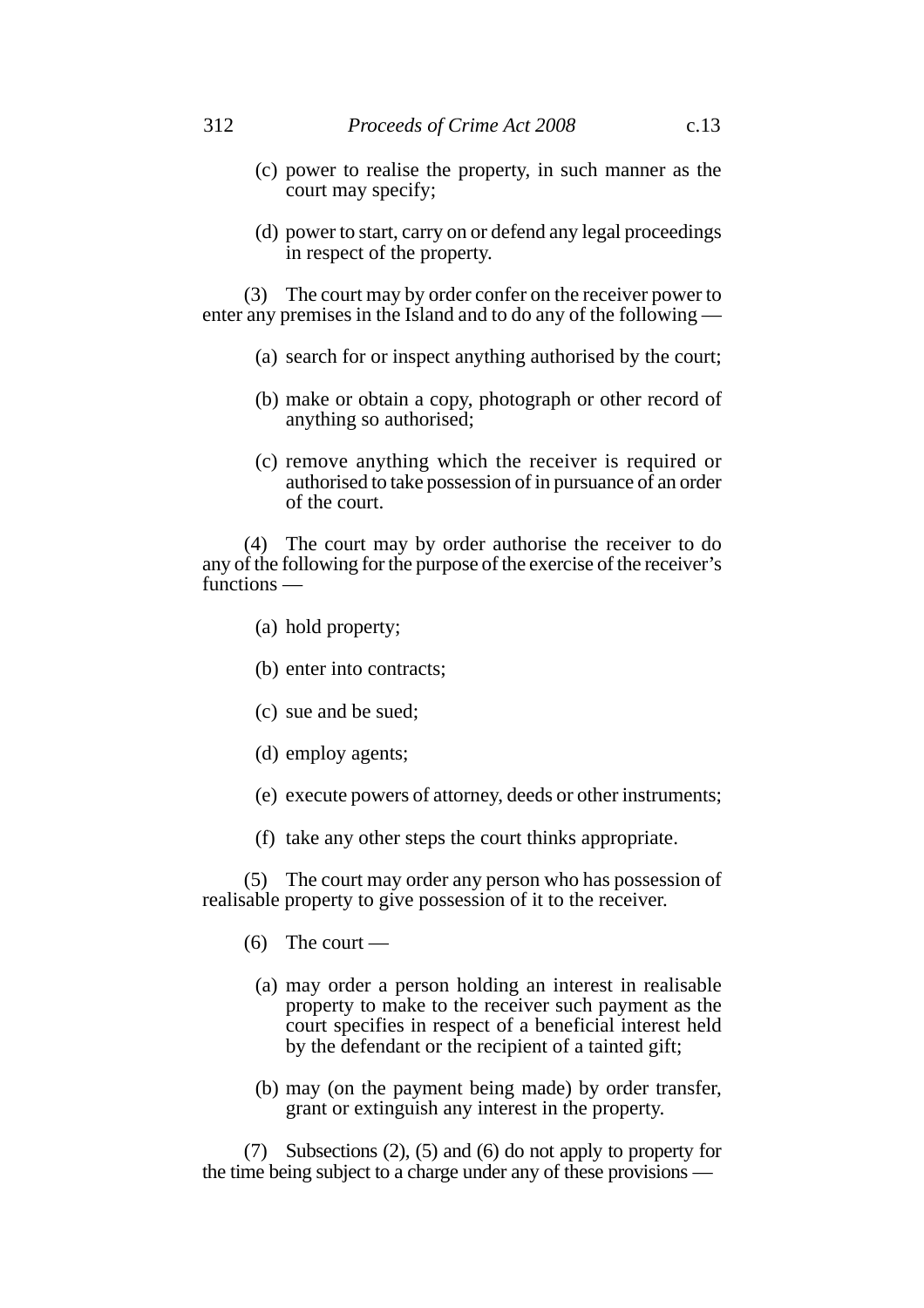- (a) section 9 of the Drug Trafficking Offences Act 1987 ; [c.2]
- (b) section 8 of the Criminal Justice Act 1990;  $[c.1]$
- (c) section 27 of the Drug Trafficking Act 1996. [c.3]
- (8) The court must not
	- (a) confer the power mentioned in subsection  $(2)(b)$  or  $(c)$ in respect of property; or
	- (b) exercise the power conferred on it by subsection (6) in respect of property,

unless it gives persons holding interests in the property a reasonable opportunity to make representations to it.

(9) Subsection (8), so far as relating to a power in subsection  $(2)(b)$ , does not apply to property which —

(a) is perishable; or

106;

(b) ought to be disposed of before its value diminishes.

(10) The court may order that a power conferred by an order under this section is subject to such conditions and exceptions as it specifies.

- (11) Managing or otherwise dealing with property includes
	- (a) selling the property or any part of it or interest in it;
	- (b) carrying on or arranging for another person to carry on any trade or business the assets of which are or are part of the property;
	- (c) incurring capital expenditure in respect of the property.

# *Application of sums*

**107.** (1) This section applies to sums which are in the hands of sums in a receiver appointed under section 105 if they are —

hands of enforcement receivers

P2002/29/54

(b) sums (other than those mentioned in paragraph (a)) in which the defendant holds an interest.

(a) the proceeds of the realisation of property under section

(2) The sums must be applied as follows —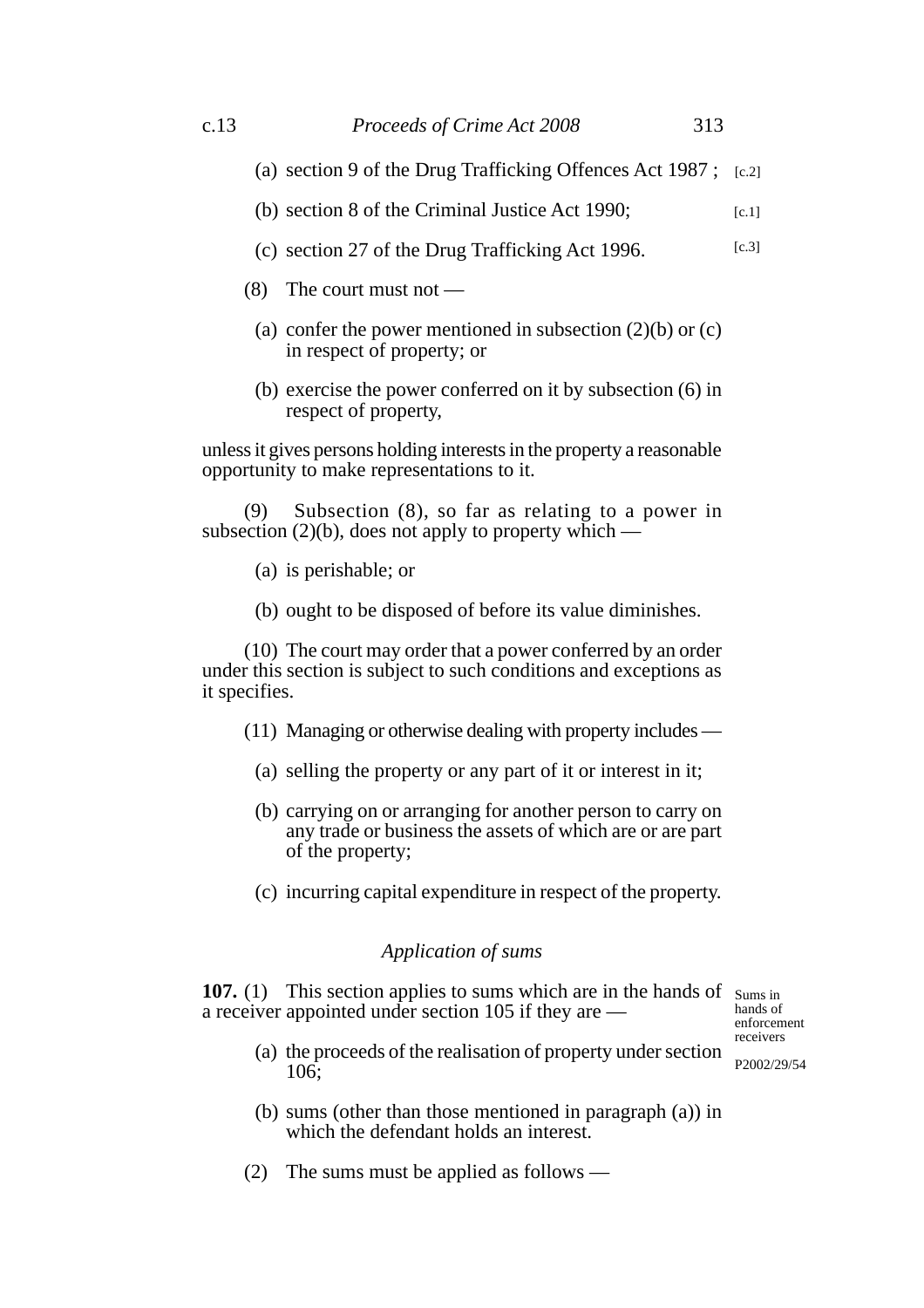- (a) first, they must be applied in payment of such expenses incurred by a person acting as an insolvency practitioner as are payable under this subsection by virtue of section 208;
- (b) second, they must be applied in making any payments directed by the Court of General Gaol Delivery;
- (c) third, they must be applied on the defendant's behalf towards satisfaction of the confiscation order.

(3) If the amount payable under the confiscation order has been fully paid and any sums remain in the receiver's hands the receiver must distribute them —

- (a) among such persons who held (or hold) interests in the property concerned as the Court of General Gaol Delivery directs; and
- (b) in such proportions as it directs.

(4) Before making a direction under subsection (3) the court must give persons who held (or hold) interests in the property concerned a reasonable opportunity to make representations to it.

(5) For the purposes of subsections (3) and (4) the property concerned is —

- (a) the property represented by the proceeds mentioned in subsection  $(1)(a)$ ;
- (b) the sums mentioned in subsection (1)(b).

(6) The receiver applies sums as mentioned in subsection (2)(c) by paying them to the Chief Registrar on account of the amount payable under the order.

(7) The Chief Registrar is responsible for enforcing the confiscation order as if the amount ordered to be paid were a fine.

**108.** (1) This section applies if the Chief Registrar receives sums on account of the amount payable under a confiscation order (whether the sums are received under section 107 or otherwise).

(2) The Chief Registrar's receipt of the sums reduces the amount payable under the order, but the Chief Registrar must apply the sums received as follows.

(3) First the Chief Registrar must apply them in payment of such expenses incurred by a person acting as an insolvency practitioner as —

Sums received by Chief Registrar

P2002/29/55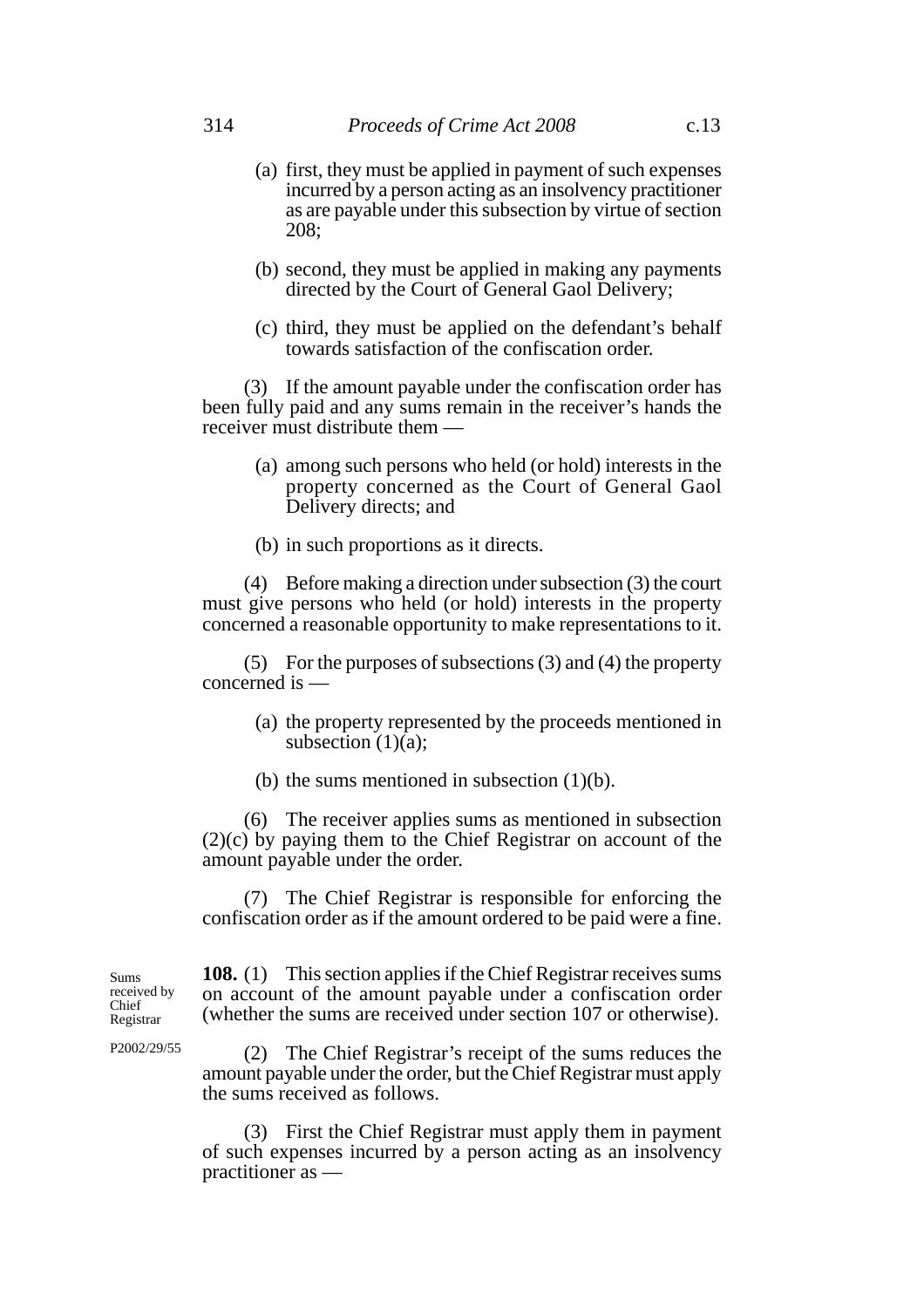- (a) are payable under this subsection by virtue of section 208; but
- (b) are not already paid under section 107(2)(a).

(4) If the Chief Registrar received the sums under section 107 the Chief Registrar must next apply them —

- (a) first, in payment of the remuneration and expenses of a receiver appointed under section 103, to the extent that they have not been met by virtue of the exercise by that receiver of a power conferred under section 104(2)(d);
- (b) second, in payment of the remuneration and expenses of the receiver appointed under section 105.

(5) If a direction was made under section 73(6) for an amount of compensation to be paid out of sums recovered under the confiscation order, the Chief Registrar must next apply the sums in payment of that amount.

(6) If any amount remains after the Chief Registrar makes any payments required by the preceding provisions of this section, the amount must be treated for the purposes of the Collection of Fines etc. Act 1985 as if it were a fine imposed by a criminal  $_{[c.7]}$ court.

(7) Subsection (4) does not apply if the receiver is a civil servant or other public servant; and it is immaterial whether the receiver is a permanent or temporary civil or public servant or the receiver is on secondment from elsewhere.

## *Restrictions*

**109.** (1) Subsections (2) to (4) apply if a court makes a restraint Restraint order. orders:

restrictions

(2) No distress may be levied against any realisable P2002/29/58 property to which the order applies except with the leave of the Court of General Gaol Delivery and subject to any terms the Court of General Gaol Delivery may impose.

(3) If the order applies to a tenancy of any premises, no landlord or other person to whom rent is payable may exercise a right within subsection (4) except with the leave of the Court of General Gaol Delivery and subject to any terms the Court of General Gaol Delivery may impose.

(4) A right is within this subsection if it is a right of forfeiture by peaceable re-entry in relation to the premises in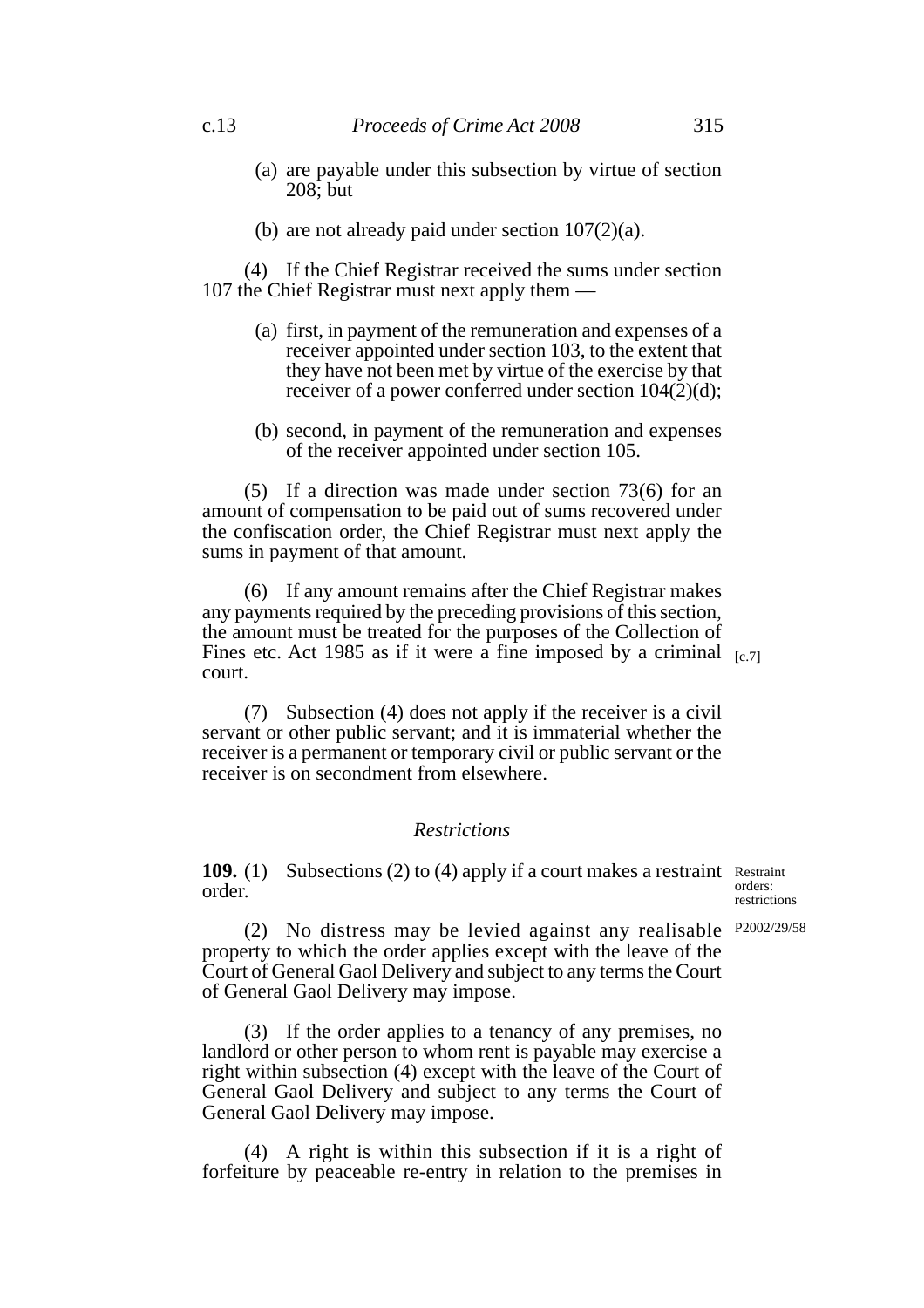(5) If a court in which proceedings are pending in respect of any property is satisfied that a restraint order has been applied for or made in respect of the property, the court may either stay the proceedings or allow them to continue on any terms it thinks fit.

(6) Before exercising any power conferred by subsection  $(5)$ , the court must give an opportunity to be heard to —

- (a) the applicant for the restraint order; and
- (b) any receiver appointed in respect of the property under section  $103$  or  $105$ .

**110.** (1) Subsections (2) to (4) apply if a court makes an order under section 105 appointing a receiver in respect of any realisable property. Enforcement P2002/29/59

> (2) No distress may be levied against the property except with the leave of the Court of General Gaol Delivery and subject to any terms the Court of General Gaol Delivery may impose.

> (3) If the receiver is appointed in respect of a tenancy of any premises, no landlord or other person to whom rent is payable may exercise a right within subsection (4) except with the leave of the Court of General Gaol Delivery and subject to any terms the Court of General Gaol Delivery may impose.

> (4) A right is within this subsection if it is a right of forfeiture by peaceable re-entry in relation to the premises in respect of any failure by the tenant to comply with any term or condition of the tenancy.

> (5) If a court in which proceedings are pending in respect of any property is satisfied that an order under section 105 appointing a receiver in respect of the property has been applied for or made, the court may either stay the proceedings or allow them to continue on any terms it thinks fit.

> (6) Before exercising any power conferred by subsection  $(5)$ , the court must give an opportunity to be heard to —

- (a) the prosecutor; and
- (b) the receiver (if the order under section 105 has been made).

receivers: restrictions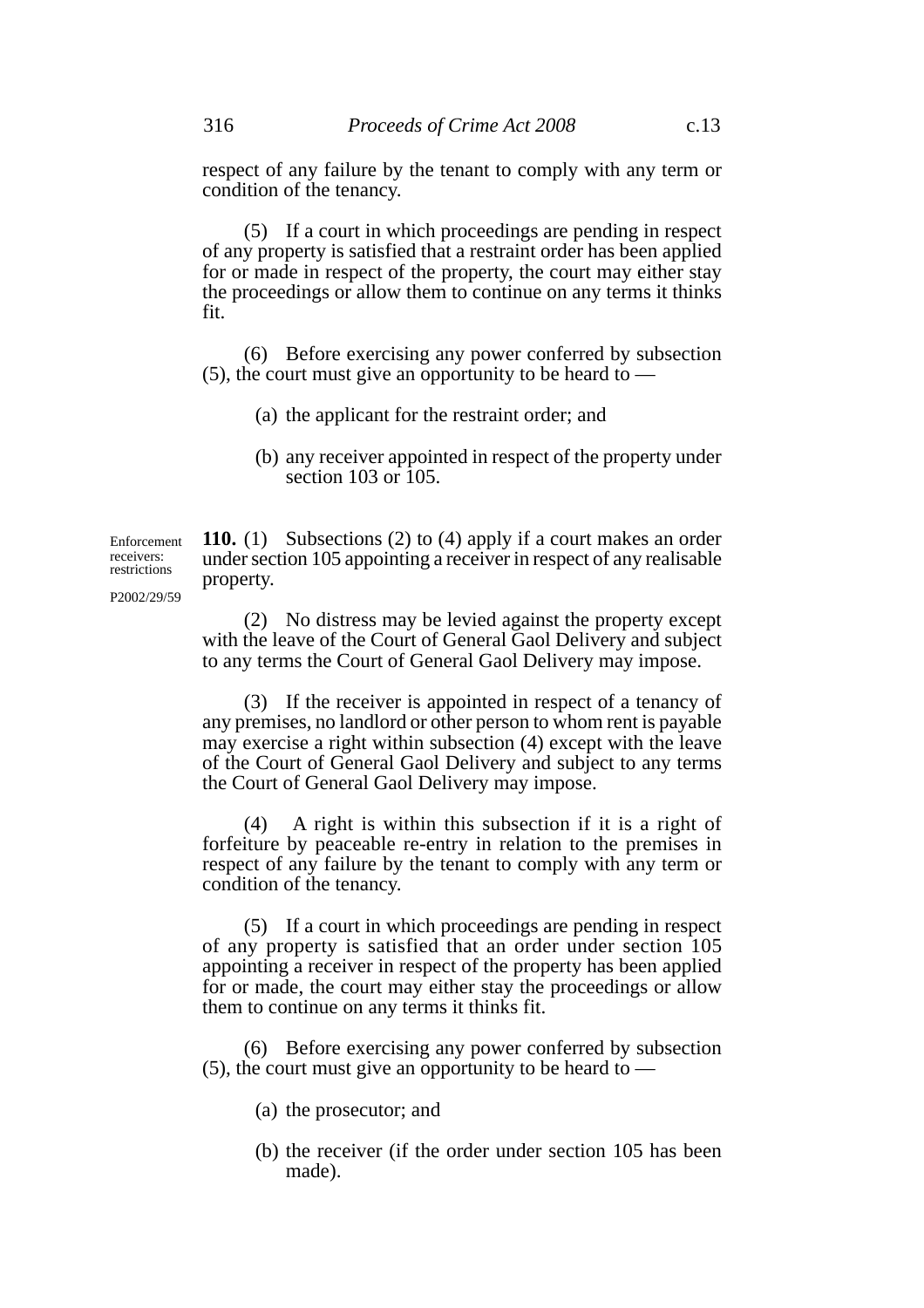**111.** If a receiver appointed under section 103 or 105 —

Protection of receivers

- (a) takes action in relation to property which is not  $p_{2002/29/61}$ realisable property;
- (b) would be entitled to take the action if it were realisable property; and
- (c) believes on reasonable grounds that the receiver is entitled to take the action,

the receiver is not liable to any person in respect of any loss or damage resulting from the action, except so far as the loss or damage is caused by the receiver's negligence.

**112.** (1) This section applies to a receiver appointed under Further section 103 or 105. applications

P2002/29/62

(2) The receiver may apply to the Court of General Gaol Delivery for an order giving directions as to the exercise of the receiver's powers.

(3) The following persons may apply to the Court of General Gaol Delivery —

- (a) any person affected by action taken by the receiver;
- (b) any person who may be affected by action the receiver proposes to take.

(4) On an application under this section the court may make such order as it believes is appropriate.

**113.** (1) The following persons may apply to the Court of Discharge General Gaol Delivery to vary or discharge an order made under and variation any of sections 103 to 106 — P2002/29/63

- (a) the receiver;
- (b) the person who applied for the order;
- (c) any person affected by the order.
- (2) On an application under this section the court
	- (a) may discharge the order;
	- (b) may vary the order.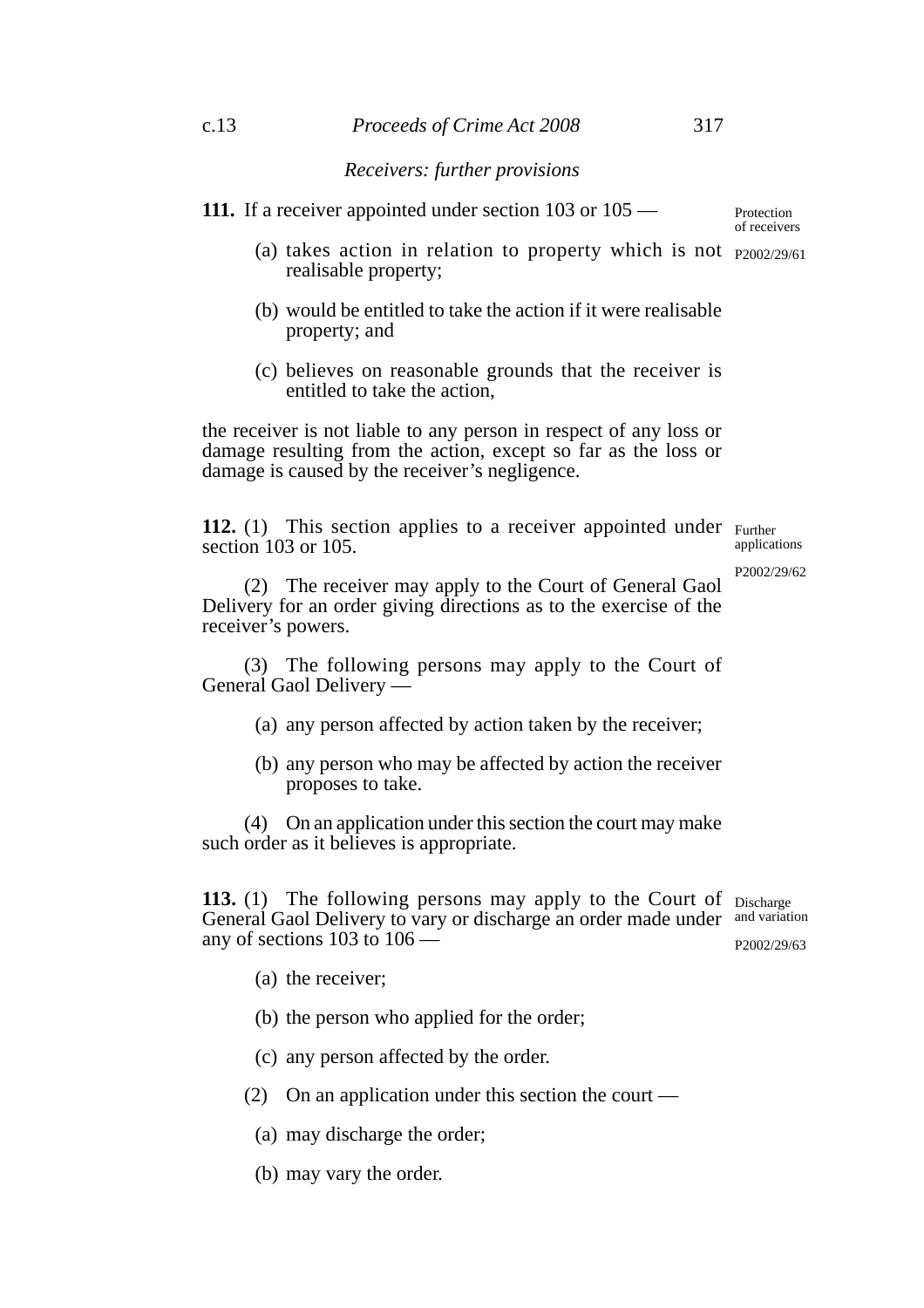## 318 *Proceeds of Crime Act 2008* c.13

- (3) But in the case of an order under section 103 or 104
	- (a) if the condition in section 96 which was satisfied was that proceedings were started or an application was made, the court must discharge the order on the conclusion of the proceedings or of the application (as the case may be);
	- (b) if the condition which was satisfied was that an investigation was started or an application was to be made, the court must discharge the order if within a reasonable time proceedings for the offence are not started or the application is not made (as the case may be).

**114.** (1) This section applies if — (a) a receiver stands appointed under section 103 in respect of realisable property (the management receiver); and Management receivers: discharge P2002/29/64

(b) the court appoints a receiver under section 105.

(2) The court must order the management receiver to transfer to the other receiver all property held by the management receiver by virtue of the powers conferred on the management receiver by section 104.

(3) Subsection (2) does not apply to property which the management receiver holds by virtue of the exercise by the management receiver of the receiver's power under section  $104(2)(d)$ .

(4) If the management receiver complies with an order under subsection (2) the management receiver is discharged —

- (a) from the appointment as management receiver under section  $10\overline{3}$ ;
- (b) from any obligation under this Act arising from that appointment.

(5) If this section applies the court may make such a consequential or incidental order as it believes is appropriate.

**115.** (1) If on an application for an order under any of sections 103 to 106 the court decides not to make one, the person who applied for the order may appeal to the Staff of Government Division against the decision.

Receivers: appeal to Staff of Government Division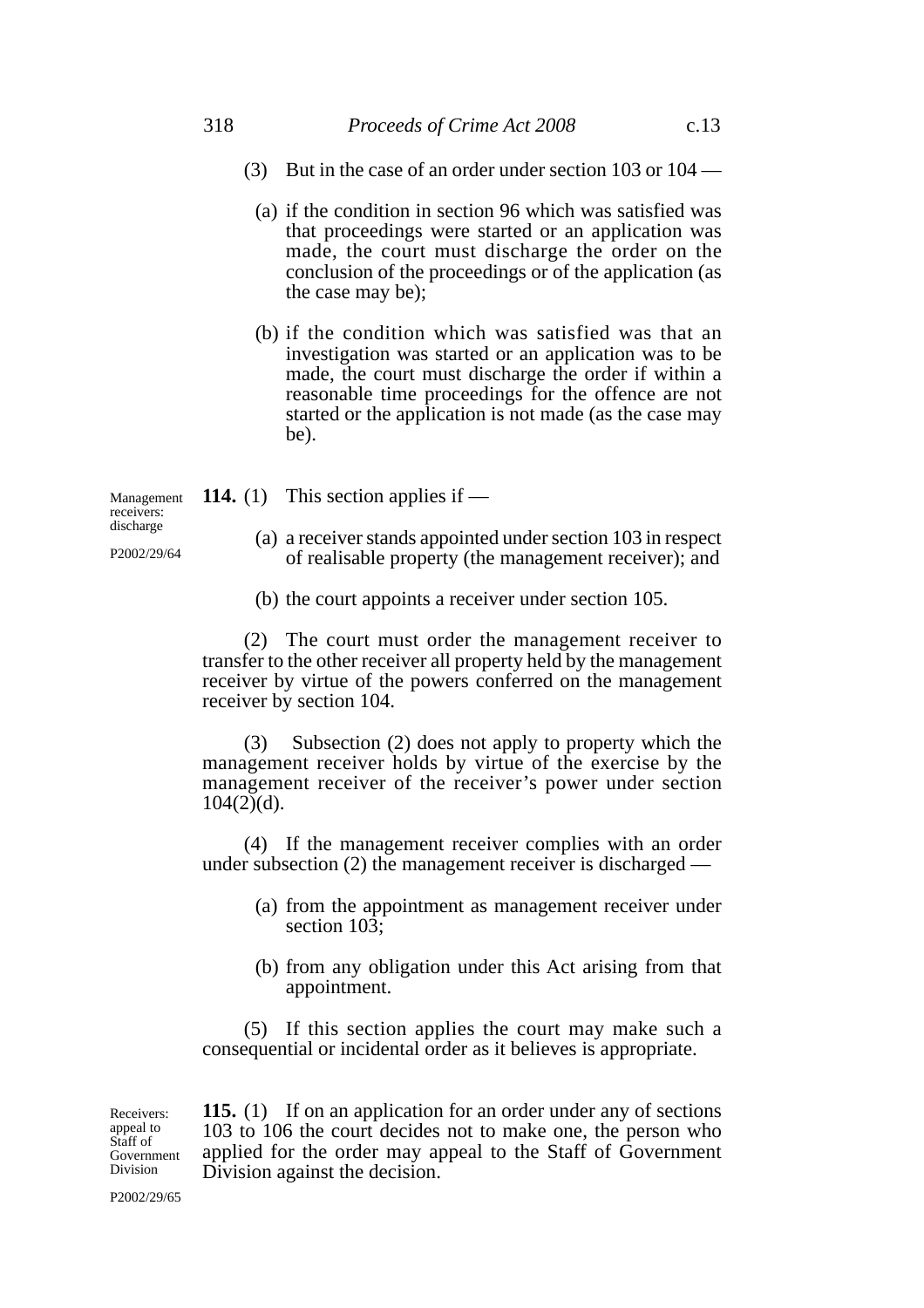(2) If the court makes an order under any of sections 103 to 106, the following persons may appeal to the Staff of Government Division in respect of the court's decision —

(a) the person who applied for the order;

(b) any person affected by the order.

(3) If on an application for an order under section 112 the court decides not to make one, the person who applied for the order may appeal to the Staff of Government Division against the decision.

(4) If the court makes an order under section 112, the following persons may appeal to the Staff of Government Division in respect of the court's decision —

- (a) the person who applied for the order;
- (b) any person affected by the order;
- (c) the receiver.

(5) The following persons may appeal to the Staff of Government Division against a decision of the court on an application under section 113 —

- (a) the person who applied for the order in respect of which the application was made;
- (b) any person affected by the court's decision;
- (c) the receiver.

(6) On an appeal under this section the Staff of Government Division may —

- (a) confirm the decision; or
- (b) make such order as it believes is appropriate.

# *Seized money*

**116.** (1) This section applies to money which —

(a) is held by a person; and

(b) is held in an account maintained by that person with a bank or a building society.

Seized money P2002/29/67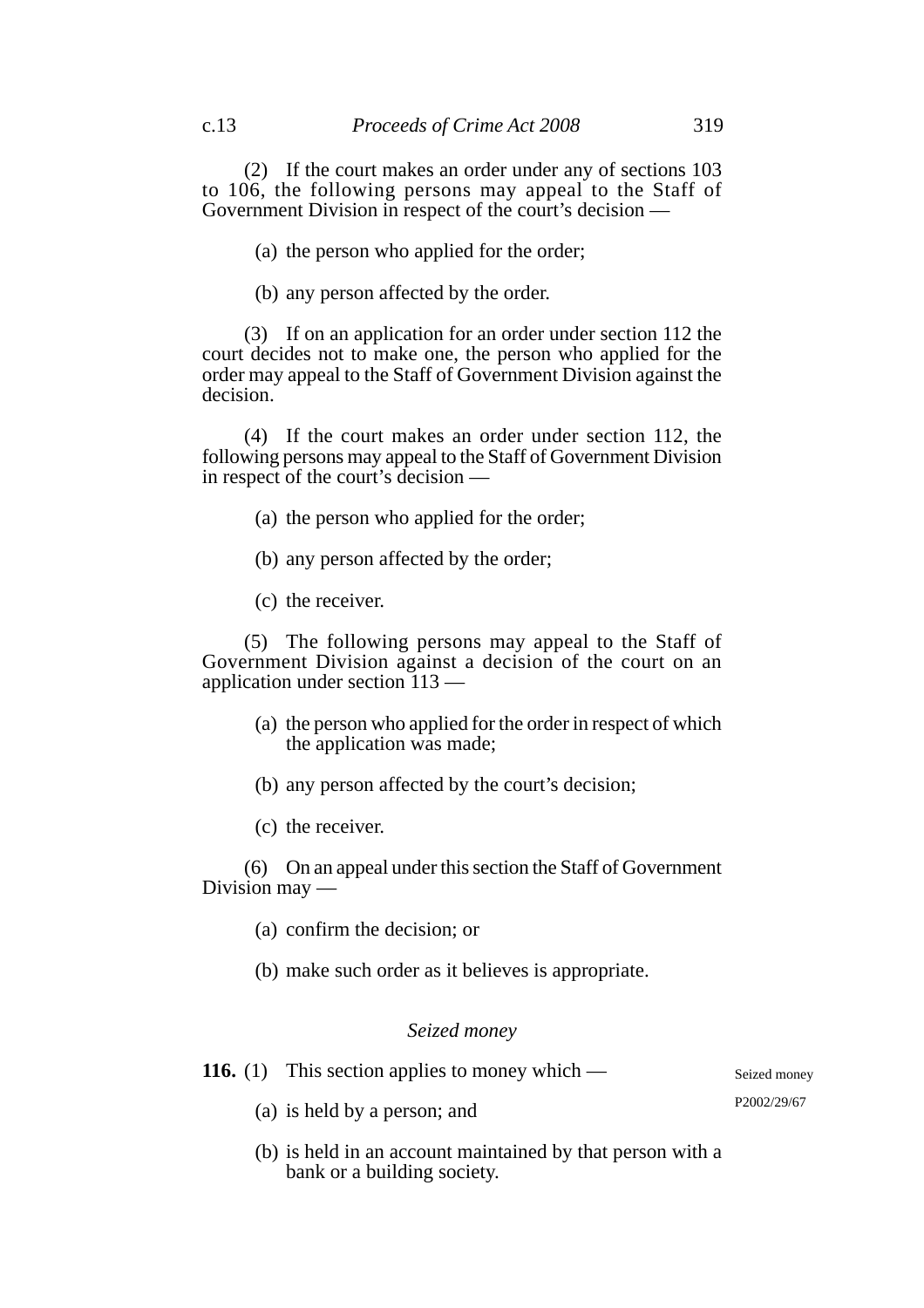- (a) has been seized by a constable under section 22 of the Police Powers and Procedures Act 1998 (general power of seizure); and
- (b) is held in an account maintained by the Isle of Man Constabulary (or otherwise) with a bank or a building society.

(3) This section also applies to money which is held by a person and which —

- (a) has been seized by a customs officer under section 22 of the Police Powers and Procedures Act 1998 as applied by order made under section 77(2) of that Act; and
- (b) is held following the seizure in an account maintained with a bank or a building society.

(4) This section applies if the following conditions are satisfied —

- (a) a restraint order has effect in relation to money to which this section applies;
- (b) a confiscation order is made against the person by whom the money is held;
- (c) a receiver has not been appointed under section 105 in relation to the money;
- (d) any period allowed under section 71 for payment of the amount ordered to be paid under the confiscation order has ended.

(5) In such a case a court of summary jurisdiction may order the bank or building society to pay the money to the Chief Registrar on account of the amount payable under the confiscation order.

(6) If a bank or building society fails to comply with an order under subsection (4) —

- (a) a court of summary jurisdiction may order it to pay an amount not exceeding £5,000; and
- (b) the sum is to be treated as adjudged to be paid by a conviction of the court.

(7) In order to take account of changes in the value of money the Department of Home Affairs may by order substitute

[c.9]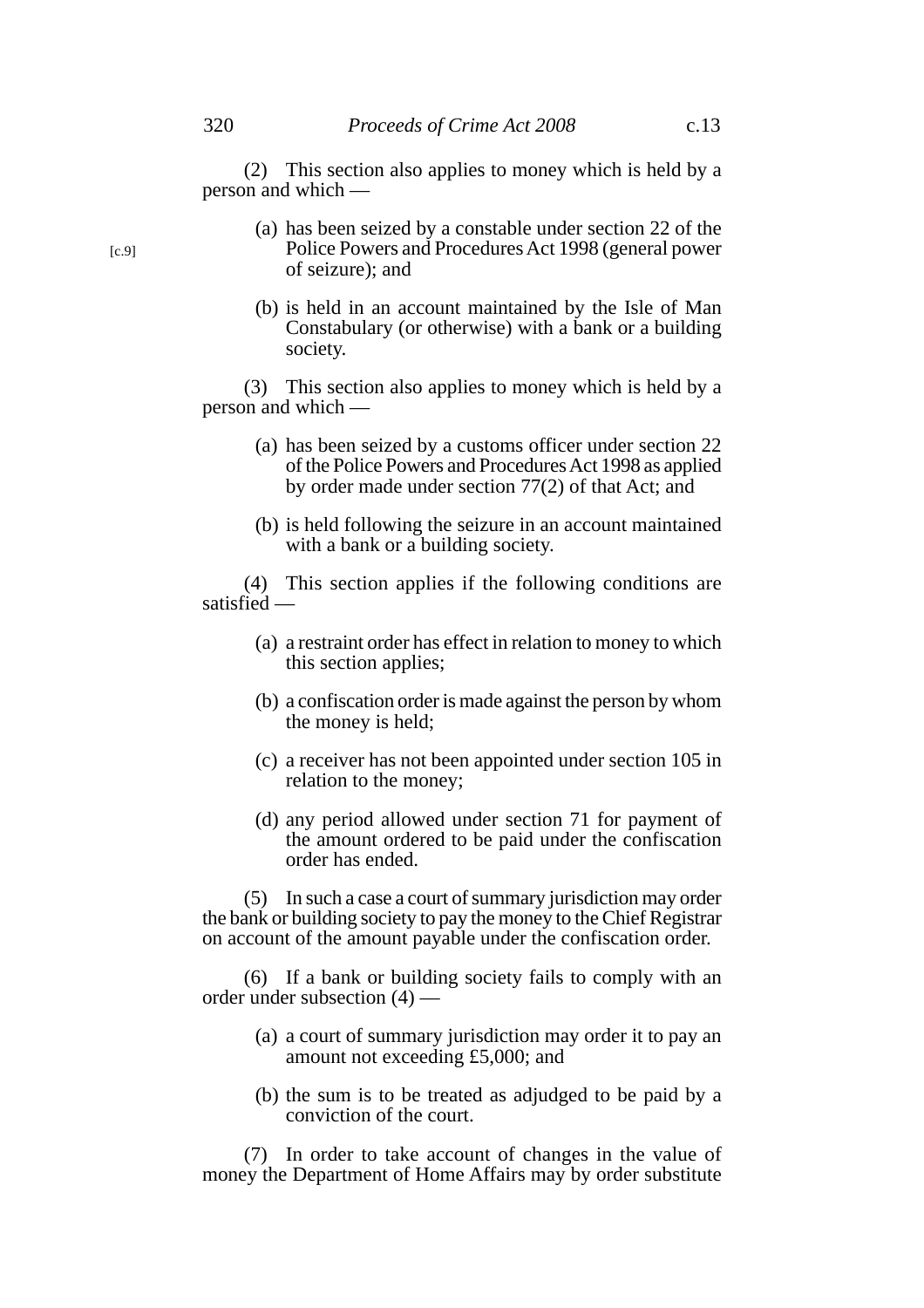another sum for the sum for the time being specified in subsection  $(6)(a)$ .

- (8) For the purposes of this section
	- (a) a bank is a banking institution within the meaning of the Banking Act 1998; [c. 4]
	- (b) "building society" has the same meaning as in section 7 of the Industrial and Building Societies Act 1892. [VI p.405]

## *Exercise of powers*

**117.** (1) This section applies to —

Powers of court and receiver

P2002/29/69

- (a) the powers conferred on a court by sections 97 to 110 and sections 112 to 116;
- (b) the powers of a receiver appointed under section 103 or 105.
- (2) The powers
	- (a) must be exercised with a view to the value for the time being of realisable property being made available (by the property's realisation) for satisfying any confiscation order that has been or may be made against the defendant;
	- (b) must be exercised, in a case where a confiscation order has not been made, with a view to securing that there is no diminution in the value of realisable property;
	- (c) must be exercised without taking account of any obligation of the defendant or a recipient of a tainted gift if the obligation conflicts with the object of satisfying any confiscation order that has been or may be made against the defendant;
	- (d) may be exercised in respect of a debt owed by the Crown.
- (3) Subsection (2) has effect subject to the following rules
	- (a) the powers must be exercised with a view to allowing a person other than the defendant or a recipient of a tainted gift to retain or recover the value of any interest held by that person;
	- (b) in the case of realisable property held by a recipient of a tainted gift, the powers must be exercised with a view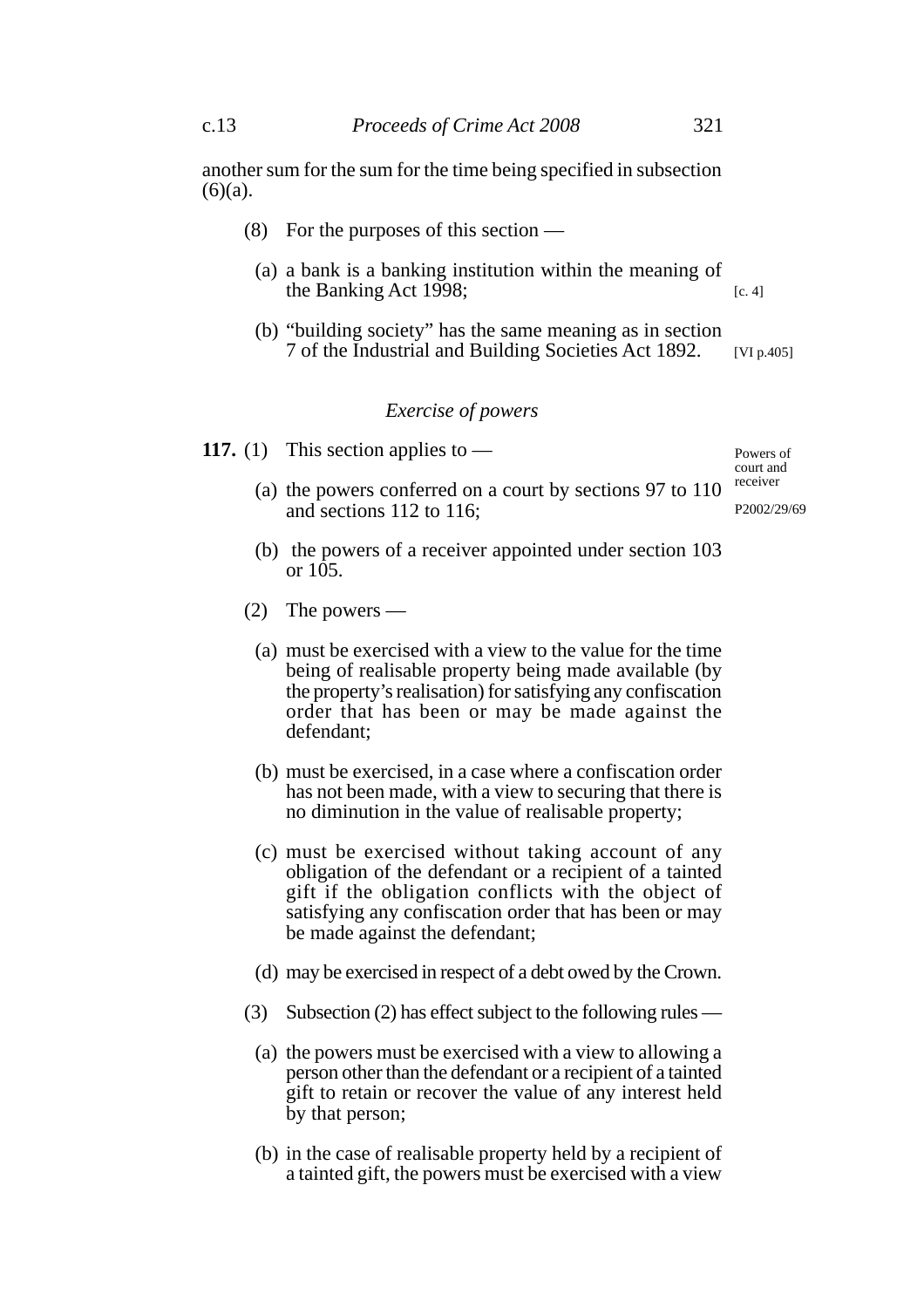to realising no more than the value for the time being of the gift;

(c) in a case where a confiscation order has not been made against the defendant, property must not be sold if the court so orders under subsection (4).

(4) If on an application by the defendant, or by the recipient of a tainted gift, the court decides that property cannot be replaced it may order that it must not be sold.

(5) An order under subsection (4) may be revoked or varied.

## *Committal*

Committal by court of summary

(a) a defendant is convicted of an offence by a court of

**118.** (1) This section applies if —

- summary jurisdiction; and
- (b) the prosecutor asks the court to commit the defendant to the Court of General Gaol Delivery with a view to a confiscation order being considered under section 66.
- (2) In such a case the court of summary jurisdiction
	- (a) must commit the defendant to the Court of General Gaol Delivery in respect of the offence; and
	- (b) may commit the defendant to the Court of General Gaol Delivery in respect of any other offence falling within subsection (3).
- (3) An offence falls within this subsection if
	- (a) the defendant has been convicted of it by a court of summary jurisdiction or any other court; and
	- (b) the court of summary jurisdiction has power to deal with the defendant in respect of it.

(4) If a committal is made under this section in respect of an offence or offences —

- (a) section 66 applies accordingly; and
- (b) the committal operates as a committal of the defendant to be dealt with by the Court of General Gaol Delivery in accordance with section 119.

jurisdiction P2002/29/70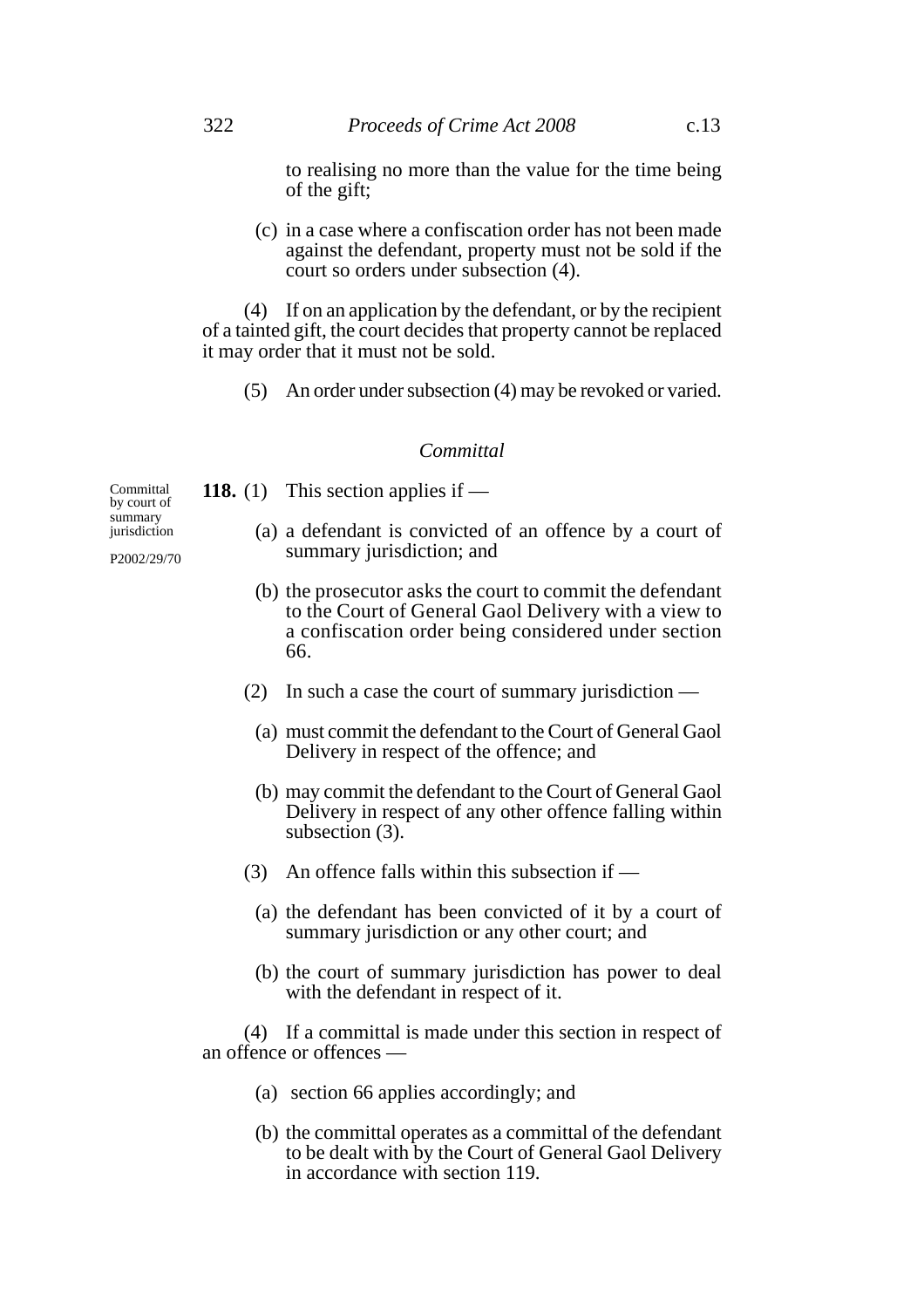(5) If a committal is made under this section in respect of an offence for which (apart from this section) the court of summary jurisdiction could have committed the defendant for sentence under section 18 of the Summary Jurisdiction Act 1989 (offences triable  $_{[c.15]}$ either way) the court must state whether it would have done so.

(6) A committal under this section may be in custody or on bail.

**119.** (1) If a defendant is committed to the Court of General Gaol Delivery under section 118 in respect of an offence or offences, this section applies (whether or not the court proceeds under section 66).

Sentencing by Court of General Gaol Delivery

P2002/29/71

(2) In the case of an offence in respect of which a court of summary jurisdiction has stated under section 118(5) that it would have committed the defendant for sentence, the Court of General Gaol Delivery —

- (a) must inquire into the circumstances of the case; and
- (b) may deal with the defendant in any way in which it could deal with the defendant if the defendant had just been convicted of the offence on information before it.

(3) In the case of any other offence the Court of General Gaol Delivery —

- (a) must inquire into the circumstances of the case; and
- (b) may deal with the defendant in any way in which the court of summary jurisdiction could deal with the defendant if it had just convicted the defendant of the offence.

### *Compensation*

**120.** (1) If the following three conditions are satisfied the Court Serious default of General Gaol Delivery may order the payment of such P2002/29/72compensation as it believes is just.

(2) The first condition is satisfied if a criminal investigation has been started with regard to an offence and proceedings are not started for the offence.

(3) The first condition is also satisfied if proceedings for an offence are started against a person and —

(a) they do not result in the conviction of that person for the offence; or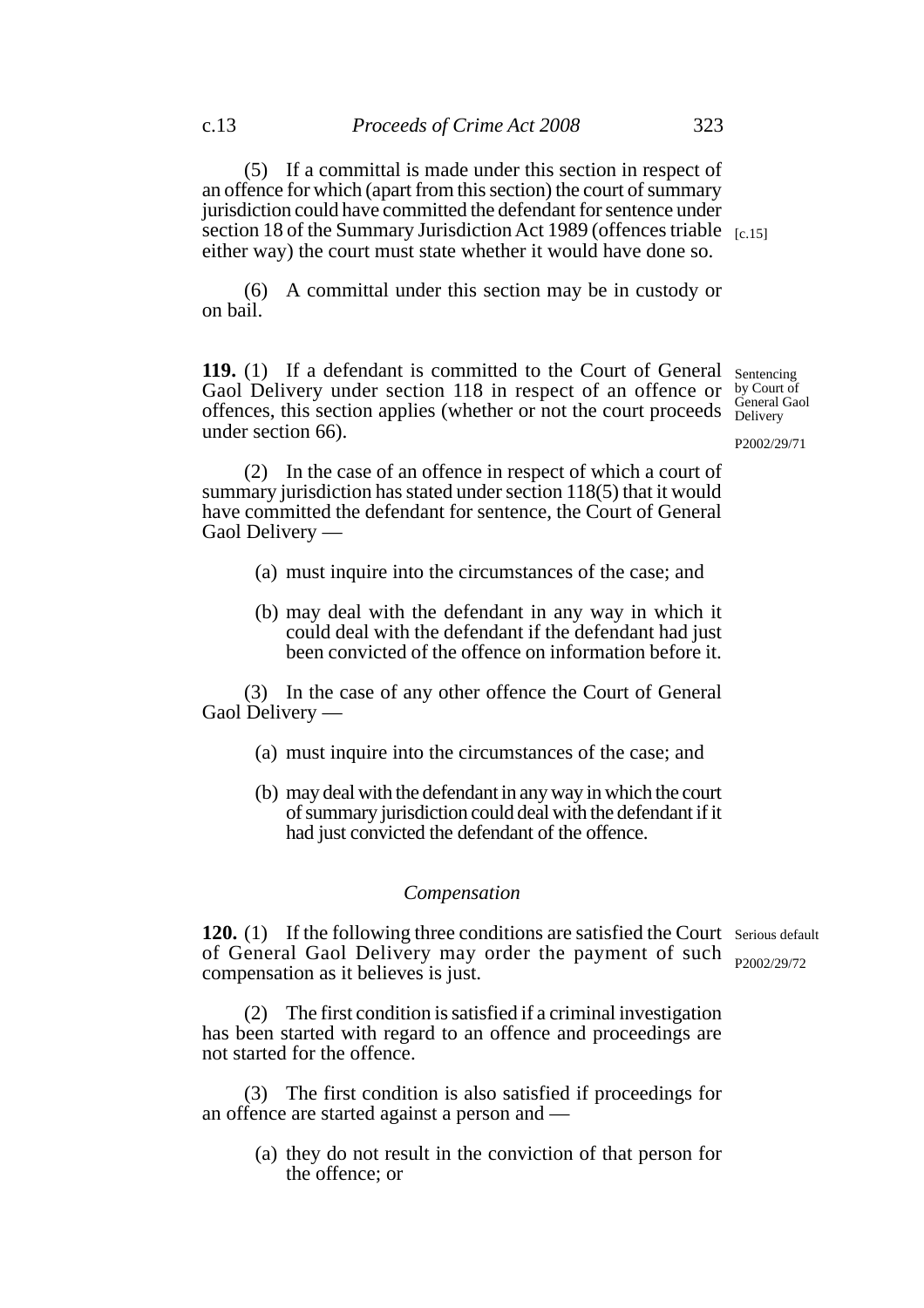- (b) that person is convicted of the offence but the conviction is quashed or the person is pardoned in respect of it.
- (4) If subsection (2) applies the second condition is that
	- (a) in the criminal investigation there has been a serious default by a prosecutor, constable or customs officer; and
	- (b) the investigation would not have continued if the default had not occurred.
- (5) If subsection (3) applies the second condition is that
	- (a) in the criminal investigation with regard to the offence or in its prosecution there has been a serious default by a prosecutor, constable or customs officer; and
	- (b) the proceedings would not have been started or continued if the default had not occurred.

(6) The third condition is that an application is made under this section by a person who held realisable property and has suffered loss in consequence of anything done in relation to it by or in pursuance of an order under this Part.

(7) The offence referred to in subsection (2) may be one of a number of offences with regard to which the investigation is started.

(8) The offence referred to in subsection (3) may be one of a number of offences for which the proceedings are started.

(9) Compensation under this section is payable to the applicant and is payable by the Treasury.

(a) the court varies a confiscation order under section 89 or discharges one under section 90; and

**121.** (1) This section applies if —

(b) an application is made to the Court of General Gaol Delivery by a person who held realisable property and has suffered loss as a result of the making of the order.

(2) The court may order the payment of such compensation as it believes is just.

(3) Compensation under this section is payable —

Confiscation orders varied or discharged

P2002/29/73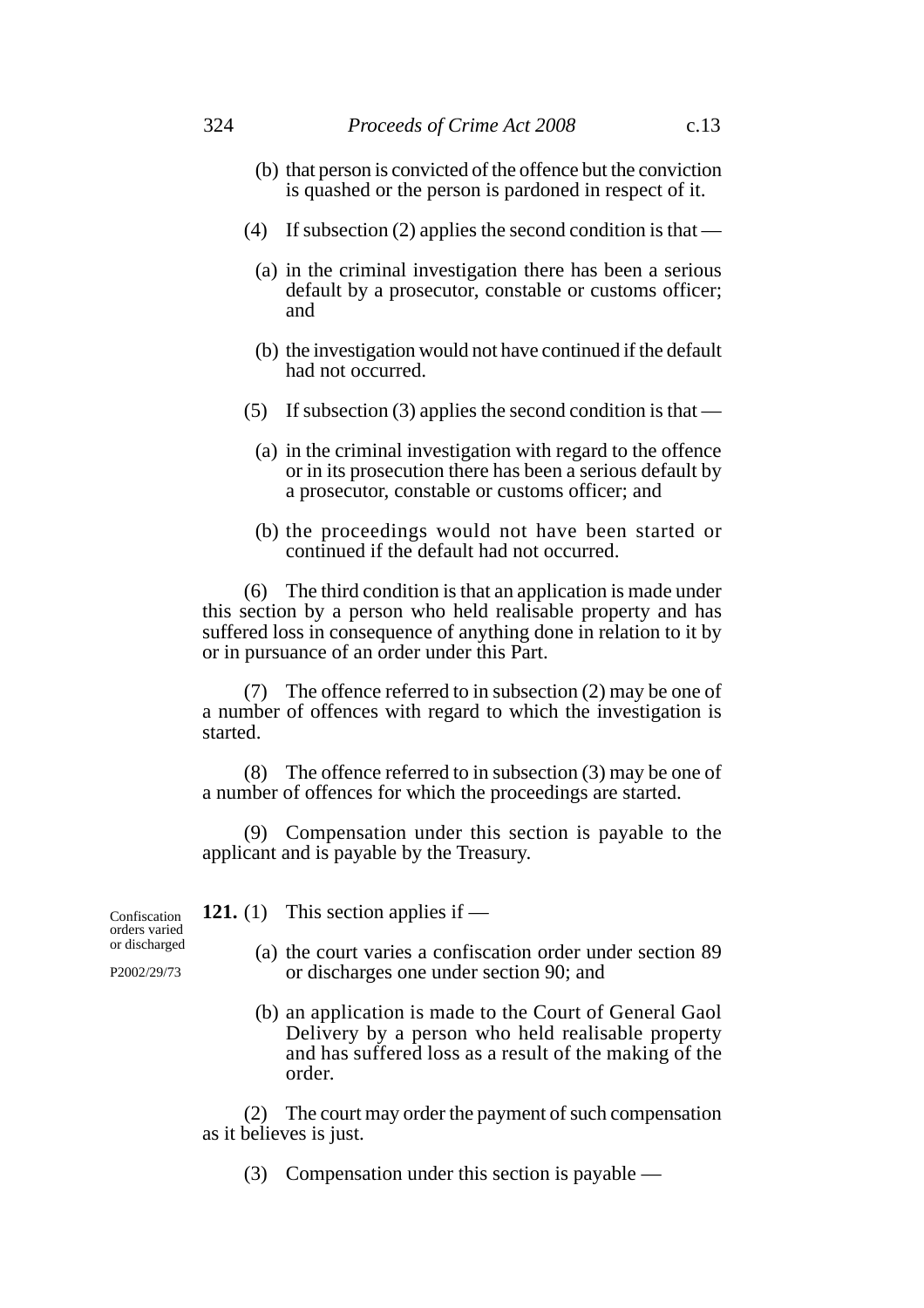- (a) to the applicant;
- (b) by the Treasury.

### *Enforcement abroad*

**122.** (1) This section applies if —

Enforcement abroad P2002/29/74

- (a) any of the conditions in section 96 is satisfied;
- (b) the prosecutor believes that realisable property is situated in a country or territory outside the Island (the receiving country); and
- (c) the prosecutor sends a request for assistance to the Attorney General with a view to it being forwarded under this section.

(2) In a case where no confiscation order has been made, a request for assistance is a request to the government of the receiving country to secure that any person is prohibited from dealing with realisable property.

(3) In a case where a confiscation order has been made and has not been satisfied, discharged or quashed, a request for assistance is a request to the government of the receiving country to secure that —

- (a) any person is prohibited from dealing with realisable property;
- (b) realisable property is realised and the proceeds are applied in accordance with the law of the receiving country.

(4) No request for assistance may be made for the purposes of this section in a case where a confiscation order has been made and has been satisfied, discharged or quashed.

(5) If the Attorney General believes it is appropriate to do so the Attorney General may forward the request for assistance to the government of the receiving country.

(6) If property is realised in pursuance of a request under subsection  $(3)$  the amount ordered to be paid under the confiscation order must be taken to be reduced by an amount equal to the proceeds of realisation.

(7) A certificate purporting to be issued by or on behalf of the requested government is admissible as evidence of the facts it states if it states —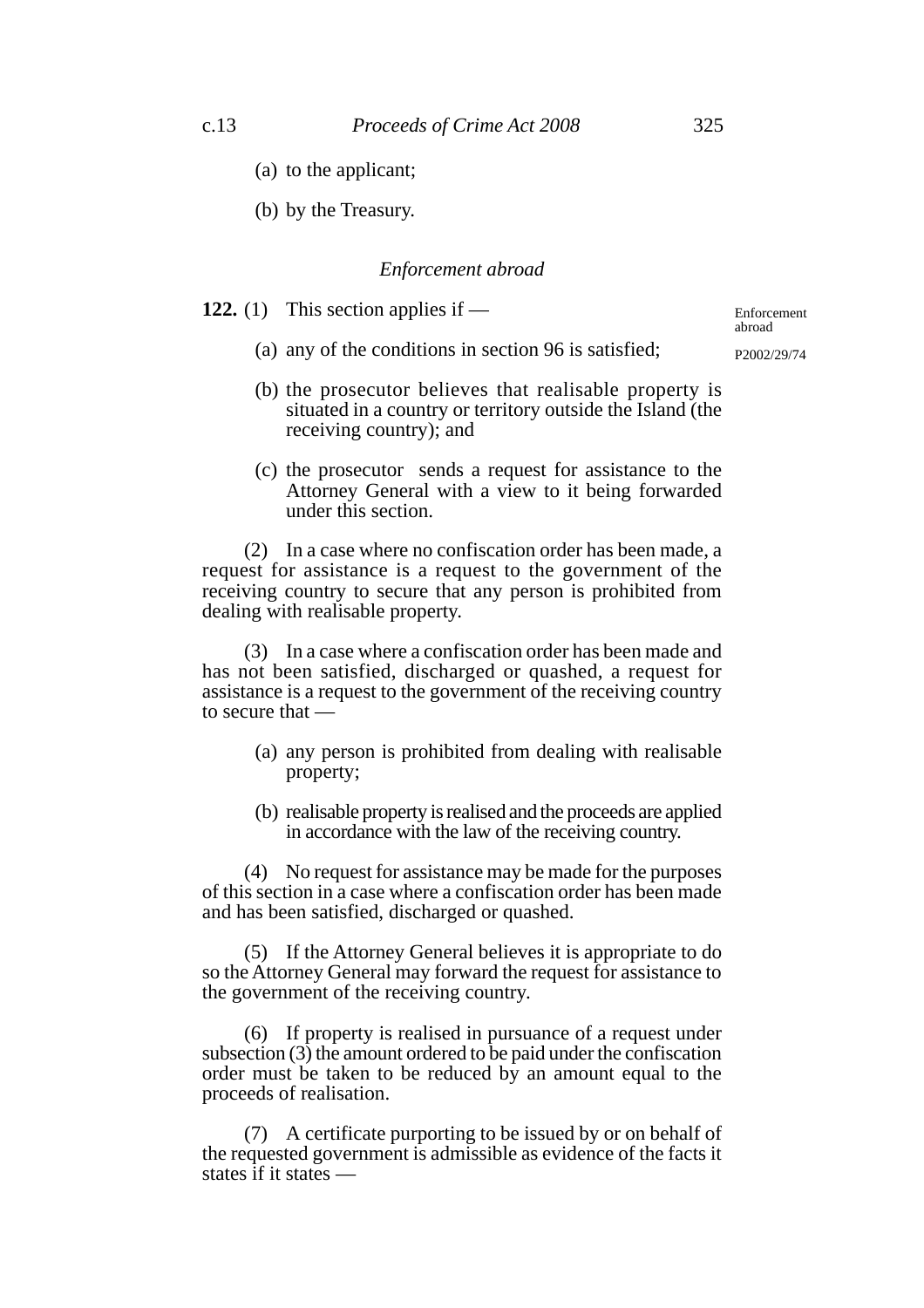- (a) that property has been realised in pursuance of a request under subsection (3);
- (b) the date of realisation; and
- (c) the proceeds of realisation.

(8) If the proceeds of realisation made in pursuance of a request under subsection (3) are expressed in a currency other than sterling, they must be taken to be the sterling equivalent calculated in accordance with the rate of exchange prevailing at the end of the day of realisation.

#### *Interpretation*

**123.** (1) A defendant has a criminal lifestyle if (and only if) the following condition is satisfied.

P2002/29/75  $&$  Sch<sub>2</sub>

Criminal lifestyle

> (2) The condition is that the offence (or any of the offences) concerned satisfies any of these tests —

- (a) it is specified in Schedule 3;
- (b) it constitutes conduct forming part of a course of criminal activity;
- (c) it is an offence committed over a period of at least 6 months and the defendant has benefited from the conduct which constitutes the offence.

(3) Conduct forms part of a course of criminal activity if the defendant has benefited from the conduct and —

- (a) in the proceedings in which the defendant was convicted the defendant was convicted of three or more other offences, each of three or more of them constituting conduct from which the defendant has benefited; or
- (b) in the period of 6 years ending with the day when those proceedings were started (or, if there is more than one such day, the earliest day) the defendant was convicted on at least two separate occasions of an offence constituting conduct from which the defendant has benefited.

(4) But an offence does not satisfy the test in subsection (2)(b) or (c) unless the defendant obtains relevant benefit of not less than £5,000.

(5) Relevant benefit for the purposes of subsection (2)(b)  $i<sub>s</sub>$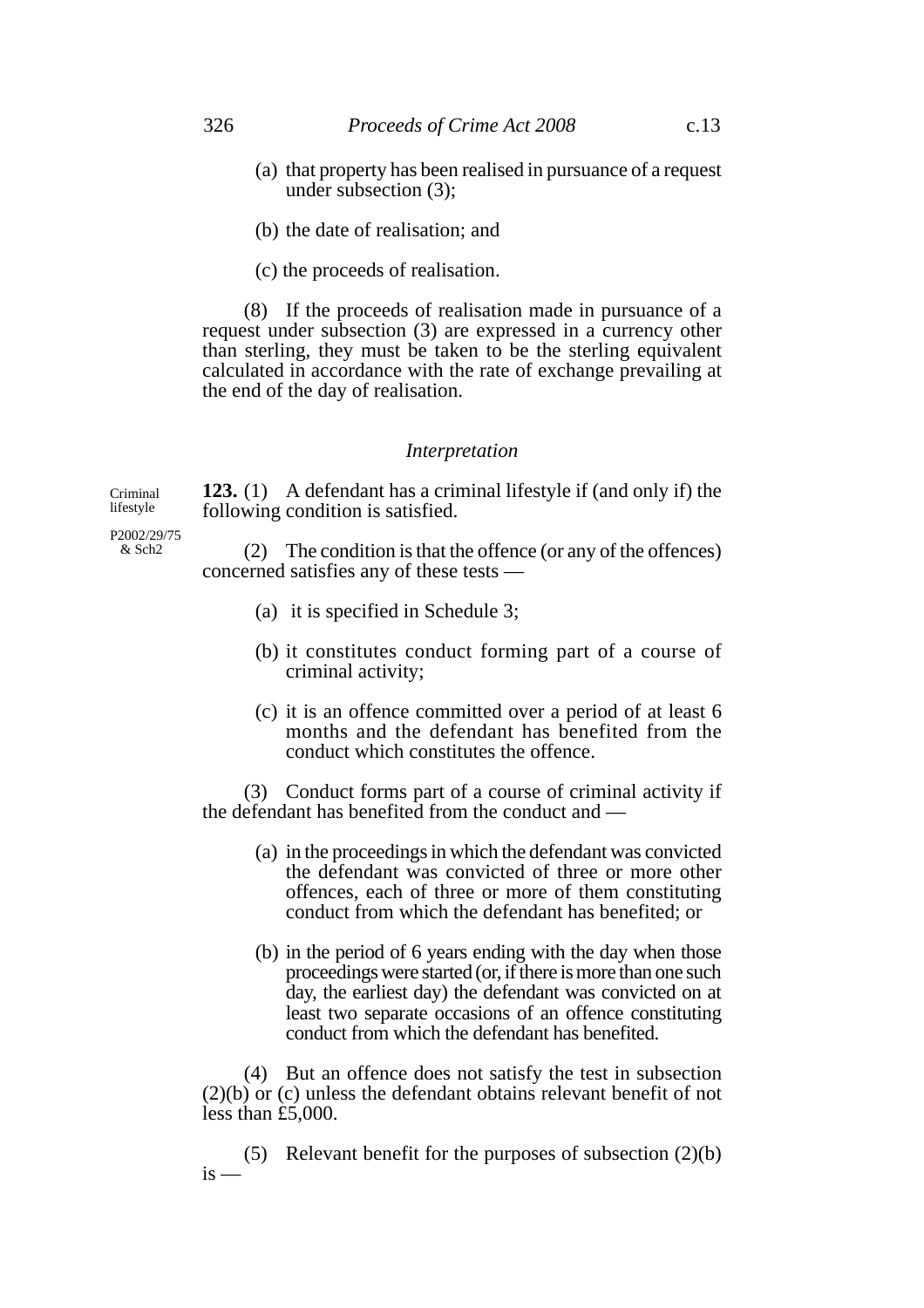- (a) benefit from conduct which constitutes the offence;
- (b) benefit from any other conduct which forms part of the course of criminal activity and which constitutes an offence of which the defendant has been convicted;
- (c) benefit from conduct which constitutes an offence which has been or will be taken into consideration by the court in sentencing the defendant for an offence mentioned in paragraph (a) or (b).
- (6) Relevant benefit for the purposes of subsection (2)(c)  $is -$ 
	- (a) benefit from conduct which constitutes the offence;
	- (b) benefit from conduct which constitutes an offence which has been or will be taken into consideration by the court in sentencing the defendant for the offence mentioned in paragraph (a).

(7) The Department of Home Affairs may by order amend Schedule 3.

(8) The Department of Home Affairs may by order vary the amount for the time being specified in subsection (4).

| <b>124.</b> (1) Criminal conduct is conduct which — | Conduct<br>and benefit |
|-----------------------------------------------------|------------------------|
|-----------------------------------------------------|------------------------|

(a) constitutes an offence in the Island; or

P2002/29/76

(b) would constitute such an offence if it occurred in the Island.

(2) General criminal conduct of the defendant is all the defendant's criminal conduct, and it is immaterial —

- (a) whether conduct occurred before or after the passing of this Act;
- (b) whether property constituting a benefit from conduct was obtained before or after the passing of this Act.

(3) Particular criminal conduct of the defendant is all the defendant's criminal conduct which falls within the following paragraphs —

> (a) conduct which constitutes the offence or offences concerned;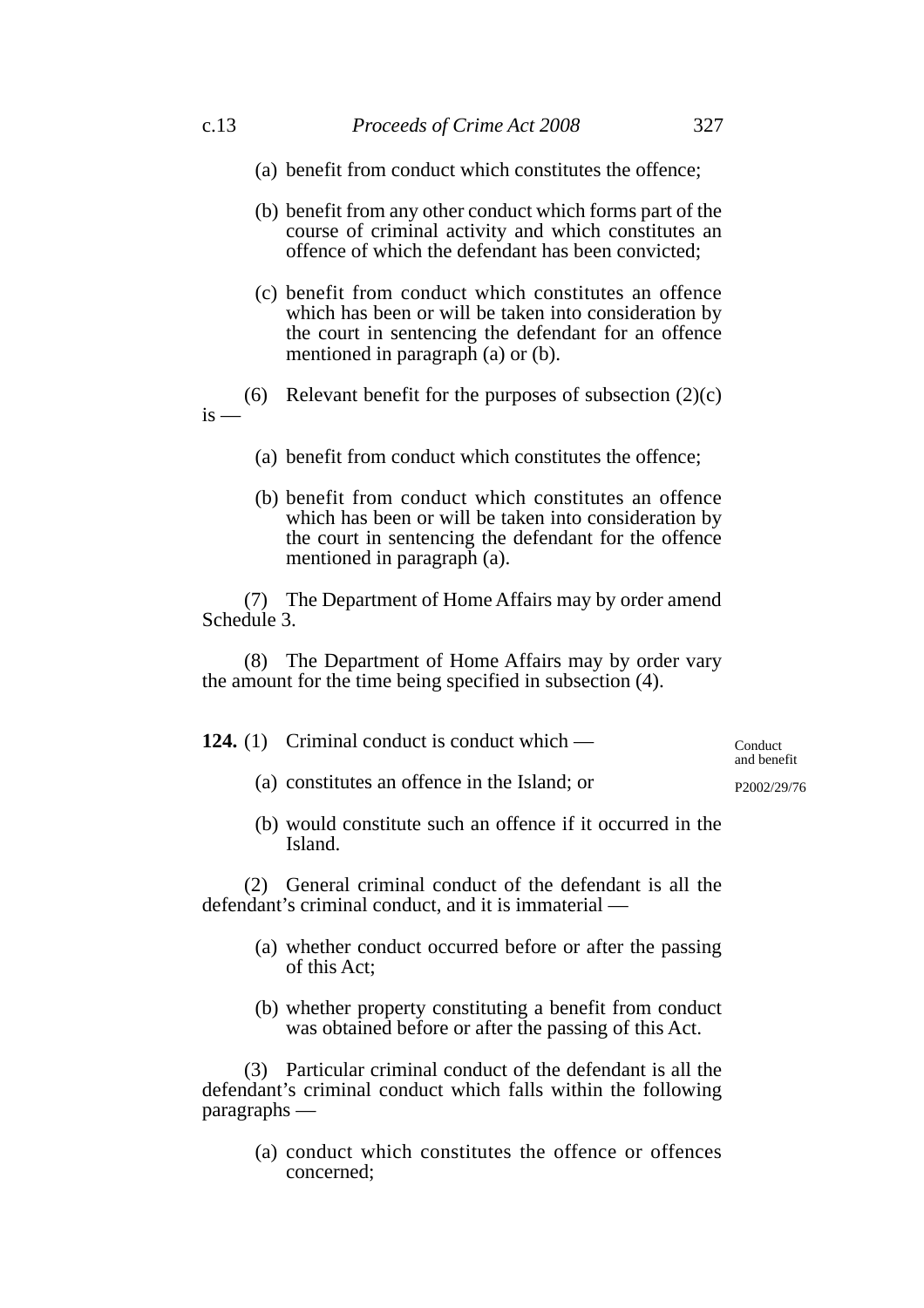- (b) conduct which constitutes offences of which the defendant was convicted in the same proceedings as those in which the defendant was convicted of the offence or offences concerned;
- (c) conduct which constitutes offences which the court will be taking into consideration in deciding the defendant's sentence for the offence or offences concerned.

(4) A person benefits from conduct if that person obtains property as a result of or in connection with the conduct.

(5) If a person obtains a pecuniary advantage as a result of or in connection with conduct, the person is to be taken to obtain as a result of or in connection with the conduct a sum of money equal to the value of the pecuniary advantage.

(6) References to property or a pecuniary advantage obtained in connection with conduct include references to property or a pecuniary advantage obtained both in that connection and some other.

(7) If a person benefits from conduct the person's benefit is the value of the property obtained.

**125.** (1) Subsections (2) and (3) apply if — Tainted gifts

P2002/29/77

- (a) no court has made a decision as to whether the defendant has a criminal lifestyle; or
- (b) a court has decided that the defendant has a criminal lifestyle.

(2) A gift is tainted if it was made by the defendant at any time after the relevant day.

(3) A gift is also tainted if it was made by the defendant at any time and was of property —

- (a) which was obtained by the defendant as a result of or in connection with the defendant's general criminal conduct; or
- (b) which (in whole or part and whether directly or indirectly) represented in the defendant's hands property obtained by the defendant as a result of or in connection with the defendant's general criminal conduct.

(4) Subsection (5) applies if a court has decided that the defendant does not have a criminal lifestyle.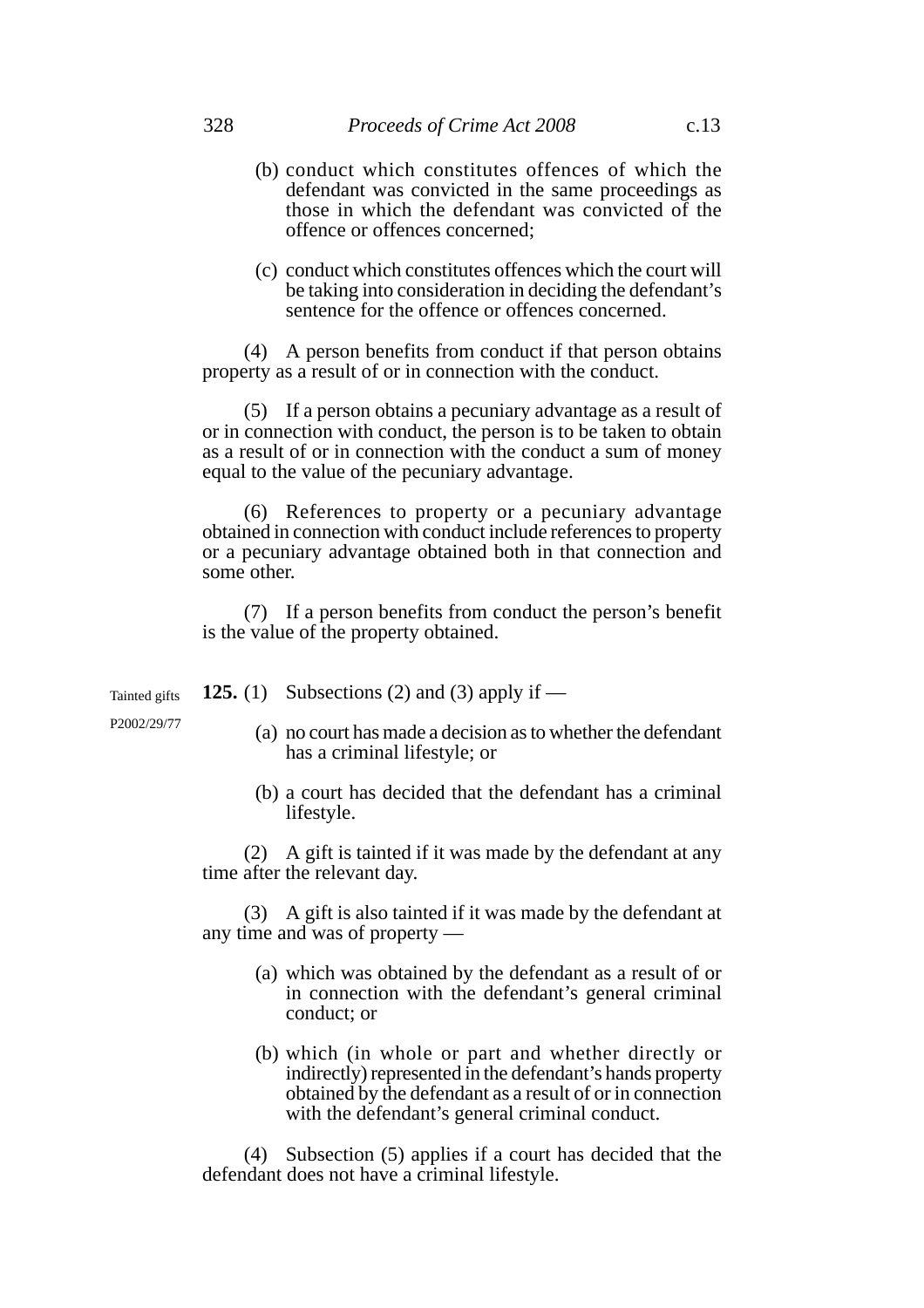(5) A gift is tainted if it was made by the defendant at any time after —

- (a) the date on which the offence concerned was committed; or
- (b) if the defendant's particular criminal conduct consists of two or more offences and they were committed on different dates, the date of the earliest.

(6) For the purposes of subsection (5) an offence which is a continuing offence is committed on the first occasion when it is committed.

(7) For the purposes of subsection (5) the defendant's particular criminal conduct includes any conduct which constitutes offences which the court has taken into consideration in deciding the defendant's sentence for the offence or offences concerned.

(8) A gift may be a tainted gift whether it was made before or after the passing of this Act.

(9) The relevant day is the first day of the period of 6 years ending with —

- (a) the day when proceedings for the offence concerned were started against the defendant; or
- (b) if there are two or more offences and proceedings for them were started on different days, the earliest of those days.

126. (1) If the defendant transfers property to another person Gifts and their for a consideration whose value is significantly less than the value of the property at the time of the transfer, the defendant is to be P2002/29/78treated as making a gift. recipients

(2) If subsection (1) applies the property given is to be treated as such share in the property transferred as is represented by the fraction —

- (a) whose numerator is the difference between the two values mentioned in subsection (1); and
- (b) whose denominator is the value of the property at the time of the transfer.

(3) References to a recipient of a tainted gift are to a person to whom the defendant has made the gift.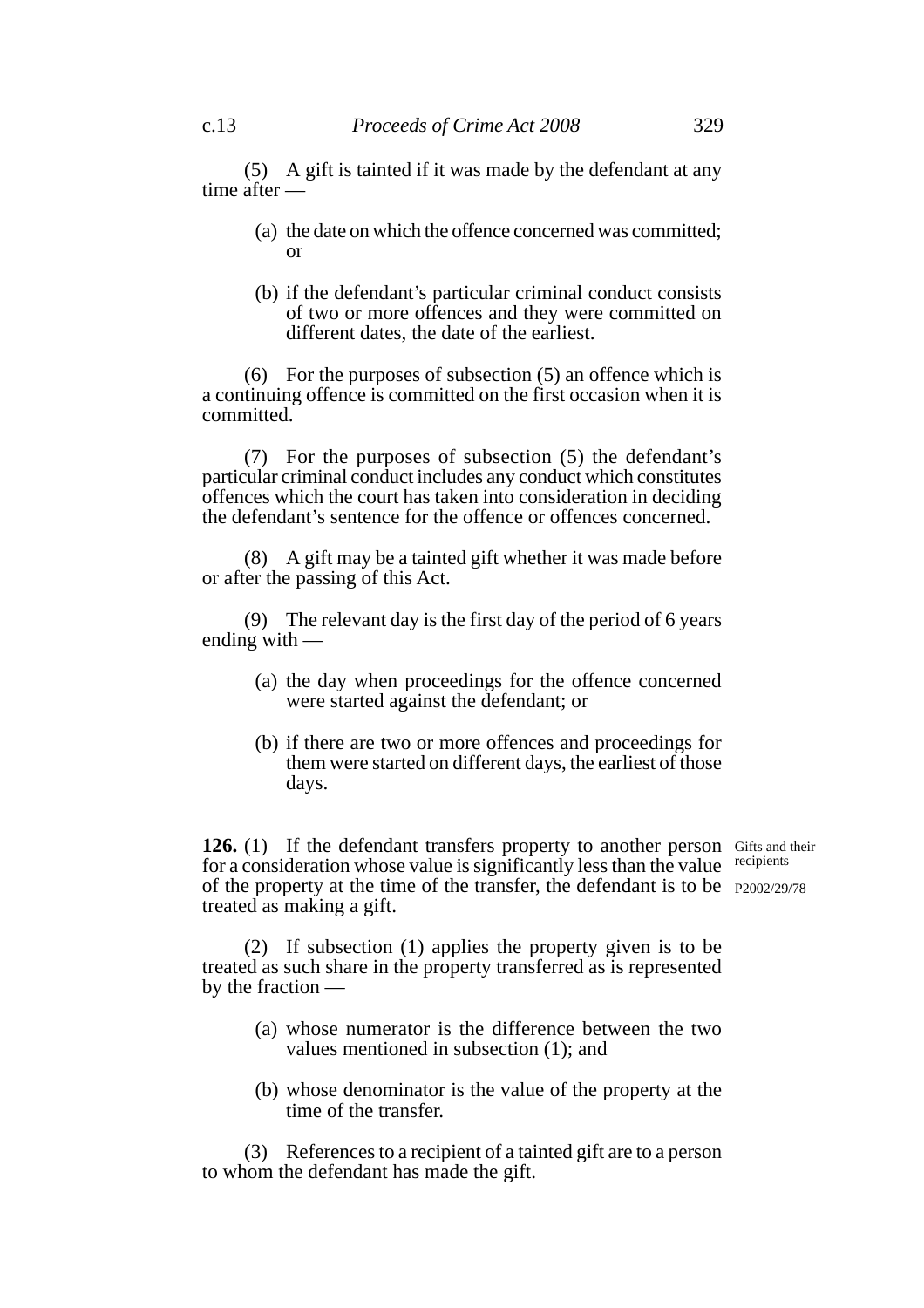**127.** (1) This section applies for the purpose of deciding the value at any time of property then held by a person. Value: the basic rule

P2002/29/79

(2) Its value is the market value of the property at that time.

(3) But if at that time another person holds an interest in the property its value, in relation to the person mentioned in subsection (1), is the market value of that person's interest at that time, ignoring any charging order under a provision listed in subsection  $(4)$ .

- (4) The provisions are —
- (a) section 9 of the Drug Trafficking Offences Act 1987;  $[c.2]$

(b) section 8 of the Criminal Justice Act 1990;  $[c.1]$ 

(c) section 27 of the Drug Trafficking Act 1996.  $[c.3]$ 

(5) This section has effect subject to sections 128 and 129.

**128.** (1) This section applies for the purpose of deciding the value of property obtained by a person as a result of or in connection with the person's criminal conduct; and the material time is the time the court makes its decision. Value of property obtained from conduct P2002/29/80

> (2) The value of the property at the material time is the greater of the following —

- (a) the value of the property (at the time the person obtained it) adjusted to take account of later changes in the value of money;
- (b) the value (at the material time) of the property found under subsection (3).
- (3) The property found under this subsection is as follows
	- (a) if the person holds the property obtained, the property found under this subsection is that property;
	- (b) if the person holds no part of the property obtained, the property found under this subsection is any property which directly or indirectly represents it in the hands of that person;
	- (c) if the person holds part of the property obtained, the property found under this subsection is that part and any property which directly or indirectly represents the other part in the hands of that person.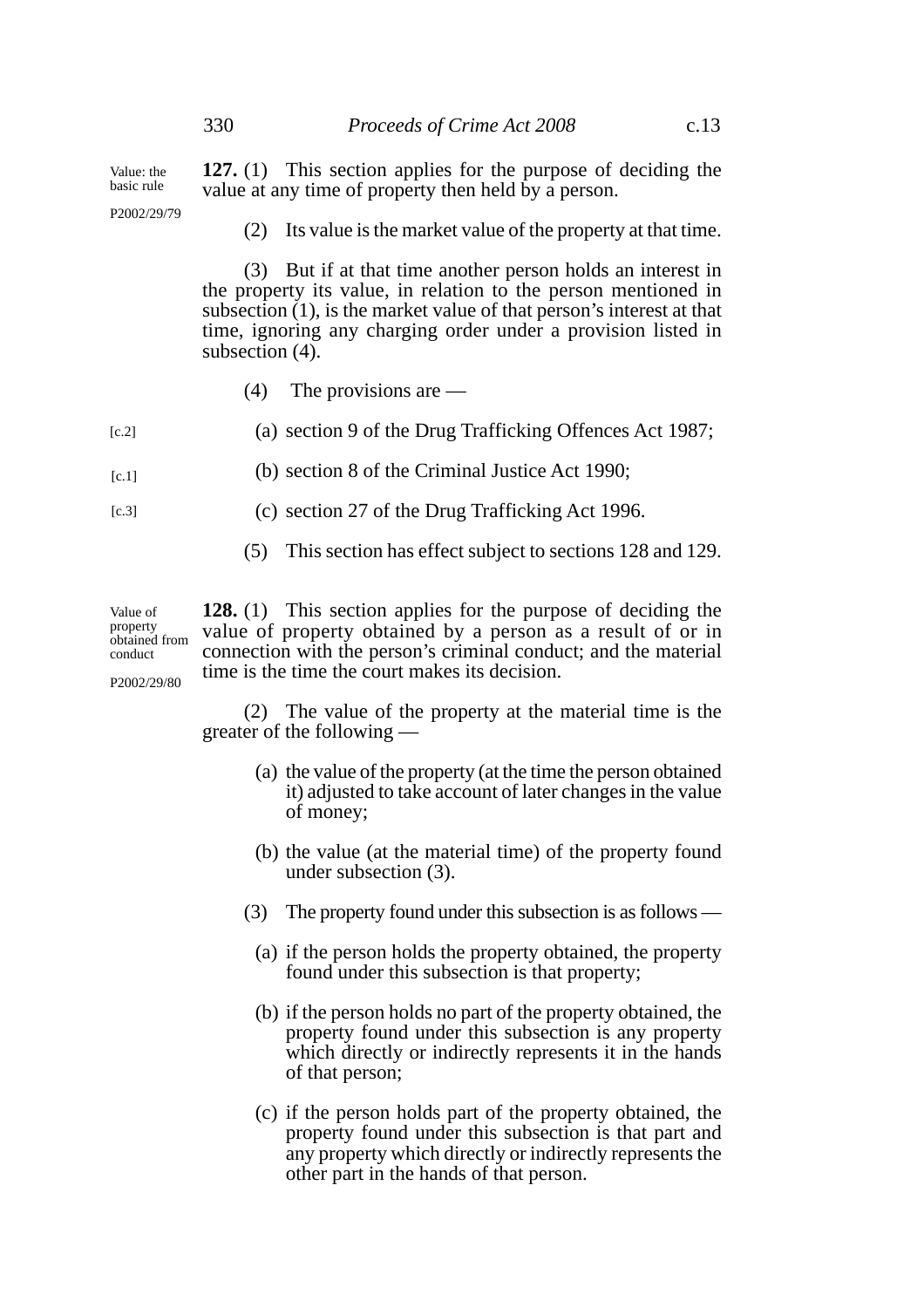(4) The references in subsection (2)(a) and (b) to the value are to the value found in accordance with section 127.

129. (1) The value at any time (the material time) of a tainted Value of gift is the greater of the following tainted gifts

P2002/29/81

- (a) the value (at the time of the gift) of the property given, adjusted to take account of later changes in the value of money;
- (b) the value (at the material time) of the property found under subsection (2).
- (2) The property found under this subsection is as follows
	- (a) if the recipient holds the property given, the property found under this subsection is that property;
	- (b) if the recipient holds no part of the property given, the property found under this subsection is any property which directly or indirectly represents it in the hands of the recipient;
	- (c) if the recipient holds part of the property given, the property found under this subsection is that part and any property which directly or indirectly represents the other part in the hands of the recipient.

(3) The references in subsection  $(1)(a)$  and  $(b)$  to the value are to the value found in accordance with section 127.

130. Property is free unless an order is in force in respect of it Free property under any of these provisions — P2002/29/82

- (a) section 27 of the Misuse of Drugs Act 1976 (forfeiture [c.21]orders);
- (b) section 16 of the Criminal Law Act 1981 (deprivation [c.20] orders);
- (c) section 16 of the Anti-Terrorism and Crime Act 2003 [c.6] (forfeiture orders);
- (d) section 6, 13, 22, 47(4) or 50(2) of this Act.

| <b>131.</b> Realisable property is —         | Realisable<br>property   |
|----------------------------------------------|--------------------------|
| (a) any free property held by the defendant; | P <sub>2002</sub> /29/83 |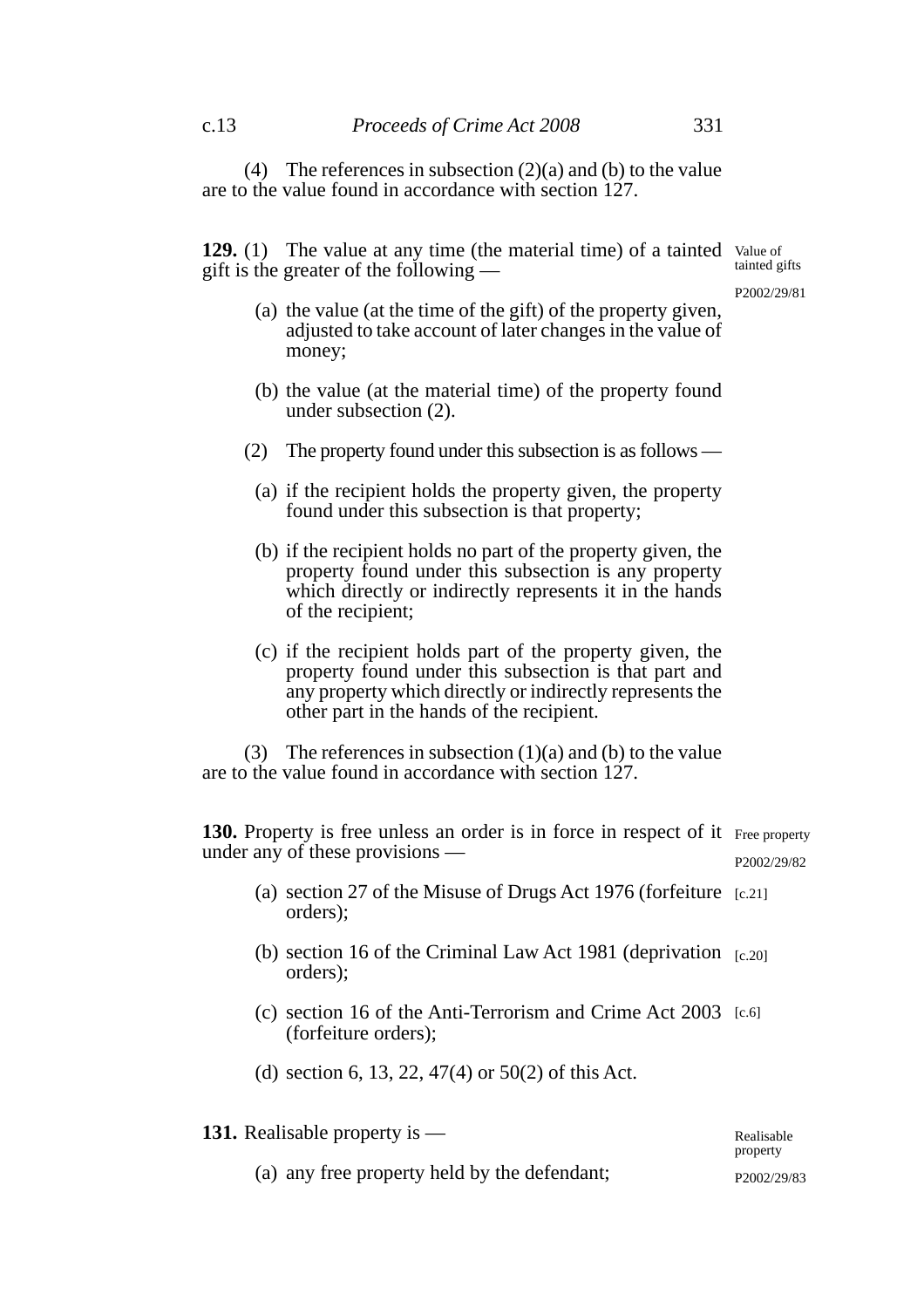(b) any free property held by the recipient of a tainted gift.

**132.** (1) Property is all property wherever situated and includes —

(a) money;

- (b) all forms of real or personal property;
- (c) things in action and other intangible or incorporeal property.
- (2) The following rules apply in relation to property
	- (a) property is held by a person if the person holds an interest in it;
	- (b) property is obtained by a person if the person obtains an interest in it;
	- (c) property is transferred by one person to another if the first one transfers or grants an interest in it to the second;
	- (d) references to property held by a person include references to property vested in the person's trustee in bankruptcy or liquidator;
	- (e) references to an interest held by a person beneficially in property include references to an interest which would be held by that person beneficially if the property were not so vested;
	- (f) references to an interest in relation to land in the Island are to any legal estate or equitable interest or power;
	- (g) references to an interest, in relation to property other than land, include references to a right (including a right to possession).
- **133.** (1) Proceedings for an offence are started Proceedings
	- (a) when a justice of the peace issues a summons or warrant under section 4 of the Summary Jurisdiction Act 1989 (issue of summons to, or warrant for arrest of, accused) in respect of the offence;
	- (b) when a person is charged with the offence after being taken into custody without a warrant.

(2) If more than one time is found under subsection (1) in relation to proceedings they are started at the earliest of them.

P2002/29/84

Property: general provisions

P2002/29/85  $[c.15]$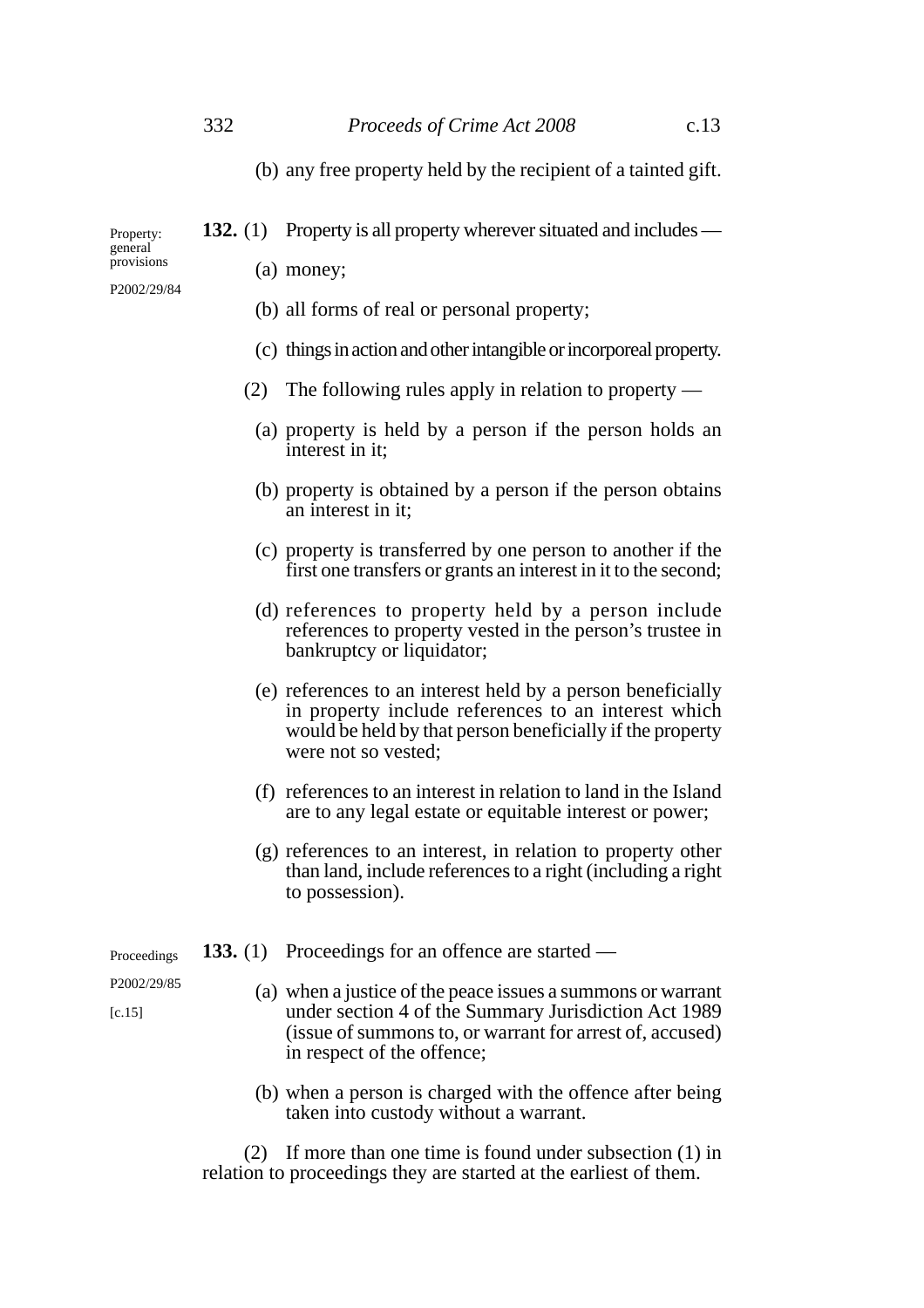(3) If the defendant is acquitted on all counts in proceedings for an offence, the proceedings are concluded when the defendant is acquitted.

(4) If the defendant is convicted in proceedings for an offence and the conviction is quashed or the defendant is pardoned before a confiscation order is made, the proceedings are concluded when the conviction is quashed or the defendant is pardoned.

(5) If a confiscation order is made against the defendant in proceedings for an offence (whether the order is made by the Court of General Gaol Delivery or the Staff of Government Division) the proceedings are concluded —

- (a) when the order is satisfied or discharged; or
- (b) when the order is quashed and there is no further possibility of an appeal against the decision to quash the order.

(6) If the defendant is convicted in proceedings for an offence but the Court of General Gaol Delivery decides not to make a confiscation order against the defendant, the following rules apply —

- (a) if an application for leave to appeal under section 91(2) is refused, the proceedings are concluded when the decision to refuse is made;
- (b) if the time for applying for leave to appeal under section 91(2) expires without an application being made, the proceedings are concluded when the time expires;
- (c) if on appeal under section 91(2) the Staff of Government Division confirms the Court of General Gaol Delivery's decision, and an application for leave to appeal to the Privy Council is refused, the proceedings are concluded when the decision to refuse is made:
- (d) if on appeal under section 91(2) the Staff of Government Division confirms the Court of General Gaol Delivery's decision, and the time for applying for leave to appeal to the Privy Council expires without an application being made, the proceedings are concluded when the time expires;
- (e) if on appeal under section 91(2) the Staff of Government Division confirms the Court of General Gaol Delivery's decision, and on appeal to the Privy Council, the Privy Council confirms the Staff of Government Division's decision, the proceedings are concluded when the Privy Council confirms the decision;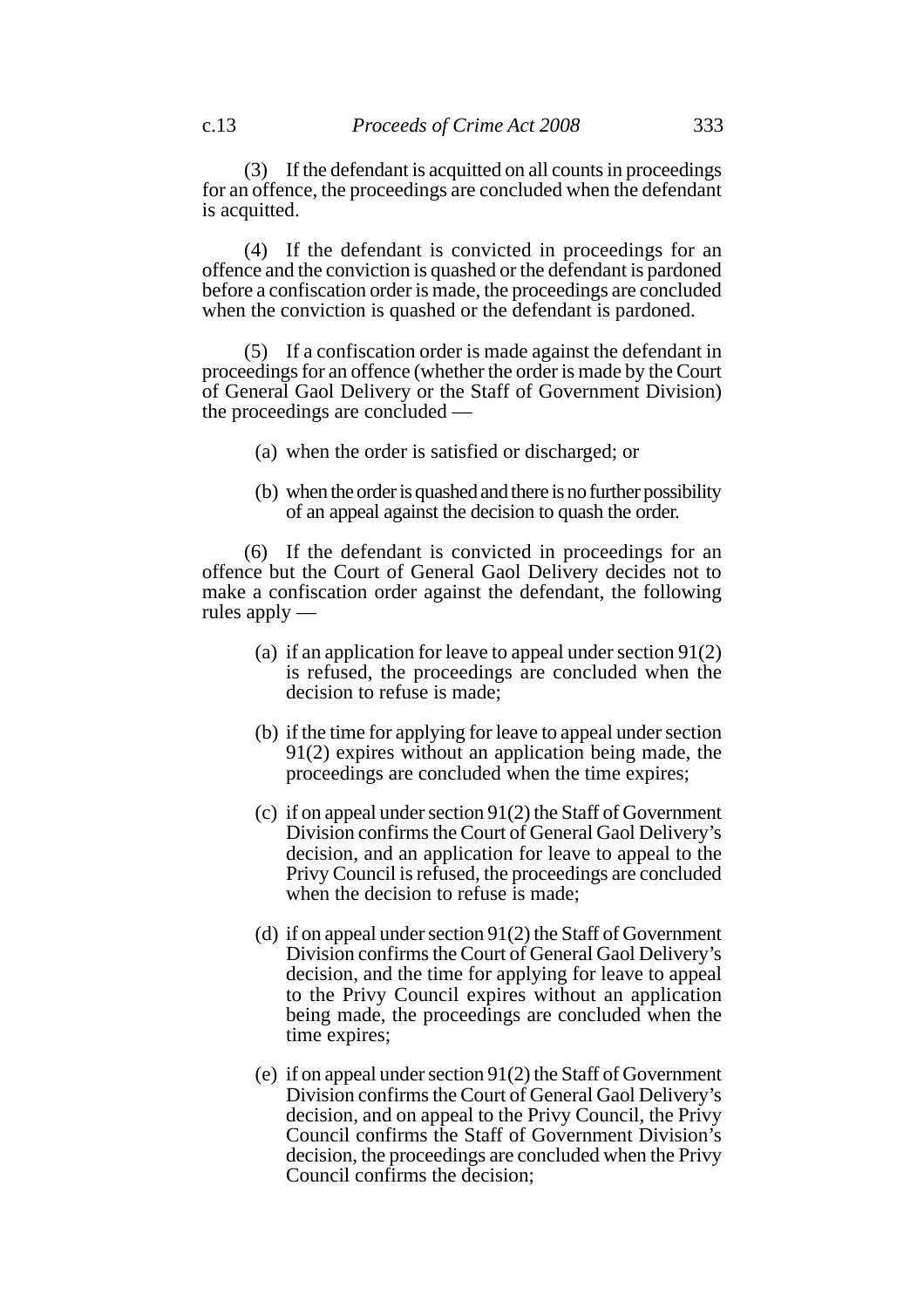- (f) if on appeal under section 91(2) the Staff of Government Division directs the Court of General Gaol Delivery to reconsider the case, and on reconsideration the Court of General Gaol Delivery decides not to make a confiscation order against the defendant, the proceedings are concluded when the Court of General Gaol Delivery makes that decision;
- (g) if on appeal to the Privy Council, the Privy Council directs the Court of General Gaol Delivery to reconsider the case, and on reconsideration the Court of General Gaol Delivery decides not to make a confiscation order against the defendant, the proceedings are concluded when the Court of General Gaol Delivery makes that decision.

(7) In applying subsection (6) any power to extend the time for making an application for leave to appeal must be ignored.

(8) In applying subsection (6) the fact that a court may decide on a later occasion to make a confiscation order against the defendant must be ignored.

**134.** (1) An application under section 79, 80, 87 or 88 is concluded — Applications P2002/29/86

- (a) in a case where the court decides not to make a confiscation order against the defendant, when it makes the decision;
- (b) in a case where a confiscation order is made against the defendant as a result of the application, when the order is satisfied or discharged, or when the order is quashed and there is no further possibility of an appeal against the decision to quash the order;
- (c) in a case where the application is withdrawn, when the person who made the application notifies the withdrawal to the court to which the application was made.
- (2) An application under section 81 or 82 is concluded
	- (a) in a case where the court decides not to vary the confiscation order concerned, when it makes the decision;
	- (b) in a case where the court varies the confiscation order as a result of the application, when the order is satisfied or discharged, or when the order is quashed and there is no further possibility of an appeal against the decision to quash the order;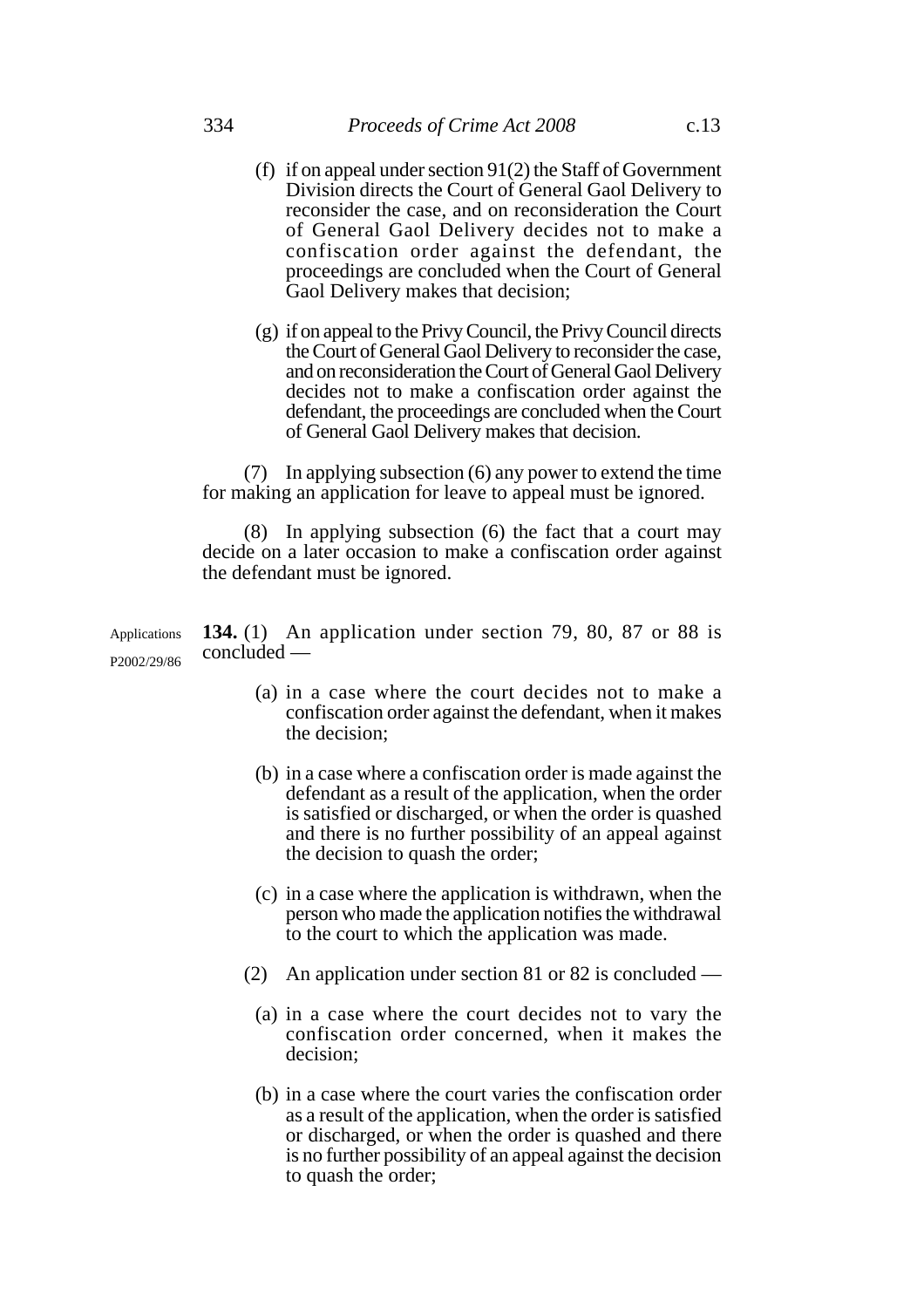(c) in a case where the application is withdrawn, when the person who made the application notifies the withdrawal to the court to which the application was made.

**135.** (1) A confiscation order is satisfied when no amount is due confiscation under it.

(2) A confiscation order is subject to appeal until there is no further possibility of an appeal on which the order could be varied or quashed; and for this purpose any power to grant leave to appeal out of time must be ignored.

136. (1) A reference to the offence (or offences) concerned must other be construed in accordance with section 66(9).

(2) A criminal investigation is an investigation which police officers or other persons have a duty to conduct with a view to it being ascertained whether a person should be charged with an offence.

(3) A defendant is a person against whom proceedings for an offence have been started (whether or not the defendant has been convicted).

(4) A reference to sentencing the defendant for an offence includes a reference to dealing with the defendant otherwise in respect of the offence.

(5) The following paragraphs apply to references to orders —

(a) a confiscation order is an order under section 66;

(b) a restraint order is an order under section 97.

(6) Sections 123 to 135 and this section apply for the purposes of this Part.

## *General*

137. (1) An appeal to the Staff of Government Division under Procedure this Part lies only with the leave of that Court.

(2) Subject to rules of court made under section 12 of the High Court Act 1991 (distribution of business between divisions) the criminal division of the Staff of Government Division is the division — Division

(a) to which an appeal to that Court under this Part is to lie; and

orders: satisfaction and appeal P2002/29/87

interpretative provisions for Part 2

P2002/29/88

on appeal to the Staff of Government

P2002/29/89

[c.12]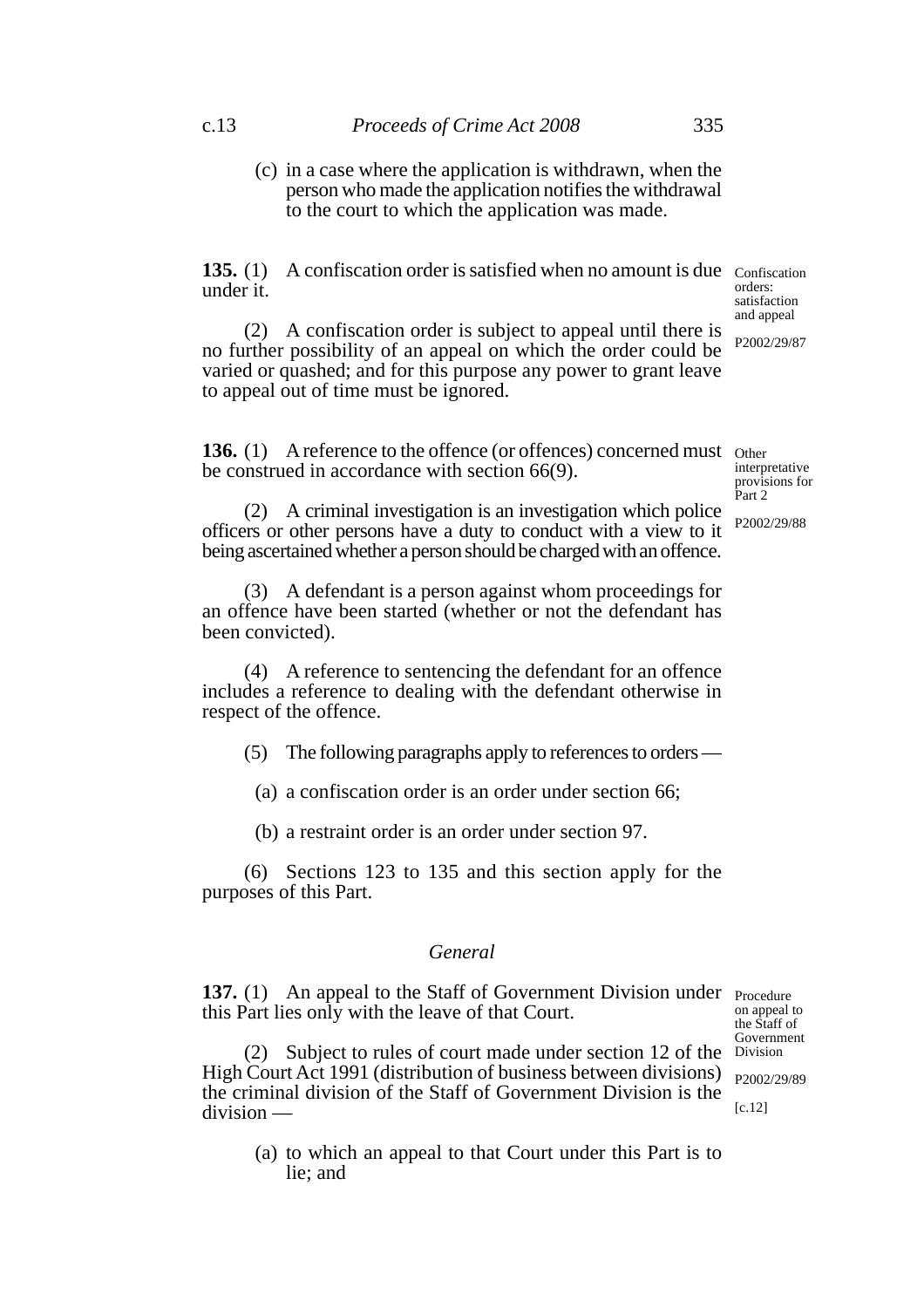(b) which is to exercise that Court's jurisdiction under this Part.

(3) Subject to any rules of court referred to in section 138, the costs of and incidental to all proceedings on an appeal to the criminal division of the Staff of Government Division under —

- (a) section 99(1) or (2) (appeals against orders made in restraint proceedings); or
- (b) section 115 (appeals against, or relating to, the making of receivership orders),

are in the discretion of the court.

(4) Such rules may in particular make provision for regulating matters relating to the costs of those proceedings, including prescribing scales of costs to be paid to legal or other representatives.

(5) The court shall have full power to determine by whom and to what extent the costs are to be paid.

(6) In any proceedings mentioned in subsection (3), the court may —

- (a) disallow; or
- (b) (as the case may be) order the legal or other representative concerned to meet,

the whole of any wasted costs or such part of them as may be determined in accordance with rules referred to in section 138.

(7) In subsection (6) "wasted costs" means any costs incurred by a party —

- (a) as a result of any improper, unreasonable or negligent act or omission on the part of any legal or other representative or any employee of such a representative; or
- (b) which, in the light of any such act or omission occurring after they were incurred, the court considers it is unreasonable to expect that party to pay.

(8) "Legal or other representative", in relation to a party to proceedings means any person exercising a right of audience or right to conduct litigation on behalf of that party.

Rules of court **138.** (1) Rules of court may make provision in relation to  $\frac{138}{100}$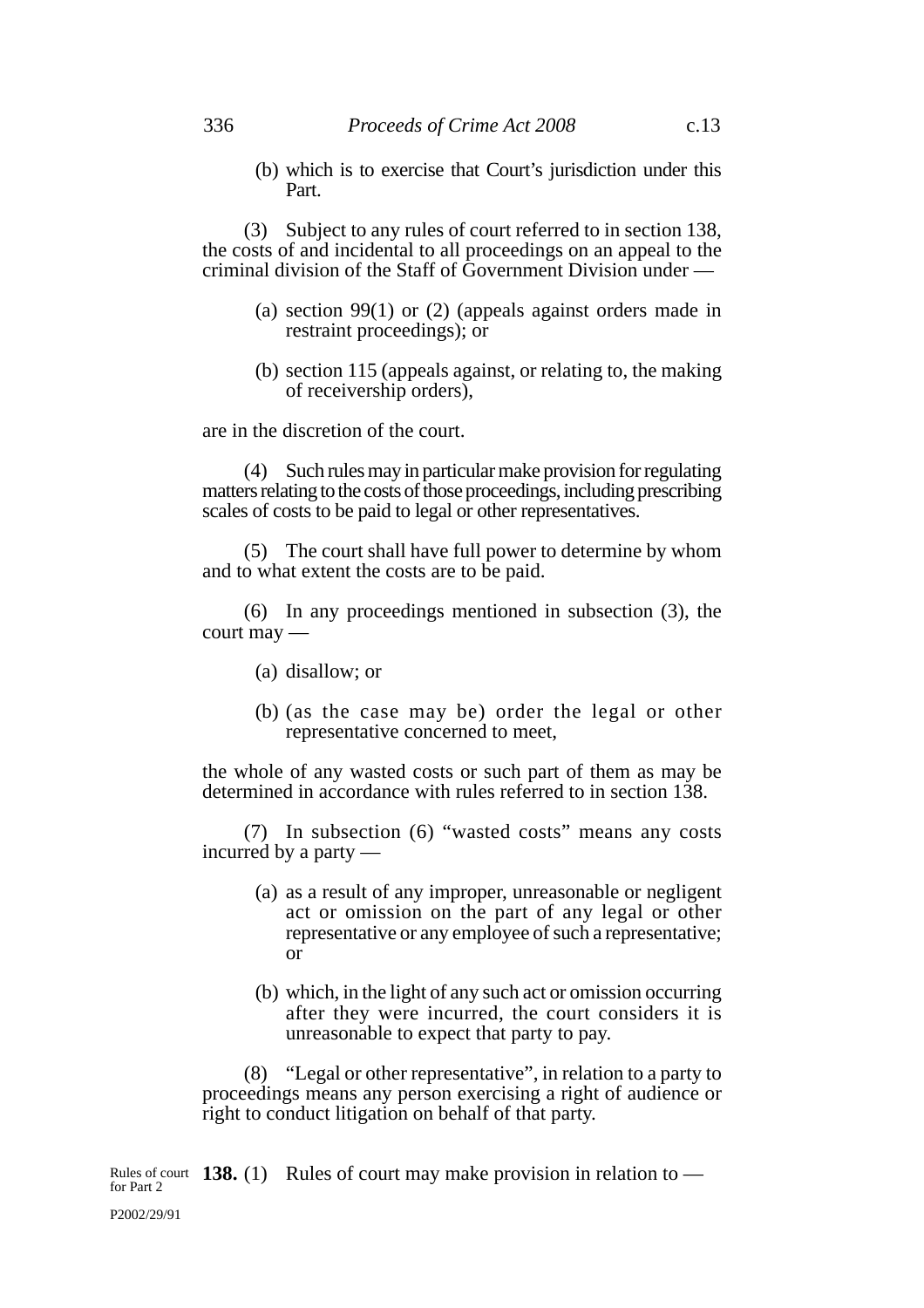- (a) proceedings under this Part; or
- (b) receivers appointed under this Part.

(2) Where no rules of court have been made the court may adopt such practice and procedure as it thinks fit.

# PART 3

# MONEY LAUNDERING

## *Offences*

**139.** (1) A person commits an offence if that person —

(a) conceals criminal property;

(b) disguises criminal property;

- (c) converts criminal property;
- (d) transfers criminal property;
- (e) removes criminal property from the Island.
- (2) But a person does not commit such an offence if
	- (a) that person makes an authorised disclosure under section 154 and (if the disclosure is made before the person does the act mentioned in subsection (1)) the person has the appropriate consent;
	- (b) that person intended to make such a disclosure but had a reasonable excuse for not doing so;
	- (c) the act the person does is done in carrying out a function the person has relating to the enforcement of any provision of this Act or of any other enactment relating to criminal conduct or benefit from criminal conduct.

(3) Nor does a person commit an offence under subsection  $(1)$  if  $-$ 

- (a) that person knows, or believes on reasonable grounds, that the relevant criminal conduct occurred in a particular country or territory outside the Island; and
- (b) the relevant criminal conduct —

P2002/29/327

Concealing, etc.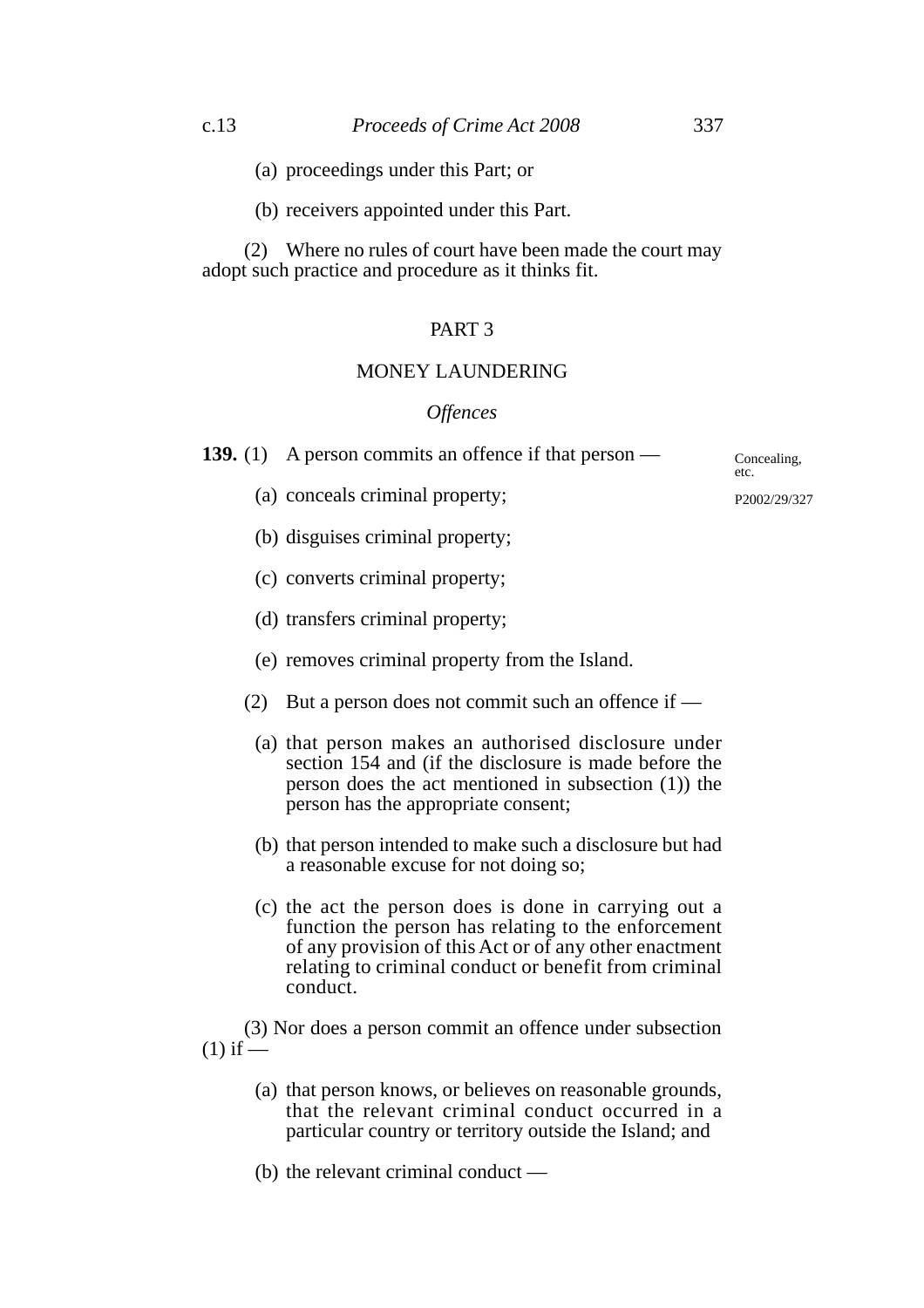- (i) was not, at the time it occurred, unlawful under the criminal law then applying in that country or territory; and
- (ii) is not of a description prescribed by an order made by the Department of Home Affairs.

(4) In subsection (3) "the relevant criminal conduct" is the criminal conduct by reference to which the property concerned is criminal property.

(5) A deposit-taking body that does an act mentioned in subsection  $(1)(\tilde{c})$  or (d) does not commit an offence under that subsection if —

- (a) it does the act in operating an account maintained with it; and
- (b) the value of the criminal property concerned is less than the threshold amount determined under section 156 for the act.

(6) Concealing or disguising criminal property includes concealing or disguising its nature, source, location, disposition, movement or ownership or any rights with respect to it.

Arrangements **140.** (1) A person commits an offence if that person enters into or becomes concerned in an arrangement which the person knows or suspects facilitates (by whatever means) the acquisition, retention, use or control of criminal property by or on behalf of another person. P2002/29/328

- (2) But a person does not commit such an offence if
	- (a) that person makes an authorised disclosure under section 154 and (if the disclosure is made before the person does the act mentioned in subsection (1)) the person has the appropriate consent;
	- (b) that person intended to make such a disclosure but had a reasonable excuse for not doing so;
	- (c) the act the person does is done in carrying out a function the person has relating to the enforcement of any provision of this Act or of any other enactment relating to criminal conduct or benefit from criminal conduct.

(3) Nor does a person commit an offence under subsection  $(1)$  if —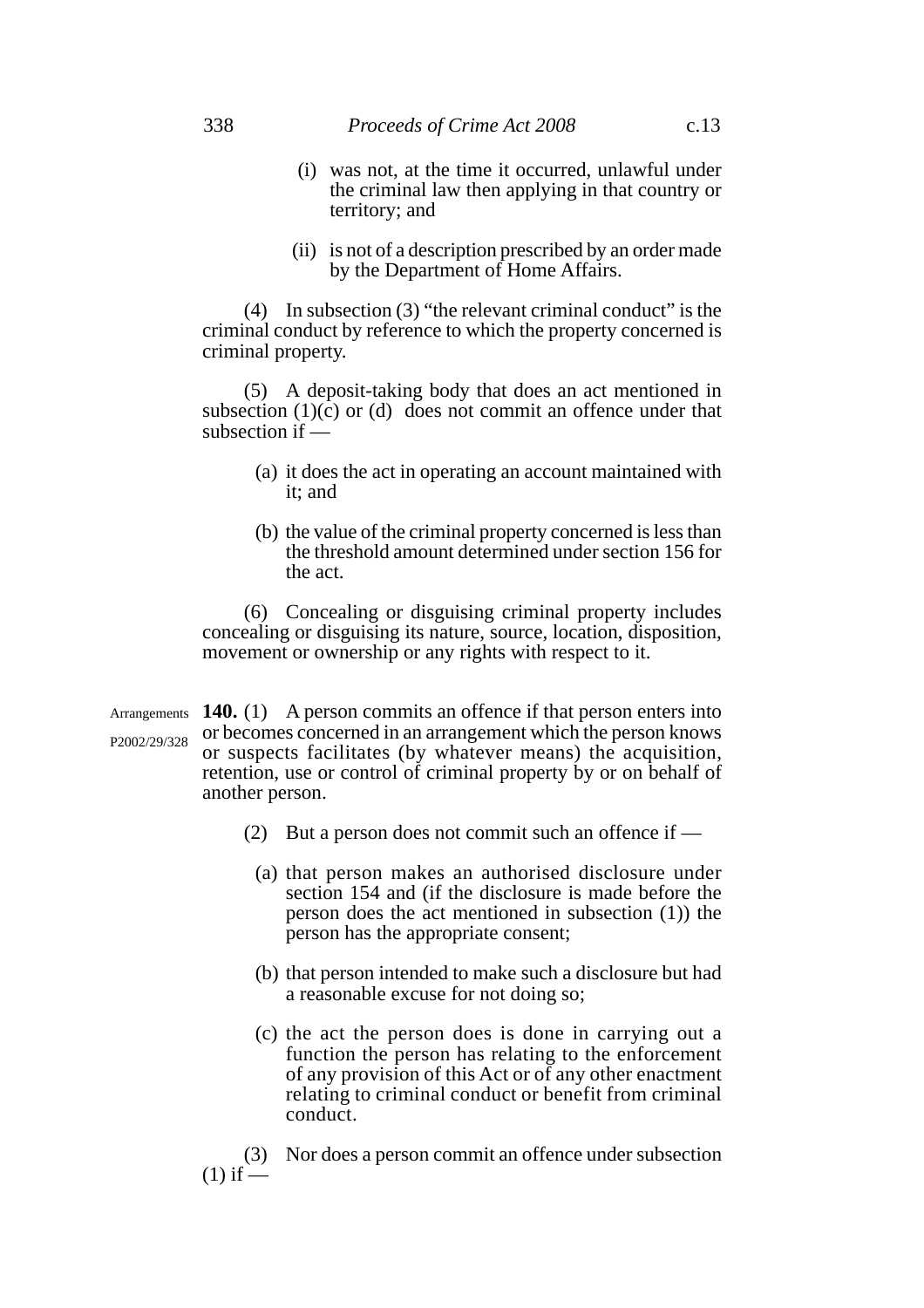- (a) that person knows, or believes on reasonable grounds, that the relevant criminal conduct occurred in a particular country or territory outside the Island; and
- (b) the relevant criminal conduct
	- (i) was not, at the time it occurred, unlawful under the criminal law then applying in that country or territory; and
	- (ii) is not of a description prescribed by an order made by the Department of Home Affairs.

(4) In subsection (3) "the relevant criminal conduct" is the criminal conduct by reference to which the property concerned is criminal property.

(5) A deposit-taking body that does an act mentioned in subsection (1) does not commit an offence under that subsection  $if -$ 

- (a) it does the act in operating an account maintained with it, and
- (b) the arrangement facilitates the acquisition, retention, use or control of criminal property of a value that is less than the threshold amount determined under section 156 for the act.

## **141.** (1) A person commits an offence if that person —

(a) acquires criminal property;

(b) uses criminal property;

- (c) has possession of criminal property.
- (2) But a person does not commit such an offence if
	- (a) that person makes an authorised disclosure under section 154 and (if the disclosure is made before the person does the act mentioned in subsection (1)) the person has the appropriate consent;
	- (b) that person intended to make such a disclosure but had a reasonable excuse for not doing so;
	- (c) that person acquired or used or had possession of the property for adequate consideration;

Acquisition, use and possession

P2002/29/329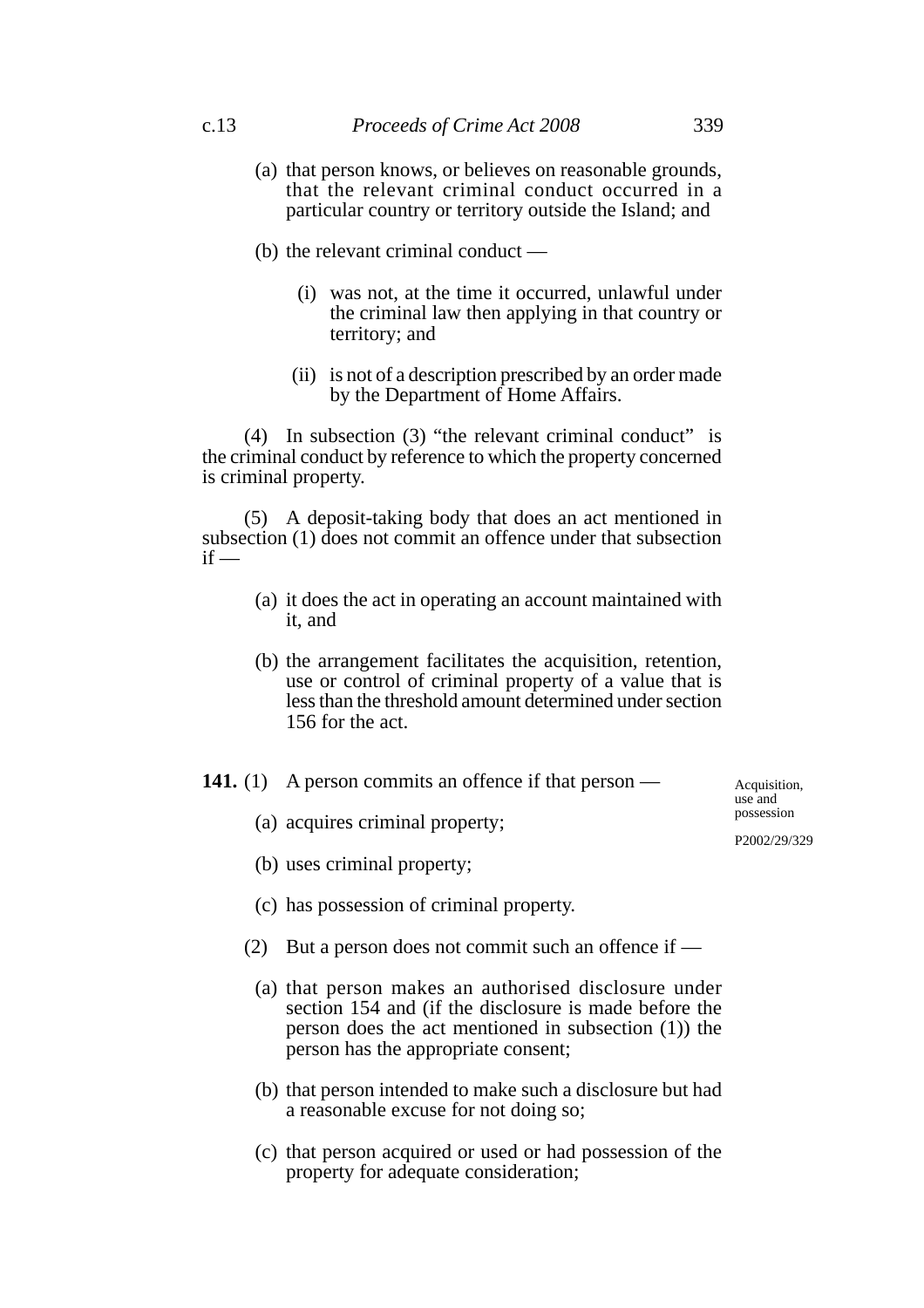(d) the act the person does is done in carrying out a function the person has relating to the enforcement of any provision of this Act or of any other enactment relating to criminal conduct or benefit from criminal conduct.

(3) Nor does a person commit an offence under subsection  $(1)$  if  $\frac{1}{2}$ 

- (a) that person knows, or believes on reasonable grounds, that the relevant criminal conduct occurred in a particular country or territory outside the Island; and
- (b) the relevant criminal conduct
	- (i) was not, at the time it occurred, unlawful under the criminal law then applying in that country or territory; and
	- (ii) is not of a description prescribed by an order made by the Department of Home Affairs.

(4) In subsection (3) "the relevant criminal conduct" is the criminal conduct by reference to which the property concerned is criminal property.

(5) A deposit-taking body that does an act mentioned in subsection (1) does not commit an offence under that subsection  $if -$ 

- (a) it does the act in operating an account maintained with it; and
- (b) the value of the criminal property concerned is less than the threshold amount determined under section 156 for the act.
- (6) For the purposes of this section
	- (a) a person acquires property for inadequate consideration if the value of the consideration is significantly less than the value of the property;
	- (b) a person uses or has possession of property for inadequate consideration if the value of the consideration is significantly less than the value of the use or possession;
	- (c) the provision by a person of goods or services which the person knows or suspects may help another to carry out criminal conduct is not consideration.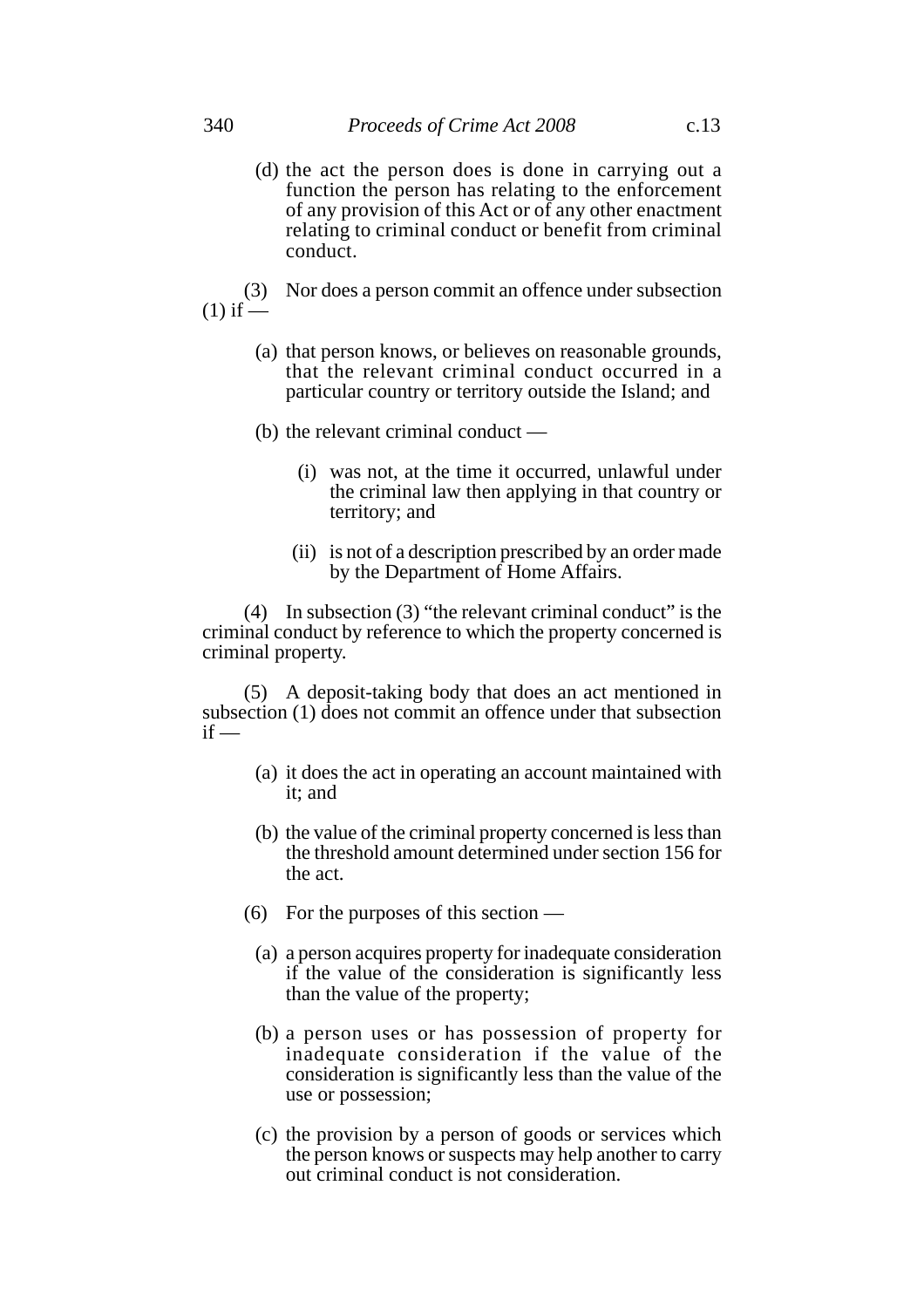**142.** (1) A person commits an offence if the conditions in Failure to subsections  $(2)$  to  $(4)$  are satisfied.

(2) The first condition is that the person —

- (a) knows or suspects; or
- (b) has reasonable grounds for knowing or suspecting,

that another person is engaged in money laundering.

(3) The second condition is that the information or other matter —

- (a) on which the person's knowledge or suspicion is based; or
- (b) which gives reasonable grounds for such knowledge or suspicion,

came to that person in the course of a business in the regulated sector.

- (4) The third condition is
	- (a) that the person can identify the other person mentioned in subsection (2) or the whereabouts of any of the laundered property; or
	- (b) that the person believes, or it is reasonable to expect the person to believe, that the information or other matter mentioned in subsection (3) will or may assist in identifying that other person or the whereabouts of any of the laundered property.

(5) The fourth condition is that the person does not make the required disclosure to —

- (a) a nominated officer; or
- (b) a constable or customs officer serving (in either case) with the Financial Crime Unit of the Isle of Man Constabulary,

as soon as is practicable after the information or other matter mentioned in subsection (3) comes to that person.

- (6) The required disclosure is a disclosure of
	- (a) the identity of the other person mentioned in subsection (2), if the person knows it;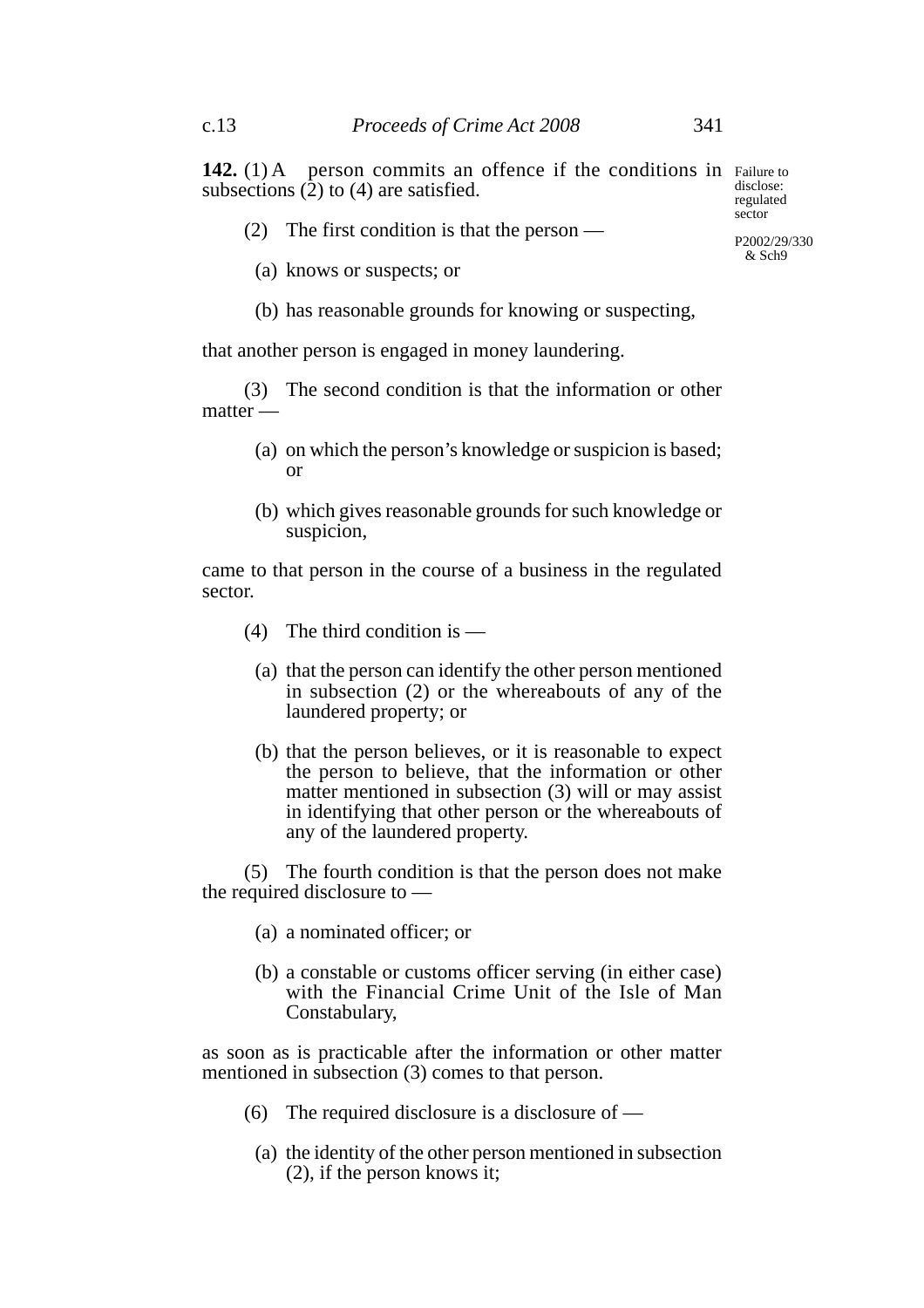- (b) the whereabouts of the laundered property, so far as the person knows it; and
- (c) the information or other matter mentioned in subsection (3).

(7) The laundered property is the property forming the subject-matter of the money laundering that the person knows or suspects, or has reasonable grounds for knowing or suspecting, that other person to be engaged in.

(8) But a person does not commit an offence under this section if —

- (a) that person has a reasonable excuse for not making the required disclosure;
- (b) that person is a professional legal adviser or relevant professional adviser and —
	- (i) if the person knows either of the things mentioned in subsection  $(6)(a)$  and  $(b)$ , the person knows the thing because of information or other matter that came to the person in privileged circumstances, or
	- (ii) the information or other matter mentioned in subsection (3) came to the person in privileged circumstances; or
- (c) subsection (9) or (11) applies to that person.
- (9) This subsection applies to a person if
	- (a) the person does not know or suspect that another person is engaged in money laundering; and
	- (b) the person has not been provided by the person's employer with such training as is specified by the Department of Home Affairs by order for the purposes of this section.
- (10) Nor does a person commit an offence under this section  $if -$ 
	- (a) that person knows, or believes on reasonable grounds, that the money laundering is occurring in a particular country or territory outside the Island; and
	- (b) the money laundering
		- (i) is not unlawful under the criminal law applying in that country or territory; and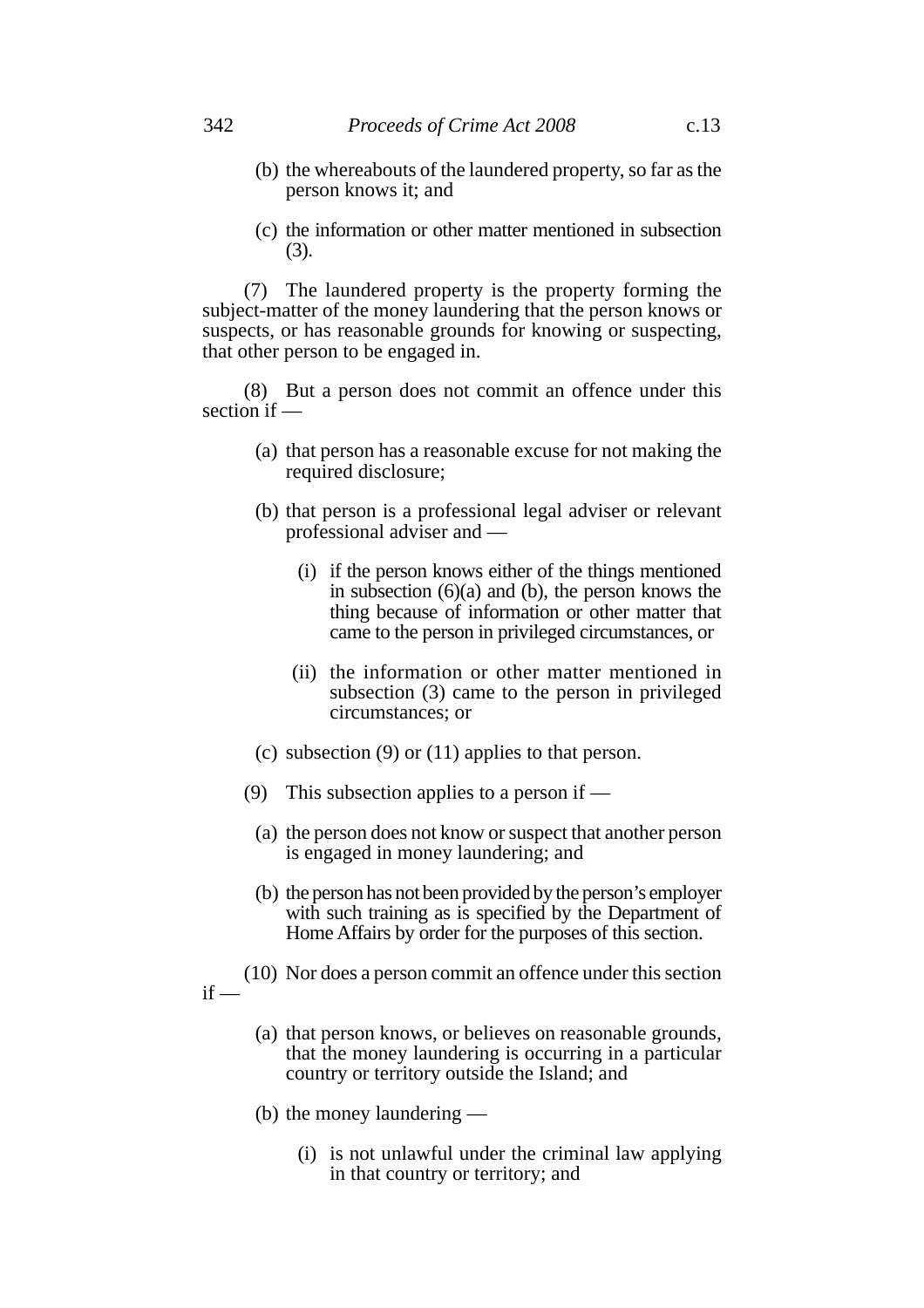#### c.13 *Proceeds of Crime Act 2008* 343

- (ii) is not of a description prescribed by an order made by the Department of Home Affairs.
- (11) This subsection applies to a person if  $-$ 
	- (a) the person is employed by, or is in partnership with, a professional legal adviser or a relevant professional adviser to provide the adviser with assistance or support;
	- (b) the information or other matter mentioned in subsection (3) comes to the person in connection with the provision of such assistance or support; and
	- (c) the information or other matter came to the adviser in privileged circumstances.

(12) In deciding whether a person committed an offence under this section the court must consider whether the person —

- (a) complied with other relevant legal obligations in connection with the making of disclosures under this section, including any obligations imposed by the Department of Home Affairs in a code made under section 157; and
- (b) followed any relevant guidance which was at the time concerned issued by a supervisory authority or any other appropriate body and which has been published in a manner approved as appropriate in the opinion of the authority or body to bring the guidance to the attention of persons likely to be affected by it.

(13) A disclosure to a nominated officer is a disclosure which —

- (a) is made to a person nominated by the alleged offender's employer to receive disclosures under this section; and
- (b) is made in the course of the alleged offender's employment.

(14) But a disclosure which satisfies paragraphs (a) and (b) of subsection (13) is not to be taken as a disclosure to a nominated officer if the person making the disclosure —

- (a) is a professional legal adviser or relevant professional adviser;
- (b) makes it for the purpose of obtaining advice about making a disclosure under this section; and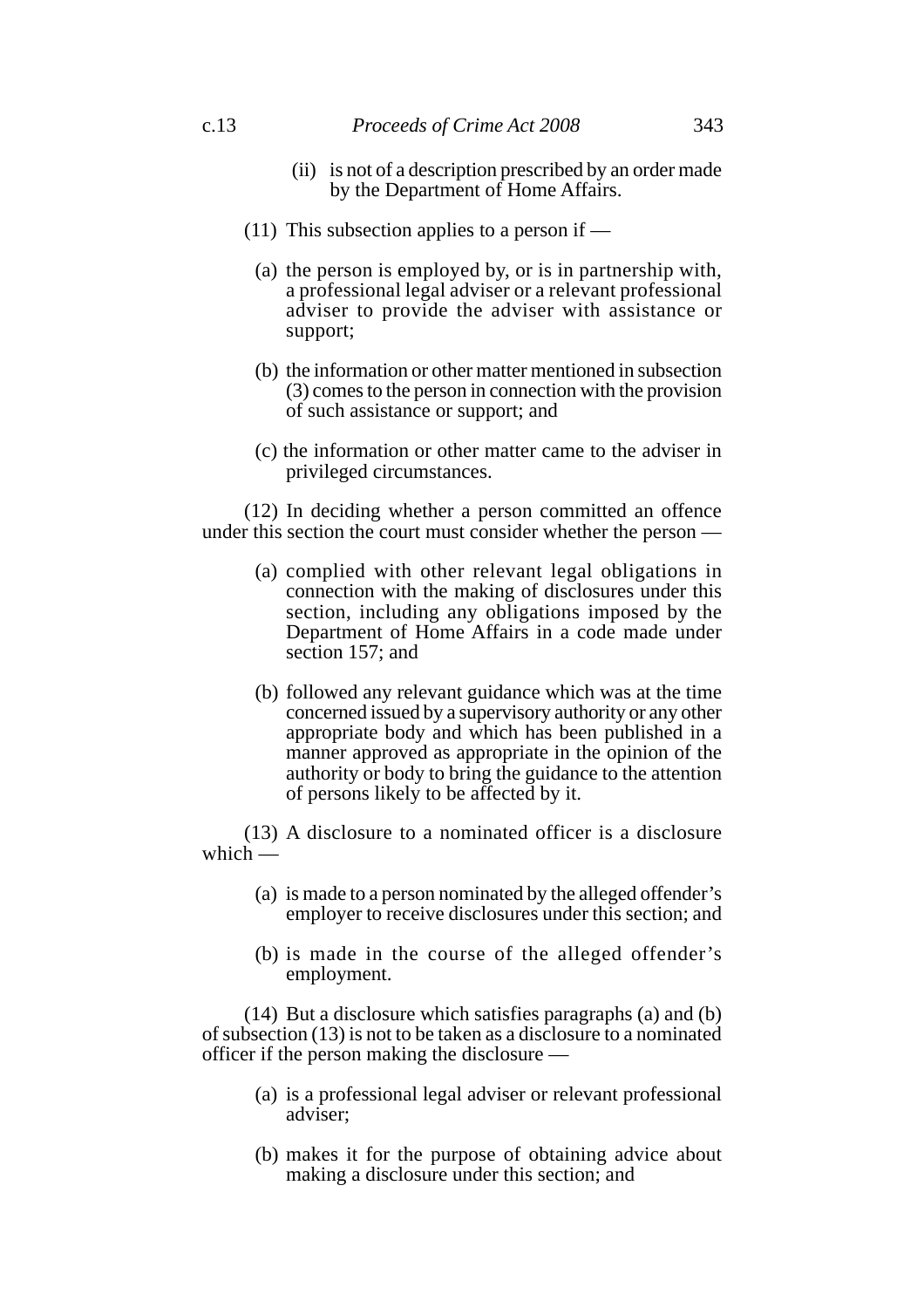(c) does not intend it to be a disclosure under this section.

(15) Information or other matter comes to a professional legal adviser or relevant professional adviser in privileged circumstances if it is communicated or given to the adviser —

- (a) by (or by a representative of) a client of the adviser in connection with the giving by the adviser of legal advice to the client;
- (b) by (or by a representative of) a person seeking legal advice from the adviser; or
- (c) by a person in connection with legal proceedings or contemplated legal proceedings.

(16) But subsection (15) does not apply to information or other matter which is communicated or given with the intention of furthering a criminal purpose.

(17) Schedule 4 has effect for the purpose of determining what is  $-$ 

- (a) a business in the regulated sector;
- (b) a supervisory authority.

(18) An appropriate body is any body which regulates or is representative of any trade, profession, business or employment carried on by the alleged offender.

(19) A relevant professional adviser is an accountant, auditor or tax adviser who is a member of a professional body which is established for accountants, auditors or tax advisers (as the case may be) and which makes provision for —

- (a) testing the competence of those seeking admission to membership of such a body as a condition for such admission; and
- (b) imposing and maintaining professional and ethical standards for its members, as well as imposing sanctions for non-compliance with those standards.

**143.** (1) A person nominated to receive disclosures under section 142 commits an offence if the conditions in subsections (2) to (5) are satisfied.

Failure to disclose: nominated officers in the regulated sector

P2002/29/331 & Sch9

(2) The first condition is that the person —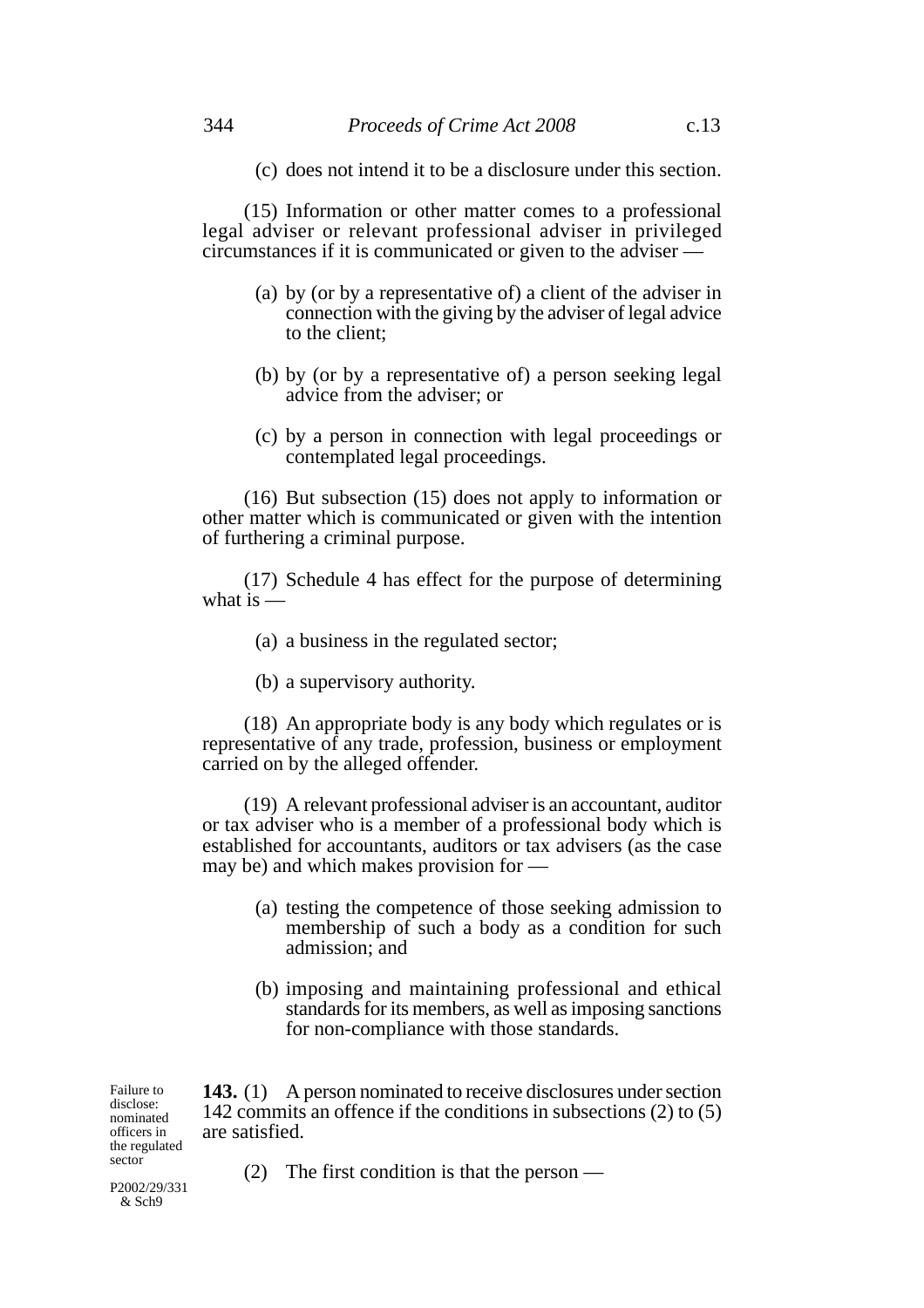- (a) knows or suspects; or
- (b) has reasonable grounds for knowing or suspecting,

that another person is engaged in money laundering.

(3) The second condition is that the information or other matter -

- (a) on which the person's knowledge or suspicion is based; or
- (b) which gives reasonable grounds for such knowledge or suspicion,

came to that person in consequence of a disclosure made under section 142.

- (4) The third condition is
	- (a) that the person knows the identity of the other person mentioned in subsection (2), or the whereabouts of any of the laundered property, in consequence of a disclosure made under section  $142$ :
	- (b) that that other person, or the whereabouts of any of the laundered property, can be identified from the information or other matter mentioned in subsection (3); or
	- (c) that the person believes, or it is reasonable to expect the person to believe, that the information or other matter will or may assist in identifying that other person or the whereabouts of any of the laundered property.

(5) The fourth condition is that the person does not make the required disclosure to a constable or customs officer serving (in either case) with the Financial Crime Unit of the Isle of Man Constabulary as soon as is practicable after the information or other matter mentioned in subsection (3) comes to that person.

- (6) The required disclosure is a disclosure of
	- (a) the identity of the other person mentioned in subsection (2), if disclosed to the person under section 142;
	- (b) the whereabouts of the laundered property, so far as disclosed to the person under section 142; and
	- (c) the information or other matter mentioned in subsection (3).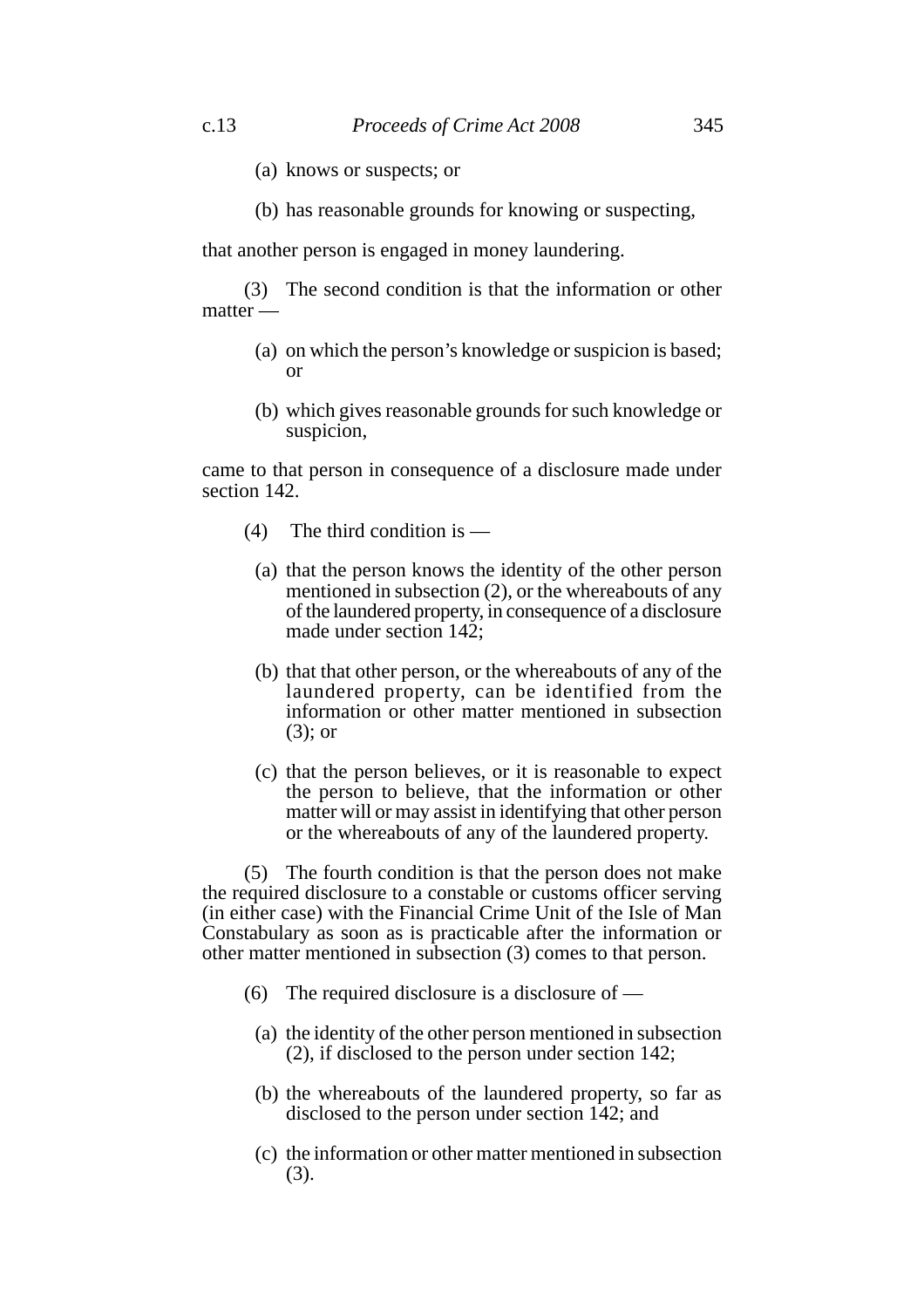(7) The laundered property is the property forming the subject-matter of the money laundering that the person knows or suspects, or has reasonable grounds for knowing or suspecting, that other person to be engaged in.

(8) But a person does not commit an offence under this section if the person has a reasonable excuse for not making the required disclosure.

(9) Nor does a person commit an offence under this section  $if -$ 

- (a) the person knows, or believes on reasonable grounds, that the money laundering is occurring in a particular country or territory outside the Island; and
- (b) the money laundering
	- (i) is not unlawful under the criminal law applying in that country or territory; and
	- (ii) is not of a description prescribed by an order made by the Department of Home Affairs.

(10) In deciding whether a person committed an offence under this section the court must consider whether the person —

- (a) complied with other relevant legal obligations in connection with the making of disclosures under this section, including any obligations imposed by the Department of Home Affairs in a code made under section 157; and
- (b) followed any relevant guidance which was at the time concerned issued by a supervisory authority or any other appropriate body and which has been published in a manner approved as appropriate in the opinion of the authority or body to bring the guidance to the attention of persons likely to be affected by it.

(11) Schedule 4 has effect for the purpose of determining what is a supervisory authority.

(12) An appropriate body is a body which regulates or is representative of a trade, profession, business or employment.

**144.** (1) A person nominated to receive disclosures under section 153 or 154 commits an offence if the conditions in subsections (2) to (5) are satisfied. Failure to disclose: other nominated officers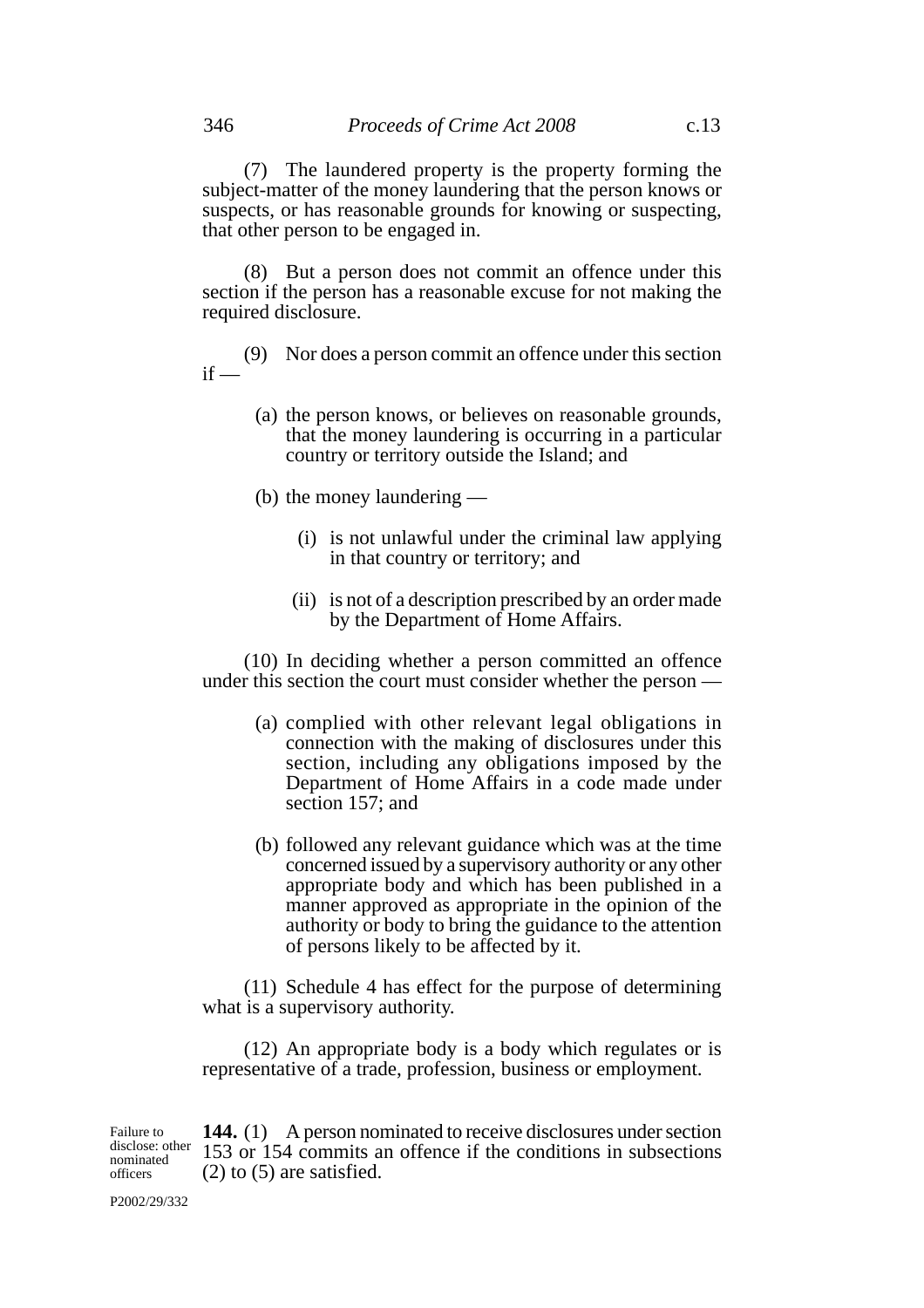(2) The first condition is that the person knows or suspects that another person is engaged in money laundering.

(3) The second condition is that the information or other matter on which the person's knowledge or suspicion is based came to the person in consequence of a disclosure made under the applicable section.

- (4) The third condition is
	- (a) that the person knows the identity of the other person mentioned in subsection (2), or the whereabouts of any of the laundered property, in consequence of a disclosure made under the applicable section;
	- (b) that that other person, or the whereabouts of any of the laundered property, can be identified from the information or other matter mentioned in subsection (3); or
	- (c) that the person believes, or it is reasonable to expect the person to believe, that the information or other matter will or may assist in identifying that other person or the whereabouts of any of the laundered property.

(5) The fourth condition is that the person does not make the required disclosure to a constable or customs officer serving (in either case) with the Financial Crime Unit of the Isle of Man Constabulary as soon as is practicable after the information or other matter mentioned in subsection (3) comes to that person.

- (6) The required disclosure is a disclosure of  $-$ 
	- (a) the identity of the other person mentioned in subsection (2), if disclosed to the person under the applicable section;
	- (b) the whereabouts of the laundered property, so far as disclosed to the person under the applicable section; and
	- (c) the information or other matter mentioned in subsection (3).

(7) The laundered property is the property forming the subject-matter of the money laundering that the person knows or suspects that other person to be engaged in.

(8) The applicable section is section 153 or, as the case may be, section 154.

(9) But a person does not commit an offence under this section if the person has a reasonable excuse for not making the required disclosure.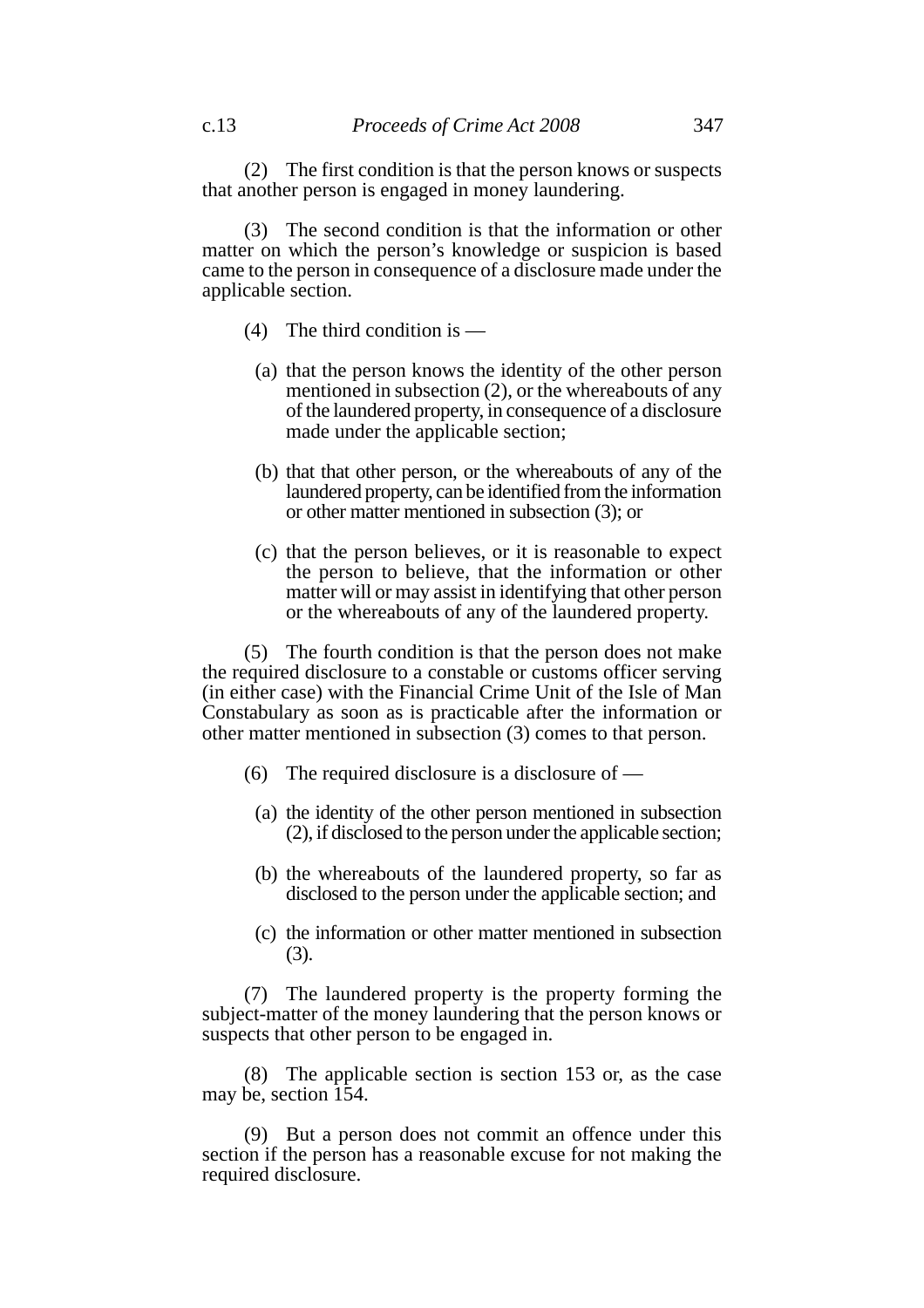- (10) Nor does a person commit an offence under this section  $if -$ 
	- (a) the person knows, or believes on reasonable grounds, that the money laundering is occurring in a particular country or territory outside the Island; and
	- (b) the money laundering
		- (i) is not unlawful under the criminal law applying in that country or territory; and
		- (ii) is not of a description prescribed by an order made by the Department of Home Affairs.
- **145.** (1) A person commits an offence if
	- (a) the person discloses any matter within subsection (2);
	- (b) the disclosure is likely to prejudice any investigation that might be conducted following the disclosure referred to in that subsection; and
	- (c) the information on which the disclosure is based came to the person in the course of a business in the regulated sector.

(2) The matters are that the person or another person has made a disclosure under this Part —

- (a) to a constable or customs officer serving (in either case) with the Financial Crime Unit of the Isle of Man Constabulary; or
- (b) to a nominated officer,

of information that came to that person in the course of a business in the regulated sector.

- (3) A person commits an offence if
	- (a) the person discloses that an investigation into allegations that an offence under this Part has been committed, is being contemplated or is being carried out;
	- (b) the disclosure is likely to prejudice that investigation; and
	- (c) the information on which the disclosure is based came to the person in the course of a business in the regulated sector.

Tipping off: regulated sector

P2002/29/ 333A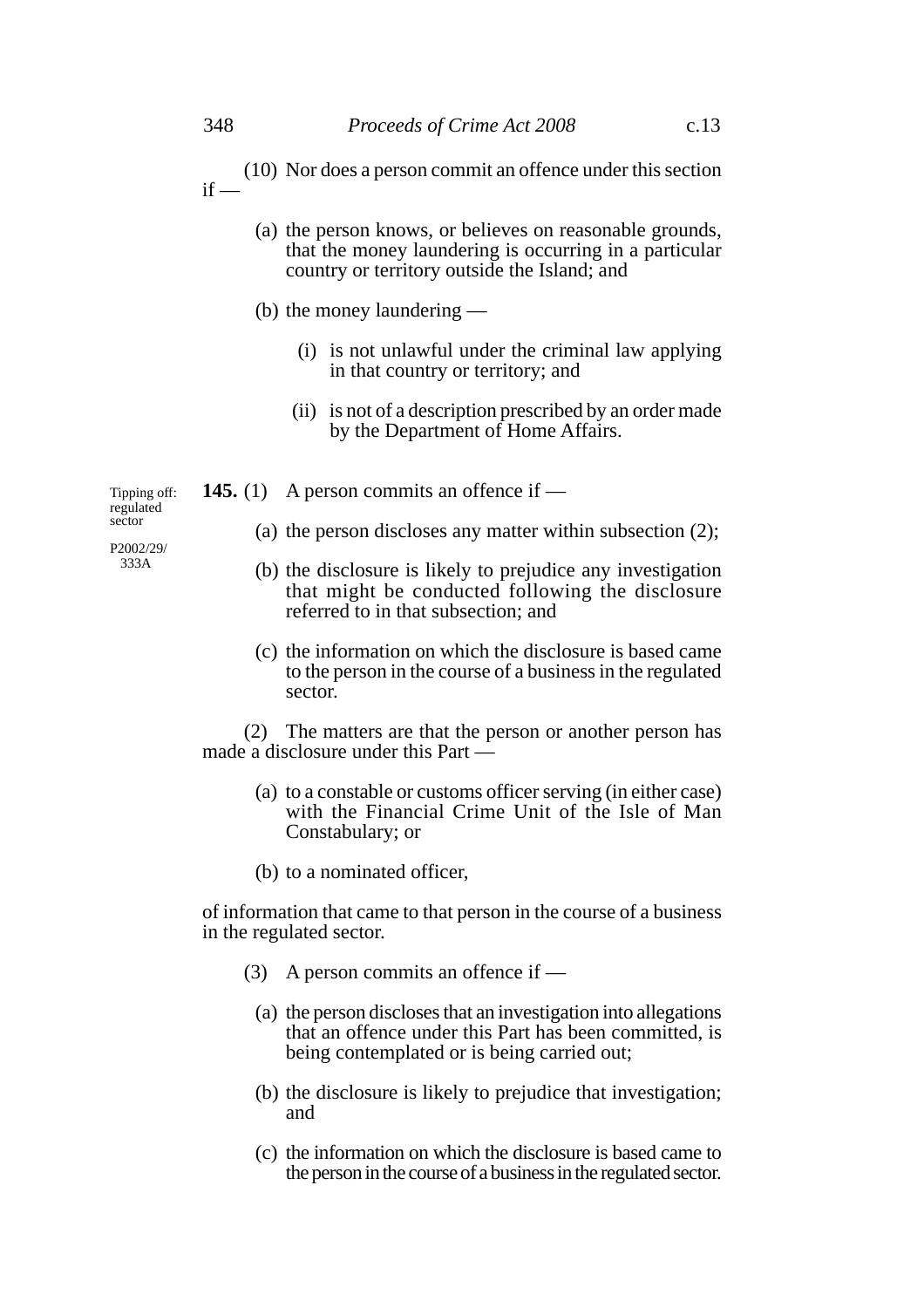(4) A person guilty of an offence under this section is liable —

- (a) on summary conviction, to custody for a term not exceeding 3 months, or to a fine not exceeding £5,000, or to both;
- (b) on conviction on information, to custody for a term not exceeding 2 years, or to a fine, or to both.
- (5) This section is subject to  $-$ 
	- (a) section 146 (disclosures within an undertaking or group);
	- (b) section 147 (other permitted disclosures between institutions); and
	- (c) section 148 (other permitted disclosures etc).

146. (1) An employee, officer or partner of an undertaking does Disclosures not commit an offence under section 145 if the disclosure is to an employee, officer or partner of the same undertaking. within an undertaking or group, etc.

P2002/29/333B

(2) A person does not commit an offence under section 145 in respect of a disclosure by a credit institution or a financial institution if  $-$ 

- (a) the disclosure is to a credit institution or a financial institution;
- (b) the institution to whom the disclosure is made is situated in a country or territory prescribed by the Department of Home Affairs in —
	- (i) an order; or
	- (ii) a code made under section 157; and
- (c) both the institution making the disclosure and the institution to whom it is made belong to the same group.

(3) In subsection (2) "group" is to be construed in accordance with any order made by the Department of Home Affairs under subsection (5).

(4) A professional legal adviser or a relevant professional adviser does not commit an offence under section  $145$  if —

(a) the disclosure is to professional legal adviser or a relevant professional adviser;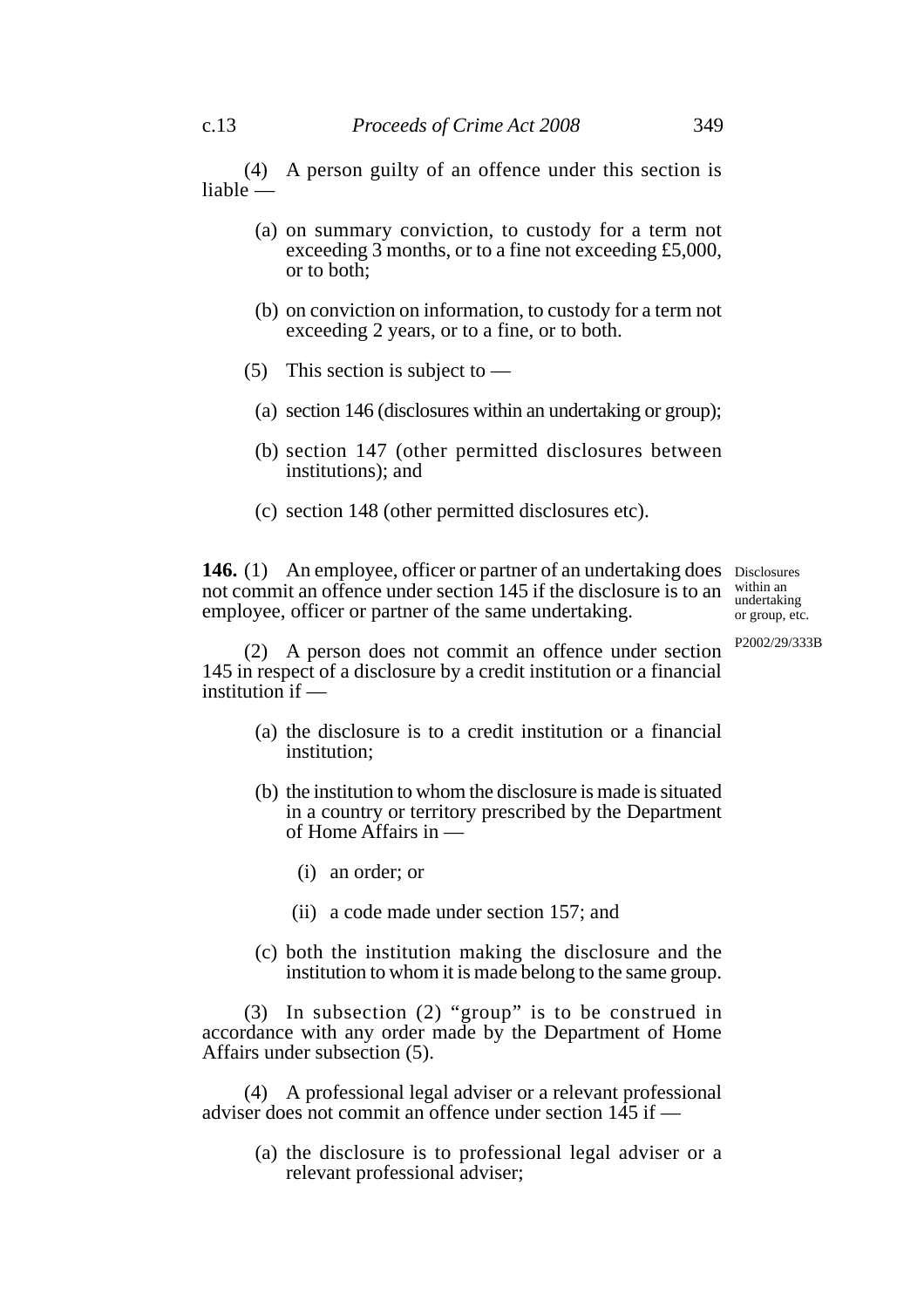- (b) both the person making the disclosure and the person to whom it is made carry on business in a country or territory prescribed by the Department of Home Affairs in —
	- (i) an order; or
	- (ii) a code made under section 157; and
- (c) those persons perform their professional activities within different undertakings that share common ownership, management or control.

(5) The Department of Home Affairs may by order prescribe what is a "group" for the purposes of subsection (2) and this may be by reference to a prescription made by a body specified in the order and may be by reference to a prescription made by that body from time to time (that is, after as well as before the making of the order).

| Other<br>permitted                                                   | 147. $(1)$ | This section applies to a disclosure $-$                                                                                  |
|----------------------------------------------------------------------|------------|---------------------------------------------------------------------------------------------------------------------------|
| disclosures<br>between<br>institutions,<br>etc.<br>P2002/29/<br>333C |            | (a) by a credit institution to another credit institution;                                                                |
|                                                                      |            | (b) by a financial institution to another financial institution;                                                          |
|                                                                      |            | (c) by a professional legal adviser to another professional<br>legal adviser; or                                          |
|                                                                      |            | (d) by a relevant professional adviser of a particular kind to<br>another relevant professional adviser of the same kind. |

(2) A person does not commit an offence under section 145 in respect of a disclosure to which this section applies if —

- (a) the disclosure relates to
	- (i) a client or former client of the institution or adviser making the disclosure and the institution or adviser to whom it is made;
	- (ii) a transaction involving them both; or
	- (iii) the provision of a service involving them both;
- (b) the disclosure is for the purpose only of preventing an offence under this Part of this Act;
- (c) the institution or adviser to whom the disclosure is made is situated in a country or territory prescribed by the Department of Home Affairs in —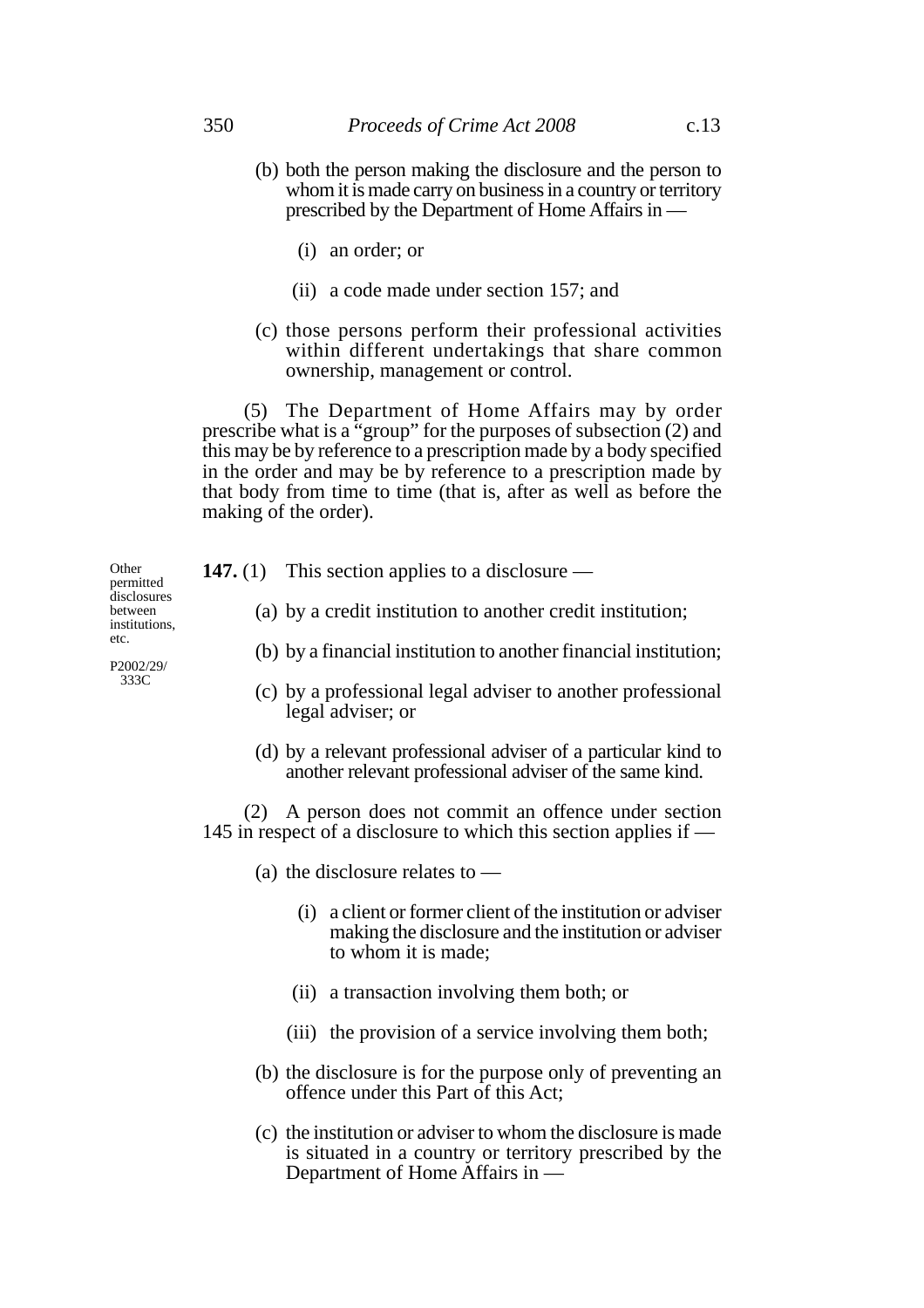- (i) an order; or
- (ii) a code made under section 157; and
- (d) the institution or adviser making the disclosure and the institution or adviser to whom it is made are subject to equivalent duties of professional confidentiality and the protection of personal data (within the meaning of section 1 of the Data Protection Act 2002).  $[c.2]$

148. (1) A person does not commit an offence under section Other 145 if the disclosure is —

permitted disclosures, etc.

- (a) to the authority that is the supervisory authority for that person; or
- (b) for the purpose of
	- (i) the detection, investigation or prosecution of a criminal offence (whether in the Island or elsewhere);
	- (ii) an investigation under this Act; or
	- (iii) the enforcement of any order of a court under this Act.

(2) A professional legal adviser or a relevant professional adviser does not commit an offence under section 145 if the disclosure —

- (a) is to the adviser's client; and
- (b) is made for the purpose of dissuading the client from engaging in conduct amounting to an offence.

(3) A person does not commit an offence under section 145(1) if the person does not know or suspect that the disclosure is likely to have the effect mentioned in section 145(1)(b).

(4) A person does not commit an offence under section 145(3) if the person does not know or suspect that the disclosure is likely to have the effect mentioned in section 148(3)(b).

149. (1) For the purposes of sections 145 to 148, Schedule 4 Interpretation has effect for determining —

of sections 145 to 148

(a) what is a business in the regulated sector, and

(b) what is a supervisory authority.

P2002/29/333D

P2002/29/333E  $&$  Sch $9$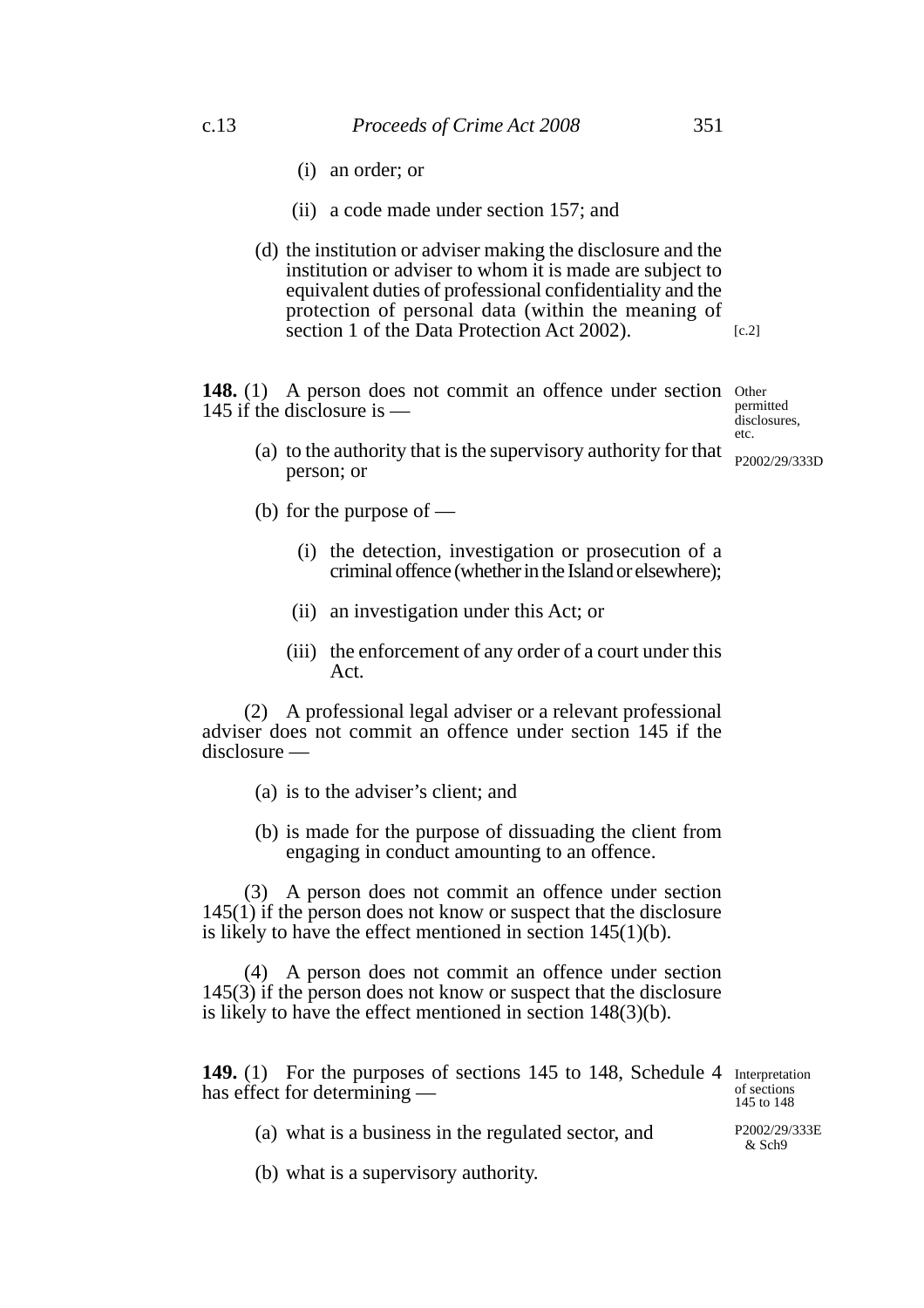(2) In those sections the expressions "credit institution" and "financial institution" are to be construed in accordance with an order made by the Department of Home Affairs under subsection (5).

(3) References in those sections to a disclosure by or to a credit institution or a financial institution include disclosure by or to an employee, officer or partner of the institution acting on its behalf.

(4) In those sections "relevant professional adviser" means an accountant, auditor or tax adviser who is a member of a professional body which is established for accountants, auditors or tax advisers (as the case may be) and which makes provision  $for -$ 

- (a) testing the competence of those seeking admission to membership of such a body as a condition for such admission; and
- (b) imposing and maintaining professional and ethical standards for its members, as well as imposing sanctions for non-compliance with those standards.

(5) The Department of Home Affairs must by order prescribe —

- (a) what is a credit institution;
- (b) what is a financial institution,

for the purposes of sections 145 to 148.

(6) A prescription under subsection (5) may be by reference to a prescription made by a body specified in the order and may be by reference to a prescription made by that body from time to time (that is, after as well as before the making of the order).

**150.** (1) A person guilty of an offence under section 139, 140 or 141 is liable —

- (a) on summary conviction, to custody for a term not exceeding 6 months, or to a fine not exceeding £5,000, or to both; or
- (b) on conviction on information, to custody for a term not exceeding 14 years, or to a fine, or to both.

(2) A person guilty of an offence under section 142, 143 or  $144$  is liable  $\sim$ 

Penalties for money laundering offences

P2002/29/334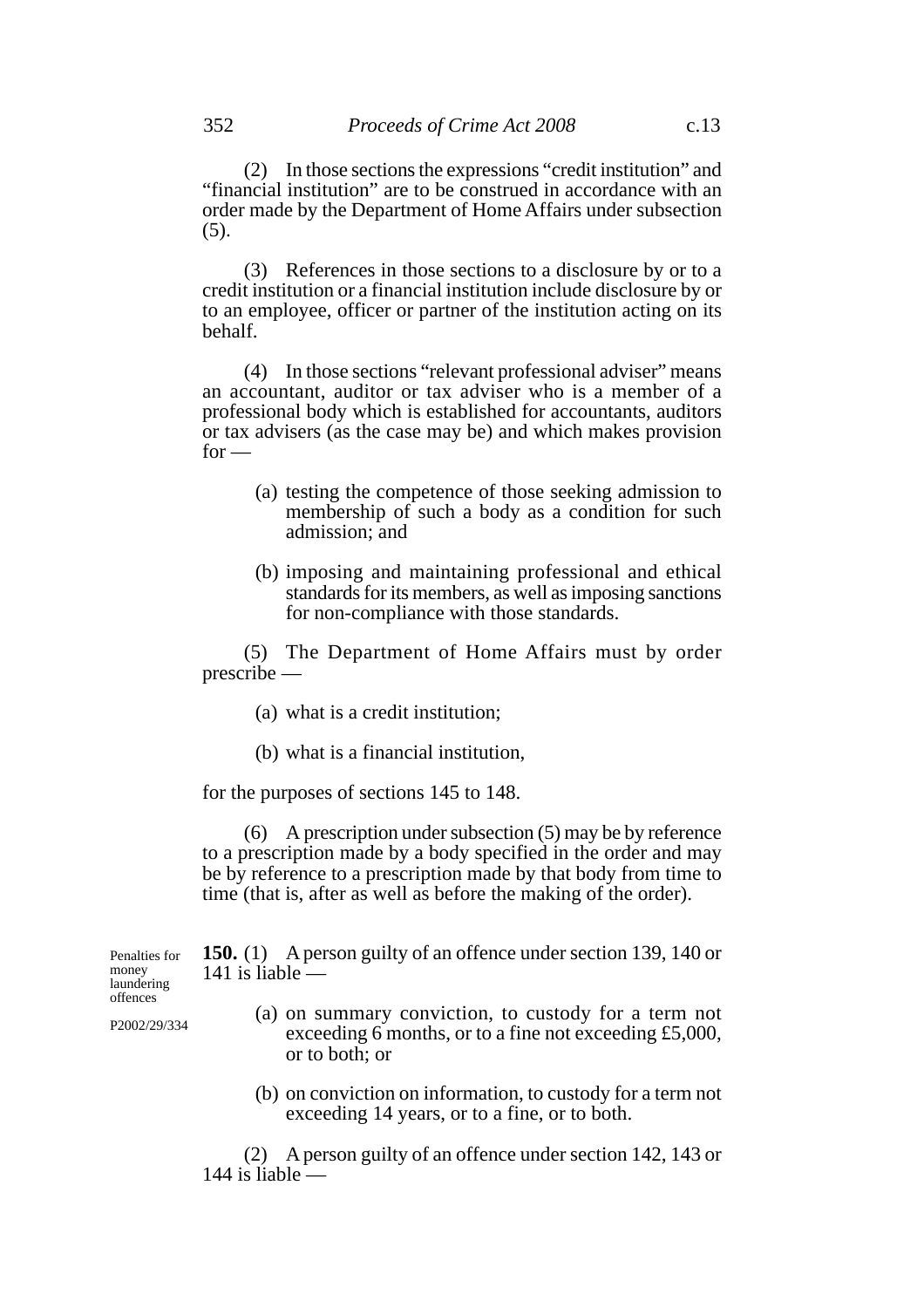- (a) on summary conviction, to custody for a term not exceeding 6 months, or to a fine not exceeding £5,000, or to both; or
- (b) on conviction on information, to custody for a term not exceeding 5 years, or to a fine, or to both.

(3) A person guilty of an offence under section 155(2) is liable on summary conviction to a fine not exceeding £5,000.

### *Consent*

**151.** (1) The appropriate consent is —

# Appropriate

- (a) the consent of a nominated officer to do a prohibited P2002/29/335act if an authorised disclosure is made to the nominated officer;
- (b) the consent of a constable or customs officer serving (in either case) with the Financial Crime Unit of the Isle of Man Constabulary to do a prohibited act if an authorised disclosure is made to a constable or customs officer.

(2) A person must be treated as having the appropriate consent if —

- (a) the person makes an authorised disclosure to a constable or customs officer serving (in either case) with the Financial Crime Unit of the Isle of Man Constabulary; and
- (b) the condition in subsection (3) or the condition in subsection (4) is satisfied.

(3) The condition is that before the end of the notice period the person does not receive notice from a constable or customs officer serving (in either case) with the Financial Crime Unit of the Isle of Man Constabulary that consent to the doing of the act is refused.

- (4) The condition is that
	- (a) before the end of the notice period the person receives notice from a constable or customs officer serving (in either case) with the Financial Crime Unit of the Isle of Man Constabulary that consent to the doing of the act is refused; and
	- (b) the moratorium period has expired.

consent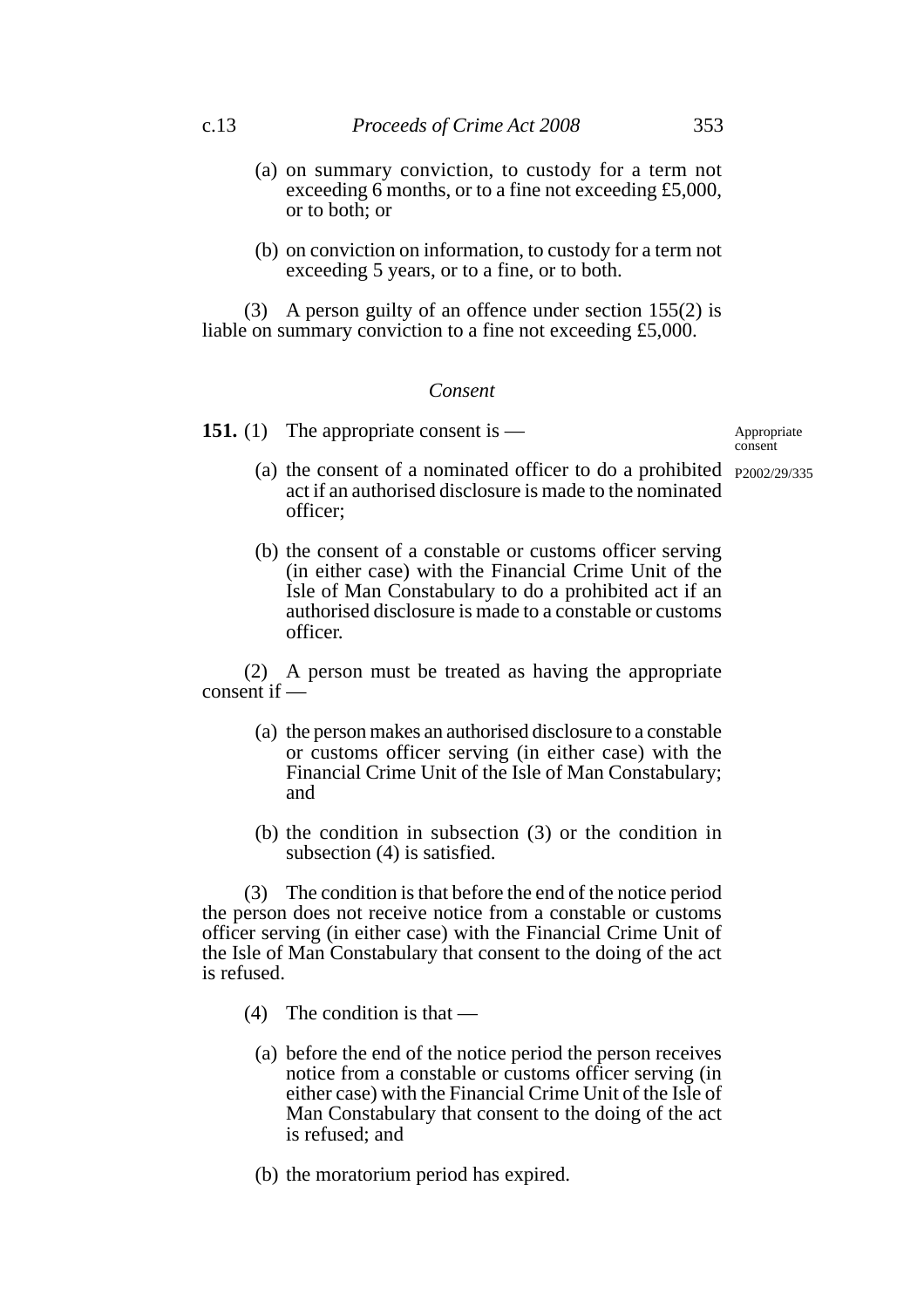(5) The notice period is the period of seven working days starting with the first working day after the person makes the disclosure.

(6) The moratorium period is the period of 31 days starting with the day on which the person receives notice that consent to the doing of the act is refused.

(7) A working day is a day other than a Saturday, a Sunday, Christmas Day, Good Friday or a day which is a bank holiday under the Bank Holidays Act 1989 in the Island when the person makes the disclosure.

(8) References to a prohibited act are to an act mentioned in section 139(1),  $140(1)$  or  $141(1)$  (as the case may be).

(9) A nominated officer is a person nominated to receive disclosures under section 154.

(10) Subsections (1) to (4) apply for the purposes of this Part.

**152.** (1) A nominated officer must not give the appropriate consent to the doing of a prohibited act unless the condition in subsection (2), the condition in subsection (3) or the condition in subsection (4) is satisfied. Nominated officer: consent P2002/29/336

- (2) The condition is that
	- (a) the nominated officer makes a disclosure that property is criminal property to a constable or customs officer serving (in either case) with the Financial Crime Unit of the Isle of Man Constabulary; and
	- (b) such constable or customs officer gives consent to the doing of the act.
- (3) The condition is that
	- (a) the nominated officer makes a disclosure that property is criminal property to a constable or customs officer serving (in either case) with the Financial Crime Unit of the Isle of Man Constabulary; and
	- (b) before the end of the notice period the nominated officer does not receive notice from such a constable or customs officer that consent to the doing of the act is refused.
- (4) The condition is that
	- (a) the nominated officer makes a disclosure that property is criminal property to a constable or customs officer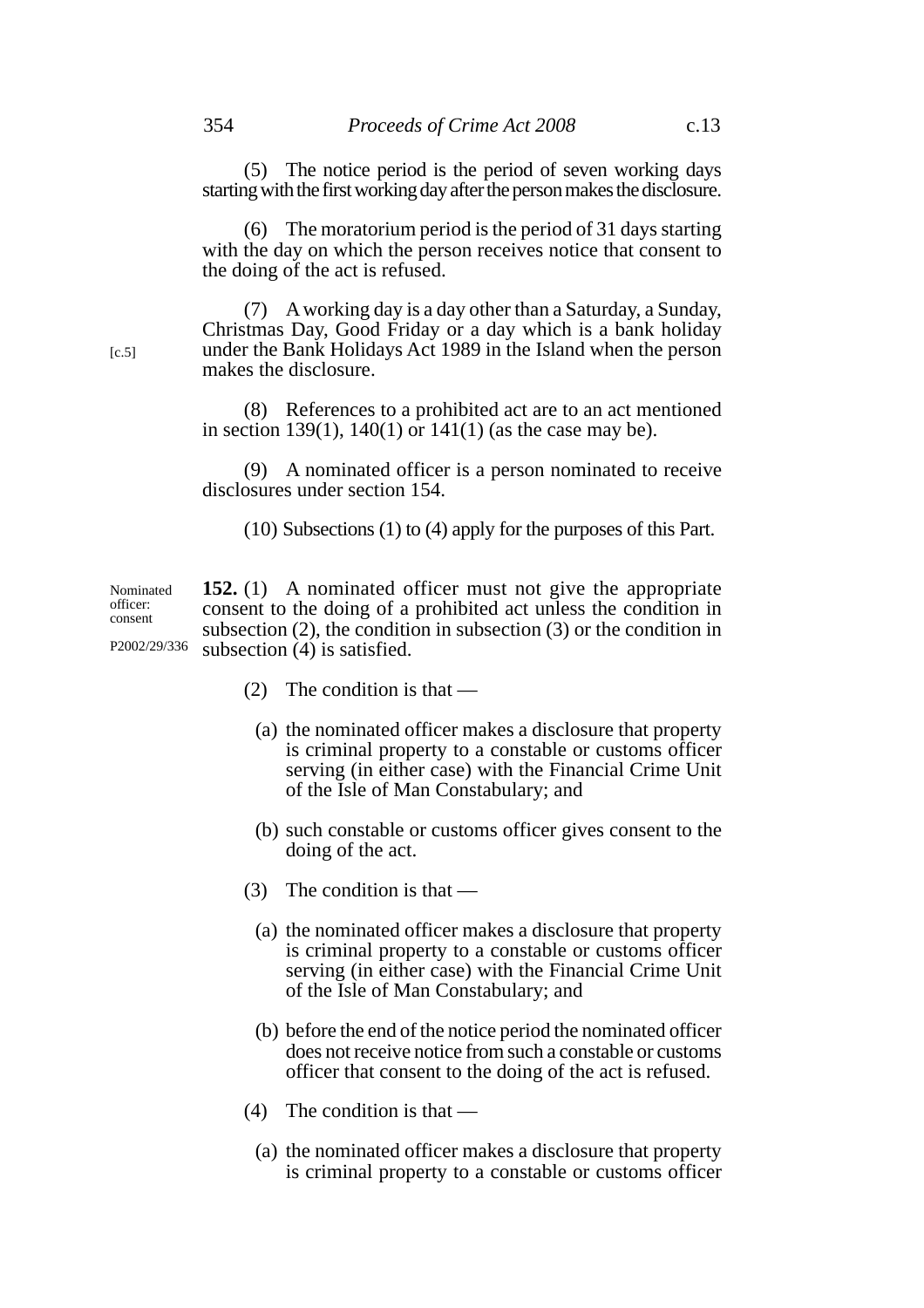serving (in either case) with the Financial Crime Unit of the Isle of Man Constabulary;

- (b) before the end of the notice period the nominated officer receives notice from such a constable or customs officer that consent to the doing of the act is refused; and
- (c) the moratorium period has expired.
- (5) A person who is a nominated officer commits an offence  $if -$ 
	- (a) the nominated officer gives consent to a prohibited act in circumstances where none of the conditions in subsections (2), (3) and (4) is satisfied; and
	- (b) the nominated officer knows or suspects that the act is a prohibited act.
	- (6) A person guilty of such an offence is liable
		- (a) on summary conviction, to custody for a term not exceeding 6 months, or to a fine not exceeding £5,000, or to both, or
		- (b) on conviction on information, to custody for a term not exceeding 5 years, or to a fine, or to both.

(7) The notice period is the period of seven working days starting with the first working day after the nominated officer makes the disclosure.

(8) The moratorium period is the period of 31 days starting with the day on which the nominated officer is given notice that consent to the doing of the act is refused.

(9) A working day is a day other than a Saturday, a Sunday, Christmas Day, Good Friday or a day which is a bank holiday under the Bank Holidays Act 1989 in the Island when the [c.5]nominated officer gives the appropriate consent.

(10) References to a prohibited act are to an act mentioned in section 139(1), 140(1) or  $141(1)$  (as the case may be).

(11) A nominated officer is a person nominated to receive disclosures under section 154.

#### *Disclosures*

**153.** (1) A disclosure which satisfies the following three Protected conditions is not to be taken to breach any restriction on the disclosures disclosure of information (however imposed).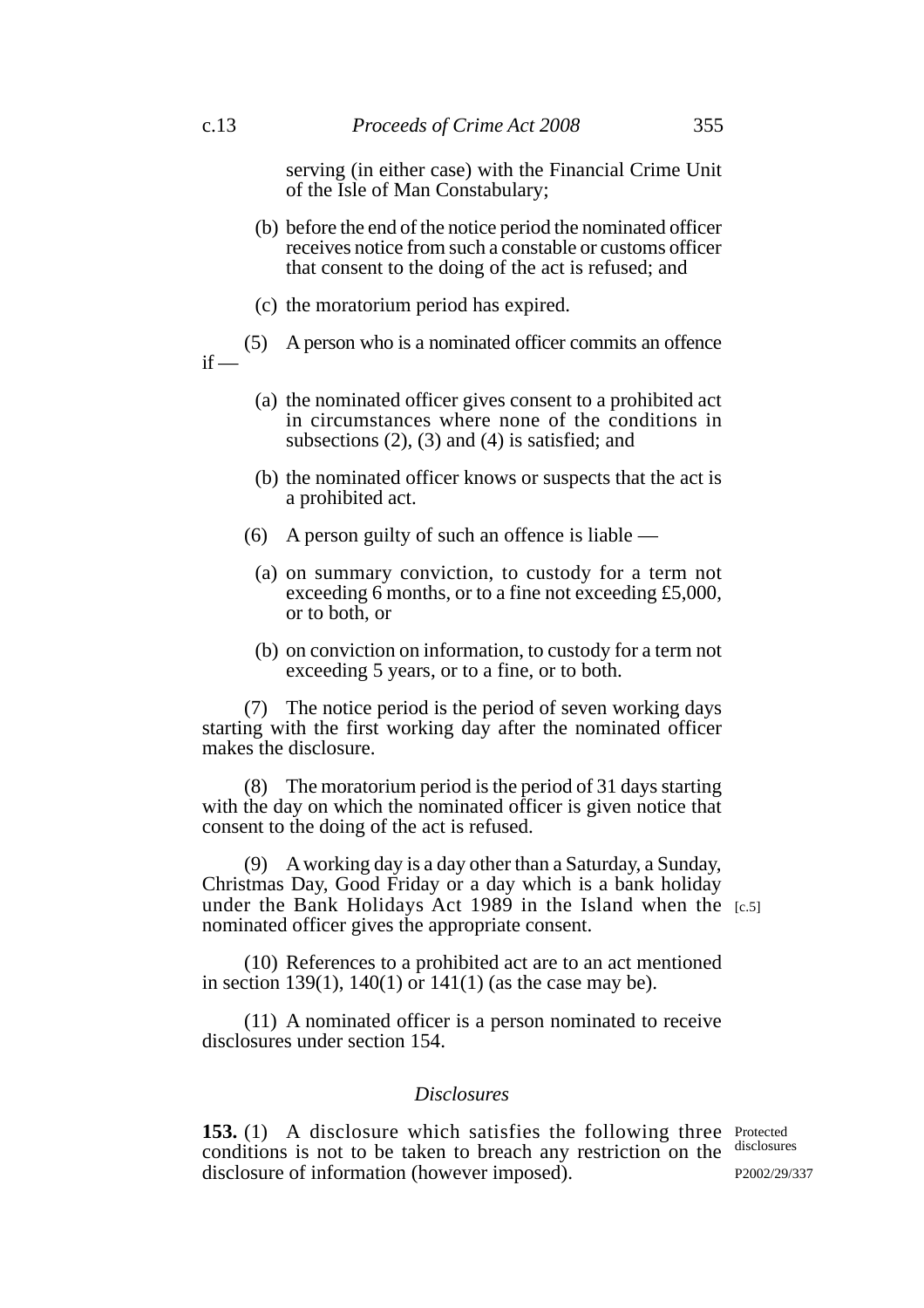(2) The first condition is that the information or other matter disclosed came to the person making the disclosure (the discloser) in the course of the discloser's trade, profession, business or employment.

(3) The second condition is that the information or other matter —

- (a) causes the discloser to know or suspect; or
- (b) gives the discloser reasonable grounds for knowing or suspecting,

that another person is engaged in money laundering.

- (4) The third condition is that the disclosure is made to  $-$ 
	- (a) a constable or customs officer serving (in either case) with the Financial Crime Unit of the Isle of Man Constabulary; or
	- (b) a nominated officer,

as soon as is practicable after the information or other matter comes to the discloser.

(5) Where a disclosure consists of a disclosure protected under subsection  $(1)$  and a disclosure of either or both of —

- (a) the identity of the other person mentioned in subsection (3); and
- (b) the whereabouts of property forming the subject-matter of the money laundering that the discloser knows or suspects, or has reasonable grounds for knowing or suspecting, that other person to be engaged in,

the disclosure of the thing mentioned in paragraph (a) or (b) (as well as the disclosure protected under subsection (1)) is not to be taken to breach any restriction on the disclosure of information (however imposed).

(6) A disclosure to a nominated officer is a disclosure which  $-$ 

- (a) is made to a person nominated by the discloser's employer to receive disclosures under section 142 or this section; and
- (b) is made in the course of the discloser's employment.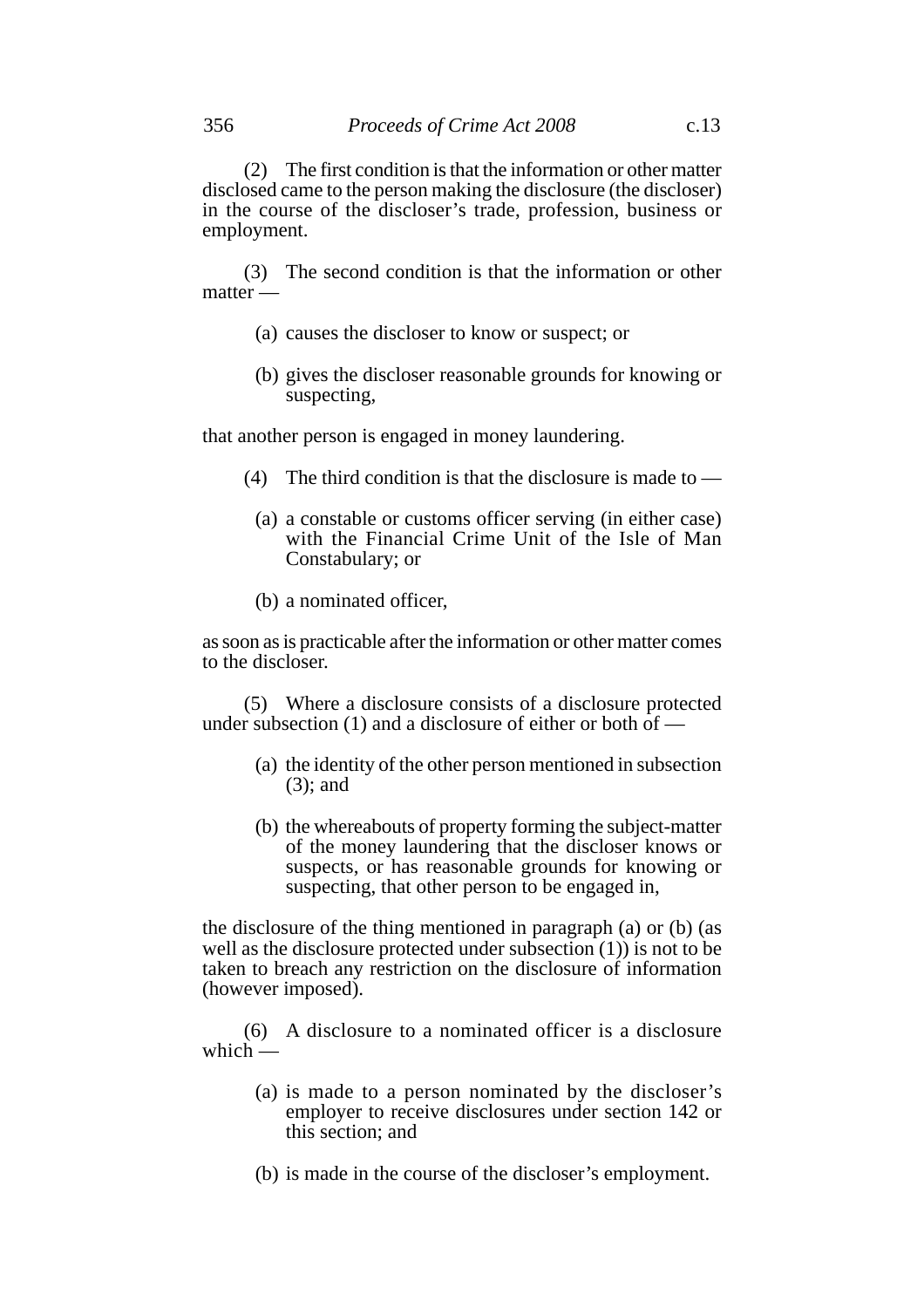**154.** (1) For the purposes of this Part a disclosure is authorised Authorised  $if$ disclosures

- (a) it is a disclosure to  $-$ 
	- (i) a constable or customs officer serving (in either case) with the Financial Crime Unit of the Isle of Man Constabulary; or
	- (ii) a nominated officer,

by the alleged offender that property is criminal property;

- (b) it is made in the form and manner (if any) prescribed for the purposes of this subsection by order under section  $\overline{155}$ ; and
- (c) the first, second or third condition set out below is satisfied.

(2) The first condition is that the disclosure is made before the alleged offender does the prohibited act.

- (3) The second condition is that
	- (a) the disclosure is made while the alleged offender is doing the prohibited act;
	- (b) the alleged offender began to do the act at a time when, because the alleged offender did not then know or suspect that the property constituted or represented a person's benefit from criminal conduct, the act was not a prohibited act; and
	- (c) the disclosure is made on the alleged offender's own initiative and as soon as is practicable after the alleged offender first knows or suspects that the property constitutes or represents a person's benefit from criminal conduct.
- (4) The third condition is that
	- (a) the disclosure is made after the alleged offender does the prohibited act;
	- (b) the alleged offender has a reasonable excuse for the failure to make the disclosure before the alleged offender did the act; and
	- (c) the disclosure is made on the alleged offender's own initiative and as soon as it is practicable for it to be made.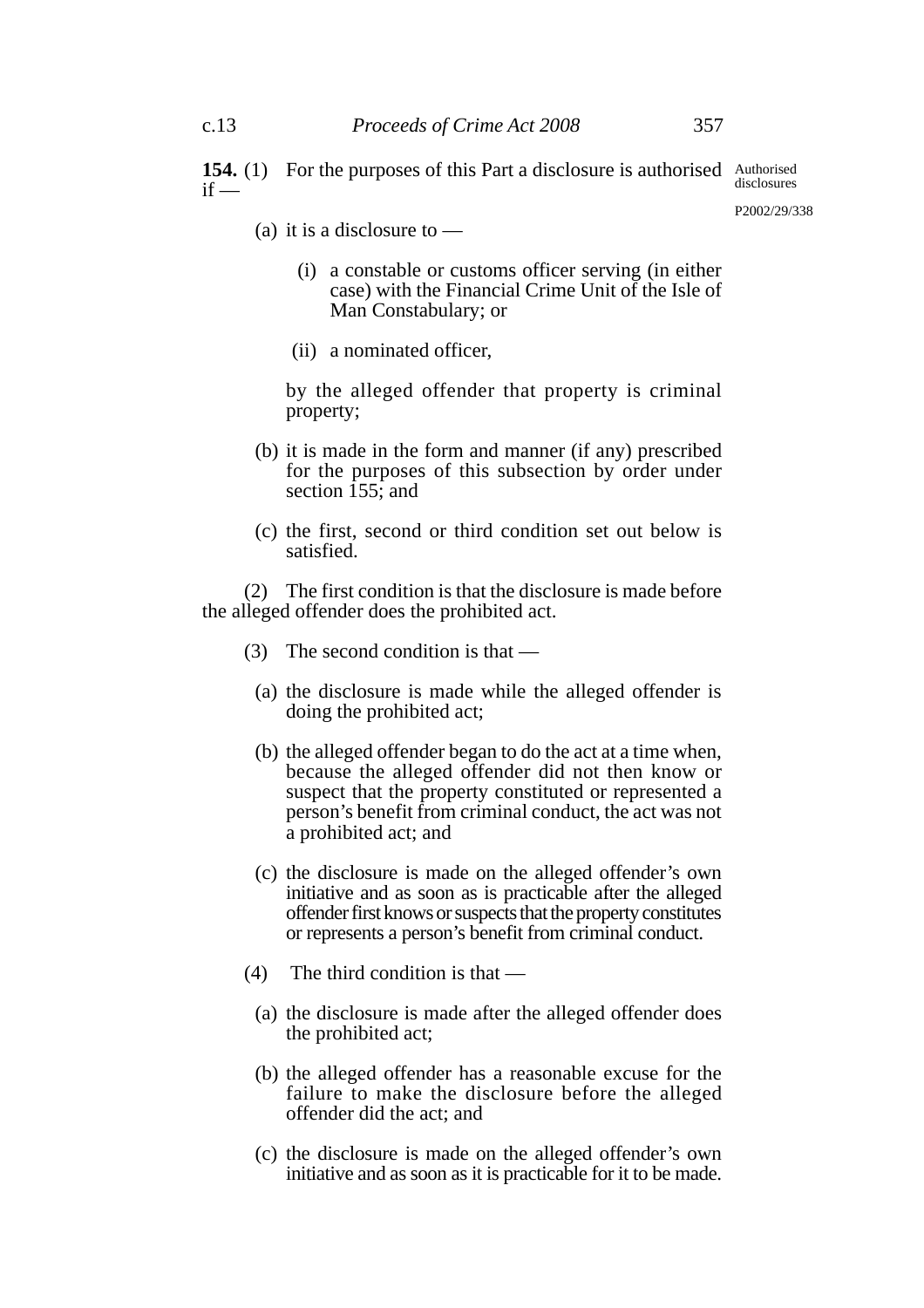(5) An authorised disclosure is not to be taken to breach any restriction on the disclosure of information (however imposed).

(6) A disclosure to a nominated officer is a disclosure which  $-$ 

- (a) is made to a person nominated by the alleged offender's employer to receive authorised disclosures; and
- (b) is made in the course of the alleged offender's employment.

(7) References to the prohibited act are to an act mentioned in section 139(1),  $140(1)$  or  $141(1)$  (as the case may be).

**155.** (1) The Department of Home Affairs may by order prescribe the form and manner in which a disclosure under section 142, 143, 144 or 154 must be made.

P2002/29/339

Form and manner of disclosures

> (2) A person commits an offence if that person makes a disclosure under section 142, 143, 144 or 154 otherwise than in the form prescribed under subsection (1) or otherwise than in the manner so prescribed.

> (3) But a person does not commit an offence under subsection (2) if that person has a reasonable excuse for making the disclosure otherwise than in the form prescribed under subsection (1) or (as the case may be) otherwise than in the manner so prescribed.

> (4) The power under subsection (1) to prescribe the form in which a disclosure must be made includes power to provide for the form to include a request to a person making a disclosure that the person provide information specified or described in the form if the person has not provided it in making the disclosure.

> (5) Where under subsection (4) a request is included in a form prescribed under subsection (1), the form must —

- (a) state that there is no obligation to comply with the request; and
- (b) explain the protection conferred by subsection (6) on a person who complies with the request.

(6) A disclosure made in pursuance of a request under subsection (4) is not to be taken to breach any restriction on the disclosure of information (however imposed).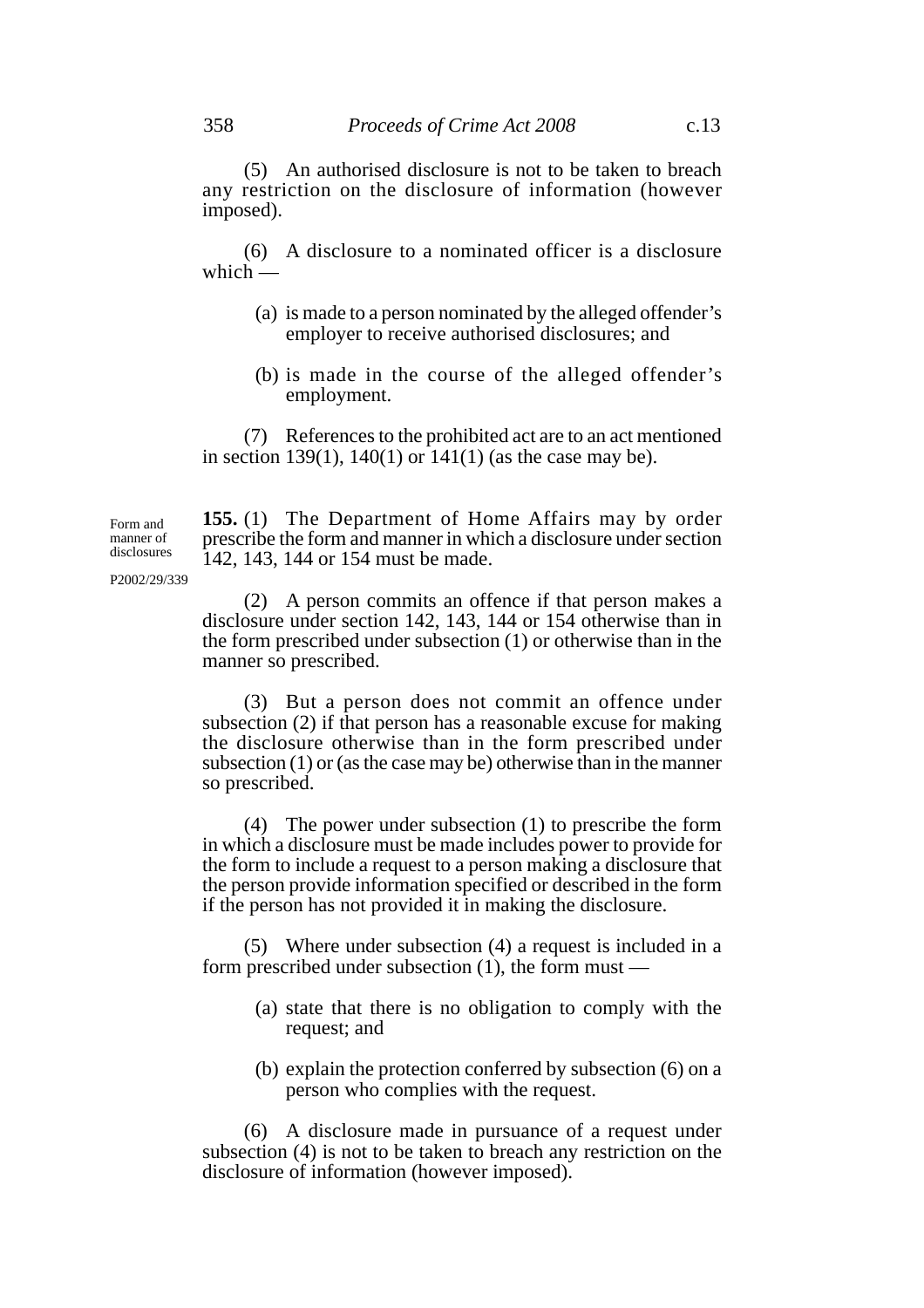(7) Subsection (4) does not apply to a disclosure made to a nominated officer.

### *Threshold amounts*

**156.** (1) This section applies for the purposes of sections 139(5), Threshold 140(5) and 141(5). amounts

P2002/29/339A

(2) The threshold amount for acts done by a deposit-taking body in operating an account is £250 unless a higher amount is specified under the following provisions of this section (in which event it is that higher amount).

(3) A constable or customs officer serving (in either case) with the Financial Crime Unit of the Isle of Man Constabulary may specify the threshold amount for acts done by a deposit-taking body in operating an account —

- (a) when such a constable or customs officer gives consent, or gives notice refusing consent, to the deposit-taking body's doing of an act mentioned in section 139(1),  $140(1)$  or  $141(1)$  in opening, or operating, the account or a related account; or
- (b) on a request from the deposit-taking body.

(4) Where the threshold amount for acts done in operating an account is specified under subsection (3) or this subsection, a constable or customs officer serving (in either case) with the Financial Crime Unit of the Isle of Man Constabulary may vary the amount (whether on a request from the deposit-taking body or otherwise) by specifying a different amount.

(5) Different threshold amounts may be specified under subsections (3) and (4) for different acts done in operating the same account.

(6) The amount specified under subsection (3) or (4) as the threshold amount for acts done in operating an account must, when specified, not be less than the amount specified in subsection (2).

(7) The Department of Home Affairs may by order vary the amount for the time being specified in subsection (2).

(8) For the purposes of this section, an account is related to another if each is maintained with the same deposit-taking body and there is a person who, in relation to each account, is the person or one of the persons entitled to instruct the body as respects the operation of the account.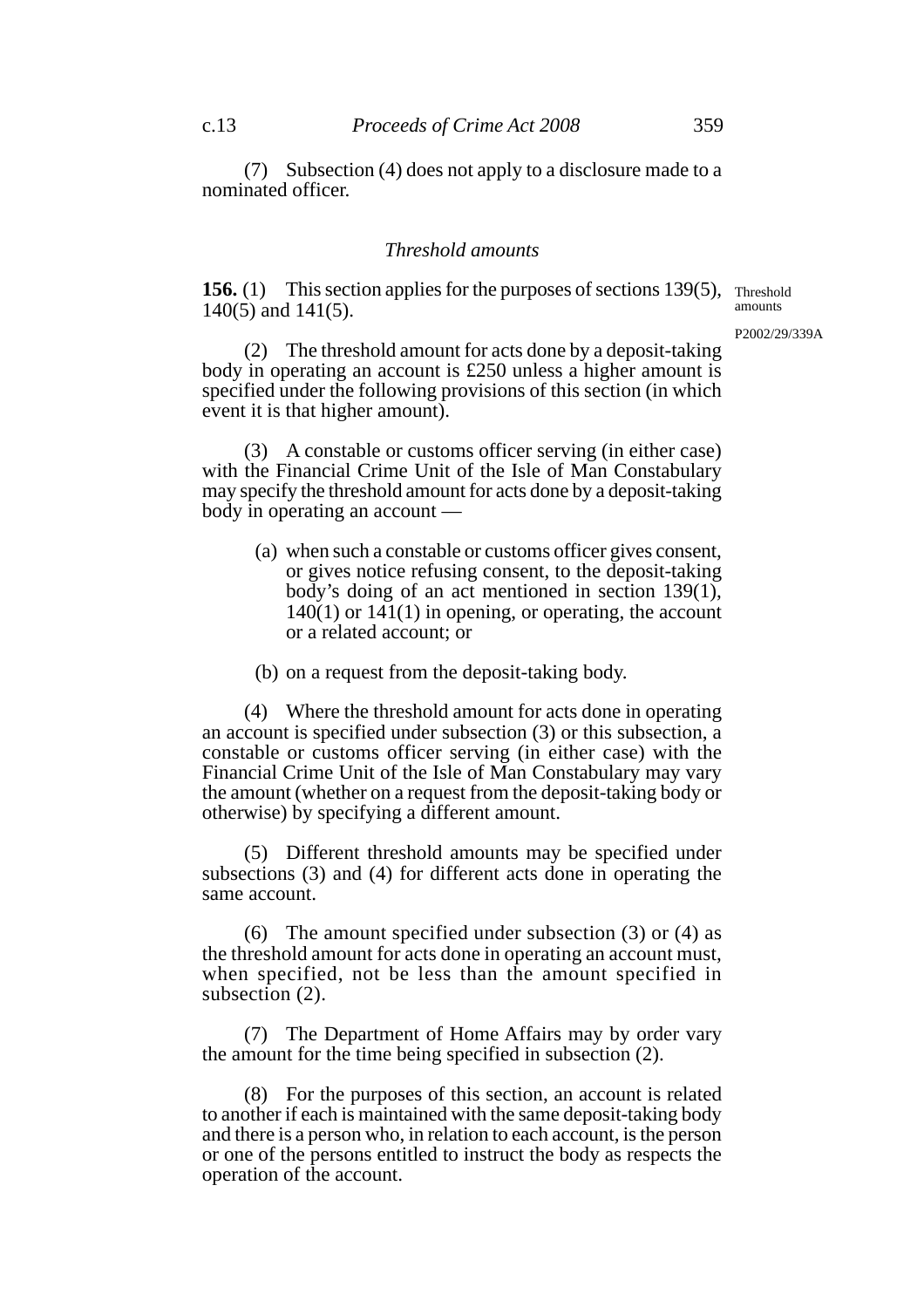#### *Money laundering codes*

**157.** (1) The Department of Home Affairs must make such codes as it considers appropriate for the purposes of preventing and detecting money laundering.

(2) Without prejudice to the generality of subsection (1), a code may —

- (a) provide practical guidance with respect to the requirements of any provision of this Part or any other statutory provision relating to the benefits or proceeds of criminal conduct or the treatment of criminal property;
- (b) require any person carrying on a business in the regulated sector to institute and operate such systems, procedures, record-keeping, controls and training as may be specified in the code;
- (c) require persons carrying on, employed in or otherwise concerned in a business in the regulated sector to comply with such systems, procedures, record-keeping, controls and training as are required to be instituted and operated under paragraph (b);
- (d) provide that in such cases of contravention of a code as are specified in the code, such persons as are so specified shall each be guilty of an offence and liable —
	- (i) on summary conviction, to custody for 6 months, or to a fine not exceeding £5,000, or to both; and
	- (ii) on conviction on information, to custody not exceeding 2 years, or to a fine, or to both.

(3) A code under this section may incorporate by reference any relevant regulations, codes, directions and guidance made or issued by a supervisory authority or any other appropriate body.

(4) Before making a code under this section the Department of Home Affairs must consult any person or body that appears to it to be appropriate.

(5) A failure on the part of any person to observe any provision of a code does not of itself render that person liable to —

- (a) any civil proceeding; or
- (b) except as provided under subsection (2)(d), any criminal proceeding.

Money laundering codes

1990//1/17F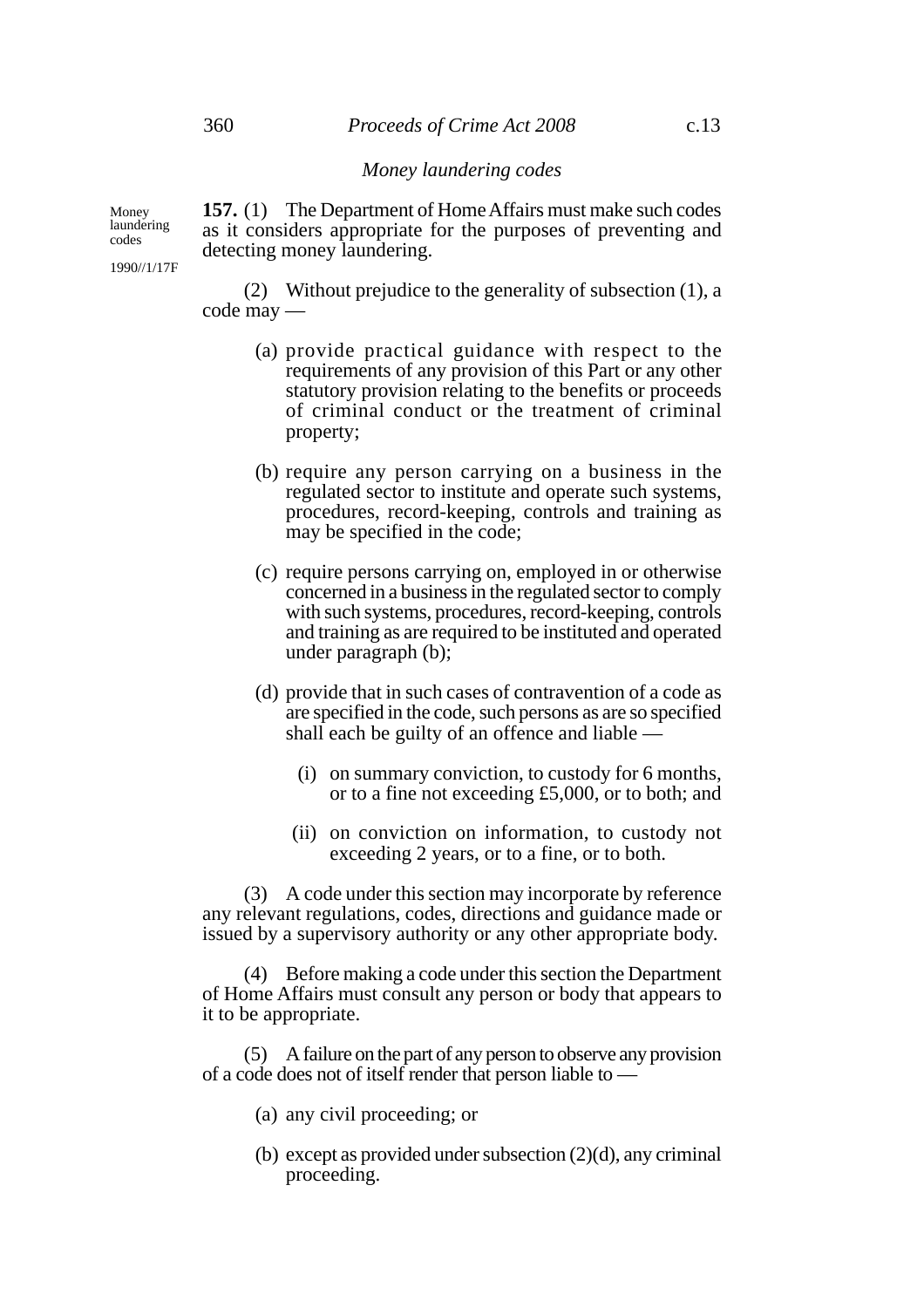#### c.13 *Proceeds of Crime Act 2008* 361

#### *Interpretation*

**158.** (1) This section applies for the purposes of this Part.

(2) Criminal conduct is conduct which —

P2002/29/340

- (a) constitutes an offence in the Island; or
- (b) would constitute an offence in the Island if it occurred there.
- (3) Property is criminal property if
	- (a) it constitutes a person's benefit from criminal conduct or it represents such a benefit (in whole or part and whether directly or indirectly); and
	- (b) the alleged offender knows or suspects that it constitutes or represents such a benefit.
- (4) It is immaterial
	- (a) who carried out the conduct;
	- (b) who benefited from it;
	- (c) whether the conduct occurred before or after the passing of this Act.

(5) A person benefits from conduct if that person obtains property as a result of or in connection with the conduct.

(6) If a person obtains a pecuniary advantage as a result of or in connection with conduct, that person is to be taken to obtain as a result of or in connection with the conduct a sum of money equal to the value of the pecuniary advantage.

(7) References to property or a pecuniary advantage obtained in connection with conduct include references to property or a pecuniary advantage obtained in both that connection and some other.

(8) If a person benefits from conduct, that person's benefit is the property obtained as a result of or in connection with the conduct.

(9) Property is all property wherever situated and includes —

(a) money;

Interpretation of Part 3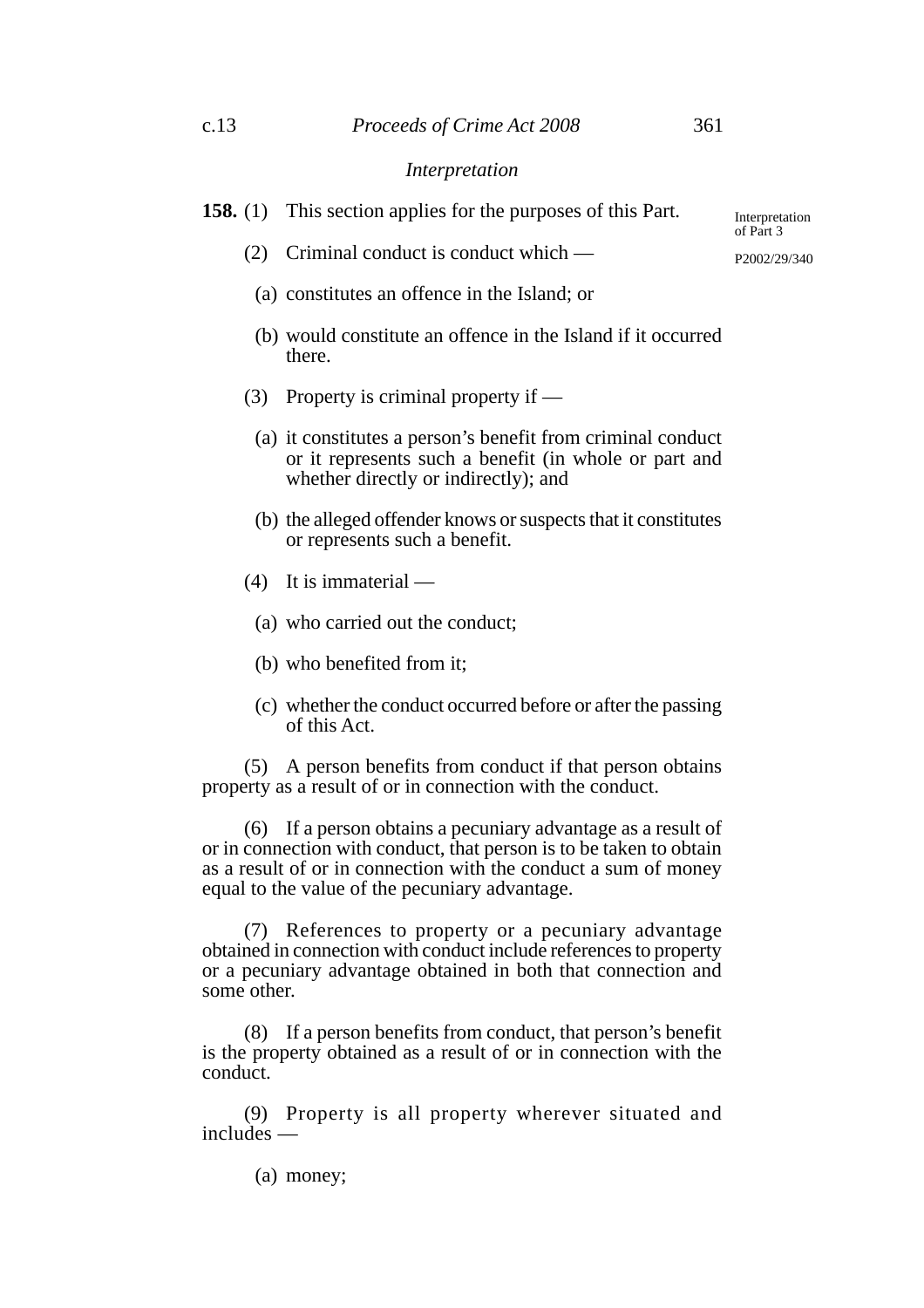- (c) things in action and other intangible or incorporeal property.
- (10) The following rules apply in relation to property
	- (a) property is obtained by a person if the person obtains an interest in it;
	- (b) references to an interest, in relation to land in the Island are to any legal estate or equitable interest or power;
	- (c) references to an interest, in relation to property other than land, include references to a right (including a right to possession).
- (11) Money laundering is an act which
	- (a) constitutes an offence under section 139, 140 or 141;
	- (b) constitutes an attempt, conspiracy or incitement to commit an offence specified in paragraph (a);
	- (c) constitutes aiding, abetting, counselling or procuring the commission of an offence specified in paragraph (a); or
	- (d) would constitute an offence specified in paragraph (a), (b) or (c) if done in the Island.
- (12) For the purposes of a disclosure to a nominated officer
	- (a) references to a person's employer include any body, association or organisation (including a voluntary organisation) in connection with whose activities the person exercises a function (whether or not for gain or reward); and
	- (b) references to employment must be construed accordingly.
- (13) "Deposit-taking body" means
	- (a) a business which engages in the activity of accepting deposits, or
	- (b) the National Savings Bank.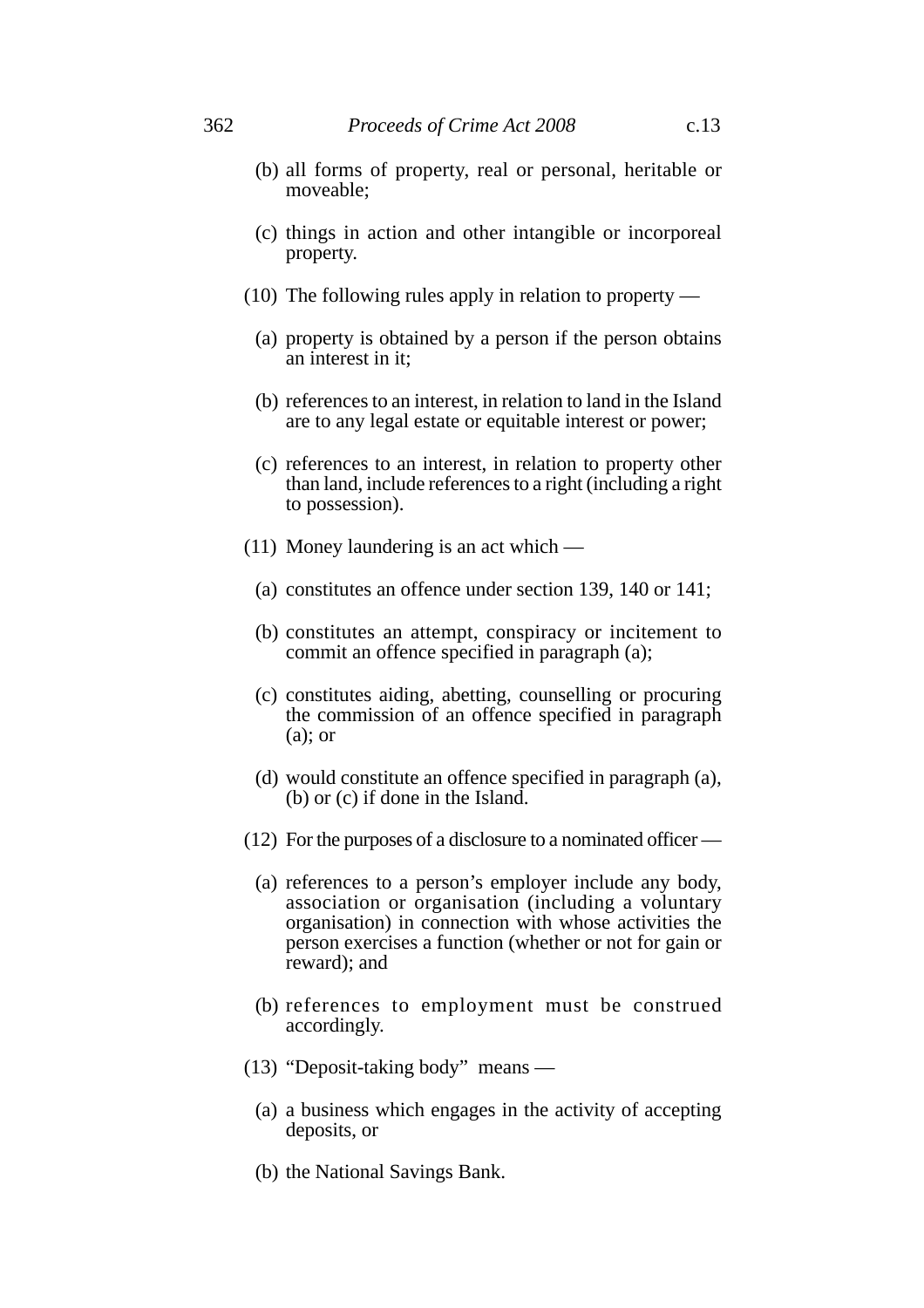# PART 4

## INVESTIGATIONS

# *Chapter 1*

## *Introduction*

**159.** (1) For the purposes of this Part a confiscation investigation Investigations is an investigation into —

P2002/29/341

- (a) whether a person has benefited from that person's criminal conduct; or
- (b) the extent or whereabouts of the benefit from that person's criminal conduct.

(2) For the purposes of this Part a civil recovery investigation is an investigation into —

- (a) whether property is recoverable property or associated property;
- (b) who holds the property; or
- (c) its extent or whereabouts.

(3) But an investigation is not a civil recovery investigation  $if -$ 

- (a) proceedings for a recovery order have been started in respect of the property in question;
- (b) an interim receiving order applies to the property in question; or
- (c) the property in question is detained under section 47.

(4) For the purposes of this Part a detained cash investigation is —

- (a) an investigation for the purposes of Chapter 3 of Part 1 into the derivation of cash detained under section 47 or a part of such cash; or
- (b) an investigation for the purposes of Chapter 3 of Part 1 into whether cash detained under section 47, or a part of such cash, is intended by any person to be used in unlawful conduct.

(5) For the purposes of this Part a money laundering investigation is an investigation into whether a person has committed a money laundering offence.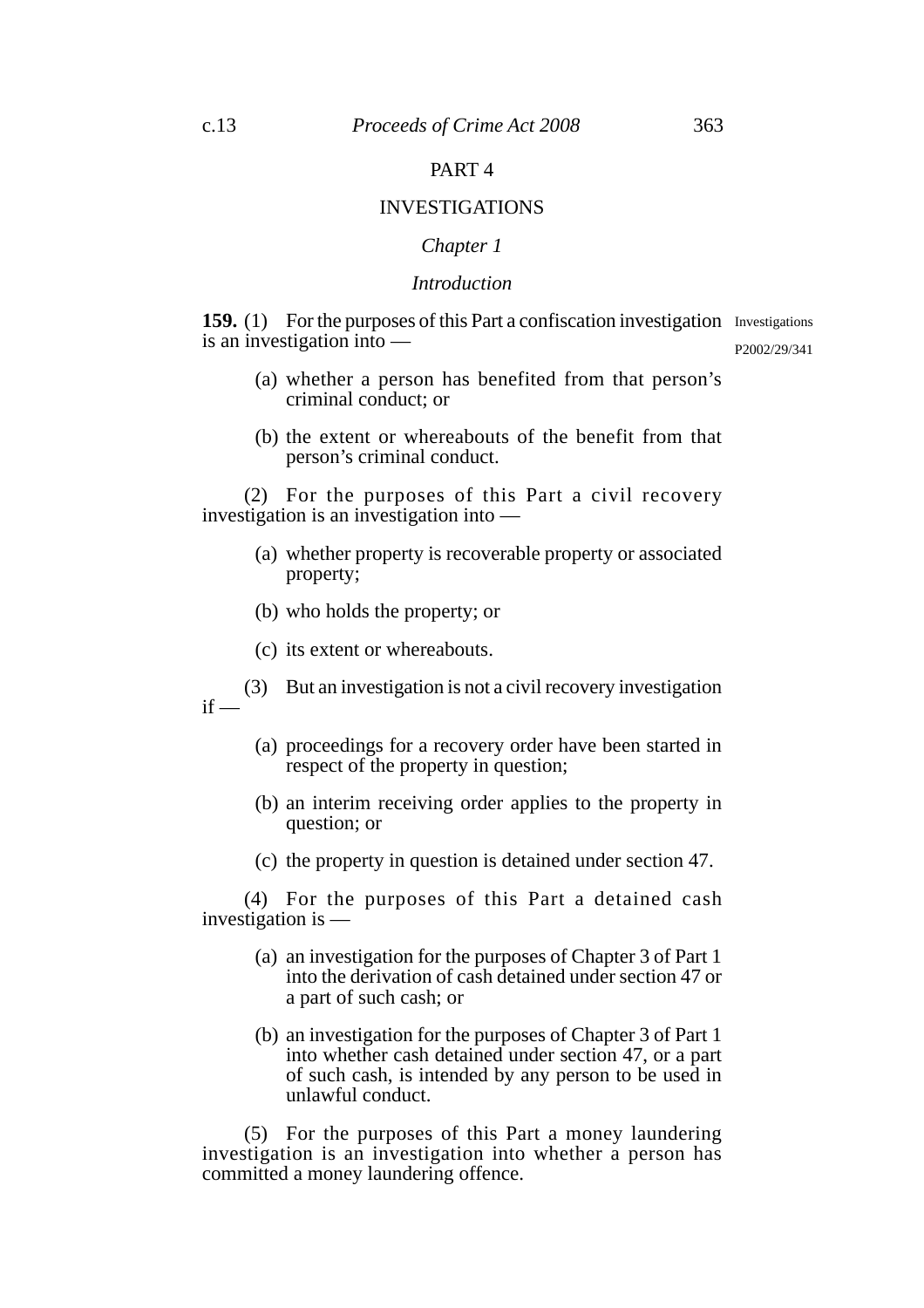Offences of prejudicing

**160.** (1) This section applies if a person knows or suspects that an appropriate officer is acting (or proposing to act) in connection with a confiscation investigation, a civil recovery investigation, a detained cash investigation or a money laundering investigation which is being or is about to be conducted. investigation P2002/29/342

- (2) The person commits an offence if
	- (a) the person makes a disclosure which is likely to prejudice the investigation; or
	- (b) the person falsifies, conceals, destroys or otherwise disposes of, or causes or permits the falsification, concealment, destruction or disposal of, documents which are relevant to the investigation.

(3) A person does not commit an offence under subsection  $(2)(a)$  if  $-$ 

- (a) the person does not know or suspect that the disclosure is likely to prejudice the investigation;
- (b) the disclosure is made in the exercise of a function under this Act or any other enactment relating to criminal conduct or benefit from criminal conduct or in compliance with a requirement imposed under or by virtue of this Act; or
- (c) the person is a professional legal adviser and the disclosure falls within subsection (4).

(4) A disclosure falls within this subsection if it is a disclosure —

- (a) to (or to a representative of) a client of the professional legal adviser in connection with the giving by the adviser of legal advice to the client; or
- (b) to any person in connection with legal proceedings or contemplated legal proceedings.

(5) But a disclosure does not fall within subsection (4) if it is made with the intention of furthering a criminal purpose.

- (6) A person who
	- (a) does not know or suspect that the documents are relevant to the investigation; or
	- (b) does not intend to conceal any facts disclosed by the documents from any appropriate officer carrying out the investigation,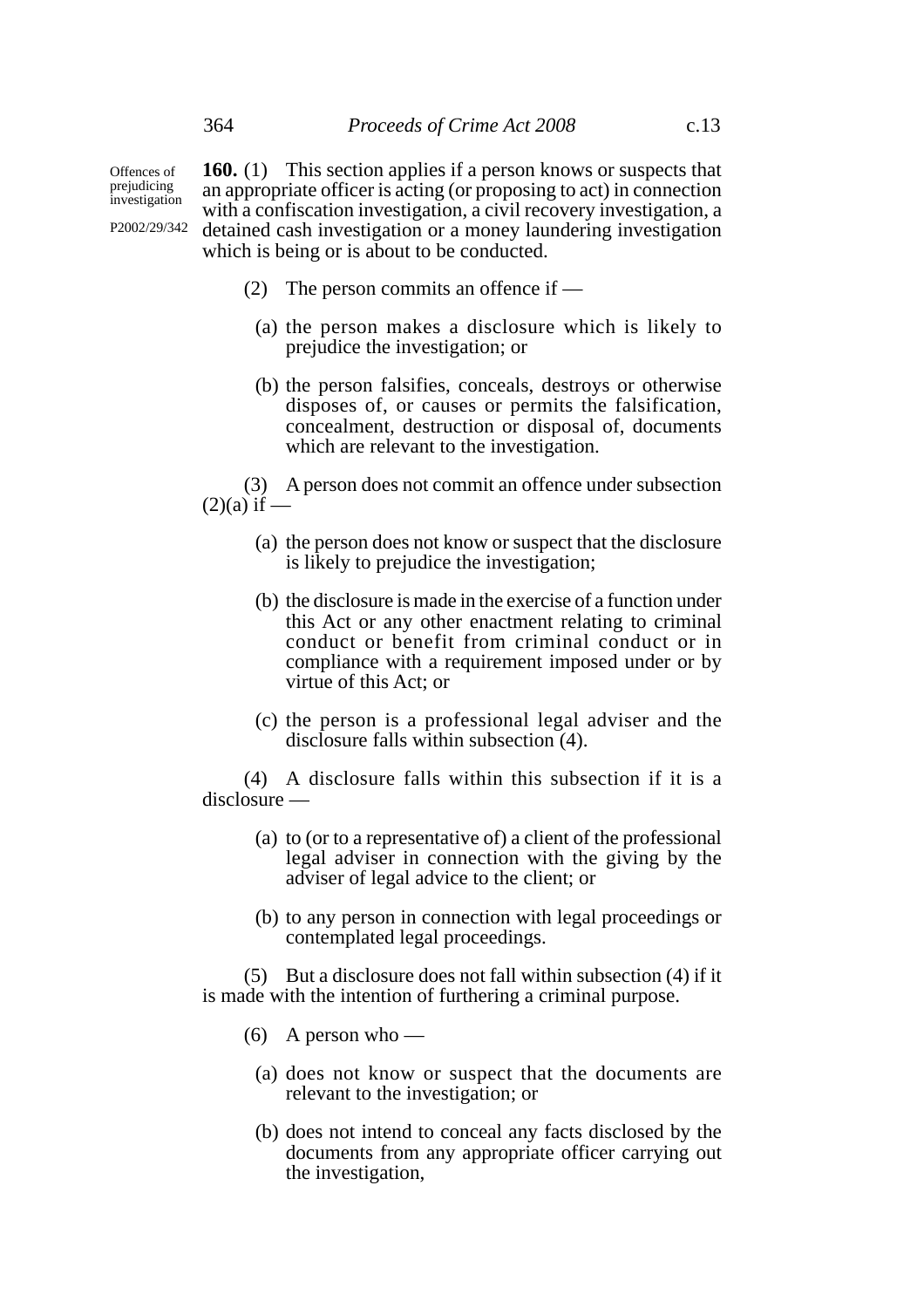does not commit an offence under subsection (2)(b).

(7) A person guilty of an offence under subsection (2) is liable —

- (a) on summary conviction, to custody for a term not exceeding 6 months, or to a fine not exceeding £5,000, or to both; or
- (b) on conviction on information, to custody for a term not exceeding 5 years, or to a fine, or to both.

(8) For the purposes of this section "appropriate officer" must be construed in accordance with section 195.

## *Chapter 2*

#### *Investigation provisions*

#### *Courts*

**161.** In this Chapter references to the court are to — Courts

- (a) the Court of General Gaol Delivery, in relation to an order for the purposes of a confiscation investigation or a money laundering investigation; P2002/29/344
	- (b) the High Court, in relation to an order for the purposes of a civil recovery investigation or a detained cash investigation.

### *Production orders*

162. (1) A Deemster may, on an application made by an appropriate Production officer, make a production order if the Deemster is satisfied that each orders of the requirements for the making of the order is fulfilled.

- (2) The application for a production order must state that
	- (a) a person specified in the application is subject to a confiscation investigation or a money laundering investigation; or
	- (b) property specified in the application is subject to a civil recovery investigation or a detained cash investigation.
- (3) The application must also state that  $-$
- (a) the order is sought for the purposes of the investigation;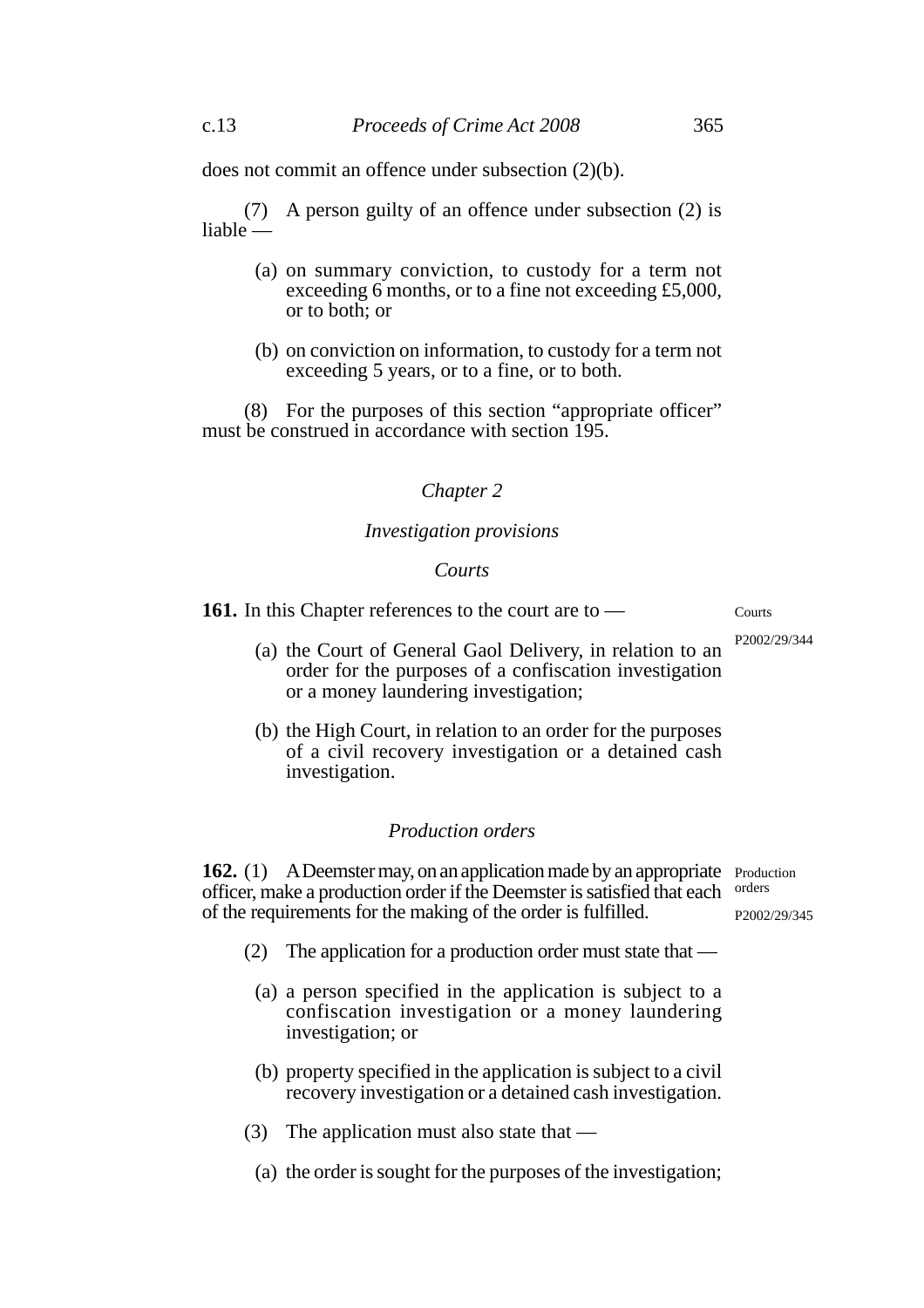- (b) the order is sought in relation to material, or material of a description, specified in the application;
- (c) a person specified in the application appears to be in possession or control of the material.
- (4) A production order is an order either
	- (a) requiring the person the application for the order specifies as appearing to be in possession or control of material to produce it to an appropriate officer for the officer to take away; or
	- (b) requiring that person to give an appropriate officer access to the material,

within the period stated in the order.

(5) The period stated in a production order must be a period of seven days beginning with the day on which the order is made, unless it appears to a Deemster that a longer or shorter period would be appropriate in the particular circumstances.

| for making of production order.<br>production<br>order |  | Requirements $163. (1)$ These are the requirements for the making of a |  |  |  |
|--------------------------------------------------------|--|------------------------------------------------------------------------|--|--|--|
| D2002/20/246                                           |  | There must be reasonable grounds for suspecting that —                 |  |  |  |

(a) in the case of a confiscation investigation, the person the application for the order specifies as being subject to the investigation has benefited from that person's criminal conduct;

- (b) in the case of a civil recovery investigation, the property the application for the order specifies as being subject to the investigation is recoverable property or associated property;
- (c) in the case of a detained cash investigation into the derivation of cash, the property the application for the order specifies as being subject to the investigation, or a part of it, is recoverable property;
- (d) in the case of a detained cash investigation into the intended use of cash, the property the application for the order specifies as being subject to the investigation, or a part of it, is intended by any person to be used in unlawful conduct;
- (e) in the case of a money laundering investigation, the person the application for the order specifies as being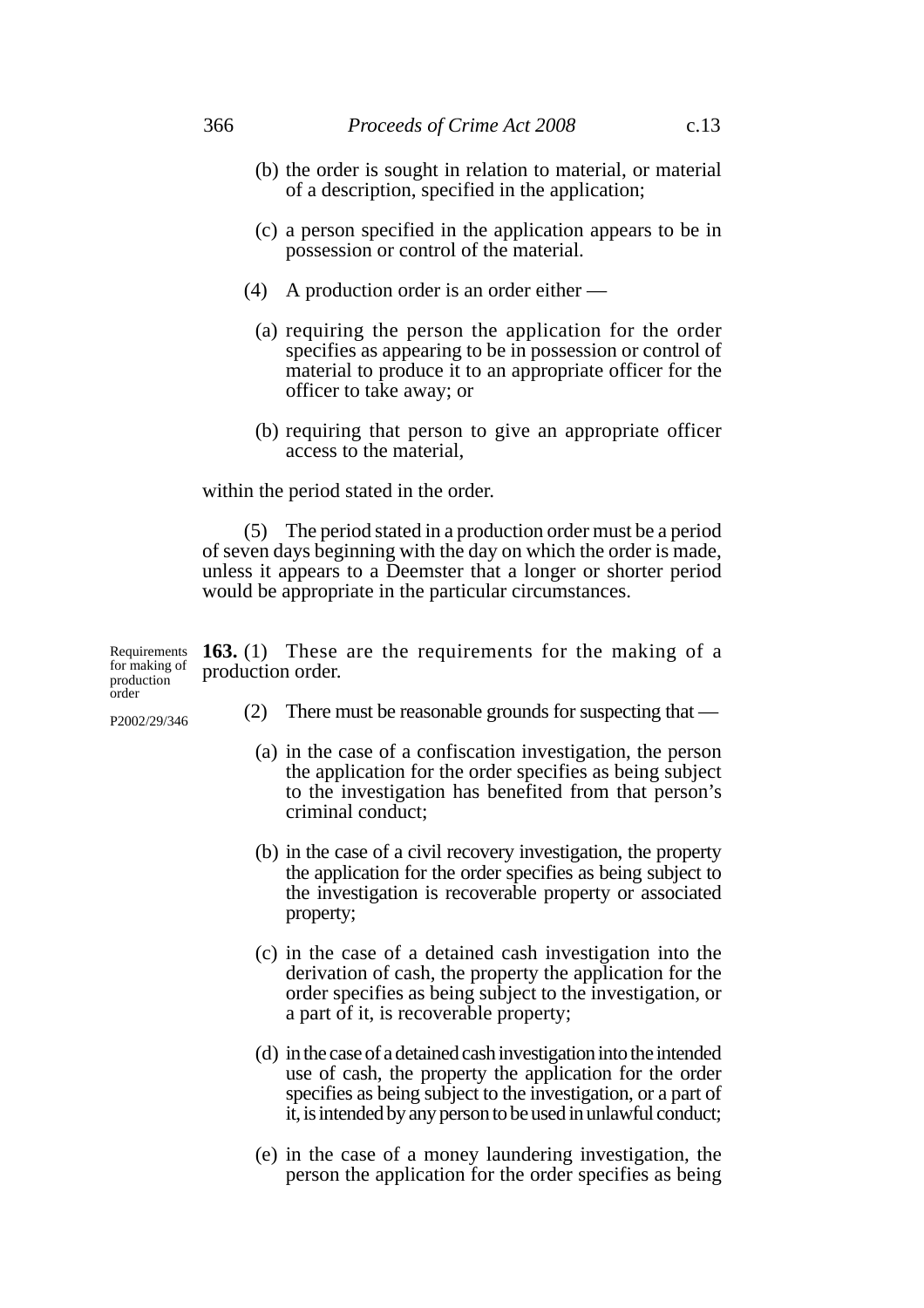subject to the investigation has committed a money laundering offence.

(3) There must be reasonable grounds for believing that the person the application specifies as appearing to be in possession or control of the material so specified is in possession or control of it.

(4) There must be reasonable grounds for believing that the material is likely to be of substantial value (whether or not by itself) to the investigation for the purposes of which the order is sought.

(5) There must be reasonable grounds for believing that it is in the public interest for the material to be produced or for access to it to be given, having regard to —

- (a) the benefit likely to accrue to the investigation if the material is obtained;
- (b) the circumstances under which the person the application specifies as appearing to be in possession or control of the material holds it.

**164.** (1) This section applies if a Deemster makes a production Production order requiring a person to give an appropriate officer access to material on any premises. orders: order to grant entry

P2002/29/347

(2) The Deemster may, on an application made by an appropriate officer and specifying the premises, make an order to grant entry in relation to the premises.

(3) An order to grant entry is an order requiring any person who appears to an appropriate officer to be entitled to grant entry to the premises to allow the officer to enter the premises to obtain access to the material.

**165.** (1) A production order does not require a person to produce, or give access to, privileged material.

(2) Privileged material is any material which the person would be entitled to refuse to produce on grounds of legal professional privilege in proceedings in the High Court.

(3) A production order does not require a person to produce, or give access to, excluded material.

(4) A production order has effect in spite of any restriction on the disclosure of information (however imposed).

Production orders: further provisions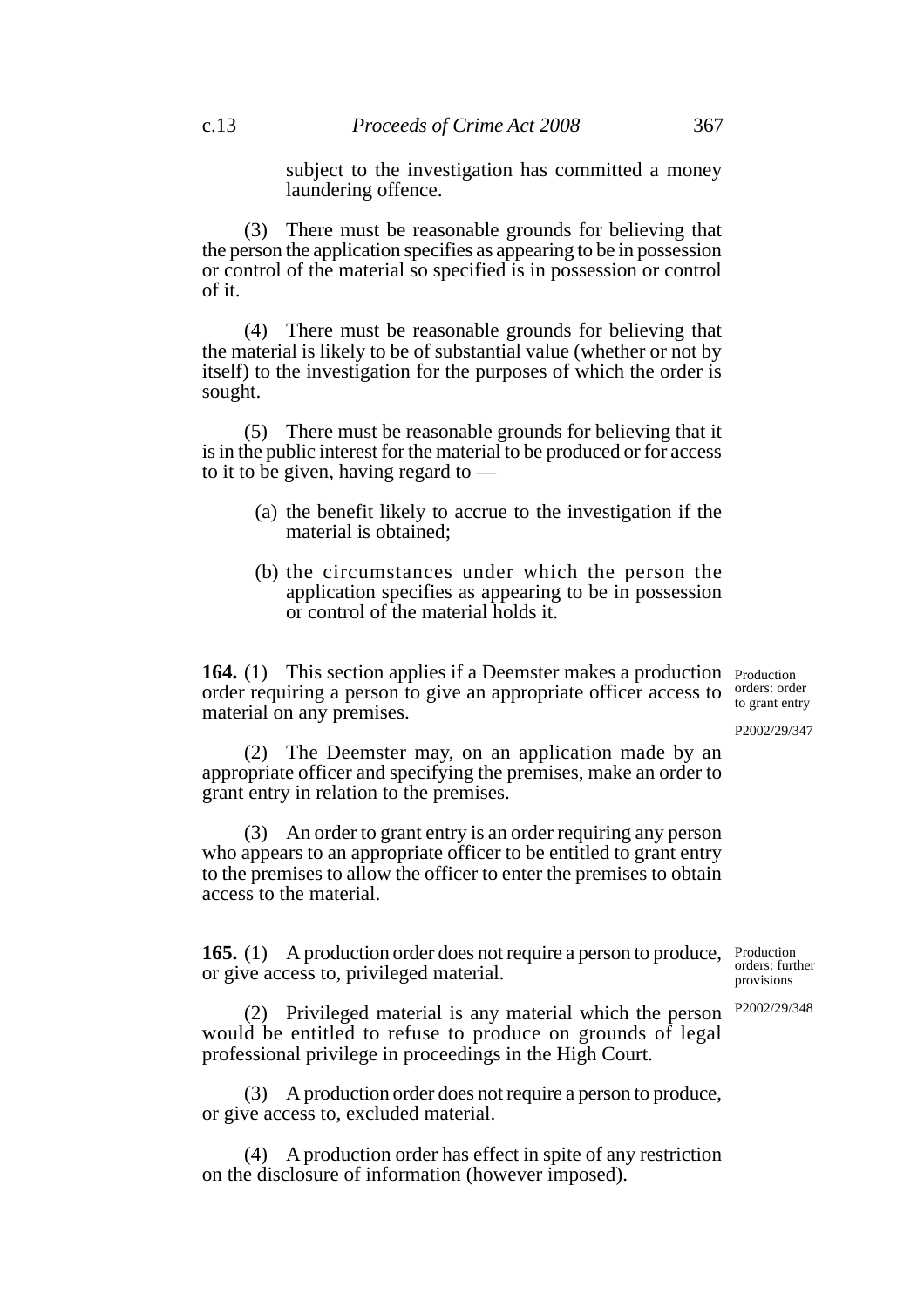(5) An appropriate officer may take copies of any material which is produced, or to which access is given, in compliance with a production order.

(6) Material produced in compliance with a production order may be retained for so long as it is necessary to retain it (as opposed to copies of it) in connection with the investigation for the purposes of which the order was made.

(7) But if an appropriate officer has reasonable grounds for believing that —

- (a) the material may need to be produced for the purposes of any legal proceedings, and
- (b) it might otherwise be unavailable for those purposes,

it may be retained until the proceedings are concluded.

**166.** (1) This section applies if any of the material specified in an application for a production order consists of information contained in a computer. Production orders: computer information

P2002/29/349

(2) If the order is an order requiring a person to produce the material to an appropriate officer for the officer to take away, it has effect as an order to produce the material in a form in which it can be taken away by the officer and in which it is visible and legible.

(3) If the order is an order requiring a person to give an appropriate officer access to the material, it has effect as an order to give the officer access to the material in a form in which it is visible and legible.

**167.** (1) A production order may be made in relation to material in the possession or control of a department or statutory board.

(2) An order so made may require any officer of the department or statutory board (whether named in the order or not) who may for the time being be in possession or control of the material to comply with it.

(3) An order containing such a requirement must be served as if the proceedings were civil proceedings against the department or statutory board.

- (4) If an order contains such a requirement
	- (a) the person on whom it is served must take all reasonable steps to bring it to the attention of the officer concerned;

Production orders: Government departments, etc.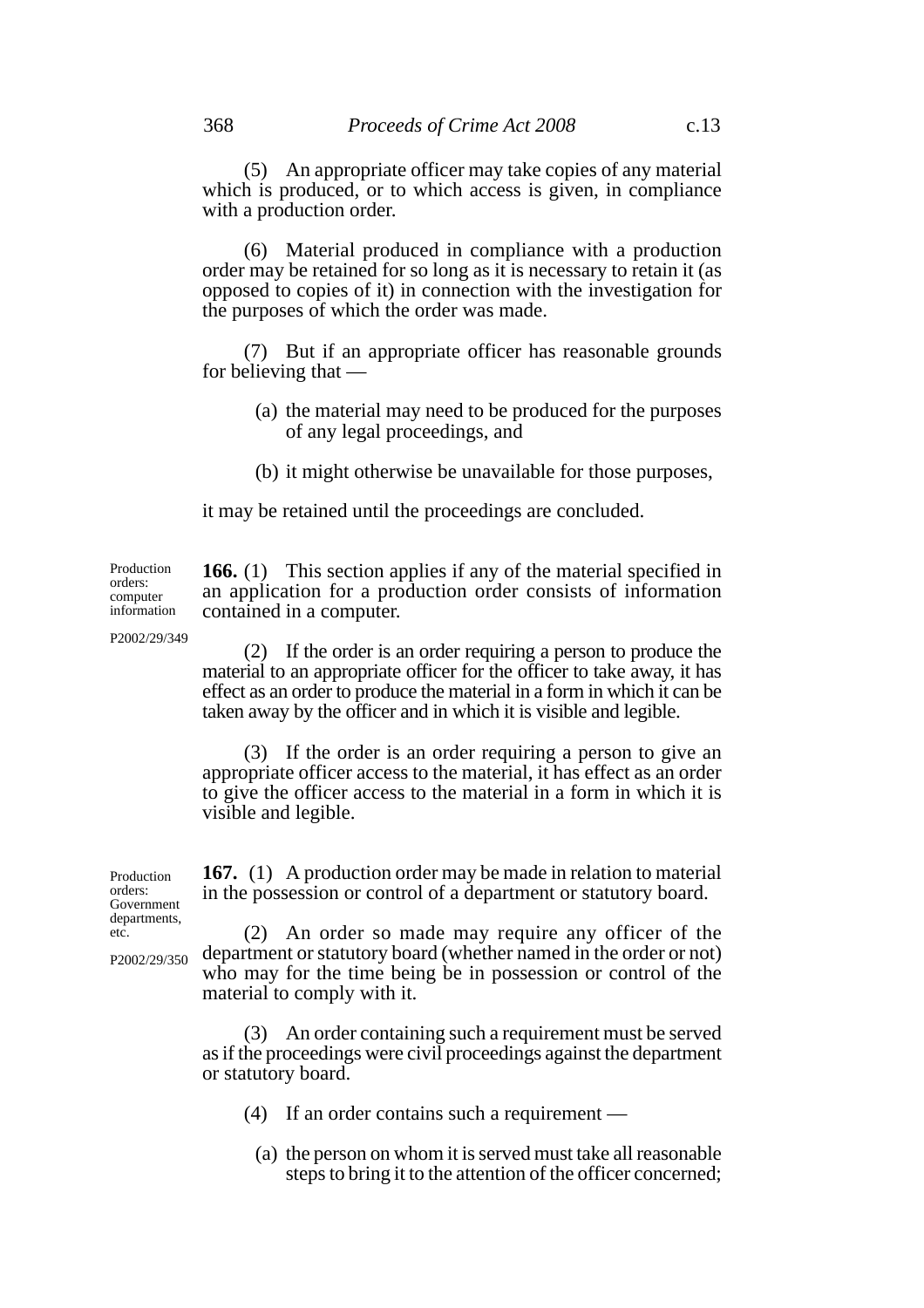(b) any other officer of the department or statutory board who is in receipt of the order must also take all reasonable steps to bring it to the attention of the officer concerned.

(5) If the order is not brought to the attention of the officer concerned within the period stated in the order (in pursuance of section 162(4)) the person on whom it is served must report the reasons for the failure to a Deemster.

**168.** (1) An application for a production order or an order to Production grant entry may be made *ex parte* in chambers.

orders: supplementary

(2) Rules of court may make provision as to the practice  $P2002/29/351$ and procedure to be followed in connection with proceedings relating to production orders and orders to grant entry.

(3) Where no rules of court have been made the court may adopt such practice and procedure as it thinks fit.

(4) An application to discharge or vary a production order or an order to grant entry may be made to the court by —

(a) the person who applied for the order;

(b) any person affected by the order.

- $(5)$  The court
	- (a) may discharge the order;
	- (b) may vary the order.

(6) If a constable or customs officer applies for a production order or an order to grant entry, an application to discharge or vary the order need not be by the same constable or officer.

(7) References to a person who applied for a production order or an order to grant entry must be construed accordingly.

(8) Production orders and orders to grant entry have effect as if they were orders of the court.

(9) Subsections (2) to (8) do not apply to orders made for the purposes of a civil recovery investigation or a detained cash investigation.

# *Search and seizure warrants*

169. (1) A Deemster may, on an application made by an Search and appropriate officer, issue a search and seizure warrant if the seizure warrants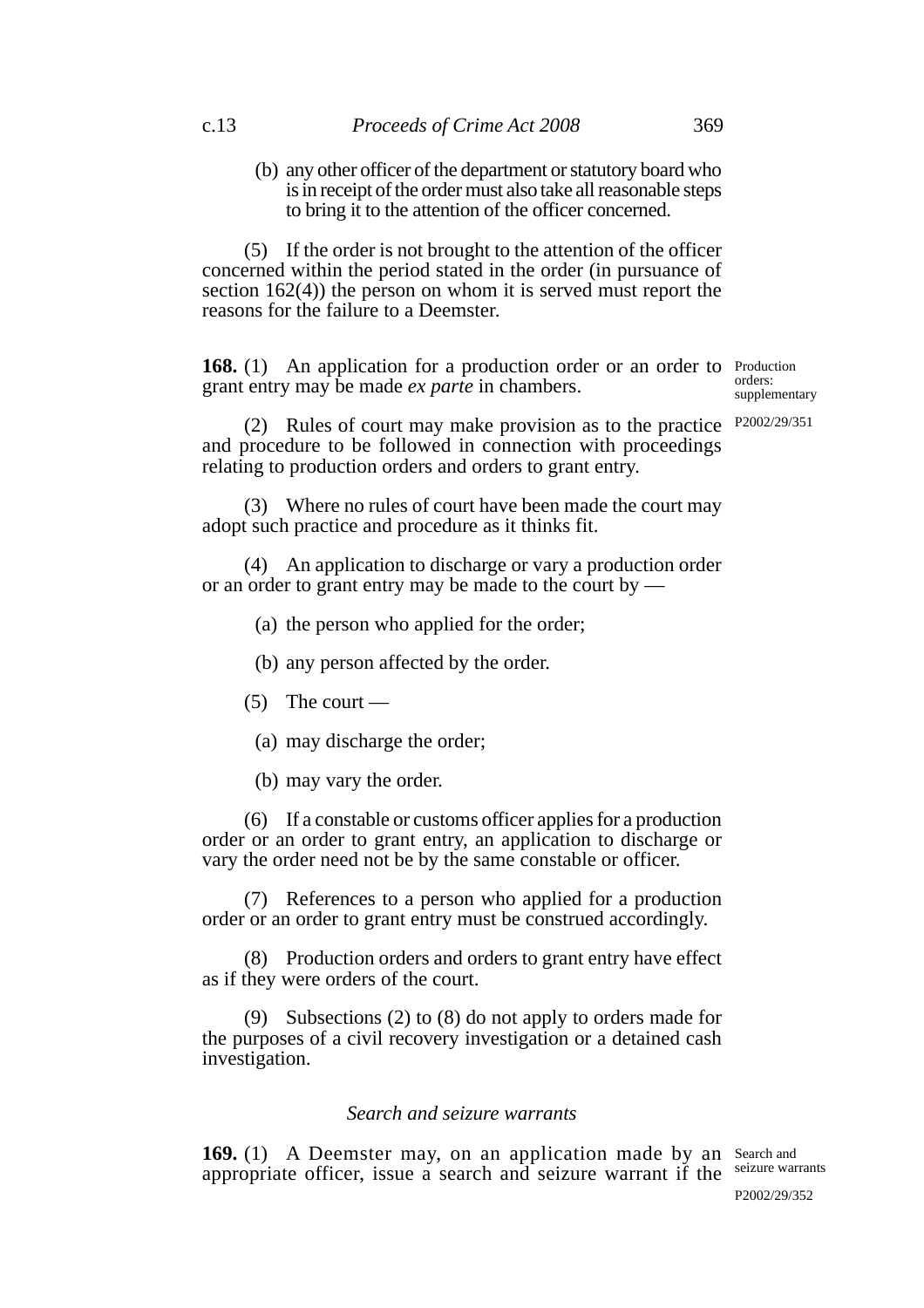(2) The application for a search and seizure warrant must state that —

- (a) a person specified in the application is subject to a confiscation investigation or a money laundering investigation; or
- (b) property specified in the application is subject to a civil recovery investigation or a detained cash investigation.
- (3) The application must also state
	- (a) that the warrant is sought for the purposes of the investigation;
	- (b) that the warrant is sought in relation to the premises specified in the application;
	- (c) that the warrant is sought in relation to material specified in the application, or that there are reasonable grounds for believing that there is material falling within section  $170(6)$ ,  $(7)$ ,  $(8)$ ,  $(9)$  or  $(10)$  on the premises.

(4) A search and seizure warrant is a warrant authorising an appropriate person —

- (a) to enter and search the premises specified in the application for the warrant; and
- (b) to seize and retain any material found there which is likely to be of substantial value (whether or not by itself) to the investigation for the purposes of which the application is made.
- (5) An appropriate person is
	- (a) a constable or a customs officer, if the warrant is sought for the purposes of a confiscation investigation or a money laundering investigation;
	- (b) a person authorised by the Attorney General, if the warrant is sought for the purposes of a civil recovery investigation;
	- (c) a constable or a customs officer, if the warrant is sought for the purposes of a detained cash investigation.

(6) The requirements for the issue of a search and seizure warrant are —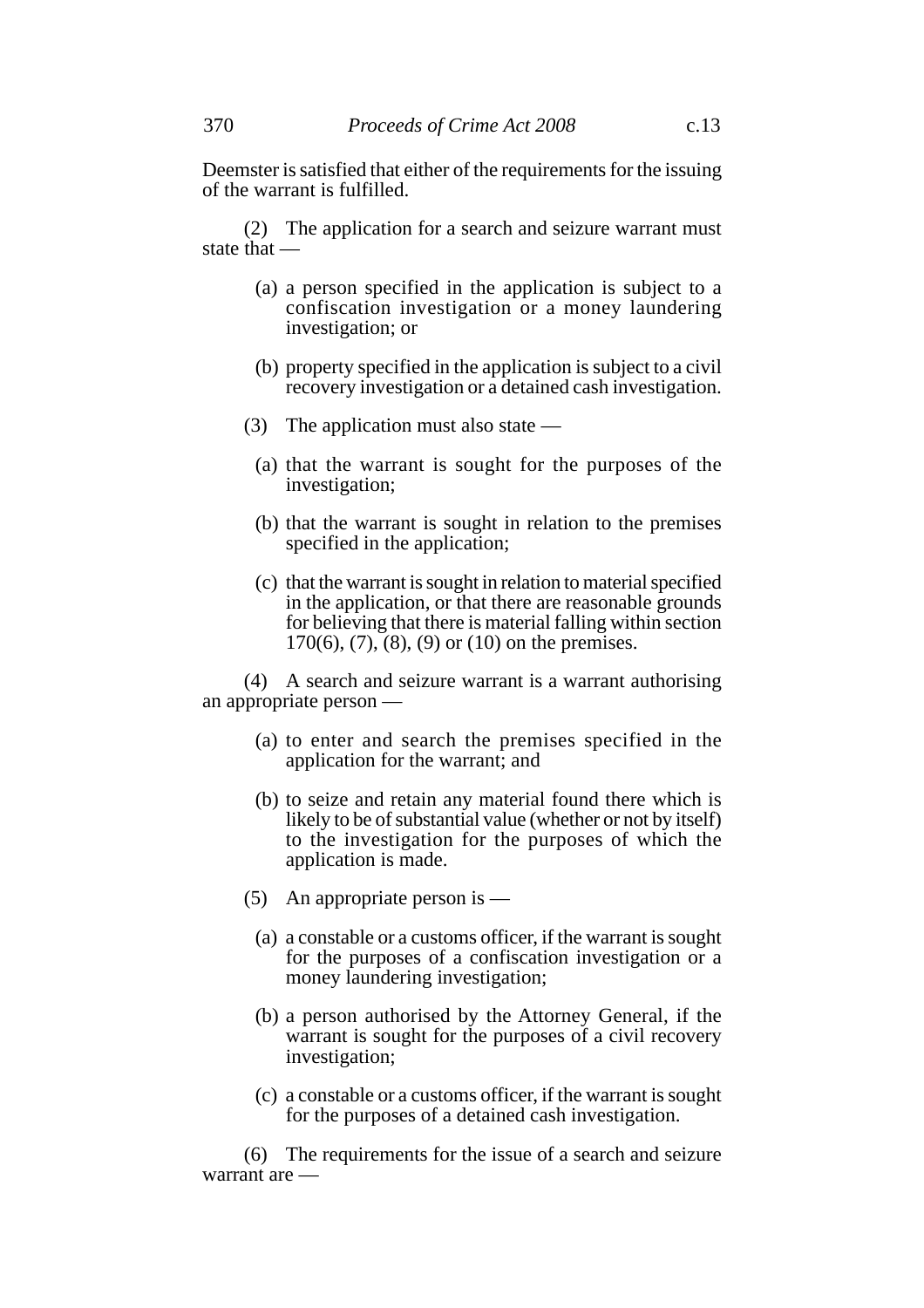- (a) that a production order made in relation to material has not been complied with and there are reasonable grounds for believing that the material is on the premises specified in the application for the warrant; or
- (b) that section 170 is satisfied in relation to the warrant.

**170.** (1) This section is satisfied in relation to a search and Requirements seizure warrant if —

where production order not available

(a) subsection (2) applies; and

P2002/29/353

(b) either the first or the second set of conditions is complied with.

(2) This subsection applies if there are reasonable grounds for suspecting that —

- (a) in the case of a confiscation investigation, the person specified in the application for the warrant has benefited from that person's criminal conduct;
- (b) in the case of a civil recovery investigation, the property specified in the application for the warrant is recoverable property or associated property;
- (c) in the case of a detained cash investigation into the derivation of cash, the property specified in the application for the warrant, or a part of it, is recoverable property;
- (d) in the case of a detained cash investigation into the intended use of cash, the property specified in the application for the warrant, or a part of it, is intended by any person to be used in unlawful conduct;
- (e) in the case of a money laundering investigation, the person specified in the application for the warrant has committed a money laundering offence.

(3) The first set of conditions is that there are reasonable grounds for believing that —

- (a) any material on the premises specified in the application for the warrant is likely to be of substantial value (whether or not by itself) to the investigation for the purposes of which the warrant is sought;
- (b) it is in the public interest for the material to be obtained, having regard to the benefit likely to accrue to the investigation if the material is obtained; and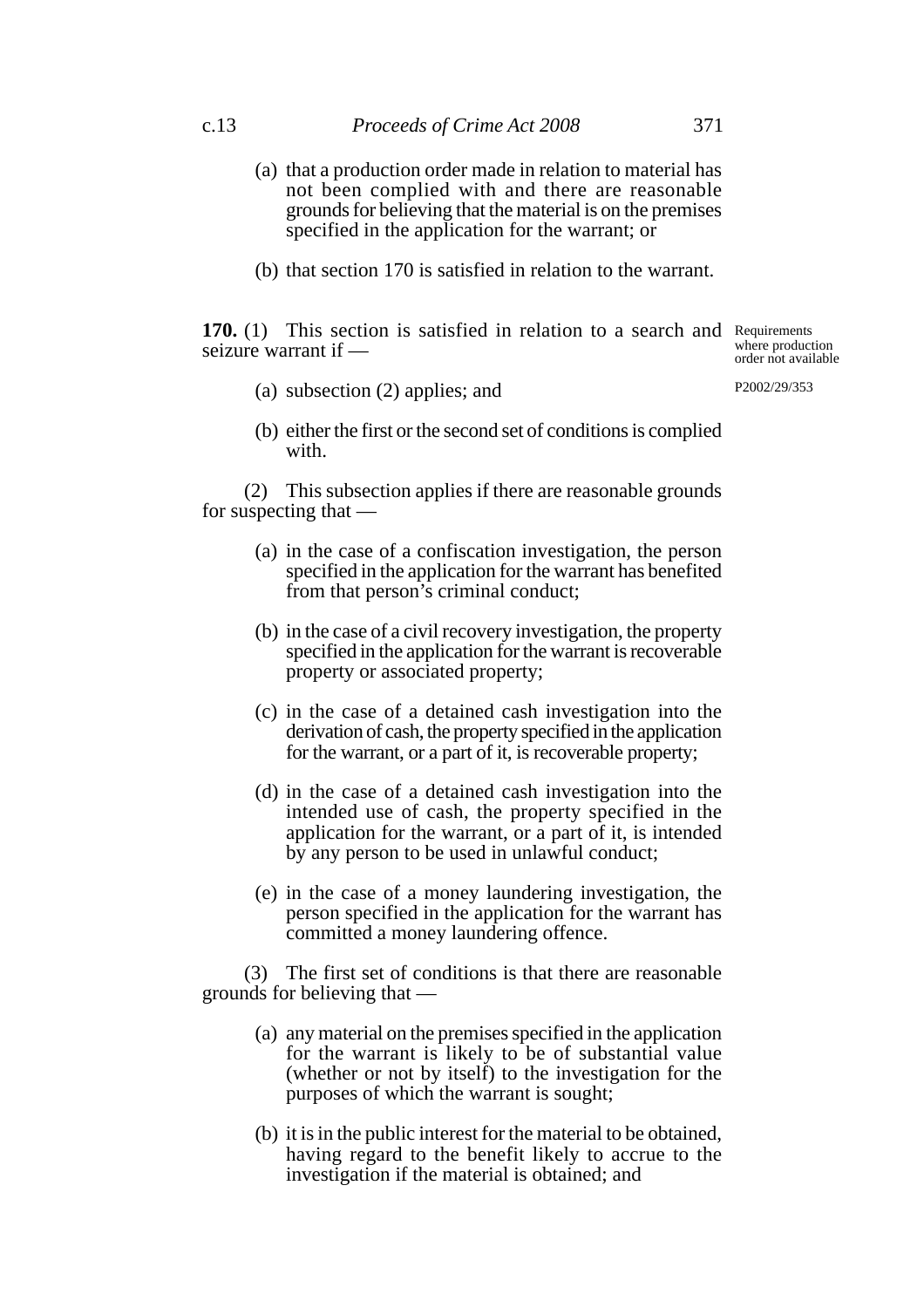- (c) it would not be appropriate to make a production order for any one or more of the reasons in subsection (4).
- (4) The reasons are
	- (a) that it is not practicable to communicate with any person against whom the production order could be made;
	- (b) that it is not practicable to communicate with any person who would be required to comply with an order to grant entry to the premises;
	- (c) that the investigation might be seriously prejudiced unless an appropriate person is able to secure immediate access to the material.
- (5) The second set of conditions is that
	- (a) there are reasonable grounds for believing that there is material on the premises specified in the application for the warrant and that the material falls within subsection (6), (7), (8), (9) or (10);
	- (b) there are reasonable grounds for believing that it is in the public interest for the material to be obtained, having regard to the benefit likely to accrue to the investigation if the material is obtained; and
	- (c) any one or more of the requirements in subsection (11) is met.

(6) In the case of a confiscation investigation, material falls within this subsection if it cannot be identified at the time of the application but it —

- (a) relates to the person specified in the application, the question whether that person has benefited from that person's criminal conduct or any question as to the extent or whereabouts of that benefit; and
- (b) is likely to be of substantial value (whether or not by itself) to the investigation for the purposes of which the warrant is sought.

(7) In the case of a civil recovery investigation, material falls within this subsection if it cannot be identified at the time of the application but it —

(a) relates to the property specified in the application, the question whether it is recoverable property or associated property, the question as to who holds any such property,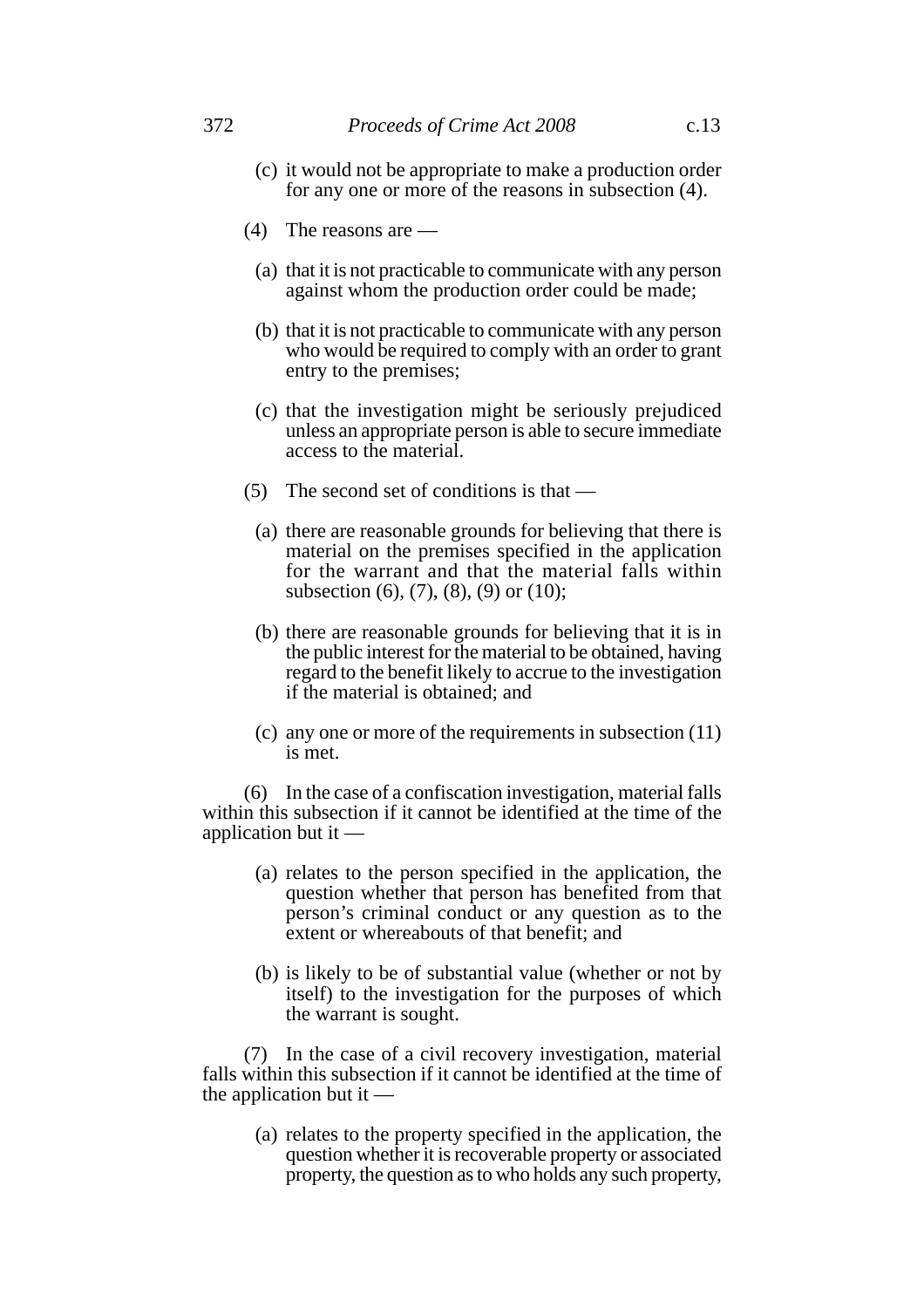any question as to whether the person who appears to hold any such property holds other property which is recoverable property, or any question as to the extent or whereabouts of any property mentioned in this paragraph; and

(b) is likely to be of substantial value (whether or not by itself) to the investigation for the purposes of which the warrant is sought.

(8) In the case of a detained cash investigation into the derivation of cash, material falls within this subsection if it cannot be identified at the time of the application but it —

- (a) relates to the property specified in the application, the question whether the property, or a part of it, is recoverable property or any other question as to its derivation; and
- (b) is likely to be of substantial value (whether or not by itself) to the investigation for the purposes of which the warrant is sought.

(9) In the case of a detained cash investigation into the intended use of cash, material falls within this subsection if it cannot be identified at the time of the application but it —

- (a) relates to the property specified in the application or the question whether the property, or a part of it, is intended by any person to be used in unlawful conduct; and
- (b) is likely to be of substantial value (whether or not by itself) to the investigation for the purposes of which the warrant is sought.

(10) In the case of a money laundering investigation, material falls within this subsection if it cannot be identified at the time of the application but it —

- (a) relates to the person specified in the application or the question whether the person has committed a money laundering offence; and
- (b) is likely to be of substantial value (whether or not by itself) to the investigation for the purposes of which the warrant is sought.
- (11) The requirements are
	- (a) that it is not practicable to communicate with any person entitled to grant entry to the premises;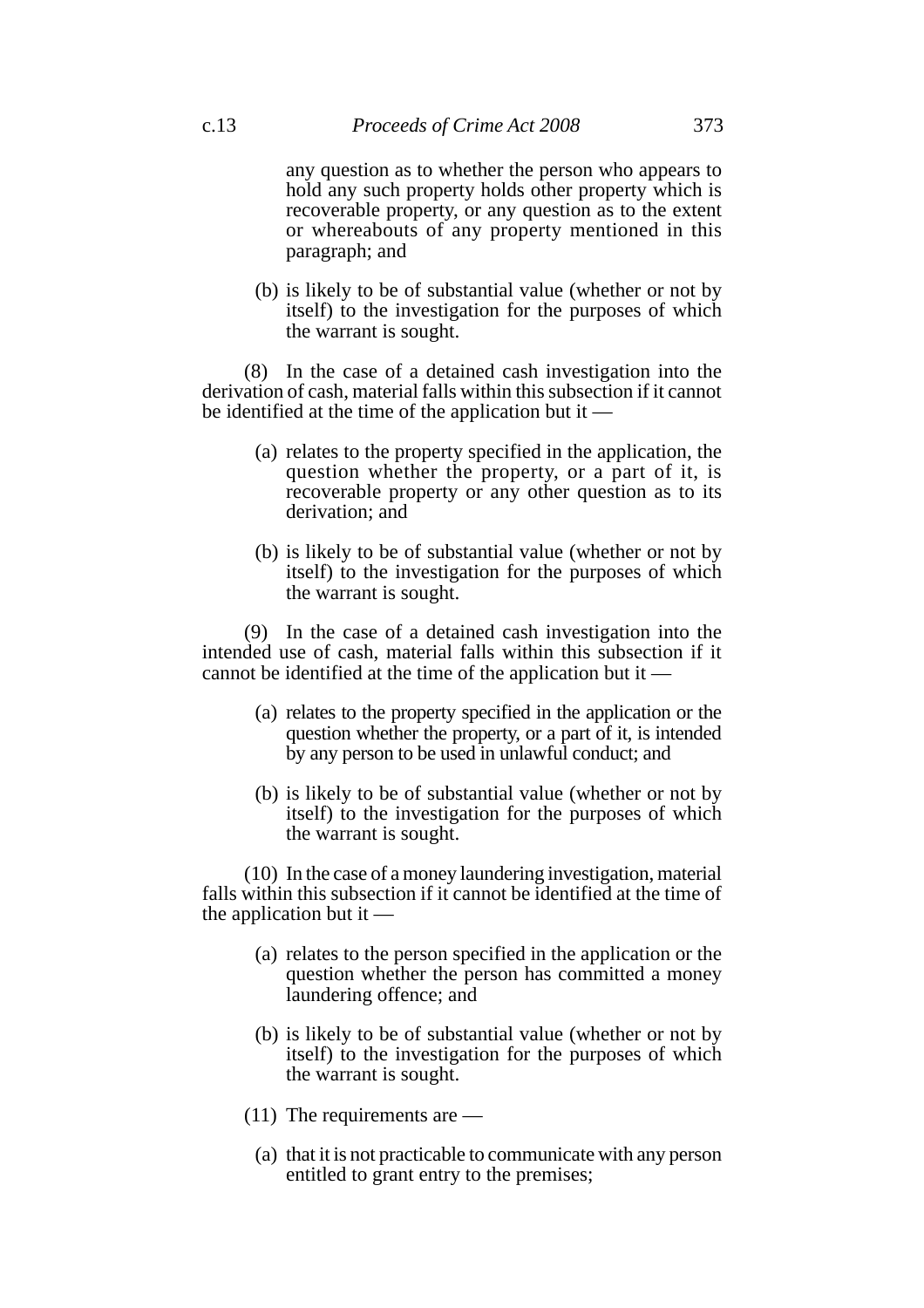- (b) that entry to the premises will not be granted unless a warrant is produced;
- (c) that the investigation might be seriously prejudiced unless an appropriate person arriving at the premises is able to secure immediate entry to them.
- (12) An appropriate person is
	- (a) a constable or a customs officer, if the warrant is sought for the purposes of a confiscation investigation or a money laundering investigation;
	- (b) a person authorised by the Attorney General, if the warrant is sought for the purposes of a civil recovery investigation;
	- (c) a constable or a customs officer, if the warrant is sought for the purposes of a detained cash investigation.

**171.** (1) A search and seizure warrant does not confer the right to seize privileged material. Further provisions: general

> (2) Privileged material is any material which a person would be entitled to refuse to produce on grounds of legal professional privilege in proceedings in the High Court.

> (3) A search and seizure warrant does not confer the right to seize excluded material.

- (a) search and seizure warrants sought for the purposes of a confiscation investigation or a money laundering investigation; and
- (b) powers of seizure under them.

**172.** (1) This section applies to —

(2) In relation to such warrants and powers, the Department of Home Affairs may make an order which applies the provisions to which subsection (3) applies subject to any specified modifications.

(3) This subsection applies to the following provisions of the Police Powers and Procedures Act 1998 —

- (a) section 18 (search warrants safeguards);
- (b) section 19 (execution of warrants);

Further provisions: confiscation and money laundering

P2002/29/354

P2002/29/355

[c. 9]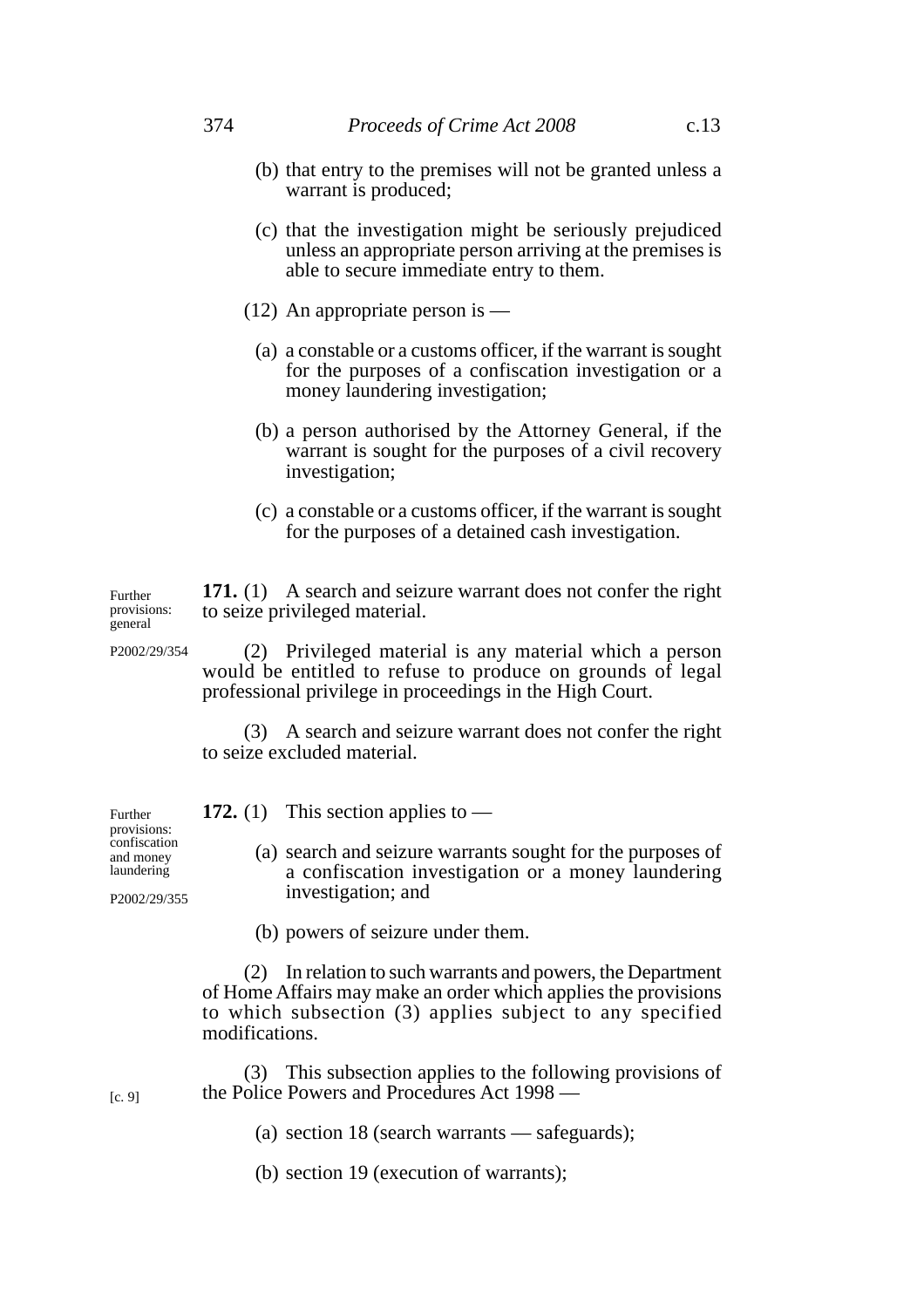- (c) section 24 (access and copying);
- (d) section 25 (retention).

**173.** (1) This section applies to search and seizure warrants Further sought for the purposes of civil recovery investigations or detained provisions: cash investigations.

civil recovery and detained cash

(2) An application for a warrant may be made *ex parte* to a  $_{P2002/29/356}$ Deemster in chambers.

(3) A warrant may be issued subject to conditions.

(4) A warrant continues in force until the end of the period of one month starting with the day on which it is issued.

(5) A warrant authorises the person it names to require any information which is held in a computer and is accessible from the premises specified in the application for the warrant, and which the named person believes relates to any matter relevant to the investigation, to be produced in a form —

- (a) in which it can be taken away; and
- (b) in which it is visible and legible.
- (6) If, in the case of civil recovery investigations
	- (a) the Attorney General gives written authority for persons to accompany the person a warrant names when executing it; and
	- (b) a warrant is issued,

those authorised persons have the same powers under it as the person it names.

(7) A warrant may include provision authorising a person who is exercising powers under it to do other things which —

- (a) are specified in the warrant; and
- (b) need to be done in order to give effect to it.
- (8) Copies may be taken of any material seized under a warrant.

(9) Material seized under a warrant may be retained for so long as it is necessary to retain it (as opposed to copies of it) in connection with the investigation for the purposes of which the warrant was issued.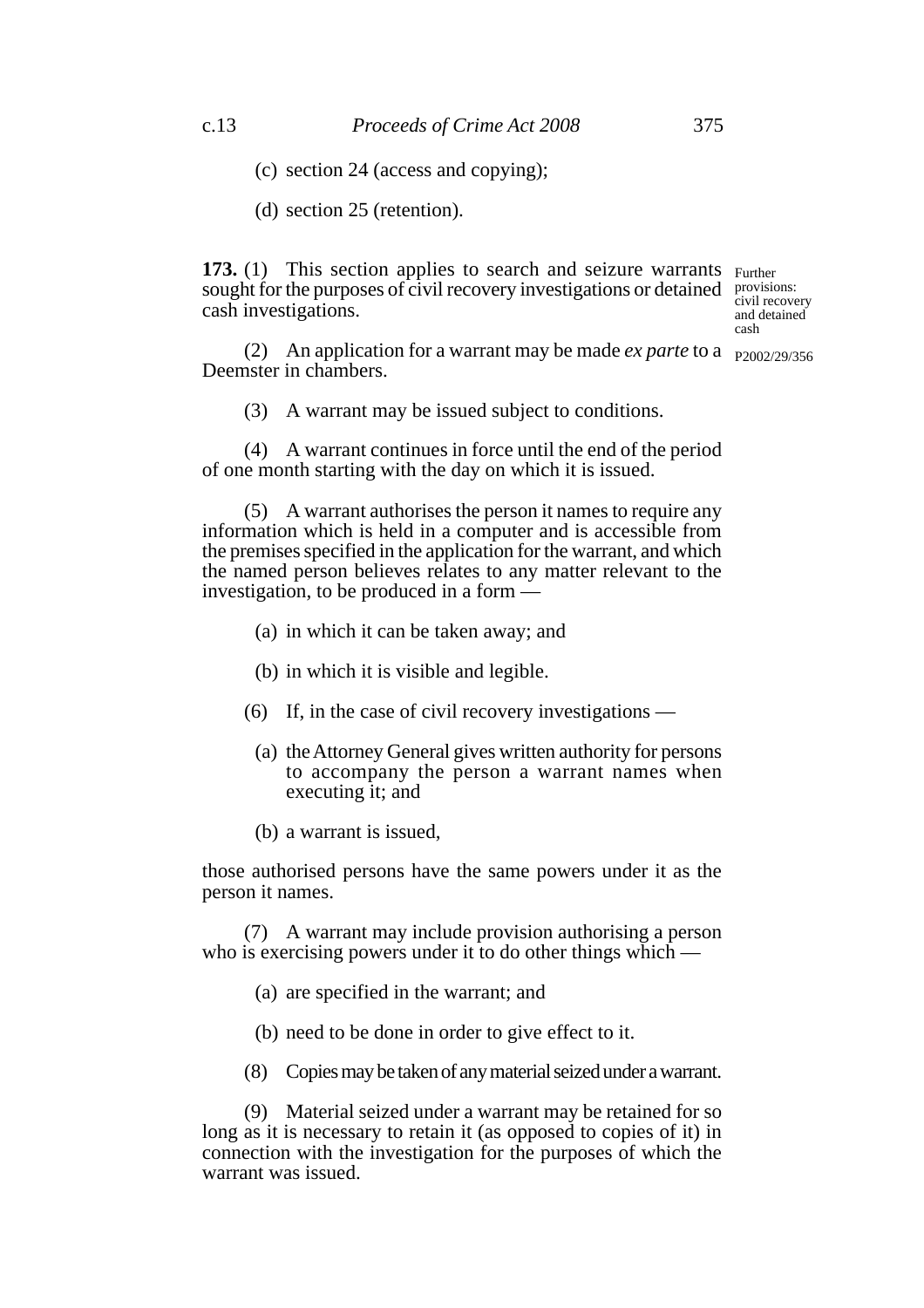(10) But if an appropriate officer has reasonable grounds for believing that —

- (a) the material may need to be produced for the purposes of any legal proceedings; and
- (b) it might otherwise be unavailable for those purposes,

it may be retained until the proceedings are concluded.

## *Disclosure orders*

**174.** (1) A Deemster may, on an application made by an appropriate officer, make a disclosure order if satisfied that each of the requirements for the making of the order is fulfilled. P2002/29/357

> (2) No application for a disclosure order may be made in relation to a detained cash investigation or a money laundering investigation.

- (3) The application for a disclosure order must state that
	- (a) a person specified in the application is subject to a confiscation investigation and the order is sought for the purposes of the investigation; or
	- (b) property specified in the application is subject to a civil recovery investigation and the order is sought for the purposes of the investigation.

(4) A disclosure order is an order authorising a person referred to in subsection (7) to give to any person the appropriate officer considers has relevant information notice in writing requiring the person to do, with respect to any matter relevant to the investigation for the purposes of which the order is sought, any or all of the following —

- (a) answer questions, either at a time specified in the notice or at once, at a place so specified;
- (b) provide information specified in the notice, by a time and in a manner so specified;
- (c) produce documents, or documents of a description, specified in the notice, either at or by a time so specified or at once, and in a manner so specified.

(5) Relevant information is information (whether or not contained in a document) which the person authorised under subsection (4) considers to be relevant to the investigation.

Disclosure orders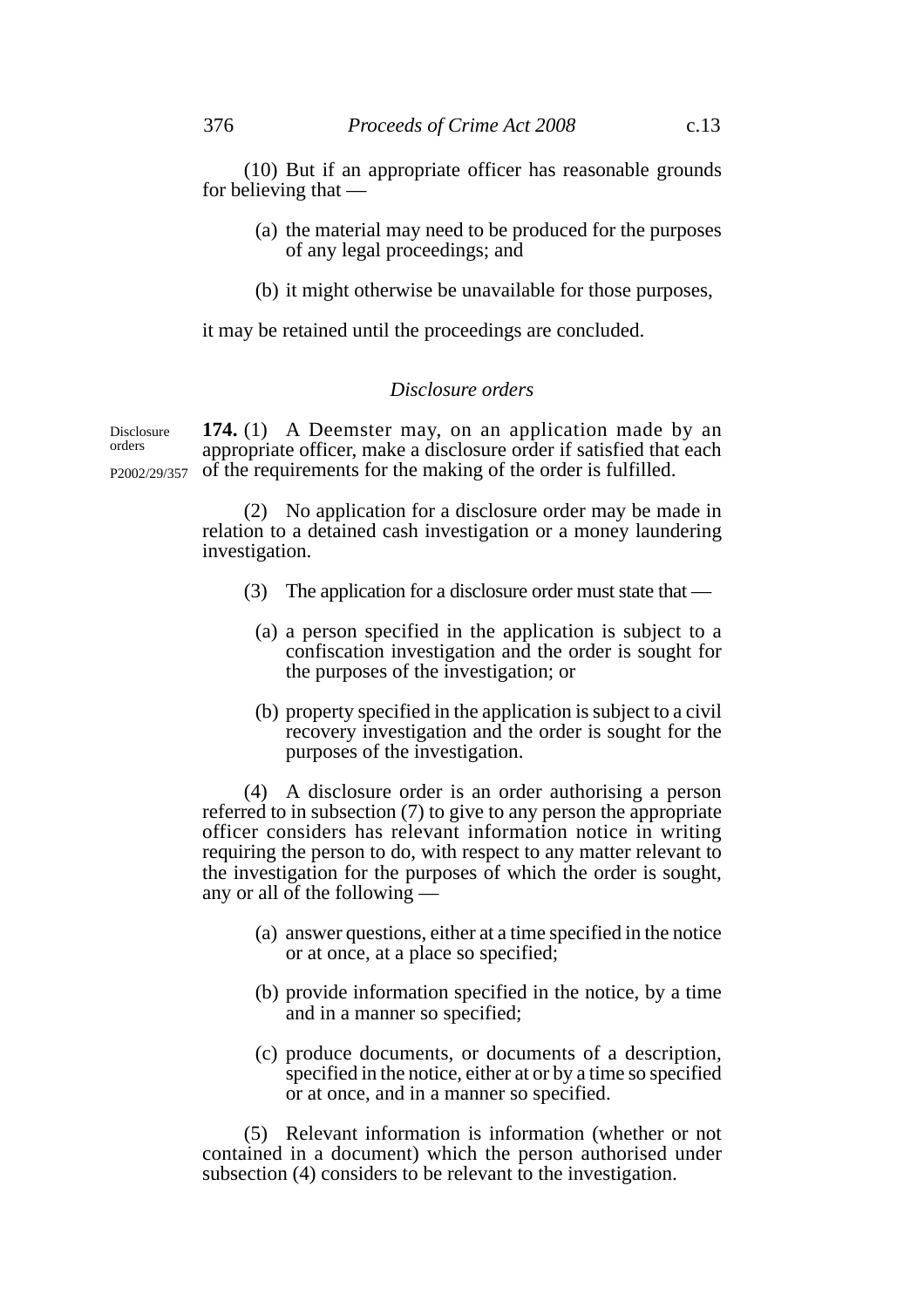(6) A person is not bound to comply with a requirement imposed by a notice given under a disclosure order unless evidence of authority to give the notice is produced to the person.

(7) A disclosure order may authorise any of the following persons for the purposes of subsection (4) —

- (a) a person authorised by the Attorney General, if the order is sought for the purposes of a civil recovery investigation;
- (b) a police officer of at least the rank of inspector or a customs officer who is not below such grade as is designated by the Collector of Customs and Excise as equivalent to the rank of chief inspector, if the warrant is sought for the purposes of a confiscation investigation.

**175.** (1) These are the requirements for the making of a Requirements disclosure order.

for making of disclosure order

- (2) There must be reasonable grounds for suspecting that P2002/29/358
	- (a) in the case of a confiscation investigation, the person specified in the application for the order has benefited from that person's criminal conduct;
	- (b) in the case of a civil recovery investigation, the property specified in the application for the order is recoverable property or associated property.

(3) There must be reasonable grounds for believing that information which may be provided in compliance with a requirement imposed under the order is likely to be of substantial value (whether or not by itself) to the investigation for the purposes of which the order is sought.

(4) There must be reasonable grounds for believing that it is in the public interest for the information to be provided, having regard to the benefit likely to accrue to the investigation if the information is obtained.

**176.** (1) A person commits an offence who, without reasonable Disclosure excuse, fails to comply with a requirement imposed under a  $\frac{\text{orders:}}{\text{offence}}$ disclosure order.

offences

P2002/29/359

(2) A person guilty of an offence under subsection (1) is liable on summary conviction to —

(a) custody for a term not exceeding 6 months;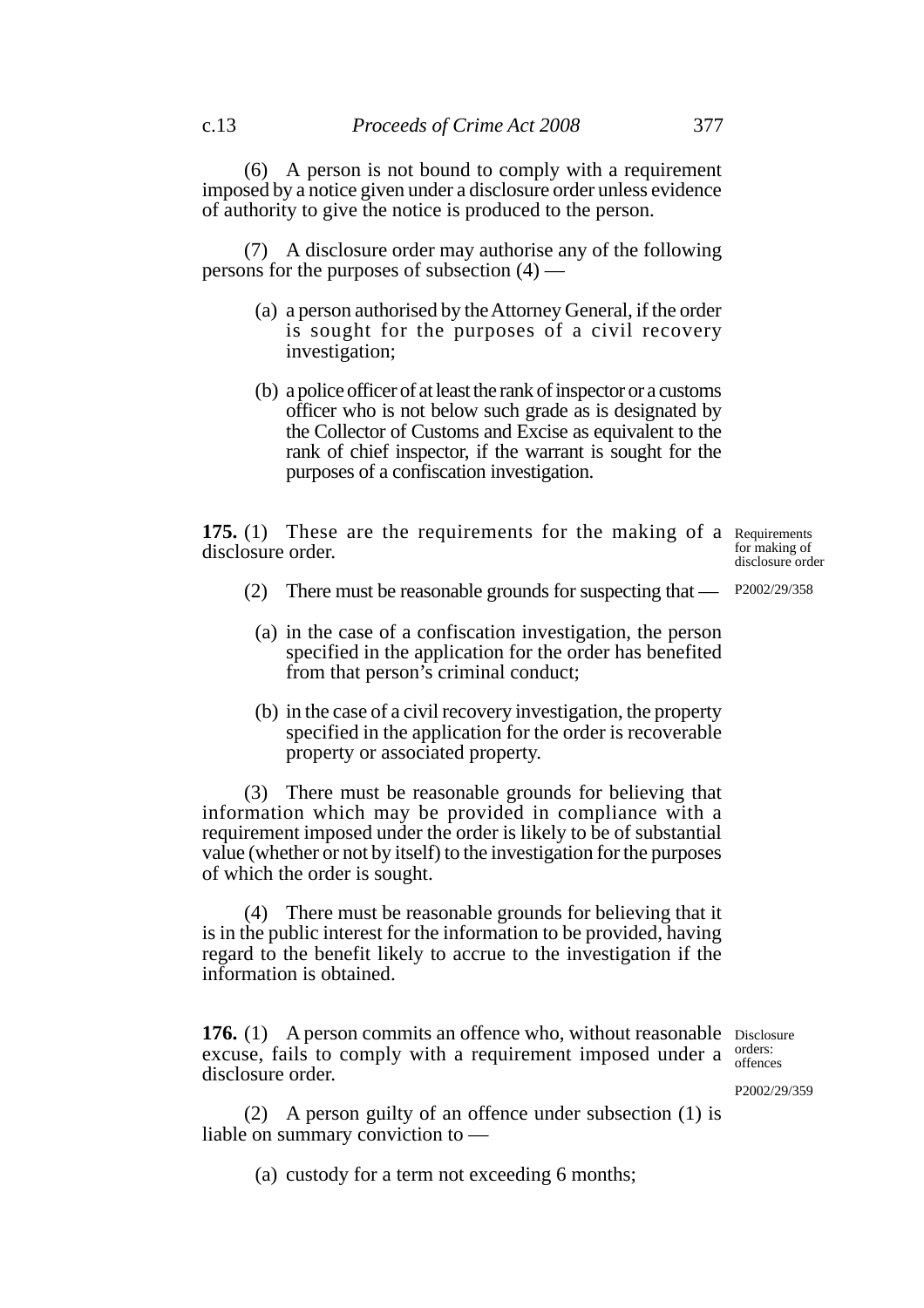(b) a fine not exceeding £5,000; or

(c) both.

(3) A person commits an offence who, in purported compliance with a requirement imposed under a disclosure order —

- (a) makes a statement which the person knows to be false or misleading in a material particular; or
- (b) recklessly makes a statement which is false or misleading in a material particular.

(4) A person guilty of an offence under subsection (3) is liable —

- (a) on summary conviction, to custody for a term not exceeding 6 months, or to a fine not exceeding £5,000; or
- (b) on conviction on information, to custody for a term not exceeding 2 years, or to a fine, or to both.

**177.** (1) A statement made by a person in response to a requirement imposed under a disclosure order may not be used in evidence against that person in criminal proceedings. Disclosure orders: statements

P2002/29/360

- (2) But subsection (1) does not apply
	- (a) in the case of proceedings under Part 2;
	- (b) on a prosecution for an offence under section 176(1) or (3);

[XVIII p.86]

- (c) on a prosecution for an offence under section 5 of the Perjury Act 1952 (false statements); or
- (d) on a prosecution for some other offence where, in giving evidence, the person makes a statement inconsistent with the statement mentioned in subsection  $(1)$ .

(3) A statement may not be used by virtue of subsection  $(2)(d)$  against a person unless —

- (a) evidence relating to it is adduced; or
- (b) a question relating to it is asked,

by that person or on that person's behalf in the proceedings arising out of the prosecution.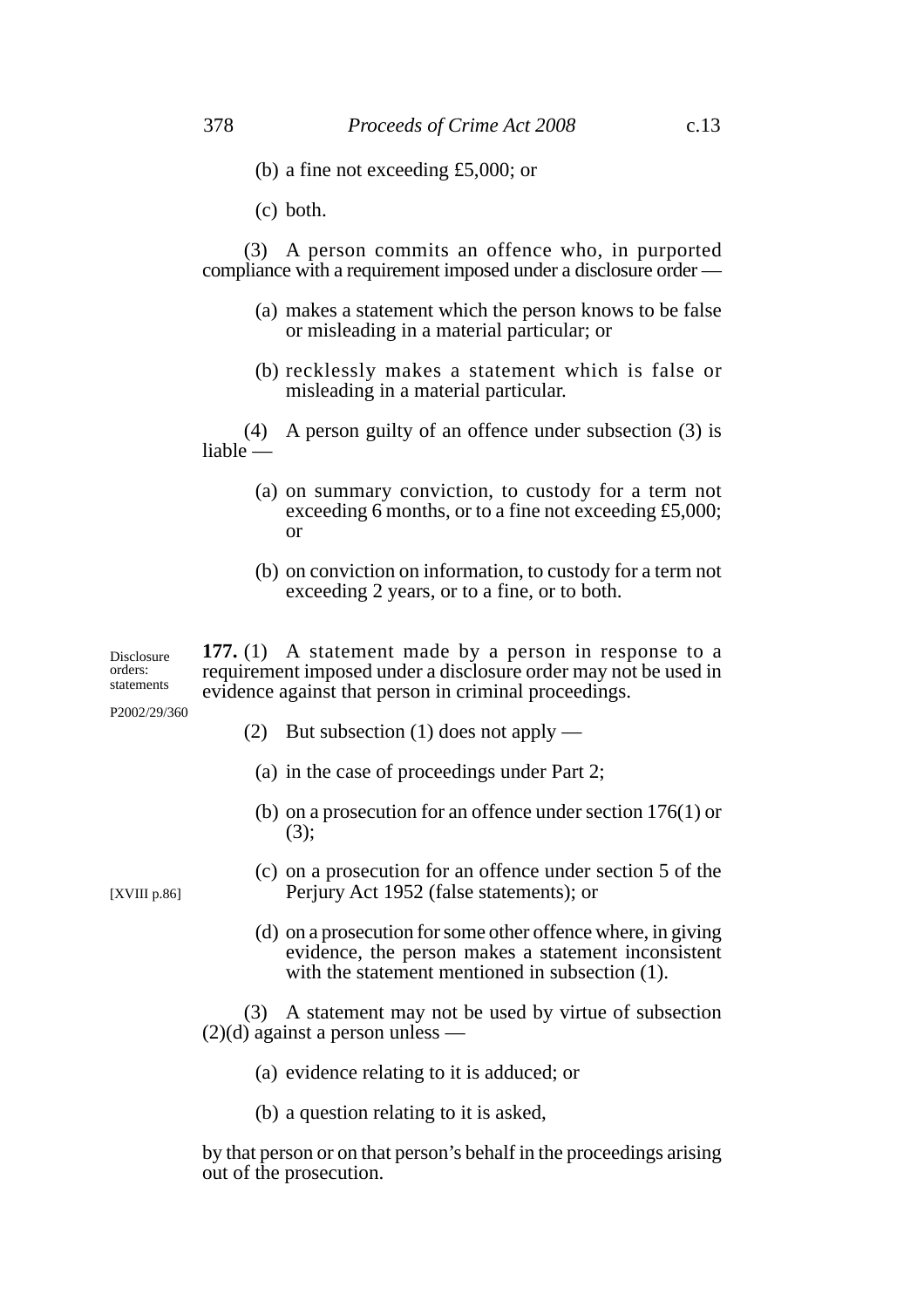**178.** (1) A disclosure order does not confer the right to require a Disclosure person to answer any privileged question, provide any privileged information or produce any privileged document, except that a lawyer may be required to provide the name and address of a P2002/29/361 client. orders: further provisions

(2) A privileged question is a question which the person would be entitled to refuse to answer on grounds of legal professional privilege in proceedings in the High Court.

(3) Privileged information is any information which the person would be entitled to refuse to provide on grounds of legal professional privilege in proceedings in the High Court.

(4) Privileged material is any material which the person would be entitled to refuse to produce on grounds of legal professional privilege in proceedings in the High Court.

(5) A disclosure order does not confer the right to require a person to produce excluded material.

(6) A disclosure order has effect in spite of any restriction on the disclosure of information (however imposed).

(7) A person to whom documents are to be produced under a disclosure order may take copies of any documents produced in compliance with a requirement to produce them which is imposed under the order.

(8) Documents so produced may be retained for so long as it is necessary to retain them (as opposed to a copy of them) in connection with the investigation for the purposes of which the order was made.

(9) But if the person to whom documents are produced under a disclosure order has reasonable grounds for believing that —

- (a) the documents may need to be produced for the purposes of any legal proceedings, and
- (b) they might otherwise be unavailable for those purposes,

they may be retained until the proceedings are concluded.

**179.** (1) An application for a disclosure order may be made *ex* Disclosure *parte* to a Deemster in chambers.

orders: supplementary

(2) Rules of court may make provision as to the practice P2002/29/362and procedure to be followed in connection with proceedings relating to disclosure orders.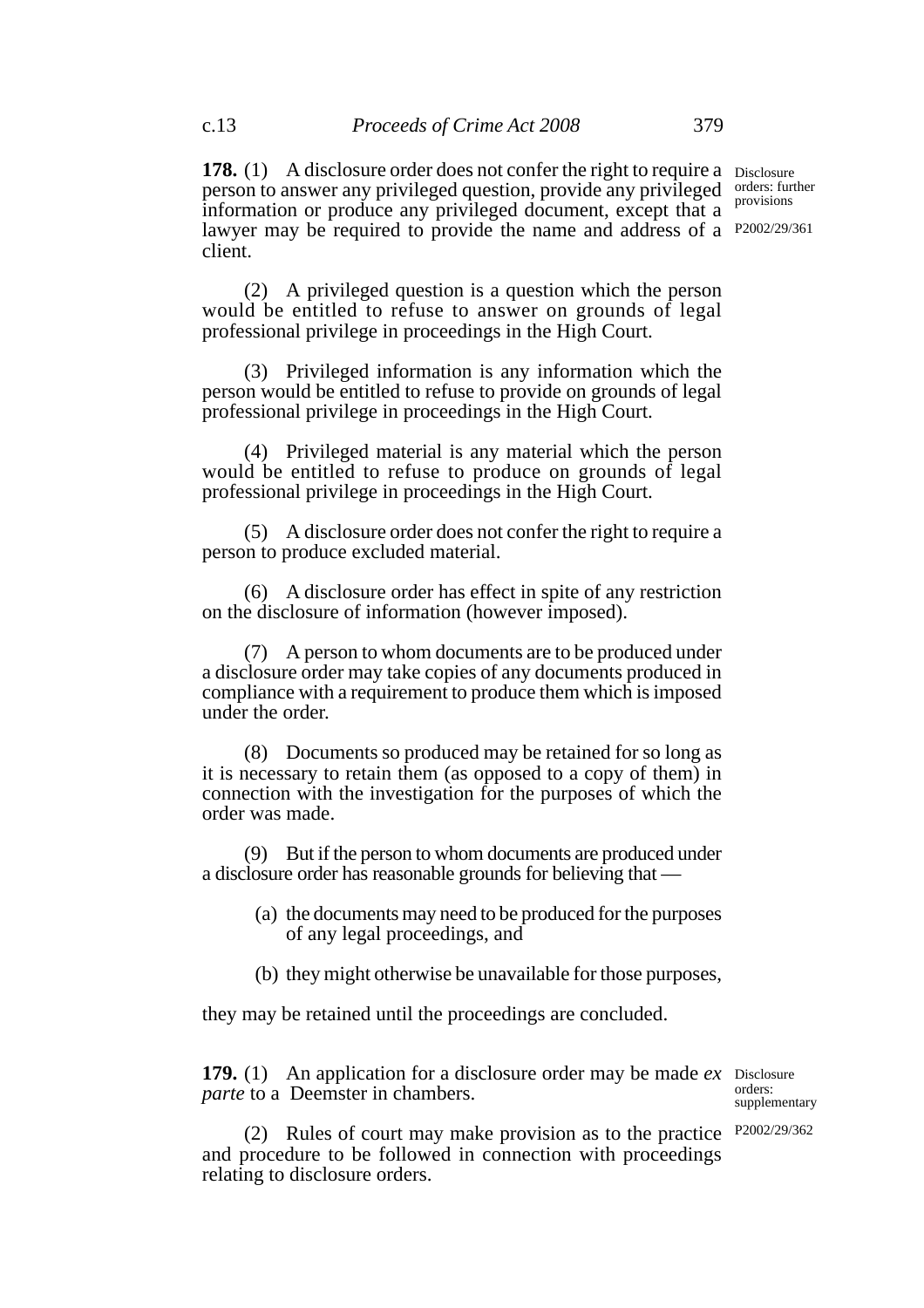(3) Where no rules of court have been made the court may adopt such practice and procedure as it thinks fit.

(4) An application to discharge or vary a disclosure order may be made to the court by —

- (a) an appropriate officer;
- (b) any person affected by the order.
- $(5)$  The court
	- (a) may discharge the order;
	- (b) may vary the order.

(6) Subsections (2) to (5) do not apply to orders made for the purposes of a civil recovery investigation.

### *Customer information orders*

**180.** (1) A Deemster may, on an application made by an appropriate officer, make a customer information order if the Deemster is satisfied that each of the requirements for the making of the order is fulfilled. Customer information orders P2002/29/363

> (2) No application for a customer information order may be made in relation to a detained cash investigation.

> (3) The application for a customer information order must state that —

- (a) a person specified in the application is subject to a confiscation investigation or a money laundering investigation; or
- (b) property specified in the application is subject to a civil recovery investigation and a person specified in the application appears to hold the property.
- (4) The application must also state that
	- (a) the order is sought for the purposes of the investigation;
	- (b) the order is sought against the financial institution or financial institutions specified in the application.

(5) An application for a customer information order may  $specify -$ 

(a) all financial institutions,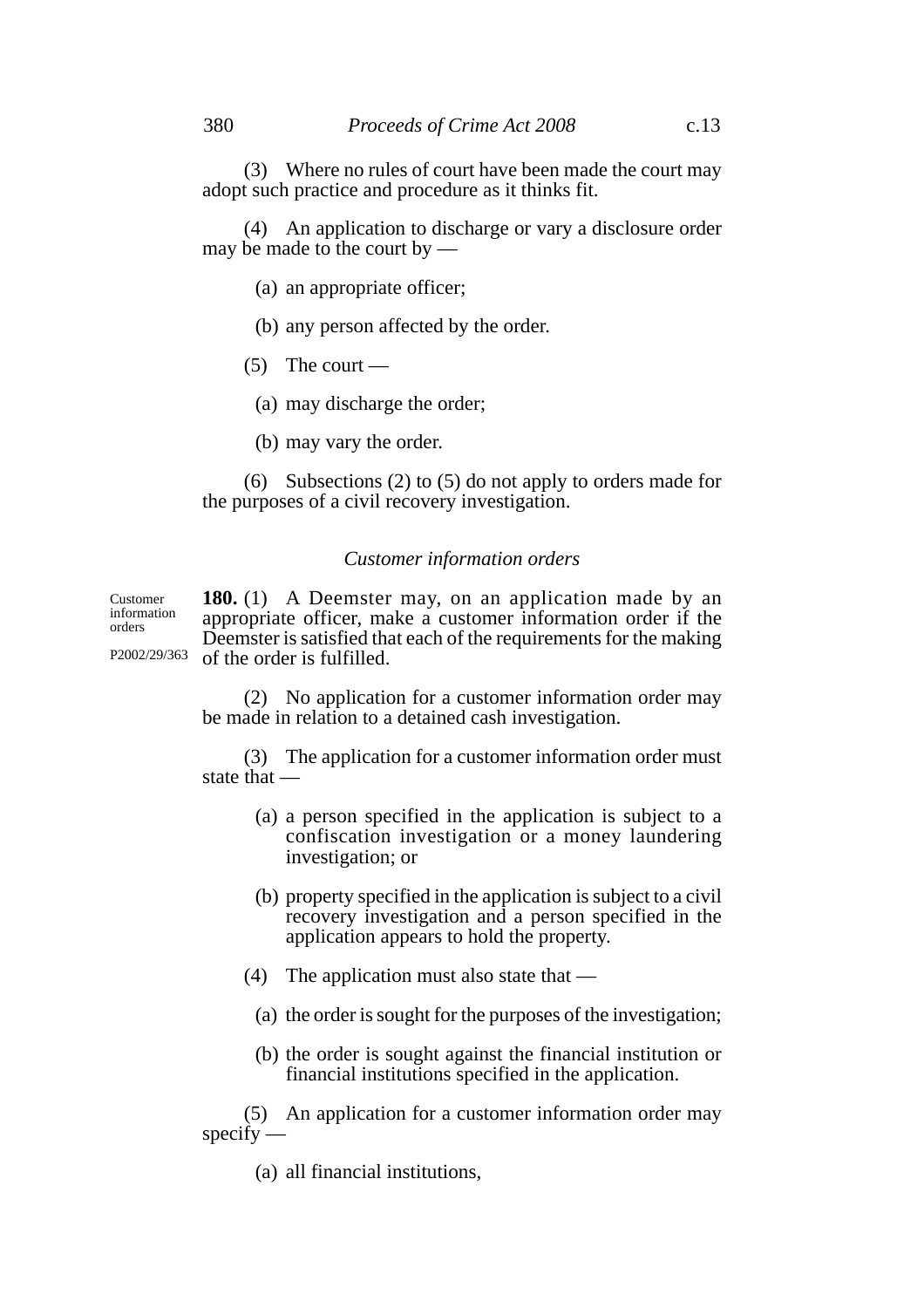- (b) a particular description, or particular descriptions, of financial institutions; or
- (c) a particular financial institution or particular financial institutions.

(6) A customer information order is an order that a financial institution covered by the application for the order must, on being required to do so by notice in writing given by an appropriate officer, provide any such customer information as it has relating to the person specified in the application.

(7) A financial institution which is required to provide information under a customer information order must provide the information to an appropriate officer in such manner, and at or by such time, as an appropriate officer requires.

(8) If a financial institution on which a requirement is imposed by a notice given under a customer information order requires the production of evidence of authority to give the notice, it is not bound to comply with the requirement unless evidence of the authority has been produced to it.

**181.** (1) "Customer information", in relation to a person and a Meaning of financial institution, is information whether the person holds, or has held, an account or accounts at the financial institution (whether solely or jointly with another) and (if so) information as to —

customer information

- (a) the matters specified in subsection (2) if the person is an individual;
- (b) the matters specified in subsection (3) if the person is a company or a similar body incorporated or otherwise established outside the Island.
- (2) The matters referred to in subsection  $(1)(a)$  are
	- (a) the account number or numbers;
	- (b) the person's full name;
	- (c) the person's date of birth;
	- (d) the person's most recent address and any previous addresses;
	- (e) the date or dates on which the person began to hold the account or accounts and, if the person has ceased to hold the account or any of the accounts, the date or dates of cessation;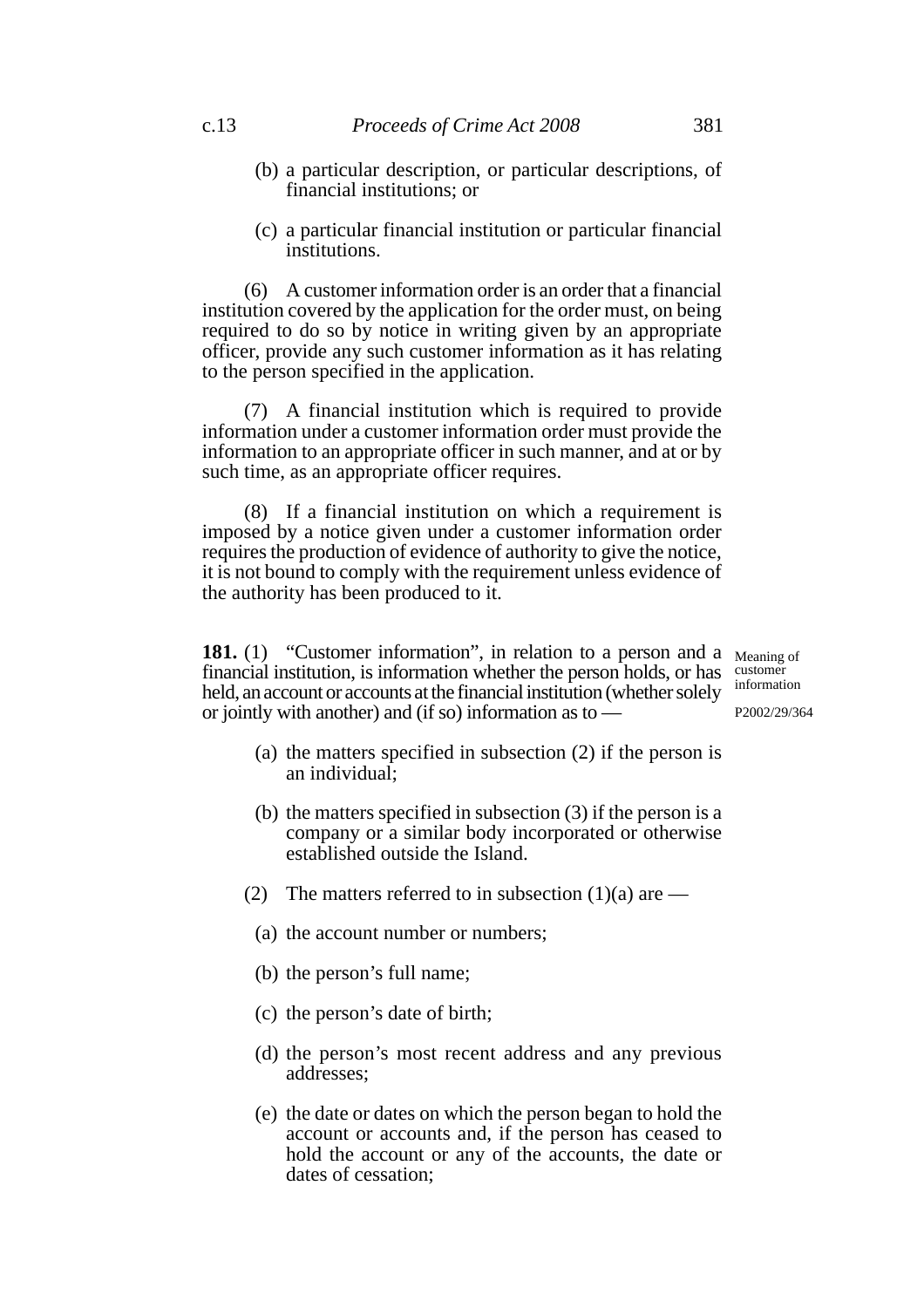- (f) such evidence of the person's identity as was obtained by the financial institution under or for the purposes of any legislation relating to money laundering;
- (g) the full name, date of birth and most recent address, and any previous addresses, of any person who holds, or has held, an account at the financial institution jointly with the first person;
- (h) the account number or numbers of any other account or accounts held at the financial institution to which the person is a signatory and details of the person holding the other account or accounts.
- (3) The matters referred to in subsection  $(1)(b)$  are
	- (a) the account number or numbers;
	- (b) the person's full name;
	- (c) a description of any business which the person carries on;
	- (d) the country or territory in which it is incorporated or otherwise established and any number allocated to it under the statutory provision under which it is incorporated or established or corresponding legislation of any country or territory outside the Island;
	- (e) any number assigned to it for the purposes of value added tax in the Island or the United Kingdom;
	- (f) its registered office, and any previous registered offices, the statutory provision under which it is incorporated or established or anything similar under corresponding legislation of any country or territory outside the Island;
	- (g) the date or dates on which it began to hold the account or accounts and, if it has ceased to hold the account or any of the accounts, the date or dates on which it did so;
	- (h) such evidence of its identity as was obtained by the financial institution under or for the purposes of any legislation relating to money laundering;
	- (i) the full name, date of birth and most recent address and any previous addresses of any person who is a signatory to the account or any of the accounts.

(4) The Department of Home Affairs may by order provide for information of a description specified in the order —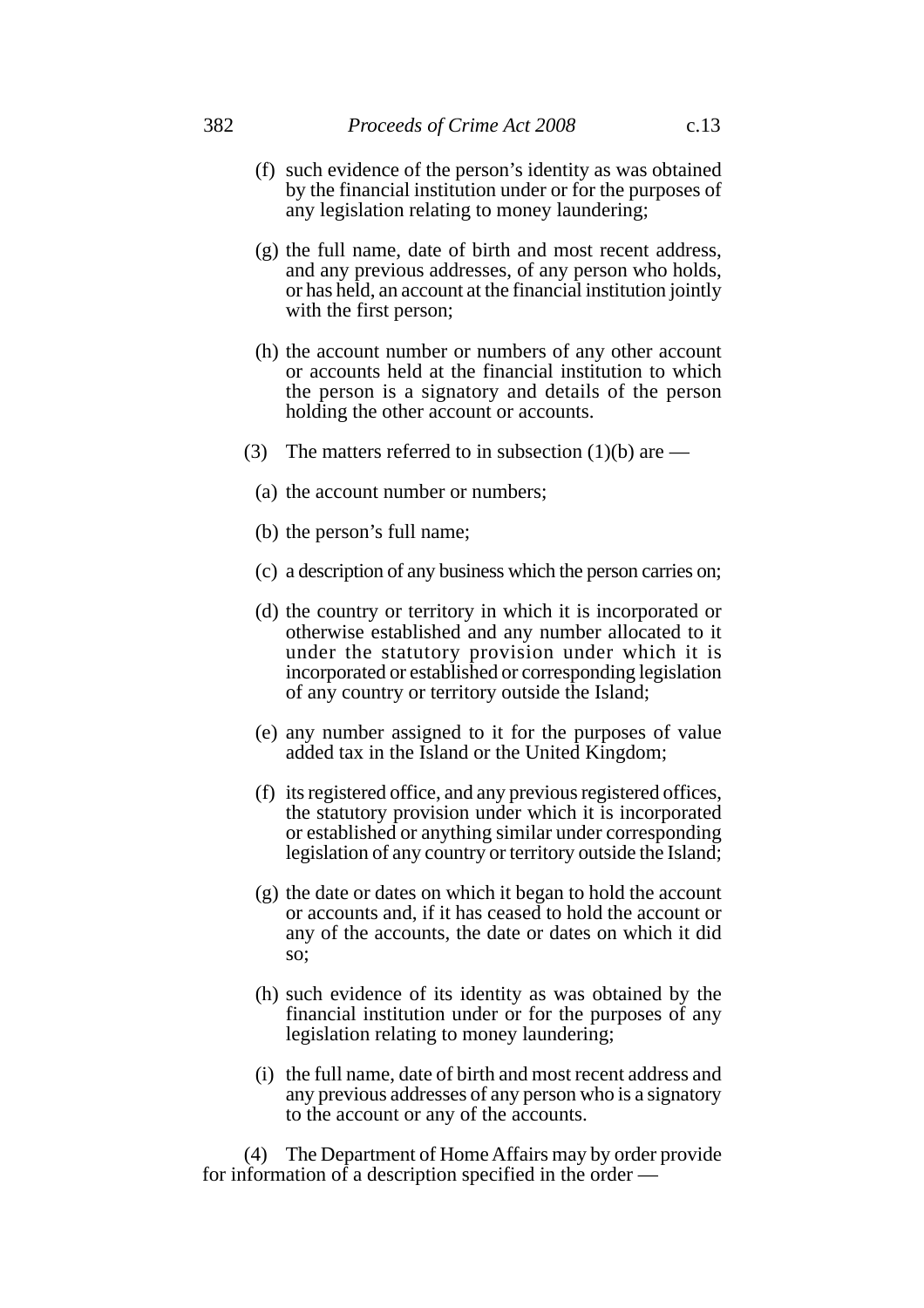- (a) to be customer information; or
- (b) no longer to be customer information.
- (5) Money laundering is an act which
	- (a) constitutes an offence under
		- (i) section 139, 140 or 141 of this Act; or
		- (ii) section 10 of the Anti-Terrorism and Crime Act 2003; or  $[c.6]$
	- (b) would constitute an offence specified in paragraph (a) if done in the Island.

**182.** (1) These are the requirements for the making of a customer Requirements information order.

for making of customer information

(2) In the case of a confiscation investigation, there must order be reasonable grounds for suspecting that the person specified in <sub>P2002/29/365</sub> the application for the order has benefited from that person's criminal conduct.

(3) In the case of a civil recovery investigation, there must be reasonable grounds for suspecting that —

- (a) the property specified in the application for the order is recoverable property or associated property;
- (b) the person specified in the application holds all or some of the property.

(4) In the case of a money laundering investigation, there must be reasonable grounds for suspecting that the person specified in the application for the order has committed a money laundering offence.

(5) In the case of any investigation, there must be reasonable grounds for believing that customer information which may be provided in compliance with the order is likely to be of substantial value (whether or not by itself) to the investigation for the purposes of which the order is sought.

(6) In the case of any investigation, there must be reasonable grounds for believing that it is in the public interest for the customer information to be provided, having regard to the benefit likely to accrue to the investigation if the information is obtained.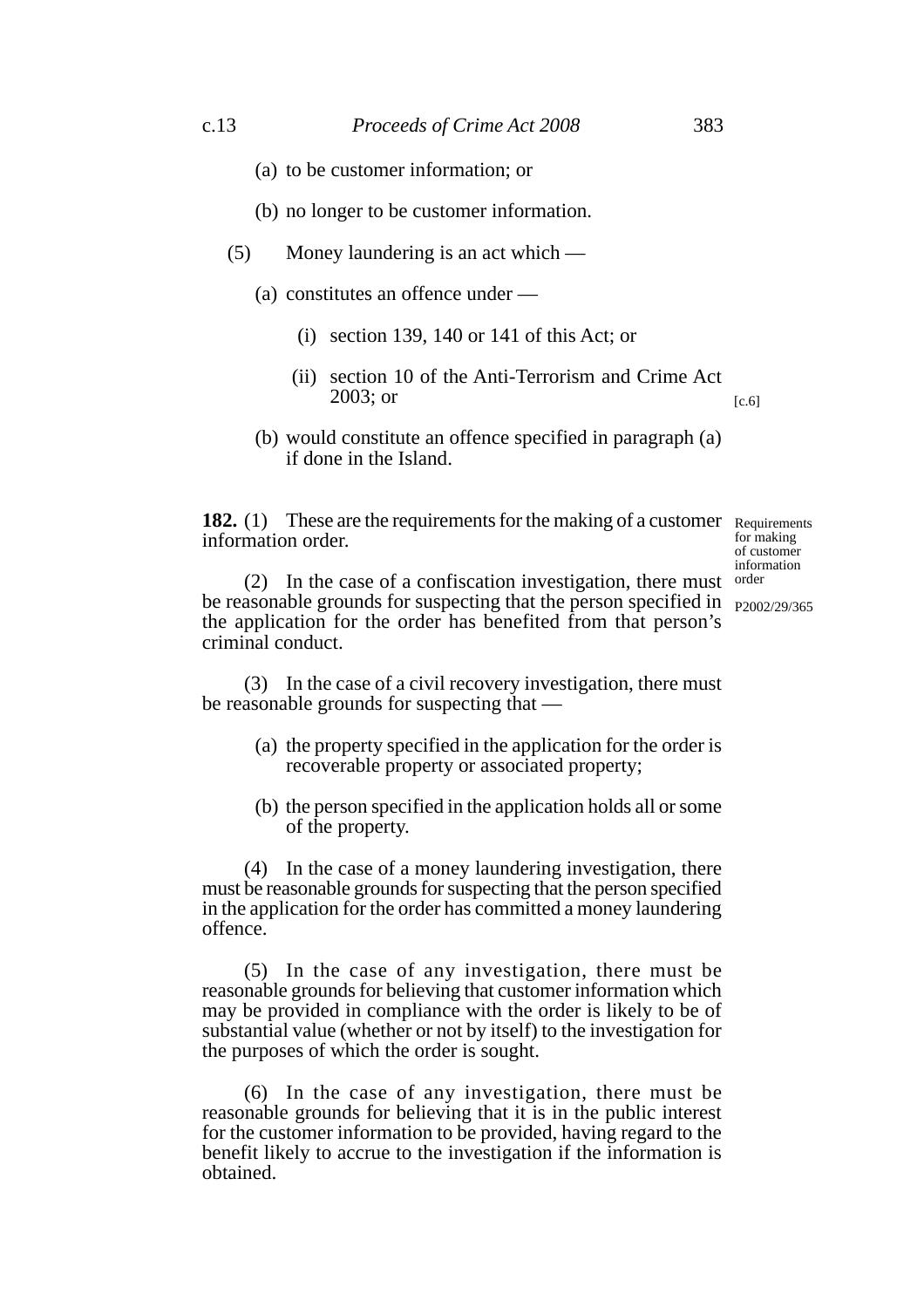Customer information orders: offences

**183.** (1) A financial institution commits an offence if without reasonable excuse it fails to comply with a requirement imposed on it under a customer information order.

P2002/29/366

(2) A financial institution guilty of an offence under subsection (1) is liable on summary conviction to a fine not exceeding £5,000.

(3) A financial institution commits an offence if, in purported compliance with a customer information order, it —

- (a) makes a statement which it knows to be false or misleading in a material particular; or
- (b) recklessly makes a statement which is false or misleading in a material particular.

(4) A financial institution guilty of an offence under subsection (3) is liable —

- (a) on summary conviction, to a fine not exceeding £5,000; or
- (b) on conviction on information, to a fine.

**184.** (1) A statement made by a financial institution in response to a customer information order may not be used in evidence against it in criminal proceedings. Customer information orders: statements

P2002/29/367

- (2) But subsection (1) does not apply
	- (a) in the case of proceedings under Part 2;
	- (b) on a prosecution for an offence under section 183(1) or (3); or
	- (c) on a prosecution for some other offence where, in giving evidence, the financial institution makes a statement inconsistent with the statement mentioned in subsection (1).

(3) A statement may not be used by virtue of subsection  $(2)(c)$  against a financial institution unless —

- (a) evidence relating to it is adduced; or
- (b) a question relating to it is asked,

by or on behalf of the financial institution in the proceedings arising out of the prosecution.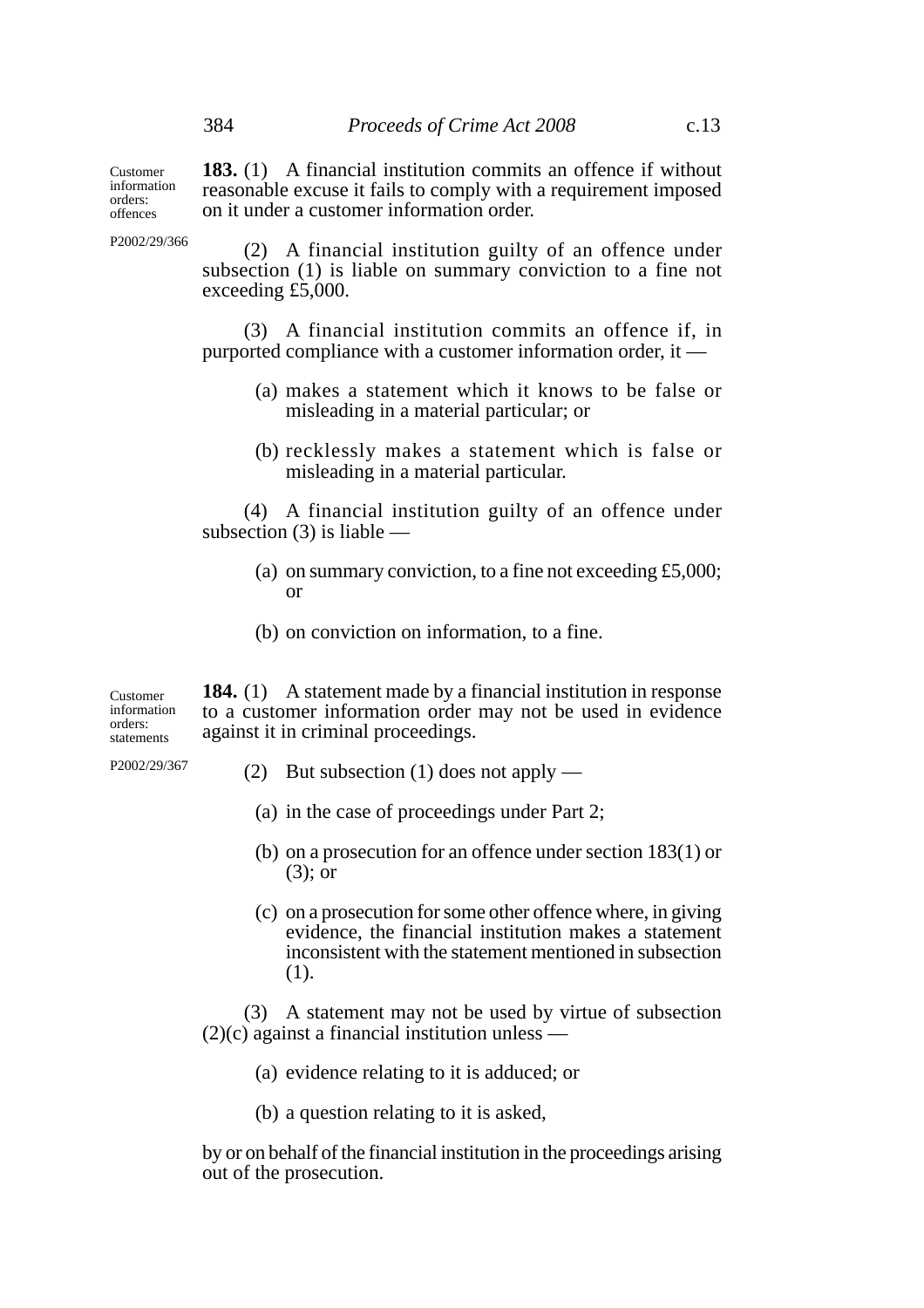**185.** A customer information order has effect in spite of any restriction on the disclosure of information (however imposed).

information orders: disclosure of information P2002/29/368

Customer

Customer

**186.** (1) An application for a customer information order may be made *ex parte* in chambers.

information orders: supplementary P2002/29/369

(2) Rules of court may make provision as to the practice and procedure to be followed in connection with proceedings relating to customer information orders.

(3) Where no rules of court have been made the court may adopt such practice and procedure as it thinks fit.

(4) An application to discharge or vary a customer information order may be made to the High Court by —

(a) the person who applied for the order;

(b) any person affected by the order.

 $(5)$  The court —

(a) may discharge the order;

(b) may vary the order.

(6) If a constable or a customs officer applies for a customer information order, an application to discharge or vary the order need not be by the same constable or customs officer.

(7) References to a person who applied for a customer information order must be construed accordingly.

(8) A constable or a customs officer may not make an application for a customer information order or an application to vary such an order unless that person is a senior appropriate officer or is authorised to do so by a senior appropriate officer.

(9) Subsections (2) to (7) do not apply to orders made for the purposes of a civil recovery investigation.

# *Account monitoring orders*

**187.** (1) A Deemster may, on an application made by an Account appropriate officer, make an account monitoring order if the Deemster is satisfied that each of the requirements for the making of the order is fulfilled.

monitoring orders

P2002/29/370

(2) No application for an account monitoring order may be made in relation to a detained cash investigation.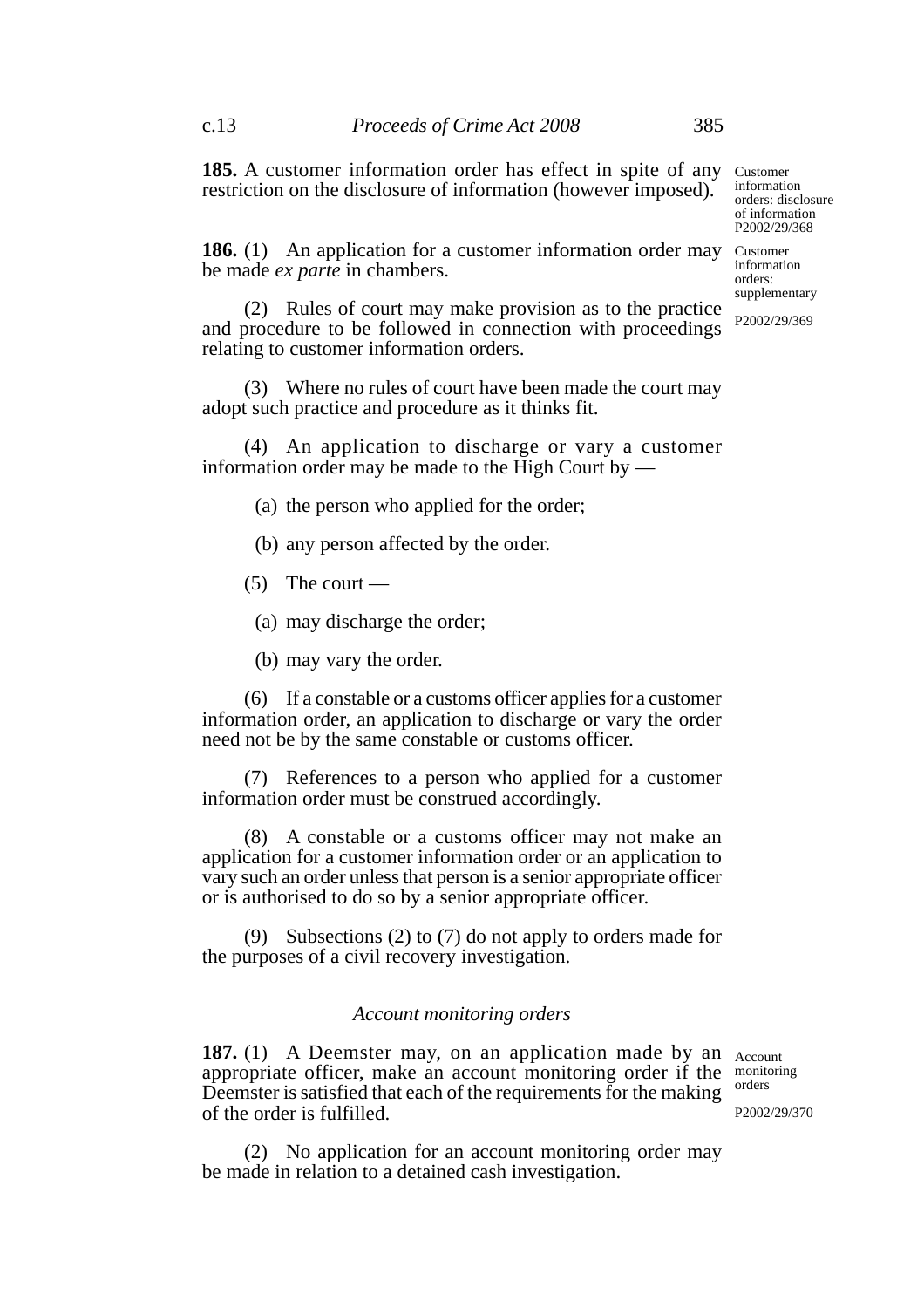(3) The application for an account monitoring order must state that —

- (a) a person specified in the application is subject to a confiscation investigation or a money laundering investigation; or
- (b) property specified in the application is subject to a civil recovery investigation and a person specified in the application appears to hold the property.
- (4) The application must also state that
	- (a) the order is sought for the purposes of the investigation;
	- (b) the order is sought against the financial institution specified in the application in relation to account information of the description so specified.

(5) Account information is information relating to an account or accounts held at the financial institution specified in the application by the person so specified (whether solely or jointly with another).

(6) The application for an account monitoring order may specify information relating to —

- (a) all accounts held by the person specified in the application for the order at the financial institution so specified;
- (b) a particular description, or particular descriptions, of accounts so held; or
- (c) a particular account, or particular accounts, so held.

(7) An account monitoring order is an order that the financial institution specified in the application for the order must, for the period stated in the order, provide account information of the description specified in the order to an appropriate officer in the manner, and at or by the time or times, stated in the order.

(8) The period stated in an account monitoring order must not exceed the period of 90 days beginning with the day on which the order is made.

Requirements **188.** (1) These are the requirements for the making of an account monitoring order.

(2) In the case of a confiscation investigation, there must be reasonable grounds for suspecting that the person specified in P2002/29/371

for making of account monitoring order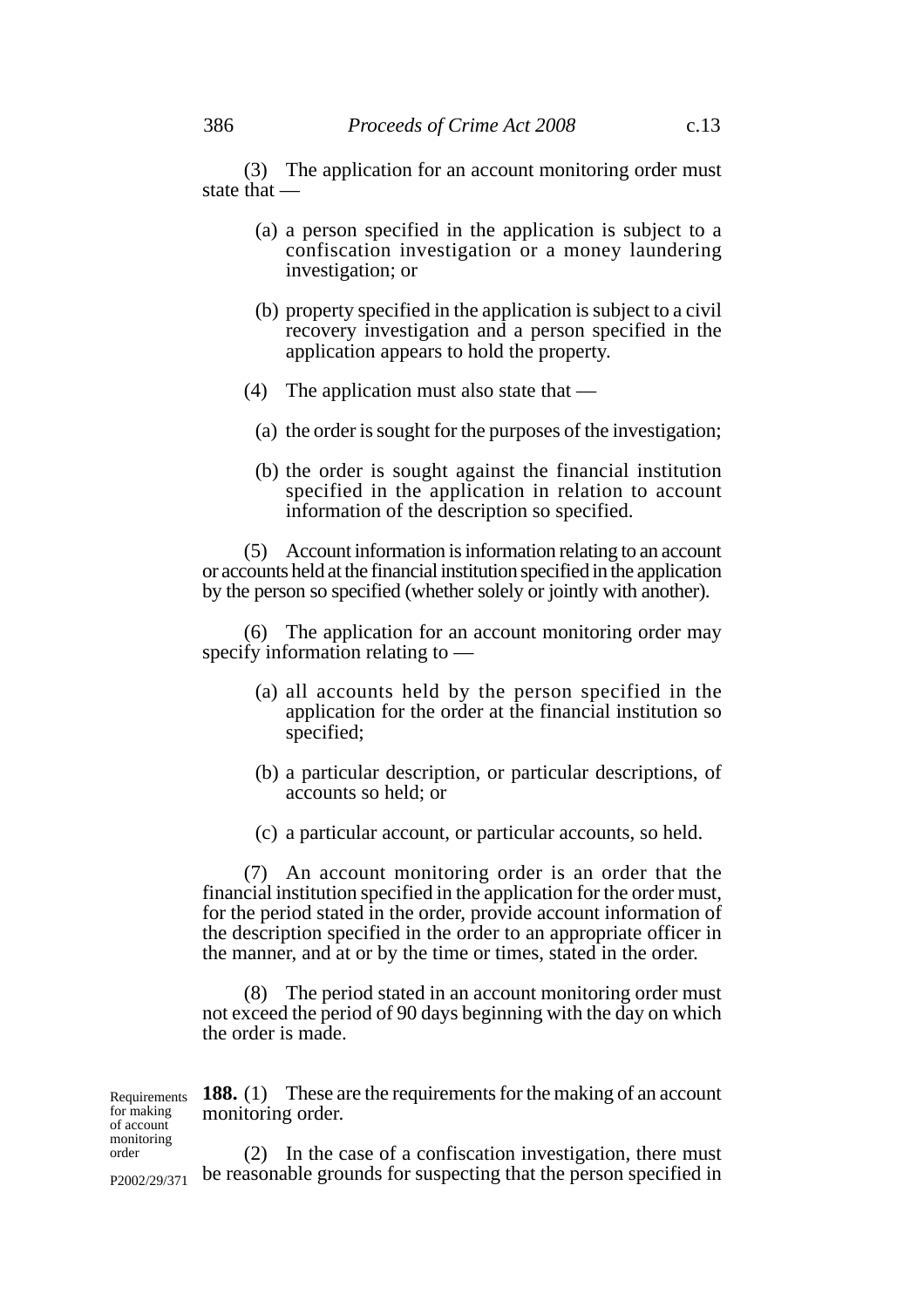the application for the order has benefited from that person's criminal conduct.

(3) In the case of a civil recovery investigation, there must be reasonable grounds for suspecting that —

- (a) the property specified in the application for the order is recoverable property or associated property;
- (b) the person specified in the application holds all or some of the property.

(4) In the case of a money laundering investigation, there must be reasonable grounds for suspecting that the person specified in the application for the order has committed a money laundering offence.

(5) In the case of any investigation, there must be reasonable grounds for believing that account information which may be provided in compliance with the order is likely to be of substantial value (whether or not by itself) to the investigation for the purposes of which the order is sought.

(6) In the case of any investigation, there must be reasonable grounds for believing that it is in the public interest for the account information to be provided, having regard to the benefit likely to accrue to the investigation if the information is obtained.

**189.** (1) A statement made by a financial institution in response Account to an account monitoring order may not be used in evidence against it in criminal proceedings.

monitoring orders: statements

(2) But subsection (1) does not apply —

P2002/29/372

- (a) in the case of proceedings under Part 2;
- (b) in the case of proceedings for contempt of court; or
- (c) on a prosecution for an offence where, in giving evidence, the financial institution makes a statement inconsistent with the statement mentioned in subsection (1).

(3) A statement may not be used by virtue of subsection  $(2)(c)$  against a financial institution unless —

- (a) evidence relating to it is adduced; or
- (b) a question relating to it is asked,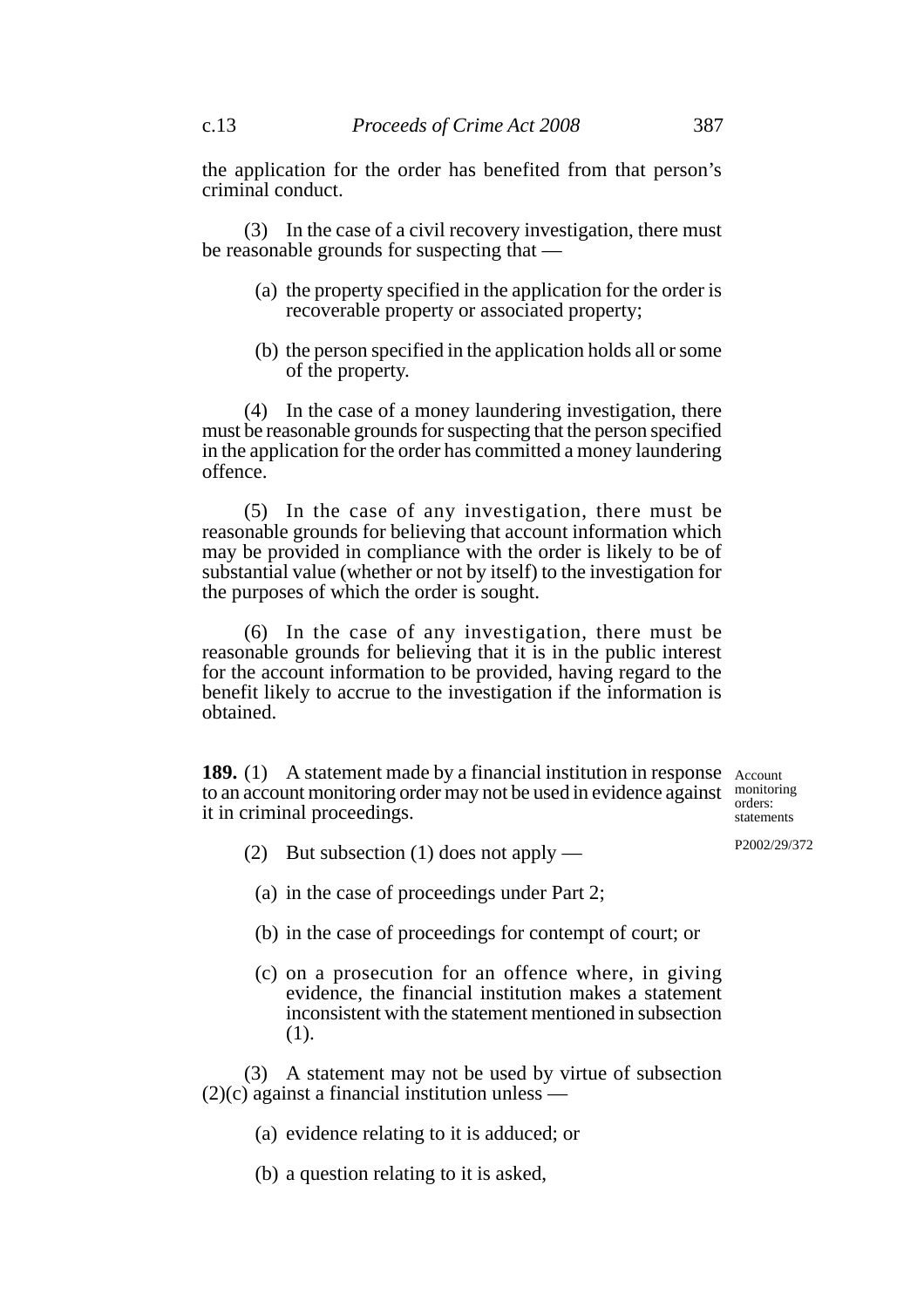by or on behalf of the financial institution in the proceedings arising out of the prosecution.

**190.** An application for an account monitoring order may be made to a Deemster *ex parte* in chambers.

orders: applications P2002/29/373

Account monitoring orders: disclosure of information

Account monitoring orders:

Account monitoring

> **191.** An account monitoring order has effect in spite of any restriction on the disclosure of information (however imposed).

**192.** (1) Rules of court may make provision as to the practice and procedure to be followed in connection with proceedings relating to account monitoring orders. P2002/29/374 supplementary

P2002/29/375

(2) Where no rules of court have been made the court may adopt such practice and procedure as it thinks fit.

(3) An application to discharge or vary an account monitoring order may be made to the High Court by  $-$ 

- (a) the person who applied for the order;
- (b) any person affected by the order.
- $(4)$  The court
	- (a) may discharge the order;
	- (b) may vary the order.

(5) If a constable or a customs officer applies for an account monitoring order, an application to discharge or vary the order need not be by the same constable or customs officer.

(6) References to a person who applied for an account monitoring order must be construed accordingly.

(7) Account monitoring orders have effect as if they were orders of the court.

(8) This section does not apply to orders made for the purposes of a civil recovery investigation.

## *Evidence overseas*

**193.** (1) This section applies if an appropriate officer is carrying out a confiscation investigation. Evidence overseas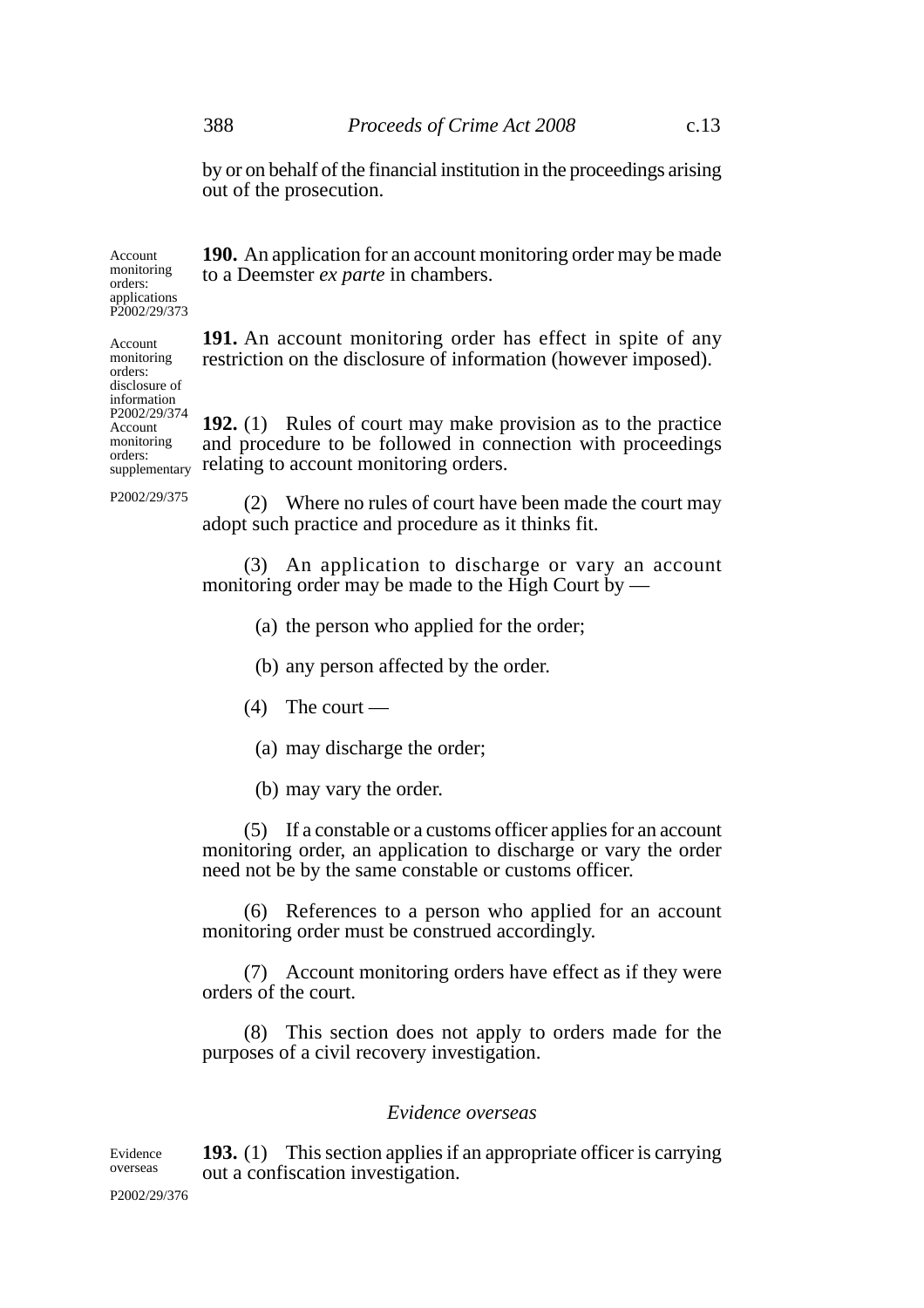(2) A Deemster on the application of the appropriate officer or a person subject to the investigation may issue a letter of request if the Deemster thinks that there is evidence in a country or territory outside the Island —

- (a) that such a person has benefited from that person's criminal conduct; or
- (b) of the extent or whereabouts of that person's benefit from that person's criminal conduct.

(3) A letter of request is a letter requesting assistance in obtaining outside the Island such evidence as is specified in the letter for use in the investigation.

- (4) The Deemster may forward a letter of request
	- (a) to a court or tribunal which is specified in the letter and which exercises jurisdiction in the place where the evidence is to be obtained; or
	- (b) to an authority recognised by the government of the country or territory concerned as the appropriate authority for receiving letters of request.

(5) Alternatively, the Deemster issuing the letter of request may send it to the Attorney General for forwarding to the court, tribunal or authority mentioned in subsection (4).

(6) Evidence obtained in pursuance of a letter of request must not be used for any purpose other than that for which it is obtained.

(7) Subsection (6) does not apply if the authority mentioned in subsection (4)(b) consents to the use.

(8) Evidence includes documents and other articles.

(9) Rules of court may make provision as to the practice and procedure to be followed in connection with proceedings relating to the issue of letters of request by a Deemster under this section.

(10) Where no rules of court have been made the court may adopt such practice and procedure as it thinks fit.

## *Code of practice*

194. (1) The Department of Home Affairs must prepare a code Code of of practice as to the exercise by all of the following of functions practice they have under this Chapter —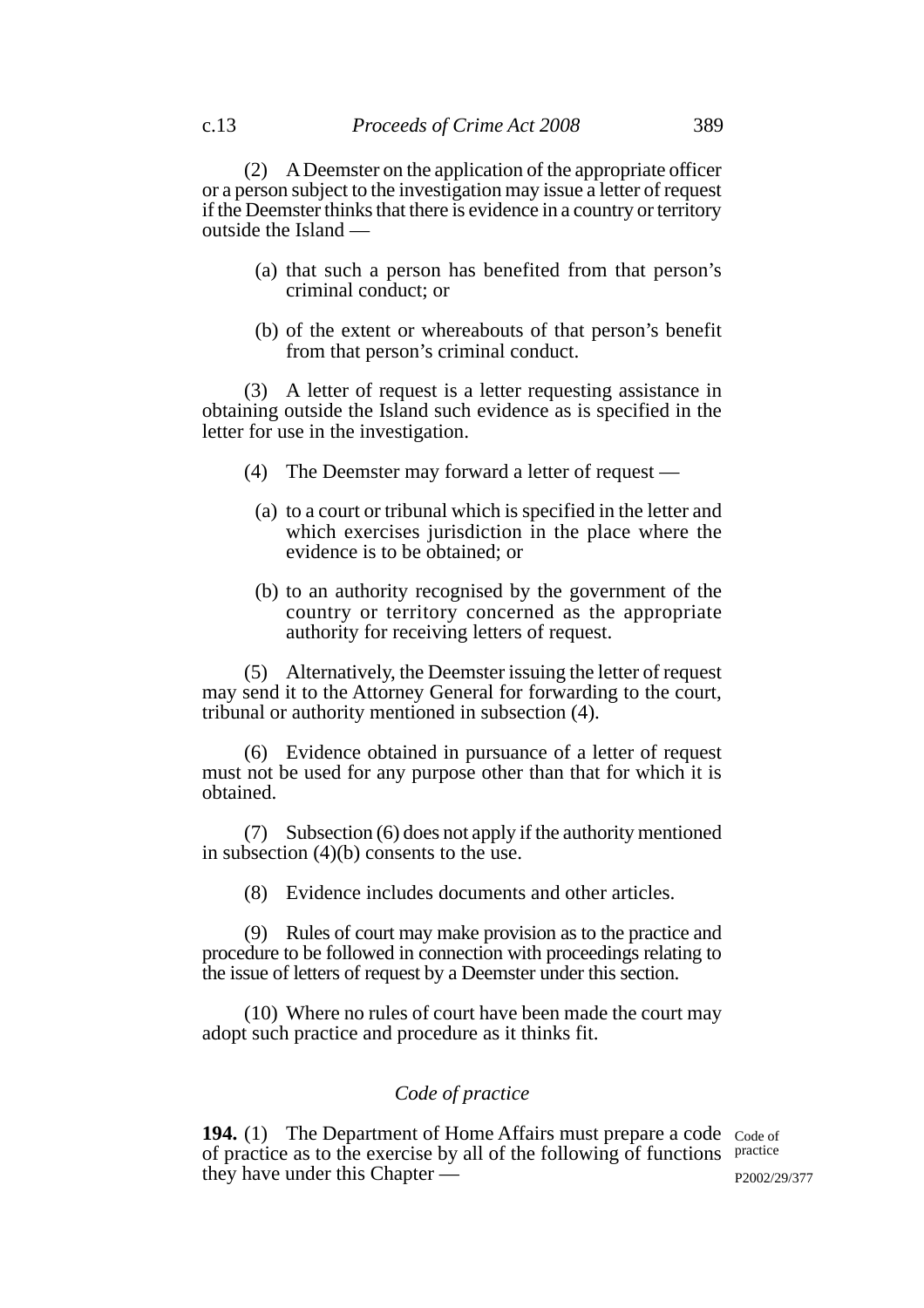(b) constables; and

(c) customs officers.

(2) A draft of the code must be published by the Department of Home Affairs in such manner as it considers appropriate.

(3) The Department of Home Affairs must —

(a) consider any representations made about the draft; and

(b) amend the draft accordingly.

(4) The code may then be brought into operation by order made by the Department of Home Affairs.

(5) A person or body specified in subsection  $(1)(a)$  to  $(c)$ must comply with a code of practice which is in operation under this section in the exercise of any function that person has under this Chapter.

(6) A person or body who fails to comply with any provision of such a code of practice is not by reason only of that failure liable in any criminal or civil proceedings.

(7) But the code of practice is admissible in evidence in such proceedings and a court may take account of any failure to comply with its provisions in determining any question in the proceedings.

(8) Section 76(5) of the Police Powers and Procedures Act 1998 (application of codes of practice under that Act to persons other than police officers) does not apply to an appropriate officer in the exercise of any function under this Chapter.

### *Interpretation*

**195.** (1) In relation to a civil recovery investigation, an appropriate officer is the Attorney General or a person authorised P2002/29/378 in writing as such by the Attorney General. "Appropriate officers"

> (2) In relation to a confiscation investigation, a detained cash investigation and a money laundering investigation, an appropriate officer is —

> > (a) a constable;

[c.9]

(b) a customs officer.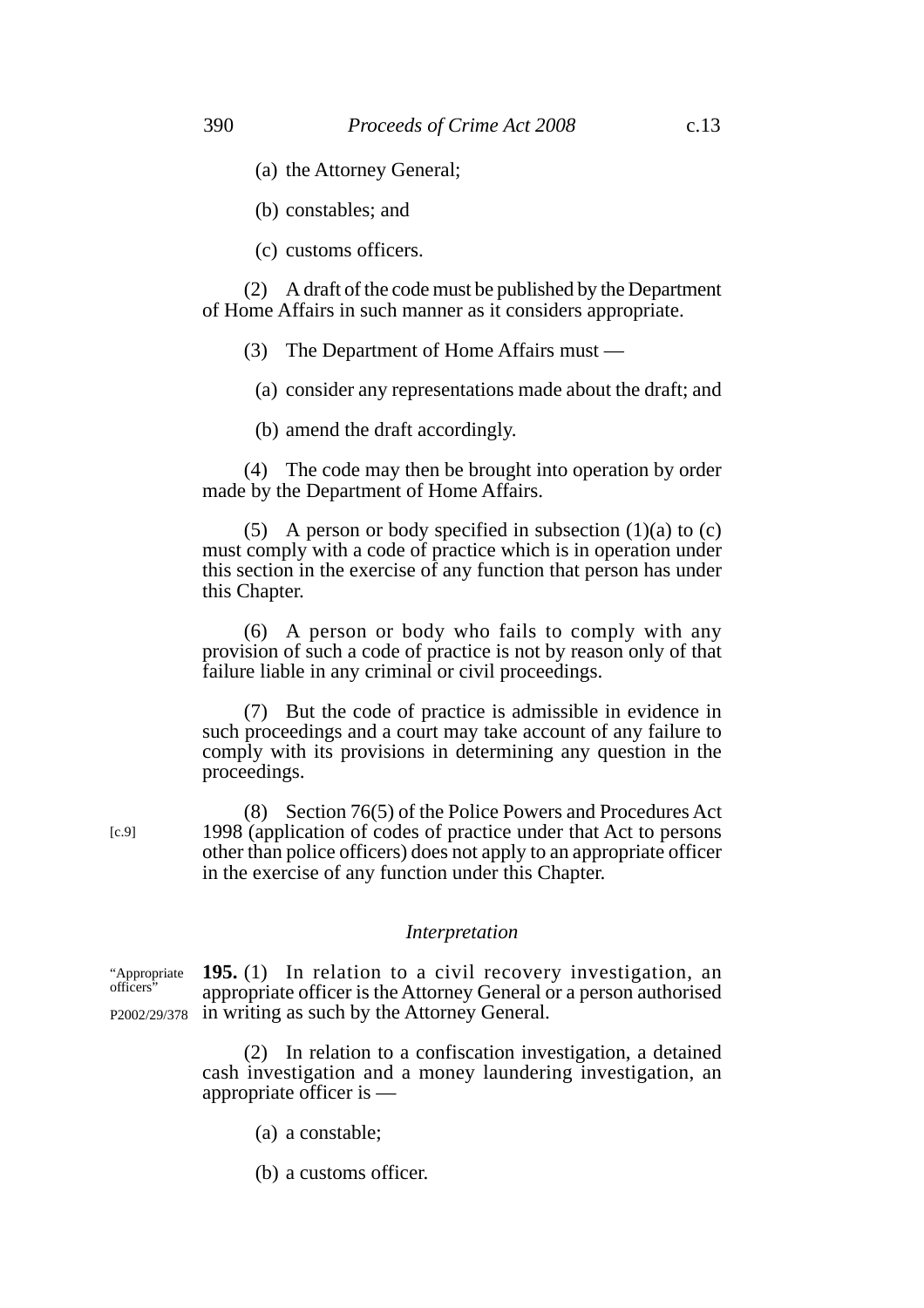(3) In this Part, "document", "excluded material" and "premises" have the same meanings as in the Police Powers and Procedures Act 1998. [c.9]

# *Chapter 3*

#### *Interpretation*

| <b>196.</b> (1) Criminal conduct is conduct which — | Criminal<br>conduct       |
|-----------------------------------------------------|---------------------------|
| (a) constitutes an offence in the Island; or        | P <sub>2002</sub> /29/413 |

(b) would constitute an offence in the Island if it occurred there.

(2) A person benefits from conduct if the person obtains property or a pecuniary advantage as a result of or in connection with the conduct.

(3) References to property or a pecuniary advantage obtained in connection with conduct include references to property or a pecuniary advantage obtained in both that connection and some other.

(4) If a person benefits from conduct that person's benefit is the property or pecuniary advantage obtained as a result of or in connection with the conduct.

- (5) It is immaterial
	- (a) whether conduct occurred before or after the passing of this Act; and
	- (b) whether property or a pecuniary advantage constituting a benefit from conduct was obtained before or after the passing of this Act.

197. (1) Property is all property wherever situated and Property includes — P2002/29/414

- (a) money;
- (b) all forms of real or personal property;
- (c) things in action and other intangible or incorporeal property.

(2) "Recoverable property" and "associated property" have the same meanings as in Part 1.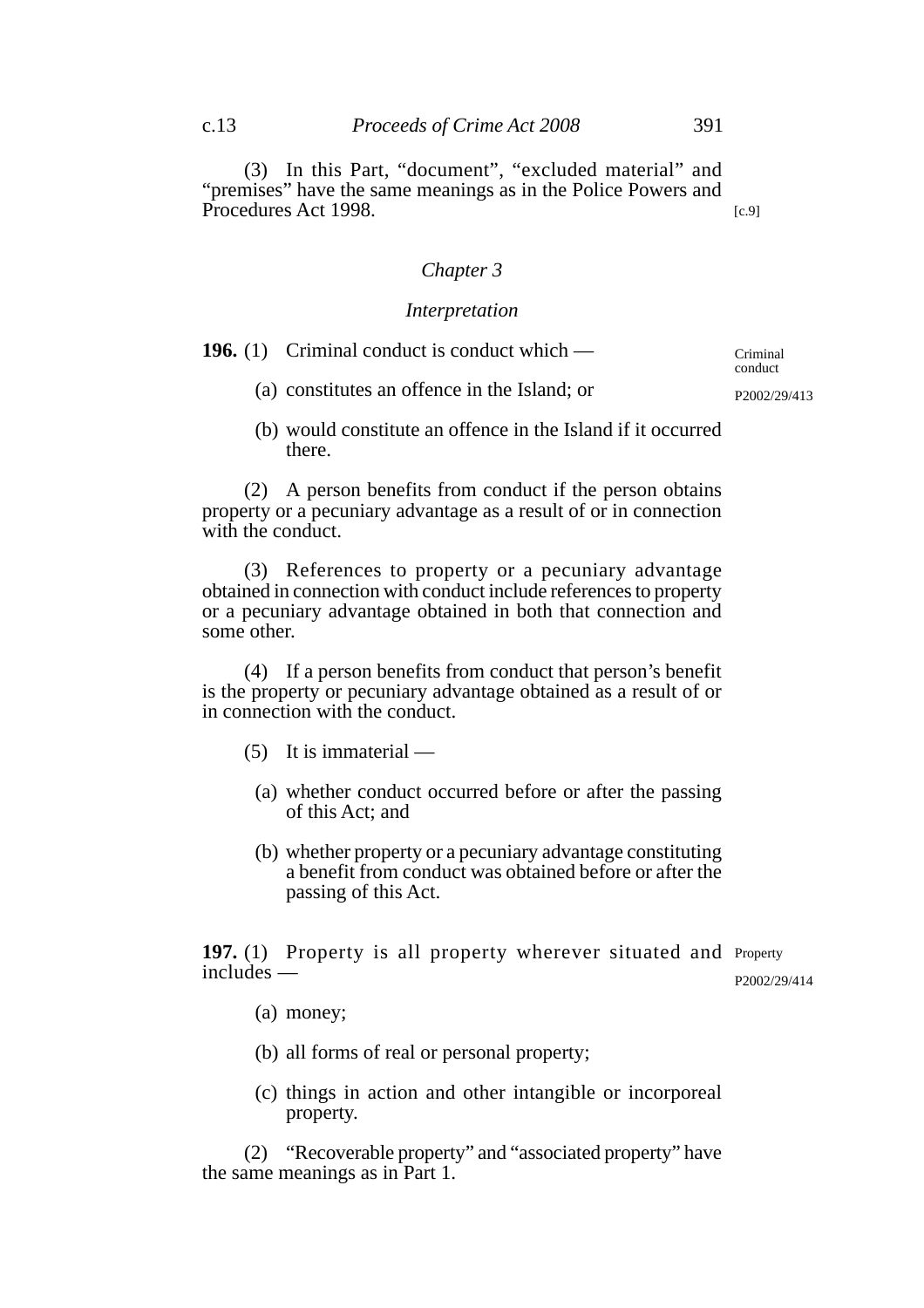|                                           | 392       | Proceeds of Crime Act 2008                                                                                                                     | c.13 |
|-------------------------------------------|-----------|------------------------------------------------------------------------------------------------------------------------------------------------|------|
|                                           | (3)       | The following rules apply in relation to property $-$                                                                                          |      |
|                                           |           | (a) property is obtained by a person if the person obtains<br>an interest in it;                                                               |      |
|                                           |           | (b) references to an interest, in relation to land are to any<br>legal estate or equitable interest or power;                                  |      |
|                                           |           | (c) references to an interest, in relation to property other<br>than land, include references to a right (including a right<br>to possession). |      |
| Money<br>laundering                       |           | <b>198.</b> (1) An offence under —                                                                                                             |      |
| offences                                  |           | (a) section 139, 140 or 141 of this Act; or                                                                                                    |      |
| P2002/29/415<br>[c.6]                     |           | (b) section 10 of the Anti-Terrorism and Crime Act 2003,                                                                                       |      |
|                                           |           | is a money laundering offence.                                                                                                                 |      |
|                                           | offence - | (2) Each of the following is also a money laundering                                                                                           |      |
| [c.1]                                     |           | (a) an offence under section 17A, 17B or 17C of the<br>Criminal Justice Act 1990;                                                              |      |
| [c.3]                                     |           | (b) an offence under section 45, 46 or 47 of the Drug<br>Trafficking Act 1996.                                                                 |      |
|                                           |           | $(3)$ Each of the following is a money laundering offence —                                                                                    |      |
|                                           |           | (a) an attempt, conspiracy or incitement to commit an<br>offence specified in subsection (1);                                                  |      |
|                                           |           | (b) aiding, abetting, counselling or procuring the<br>commission of an offence specified in subsection (1).                                    |      |
| Other<br>interpretative<br>provisions for |           | <b>199.</b> (1) These expressions are to be construed in accordance<br>with these provisions of this Part $-$                                  |      |
| Part 4<br>P2002/29/416                    |           | "civil recovery investigation": section 159(2) and (3);                                                                                        |      |
|                                           |           | "confiscation investigation": section 159(1);                                                                                                  |      |
|                                           |           | "detained cash investigation": section 159(4);                                                                                                 |      |
|                                           |           | "money laundering investigation": section 159(5).                                                                                              |      |
|                                           | (2)       | In the application of this Part, these expressions are to<br>be construed in accordance with these provisions of this Part -                   |      |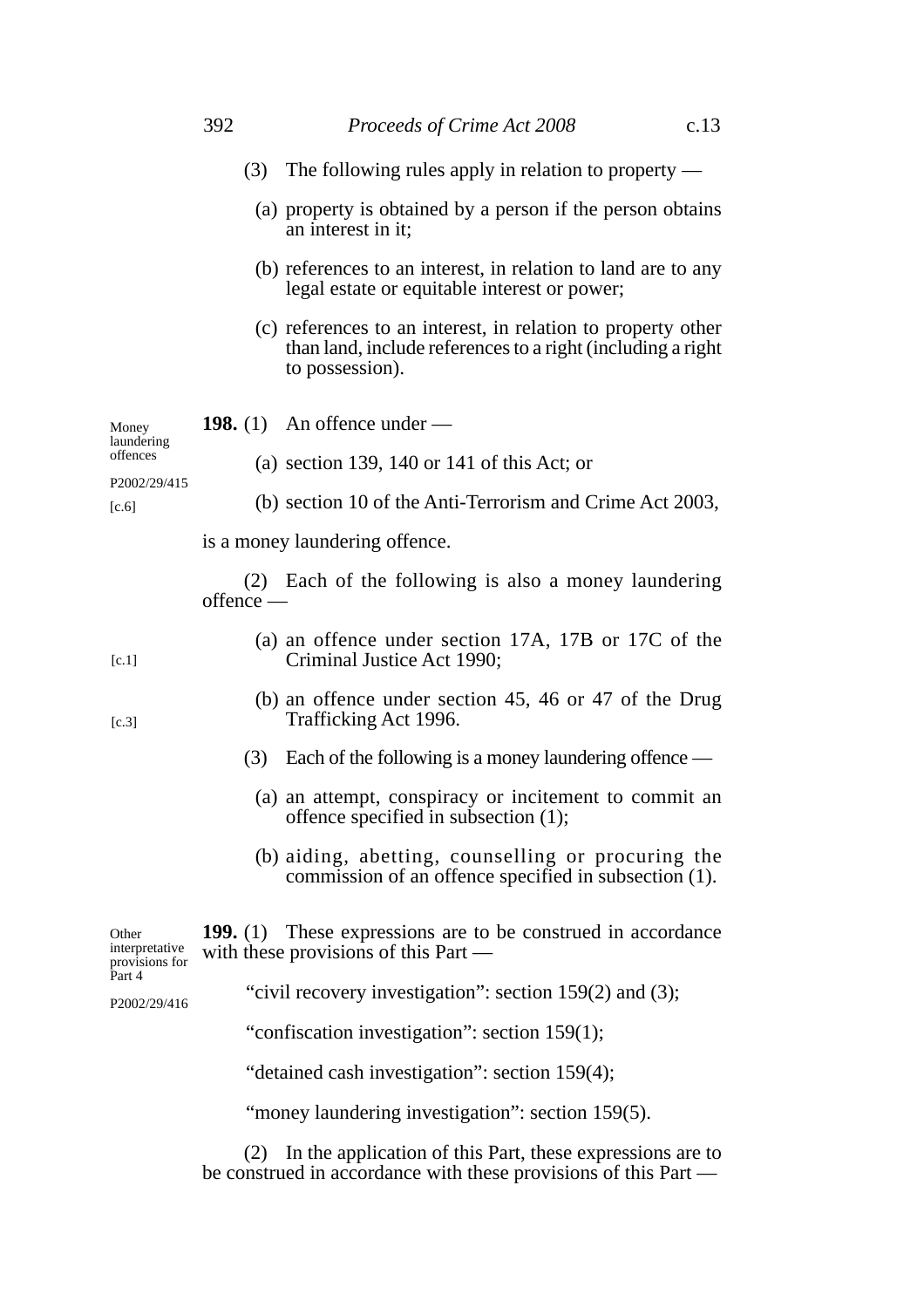"account information": section 187(5):

"account monitoring order": section 187(7);

"appropriate officer": section 195;

"customer information": section 181;

"customer information order": section 180(6);

"disclosure order": section 174(4);

"document": section 195;

"order to grant entry": section 164(3);

"production order": section 162(4);

"search and seizure warrant": section 169(4).

(3) In the application of this Part, these expressions are to be construed in accordance with the provisions of Part 3 —

"a business in the regulated sector": section 142(17);

"financial institution": section 149(6).

(4) A business is not in the regulated sector to the extent that it engages in any activity prescribed by order made by the Department of Home Affairs.

(5) But a person who for any reason ceases to carry on a business in the regulated sector is to continue to be treated as a financial institution for the purposes of any requirement under —

(a) a customer information order; or

(b) an account monitoring order,

to provide information which relates to a time when the person was a financial institution.

(6) "Recovery order" and "interim receiving order" have the same meanings as in Part 1.

(7) "Unlawful conduct" has the meaning given by section 2.

(8) References to notice in writing include references to notice given by electronic means.

(9) This section and sections 196 to 198 apply for the purposes of this Part.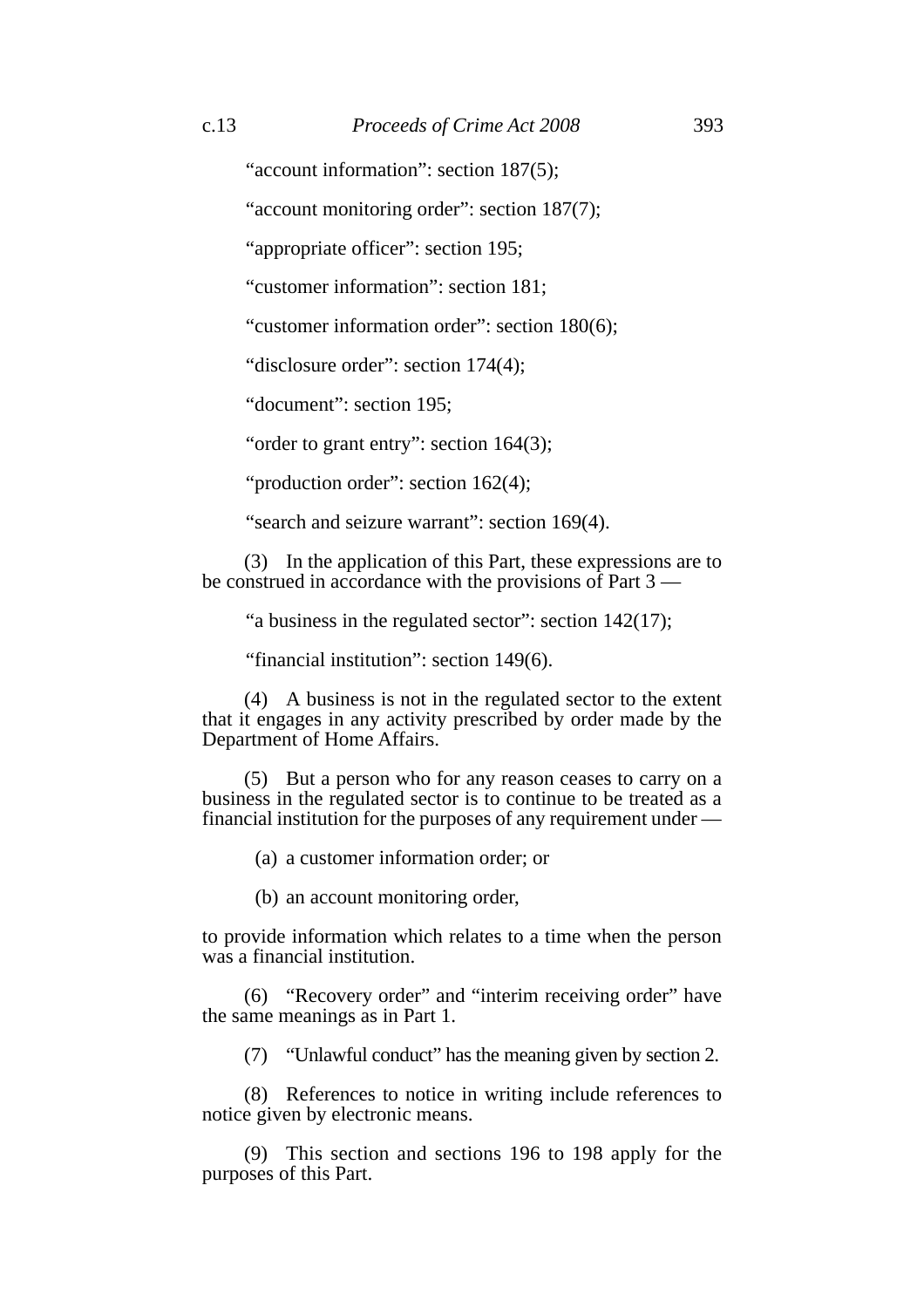## PART 5

#### BANKRUPTCY AND WINDING UP

#### *Recovery orders*

Recovery orders: bankruptcy or winding up

P2002/29/311

**200.** (1) Proceedings for a recovery order under section 22 (recovery orders) may not be taken or continued in respect of property to which subsection (3) applies unless the appropriate court gives leave and the proceedings are taken or (as the case may be) continued in accordance with any terms imposed by the appropriate court.

(2) An application for an order for the further detention of any cash to which subsection (3) applies may not be made under section 47 unless the appropriate court gives leave.

(3) This subsection applies to recoverable property, or property associated with it, if —

- (a) it is an asset of a company being wound up in pursuance of a resolution for voluntary winding up; or
- (b) it is an asset comprised in the estate of an individual who has been adjudged bankrupt.

(4) An application under this section, for leave to take proceedings for a recovery order may be made without notice to any person.

(5) Subsection (4) does not affect any requirement for notice of an application to be given to any person acting as an insolvency practitioner or to the official receiver (whether or not acting as an insolvency practitioner).

- $(6)$  In this section
	- (a) the appropriate court means the court having jurisdiction in connection with the bankruptcy or winding up referred to in subsection (3);
	- (b) acting as an insolvency practitioner has the same meaning as in section 209.

*Confiscation and restraint: bankruptcy*

**201.** (1) This section applies if a person is adjudged bankrupt. Bankruptcy: excluded property

P2002/29/417

(2) The following property is excluded from that person's estate for the purposes of the Bankruptcy Acts 1892 to 1988 —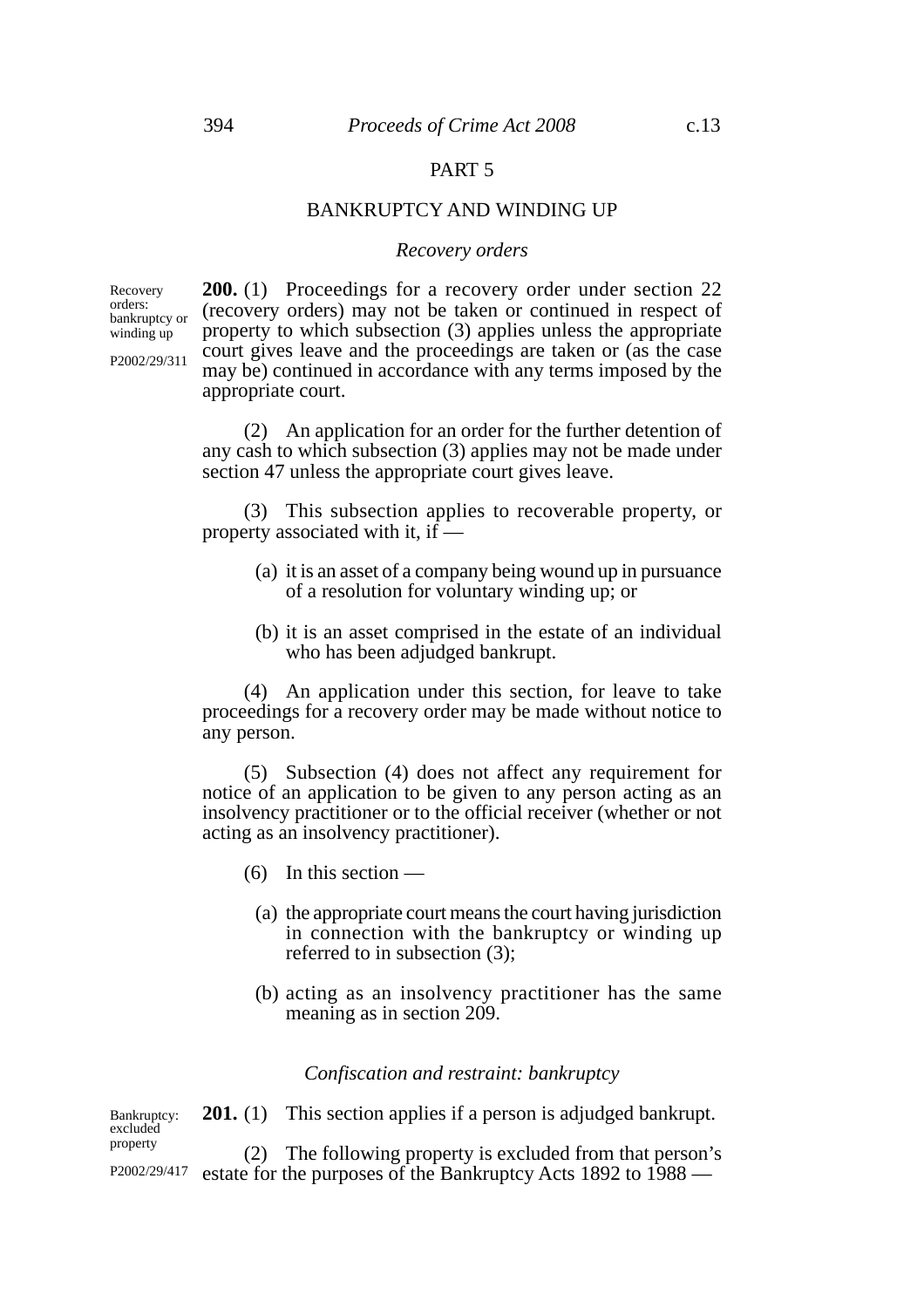- (a) property for the time being subject to a restraint order which was made under section 98 before the order adjudging the person bankrupt;
- (b) any property in respect of which an order under section  $105$  is in force.

(3) If in the case of a debtor an interim receiver stands at any time appointed under section 8 of the Bankruptcy Code 1892 [VI p.312] and any property of the debtor is then subject to a restraint order made under section 97 the powers conferred on the receiver by virtue of that Act do not apply to property then subject to the restraint order.

**202.** (1) If a person is adjudged bankrupt the powers referred to Bankruptcy: in subsection  $(2)$  must not be exercised in relation to the property restriction of referred to in subsection (3). powers

P2002/29/418

(2) The powers are the powers conferred on a court by sections 97 to 116 and the powers of a receiver appointed under section 103 or 105.

- (3) This is the property
	- (a) property which is for the time being comprised in the bankrupt's estate for the purposes of the Bankruptcy Acts 1892 to 1988;
	- (b) property which is to be applied for the benefit of creditors of the bankrupt by virtue of a condition imposed under section  $1\overline{1}(2)$  of the Bankruptcy Code 1892;
	- (c) in a case where a confiscation order has been made under section 66 of this Act, any sums remaining in the hands of a receiver appointed under section 105 of this Act after the amount required to be paid under the confiscation order has been fully paid.

(4) But nothing in the Bankruptcy Acts 1892 to 1988 must be taken to restrict (or enable the restriction of) the powers referred to in subsection (2).

203. (1) This section applies if a person who is adjudged Bankruptcy: bankrupt has made a tainted gift (whether directly or indirectly).

tainted gifts

P2002/29/419

(2) No order may be made under or in respect of section 12, 30 or 31 of the Bankruptcy Code 1892 (avoidance of certain transactions) in respect of the making of the gift at any time when —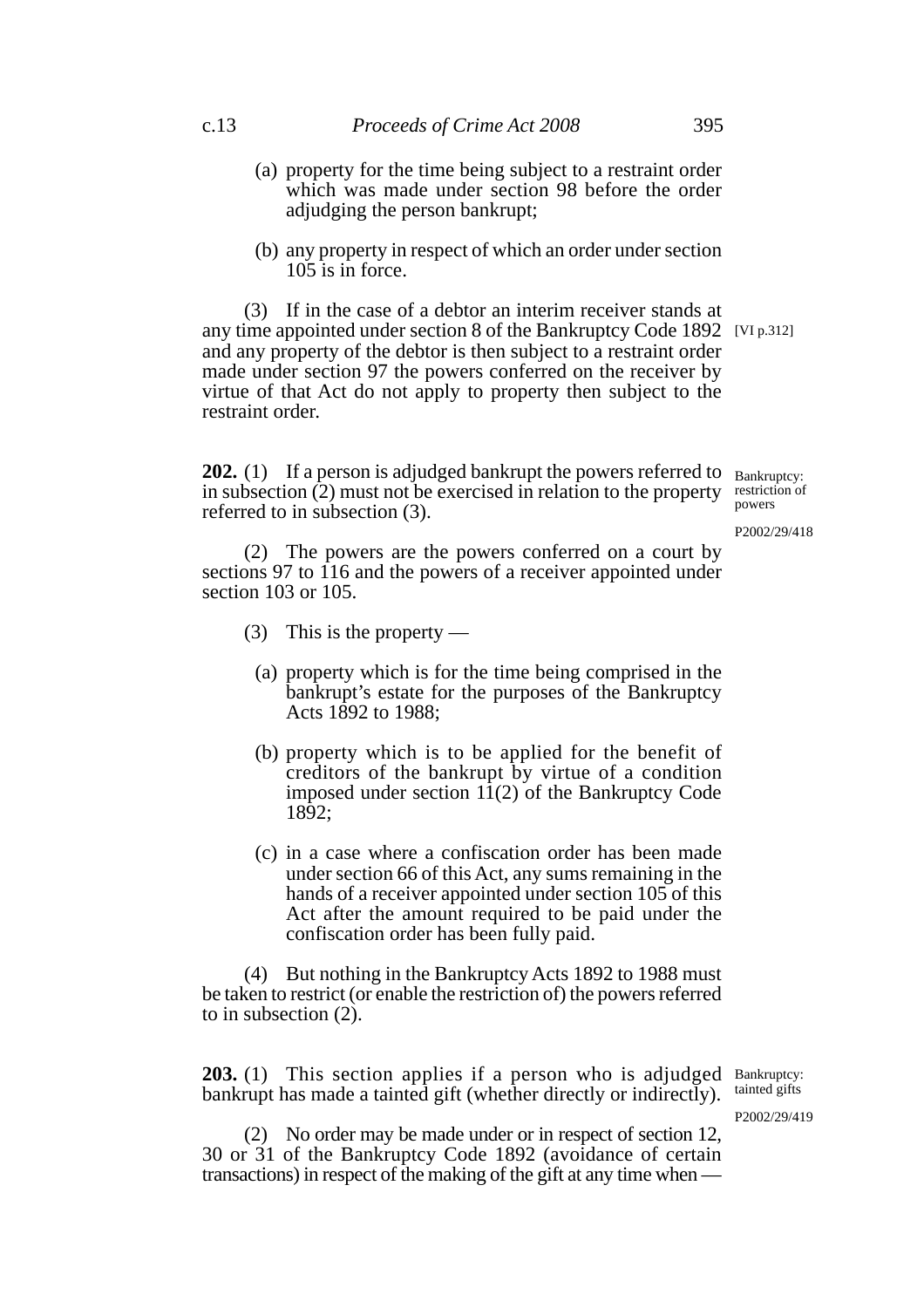- (a) any property of the recipient of the tainted gift is subject to a restraint order under section 97; or
- (b) there is in force in respect of such property an order under section 105.

(3) Any order made under or in respect of section 12, 30 or 31 of the Bankruptcy Code 1892 after an order mentioned in subsection  $(2)(a)$  or  $(b)$  is discharged must take into account any realisation under Part 2 of this Act of property held by the recipient of the tainted gift.

(4) A person makes a tainted gift for the purposes of this section if that person makes a tainted gift within the meaning of Part 2.

## *Confiscation and restraint: winding up*

**204.** (1) In this section "company" means any company which may be wound up under the Companies Acts 1931 to 2004 or under the Companies Act 2006. Winding up: restriction of

P2002/29/426

[c.13]

powers

(2) If an order for the winding up of a company is made or it passes a resolution for its voluntary winding up, the functions of the liquidator (or any provisional liquidator) are not exercisable in relation to the following property —

- (a) property for the time being subject to a restraint order which was made under section 97 before the relevant time;
- (b) any property in respect of which an order under section 105 is in force.

(3) If an order for the winding up of a company is made or it passes a resolution for its voluntary winding up the powers referred to in subsection (4) must not be exercised in the way mentioned in subsection (5) in relation to any property —

- (a) which is held by the company; and
- (b) in relation to which the functions of the liquidator are exercisable.

(4) The powers are the powers conferred on a court by section 97 to 116 and the powers of a receiver appointed under section 103 or 105.

(5) The powers must not be exercised —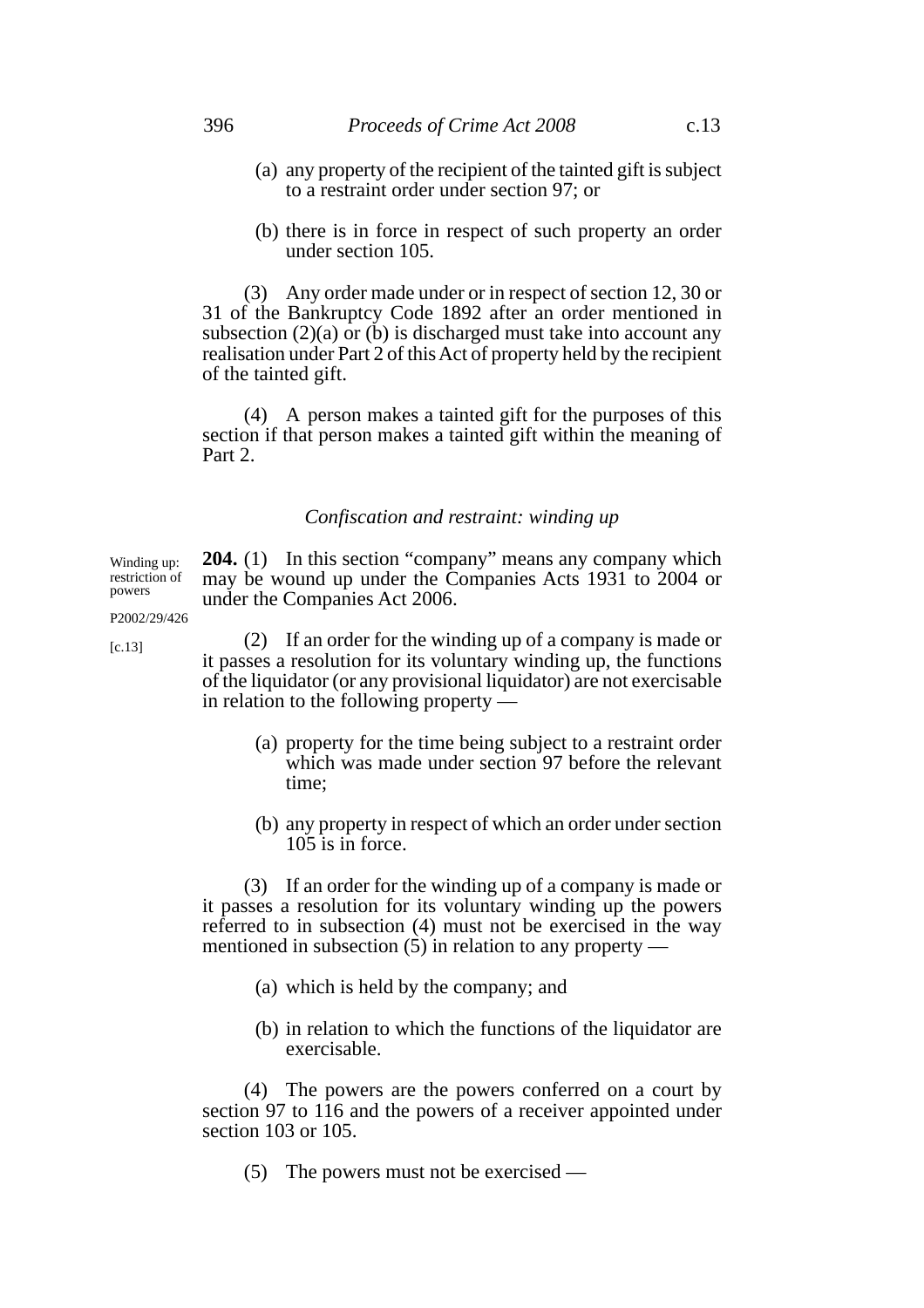- (a) so as to inhibit the liquidator from exercising the liquidator's functions for the purpose of distributing property to the company's creditors;
- (b) so as to prevent the payment out of any property of expenses (including the remuneration of the liquidator or any provisional liquidator) properly incurred in the winding up in respect of the property.

(6) But nothing in the Companies Acts 1931 to 2004 or the Companies Act 2006 must be taken to restrict (or enable the restriction of) the exercise of the powers referred to in subsection (4).

- (7) The relevant time is
	- (a) if no order for the winding up of the company has been made, the time of the passing of the resolution for voluntary winding up;
	- (b) if such an order has been made, but before the presentation of the petition for the winding up of the company by the court such a resolution has been passed by the company, the time of the passing of the resolution;
	- (c) if such an order has been made, but paragraph (b) does not apply, the time of the making of the order.

**205.** (1) In this section "company" means any company which winding up: may be wound up under the Companies Acts 1931 to 2004 or tainted gifts under the Companies Act 2006. P2002/29/427

- (2) This section applies if [c.13]
	- (a) an order for the winding up of a company is made or it passes a resolution for its voluntary winding up; and
	- (b) it has made a tainted gift (whether directly or indirectly).

(3) No order may be made under or in respect of section 12, 30 or 31 of the Bankruptcy Code 1892 (avoidance of certain transactions) (which provisions have effect by virtue of section 248 of the Companies Act 1931) or under section 250 of the Companies Act  $\overline{1}931$ , or otherwise, in respect of the making of [XIII p.235] the gift at any time when —

- (a) any property of the recipient of the tainted gift is subject to a restraint order under section 97; or
- (b) there is in force in respect of such property an order under section 105.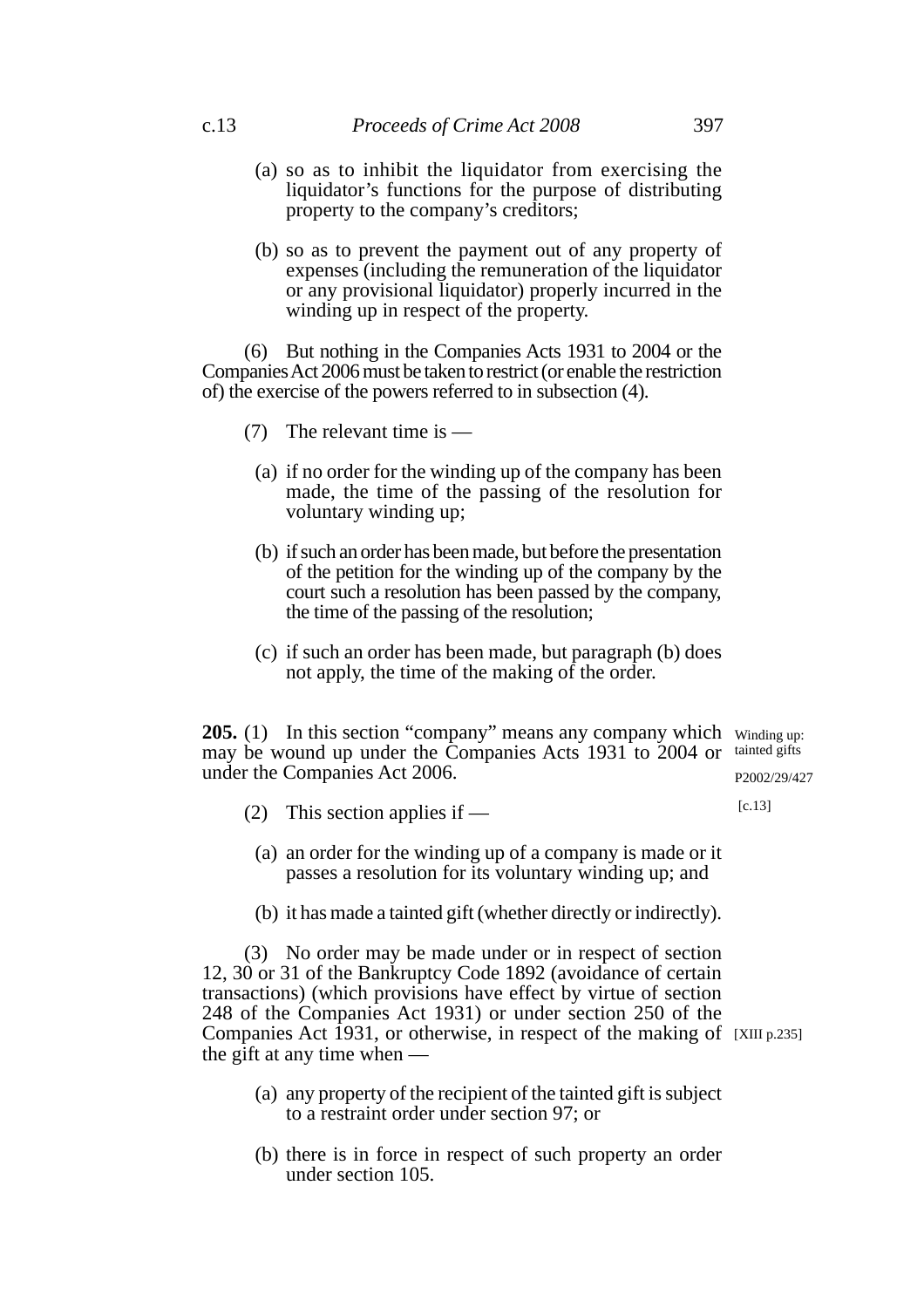(5) A person makes a tainted gift for the purposes of this section if the person makes a tainted gift within the meaning of Part 2.

**206.** (1) In this section " company" means a company which may be wound up under the Companies Acts 1931 to 2004 or under the Companies Act 2006. Winding up: floating charges P2002/29/430

[c.13]

(2) If a company holds property which is subject to a floating charge, and a receiver has been appointed by or on the application of the holder of the charge, the functions of the receiver are not exercisable in relation to the following property —

- (a) property for the time being subject to a restraint order which was made under section 97 before the appointment of the receiver;
- (b) any property in respect of which an order under section 105 is in force.

(3) If a company holds property which is subject to a floating charge, and a receiver has been appointed by or on the application of the holder of the charge, the powers referred to in subsection (4) must not be exercised in the way mentioned in subsection (5) in relation to any property —

- (a) which is held by the company; and
- (b) in relation to which the functions of the receiver are exercisable.
- (4) These are the powers
	- (a) the powers conferred on a court by sections 97 to 116; and
	- (b) the powers of a receiver appointed under section 103 or 105.
- (5) The powers must not be exercised
	- (a) so as to inhibit the receiver from exercising the receiver's functions for the purpose of distributing property to the company's creditors;

of the tainted gift.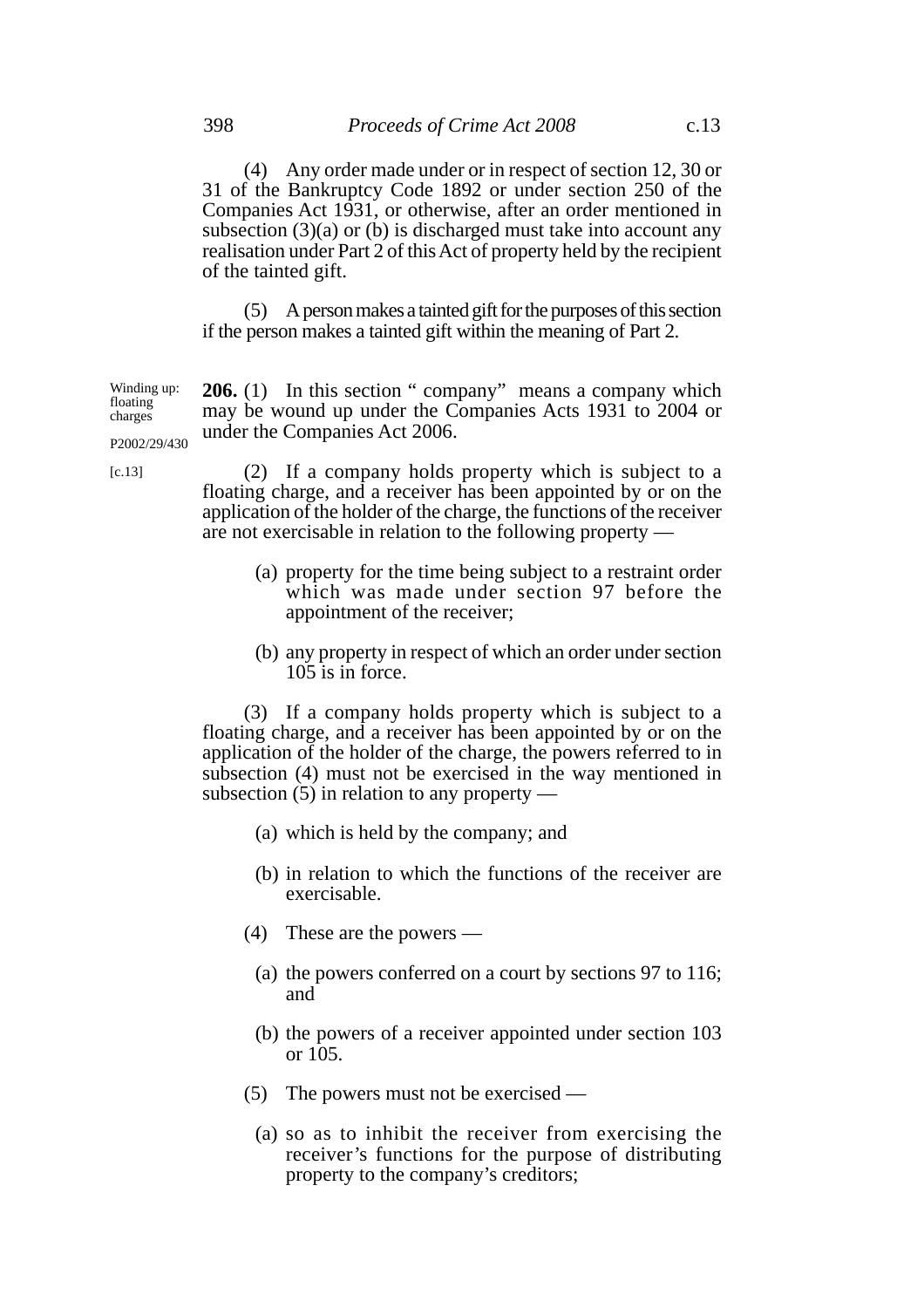(b) so as to prevent the payment out of any property of expenses (including the remuneration of the receiver) properly incurred in the exercise of the receiver's functions in respect of the property.

(6) But nothing in the Companies Acts 1931 to 2004 or the Companies Act 2006 must be taken to restrict (or enable the restriction of) the exercise of the powers referred to in subsection (4).

**207.** In sections 204, 205 and 206 "company" includes a limited winding up: liability company within the meaning of the Limited Liability Companies Act 1996 (which may be wound up under the Companies Act 1931 by virtue of section 31 of the Limited Liability Companies Act 1996).

limited liability companies P2002/29/431 [c.19] [XIII p.235]

#### *Insolvency practitioners*

**208.** (1) Subsections (2) and (3) apply if a person acting as an Insolvency insolvency practitioner seizes or disposes of any property in practitioners relation to which that person's functions are not exercisable <sub>P2002/29/432</sub> because —

- (a) it is for the time being subject to a restraint order made under section 97; or
- (b) it is for the time being subject to a property freezing order made under section 6 or an interim receiving order made under section 13, and at the time of the seizure or disposal the insolvency practitioner believes on reasonable grounds that the insolvency practitioner is entitled (whether in pursuance of an order of a court or otherwise) to seize or dispose of the property.

(2) The insolvency practitioner is not liable to any person in respect of any loss or damage resulting from the seizure or disposal, except so far as the loss or damage is caused by the negligence of the insolvency practitioner.

(3) The insolvency practitioner has a lien on the property or the proceeds of its sale —

- (a) for such of the insolvency practitioner's expenses as were incurred in connection with the liquidation, bankruptcy, sequestration or other proceedings in relation to which the insolvency practitioner purported to make the seizure or disposal; and
- (b) for so much of the insolvency practitioner's remuneration as may reasonably be assigned to the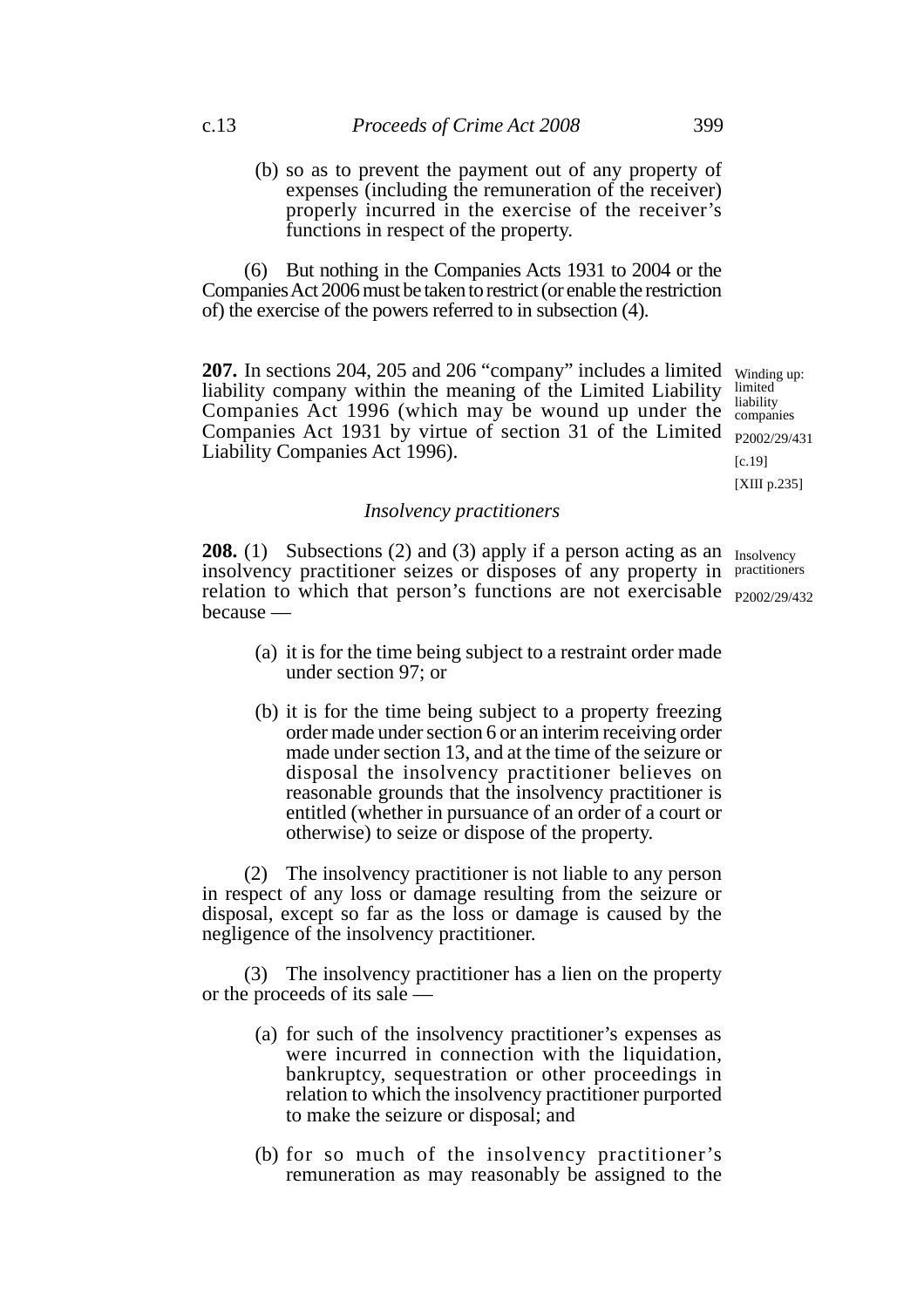insolvency practitioner's acting in connection with those proceedings.

(4) Subsection (2) does not prejudice the generality of any other statutory provision which confers protection from liability on the insolvency practitioner.

- (5) Subsection (7) applies if
	- (a) property is subject to a restraint order made under section 97;
	- (b) a person acting as an insolvency practitioner incurs expenses in respect of property subject to the restraint order; and
	- (c) the insolvency practitioner does not know (and has no reasonable grounds to believe) that the property is subject to the restraint order.
- (6) Subsection (7) also applies if  $-$ 
	- (a) property is subject to a restraint order made under section 97;
	- (b) a person acting as an insolvency practitioner incurs expenses which are not ones in respect of property subject to the restraint order; and
	- (c) the expenses are ones which (but for the effect of the restraint order) might have been met by taking possession of and realising property subject to it.

(7) Whether or not the insolvency practitioner has seized or disposed of any property, the insolvency practitioner is entitled to payment of the expenses under section 107(2) or 108(3) if the restraint order was made under section 97.

- (8) Subsection (10) applies if  $-$ 
	- (a) property is subject to a property freezing order made under section 6 or an interim receiving order made under section 13;
	- (b) a person acting as an insolvency practitioner incurs expenses in respect of property subject to the order; and
	- (c) the insolvency practitioner does not know (and has no reasonable grounds to believe) that the property is subject to the order.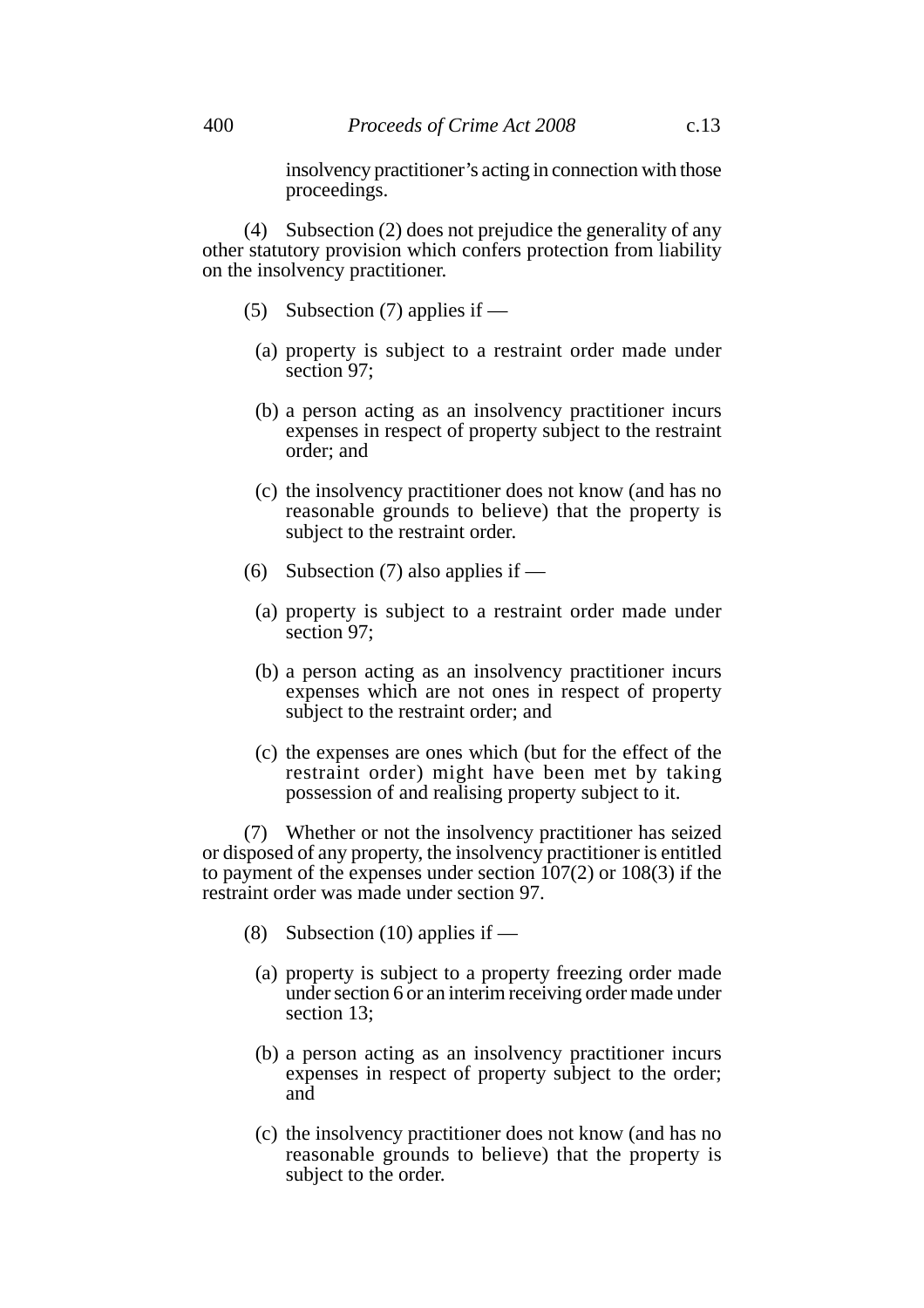- (9) Subsection (10) also applies if
	- (a) property is subject to a property freezing order made under section 6 or an interim receiving order made under section 13;
	- (b) a person acting as an insolvency practitioner incurs expenses which are not ones in respect of property subject to the order, and
	- (c) the expenses are ones which (but for the effect of the order) might have been met by taking possession of and realising property subject to it.

(10) Whether or not the insolvency practitioner has seized or disposed of any property, the insolvency practitioner is entitled to payment of the expenses under section 35.

**209.** (1) This section applies for the purposes of section 208.

Meaning of insolvency practitioner

(2) A person acts as an insolvency practitioner if that person acts — P2002/29/433

- (a) as liquidator, provisional liquidator or receiver of a company;
- (b) as trustee in bankruptcy or interim receiver of a person's property;
- (c) as trustee under a deed of arrangement made for the benefit of a person's creditors; or
- (d) as administrator of an insolvent estate of a deceased person.

(3) The expression "person acting as an insolvency practitioner" includes the official receiver acting as receiver or manager of the property concerned.

## PART 6

# INFORMATION

**210.** (1) Information obtained by or on behalf of the Attorney Use of General in connection with the exercise of any of the Attorney General's functions under any Part of this Act may be used by the Attorney General in connection with the exercise of any other functions of the Attorney General (whether under, or in relation to, another Part of this Act or otherwise).

information in connection with the exercise of functions

P2002/29/435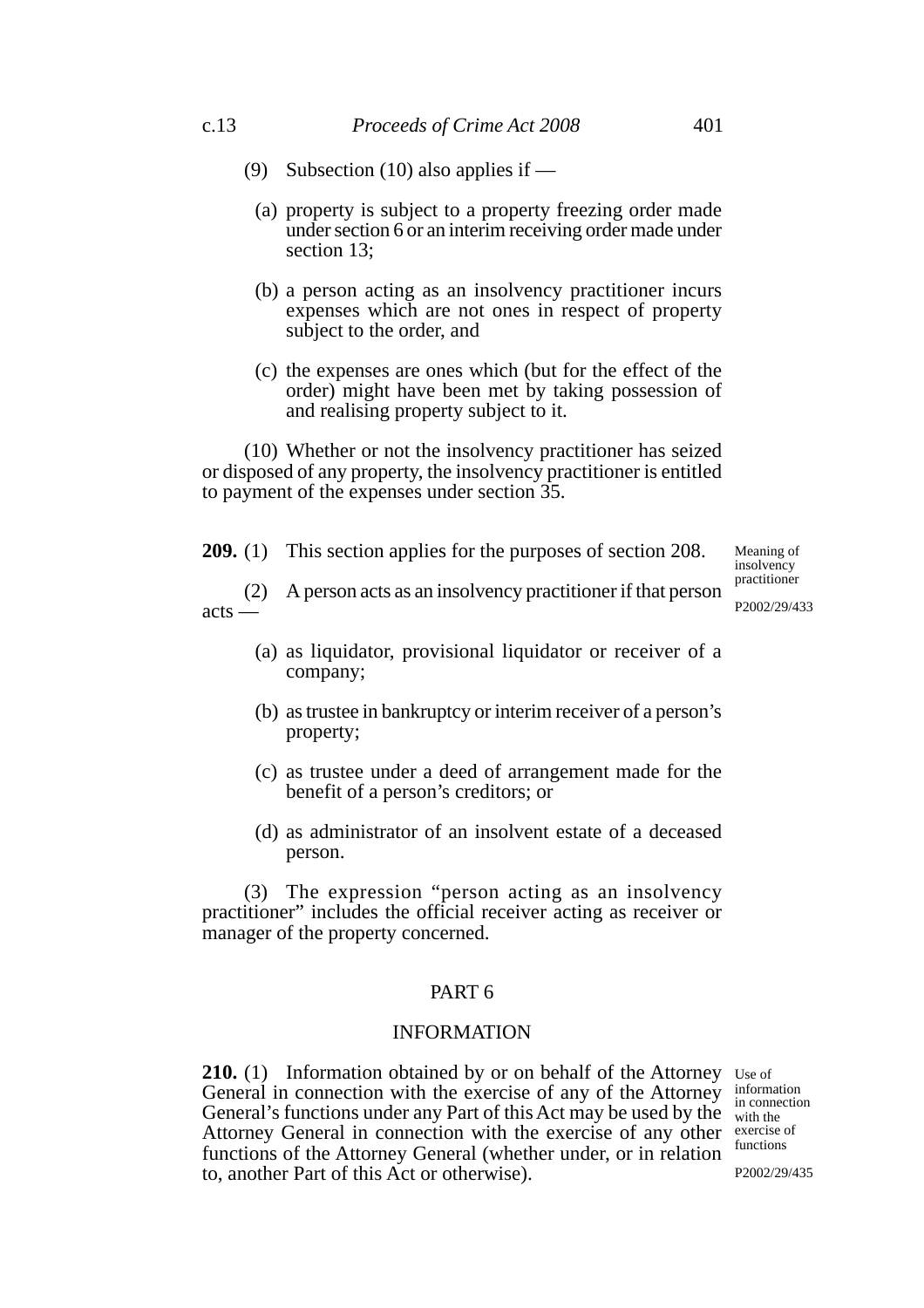(2) Information obtained by or on behalf of the Attorney General in connection with the exercise of any of the Attorney General's functions which are not functions under, or in relation to, any Part of this Act may be used by the Attorney General in connection with the exercise of any of the Attorney General's functions under, or in relation to, any Part of this Act.

(3) Information obtained by or on behalf of a constable in connection with the exercise of any functions of a constable under any Part of this Act may, with the consent of a police officer of at least the rank of inspector, be used in connection with the exercise of any other functions of a constable (whether under, or in relation to, another Part of this Act or otherwise).

(4) Information obtained by or on behalf of a constable in connection with the exercise of any functions of a constable which are not functions under, or in relation to, any Part of this Act may, with the consent of a police officer of at least the rank of inspector, be used in connection with the exercise of any functions of a constable under, or in relation to any Part of this Act.

(5) Information obtained by or on behalf of a customs officer in connection with the exercise of any functions of a customs officer under any Part of this Act may, with the consent of a customs officer who is not below such grade as is designated by the Collector of Customs and Excise as equivalent to a police officer of at least the rank of chief inspector, be used in connection with the exercise of any other functions of a customs officer (whether under, or in relation to, another Part of this Act or otherwise).

(6) Information obtained by or on behalf of a customs officer in connection with the exercise of any functions of a customs officer which are not functions under, or in relation to, any Part of this Act may, with the consent of a customs officer who is not below such grade as is designated by the Collector of Customs and Excise as equivalent to a police officer of at least the rank of chief inspector, be used in connection with the exercise of any functions of a customs officer under, or in relation to any Part of this Act.

(7) This section applies to information obtained before the coming into operation of the section as well as information obtained after the coming into operation of the section.

**211.** (1) Information which is held by or on behalf of a permitted person (whether or not it was obtained before or after the coming into force of this section) may be disclosed to — Disclosure of information in connection with the exercise of functions

P2002/29/436

(a) the Attorney General, for the purpose of the exercise of the Attorney General's functions under this Act;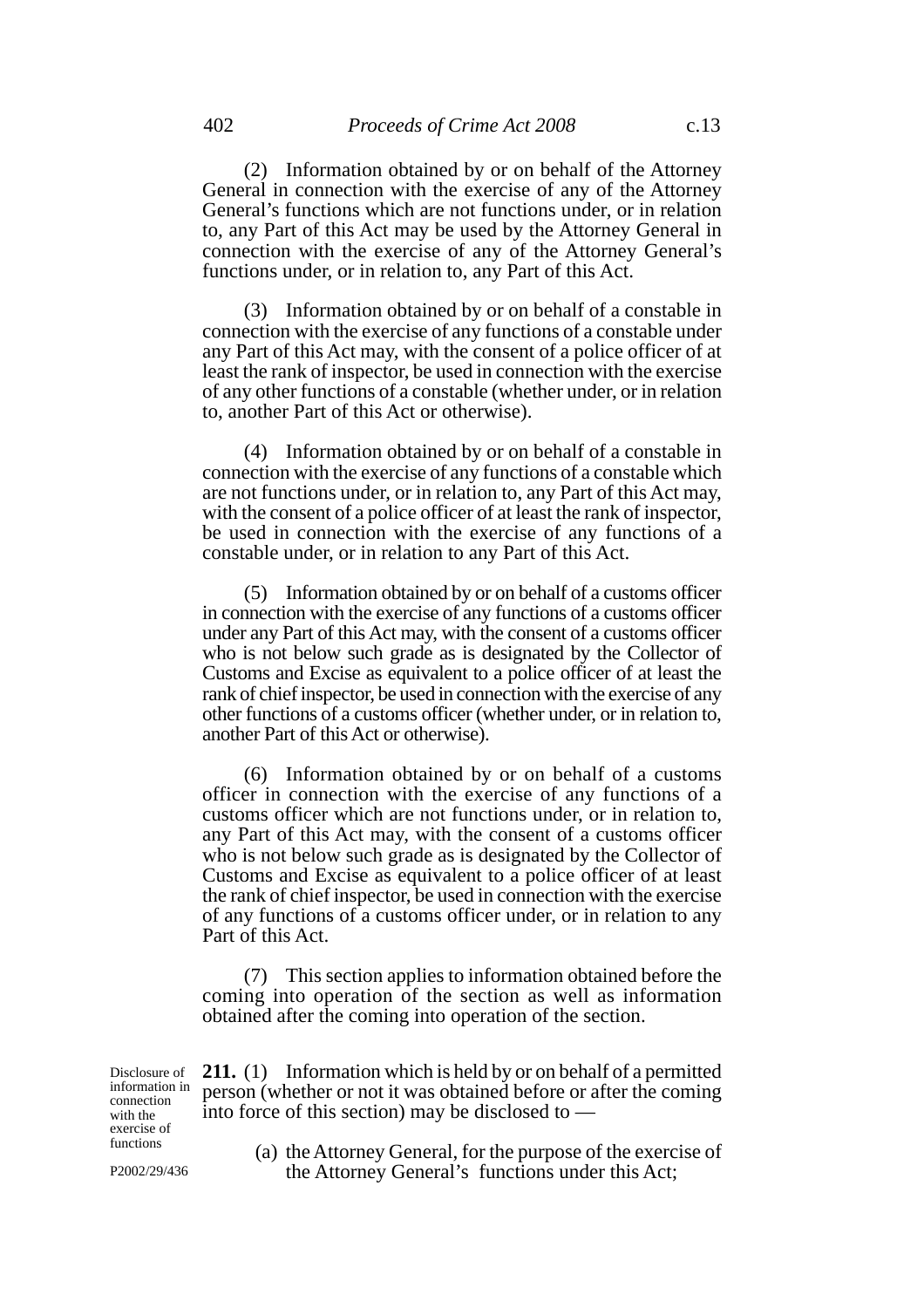- (b) a police officer of at least the rank of inspector, for the purpose of the exercise of a constable's functions under this Act;
- (c) a customs officer who is not below such grade as is designated by the Collector of Customs and Excise as equivalent to that rank, for the purpose of the exercise of a customs officer's functions under this Act.

(2) A disclosure under this section is not to be taken to breach any restriction on the disclosure of information (however imposed).

(3) But nothing in this section authorises the making of a disclosure which —

- (a) contravenes section 106 of the Income Tax Act 1970  $\rm [XXI p.260]$ without the consent of the Assessor of Income Tax; or
- (b) contravenes the Data Protection Act 2002.  $[c.2]$

(4) This section does not affect a power to disclose which exists apart from this section.

- (5) These are permitted persons
	- (a) a department or statutory board;
	- (b) the Assessor of Income Tax;
	- (c) the Chief Constable;
	- (d) the Collector of Customs and Excise;
	- (e) a constable (whether or not serving with the Financial Crime Unit of the Isle of Man Constabulary);
	- (f) a customs officer (whether or not serving with the Financial Crime Unit of the Isle of Man Constabulary).

(6) The Department of Home Affairs may by order designate as permitted persons other persons who exercise functions which it believes are of a public nature.

(7) But an order under subsection (6) must specify the functions in respect of which the designation is made.

**212.** (1) Subsection (2) applies to information obtained under Disclosures by section 211 from the Assessor of Income Tax.

the Assessor: further disclosure

(2) Such information must not be further disclosed except — P2002/29/437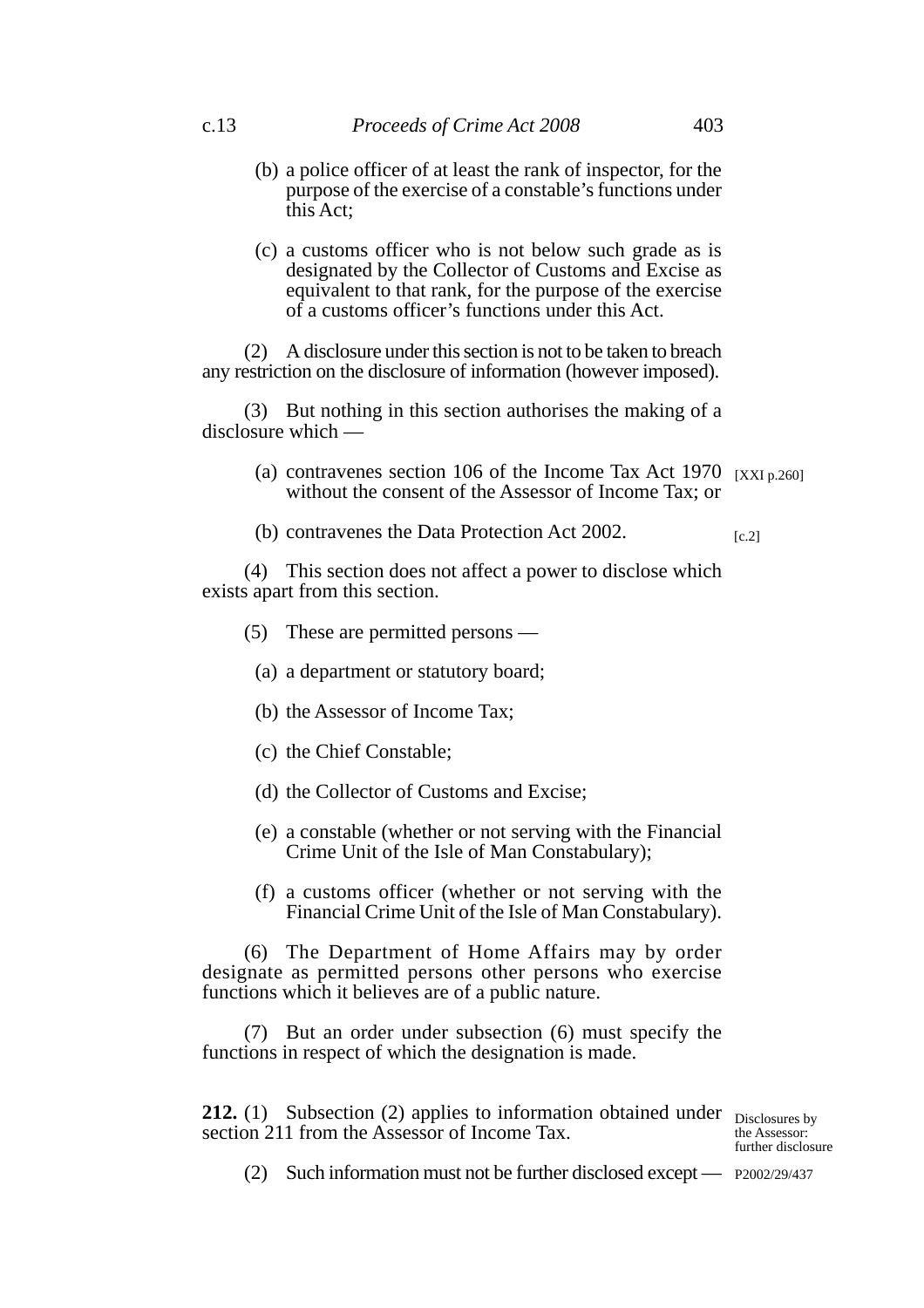- (a) for a purpose connected with the exercise of the functions of the person to whom the information is disclosed; and
- (b) with the consent of the Assessor.
- (3) Consent under subsection (2) may be given
	- (a) in relation to a particular disclosure;
	- (b) in relation to disclosures made in circumstances specified or described in the consent.

(4) Subsection (5) applies to information obtained under section 211 from a permitted person other than the Assessor.

(5) A permitted person who discloses such information to a person mentioned in section 211(1) may make the disclosure subject to such conditions as to further disclosure by the person to whom the information is disclosed as the permitted person thinks appropriate; and the information must not be further disclosed in contravention of the conditions.

**213.** (1) Information obtained by or on behalf of a person mentioned in section 210 in connection with the exercise of any functions may be disclosed by the person to whom the information is disclosed if the disclosure is for the purposes of any of the following — Onward disclosure of information P2002/29/438

- (a) any criminal investigation which is being or may be carried out, whether in the Island or elsewhere;
- (b) any criminal proceedings which have been or may be started, whether in the Island or elsewhere;
- (c) the exercise of functions under this Act or the Criminal Justice Act 1990 or the Criminal Justice Act 1991;
- (d) the exercise by a prosecutor of functions under Part 2;
- (e) the exercise by a constable or a customs officer of functions under Chapter 3 of Part 1;
- (f) safeguarding national security;
- (g) investigations or proceedings outside the Island which have led or may lead to the making of an external order within the meaning of section 218;
- (h) the exercise of a designated function.

 $[c.1]$ [c.25]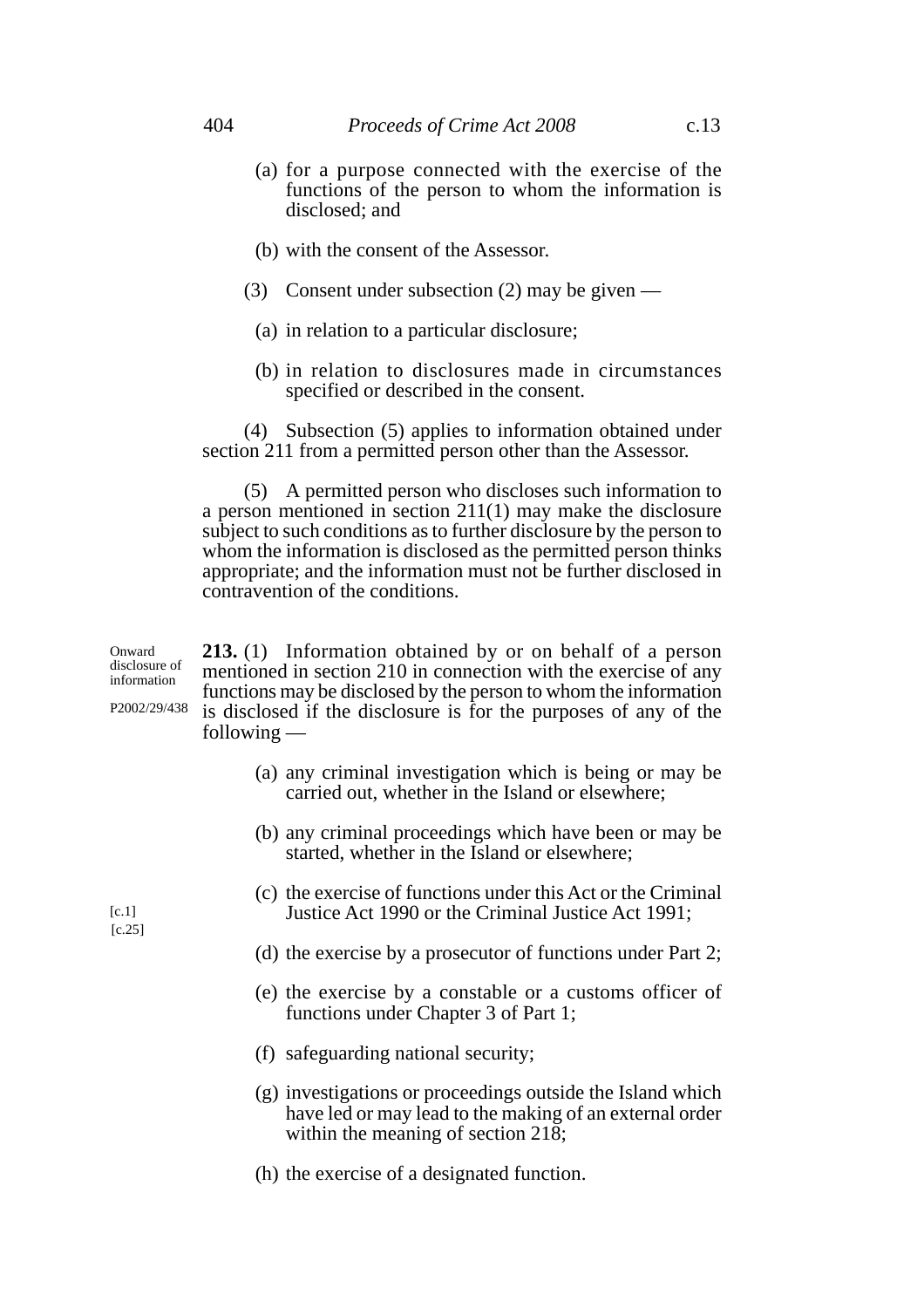(3) If a person mentioned in section 210 ("A") makes a disclosure of information for a purpose specified in subsection (1), A may make any further disclosure of the information by the person to whom it is disclosed subject to such conditions as A thinks fit.

(4) Such a person must not further disclose the information in contravention of the conditions.

(5) A disclosure under this section is not to be taken to breach any restriction on the disclosure of information (however imposed).

(6) But nothing in this section authorises the making of a disclosure which —

- (a) contravenes section 106 of the Income Tax Act 1970 [XXI p.260] without the consent of the Assessor of Income Tax; or
- (b) contravenes the Data Protection Act 2002.  $[c.2]$

(7) A designated function is a function which the Department of Home Affairs thinks is a function of a public nature and which it designates by order.

### *Overseas purposes*

214. (1) Section 57 of the Anti-Terrorism and Crime Act 2003 Restriction on (restrictions on disclosure of information for overseas purposes) applies to a disclosure of information authorised by section  $213(1)(a)$  or (b).

disclosure for overseas purposes

P2002/29/442

 $[c.6]$ 

(2) In the application of section 57 of the Anti-Terrorism and Crime Act 2003 by virtue of subsection (1), section 59 (interpretation) of that Act must be ignored and the following subsection is substituted for subsection (2) of section 57 of that  $Act -$ 

> "(2) In subsection (1) the reference, in relation to a direction, to a relevant disclosure is a reference to a disclosure which —

- (a) is made for a purpose authorised by section 213(1)(a) or (b) of the Proceeds of Crime Act 2008; and
- (b) is of any such information as is described in the direction.".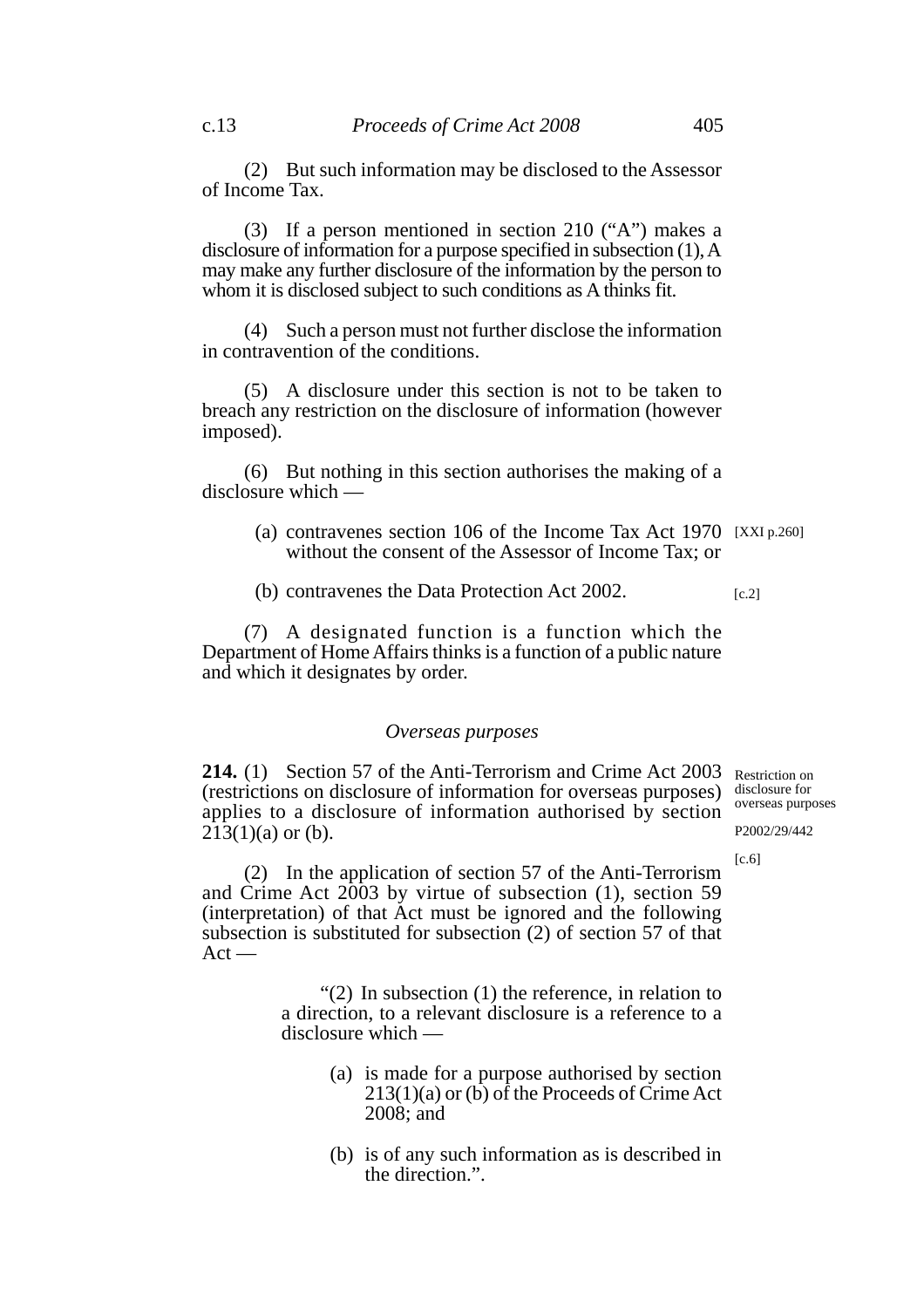## PART 7

#### CO-OPERATION

External requests and orders

P2002/29/444

- **215.** (1) The Council of Ministers may by order
	- (a) make provision for a prohibition on dealing with property which is the subject of an external request;
	- (b) make provision for the realisation of property for the purpose of giving effect to an external order.

(2) An order under this section may include provision which (subject to any specified modifications) corresponds to any provision of Part 1 (except Chapter 3) or Part 2 of this Act.

- (3) An order under this section may include
	- (a) provision about the functions of the Attorney General and any other person having functions under this Act in relation to external requests and orders;
	- (b) provision about the registration of external orders;
	- (c) provision about the authentication of any judgment or order of a court outside the Island, and of any other document connected with such a judgment or order or any proceedings relating to it;
	- (d) provision about evidence (including evidence required to establish whether proceedings have been started or are likely to be started in a court outside the Island);
	- (e) provision to secure that any person affected by the implementation of an external request or the enforcement of an external order has an opportunity to make representations to a court in the Island if a request is being implemented or an order is being enforced.

(4) Before making an order under this section, the Council of Ministers must consult the Attorney General.

- **216.** (1) The Council of Ministers may by order make
	- (a) provision to enable orders equivalent to those under Part 4 to be made, and warrants equivalent to those under Part 4 to be issued, for the purposes of an external investigation;
	- (b) provision creating offences in relation to external investigations which are equivalent to offences created by Part 4.

External investigations

P2002/29/445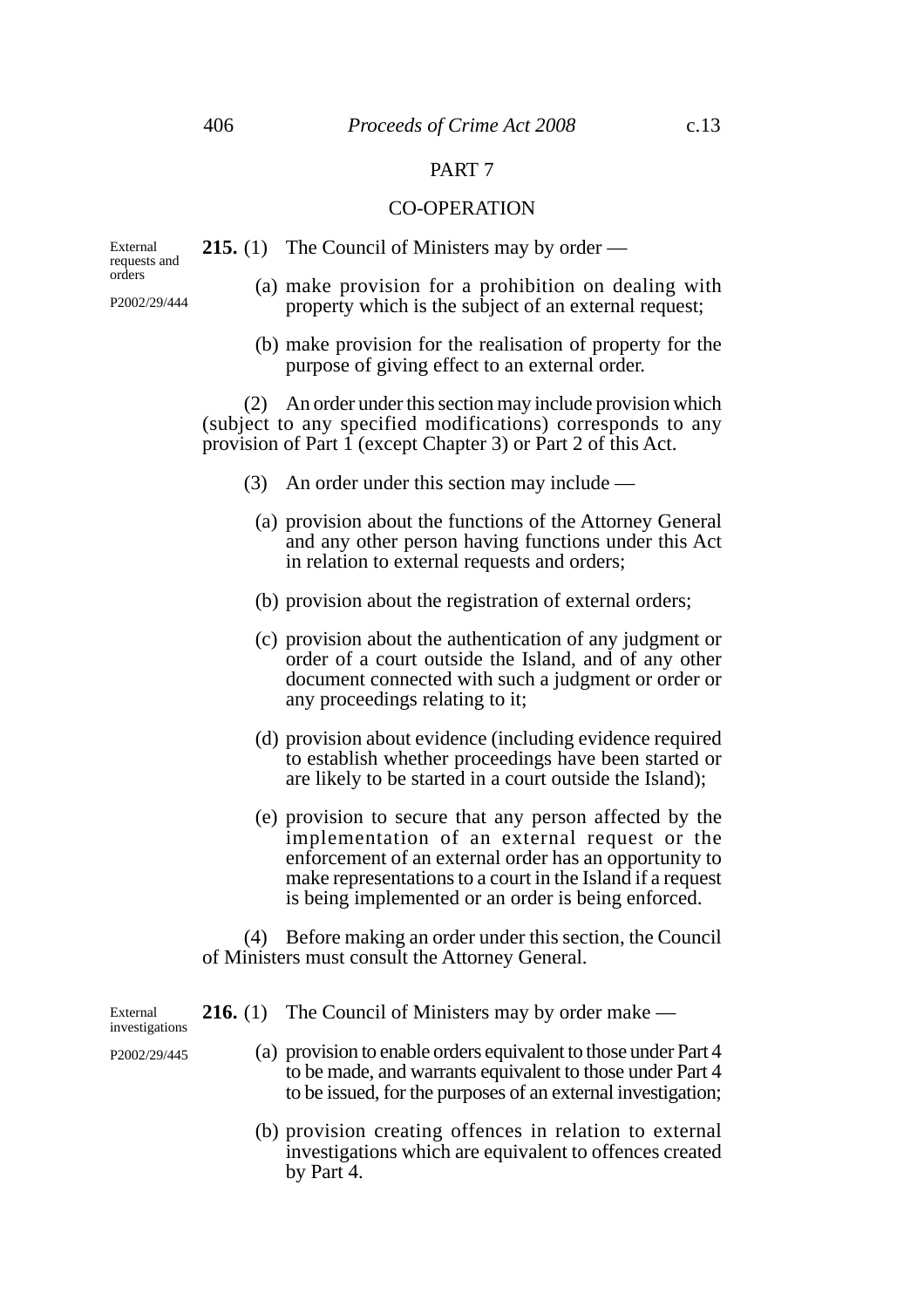- (2) An order under this section may include
	- (a) provision corresponding to any provision of Part 4 (subject to any specified modifications);
	- (b) provision about the functions of the Attorney General, constables, customs officers and any other person having functions under this Act;
	- (c) provision about evidence (including evidence required to establish whether an investigation is being carried out in a country or territory outside the Island).

(3) But an order under this section must not provide for a disclosure order to be made for the purposes of an external investigation into whether a money laundering offence has been committed.

(4) Before making an order under this section, the Council of Ministers must consult the Attorney General.

**217.** (1) Rules of court may make such provision as is necessary Rules of or expedient to give effect to an order made under this Part  $\frac{\text{count for}}{\text{Part 7}}$ (including provision about the exercise of functions of a Deemster conferred or imposed by the order).

Part 7 P2002/29/446

(2) Where no rules of court have been made the court may adopt such practice and procedure as it thinks fit.

218. (1) An external request is a request by an overseas authority Interpretation to prohibit dealing with relevant property which is identified in of Part 7 the request.

P2002/29/447

- (2) An external order is an order which
	- (a) is made by an overseas court where property is found or believed to have been obtained as a result of or in connection with criminal conduct; and
	- (b) is for the recovery of specified property or a specified sum of money.

(3) An external investigation is an investigation by an overseas authority into —

- (a) whether property has been obtained as a result of or in connection with criminal conduct;
- (b) the extent or whereabouts of property obtained as a result of or in connection with criminal conduct; or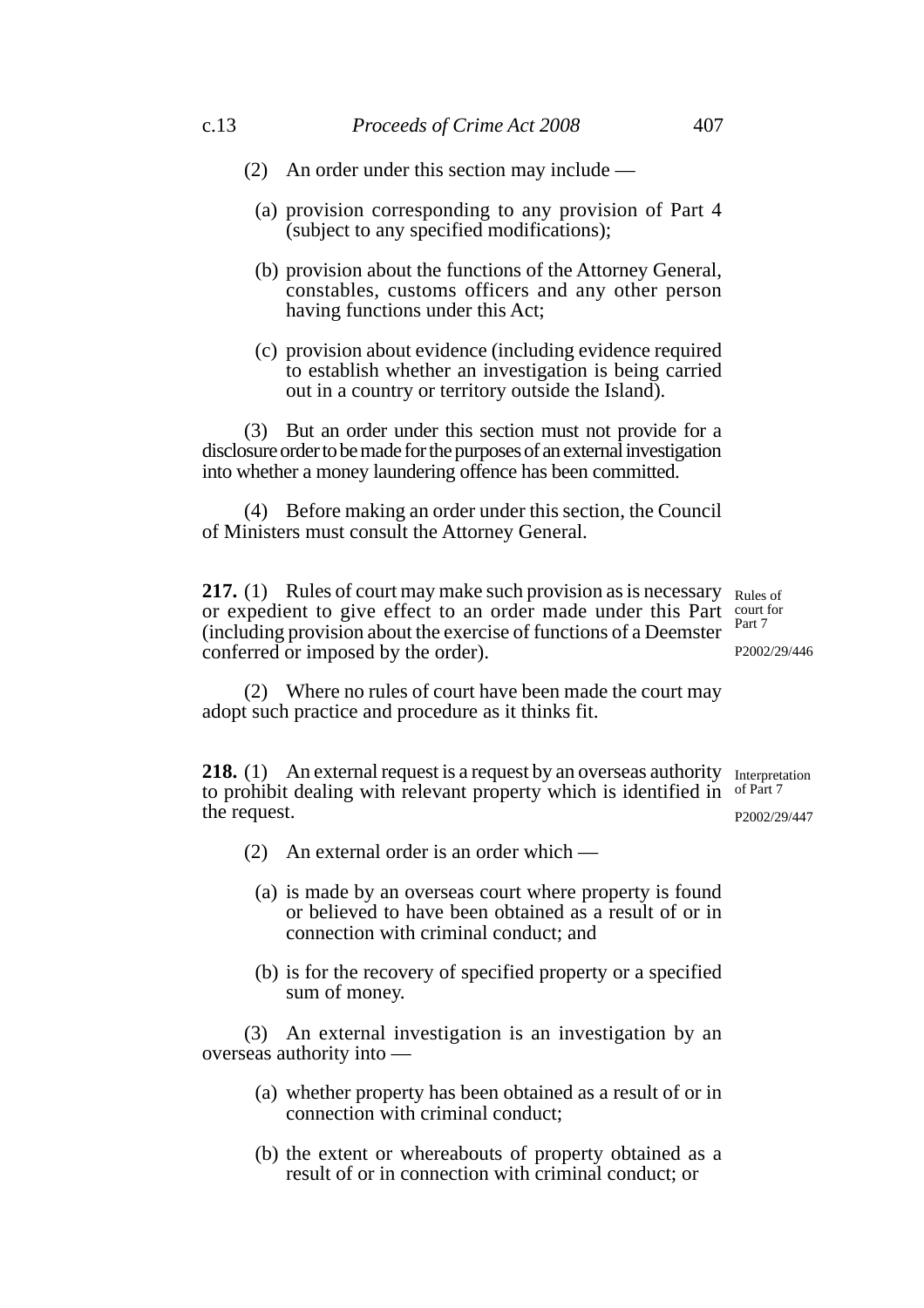- (c) whether a money laundering offence has been committed.
- (4) Property is all property wherever situated and includes
	- (a) money;
	- (b) all forms of property, real or personal, heritable or moveable;
	- (c) things in action and other intangible or incorporeal property.

(5) Property is obtained by a person if the person obtains an interest in it.

(6) References to an interest, in relation to property other than land, include references to a right (including a right to possession).

(7) Property is relevant property if there are reasonable grounds to believe that it may be needed to satisfy an external order which has been or which may be made.

- (8) Criminal conduct is conduct which
	- (a) constitutes an offence in the Island; or
	- (b) would constitute an offence in the Island if it occurred there.

(9) A money laundering offence is conduct carried out in a country or territory outside the Island and which if carried out in the Island would constitute any of the following offences —

- (a) an offence under section 139, 140 or 141 of this Act or section 10 of the Anti-Terrorism and Crime Act 2003; or
- (b) an attempt, conspiracy or incitement to commit an offence specified in paragraph (a);
- (c) aiding, abetting, counselling or procuring the commission of an offence specified in paragraph (a).

(10) An overseas court is a court of a country or territory outside the Island.

(11) An overseas authority is an authority which has responsibility in a country or territory outside the Island —

(a) for making a request to an authority in another country or territory (including the Island) to prohibit dealing with relevant property;

 $[c.6]$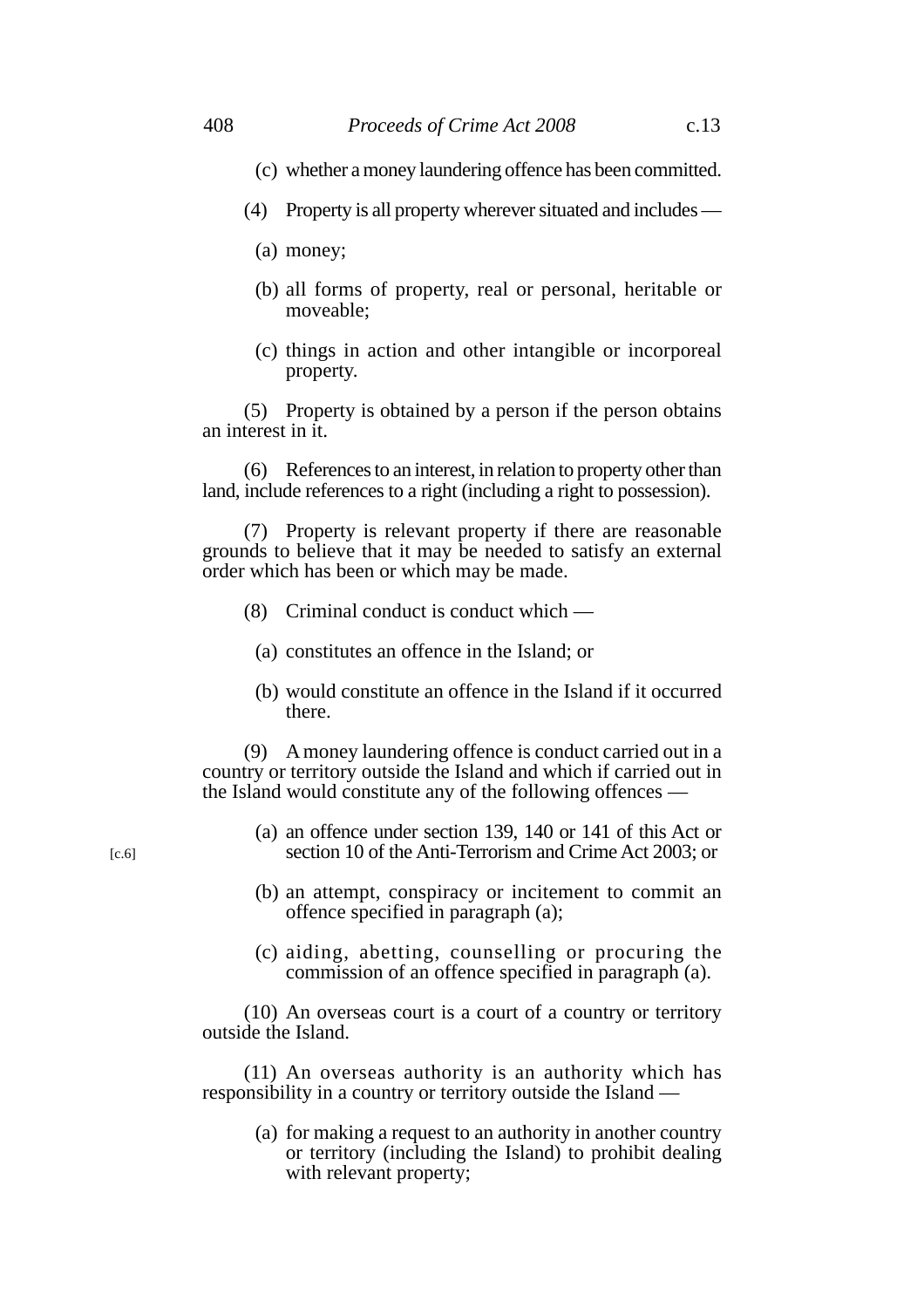- (b) for carrying out an investigation into whether property has been obtained as a result of or in connection with criminal conduct; or
- (c) for carrying out an investigation into whether a money laundering offence has been committed.
- (12) This section applies for the purposes of this Part.

## PART 8

# AMENDMENTS TO CUSTOMS AND EXCISE MANAGEMENT ACT 1986

219. Schedule 5 contains amendments to the Customs and Excise Amendments Management Act 1986.

to Customs and Excise Management Act 1986

 $[c.34]$ 

#### PART 9

# AMENDMENTS TO CRIMINAL JUSTICE LEGISLATION

220. Schedule 6 contains amendments to the Criminal Justice Act Amendments 1990 and the Criminal Justice Act 1991.

to criminal iustice legislation

#### PART 10

## MISCELLANEOUS AND GENERAL.

## *Miscellaneous*

**221.** (1) This section applies where an offence under this Act is offences committed by a body corporate and it is proved that the offence —

by bodies corporate

- (a) was committed with the consent or connivance of an officer of the body; or
- (b) was attributable to neglect on the part of an officer of the body.

(2) The officer, as well as the body, shall be guilty of the offence.

(3) Where an individual is convicted of an offence under this Act by virtue of this section, the individual shall be liable to the same penalty as the body corporate.

(4) In this section "officer" includes —

(a) a director, manager or secretary;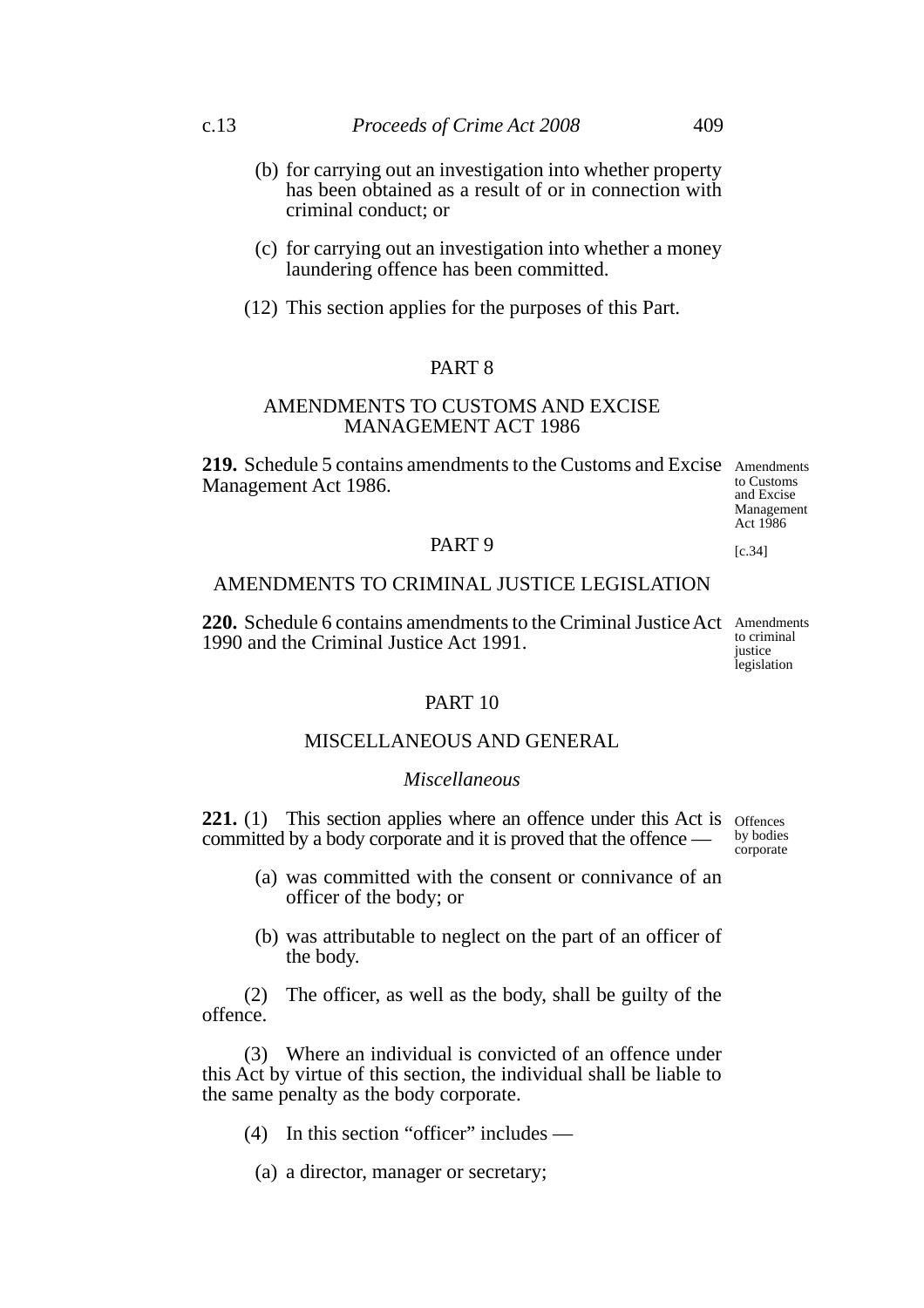#### 410 *Proceeds of Crime Act 2008* c.13

- (b) a person purporting to act as a director, manager or secretary;
- (c) if the affairs of the body are managed by its members, a member;
- (d) in relation to a limited liability company constituted under the Limited Liability Companies Act 1996, a member, the company's manager, or registered agent; and
- (e) in relation to a company incorporated under the Companies Act 2006, the company's registered agent.

**222.** (1) Any expenses incurred in the implementation of this Act are to be paid out of monies provided by Tynwald. Financial provision

> (2) Subject to subsection (3), all monies representing anything recovered, confiscated or forfeited (including accrued interest thereon) under Part 1 or Part 2 of this Act are to be paid into the General Revenue of the Island.

> (3) Any payment due to the Attorney General or to a Department under this Act is to be treated as a Crown debt.

> (4) The Treasury may enter into asset sharing agreements on behalf of the Island.

> (5) The Treasury may transfer (upon such terms and conditions as the Treasury determines) the whole or any part of a sum of money representing anything recovered, confiscated or forfeited under this Act or any enactment modified or repealed by this Act to authorities in any other country or territory which participated directly or indirectly in the recovery, confiscation or forfeiture if such transfer is authorised in an asset sharing agreement.

> (6) Where the Island has participated directly or indirectly with another country or territory in the recovery, confiscation or forfeiture of property under the laws of that country or territory which the Treasury considers to be analogous, or to fulfil a purpose similar to, any of the provisions of this Act, the Treasury may receive (upon such terms and conditions as the Treasury determines) the whole or any part of a sum of money representing anything so recovered, confiscated or forfeited from authorities in that other country or territory if such receipt is authorised in an asset sharing agreement.

> (7) In this section, "asset sharing agreement" means any agreement or arrangement made by or on behalf of the Island with a

[c.19]

[c.13]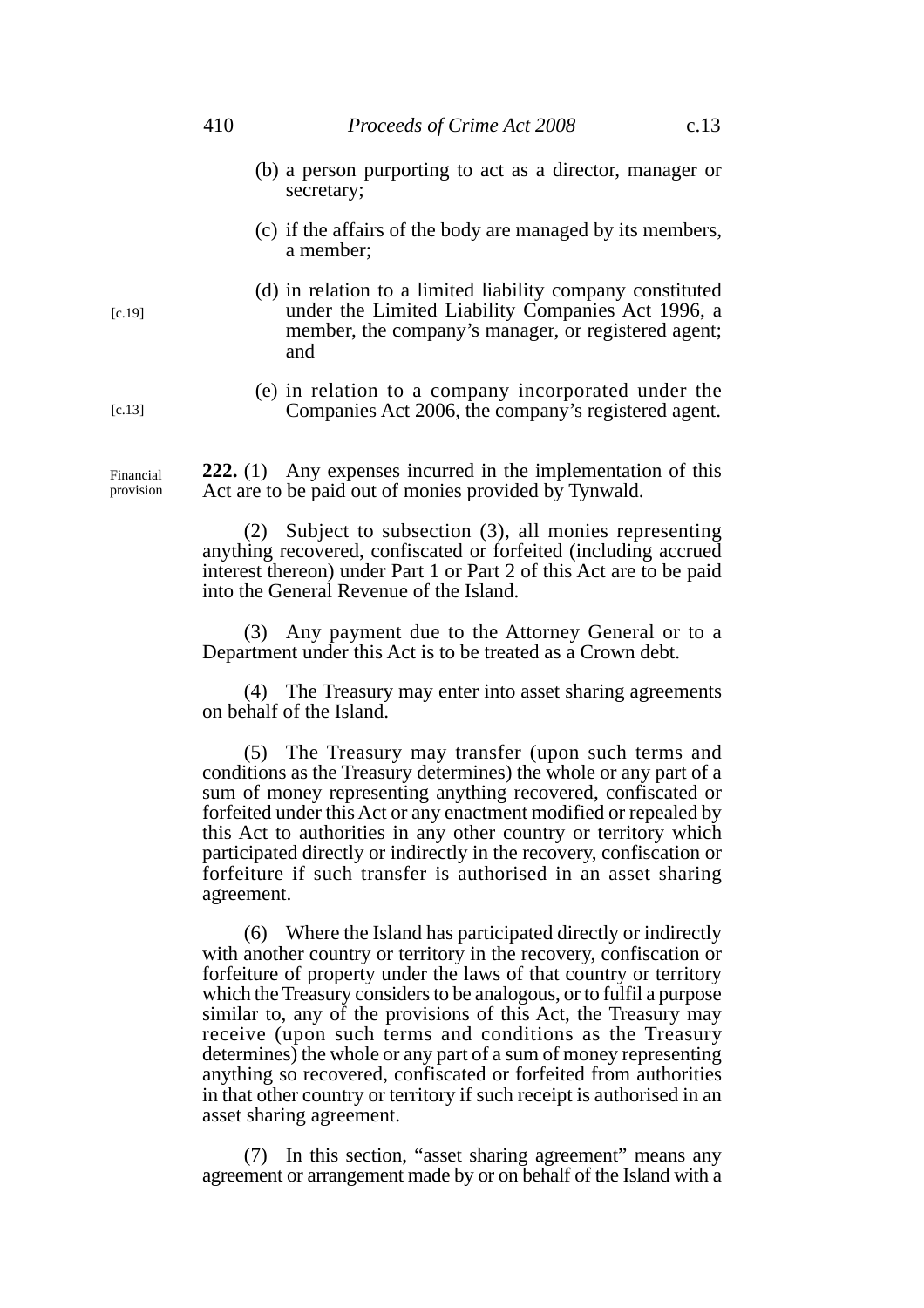country or territory outside the Island for the sharing of monies representing property recovered, confiscated or forfeited under —

- (a) this Act; or
- (b) the laws of that country or territory which the Treasury considers to be analogous, or to fulfil a purpose similar to, any of the provisions of this Act.

223. (1) References in this section to subordinate legislation are Subordinate  $to$ legislation

- (a) any order under this Act (other than one falling to be made by a court);
- (b) any regulations under this Act;
- (c) any code under this Act.
- (2) Subordinate legislation
	- (a) may make different provision for different purposes;
	- (b) may include supplementary, incidental, saving or transitional provisions.

(3) Subject to subsection (4), subordinate legislation must not come into operation unless it is approved by Tynwald.

(4) Subsection (3) does not apply to orders made under section 226(2).

## *General*

224. (1) Schedule 7 contains miscellaneous and consequential Amendments amendments to other enactments.

(2) Schedule 8 contains amendments to provisions of this Act to be made consequentially upon the passing of certain other enactments.

**225.** Schedule 9 contains repeals.

226. (1) This Act may be cited as the Proceeds of Crime Act 2008. Short title and

(2) This Act comes into operation on such day or days as the Treasury by order appoints and different days may be appointed for different provisions and for different purposes.

Repeals

commencement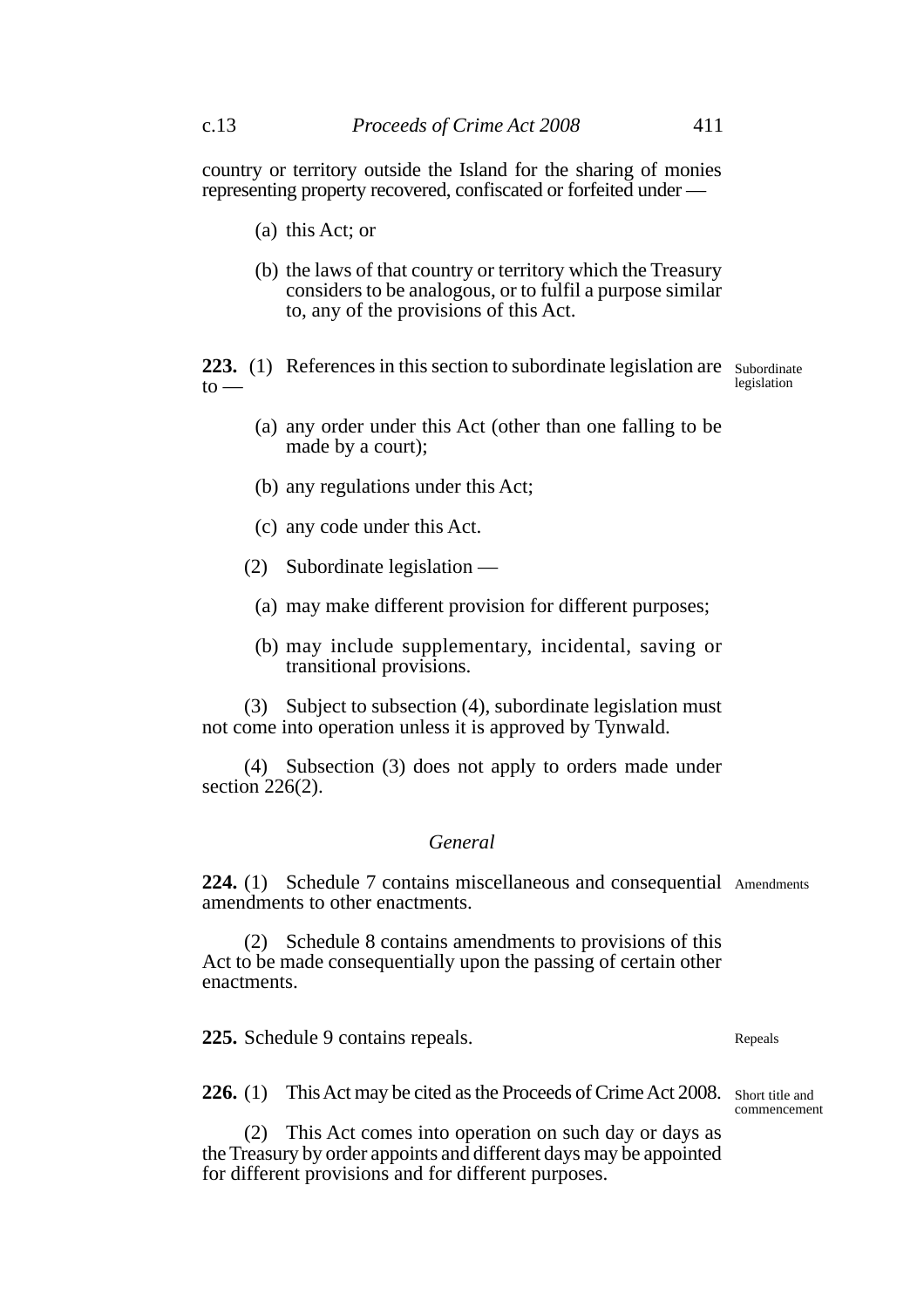- (a) make such transitional adaptations to or modifications of the provisions brought into operation by the order as the Treasury considers expedient, including different adaptations or modifications for different provisions and for different purposes;
- (b) include such transitional provisions and saving provisions modifying the application of any provision of any enactment pending the commencement of, or pending the doing of anything under, a provision of this Act as the Treasury considers expedient.

(4) An order under subsection (2) must be laid before Tynwald as soon as practicable after it is made.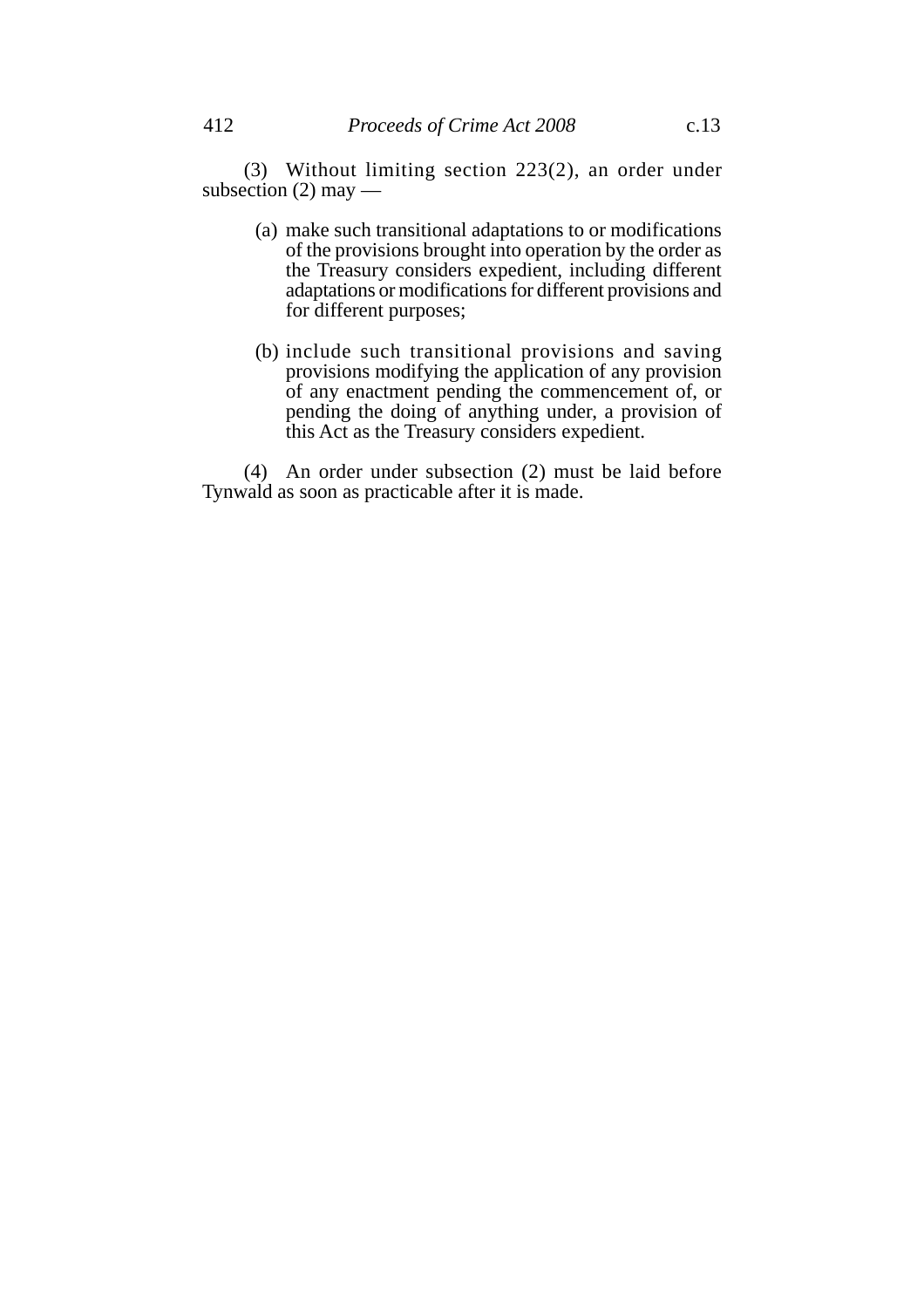## Section 14(1) SCHEDULE 1

#### POWERS OF INTERIM RECEIVER

**1.** Power to seize property to which the order applies. **2.** (1) Power to obtain information or to require a person to answer any question. Information (2) A requirement imposed in the exercise of the power has effect in spite of any restriction on the disclosure of information (however imposed). (3) An answer given by a person in pursuance of such a requirement may not be used in evidence against that person in criminal proceedings. (4) Sub-paragraph (3) does not apply — (a) on a prosecution for an offence under section 5 of the Perjury Act 1952 (false statements); or (b) on a prosecution for some other offence where, in giving evidence, the person makes a statement inconsistent with it. (5) But an answer may not be used by virtue of sub-paragraph (4)(b) against a person unless — (a) evidence relating to it is adduced; or (b) a question relating to it is asked, by or on behalf of that person in the proceedings arising out of the prosecution. **3.** (1) Power to — (a) enter any premises to which the interim order applies; and (b) take any of the following steps. (2) Those steps are — (a) to carry out a search for or inspection of anything described in the order; (b) to make or obtain a copy, photograph or other record of anything so described; (c) to remove anything which the receiver is required to take possession of in pursuance of the order or which may be required as evidence in the proceedings under Chapter 2 of Part 1. (3) The order may describe anything generally, whether by reference to a class or otherwise. Seizure [XVIII p.86] Entry, search, etc.

**4.** (1) An order making any provision under paragraph 2 or 3 must make Supplementaryprovision in respect of legal professional privilege.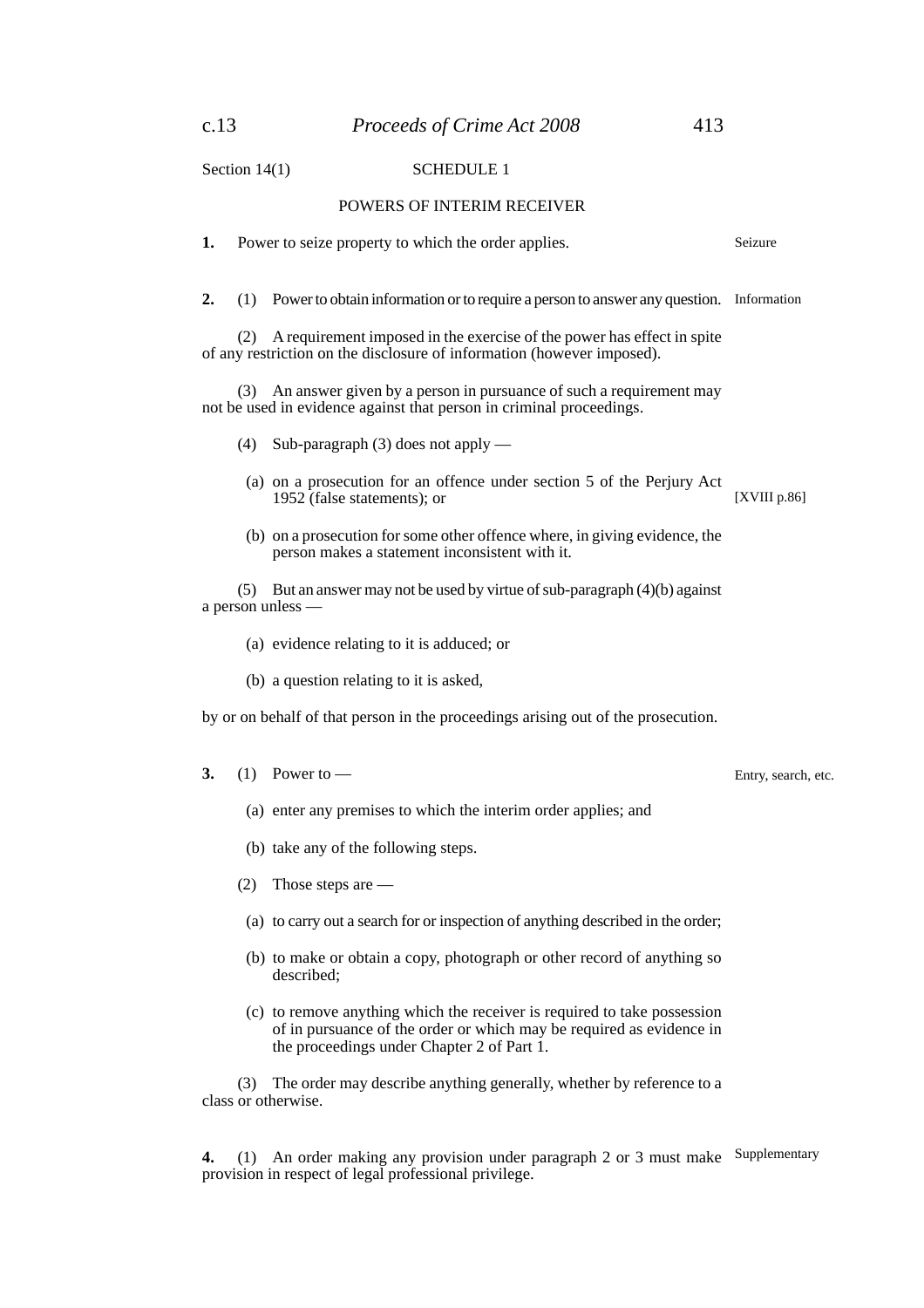- (2) An order making any provision under paragraph 3 may require any person — SCH. 1
	- (a) to give the interim receiver access to any premises which the receiver may enter in pursuance of paragraph 3;
	- (b) to give the interim receiver any assistance the receiver may require for taking the steps mentioned in that paragraph.
- **5.** (1) Power to manage any property to which the order applies. Management
	- (2) Managing property includes —
	- (a) selling or otherwise disposing of assets comprised in the property which are perishable or which ought to be disposed of before their value diminishes;
	- (b) where the property comprises assets of a trade or business, carrying on, or arranging for another to carry on, the trade or business;
	- (c) incurring capital expenditure in respect of the property.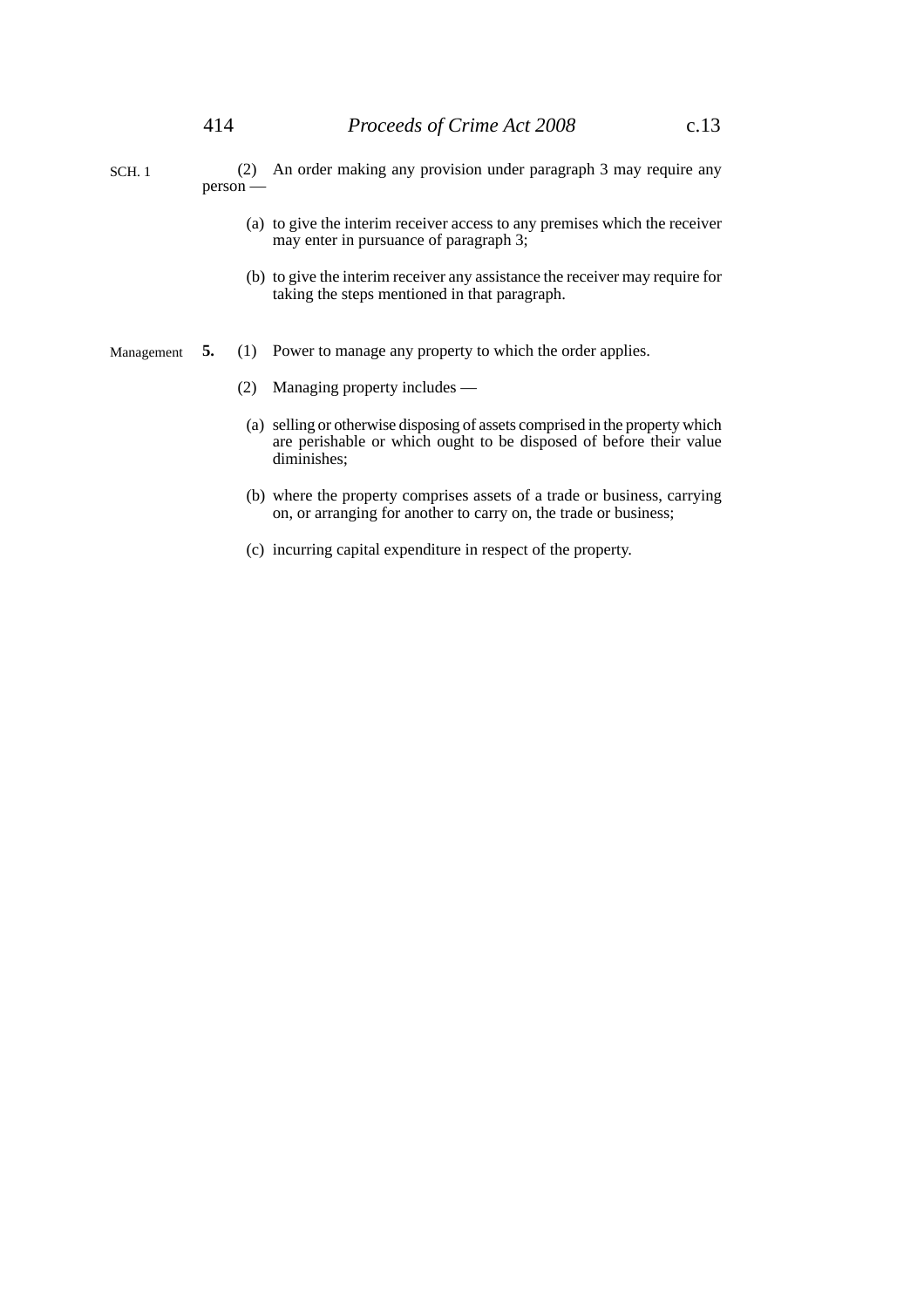| c.13 | Proceeds of Crime Act 2008 | 415 |
|------|----------------------------|-----|
|      |                            |     |

# Section 23(6) SCHEDULE 2

# POWERS OF TRUSTEE FOR CIVIL RECOVERY

| 1.                                                                                                              | Power to sell the property or any part of it or interest in it.                                                                                            | Sale        |  |  |
|-----------------------------------------------------------------------------------------------------------------|------------------------------------------------------------------------------------------------------------------------------------------------------------|-------------|--|--|
| 2.                                                                                                              | Power to incur expenditure for the purpose of $-$<br>(a) acquiring any part of the property, or any interest in it, which is not<br>vested in the trustee; | Expenditure |  |  |
|                                                                                                                 | (b) discharging any liabilities, or extinguishing any rights, to which the<br>property is subject.                                                         |             |  |  |
| 3.                                                                                                              | (1) Power to manage property.                                                                                                                              | Management  |  |  |
|                                                                                                                 | Managing property includes doing anything mentioned in paragraph<br>(2)<br>$5(2)$ of Schedule 1.                                                           |             |  |  |
| Power to start, carry on or defend any legal proceedings in respect of the Legal proceedings<br>4.<br>property. |                                                                                                                                                            |             |  |  |
| 5.<br>any claim relating to the property.                                                                       | Power to make any compromise or other arrangement in connection with Compromise                                                                            |             |  |  |
| 6.                                                                                                              | For the purposes of, or in connection with, the exercise of any of the Supplementary<br>(1)<br>trustee's powers —                                          |             |  |  |
|                                                                                                                 | (a) power by the official name of the trustee to do any of the things<br>mentioned in sub-paragraph (2);                                                   |             |  |  |
|                                                                                                                 | (b) power to do any other act which is necessary or expedient.                                                                                             |             |  |  |
|                                                                                                                 | (2)<br>Those things are $-$                                                                                                                                |             |  |  |
|                                                                                                                 | (a) holding property;                                                                                                                                      |             |  |  |
|                                                                                                                 | (b) entering into contracts;                                                                                                                               |             |  |  |
|                                                                                                                 | (c) suing and being sued;                                                                                                                                  |             |  |  |

- (d) employing agents;
- (e) executing a power of attorney, deed or other instrument.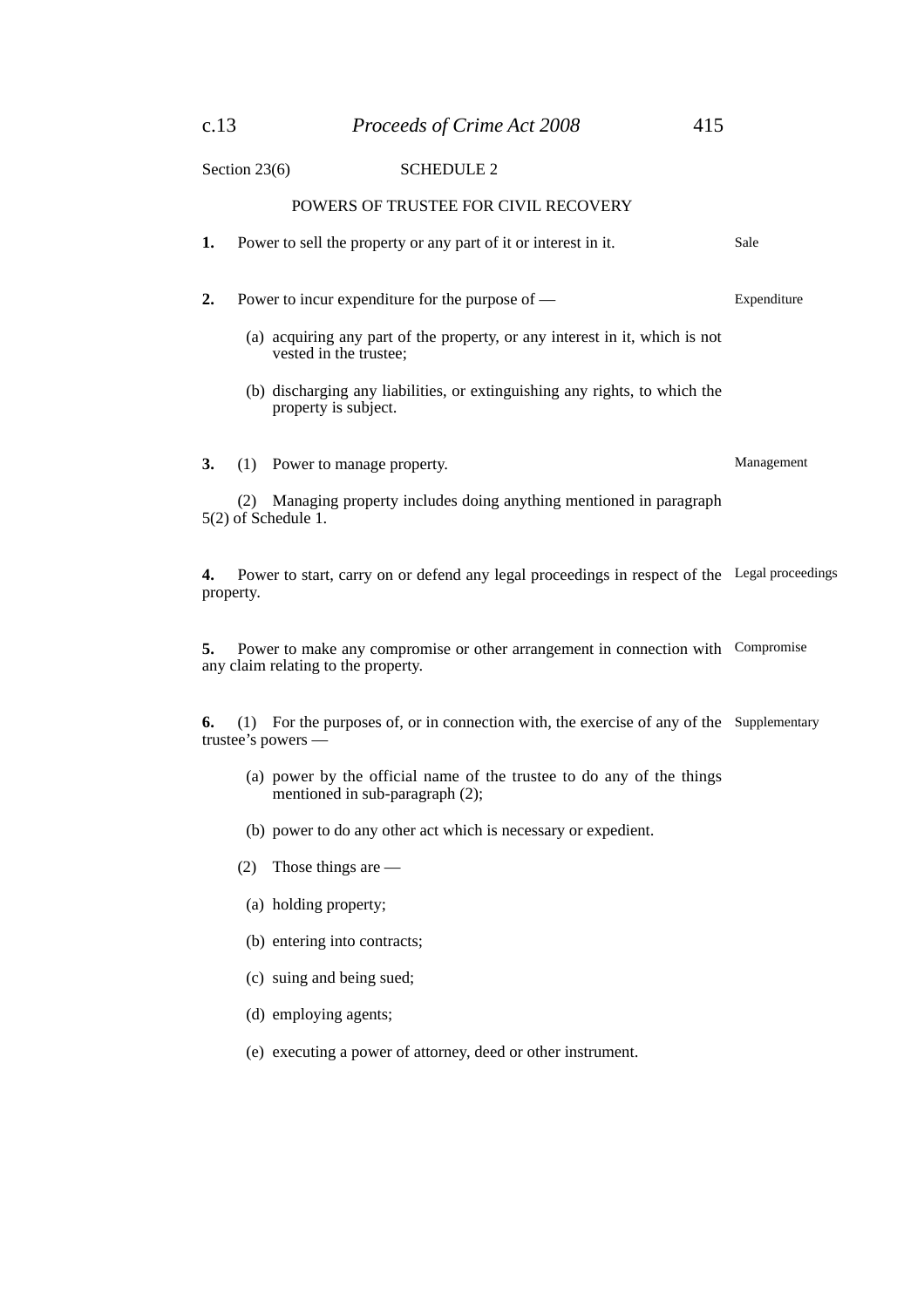# Section 123(2) SCHEDULE 3

## LIFESTYLE OFFENCES

| Drug<br>trafficking           | (1) An offence under any of the following provisions of the Misuse of<br>1.<br>Drugs Act 1976 —                                                                                                                                                                                           |
|-------------------------------|-------------------------------------------------------------------------------------------------------------------------------------------------------------------------------------------------------------------------------------------------------------------------------------------|
| [c.21]                        | (a) section $4(2)$ or (3) (unlawful production or supply of controlled drugs);                                                                                                                                                                                                            |
|                               | (b) section 4A (manufacture or supply of a substance for the time being<br>specified in Schedule 2A to that Act);                                                                                                                                                                         |
|                               | (c) section $5(3)$ (possession of controlled drug with intent to supply);                                                                                                                                                                                                                 |
|                               | (d) section 8 (permitting certain activities relating to controlled drugs);                                                                                                                                                                                                               |
|                               | (e) section 9C (using a ship for illicit traffic in controlled drugs);                                                                                                                                                                                                                    |
|                               | (f) section 20 (assisting in or inducing the commission outside the Island<br>of an offence punishable under a corresponding law).                                                                                                                                                        |
| [c.34]                        | An offence under any of the following provisions of the Customs and<br>(2)<br>Excise Management Act 1986 if it is committed in connection with a prohibition<br>or restriction on importation or exportation which has effect by virtue of section<br>3 of the Misuse of Drugs Act 1976 — |
|                               | (a) section $47(2)$ or (3) (improper importation of goods);                                                                                                                                                                                                                               |
|                               | (b) section $69(2)$ (exportation of prohibited or restricted goods);                                                                                                                                                                                                                      |
|                               | (c) section 178 (fraudulent evasion).                                                                                                                                                                                                                                                     |
| Money<br>laundering           | An offence under either of the following provisions of this Act —<br>2.                                                                                                                                                                                                                   |
|                               | (a) section 139 (concealing etc criminal property);                                                                                                                                                                                                                                       |
|                               | (b) section 140 (assisting another to retain criminal property).                                                                                                                                                                                                                          |
| Directing<br>terrorism        | An offence under section 44 of the Anti-Terrorism and Crime Act 2003<br>3.<br>(directing the activities of a terrorist organisation).                                                                                                                                                     |
| [c.6]                         |                                                                                                                                                                                                                                                                                           |
| Unlawful<br>immigration       | An offence under section 25, 25A or 25B of the Immigration Act 1971 (of<br>4.<br>Parliament, as it has effect in the Island) (assisting unlawful immigration etc.).                                                                                                                       |
| [c.77]                        |                                                                                                                                                                                                                                                                                           |
| Arms<br>trafficking<br>[c.34] | An offence under either of the following provisions of the Customs<br>5.<br>(1)<br>and Excise Management Act 1986 if it is committed in connection with a firearm<br>$or$ ammunition $-$                                                                                                  |
|                               | (a) section $69(2)$ (exportation of prohibited goods);                                                                                                                                                                                                                                    |

(b) section 178 (fraudulent evasion).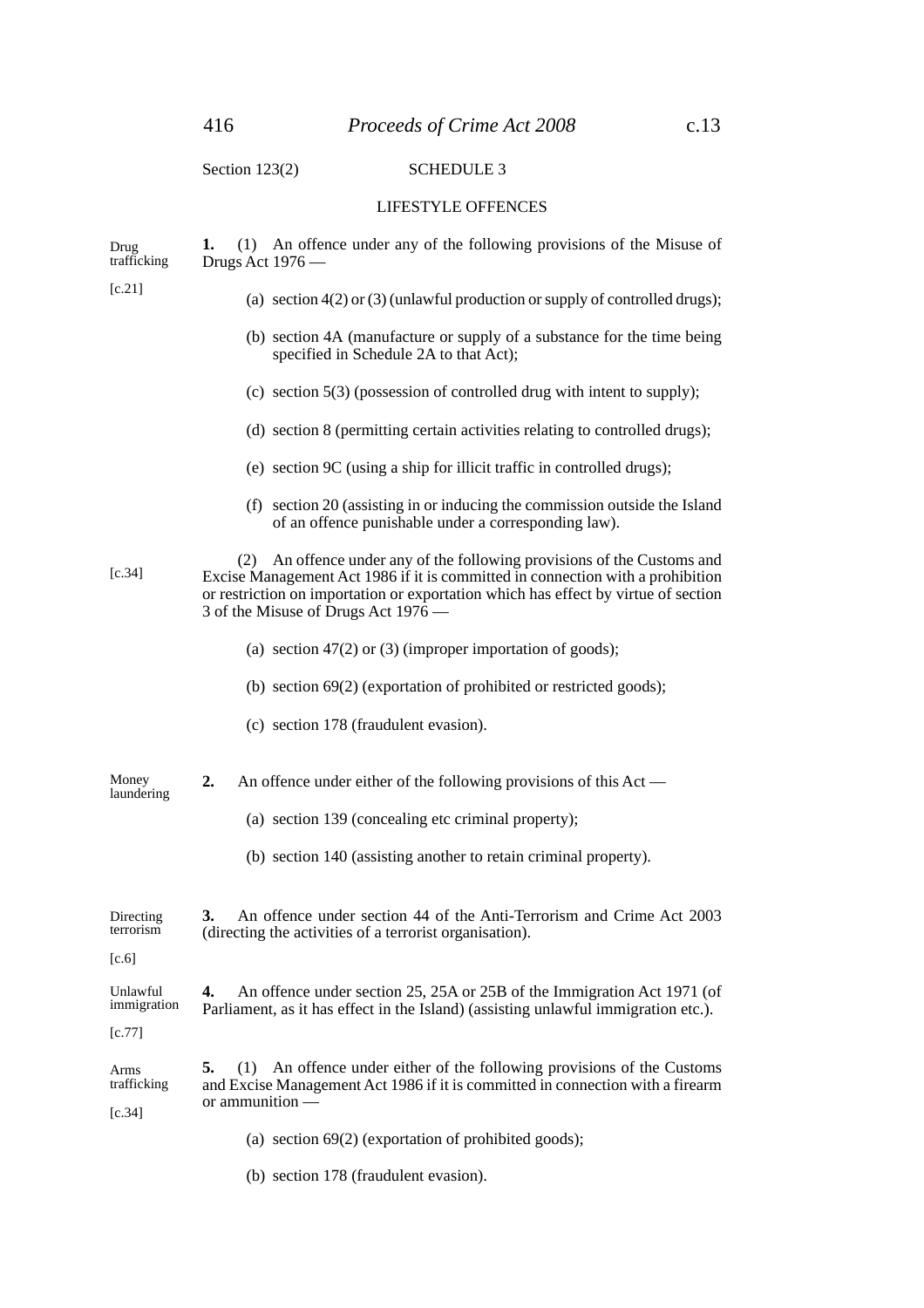(2) An offence under section 7(1) of the Firearms Act 1947 (dealing in firearms or ammunition by way of trade or business). [XVI p.586] SCH. 3

(3) In this paragraph "firearm" and "ammunition" have the same meanings as in section 32 of the Firearms Act 1947.

| 6.                                                                                                                             | An offence under -                                                                                                                                                     | Counterfeiting                   |
|--------------------------------------------------------------------------------------------------------------------------------|------------------------------------------------------------------------------------------------------------------------------------------------------------------------|----------------------------------|
|                                                                                                                                | (a) the Forgery Act 1952;                                                                                                                                              | [XVIII p.6]                      |
|                                                                                                                                | (b) the Coinage Offences Act 1980.                                                                                                                                     | [c.8]                            |
| 7.                                                                                                                             | (1) An offence under any of the following provisions of the Copyright<br>Act 1991 —                                                                                    | Intellectual<br>property         |
|                                                                                                                                | (a) section $106(1)$ (making or dealing in an article which infringes<br>copyright);                                                                                   | [c.8]                            |
|                                                                                                                                | (b) section $106(2)$ (making or possessing an article designed or adapted<br>for making a copy of a copyright work);                                                   |                                  |
|                                                                                                                                | (c) section 164A (making or dealing in unauthorised decoders).                                                                                                         |                                  |
|                                                                                                                                | An offence under section 19(1) of the Performers' Protection Act 1996 [c.12]<br>(2)<br>(making or dealing in an illicit recording).                                    |                                  |
| mark).                                                                                                                         | (3) An offence under section $92(1)$ , (2) or (3) of the Trade Marks Act<br>1994 (of Parliament, as it has effect in the Island) (unauthorised use etc of trade [c.26] |                                  |
| An offence under section 28 or 29 of the Sexual Offences Act 1992 (keeping<br>8.<br>or letting premises for use as a brothel). |                                                                                                                                                                        |                                  |
| 9.                                                                                                                             | An offence under section 23 of the Theft Act 1981 (blackmail).                                                                                                         | Blackmail                        |
| 10.                                                                                                                            | An offence under the Corruption Act 1986.                                                                                                                              | [c.21]<br>Corruption<br>$[c.18]$ |
| 11.                                                                                                                            | (1) An offence of attempting, conspiring or inciting the commission of an<br>offence specified in this Schedule.                                                       | Inchoate<br>offences             |

(2) An offence of aiding, abetting, counselling or procuring the commission of such an offence.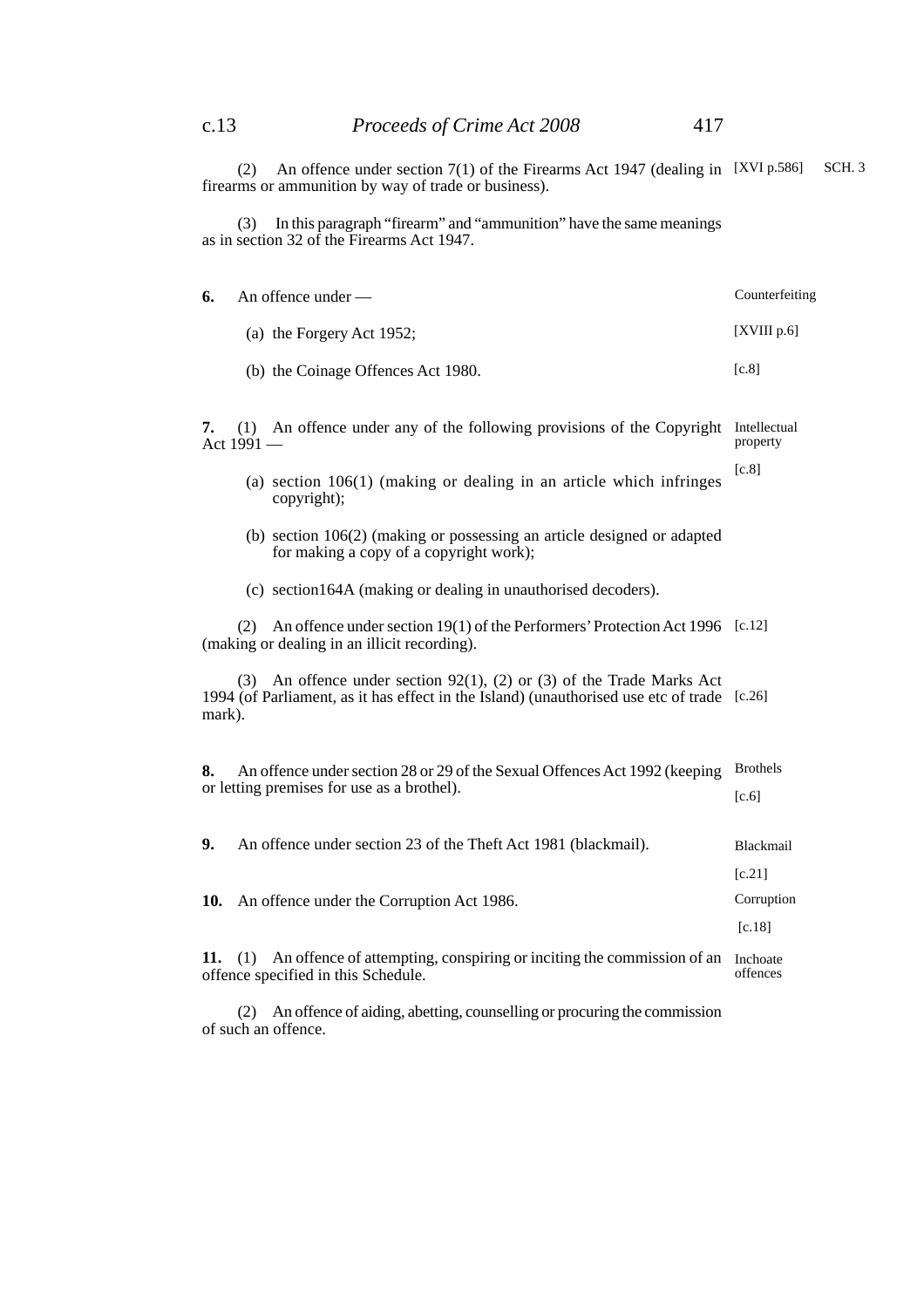| Section 142(17), | <b>SCHEDULE 4</b> |
|------------------|-------------------|
| 143(11), 149(1)  |                   |

## REGULATED SECTOR AND SUPERVISORY AUTHORITIES

#### *Regulated sector*

| Business in<br>the regulated | 1.        |     |            | (1) A business is in the regulated sector to the extent that it consists of $-$                                                                                                                                                          |
|------------------------------|-----------|-----|------------|------------------------------------------------------------------------------------------------------------------------------------------------------------------------------------------------------------------------------------------|
| sector<br>[VI p.405]         |           |     |            | (a) business carried on by a building society within the meaning of section<br>7 of the Industrial and Building Societies Act 1892;                                                                                                      |
|                              |           |     |            | (b) business carried on by a society (other than a building society or credit<br>union) registered under the Industrial and Building Societies Act 1892;                                                                                 |
| [c.6]                        |           |     |            | (c) any activity carried on for the purpose of raising money authorised to<br>be borrowed under the Isle of Man Loans Act 1974;                                                                                                          |
| [c.6]                        | Act 1975; |     |            | (d) the business of an estate agent within the meaning of the Estate Agents                                                                                                                                                              |
|                              |           |     | corporate; | (e) the provision by way of business of audit services in respect of a body                                                                                                                                                              |
|                              |           |     |            | (f) any activity specified in subparagraph (g) that is undertaken by —                                                                                                                                                                   |
|                              |           |     | (i)        | an advocate;                                                                                                                                                                                                                             |
| [c.15]                       |           |     | (ii)       | a registered legal practitioner within the meaning of the Legal<br>Practitioners Registration Act 1986;                                                                                                                                  |
|                              |           |     | (iii)      | a notary;                                                                                                                                                                                                                                |
|                              |           |     | (iv)       | an accountant or a person who, in the course of business,<br>provides accountancy services;                                                                                                                                              |
|                              |           |     |            | (g) when undertaken by a person referred to in subparagraph $(f)$ —                                                                                                                                                                      |
|                              |           |     | (i)        | holding or managing any assets belonging to a client;                                                                                                                                                                                    |
|                              |           |     | (ii)       | the provision of legal services which involves participation<br>in a transaction (whether by assisting in the planning or<br>execution of any such transaction or otherwise) by acting for,<br>or on behalf of, a client in respect of — |
|                              |           |     |            | (A) the sale or purchase of land;                                                                                                                                                                                                        |
|                              |           |     |            | managing bank, savings or security accounts;<br>(B)                                                                                                                                                                                      |
|                              |           |     |            | (C) organising contributions for the promotion, formation,<br>operation or management of bodies corporate;                                                                                                                               |
| [c.24]                       |           |     |            | (h) insurance business within the meaning of the Insurance Act 1986;                                                                                                                                                                     |
|                              |           | (i) |            | the business of acting as an insurance manager within the meaning of                                                                                                                                                                     |

the Insurance Act 1986;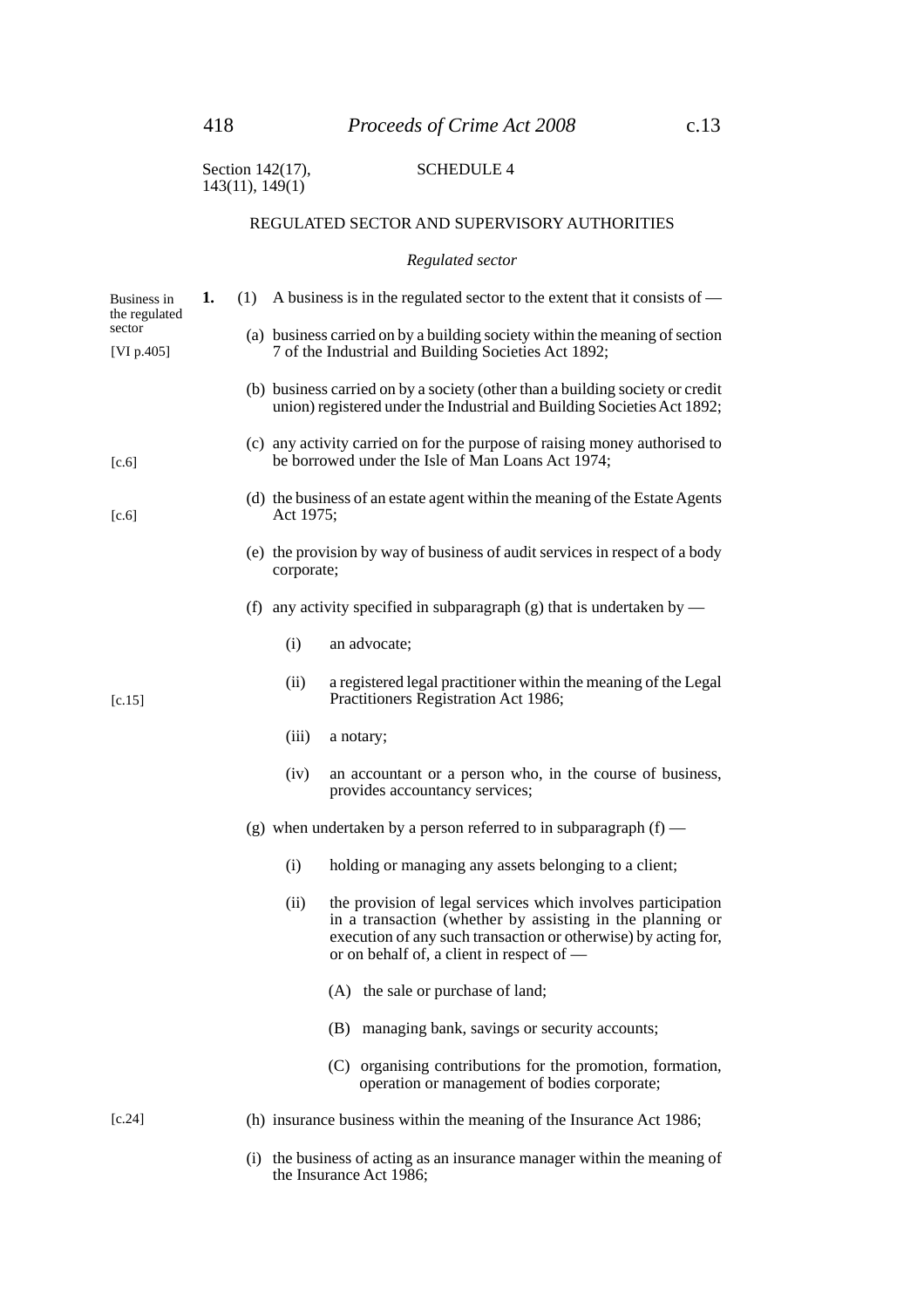| c.13 |  |                                                                                                                                                                                                                                                                 |                                                                                                                                                                                           |          |  |  |  |
|------|--|-----------------------------------------------------------------------------------------------------------------------------------------------------------------------------------------------------------------------------------------------------------------|-------------------------------------------------------------------------------------------------------------------------------------------------------------------------------------------|----------|--|--|--|
|      |  | (i) the business of insurance intermediary within the meaning of the<br>Insurance Intermediaries (General Business) Act 1996;                                                                                                                                   |                                                                                                                                                                                           |          |  |  |  |
|      |  |                                                                                                                                                                                                                                                                 | (k) any activity permitted to be carried on by a licence holder under a<br>casino licence granted under the Casino Act 1986;                                                              | $[c.16]$ |  |  |  |
|      |  |                                                                                                                                                                                                                                                                 | (1) a collective investment scheme within the meaning of section 30 of<br>the Financial Supervision Act 1988;                                                                             | $[c.16]$ |  |  |  |
|      |  | (m) the business of a bookmaker within the meaning of the Gaming,<br>Betting and Lotteries Act 1988 but excluding activities to which the<br>[c.17]<br>Anti-Money Laundering (Online Gambling and Peer to Peer<br>Gambling) Code 2006 applies;<br>[S.D. 782/06] |                                                                                                                                                                                           |          |  |  |  |
|      |  |                                                                                                                                                                                                                                                                 | (n) business carried on by a society registered as a credit union within the<br>meaning of the Credit Unions Act 1993;                                                                    | [c.19]   |  |  |  |
|      |  |                                                                                                                                                                                                                                                                 | (o) any of the following businessess —                                                                                                                                                    |          |  |  |  |
|      |  | (i)                                                                                                                                                                                                                                                             | investment business within the meaning of section 1 of the<br>Investment Business Act 1991;                                                                                               | [c.18]   |  |  |  |
|      |  | (ii)                                                                                                                                                                                                                                                            | banking business within the meaning of section 1 of the<br>Banking Act 1998;                                                                                                              | [c.4]    |  |  |  |
|      |  | (iii)                                                                                                                                                                                                                                                           | the business of engaging in any regulated activity within the<br>meaning of the Fiduciary Services Acts 2000 and 2005;                                                                    |          |  |  |  |
|      |  |                                                                                                                                                                                                                                                                 | (p) acting as a retirement benefits schemes administrator within the<br>meaning of Part 6 of the Retirement Benefits Schemes Act 2000;                                                    | [c.14]   |  |  |  |
|      |  | (q) acting as the trustee of a retirement benefits scheme within the meaning<br>of the Retirement Benefits Schemes Act 2000;                                                                                                                                    |                                                                                                                                                                                           |          |  |  |  |
|      |  | (r) any activity carried on for the purpose of raising money by a local<br>authority;                                                                                                                                                                           |                                                                                                                                                                                           |          |  |  |  |
|      |  | (s) the business of the Post Office in respect of any activity undertaken on<br>behalf of the National Savings Bank;                                                                                                                                            |                                                                                                                                                                                           |          |  |  |  |
|      |  | (t) the provision of safe custody facilities for cash or liquid securities on<br>behalf of other persons;                                                                                                                                                       |                                                                                                                                                                                           |          |  |  |  |
|      |  |                                                                                                                                                                                                                                                                 | (u) the business of dealing in goods of any description (including dealing<br>as an auctioneer) whenever a transaction involves accepting a total<br>cash payment of Euro 15,000 or more; |          |  |  |  |
|      |  |                                                                                                                                                                                                                                                                 | (v) lending including, but not limited to, consumer credit, mortgage credit<br>factoring and the finance of commercial transactions;                                                      |          |  |  |  |
|      |  |                                                                                                                                                                                                                                                                 | (w) financial leasing arrangements in respect of products other than<br>consumer products;                                                                                                |          |  |  |  |
|      |  | (x) any business involving the issuing and managing of means of payment<br>(including but not limited to credit and debit cards, cheques, traveller's<br>cheques, money orders, bankers' drafts and electronic money);                                          |                                                                                                                                                                                           |          |  |  |  |
|      |  |                                                                                                                                                                                                                                                                 | (y) the business of providing financial guarantees and commitments.                                                                                                                       |          |  |  |  |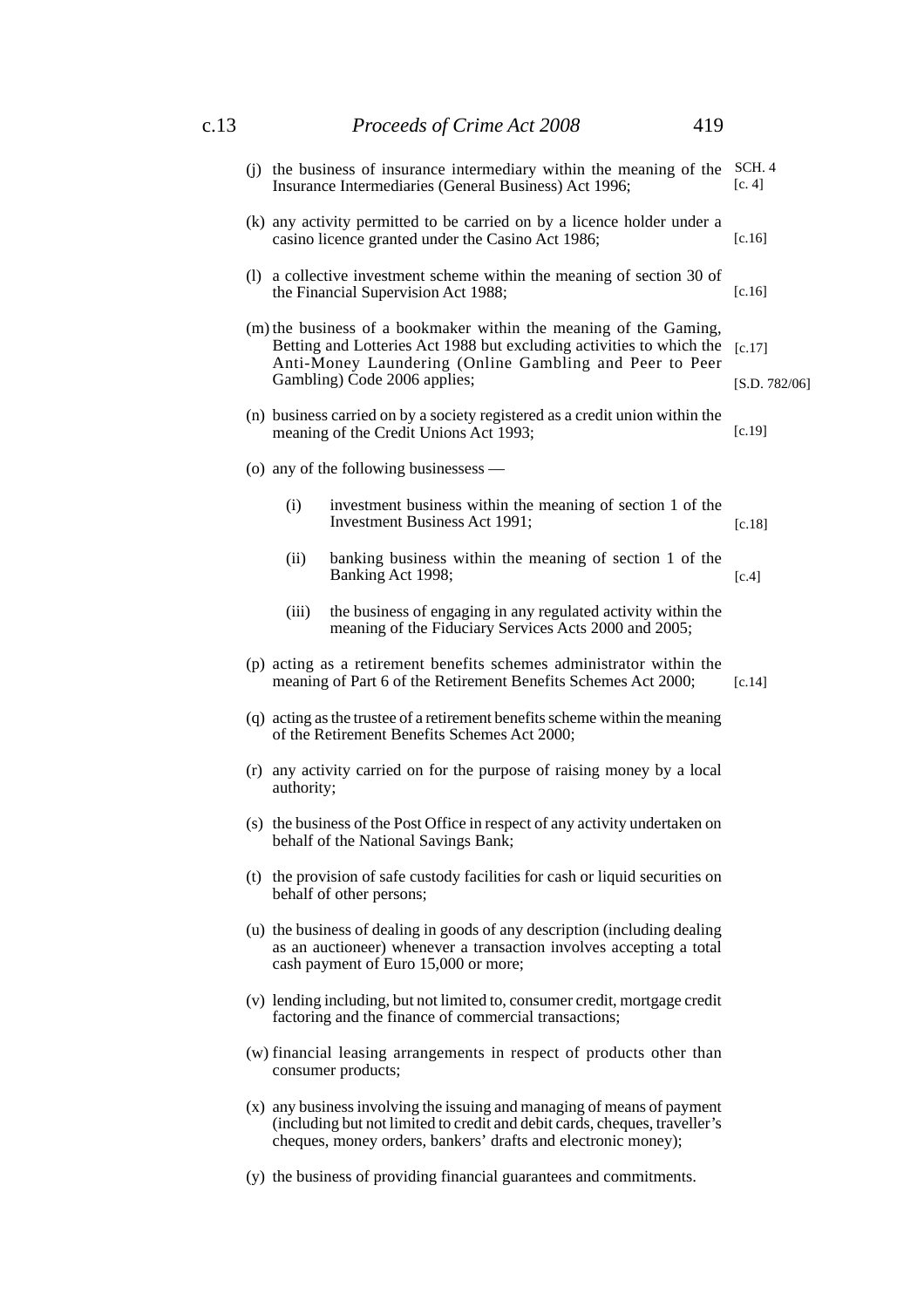- (2) A business is not in the regulated sector by reason only of the provisions of sub-paragraph  $(1(v), (w)$  or  $(y)$  if the lending, leasing or provision of commitments (as the case may be) is made by — SCH. 4
	- (a) a parent undertaking to a subsidiary of that parent undertaking;
	- (b) a subsidiary of a parent undertaking to the parent undertaking; or
	- (c) a subsidiary of a parent undertaking to another subsidiary of that parent undertaking.
	- (3) In sub-paragraph  $(2)$ 
		- "parent undertaking" means an undertaking which, in relation to another undertaking (a "subsidiary") —
		- (a) owns or controls, whether directly or indirectly, shares or other interests in the subsidiary in excess of 50 per cent of the votes exercisable at general meetings of the subsidiary on any or all matters;
	- (b) has a right to appoint or remove a majority of its board of directors, or other governing body;
	- (c) has the right to exercise a dominant influence over the subsidiary
		- (i) by virtue of the provisions contained in the subsidiary's constitutional documents, or
		- (ii) by virtue of a control contract; or
	- (d) controls, alone or pursuant to an agreement with other persons, a majority of the voting rights in the subsidiary; and
	- "undertaking" means a natural person, a body corporate, a trust, a partnership or an unincorporated association.
	- (4) For the purposes of sub-paragraph (3) —
	- (a) an undertaking is taken to have the right to exercise a dominant influence over another undertaking only if it has a right to give directions with respect to the operating and financial policies of that other undertaking with which its directors are, or governing body is, obliged to comply whether or not they are for the benefit of that other undertaking;
	- (b) "control contract" means a contract in writing conferring a dominant influence right which —
		- (i) is of a kind authorised by the constitutional documents of the undertaking in relation to which the right is exercisable;
		- (ii) is permitted by the law under which that undertaking is established; and
	- (c) any undertaking which is a subsidiary of another undertaking is also a subsidiary of any further undertaking of which that other is a subsidiary.

**2.** (1) The following bodies are supervisory authorities —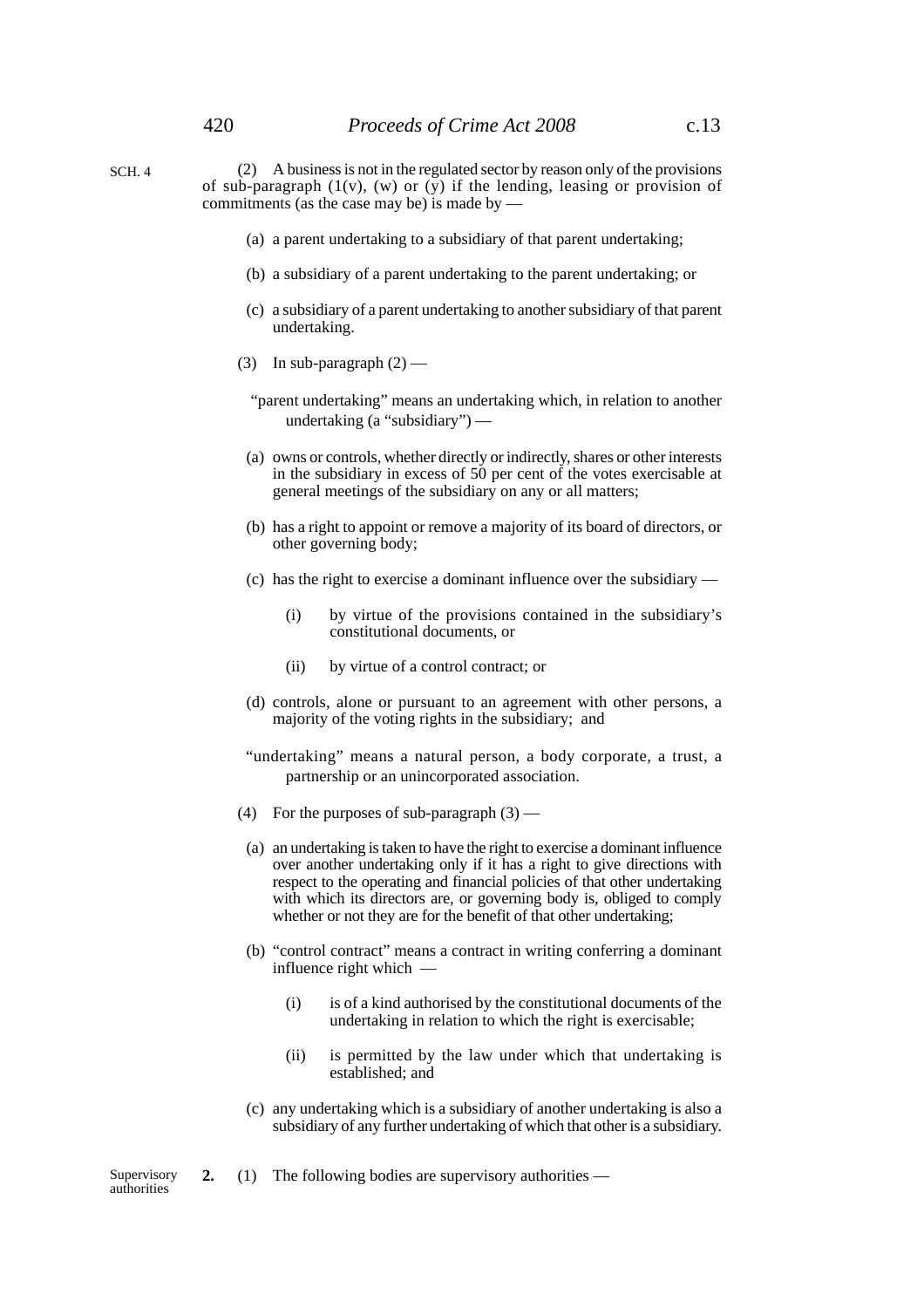SCH. 4

- (a) the Treasury;
- (b) the Department of Home Affairs;
- (c) the Financial Supervision Commission;
- (d) the Insurance and Pensions Authority;
- (e) the Isle of Man Gambling Supervision Commission;
- (f) the Isle of Man Office of Fair Trading; and
- (g) the professional bodies listed in sub-paragraph (2).
- (2) The professional bodies referred to in sub-paragraph  $(1)(g)$  are —
- (a) the Association of Accounting Technicians;
- (b) the Association of Chartered Certified Accountants;
- (c) the Association of International Accountants;
- (d) the Association of Taxation Technicians;
- (e) the Chartered Institute of Management Accountants;
- (f) the Chartered Institute of Public Finance and Accountancy;
- (g) the Chartered Institute of Taxation;
- (h) the Council for Licensed Conveyancers;
- (i) the Faculty of Advocates;
- (j) the Faculty Office of the Archbishop of Canterbury;
- (k) the General Council of the Bar;
- (l) the General Council of the Bar of Northern Ireland;
- (m) the Insolvency Practitioners Association;
- (n) the Institute of Certified Bookkeepers;
- (o) the Institute of Chartered Accountants in England and Wales;
- (p) the Institute of Chartered Accountants in Ireland;
- (q) the Institute of Chartered Accountants of Scotland;
- (r) the Institute of Financial Accountants;
- (s) the International Association of Book-keepers;
- (t) the Isle of Man Law Society;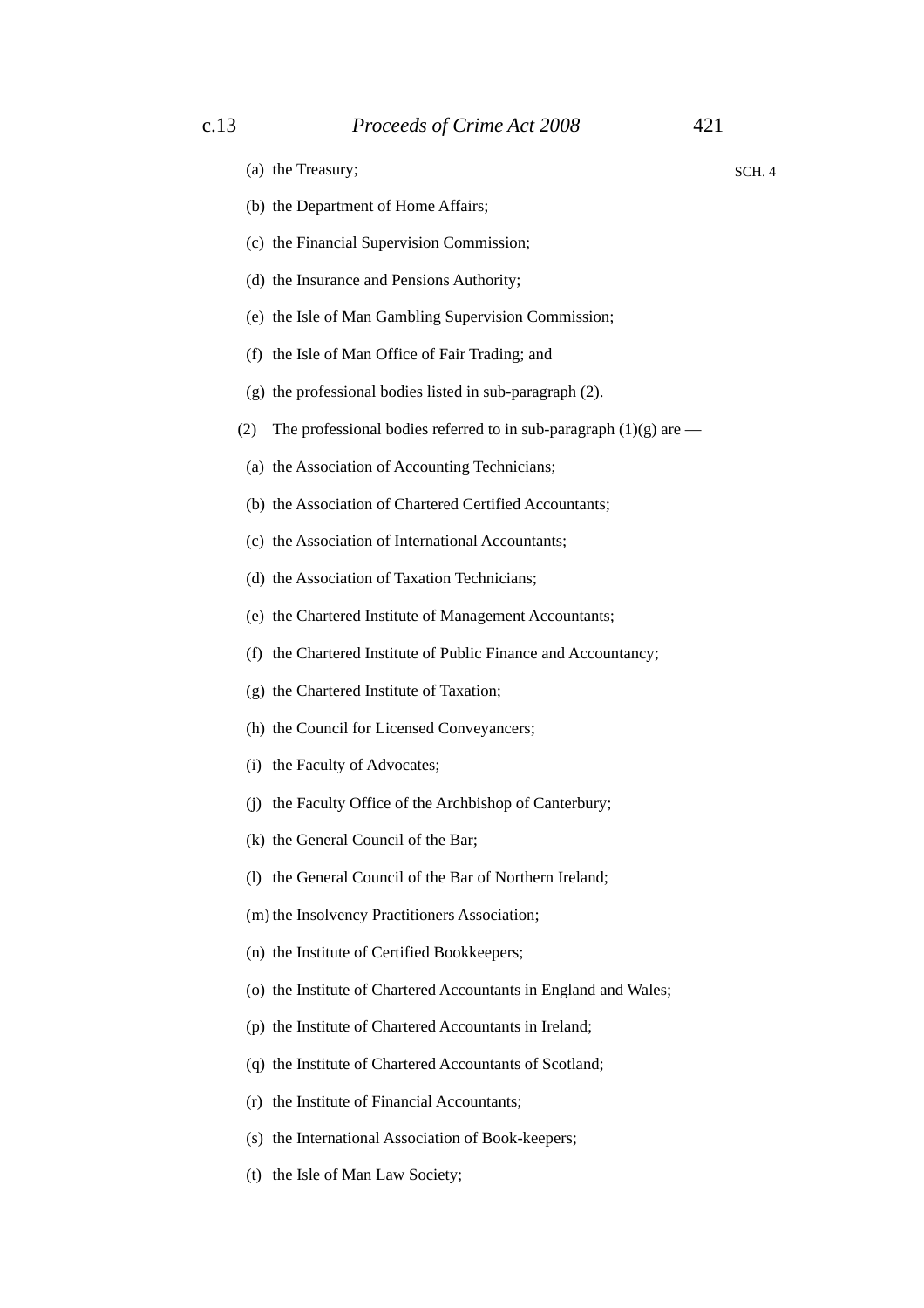- (u) the Law Society of England and Wales; SCH. 4
	- (v) the Law Society for Northern Ireland; and
	- (w) the Law Society of Scotland.

### *Amendment*

**3.** The Department of Home Affairs may by order amend this Schedule. Power to amend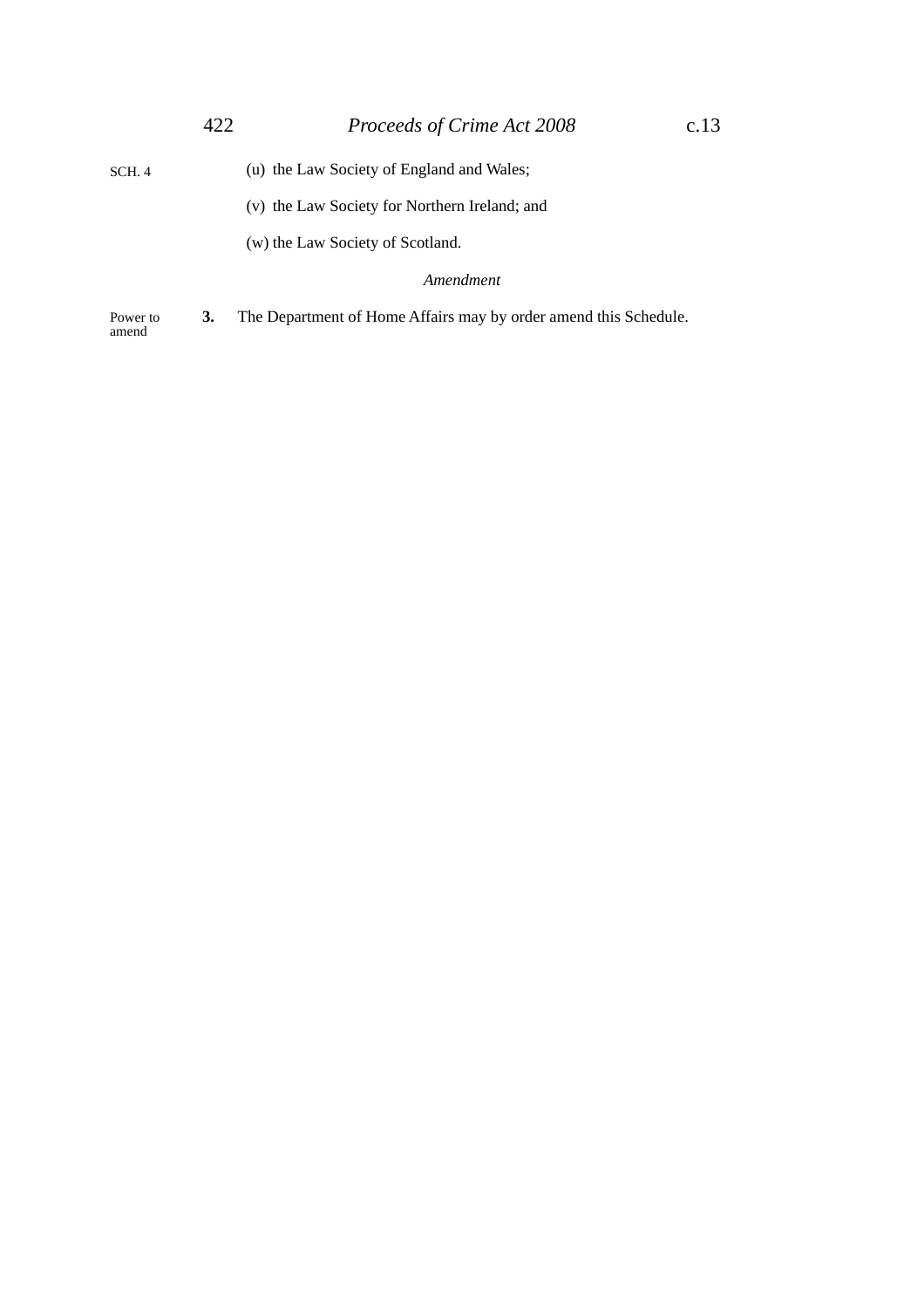Section 219 SCHEDULE 5

#### AMENDMENTS TO CUSTOMS AND EXCISE MANAGEMENT ACT 1986

Immediately after section 76 of the Customs and Excise Management Act 1986 [c.34]insert the following Part —

#### "PART VA

#### IMPORTATION AND EXPORTATION OF CASH

Interpretation 76A. (1) In this Part, unless a contrary intention appears of Part VA

"cash" means —

- (a) notes and coins in any currency;
- (b) postal orders;
- (c) cheques of any kind, including travellers' cheques;
- (d) bankers' drafts;
- (e) bearer bonds and bearer shares;
- (f) a monetary instrument of a type prescribed under subsection (3);
- (g) a forged or counterfeit version of any instrument or currency mentioned in sub-paragraph (a) to (f) of this definition;
- "declaration" means a declaration a person is required to make under section 76C(1);
- "disclosure" means a disclosure a person is required to make under section 76B or section 76C(3) and includes any answer the person gives to a question asked by an officer under this Part;
- "export" and "import" includes removals from or to the Island;
- "money laundering" has the same meaning as in the Proceeds of Crime Act 2008;
- "prescribed amount", in respect of cash that is being imported or exported, means —
- (a) Euros 10,000 (or its equivalent in any other currency); or
- (b) any other amount prescribed under paragraph (3);
- "property obtained through unlawful conduct" has the same meaning as in the Proceeds of Crime Act 2008;
- "terrorism" has the same meaning as in the Anti-Terrorism and Crime Act 2003;  $[c.6]$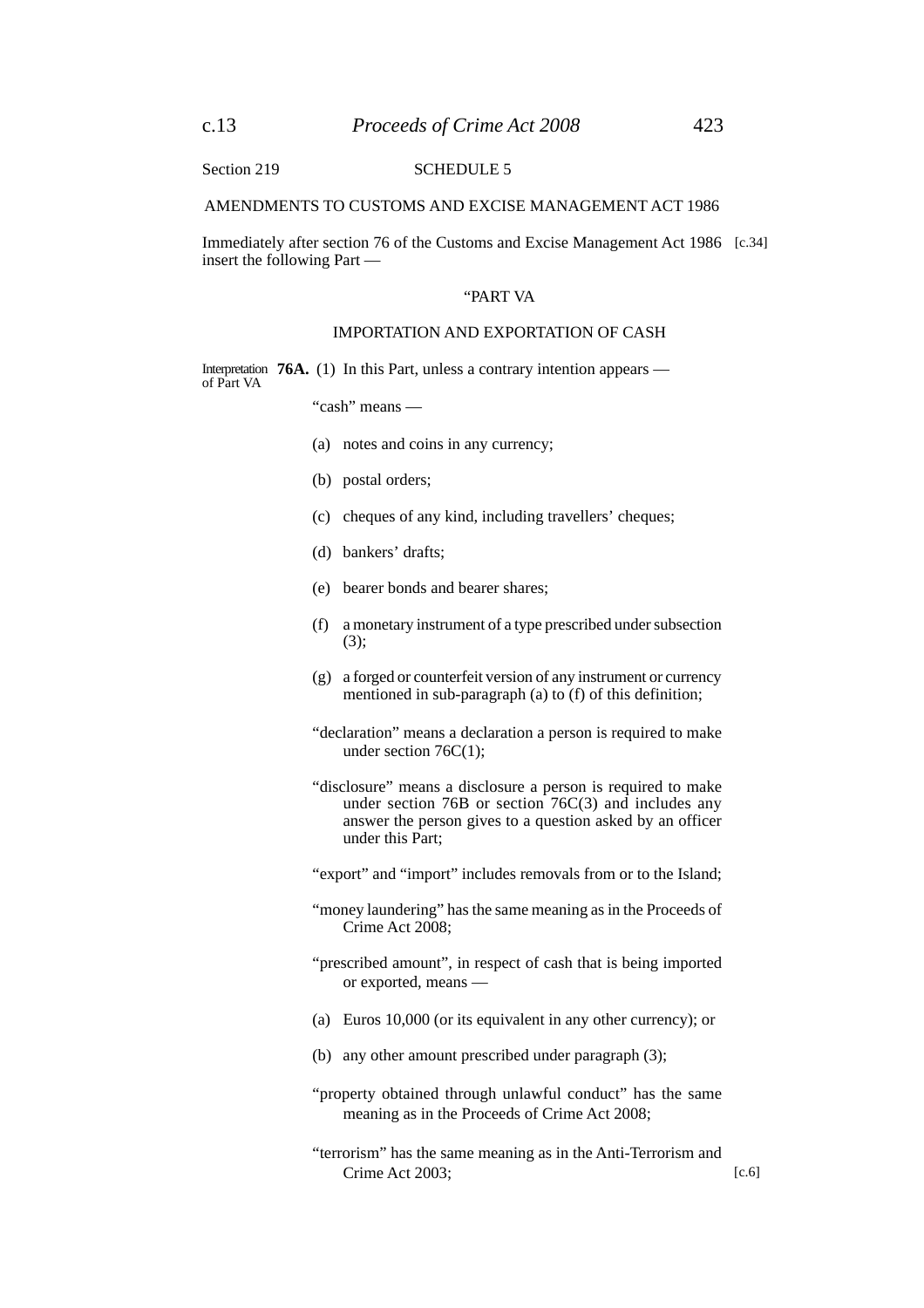SCH. 5

"unlawful conduct" has the same meaning as in the Proceeds of Crime Act 2008.

(2) Where cash consists of a forged or counterfeit version of any instrument or currency, it shall be taken, for the purposes of this Part, to have the value it would have had were it genuine.

- (3) The Treasury may by order prescribe —
- (a) any type of monetary instrument to be cash for the purposes of the definition of "cash" in subsection (1); and
- (b) any amount for the purposes of the definition "prescribed amount" in subsection (1).

Officer may **76B.** (1) An officer may require a person who is exporting or importing goods require disclosure

- (a) to disclose if the goods consist of or include cash with a value in excess of the prescribed amount; and
- (b) to answer questions in respect of any such cash.

(2) The Treasury may by order prescribe the form and manner in which disclosures under subsection (1) are to be made.

Persons entering and leaving the Island

of cash

**76C.** (1) A person entering or leaving the Island and carrying, or otherwise having in their possession or control, cash with a value in excess of the prescribed amount must declare that value to an officer.

(2) The Treasury must by order prescribe the form and manner in which declarations under subsection (1) are to be made.

(3) An officer may require a person entering or leaving the Island —

(a) to disclose the value of any cash —

- (i) contained in his or her baggage;
- (ii) carried with the person; or
- (iii) contained in any vehicle in which the person is travelling;
- (b) to answer questions in respect of any such cash; and
- (c) to produce his or her baggage for inspection by the officer.

(4) The Treasury may by order prescribe the form and manner in which disclosures under subsection (3)(a) are to be made.

(5) A person who, when required to produce his or her baggage, refuses or fails to do so, commits an offence and is liable —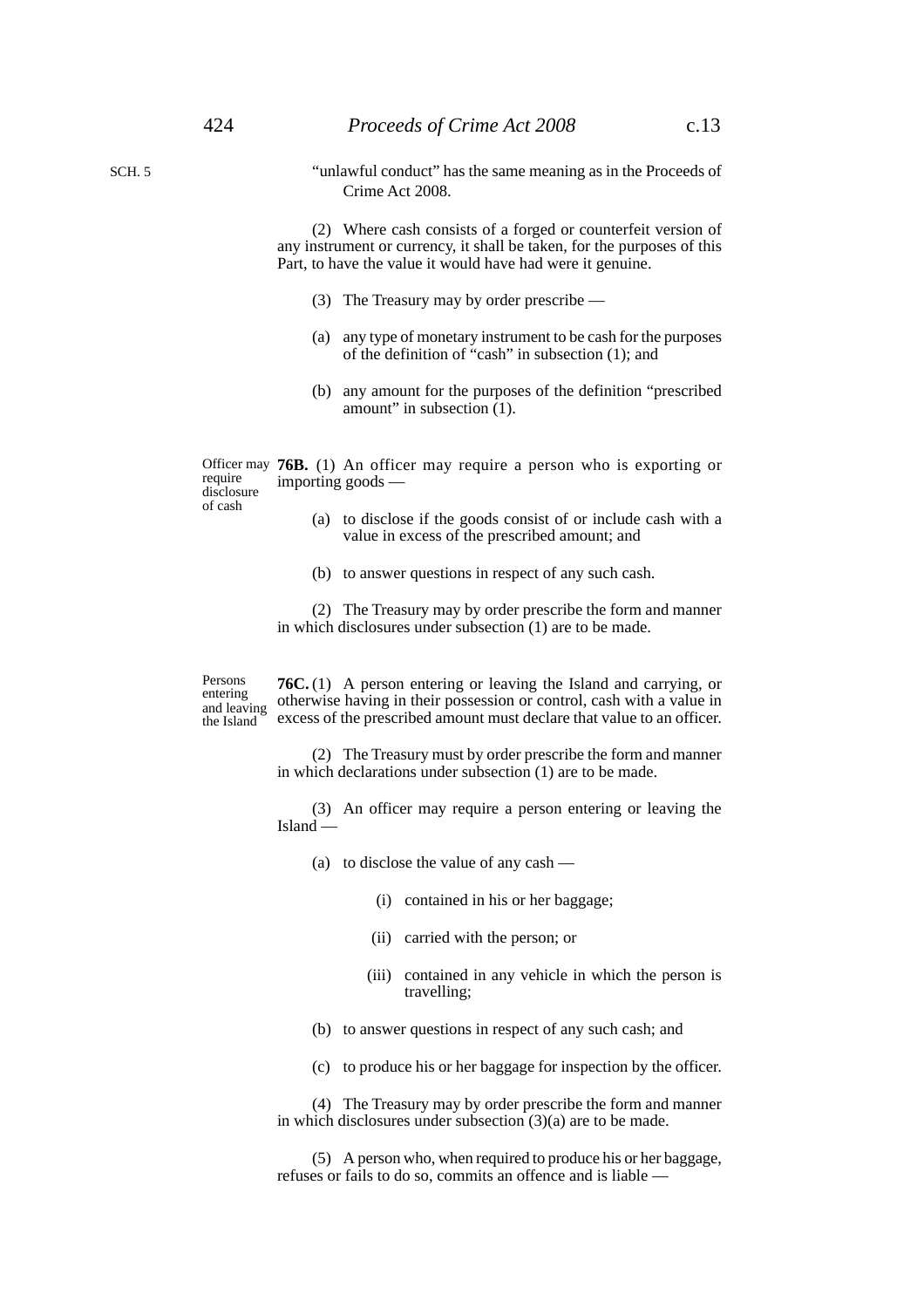- (a) on summary conviction, to custody for a term not SCH. 5 exceeding 6 months, or to a fine not exceeding £5,000, or to both; or
- (b) on conviction on information, to custody for a term not exceeding 2 years, or to a fine, or to both.

(6) Where an officer reasonably suspects that a person entering or leaving the Island is carrying cash with a value in excess of the prescribed amount, the officer may —

- (a) where the officer is of the same sex as the person, search the person; or
- (b) request an officer of the same sex as the person to do so.

(7) A person who is to be searched may require to be taken before a justice of the peace or a superior of the officer who must —

- (a) consider the grounds for the officer's suspicion; and
- (b) direct whether the search is to take place.

(8) This section does not require a person to submit to an intimate search or strip search (within the meaning of section 171).

**76D.** (1) A person who, when required to make a declaration or disclosure — **Offences** in respect

of declarations and disclosures

- (a) refuses to do so; or
- (b) makes a declaration or disclosure, orally or in writing, that is untrue in a material particular,

commits an offence.

- (2) A person guilty of an offence under subsection (1) is liable —
- (a) on summary conviction, to custody for a term not exceeding 6 months, or to a fine not exceeding £5,000, or to both; or
- (b) on conviction on information, to custody for a term not exceeding 2 years, or to a fine, or to both.

Cash on ships and aircraft or in goods

**76E.** (1) This section applies where an officer reasonably suspects that —

(a) there is on board  $-$ 

- (i) a ship lying within Manx waters; or
- (ii) an aircraft at any place within the Island; or
- (b) there is contained in any goods being —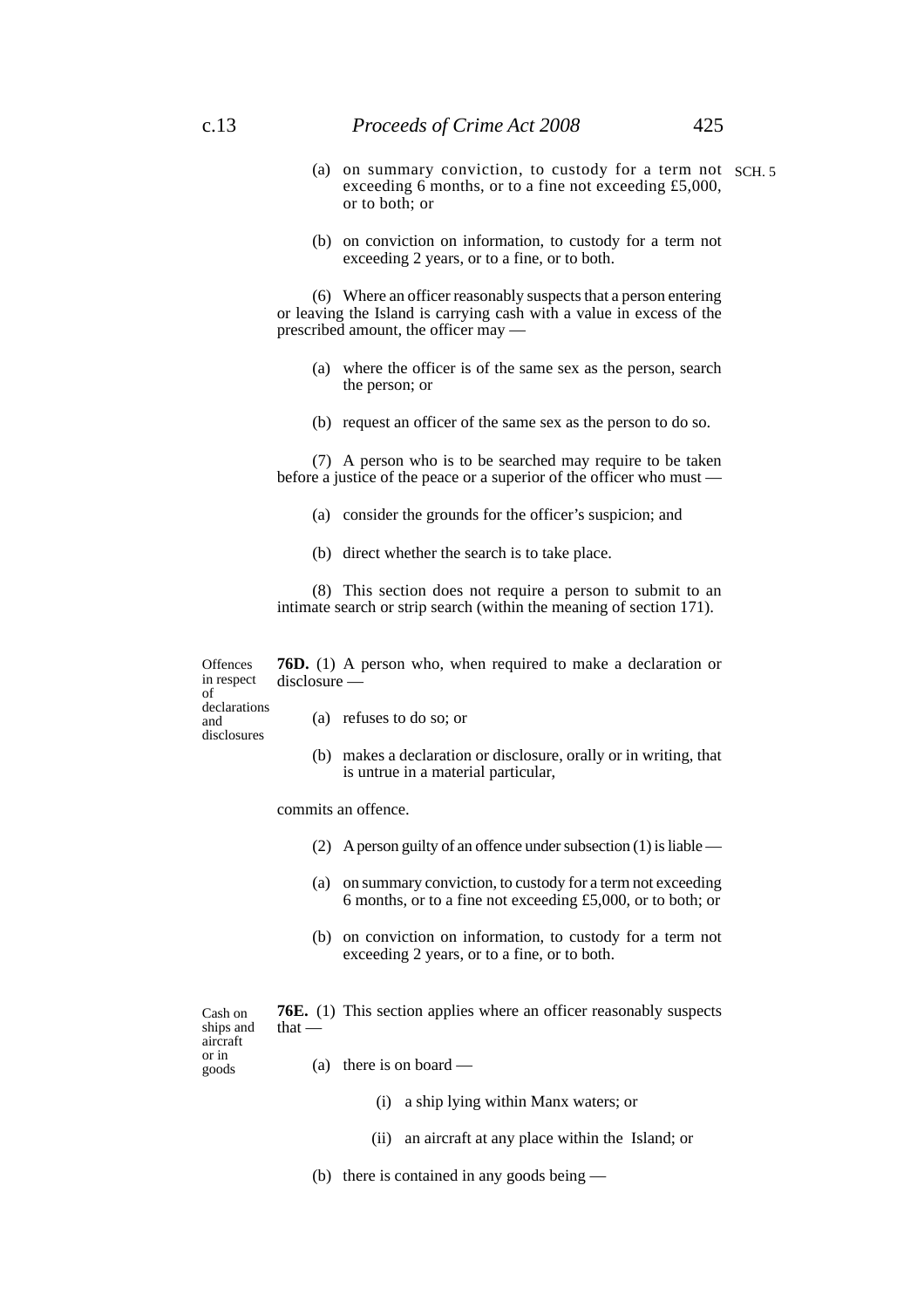SCH. 5

- (i) imported into the Island; or
- (ii) exported from the Island,

cash with a value in excess of the prescribed amount.

(2) The officer may search the ship, aircraft or goods (as the case may be).

**Ouestions** and information

**76F.** (1) The questions that an officer may ask under this Part in respect of cash include —

- (a) questions about the origin of the cash and its intended use; and
- (b) questions designed to find out if the cash
	- (i) is property obtained through unlawful conduct; or
	- (ii) is intended to be used for money laundering or other unlawful conduct or activities related to terrorism.

(2) An officer may require evidence to be produced to the officer's satisfaction in support of any information provided under this Part.

(3) The Collector may issue directions in respect of the questions that an officer may ask under this Part and the manner in which answers are to be recorded.

Seizure of cash

- **76G.**(1) This section applies where
	- (a) a person has refused to make a declaration or disclosure to an officer;
	- (b) an officer reasonably suspects that a declaration or disclosure made to the officer is untrue in a material particular; or
	- (c) an officer has required evidence to be provided in support of information provided under this Part and the evidence —
		- (i) has not been provided; or
		- (ii) does not, in the officer's opinion, support the information;
	- (d) an officer reasonably suspects that any cash that is being imported or exported —
		- (i) is property obtained through unlawful conduct; or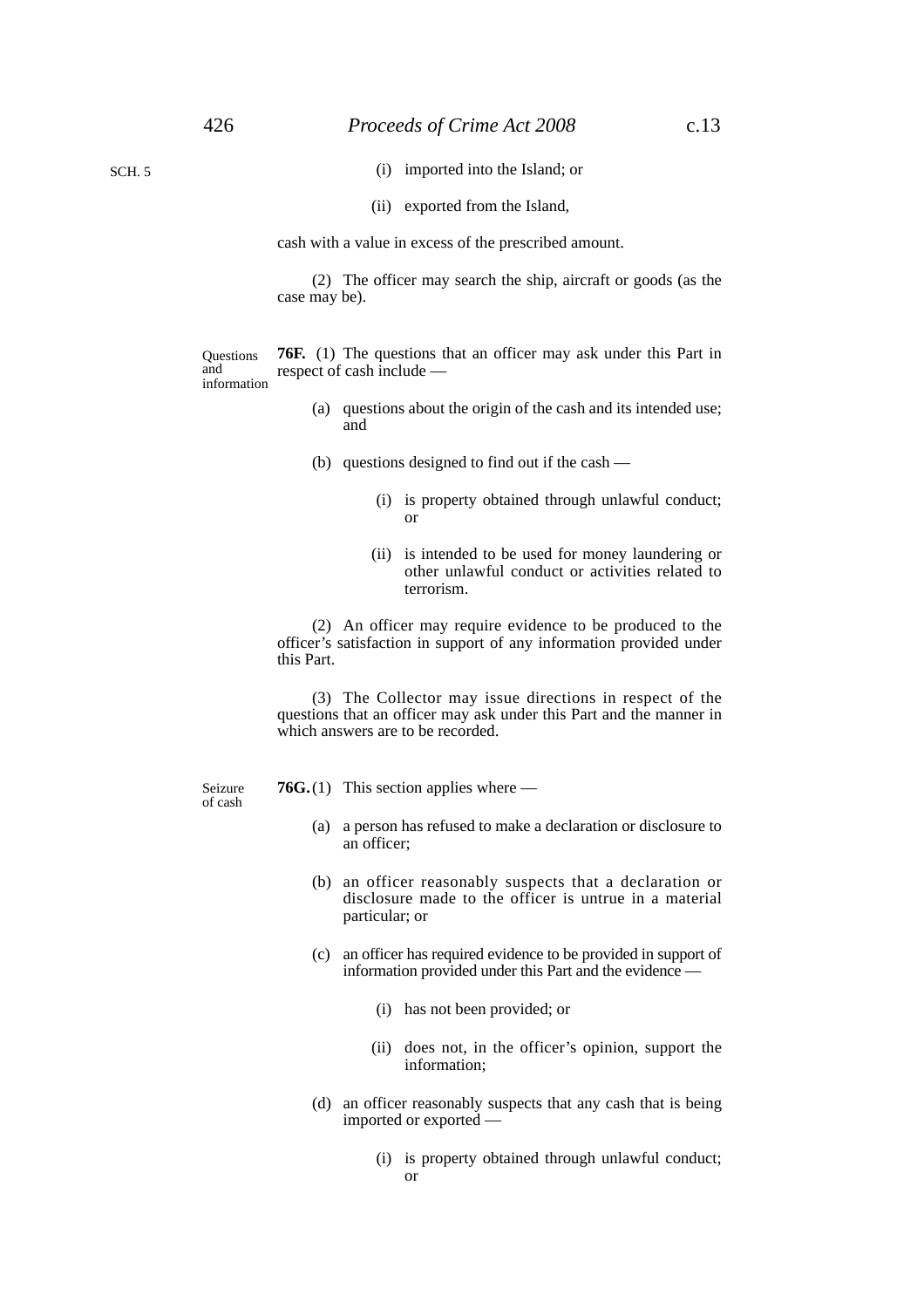(ii) is intended to be used for money laundering or SCH. 5 other unlawful conduct or activities related to terrorism.

(2) The officer may seize any cash, whether or not with a value in excess of the prescribed amount, to which the refusal, declaration, disclosure, evidence or suspicion relates.

(3) Where cash is seized under subsection (2), sections 47 to 54 of the Proceeds of Crime Act 2008 apply as if that cash had been seized under section 46 of that Act.

Notice of seizure of cash to be given

**76H.** (1) An officer who seizes cash under section 76G must give written notice of the seizure as soon as reasonably practicable.

(2) The notice must be given to the person who, immediately before the seizure of the cash —

- (a) had possession of the cash; or
- (b) was, in the officer's opinion, in possession of the cash.
- (3) The notice must —
- (a) state that the cash has been seized under this Part;
- (b) contain sufficient particulars of the cash to allow it to be identified; and
- (c) contain particulars of the action that may be taken to recover the cash.".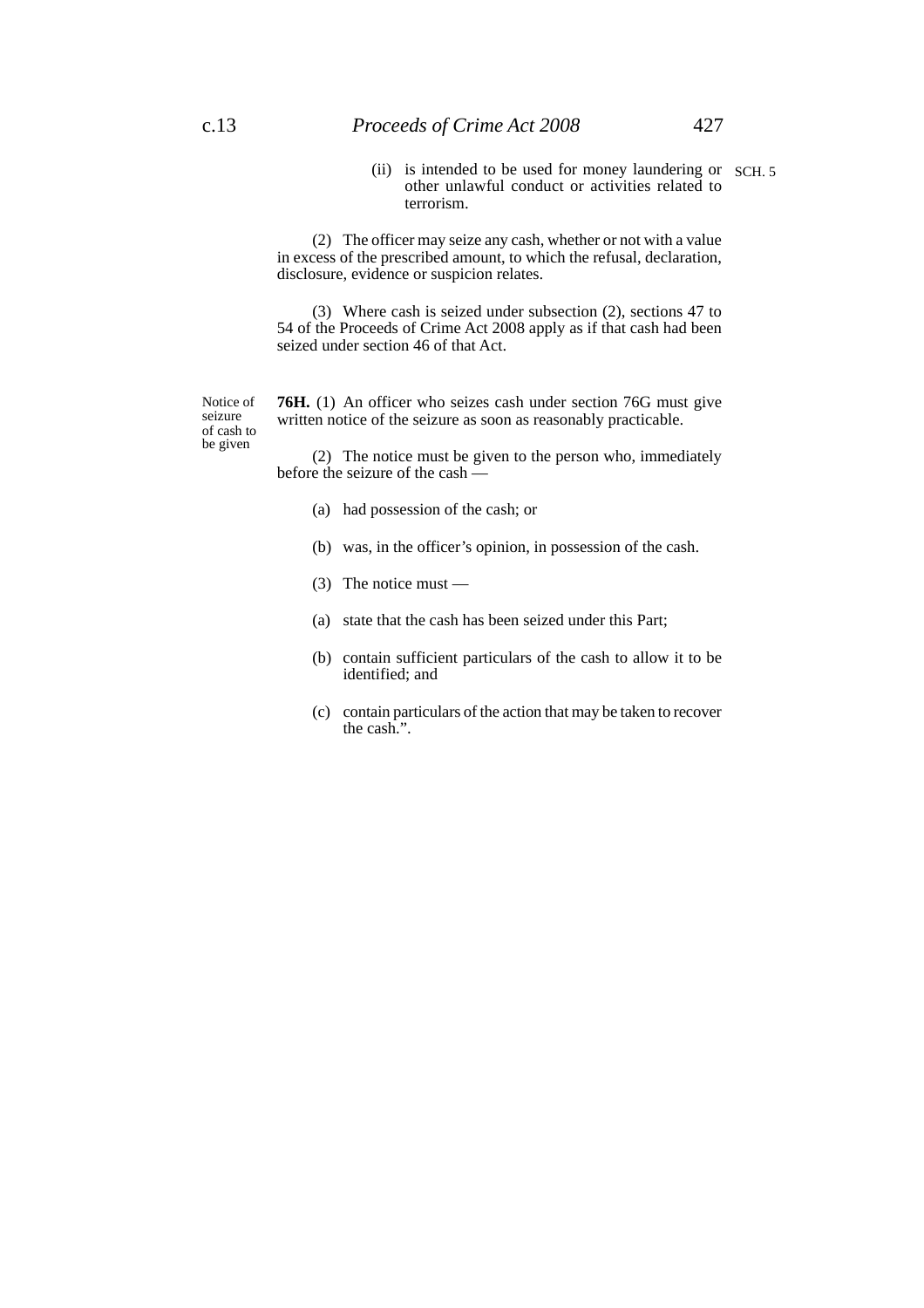Insertion of new sections 29A to 29D of the Criminal Justice Act 1990  $[c.1]$ 

#### Section 220 SCHEDULE 6

#### AMENDMENTS TO CRIMINAL JUSTICE LEGISLATION

#### *Evidence*

**1.** (1) After section 29 of the Criminal Justice Act 1990 insert —

**29A.** The Department of Home Affairs may by order provide for section 27 (proceedings in which evidence may be given through television link) to apply to any further description of criminal proceedings, or to all criminal proceedings. "Hearing witnesses television

P2003/32/29 Hearing

abroad through

links

| Hearing<br>witnesses in<br>the Island<br>through<br>television<br>links |     | <b>29B.</b> (1) This section applies where $-$                                                                                                                        |
|-------------------------------------------------------------------------|-----|-----------------------------------------------------------------------------------------------------------------------------------------------------------------------|
|                                                                         | (a) | the Attorney General causes an application to be made under<br>section 21(2) of the Criminal Justice Act 1991; and                                                    |
| P2003/32/30                                                             | (b) | the request to which the application relates includes a request                                                                                                       |
| [c.25]                                                                  |     | for a person in the Island to give evidence through a live<br>television link in criminal proceedings before a court in a<br>country or territory outside the Island. |

(2) In this section, criminal proceedings include any proceedings on an appeal before a court against a decision in administrative proceedings.

(3) Unless the Attorney General considers it inappropriate to do so, the Attorney General must cause an application to be made to the High Bailiff for the witness to be heard in the proceedings in question through a live television link.

(4) Anything done by the witness in the presence of the High Bailiff which, if it were done in proceedings before the High Bailiff, would constitute contempt of court is to be treated for that purpose as done in proceedings before the High Bailiff.

(5) Any statement made on oath by a witness giving evidence in pursuance of this section is to be treated for the purposes of section 1 of [XVIII p.86] the Perjury Act 1952 as made in proceedings before the High Bailiff.

> (6) Part 1 of Schedule 3 (evidence given by television link) is to have effect.

> (7) Subject to subsections (4) and (5) and the provisions of that Schedule, evidence given pursuant to this section is not to be treated for any purpose as evidence given in proceedings in the Island.

| Hearing<br>witnesses             |     | <b>29C.</b> (1) This section applies where $-$                                                                     |  |
|----------------------------------|-----|--------------------------------------------------------------------------------------------------------------------|--|
| in the<br>Island by<br>telephone | (a) | the Attorney General causes an application to be made under<br>section 21(2) of the Criminal Justice Act 1991; and |  |
| P2003/32/31                      | (b) | the request to which the application relates includes a request                                                    |  |
| [c.25]                           |     | for a person in the Island to give evidence by telephone in                                                        |  |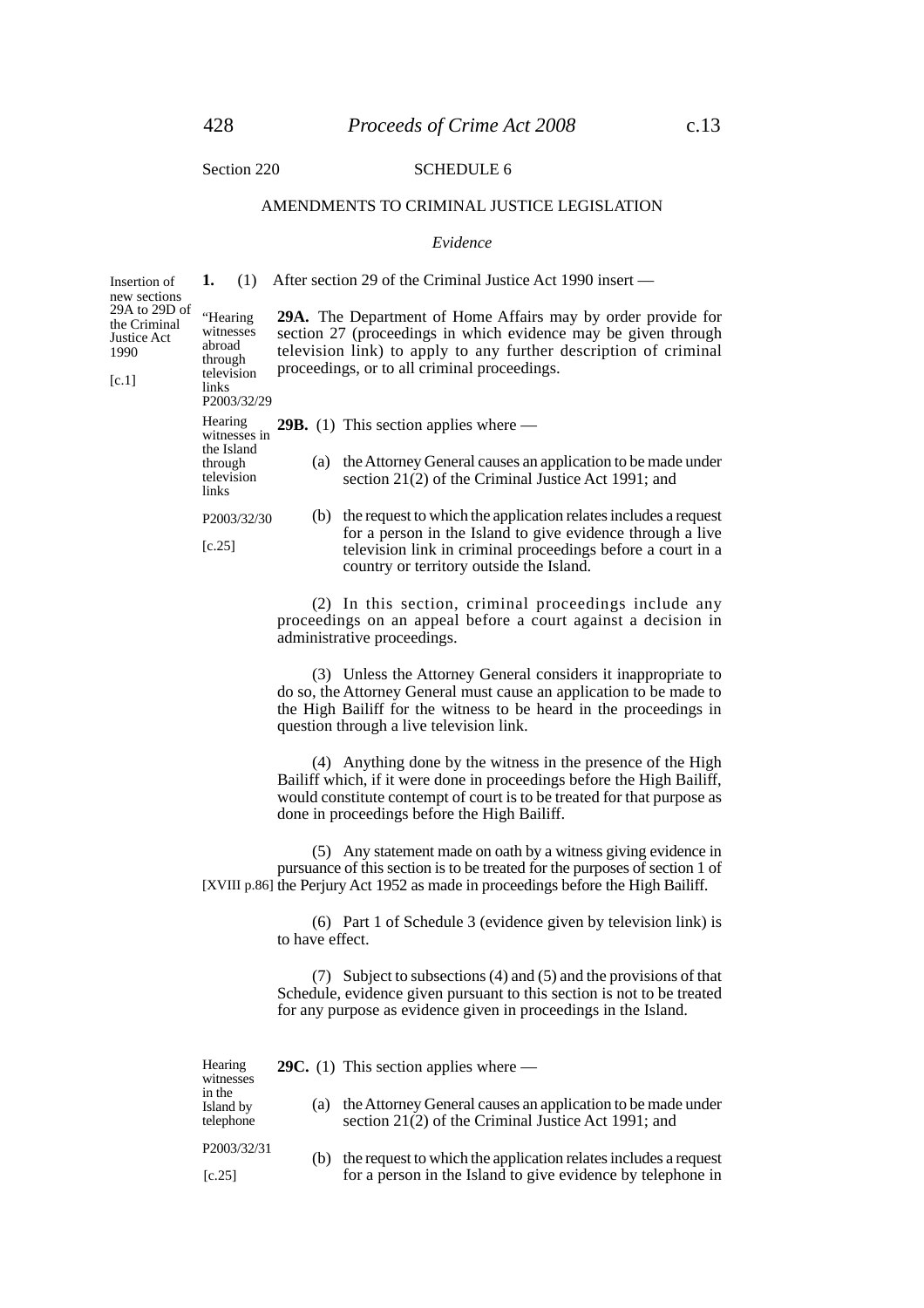criminal proceedings before a court in a country or territory SCH. 6 outside the Island.

(2) In this section, criminal proceedings include any proceedings on an appeal before a court against a decision in administrative proceedings.

- (3) A request under subsection (1) must —
- (a) specify the court in the requesting country or territory;
- (b) give the name and address of the witness; and
- (c) state that the witness is willing to give evidence by telephone in the proceedings before that court.

(4) Unless the Attorney General considers it inappropriate to do so, the Attorney General must cause an application to be made to the High Bailiff for the witness to be heard in the proceedings in question by telephone.

(5) Anything done by the witness in the presence of the High Bailiff which, if it were done in proceedings before the High Bailiff, would constitute contempt of court is to be treated for that purpose as done in proceedings before the High Bailiff.

(6) Any statement made on oath by a witness giving evidence in pursuance of this section is to be treated for the purposes of section [XVIII p.86] 1 of the Perjury Act 1952 as made in proceedings before the High Bailiff.

> (7) Part 2 of Schedule 3 (evidence given by telephone link) is to have effect.

> (8) Subject to subsections (5) and (6) and the provisions of that Schedule, evidence given in pursuance of this section is not to be treated for any purpose as evidence given in proceedings in the Island.

#### Interpretation **29D.** In sections 29A to 29C of sections

"administrative proceedings" include proceedings outside the Island brought by administrative authorities in the requesting country or territory in respect of acts which are punishable under the laws of that country or territory as infringements of the law, and where a decision in the proceedings may be the subject of an appeal before a court exercising criminal jurisdiction in that country or territory; 29A to 29C P2003/32/51

- "criminal proceedings" include criminal proceedings outside the Island in which a civil order may be made;
- "evidence" includes information in any form and articles, and giving evidence includes answering a question or producing any information or article.".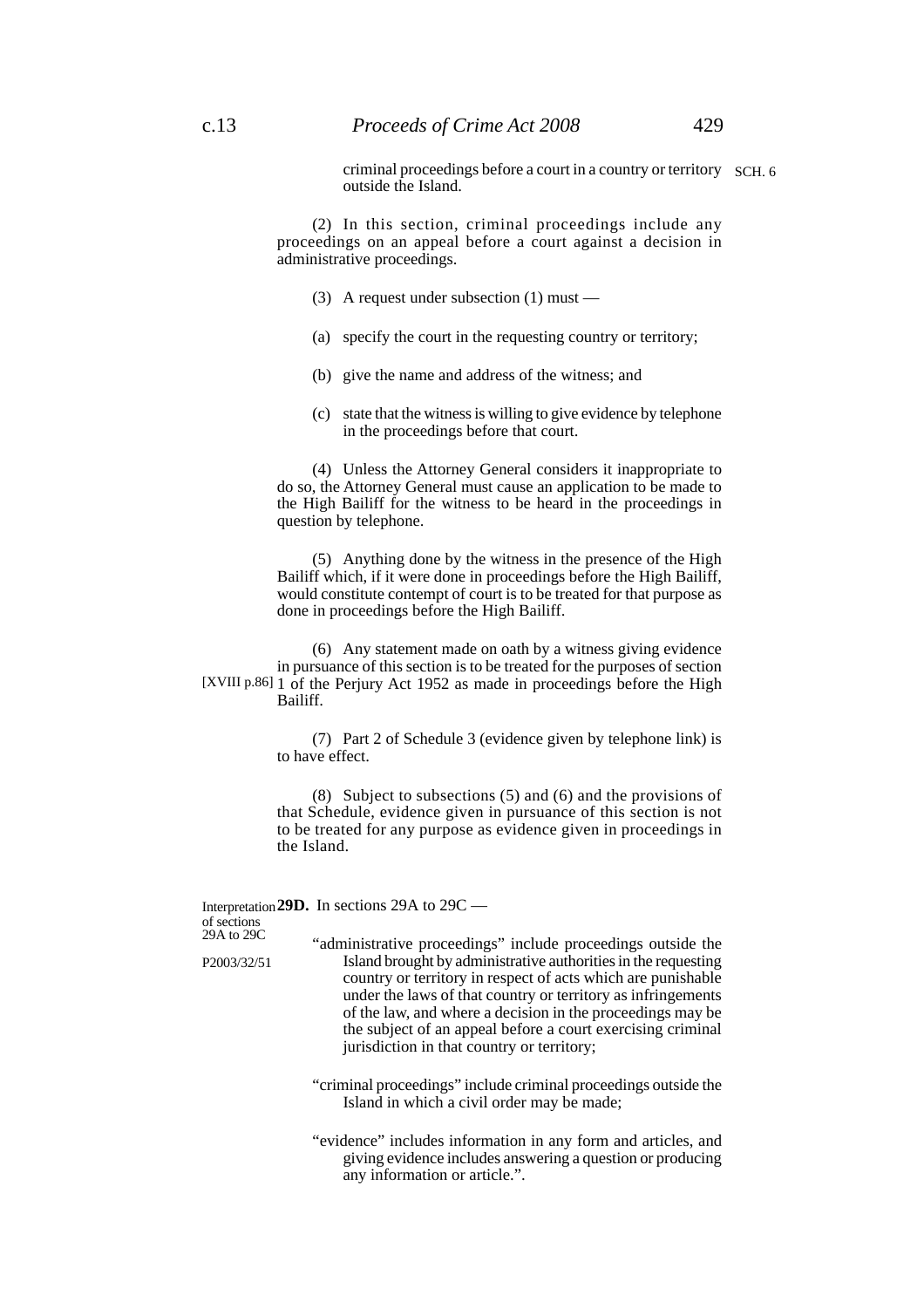| Insertion of<br>SCH. 6<br>3 to the<br>Criminal<br>Justice Act<br>1990 | new Schedule           | 2.                                                                                                                                                                                                                         | After Schedule 2 to the Criminal Justice Act 1990 insert —                                                                                                                                                                                                                                                                                             |
|-----------------------------------------------------------------------|------------------------|----------------------------------------------------------------------------------------------------------------------------------------------------------------------------------------------------------------------------|--------------------------------------------------------------------------------------------------------------------------------------------------------------------------------------------------------------------------------------------------------------------------------------------------------------------------------------------------------|
|                                                                       |                        |                                                                                                                                                                                                                            | "Sections 29B and 29C SCHEDULE 3                                                                                                                                                                                                                                                                                                                       |
|                                                                       |                        |                                                                                                                                                                                                                            | EVIDENCE GIVEN BY TELEVISION LINK OR TELEPHONE                                                                                                                                                                                                                                                                                                         |
|                                                                       | [c.1]                  |                                                                                                                                                                                                                            | P2003/32/Sch2<br>Part 1                                                                                                                                                                                                                                                                                                                                |
|                                                                       |                        |                                                                                                                                                                                                                            | Evidence given by television link                                                                                                                                                                                                                                                                                                                      |
|                                                                       | Securing<br>attendance | The High Bailiff has the like powers for securing the attendance<br>1.<br>of the witness to give evidence through the link as the High Bailiff<br>of witnesses has for the purpose of proceedings before the High Bailiff. |                                                                                                                                                                                                                                                                                                                                                        |
|                                                                       | Conduct<br>of hearing  | The witness is to give evidence in the presence of the High Bailiff.<br>2.                                                                                                                                                 |                                                                                                                                                                                                                                                                                                                                                        |
|                                                                       |                        | 3.<br>The High Bailiff is to establish the identity of the witness.                                                                                                                                                        |                                                                                                                                                                                                                                                                                                                                                        |
|                                                                       |                        |                                                                                                                                                                                                                            | 4.<br>The High Bailiff is to intervene where the High Bailiff considers<br>it necessary to do so to safeguard the rights of the witness.                                                                                                                                                                                                               |
|                                                                       |                        | 5.<br>The evidence is to be given under the supervision of the court of<br>the country or territory concerned.                                                                                                             |                                                                                                                                                                                                                                                                                                                                                        |
|                                                                       |                        |                                                                                                                                                                                                                            | The evidence is to be given in accordance with the laws of that<br>6.<br>country or territory and with any measures for the protection of the<br>witness agreed between the Attorney General and the authority in<br>that country or territory which appears to the Attorney General to<br>have the function of entering into agreements of that kind. |
|                                                                       |                        |                                                                                                                                                                                                                            | Rules of court must make provision for the use of interpreters.<br>7.                                                                                                                                                                                                                                                                                  |
|                                                                       |                        |                                                                                                                                                                                                                            | 8.<br>Where no rules of court have been made the High Bailiff may<br>adopt such practice and procedure as the High Bailiff thinks fit.                                                                                                                                                                                                                 |
|                                                                       |                        | Privilege<br>of witness                                                                                                                                                                                                    | (1) The witness cannot be compelled to give any evidence<br>9.<br>which the witness could not be compelled to give in criminal<br>proceedings in the Island.                                                                                                                                                                                           |
|                                                                       |                        |                                                                                                                                                                                                                            | (2) The witness cannot be compelled to give any evidence if<br>doing so would be prejudicial to the security of the Island.                                                                                                                                                                                                                            |
|                                                                       |                        | (3) A certificate signed by or on behalf of the Attorney General<br>to the effect that it would be so prejudicial for that person to do so is<br>to be conclusive evidence of that fact.                                   |                                                                                                                                                                                                                                                                                                                                                        |

(4) The witness cannot be compelled to give any evidence in that person's capacity as an officer or servant of the Crown.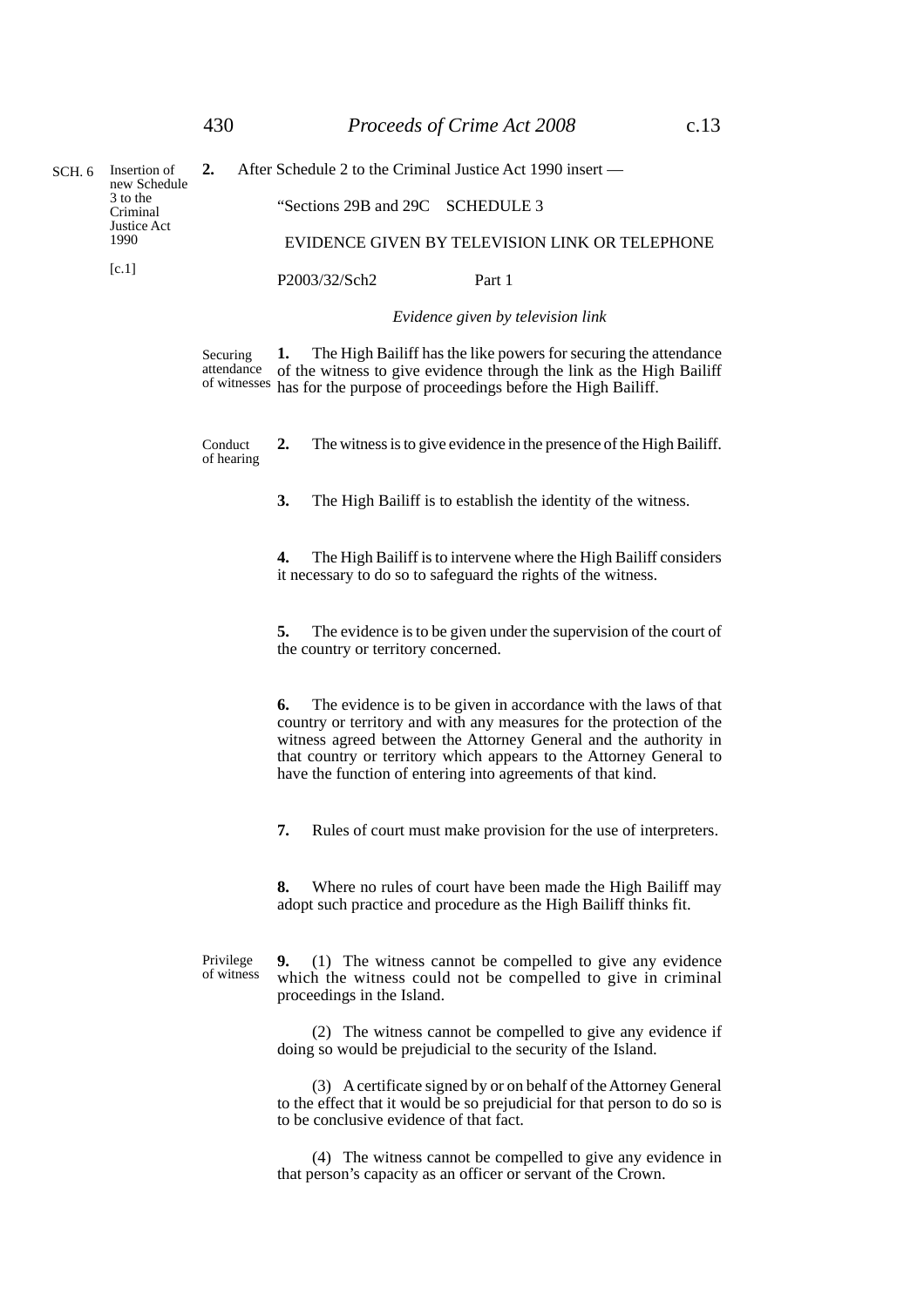Record of hearing **10.** Rules of court must make provision —

- (a) for the drawing up of a record of the hearing,
- (b) for sending the record to the court, tribunal or authority which requested the assistance from the Attorney General.

**11.** Where no rules of court have been made the High Bailiff may adopt such practice and procedure as the High Bailiff thinks fit.

### Part 2

#### *Evidence given by telephone*

Notification 12. The High Bailiff must notify the witness of the time when and the place at which the witness is to give evidence by telephone. of witness

**13.** The High Bailiff must be satisfied that the witness is willingly giving evidence by telephone. Conduct of hearing

**14.** The witness is to give evidence in the presence of the High Bailiff.

**15.** The High Bailiff is to establish the identity of the witness.

**16.** The evidence is to be given under the supervision of the court of the participating country or territory.

**17.** The evidence is to be given in accordance with the laws of that country or territory.

**18.** Rules of court must make provision for the use of interpreters.

**19.** Where no rules of court have been made the High Bailiff may adopt such practice and procedure as the High Bailiff thinks fit.".

| <b>3.</b>                            |              | For section 21 of the Criminal Justice Act 1991 substitute $-$                                                                                                                 | Substitution<br>of section                   |
|--------------------------------------|--------------|--------------------------------------------------------------------------------------------------------------------------------------------------------------------------------|----------------------------------------------|
| "Evidence"<br>for use<br>outside the | $receives$ — | 21. (1) This section has effect where the Attorney General                                                                                                                     | 21 of the<br>Criminal<br>Justice Act<br>1991 |
| Island<br>P1990/5/4<br>and           |              | (a) from a court or tribunal exercising criminal jurisdiction in<br>a country or territory outside the Island or a prosecuting<br>authority in such a country or territory; or | $[c.25]$                                     |
| P2003/32/14                          |              |                                                                                                                                                                                |                                              |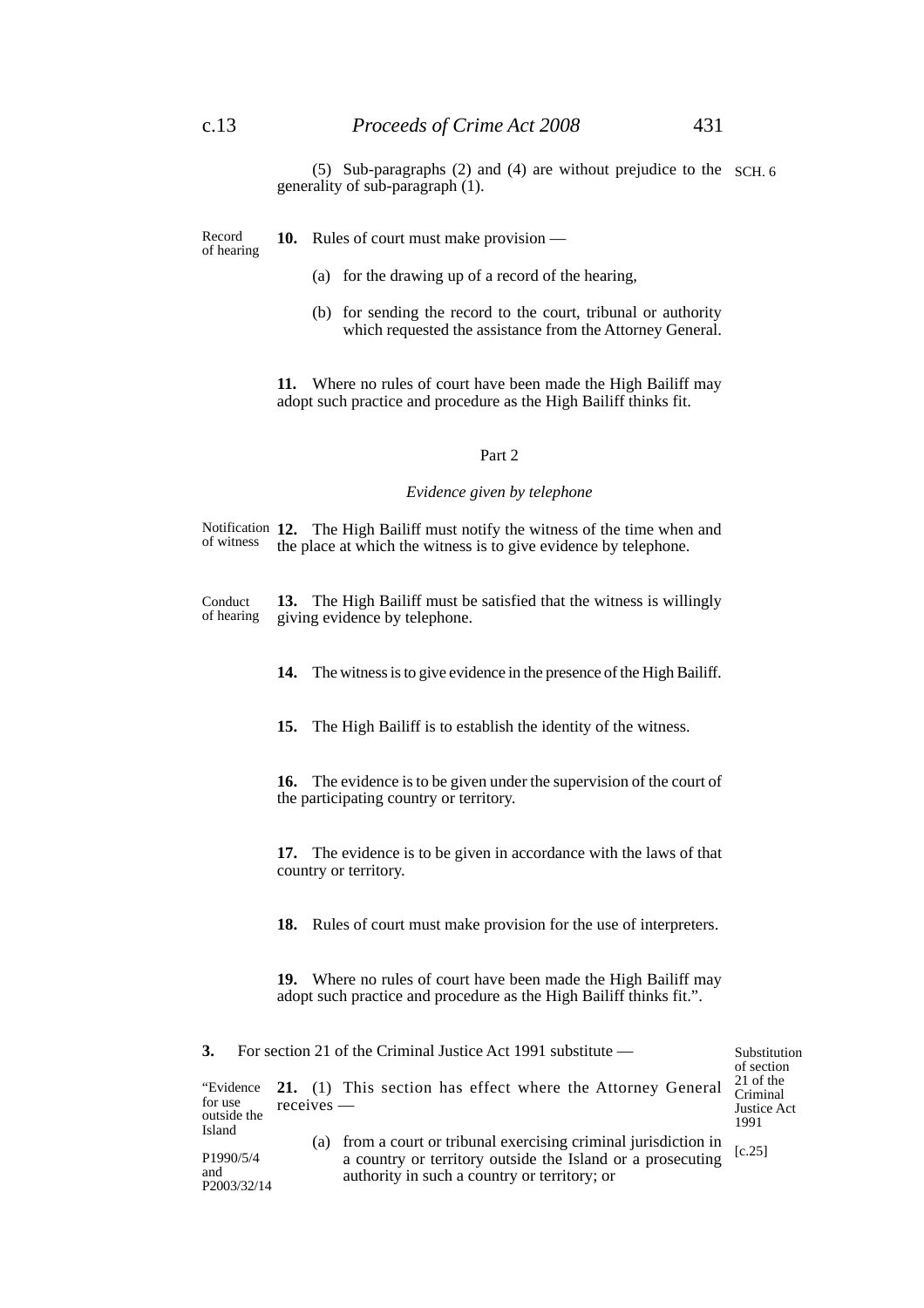(b) from any other authority in such a country or territory which appears to the Attorney General to have the function of making requests of the kind to which this section applies,

a request for assistance in obtaining evidence in the Island in connection with proceedings or an investigation mentioned in subsection (2).

(2) The request for assistance in obtaining the evidence must be made in connection with —

- (a) criminal proceedings or a criminal investigation, being carried on outside the Island;
- (b) administrative proceedings, or an investigation into an act punishable in such proceedings, being carried on there;
- (c) clemency proceedings, or proceedings on an appeal before a court against a decision in administrative proceedings, being carried on, or intended to be carried on, there.

(3) In a case within subsection  $(2)(a)$  or (b), the Attorney General may arrange for the evidence to be so obtained only if satisfied —

- (a) that an offence under the law of the country or territory in question has been committed or that there are reasonable grounds for suspecting that such an offence has been committed; and
- (b) that proceedings in respect of the offence have been instituted in that country or territory or that an investigation into the offence is being carried on there.

(4) In subsection (2), an offence includes an act punishable in administrative proceedings.

(5) Subject to subsections (2), (3) and (7), where the Attorney General receives a request under subsection (1) the Attorney General may cause an application to be made to the High Bailiff to receive such of the evidence to which the request relates as may appear to the High Bailiff to be appropriate for the purposes of giving effect to the request.

(6) The Attorney General is to regard as conclusive a certificate as to the matters mentioned in subsection  $(3)(a)$  and  $(b)$  issued by any authority in the country or territory in question which appears to the Attorney General to be the appropriate authority to do so.

(7) If it appears to the Attorney General that the request for assistance relates to a fiscal offence in respect of which proceedings have not yet been instituted, the Attorney General may not arrange for the evidence to be so obtained unless —

(a) the request is from a country or territory which is a member of the Commonwealth or is made pursuant to a treaty to which the United Kingdom is a party and extends to the Island; or

SCH. 6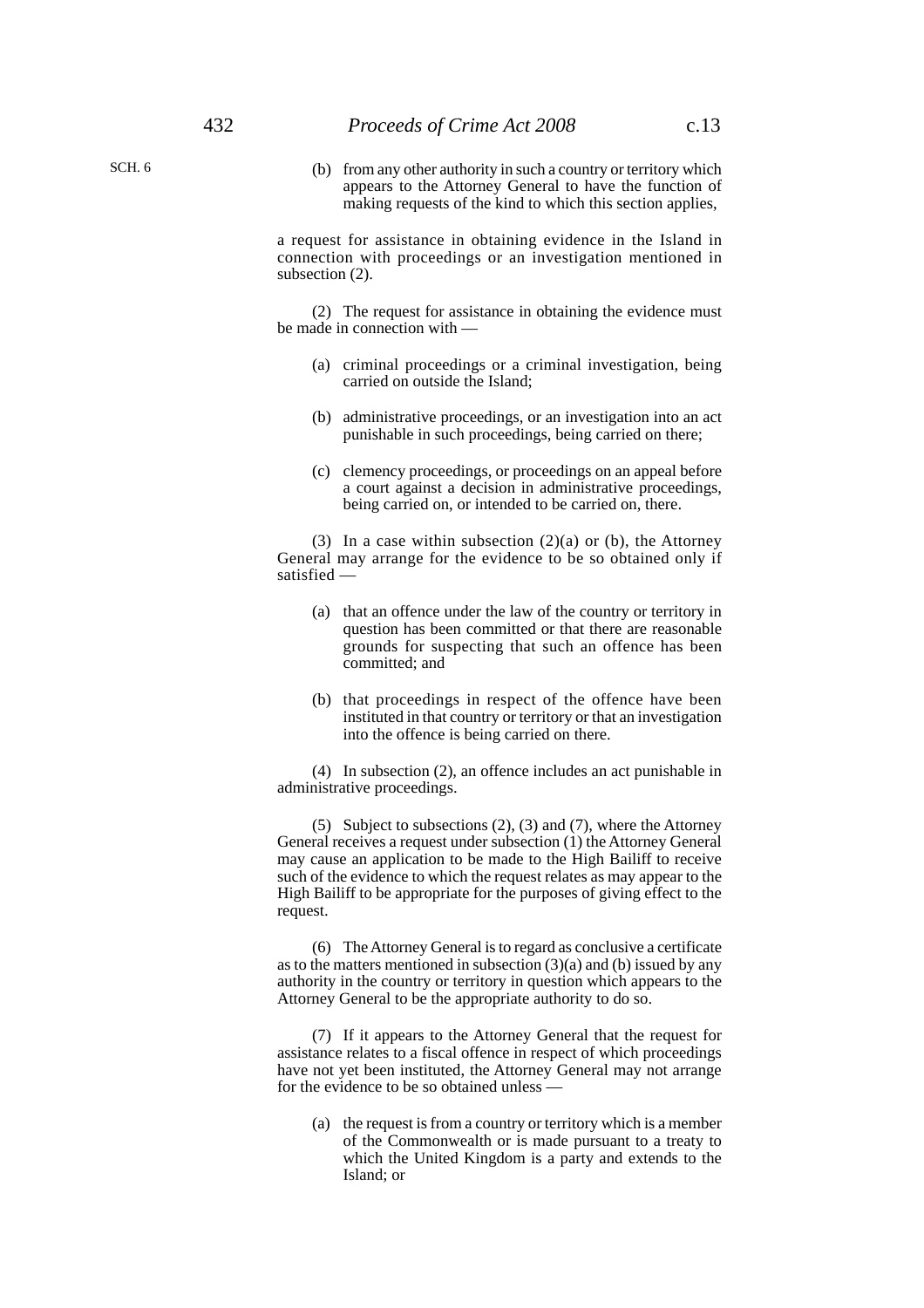### c.13 *Proceeds of Crime Act 2008* 433

- (b) the Attorney General is satisfied that if the conduct SCH. 6constituting the offence were to occur in the Island, it would constitute an offence in the Island.
- (8) Subject to subsection (9), where —
- (a) the High Bailiff has received evidence pursuant to an application under subsection (5); and
- (b) the Attorney General has transmitted that evidence pursuant to paragraph 4(1) of Schedule 2,

the Attorney General may transmit that evidence to another court, tribunal or authority.

(9) The Attorney General must not transmit evidence under subsection (8) unless —

- (a) the Attorney General has received a request for assistance pursuant to subsection (1) from the other court, tribunal or authority referred to in subsection (8);
- (b) in a case within subsection (2)(a) or (b), the Attorney General is satisfied as to the matters mentioned in subsection (3)(a) and (b); and
- (c) where the request relates to a fiscal offence in respect of which proceedings have not yet been instituted, the Attorney General is satisfied as to the matters mentioned in paragraphs (a) and (b) in subsection (7).

(10) Schedule 2 is to have effect in relation to proceedings before the High Bailiff in pursuance of an application under this section.

(11) In this section —

- "administrative proceedings" include proceedings outside the Island brought by administrative authorities in the requesting country or territory in respect of acts which are punishable under the laws of that country or territory as infringements of the law, and where a decision in the proceedings may be the subject of an appeal before a court exercising criminal jurisdiction in that country or territory;
- "clemency proceedings" means proceedings in a country or territory outside the Island, not being proceedings before a court exercising criminal jurisdiction, for the removal or reduction of a penalty imposed on conviction of an offence;
- "criminal proceedings" include criminal proceedings outside the Island in which a civil order may be made;
- "evidence" includes information in any form and articles, and giving evidence includes answering a question or producing any information or article.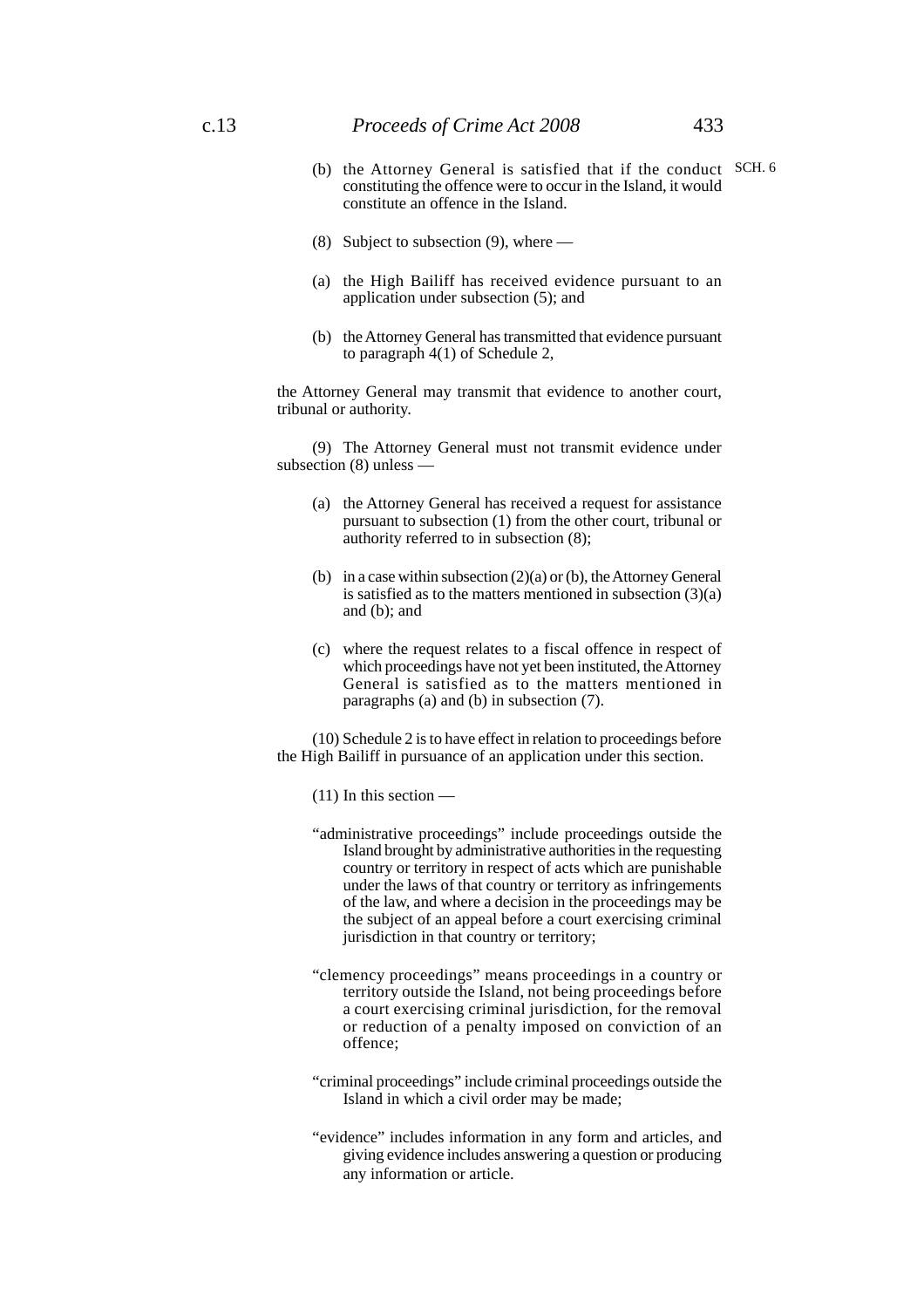**21A.** (1) This section applies where the Attorney General receives a request under section 21 for evidence to be obtained from a financial P2003/32/42 institution. Offence of disclosure

> (2) Subject to subsection (4), if the institution, or an employee of the institution, discloses any of the following information, the institution or (as the case may be) the employee commits an offence.

- (3) That information is —
- (a) that the request mentioned in subsection (1) has been received;
- (b) that the investigation to which the request relates is being carried out; or
- (c) that, in pursuance of the request, information has been, is to be or may be given to the authority which made the request.

(4) No offence is committed under subsection (2) if the disclosure is made —

- (a) to an employee, officer or partner of that institution;
- (b) to an authority that is the supervisory authority for the institution.

(5) An institution guilty of an offence under this section is liable —

- (a) on summary conviction, to a fine not exceeding £5,000;
- (b) on conviction on information, to a fine.

(6) Any other person guilty of an offence under this section is liable —

- (a) on summary conviction, to custody for a term not exceeding 3 months, or to a fine not exceeding £5,000, or to both;
- (b) on conviction on information, to custody for a term not exceeding 2 years, or to a fine, or to both.

(7) In this section, "financial institution" and "supervisory authority" each has the same meaning as in Part 3 of the Proceeds of Crime Act 2008.".

#### *Transfer of prisoners*

| Insertion of<br>new sections<br>26A and 26B         | $insert -$                                        | In Part 3 of the Criminal Justice Act 1991, immediately before section 27                                                                                                                                                                                                                                                                                                               |
|-----------------------------------------------------|---------------------------------------------------|-----------------------------------------------------------------------------------------------------------------------------------------------------------------------------------------------------------------------------------------------------------------------------------------------------------------------------------------------------------------------------------------|
| of the<br>Criminal<br>Justice Act<br>1991<br>[c.25] | "Transfer<br>of prisoner<br>to assist<br>overseas | <b>26A.</b> (1) The High Bailiff may, upon hearing the Attorney General<br>in chambers, if the High Bailiff thinks fit, issue a warrant providing<br>in the Island for any person to whom this section applies ("a prisoner") to be<br>investigation transferred to a country or territory outside the Island for the purpose<br>of assisting there in the investigation of an offence. |

P2003/32/47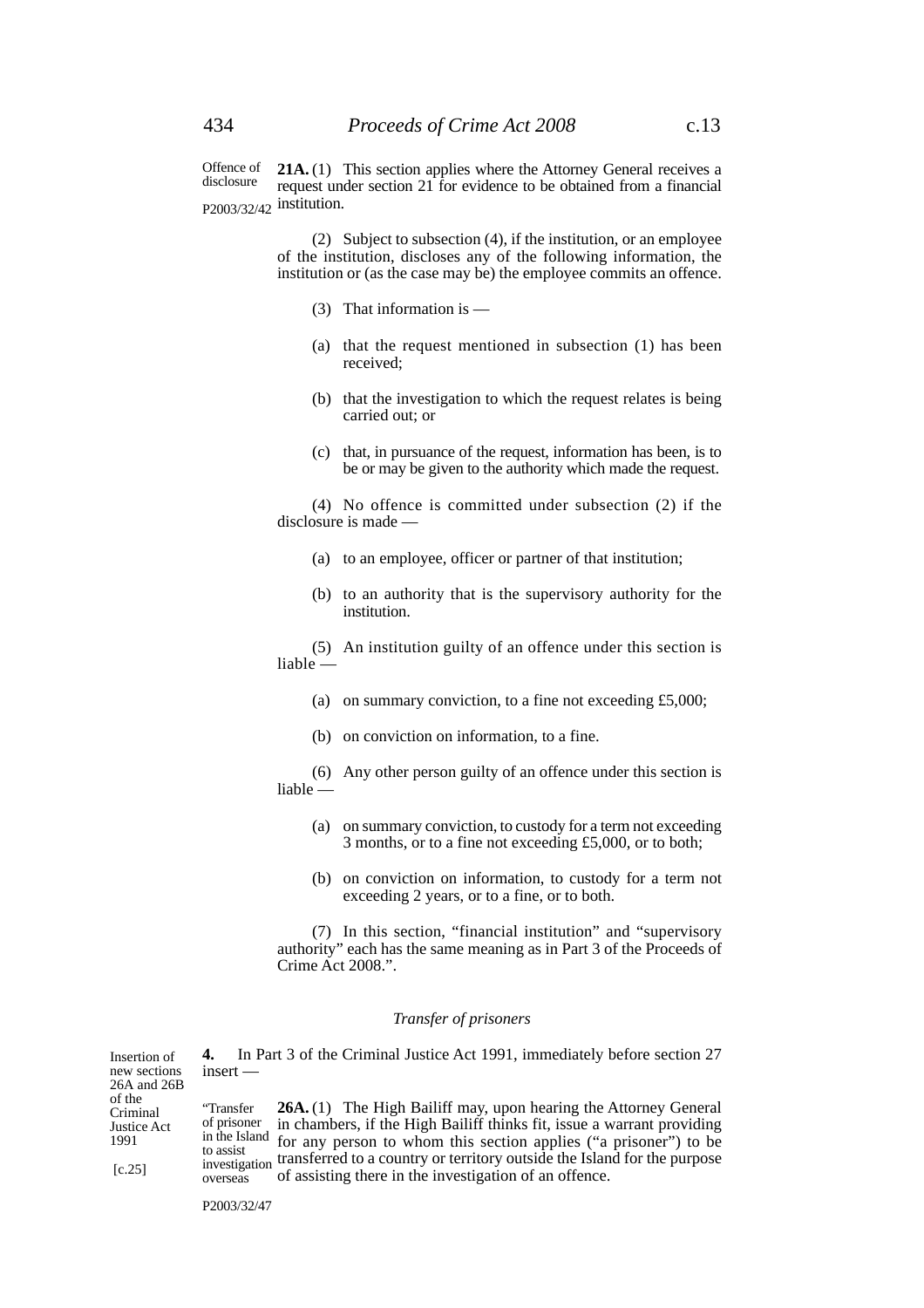SCH. 6

- (2) This section applies to a person —
- (a) serving a sentence of custody;
- (b) in custody awaiting trial or sentence; or
- (c) committed for default in paying a fine.

(3) A warrant may be issued in respect of a prisoner under subsection  $(1)$  only if  $-$ 

- (a) the prisoner; or
- (b) in the circumstances mentioned in subsection (4), a person appearing to the High Bailiff to be an appropriate person to act on the prisoner's behalf,

has made a written statement consenting to the prisoner being transferred for the purpose mentioned in subsection (1).

(4) The circumstances are those in which it appears to the High Bailiff to be inappropriate for the prisoner to act for himself or herself, by reason of physical or mental condition or youth.

(5) Such consent cannot be withdrawn after the issue of the warrant.

- (6) A warrant under this section authorises —
- (a) the taking of the prisoner to a place in the Island and the delivery of the prisoner at a place of departure from the Island into the custody of a person representing the appropriate authority of the country or territory to which the prisoner is to be transferred; and
- (b) the bringing of the prisoner back to the Island and the transfer of the prisoner in custody to the place where the prisoner is liable to be detained under the sentence or order to which the prisoner is subject.

(7) Where a warrant has been issued in respect of a prisoner under this section the prisoner shall be deemed to be in legal custody at any time when, being in the Island or on board a Manx ship, British ship, British aircraft or British hovercraft, the prisoner is being taken under the warrant to or from any place or being kept in custody under the warrant.

(8) A person authorised by or for the purposes of the warrant to take the prisoner to or from any place or to keep the prisoner in custody shall have all the powers, authority, protection and privileges of a constable.

(9) If the prisoner escapes or is unlawfully at large, the prisoner may be arrested without warrant by a constable and taken to any place to which the prisoner may be taken under the warrant issued under this section.

 $(10)$  In subsection  $(7)$  —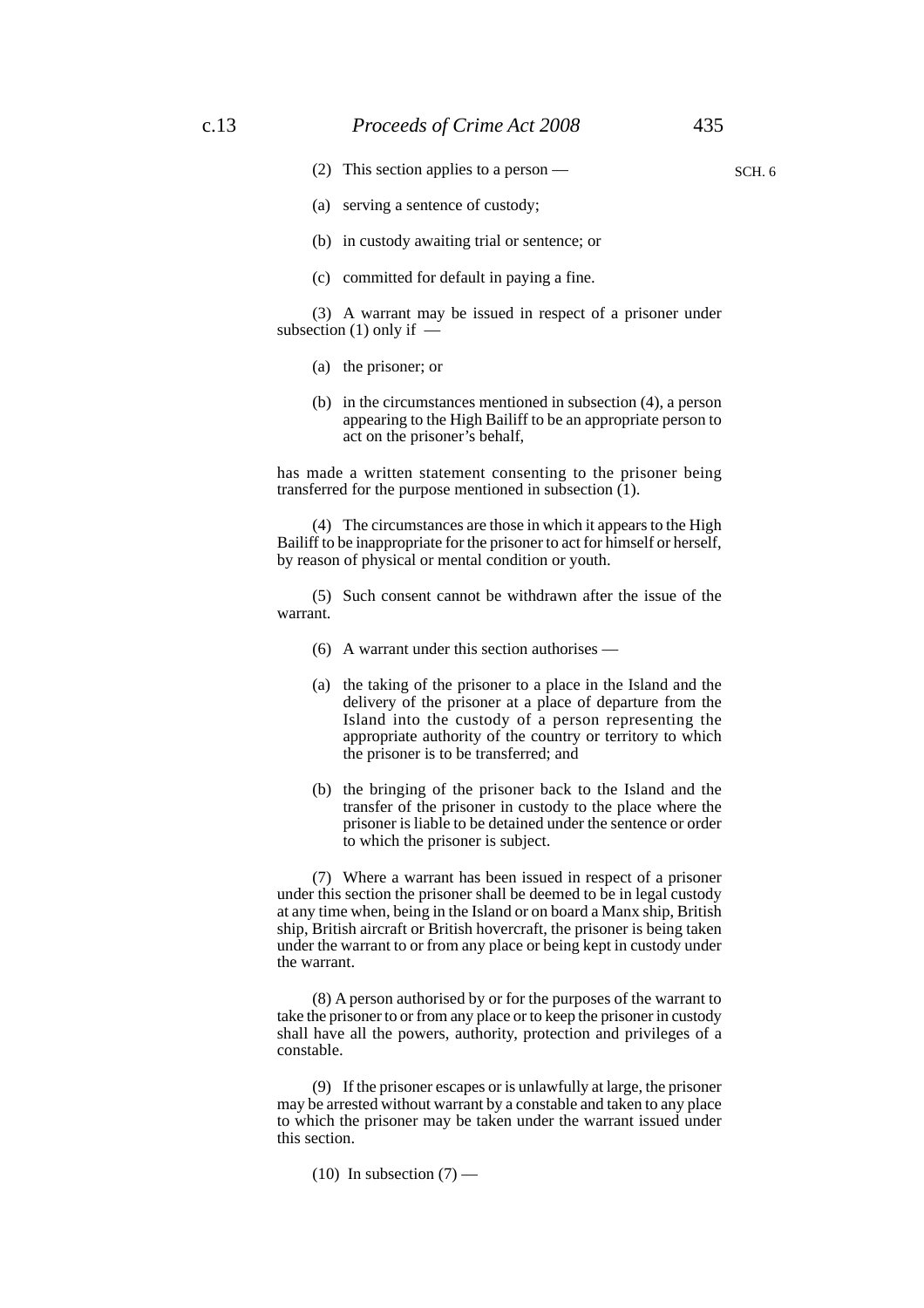- "British aircraft" means a British-controlled aircraft within the meaning of section 92 of the Civil Aviation Act 1982 (an Act of Parliament) or one of Her Majesty's aircraft;
- "British hovercraft" means a British-controlled hovercraft within the meaning of that section as applied in relation to hovercraft by virtue of provisions made under the Hovercraft Act 1968 (an Act of Parliament) or one of Her Majesty's hovercraft;
- "British ship" means a British ship for the purposes of the Merchant Shipping Act 1995 (an Act of Parliament) or one of Her Majesty's ships;
- "Manx ship" means a Manx ship within the meaning of the Merchant Shipping Registration Act 1991;

and in this subsection references to Her Majesty's aircraft, hovercraft or ships are references to aircraft, hovercraft or, as the case may be, ships belonging to or exclusively employed in the service of Her Majesty in right of the Government of the United Kingdom.

(11) Any period spent by a prisoner in custody outside the Island as a result of this section shall be included for the purposes of the Custody Act 1995 in any calculation made to determine the discharge of the prisoner.

(12) In this section and in section 26B, "the Attorney General" includes, unless the context otherwise requires, a person who acts on behalf of, or is otherwise authorised by, the Attorney General.

Transfer of prisoner to assist<br>investigation in the Island

**26B.** (1) The High Bailiff may, upon hearing the Attorney General in chambers, if the High Bailiff thinks fit, issue a warrant providing for any person to whom this section applies ("an overseas prisoner")  $t_{\text{in the Island}}$  to be transferred to the Island for the purpose of assisting in the investigation of an offence.

P2003/32/48

(2) The offence must be one which was or may have been committed in the Island.

(3) This section applies to a person who is detained in custody in a country or territory outside the Island —

(a) by virtue of a sentence or order of a court exercising criminal jurisdiction there; or

[c.47]

(b) in consequence of having been transferred there from the Island under the Repatriation of Prisoners Act 1984 (an Act of Parliament having effect in the Island) or under any similar provision or arrangement from any other country.

(4) A warrant may be issued in respect of an overseas prisoner under subsection (1) only if the appropriate authority provides a written statement made by the prisoner consenting to the prisoner being transferred for the purpose mentioned in that subsection.

[c.15]

SCH. 6

[c.1]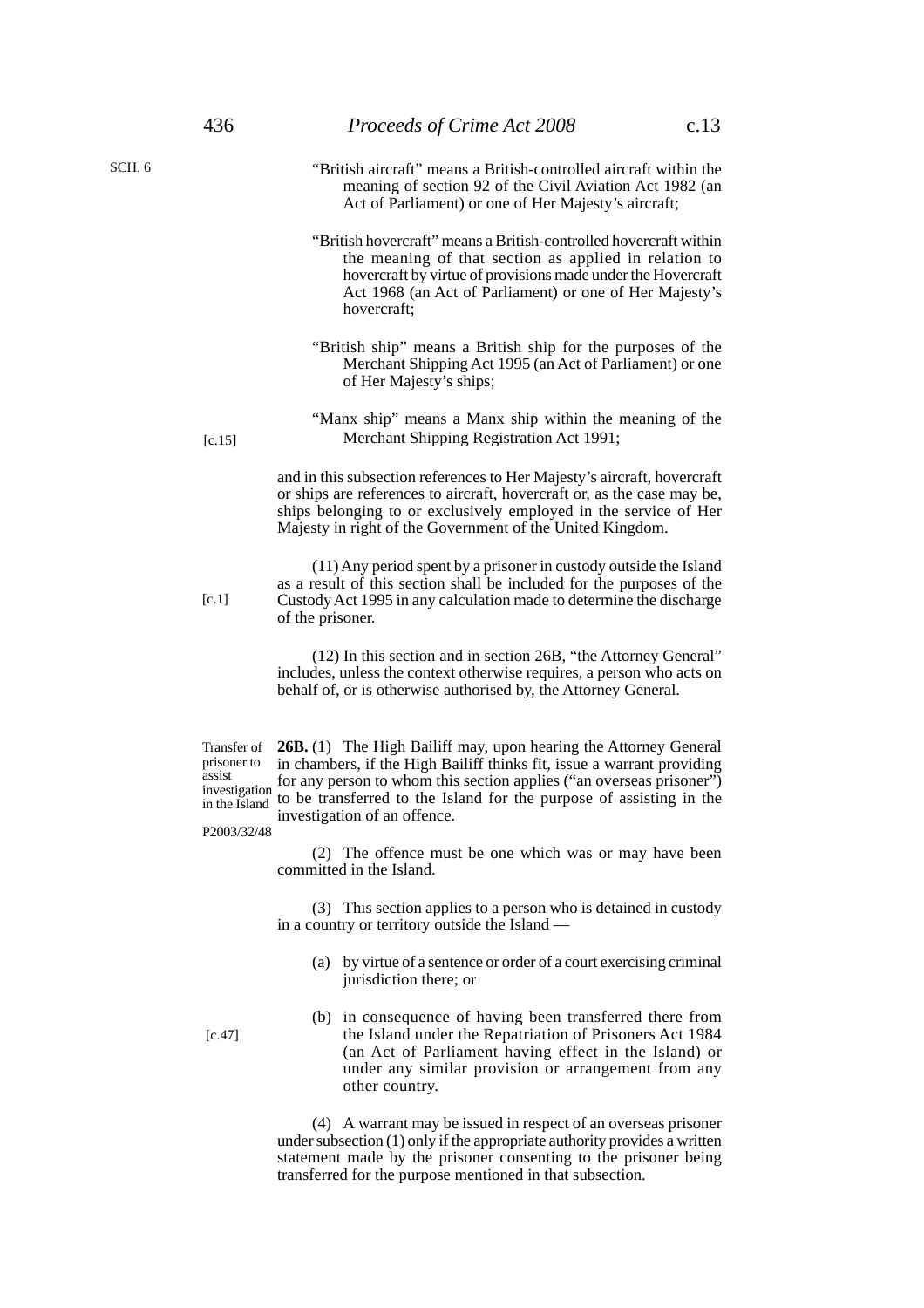(5) Such consent cannot be withdrawn after the issue of the SCH. 6warrant.

- (6) A warrant under this section authorises —
- (a) the bringing of the prisoner to the Island;
- (b) the taking of the prisoner to, and the detention of the prisoner in custody at, any place or places in the Island specified in the warrant;
- (c) the returning of the prisoner to the country or territory from which the prisoner has come.

(7) Subsections (7) to (10) of section 26A have effect in relation to a warrant issued under this section as they have effect in relation to a warrant issued under that section.

(8) A person is not subject to the Immigration Act 1971 (an Act of Parliament having effect in the Island) in respect of that person's entry into or presence in the Island pursuant to a warrant under this section; but if the warrant ceases to have effect while the person is still in the Island —

- (a) the person is to be treated for the purposes of that Act as if the person has then illegally entered the Island; and
- (b) the provisions of Schedule 2 to that Act have effect accordingly except that paragraph 20(1) (liability of carrier for expenses of custody etc. of illegal entrant) does not have effect in relation to directions for the person's removal given by virtue of this subsection.".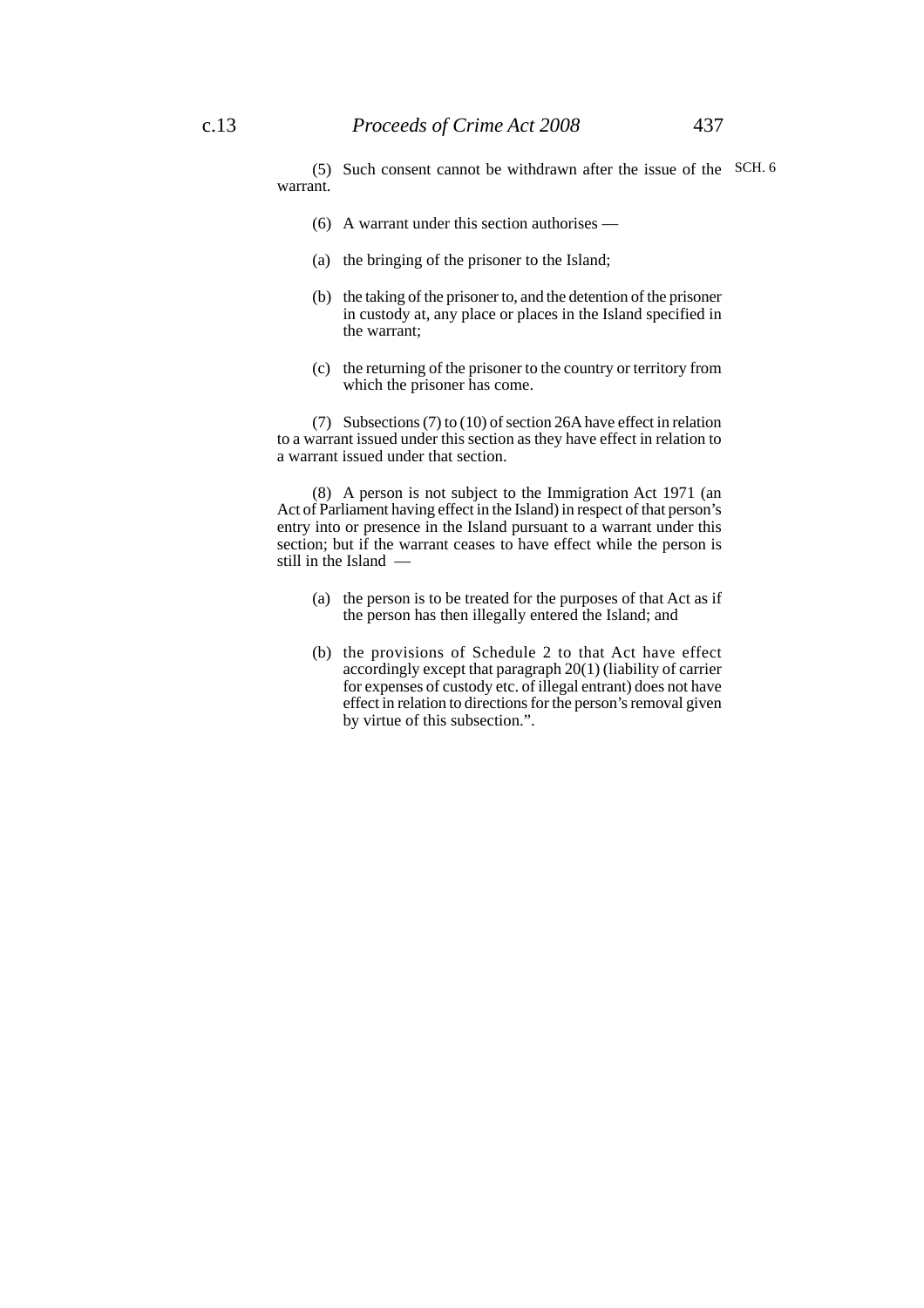#### MISCELLANEOUS AND CONSEQUENTIAL AMENDMENTS

*Bankruptcy Code 1892 (VI p.312)*

**1.** In section 13(1A), for "under the Drug Trafficking Offences Act 1987, the Drug Trafficking Act 1996 or the Criminal Justice 1990" substitute "under Part 2 of the Proceeds of Crime Act 2008".

#### *Misuse of Drugs Act 1976 (c. 21)*

**2.** (1) The following amendments have effect.

(2) In section 9E(4), for the definition of "drug trafficking offence" substitute —

- ""drug trafficking offence" means an offence which is specified in —
- (a) paragraph 1 of Schedule 3 to the Proceeds of Crime Act 2008 (drug trafficking offences); or
- (b) so far as it relates to that paragraph, paragraph 11 of that Schedule;".
- (3) For section  $27(1A)(b)$  substitute —

"(b) an offence falling within subsection (3).".

(4) After section 27(2) insert —

"(3) An offence falls within this subsection if it is an offence which is specified in —

- (a) paragraph 1 of Schedule 3 to the Proceeds of Crime Act 2008 (drug trafficking offences); or
- (b) so far as it relates to that paragraph, paragraph 11 of that Schedule.".

(5) In section 30A(4), for "the Drug Trafficking Offences Act 1987 or the Drug Trafficking Act 1996" substitute "the Proceeds of Crime Act 2008".

#### *Administration of Justice Act 1981 (c.8)*

**3.** In section 26(1) (interpretation), in the definition of "execution", for "or an execution granted under section 6(7) of the Drug Trafficking Offences Act 1987 or an execution granted under section 9(4) of the Drug Trafficking Act 1996, or an execution granted under section 5(7) of the Criminal Justice Act 1990" substitute "or an execution granted under section 93 of the Proceeds of Crime Act 2008".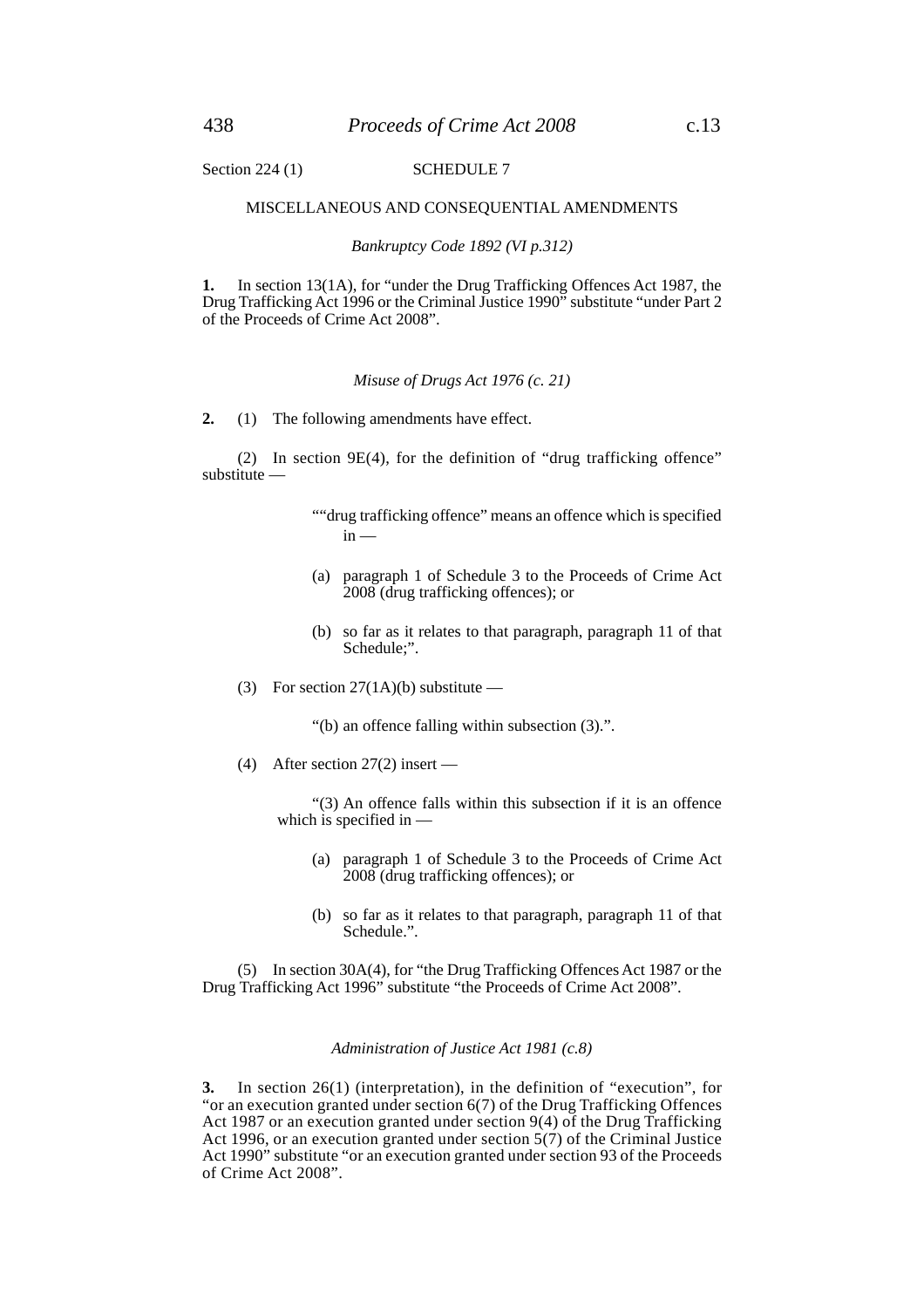**4.** (1) The following amendments have effect.

(2) In section 16, for "Criminal Justice Act 1990" substitute "Proceeds of Crime Act 2008".

(3) In paragraph 4(b) of Schedule 6, for "Part 1 of the Criminal Justice Act 1990" substitute "Part 2 of the Proceeds of Crime Act 2008".

(4) In paragraph 4(b) of Schedule 6, for "section 2(7) of that Act" substitute "section 73(6) of that Act".

*Criminal Justice Act 1990 (c. 1)*

- **5.** (1) The following amendments have effect.
	- (2) In section 24(9)(b), omit the word "personally".
	- (3) In section 25(4), after the word "obtained" insert "under section 24".
	- (4) For section  $25(4)(b)$  substitute —

"(b) to any competent authority; or".

- (5) For section  $25(4)(c)$  substitute
	- "(c) for the purposes of any criminal investigation or criminal proceedings, whether in the Island or elsewhere.".

*Criminal Justice Act 1991 (c.25)*

- **6.** (1) The following amendments have effect.
	- (2) After section 23(4) insert —

"(5) Where no rules of court have been made, the court may adopt such practice and procedure as it thinks fit.".

(3) For section  $32(5)$  substitute —

"(5) This section applies to any offence which corresponds to or is similar to an offence under the Misuse of Drugs Act 1976 or to which the Proceeds of Crime Act 2008 applies.".

*Criminal Jurisdiction Act 1993 (c. 9)*

- 7. (1) Section 45 is amended as follows.
	- (2) At the beginning insert " $(1)$ ".
	- (3) After subsection (1) insert —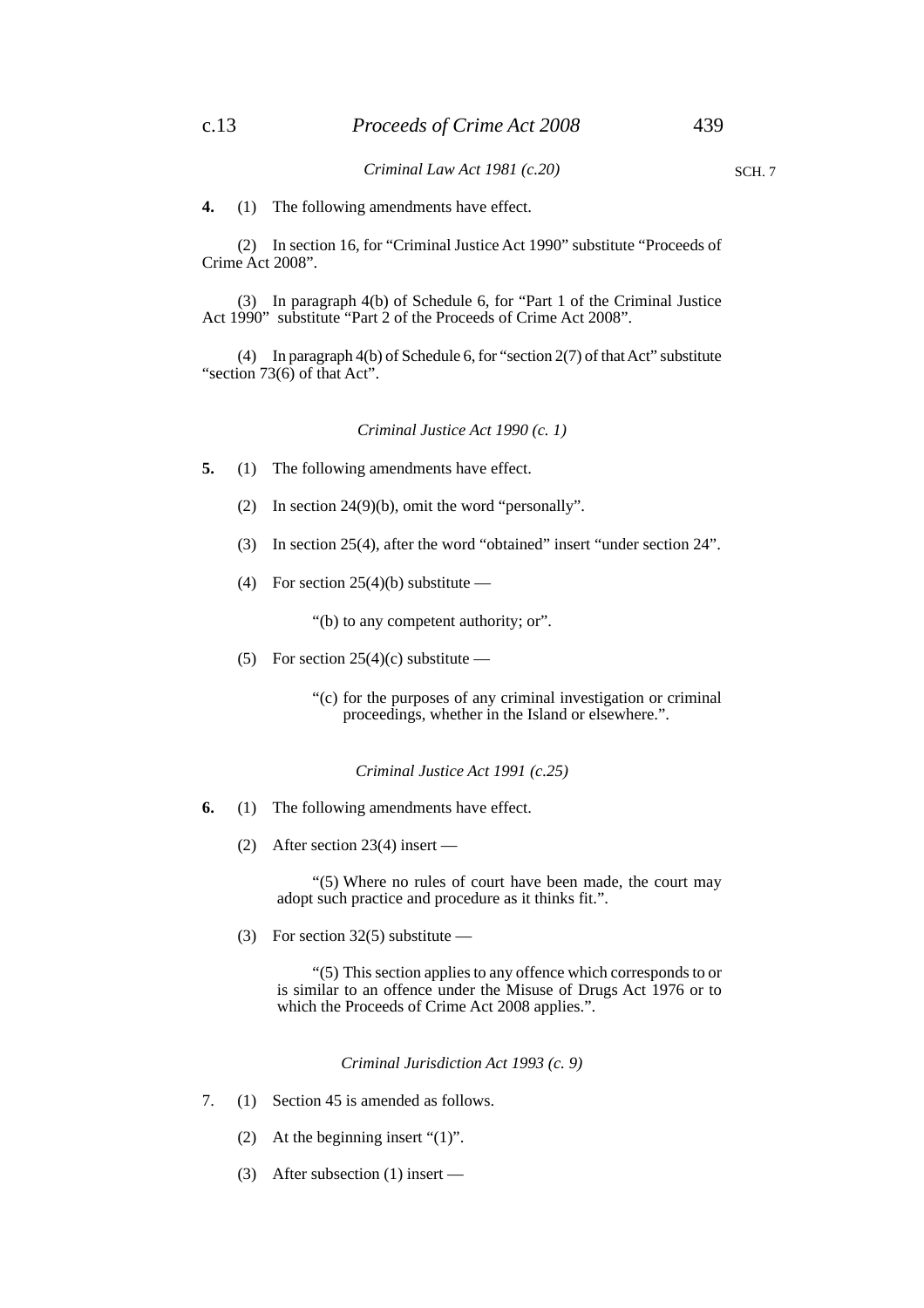"(2) "Sentence" also includes —

- (a) a confiscation order under Part 2 of the Proceeds of Crime Act 2008;
- (b) an order which varies a confiscation order made under Part 2 of the Proceeds of Crime Act 2008 if the varying order is made under section 81, 82 or 89 of that Act (but not otherwise)." .

#### *Drug Trafficking Act 1996 (c. 37)*

**8.** After section 55 insert the following section —

"Construction **55A.** (1) This section has effect for the purposes of sections 52 to 55. of sections 52 to 55

(2) A reference to a constable includes a reference to a customs officer.

(3) A customs officer is an officer within the meaning of the Customs and Excise Management Act 1986. [c. 34]

> (4) "Drug trafficking" means doing or being concerned in any of the following (whether in the Island or elsewhere) —

- (a) producing or supplying a controlled drug where the production or supply contravenes section 4(1) of the Misuse of Drugs Act 1976 or a corresponding law;
- (b) transporting or storing a controlled drug where possession of the drug contravenes section 5(1) of that Act or a corresponding law;
- (c) importing or exporting a controlled drug where the importation or exportation is prohibited by section 3(1) of that Act or a corresponding law;
- (d) manufacturing or supplying a scheduled substance within the meaning of section  $4A(3)$  of that Act where the manufacture or supply is an offence under that section or would be such an offence if it took place in the Island;
- (e) using any ship for illicit traffic in controlled drugs in circumstances which amount to the commission of an offence under section 9C of that Act.

(5) In this section "corresponding law" has the same meaning as in the Misuse of Drugs Act 1976.".

*Police Powers and Procedures Act 1998 (c.9)*

**9.** (1) The following amendments have effect.

(2) In section 59 (right to have someone informed when arrested), for subsection (7) substitute —

[c.21]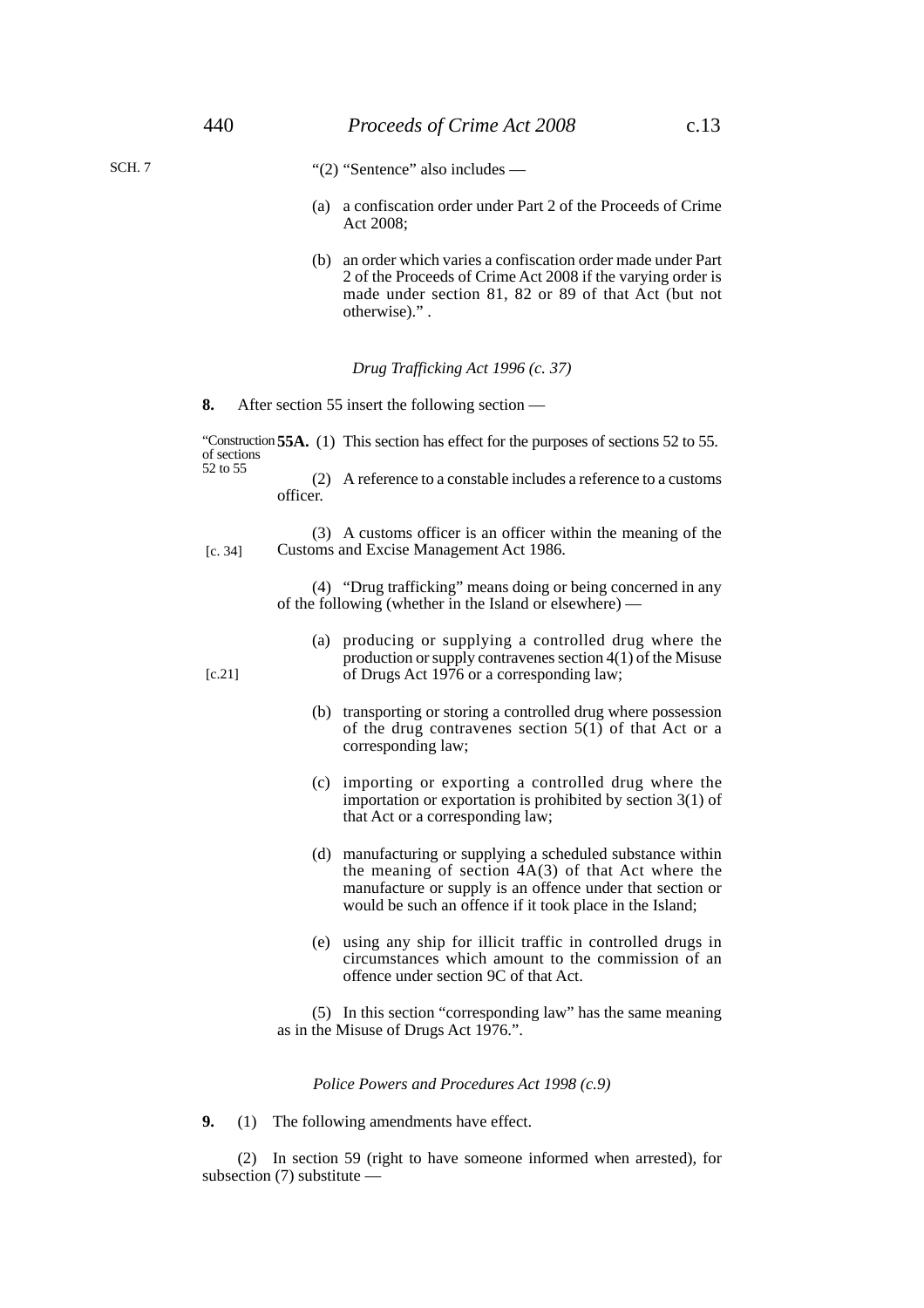"(7) An officer may also authorise delay where the officer has SCH. 7 reasonable grounds for believing that —

- (a) the person detained for the serious arrestable offence has benefited from that person's criminal conduct; and
- (b) the recovery of the value of the property constituting the benefit will be hindered by telling the named person of the arrest.

 $(7A)$  For the purposes of subsection  $(7)(a)$  the question whether a person has benefited from that person's criminal conduct is to be decided in accordance with Part 2 of the Proceeds of Crime Act 2008.".

(3) In section 61 (access to legal advice), for subsection (10) substitute —

"(10) An officer may also authorise delay where the officer has reasonable grounds for believing that —

- (a) the person detained for the serious arrestable offence has benefited from that person's criminal conduct; and
- (b) the recovery of the value of the property constituting the benefit will be hindered by the exercise of the right conferred by subsection (1).

(10A) For the purposes of subsection (10)(a) the question whether a person has benefited from that person's criminal conduct is to be decided in accordance with Part 2 of the Proceeds of Crime Act 2008.".

- (4) In section 77 (application of Act to Customs and Excise) —
- (a) in subsection  $(2)(b)(i)$ 
	- (i) for the word "section" on the first occasion it appears, substitute "sections";
	- (ii) omit the word "and" at the end;
	- (iii) insert at the end —

**17B.** (1) An officer of Customs and Excise may make an application "Customs and Excise restriction on powers production of documents

[c. 1]

for the delivery of, or access to, documents under paragraph 13 of Schedule 12 to the Value Added Tax Act 1996 only if the condition in on powers subsection  $(2)$  is satisfied.

(2) The condition is that the officer thinks that an application under Schedule 1 would not succeed because the material required does not consist of or include special procedure material.";

- (b) immediately following subsection  $(2)(b)$ , insert —
- "(c) that, where an officer of Customs and Excise searches premises in reliance on a warrant under section 11 of, or paragraph 12 of Schedule 1 to, this Act, as applied by an order under this subsection, the officer shall have the power to search persons found on the premises —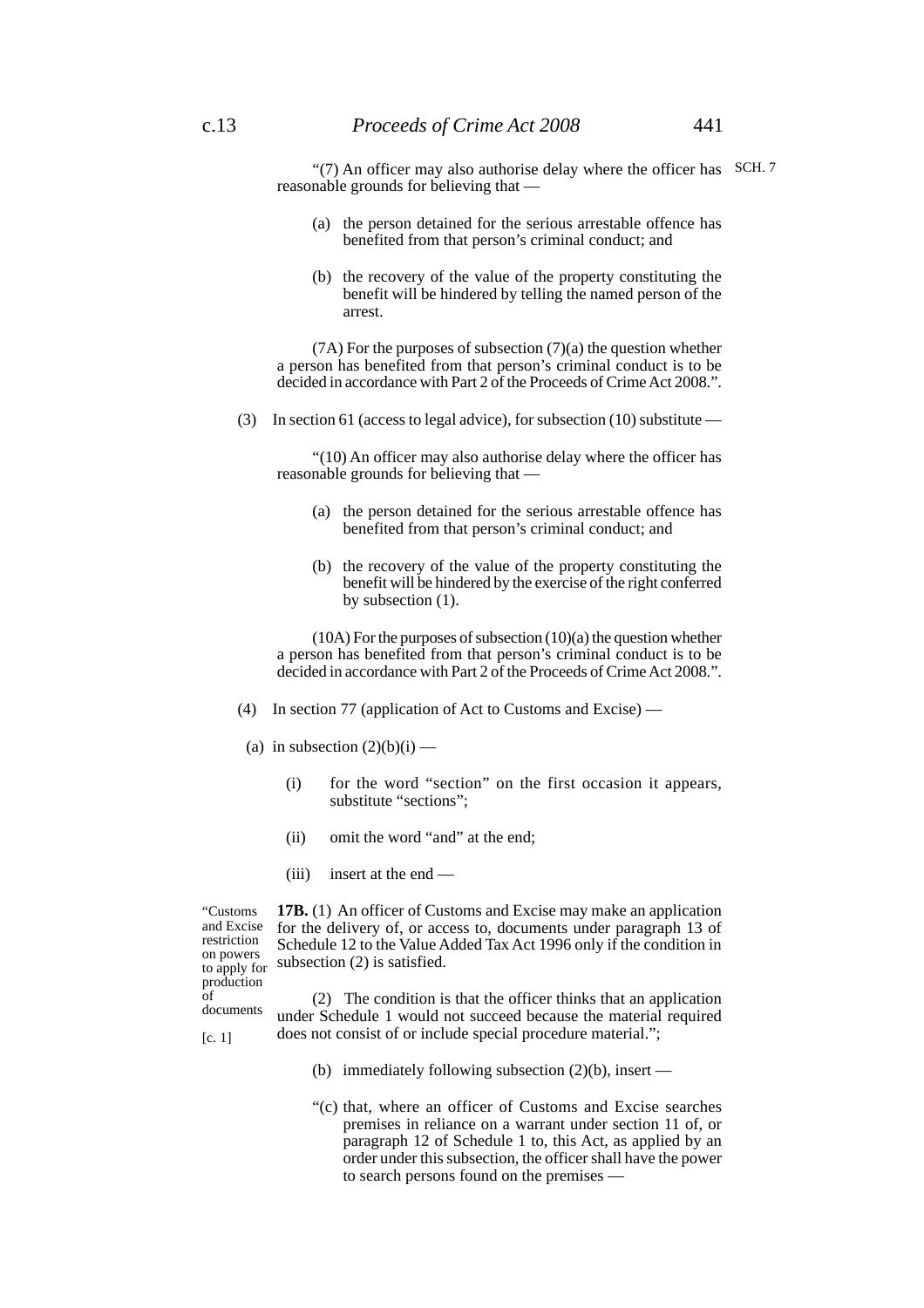SCH. 7

- (i) in such cases and circumstances as are specified in the order; and
- (ii) subject to any conditions specified in the order."; and
- (c) for subsection  $(3)$ , substitute —

"(3) An order under subsection  $(2)$  —

- (a) may make provision that applies generally or only in specified cases or circumstances;
- (b) may make different provision for different cases or circumstances;
- (c) may, in modifying a provision, in particular impose conditions on the exercise of a function; and
- (d) shall not be taken to limit a power under section 171 of the Customs and Excise Management Act 1986.".
- (5) After section 77 insert the following section —

"Customs officers: powers of constables

**77A.** (1) Subsection (2) applies in respect of officers of Customs and Excise who —

- (a) are seconded to the Financial Crime Unit of the Isle of Man Constabulary; and
- (b) are authorised for the purposes of this section by the Attorney General.

(2) An officer of Customs and Excise to whom this subsection applies has the powers, duties and obligations conferred on a constable by any other statutory provision or by the common law.

(3) Subject to subsections (4), (5) and (6), a reference in any statutory provision to a constable includes an officer of Customs and Excise to whom subsection (2) applies.

(4) Subsections (2) and (3) are subject to any express modification under section 77.

[c.11]

(5) An officer of Customs and Excise to whom subsection (2) applies is not a member of the police force but the provisions of the Police Act 1993 specified in subsection (9) apply, with the necessary modifications, to, or in respect of, such an officer as if that officer were a member of the police force.

(6) Subsections (2) and (3) do not prejudice the operation of any other enactment —

- (a) that construes "constable" as including an officer of Customs and Excise; or
- (b) that confers the powers of a constable on an officer of Customs and Excise.

[c.34]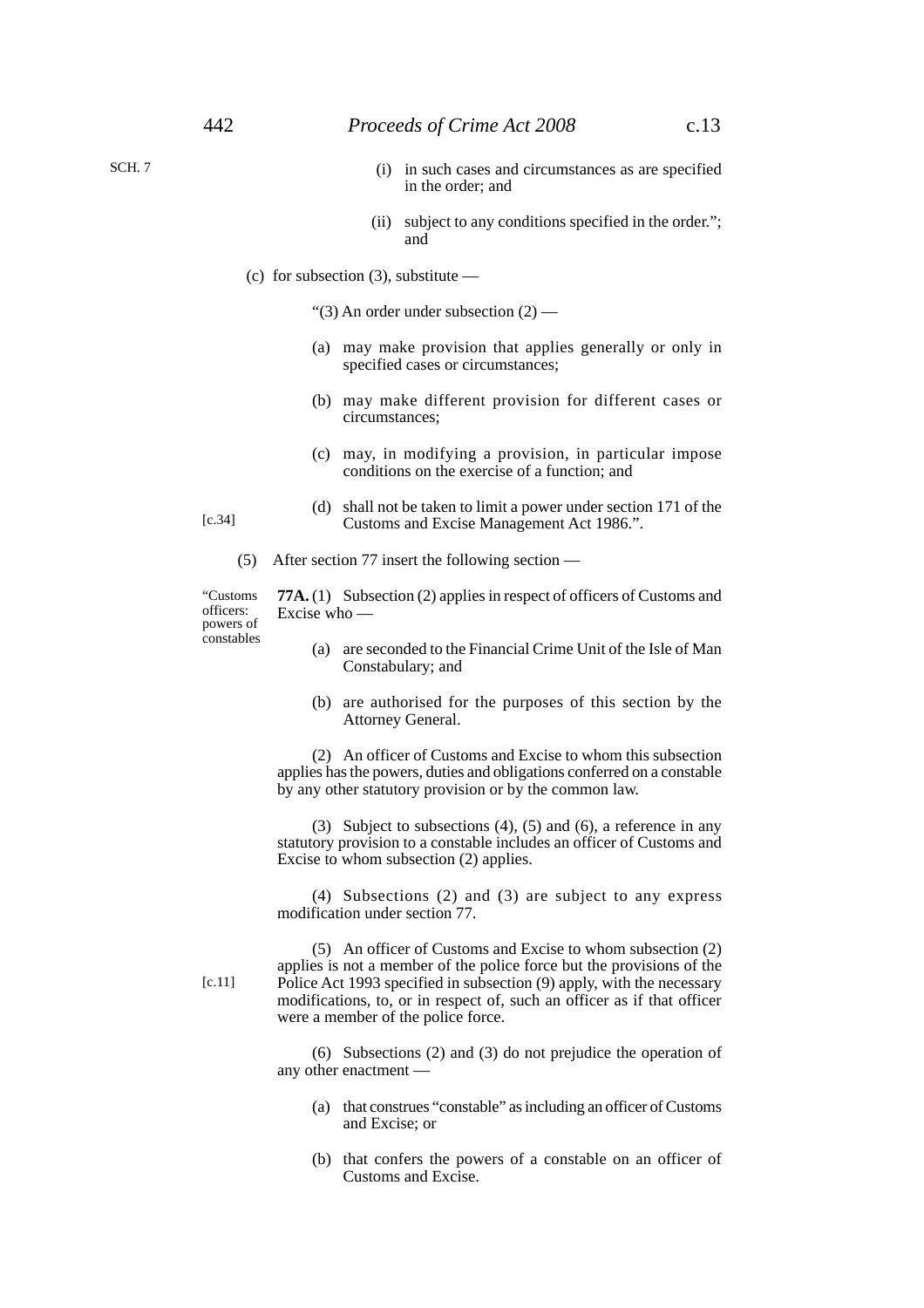(7) An officer of Customs and Excise proposing to exercise SCH. 7any power conferred by this section must, if so required, produce some duly authenticated document showing the officer's authority under subsection (1).

(8) In this section, "officer of Customs and Excise" means an "officer" within the meaning of section 184(1) of the Customs and Excise Management Act 1986.

- (9) The provisions mentioned in subsection (5) are —
- (a) section 7 (status);
- (b) section 9 and Schedule 1 (complaints against the police);
- (c) section 14 (liability for wrongful acts of constables);
- (d) section 16 (impersonation); and
- (e) section 17 (causing disaffection).".
- (6) For section 79(2)(b), substitute
	- "(b) any offence which is specified in paragraph 1 of Schedule 3 to the Proceeds of Crime Act 2008 (drug trafficking offences).".

#### *Land Registry Rules 2000 (S.D. 588/00)*

**10.** (1) The following amendments have effect.

(2) In rule 73(1), for "section 7(13) of the Criminal Justice Act 1990 ("the 1990 Act")" substitute "section 102 of the Proceeds of Crime Act 2008 ("the 2008 Act").

(3) In rule 73(2)(a), for "section 7 of the 1990 Act" substitute "section 97 of the 2008 Act".

(4) In rule 73(2)(a), for "section 7(6) of that Act" substitute "section 98 of that Act".

(5) In rule 73(4), for "section 7(13) of the 1990 Act" substitute "section 102 of the 2008 Act".

(6) In the side note to rule 73, for "Criminal Justice Act 1990" substitute "Proceeds of Crime Act 2008".

#### *Online Gambling Regulation Act 2001 (c. 10)*

**11.** In section 13(4)(e), for "section 17F (money-laundering codes) of the Criminal Justice Act 1990" substitute "section 157 (money laundering codes) of the Proceeds of Crime Act 2008".

[c.34]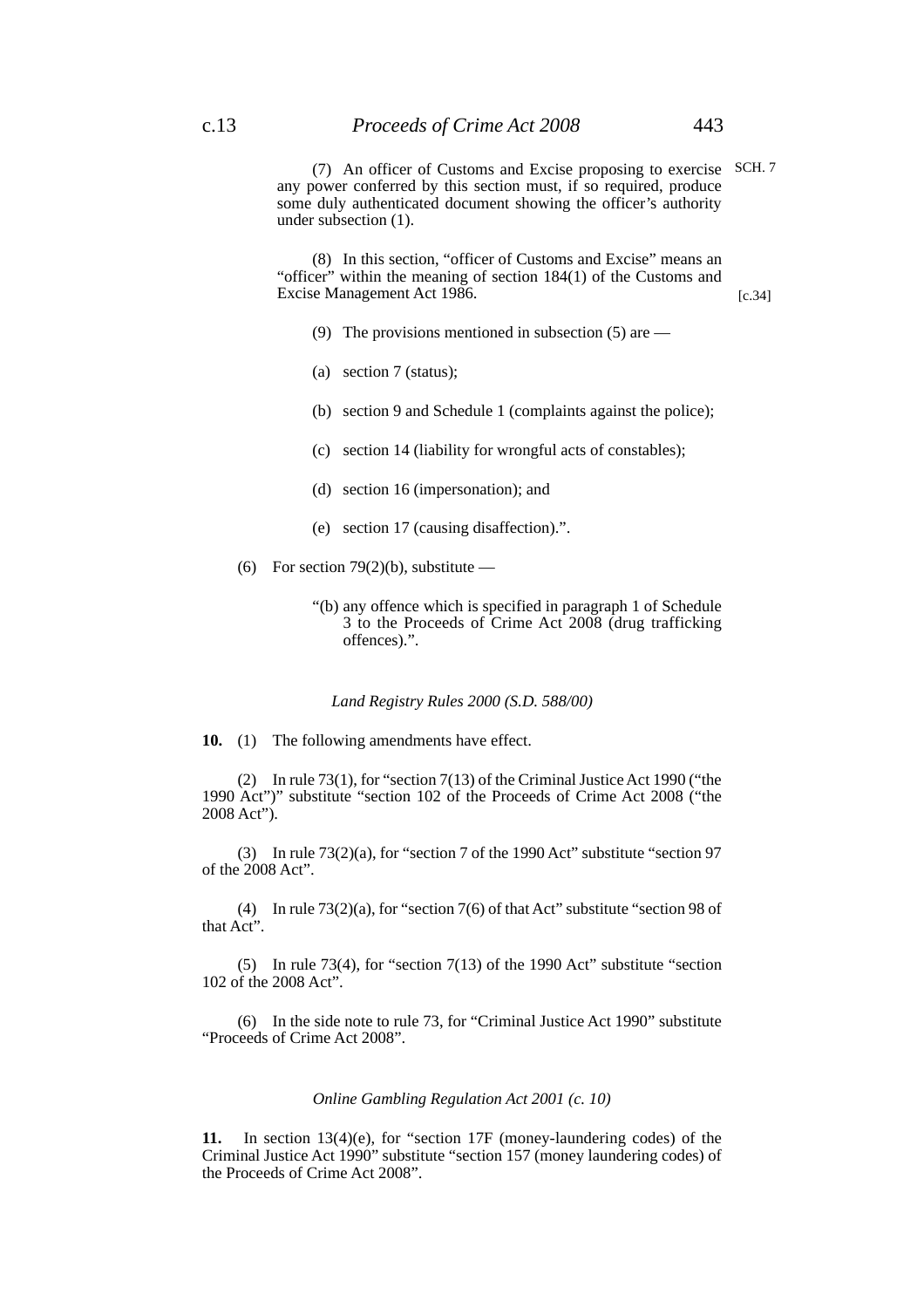*Anti-Terrorism and Crime Act 2003 (c. 6)*

SCH. 7

**12.** (1) Schedule 8 (detention) is amended as follows.

(2) In paragraph 8 (authorisation of delay in exercise of detained person's rights) for sub-paragraph (5) substitute —

> "(5) An officer may also give an authorisation under sub-paragraph (1) if the officer has reasonable grounds for believing that —

- (a) the detained person has benefited from that person's criminal conduct; and
- (b) the recovery of the value of the property constituting the benefit will be hindered by —
	- (i) informing the named person of the detained person's detention (in the case of an authorisation under sub-paragraph  $(1)(a)$ ; or
	- (ii) the exercise of the right under paragraph 7 (in the case of an authorisation under sub-paragraph  $(1)(b)$ ).

(5A) For the purposes of sub-paragraph (5) the question whether a person has benefited from that person's criminal conduct is to be decided in accordance with Part 2 of the Proceeds of Crime Act 2008.".

(3) In paragraph 30 (authorisation for withholding information from detained person) for sub-paragraph (3) substitute —

> "(3) The High Bailiff may also make an order under subparagraph (1) in relation to specified information if satisfied that there are reasonable grounds for believing that —

- (a) the detained person has benefited from that person's criminal conduct; and
- (b) the recovery of the value of the property constituting the benefit would be hindered if the information were disclosed.

(3A) For the purposes of sub-paragraph (3) the question whether a person has benefited from that person's criminal conduct is to be decided in accordance with Part 2 of the Proceeds of Crime Act 2008.".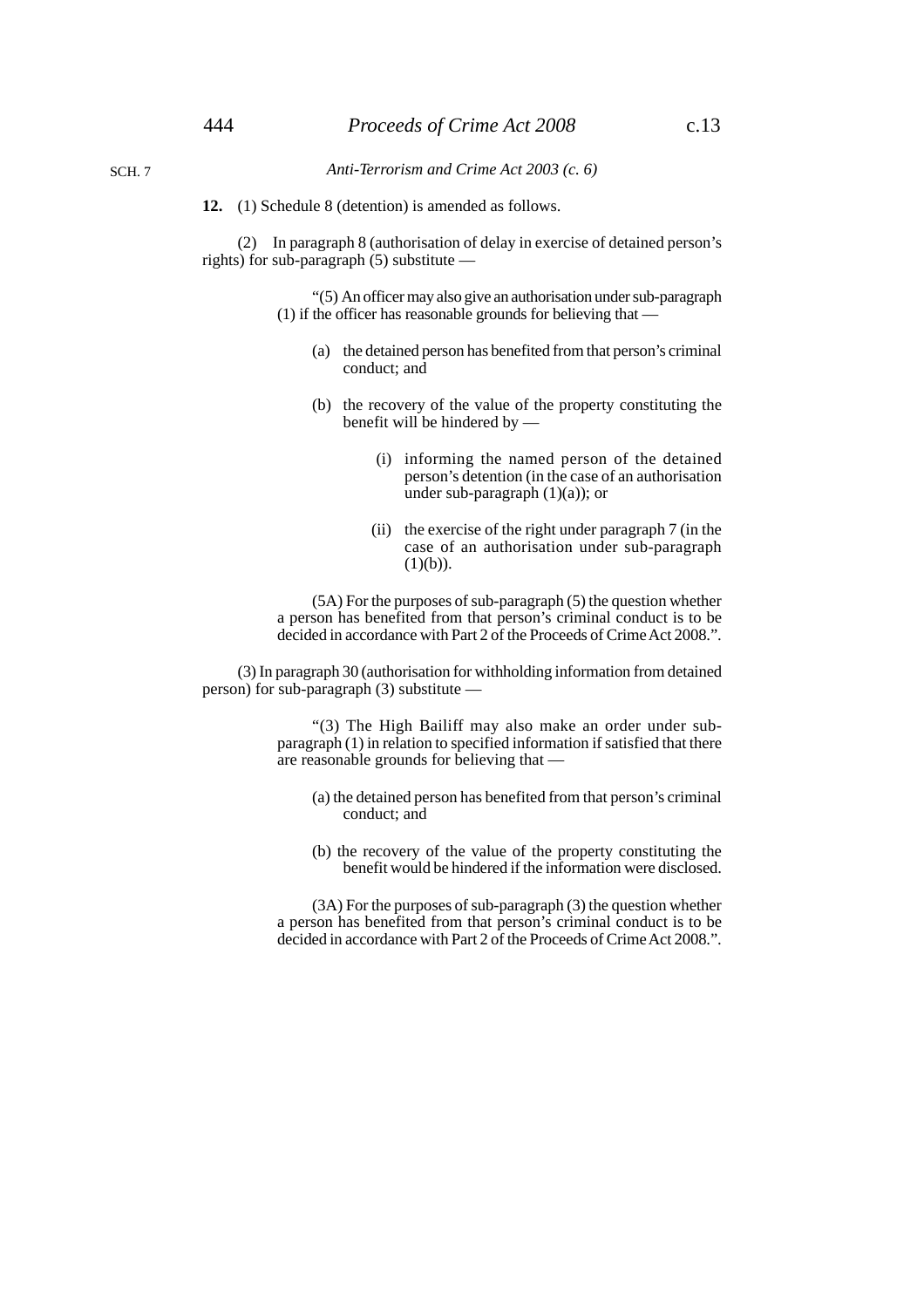Section 224(2) SCHEDULE 8

#### AMENDMENTS TO THIS ACT CONSEQUENTIAL TO THE PASSING OF OTHER ENACTMENTS

**1.** Upon the passing of the Administration of Justice Act 2008, after section 101(4) of this Act insert —

> "(5) Sections 9 to 11 of the Administration of Justice Act 2008 apply in relation to restraint proceedings as they apply in relation to civil proceedings.".

**2.** Upon the passing of the Collective Investment Schemes Act 2008, in paragraph  $1(1)(1)$  of Schedule 4 to this Act, for "section 30 of the Financial Supervision Act 1988" substitute "section 1 of the Collective Investment Schemes Act 2008".

**3.** Upon the passing of the Corruption Act 2008, in paragraph 10 of Schedule 3 to this Act, for "Corruption Act 1986" substitute "Corruption Act 2008".

- **4.** Upon the passing of the Financial Services Act 2008
	- (a) in section  $60(6)(a)$  of this Act, for "section 13 of the Investment Business Act 1991" substitute "section 20 of the Financial Services Act 2008";
	- (b) for section  $116(8)(a)$  of this Act substitute
		- "(a) a bank is a deposit-taking business within the meaning of the Financial Services Act 2008;";
	- (c) for paragraph  $1(1)(o)$  of Schedule 4 to this Act substitute
		- "(o) the business of engaging in any regulated activity within the meaning of the Financial Services Act 2008;".
- **5.** Upon the passing of the Insurance Act 2008
	- (a) in section  $60(6)(a)$  of this Act, for "section 28B of the Insurance Act 1986" substitute "section 39 of the Insurance Act 2008";
	- (b) in paragraph 1(1)(h) and (i) of Schedule 4 to this Act, for "Insurance Act 1986" substitute "Insurance Act 2008";
	- (c) in paragraph 1(1)(j) of Schedule 4 to this Act, for "Insurance Intermediaries (General Business) Act 1996" substitute "Insurance Act 2008".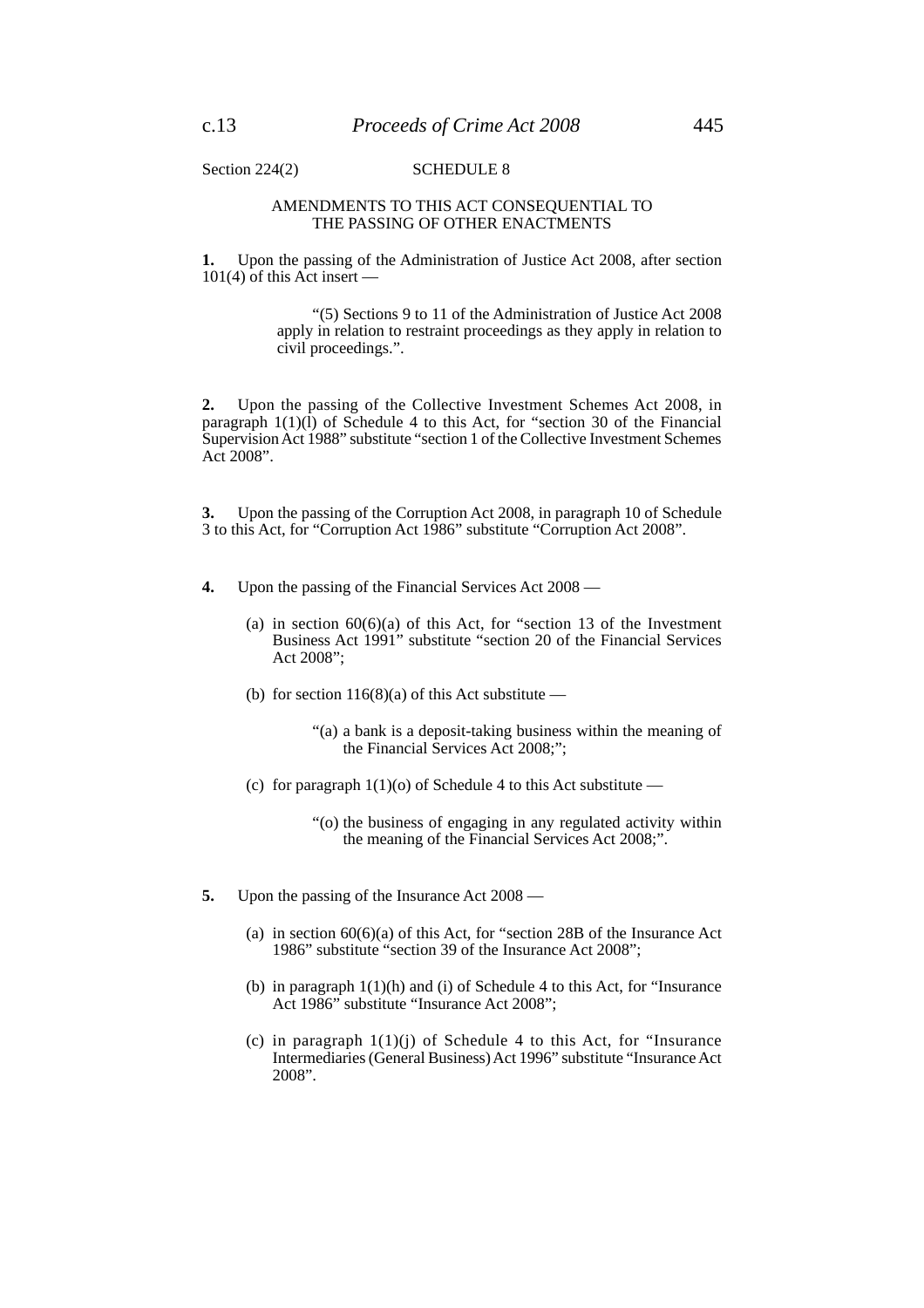# 446 *Proceeds of Crime Act 2008* c.13

# Section 225 SCHEDULE 9

## REPEALS

| Chapter   | <b>Short title</b>                                       | Extent of repeal                                                                                                                             |
|-----------|----------------------------------------------------------|----------------------------------------------------------------------------------------------------------------------------------------------|
| 1976 c.21 | Misuse of Drugs Act 1976                                 | In section $23(3A)$ , the words<br>"and shall be exercisable"<br>for the purposes of section<br>49 of the Drug Trafficking<br>Act 1996".     |
| 1990c.1   | Criminal Justice Act 1990                                | Sections 1 to 23F.                                                                                                                           |
| 1991 c.25 | Criminal Justice Act 1991                                | Paragraph 3(5) of Schedule 2.                                                                                                                |
| 1996 c.3  | Drug Trafficking Act 1996                                | Sections 1 to 51.                                                                                                                            |
|           |                                                          | In sections $52(4)(a)$ and<br>$53(3)(a)$ and $(4)(a)$ the<br>words " or has benefited<br>from".                                              |
|           |                                                          | Section $56(2)$ to $(4)$ .                                                                                                                   |
|           |                                                          | Sections 57, 58(1), (2) and<br>$(3)(a)$ and 59.                                                                                              |
|           |                                                          | In Schedule 1, the entries<br>relating to the Bankruptcy<br>Code 1892, the Misuse of<br>Drugs Act 1976 and the<br>Criminal Justice Act 1990. |
| 1996 c.17 | Criminal Justice Act 1996                                | Schedule 1.                                                                                                                                  |
| 1997 c.1  | Law Reform Act 1997                                      | Section $28(3)$ .                                                                                                                            |
|           |                                                          | Paragraph 20 of Schedule 5.                                                                                                                  |
| 1997 c.4  | <b>Statute Law Revision Act 1997</b>                     | Paragraphs 64 and 76 of<br>Schedule 1.                                                                                                       |
| 1998 c.8  | Criminal Justice (Money<br>Laundering Offences) Act 1998 | The whole Act.                                                                                                                               |
| 1998 c.9  | <b>Police Powers and Procedures</b><br>Act 1988          | In section 69, the definitions<br>of "drug trafficking",<br>"drug trafficking offence"<br>and "proceeds of drug<br>trafficking".             |
| 2001 c.4  | Criminal Justice Act 2001                                | Sections 44, 45, 46, 47 and<br>48.                                                                                                           |